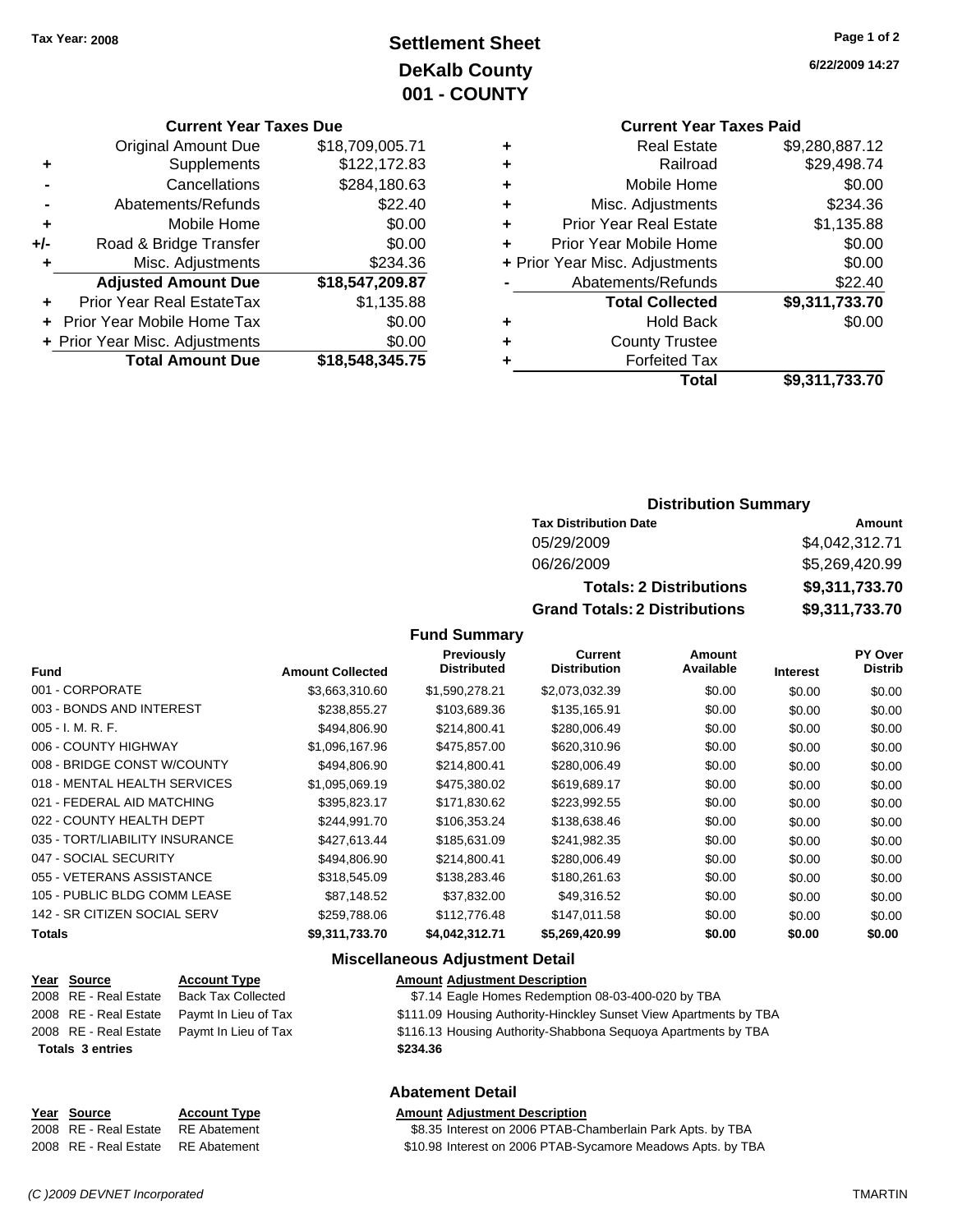# **Settlement Sheet Tax Year: 2008 Page 2 of 2 DeKalb County Abatement Detail**

**Year Source Account Type Amount Adjustment Description**<br>2008 RE - Real Estate RE Abatement **Adjustment** \$3.07 Interest on 2006 PTAB Ga \$3.07 Interest on 2006 PTAB Galbriath by TBA

**6/22/2009 14:27**

**Totals \$22.40 3 entries**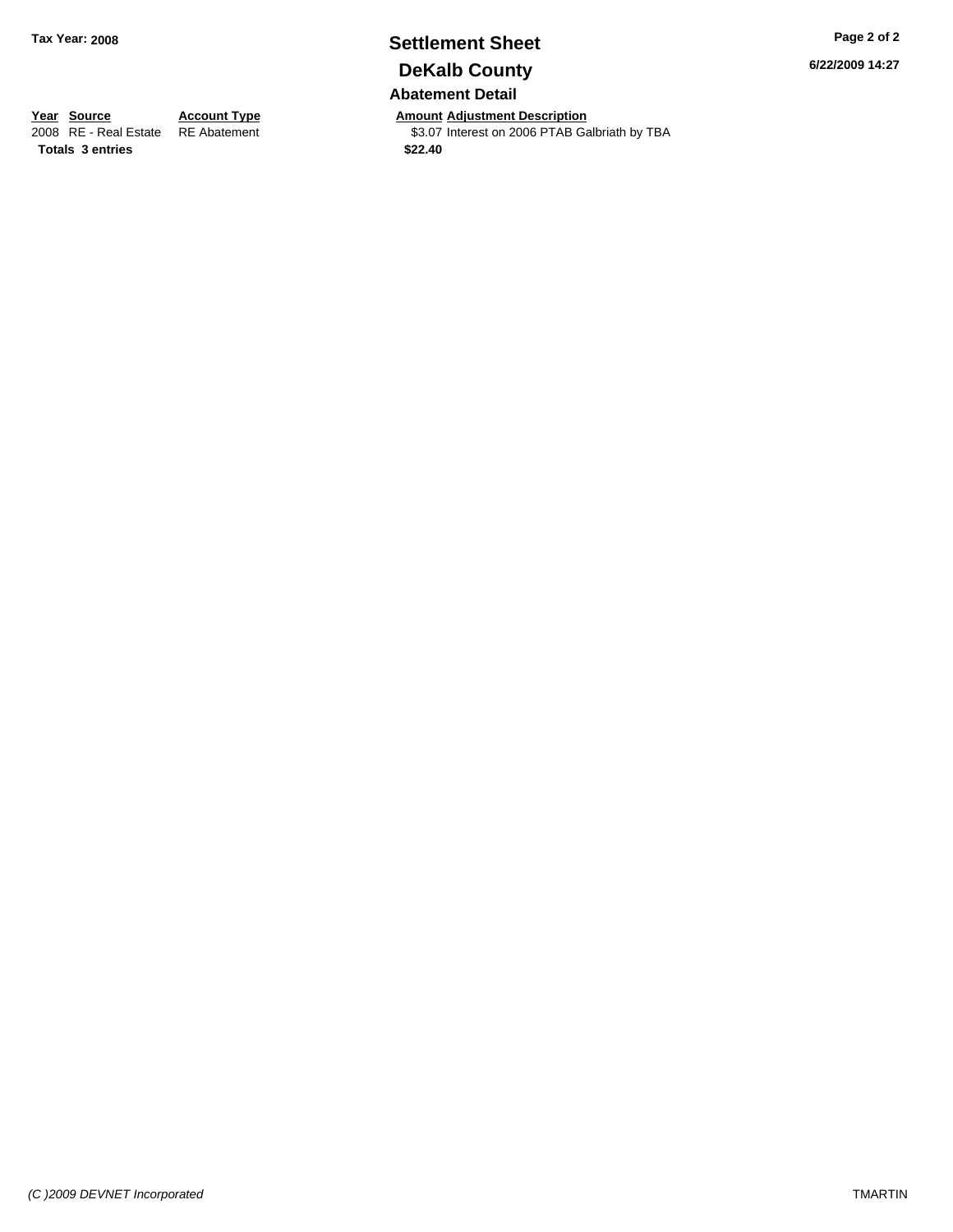# **Settlement Sheet Tax Year: 2008 Page 1 of 1 DeKalb County 002 - FOREST PRESERVE**

**6/22/2009 14:27**

#### **Current Year Taxes Paid**

|     | <b>Total Amount Due</b>        | \$1,491,615.59 |
|-----|--------------------------------|----------------|
|     | + Prior Year Misc. Adjustments | \$0.00         |
|     | Prior Year Mobile Home Tax     | \$0.00         |
| ÷   | Prior Year Real EstateTax      | \$97.16        |
|     | <b>Adjusted Amount Due</b>     | \$1,491,518.43 |
| ٠   | Misc. Adjustments              | \$18.70        |
| +/- | Road & Bridge Transfer         | \$0.00         |
| ٠   | Mobile Home                    | \$0.00         |
|     | Abatements/Refunds             | \$1.80         |
|     | Cancellations                  | \$22,674.70    |
| ٠   | Supplements                    | \$21,397.84    |
|     | <b>Original Amount Due</b>     | \$1,492,778.39 |
|     |                                |                |

**Current Year Taxes Due**

|   | <b>Real Estate</b>             | \$746,331.01 |
|---|--------------------------------|--------------|
| ٠ | Railroad                       | \$2,353.76   |
| ٠ | Mobile Home                    | \$0.00       |
| ÷ | Misc. Adjustments              | \$18.70      |
| ٠ | <b>Prior Year Real Estate</b>  | \$97.16      |
|   | Prior Year Mobile Home         | \$0.00       |
|   | + Prior Year Misc. Adjustments | \$0.00       |
|   | Abatements/Refunds             | \$1.80       |
|   | <b>Total Collected</b>         | \$748,798.83 |
| ٠ | <b>Hold Back</b>               | \$0.00       |
| ٠ | <b>County Trustee</b>          |              |
|   | <b>Forfeited Tax</b>           |              |
|   | <b>Total</b>                   | \$748,798.83 |
|   |                                |              |

|                                                     |                         |                                  |                                      | <b>Distribution Summary</b>    |                 |                           |
|-----------------------------------------------------|-------------------------|----------------------------------|--------------------------------------|--------------------------------|-----------------|---------------------------|
|                                                     |                         |                                  | <b>Tax Distribution Date</b>         |                                |                 | <b>Amount</b>             |
|                                                     |                         |                                  | 05/29/2009                           |                                |                 | \$322,534.10              |
|                                                     |                         |                                  | 06/26/2009                           |                                |                 | \$426,264.73              |
|                                                     |                         |                                  |                                      | <b>Totals: 2 Distributions</b> |                 | \$748,798.83              |
|                                                     |                         |                                  | <b>Grand Totals: 2 Distributions</b> |                                |                 | \$748,798.83              |
|                                                     |                         | <b>Fund Summary</b>              |                                      |                                |                 |                           |
| <b>Fund</b>                                         | <b>Amount Collected</b> | Previously<br><b>Distributed</b> | Current<br>Distribution              | Amount<br>Available            | <b>Interest</b> | PY Over<br><b>Distrib</b> |
| 001 - CORPORATE                                     | \$662,848,74            | \$285,512.37                     | \$377,336.37                         | \$0.00                         | \$0.00          | \$0.00                    |
| $005 - I. M. R. F.$                                 | \$67.279.57             | \$28,979.68                      | \$38,299.89                          | \$0.00                         | \$0.00          | \$0.00                    |
| 035 - TORT JUDGEMENTS/LIABILITY<br><b>INSURANCE</b> | \$7,622.75              | \$3,283.39                       | \$4,339.36                           | \$0.00                         | \$0.00          | \$0.00                    |
| 047 - SOCIAL SECURITY                               | \$11,047.77             | \$4,758.66                       | \$6,289.11                           | \$0.00                         | \$0.00          | \$0.00                    |
| <b>Totals</b>                                       | \$748,798.83            | \$322,534.10                     | \$426,264.73                         | \$0.00                         | \$0.00          | \$0.00                    |

#### **Miscellaneous Adjustment Detail**

#### **Year Source Account Type Amount Adjustment Description** 2008 RE - Real Estate Back Tax Collected \$0.57 Eagle Homes Redemption 08-03-400-020 by TBA 2008 RE - Real Estate Paymt In Lieu of Tax **\$8.86 Housing Authority-Hinckley Sunset View Apartments by TBA** 2008 RE - Real Estate Paymt In Lieu of Tax \$9.27 Housing Authority-Shabbona Sequoya Apartments by TBA

**Totals \$18.70 3 entries**

### **Abatement Detail**

# **Year Source Account Type Amount Adjustment Description**

| \$1.80                                                     |
|------------------------------------------------------------|
| \$0.25 Interest on 2006 PTAB Galbriath by TBA              |
| \$0.88 Interest on 2006 PTAB-Sycamore Meadows Apts. by TBA |
| \$0.67 Interest on 2006 PTAB-Chamberlain Park Apts. by TBA |

2008 RE - Real Estate RE Abatement 2008 RE - Real Estate RE Abatement 2008 RE - Real Estate RE Abatement **Totals 3 entries**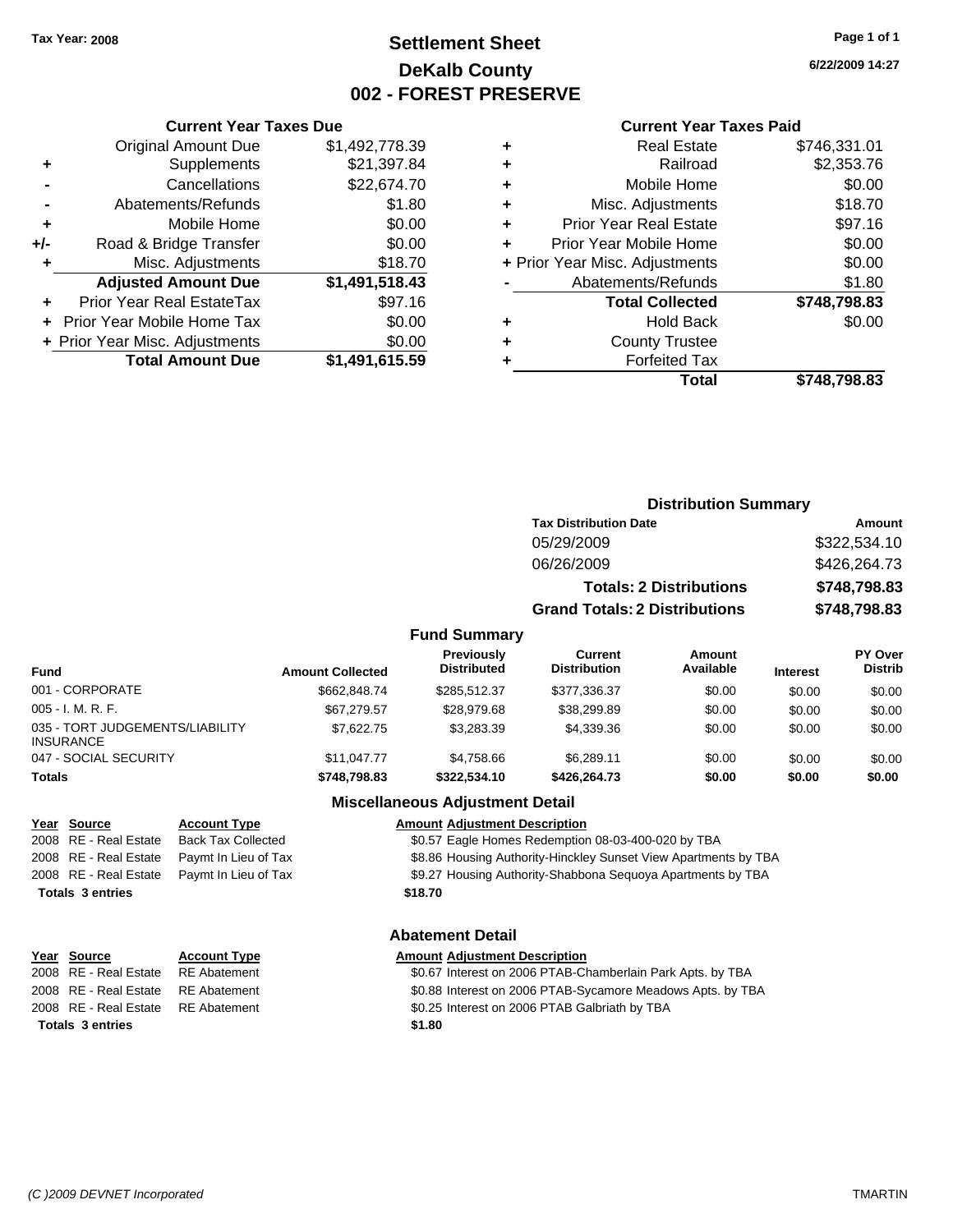# **Settlement Sheet Tax Year: 2008 Page 1 of 1 DeKalb County 003 - AFTON TOWNSHIP**

**6/22/2009 14:27**

#### **Current Year Taxes Paid**

|   | Total                          | \$34.549.31 |
|---|--------------------------------|-------------|
| ٠ | <b>Forfeited Tax</b>           |             |
| ٠ | <b>County Trustee</b>          |             |
| ٠ | <b>Hold Back</b>               | \$0.00      |
|   | <b>Total Collected</b>         | \$34,549.31 |
|   | Abatements/Refunds             | \$0.00      |
|   | + Prior Year Misc. Adjustments | \$0.00      |
| ÷ | Prior Year Mobile Home         | \$0.00      |
| ٠ | <b>Prior Year Real Estate</b>  | \$99.30     |
| ٠ | Misc. Adjustments              | \$0.00      |
| ٠ | Mobile Home                    | \$0.00      |
| ٠ | Railroad                       | \$306.17    |
| ٠ | <b>Real Estate</b>             | \$34,143.84 |

|     | <b>Current Year Taxes Due</b>     |             |
|-----|-----------------------------------|-------------|
|     | <b>Original Amount Due</b>        | \$68,142.52 |
| ٠   | Supplements                       | \$170.24    |
|     | Cancellations                     | \$267.49    |
|     | Abatements/Refunds                | \$0.00      |
| ÷   | Mobile Home                       | \$0.00      |
| +/- | Road & Bridge Transfer            | \$0.00      |
| ٠   | Misc. Adjustments                 | \$0.00      |
|     | <b>Adjusted Amount Due</b>        | \$68,045.27 |
|     | Prior Year Real EstateTax         | \$99.30     |
|     | <b>Prior Year Mobile Home Tax</b> | \$0.00      |
|     | + Prior Year Misc. Adjustments    | \$0.00      |
|     | <b>Total Amount Due</b>           | \$68,144.57 |

## **Distribution Summary**

| <b>Tax Distribution Date</b>         | Amount      |  |  |
|--------------------------------------|-------------|--|--|
| 05/29/2009                           | \$11.533.64 |  |  |
| 06/26/2009                           | \$23,015.67 |  |  |
| <b>Totals: 2 Distributions</b>       | \$34,549.31 |  |  |
| <b>Grand Totals: 2 Distributions</b> | \$34,549.31 |  |  |

## **Fund Summary**

| Fund                                                | <b>Amount Collected</b> | Previously<br><b>Distributed</b> | Current<br><b>Distribution</b> | Amount<br>Available | <b>Interest</b> | PY Over<br><b>Distrib</b> |
|-----------------------------------------------------|-------------------------|----------------------------------|--------------------------------|---------------------|-----------------|---------------------------|
| 001 - CORPORATE                                     | \$28,500.58             | \$9.514.38                       | \$18,986.20                    | \$0.00              | \$0.00          | \$0.00                    |
| $005 - I. M. R. F.$                                 | \$2,788.72              | \$930.97                         | \$1,857.75                     | \$0.00              | \$0.00          | \$0.00                    |
| 027 - AUDIT                                         | \$380.59                | \$127.05                         | \$253.54                       | \$0.00              | \$0.00          | \$0.00                    |
| 035 - TORT JUDGEMENTS/LIABILITY<br><b>INSURANCE</b> | \$51.59                 | \$17.22                          | \$34.37                        | \$0.00              | \$0.00          | \$0.00                    |
| 047 - SOCIAL SECURITY                               | \$2,776.24              | \$926.80                         | \$1.849.44                     | \$0.00              | \$0.00          | \$0.00                    |
| 054 - GENERAL ASSISTANCE                            | \$51.59                 | \$17.22                          | \$34.37                        | \$0.00              | \$0.00          | \$0.00                    |
| <b>Totals</b>                                       | \$34,549.31             | \$11,533.64                      | \$23,015.67                    | \$0.00              | \$0.00          | \$0.00                    |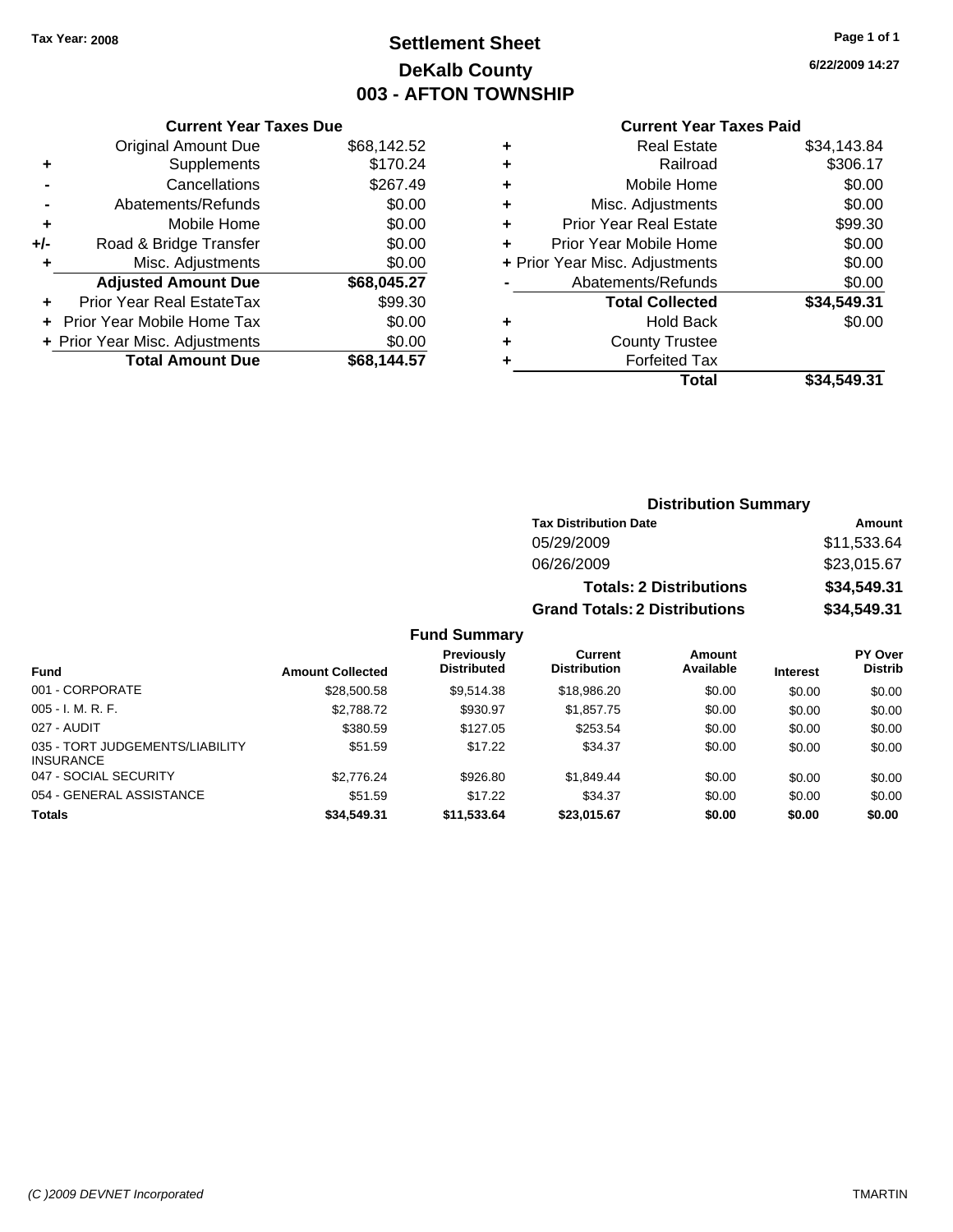# **Settlement Sheet Tax Year: 2008 Page 1 of 1 DeKalb County 004 - AFTON ROAD & BRIDGE**

**6/22/2009 14:27**

|     | <b>Current Year Taxes Due</b>  |               |
|-----|--------------------------------|---------------|
|     | <b>Original Amount Due</b>     | \$282,175.41  |
| ٠   | Supplements                    | \$650.42      |
|     | Cancellations                  | \$1,021.96    |
|     | Abatements/Refunds             | \$0.00        |
| ٠   | Mobile Home                    | \$0.00        |
| +/- | Road & Bridge Transfer         | (\$10,964.78) |
| ٠   | Misc. Adjustments              | \$0.00        |
|     | <b>Adjusted Amount Due</b>     | \$270,839.09  |
|     | Prior Year Real EstateTax      | \$362.90      |
|     | Prior Year Mobile Home Tax     | \$0.00        |
|     | + Prior Year Misc. Adjustments | \$0.00        |
|     | <b>Total Amount Due</b>        | \$271,201.99  |
|     |                                |               |

|   | <b>Real Estate</b>             | \$130,452.24 |
|---|--------------------------------|--------------|
| ٠ | Railroad                       | \$1,267.84   |
| ٠ | Mobile Home                    | \$0.00       |
| ٠ | Misc. Adjustments              | \$0.00       |
| ٠ | <b>Prior Year Real Estate</b>  | \$362.90     |
| ٠ | Prior Year Mobile Home         | \$0.00       |
|   | + Prior Year Misc. Adjustments | \$0.00       |
|   | Abatements/Refunds             | \$0.00       |
|   | <b>Total Collected</b>         | \$132,082.98 |
| ٠ | <b>Hold Back</b>               | \$0.00       |
| ٠ | <b>County Trustee</b>          |              |
|   | <b>Forfeited Tax</b>           |              |
|   | Total                          | \$132,082.98 |

|                | <b>Road and Bridge Summary</b> |                         | <b>Distribution Summary</b>          |              |
|----------------|--------------------------------|-------------------------|--------------------------------------|--------------|
| Municipality   | Amt. Due                       | Amt. Distrib.           | <b>Tax Distribution Date</b>         | Amount       |
| CITY OF DEKALB |                                | \$21,627.15 \$10,964.78 | 05/29/2009                           | \$44,049.63  |
| <b>Totals</b>  |                                | \$21,627.15 \$10,964.78 | 06/26/2009                           | \$88,033.35  |
|                |                                |                         | <b>Totals: 2 Distributions</b>       | \$132,082.98 |
|                |                                |                         | <b>Grand Totals: 2 Distributions</b> | \$132,082.98 |

|                              |                         | <b>Fund Summary</b>                     |                                |                     |                 |                           |
|------------------------------|-------------------------|-----------------------------------------|--------------------------------|---------------------|-----------------|---------------------------|
| <b>Fund</b>                  | <b>Amount Collected</b> | <b>Previously</b><br><b>Distributed</b> | Current<br><b>Distribution</b> | Amount<br>Available | <b>Interest</b> | PY Over<br><b>Distrib</b> |
| 007 - ROAD AND BRIDGE        | \$83,322,70             | \$27.776.40                             | \$55,546.30                    | \$0.00              | \$0.00          | \$0.00                    |
| 008 - BRIDGE CONST W/COUNTY  | \$4,006.48              | \$1,337.12                              | \$2,669.36                     | \$0.00              | \$0.00          | \$0.00                    |
| 009 - PERMANENT ROAD         | \$37,507.28             | \$12,517.66                             | \$24,989.62                    | \$0.00              | \$0.00          | \$0.00                    |
| 010 - EQUIPMENT AND BUILDING | \$7.246.52              | \$2,418.45                              | \$4.828.07                     | \$0.00              | \$0.00          | \$0.00                    |
| <b>Totals</b>                | \$132.082.98            | \$44,049,63                             | \$88,033,35                    | \$0.00              | \$0.00          | \$0.00                    |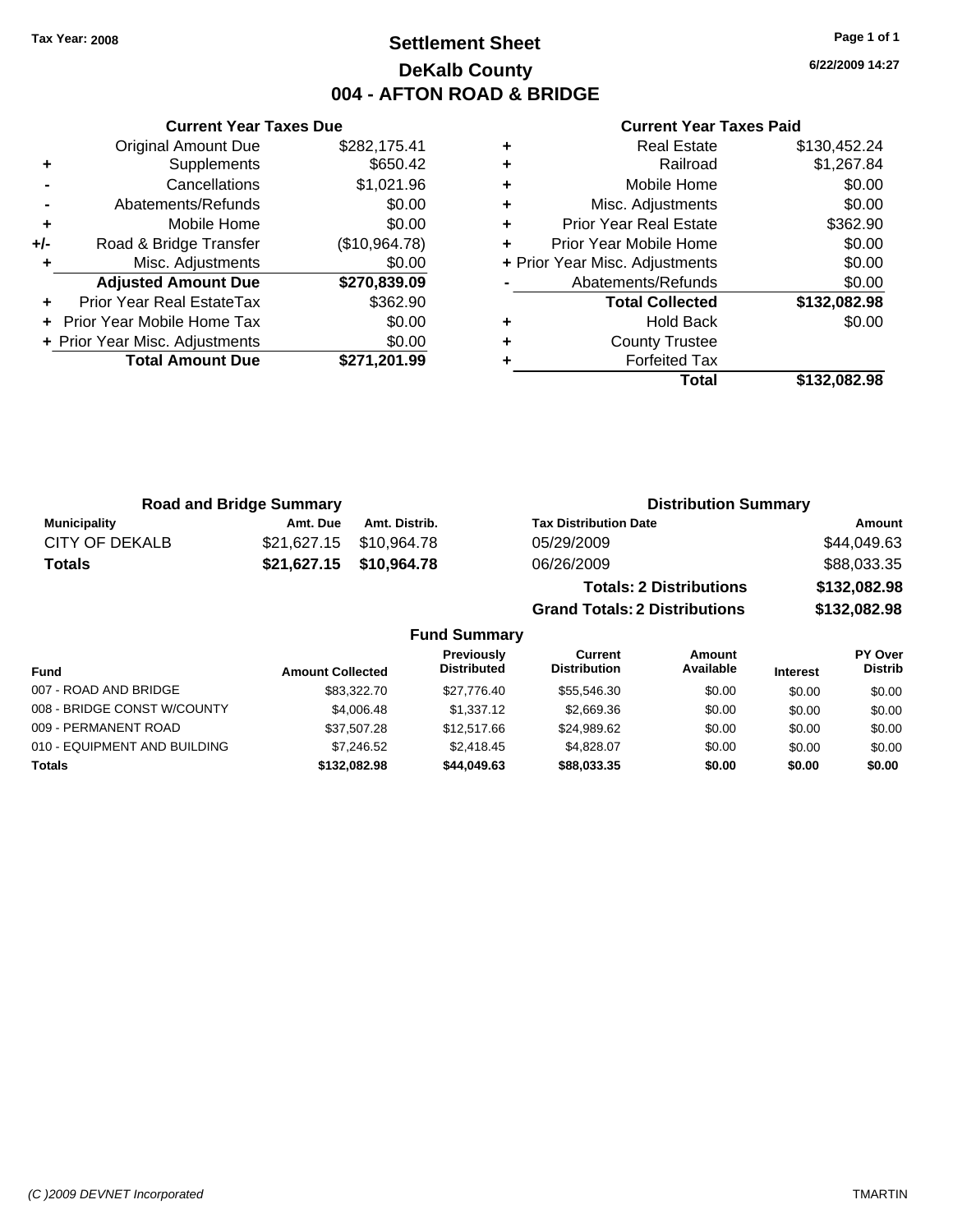# **Settlement Sheet Tax Year: 2008 Page 1 of 1 DeKalb County 005 - CLINTON TOWNSHIP**

**6/22/2009 14:27**

#### **Current Year Taxes Paid**

|     | <b>Current Year Taxes Due</b>  |             |
|-----|--------------------------------|-------------|
|     | <b>Original Amount Due</b>     | \$85,360.82 |
| ٠   | Supplements                    | \$114.25    |
|     | Cancellations                  | \$570.84    |
|     | Abatements/Refunds             | \$0.00      |
| ٠   | Mobile Home                    | \$0.00      |
| +/- | Road & Bridge Transfer         | \$0.00      |
| ٠   | Misc. Adjustments              | \$0.00      |
|     | <b>Adjusted Amount Due</b>     | \$84,904.23 |
| ٠   | Prior Year Real EstateTax      | \$0.00      |
|     | Prior Year Mobile Home Tax     | \$0.00      |
|     | + Prior Year Misc. Adjustments | \$0.00      |
|     | <b>Total Amount Due</b>        | \$84.904.23 |
|     |                                |             |

| ٠ | <b>Real Estate</b>             | \$43,056.18 |
|---|--------------------------------|-------------|
| ٠ | Railroad                       | \$380.25    |
| ٠ | Mobile Home                    | \$0.00      |
| ٠ | Misc. Adjustments              | \$0.00      |
| ٠ | <b>Prior Year Real Estate</b>  | \$0.00      |
| ÷ | Prior Year Mobile Home         | \$0.00      |
|   | + Prior Year Misc. Adjustments | \$0.00      |
|   | Abatements/Refunds             | \$0.00      |
|   | <b>Total Collected</b>         | \$43,436.43 |
| ٠ | <b>Hold Back</b>               | \$0.00      |
| ٠ | <b>County Trustee</b>          |             |
| ٠ | <b>Forfeited Tax</b>           |             |
|   | Total                          | \$43,436.43 |
|   |                                |             |

# **Distribution Summary Tax Distribution Date Amount** 05/29/2009 \$17,941.17 06/26/2009 \$25,495.26 **Totals: 2 Distributions \$43,436.43 Grand Totals: 2 Distributions \$43,436.43**

### **Fund Summary**

|                                                     |                         | Previously<br><b>Distributed</b> | Current<br><b>Distribution</b> | <b>Amount</b><br>Available |                 | PY Over<br><b>Distrib</b> |
|-----------------------------------------------------|-------------------------|----------------------------------|--------------------------------|----------------------------|-----------------|---------------------------|
| <b>Fund</b>                                         | <b>Amount Collected</b> |                                  |                                |                            | <b>Interest</b> |                           |
| 001 - CORPORATE                                     | \$33,200.59             | \$13,713.31                      | \$19,487.28                    | \$0.00                     | \$0.00          | \$0.00                    |
| $005 - I. M. R. F.$                                 | \$307.23                | \$126.90                         | \$180.33                       | \$0.00                     | \$0.00          | \$0.00                    |
| 027 - AUDIT                                         | \$511.10                | \$211.11                         | \$299.99                       | \$0.00                     | \$0.00          | \$0.00                    |
| 035 - TORT JUDGEMENTS/LIABILITY<br><b>INSURANCE</b> | \$2,544.69              | \$1.051.07                       | \$1,493.62                     | \$0.00                     | \$0.00          | \$0.00                    |
| 047 - SOCIAL SECURITY                               | \$3,055.80              | \$1,262.18                       | \$1,793.62                     | \$0.00                     | \$0.00          | \$0.00                    |
| 054 - GENERAL ASSISTANCE                            | \$3,817.02              | \$1,576.60                       | \$2,240.42                     | \$0.00                     | \$0.00          | \$0.00                    |
| <b>Totals</b>                                       | \$43,436.43             | \$17,941.17                      | \$25,495.26                    | \$0.00                     | \$0.00          | \$0.00                    |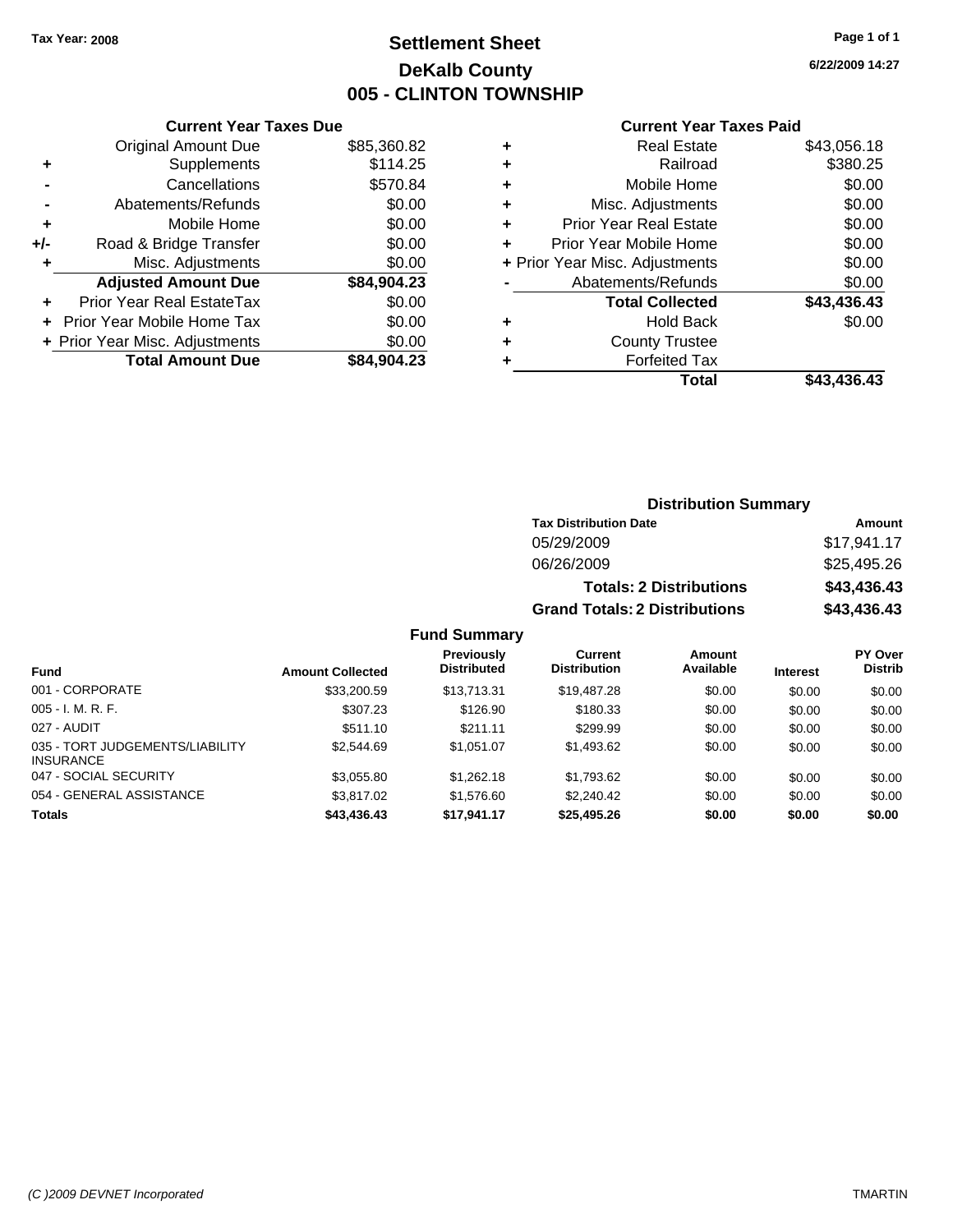# **Settlement Sheet Tax Year: 2008 Page 1 of 1 DeKalb County 006 - CLINTON TWP LIBRARY**

### **Current Year Taxes Due** Original Amount Due \$75,391.11 **+** Supplements \$100.91 **-** Cancellations \$504.16 **-** Abatements/Refunds \$0.00 **+** Mobile Home \$0.00 **+/-** Road & Bridge Transfer \$0.00 **+** Misc. Adjustments \$0.00 **Adjusted Amount Due \$74,987.86 +** Prior Year Real EstateTax \$0.00 **+** Prior Year Mobile Home Tax \$0.00 **+ Prior Year Misc. Adjustments**  $$0.00$ **Total Amount Due \$74,987.86**

#### **Current Year Taxes Paid**

| ٠ | <b>Real Estate</b>             | \$38,027.40 |
|---|--------------------------------|-------------|
| ٠ | Railroad                       | \$335.84    |
| ٠ | Mobile Home                    | \$0.00      |
| ٠ | Misc. Adjustments              | \$0.00      |
| ٠ | Prior Year Real Estate         | \$0.00      |
| ÷ | Prior Year Mobile Home         | \$0.00      |
|   | + Prior Year Misc. Adjustments | \$0.00      |
|   | Abatements/Refunds             | \$0.00      |
|   | <b>Total Collected</b>         | \$38,363.24 |
| ٠ | <b>Hold Back</b>               | \$0.00      |
| ٠ | <b>County Trustee</b>          |             |
| ٠ | <b>Forfeited Tax</b>           |             |
|   | Total                          | \$38,363.24 |
|   |                                |             |

**Distribution Summary**

|               |                         |                                  | <b>Tax Distribution Date</b>          |                                |                 | Amount                           |
|---------------|-------------------------|----------------------------------|---------------------------------------|--------------------------------|-----------------|----------------------------------|
|               |                         |                                  | 05/29/2009                            |                                |                 | \$15,845.67                      |
|               |                         |                                  | 06/26/2009                            |                                |                 | \$22,517.57                      |
|               |                         |                                  |                                       | <b>Totals: 2 Distributions</b> |                 | \$38,363.24                      |
|               |                         |                                  | <b>Grand Totals: 2 Distributions</b>  |                                |                 | \$38,363.24                      |
|               |                         | <b>Fund Summary</b>              |                                       |                                |                 |                                  |
| Fund          | <b>Amount Collected</b> | Previously<br><b>Distributed</b> | <b>Current</b><br><b>Distribution</b> | <b>Amount</b><br>Available     | <b>Interest</b> | <b>PY Over</b><br><b>Distrib</b> |
| 016 - LIBRARY | \$38,363.24             | \$15,845.67                      | \$22,517.57                           | \$0.00                         | \$0.00          | \$0.00                           |
| Totals        | \$38,363.24             | \$15,845.67                      | \$22.517.57                           | \$0.00                         | \$0.00          | \$0.00                           |
|               |                         |                                  |                                       |                                |                 |                                  |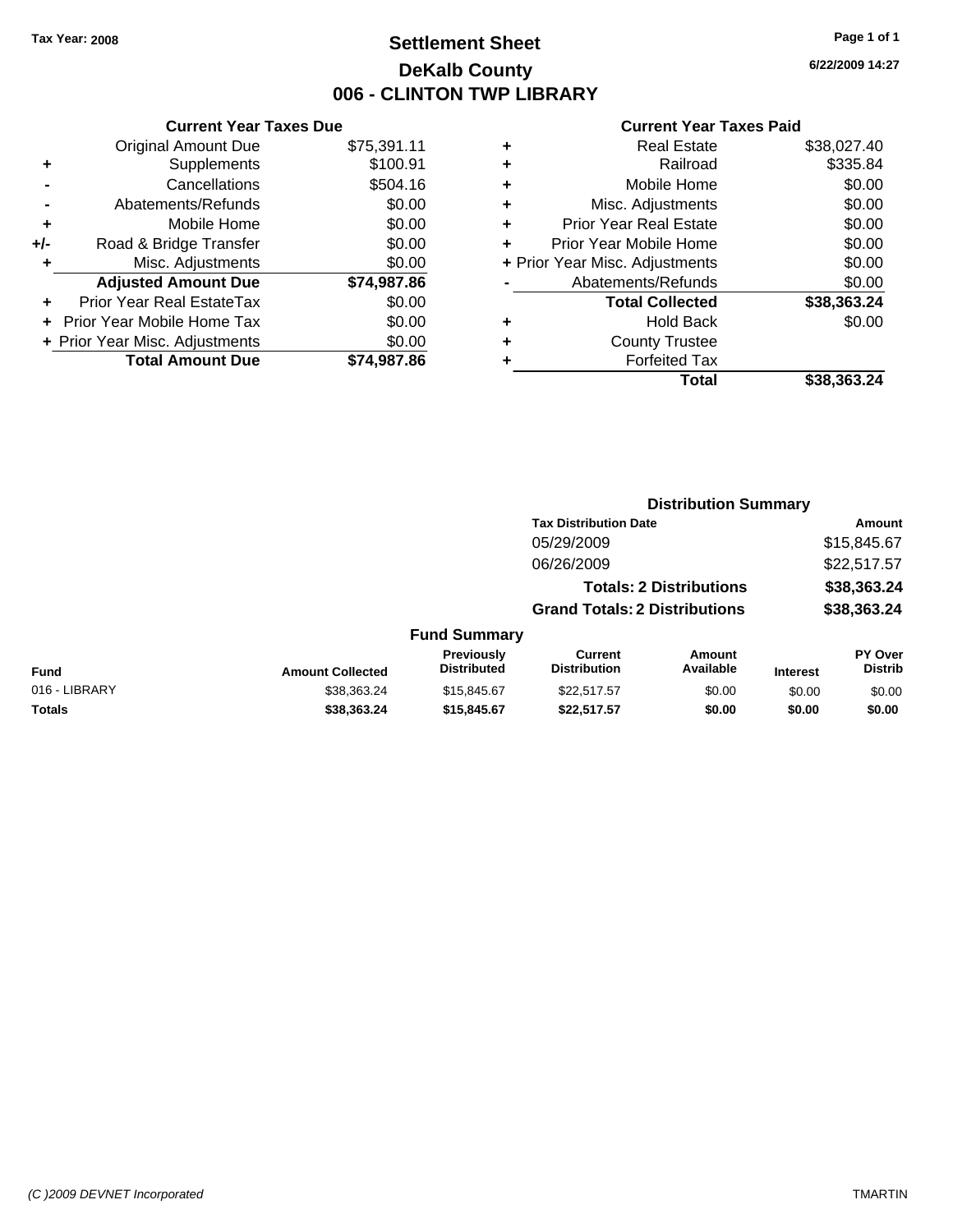# **Settlement Sheet Tax Year: 2008 Page 1 of 1 DeKalb County 007 - CLINTON CEMETERY**

**6/22/2009 14:27**

|     | <b>Current Year Taxes Due</b>  |             |
|-----|--------------------------------|-------------|
|     | Original Amount Due            | \$20,099.41 |
| ٠   | Supplements                    | \$26.90     |
|     | Cancellations                  | \$134.41    |
|     | Abatements/Refunds             | \$0.00      |
| ÷   | Mobile Home                    | \$0.00      |
| +/- | Road & Bridge Transfer         | \$0.00      |
| ٠   | Misc. Adjustments              | \$0.00      |
|     | <b>Adjusted Amount Due</b>     | \$19,991.90 |
|     | Prior Year Real EstateTax      | \$0.00      |
|     | Prior Year Mobile Home Tax     | \$0.00      |
|     | + Prior Year Misc. Adjustments | \$0.00      |
|     | <b>Total Amount Due</b>        | \$19,991.90 |
|     |                                |             |

| ٠ | <b>Real Estate</b>             | \$10,138.08 |
|---|--------------------------------|-------------|
| ٠ | Railroad                       | \$89.54     |
| ٠ | Mobile Home                    | \$0.00      |
| ٠ | Misc. Adjustments              | \$0.00      |
| ٠ | <b>Prior Year Real Estate</b>  | \$0.00      |
| ٠ | Prior Year Mobile Home         | \$0.00      |
|   | + Prior Year Misc. Adjustments | \$0.00      |
|   | Abatements/Refunds             | \$0.00      |
|   | <b>Total Collected</b>         | \$10,227.62 |
| ٠ | <b>Hold Back</b>               | \$0.00      |
| ٠ | <b>County Trustee</b>          |             |
| ٠ | <b>Forfeited Tax</b>           |             |
|   | Total                          | \$10,227.62 |

|                |                         |                                  | <b>Distribution Summary</b>           |                                |                 |                           |
|----------------|-------------------------|----------------------------------|---------------------------------------|--------------------------------|-----------------|---------------------------|
|                |                         |                                  | <b>Tax Distribution Date</b>          |                                |                 | Amount                    |
|                |                         |                                  | 05/29/2009                            |                                |                 | \$4,224.47                |
|                |                         |                                  | 06/26/2009                            |                                |                 | \$6,003.15                |
|                |                         |                                  |                                       | <b>Totals: 2 Distributions</b> |                 | \$10,227.62               |
|                |                         |                                  | <b>Grand Totals: 2 Distributions</b>  |                                |                 | \$10,227.62               |
|                |                         | <b>Fund Summary</b>              |                                       |                                |                 |                           |
| Fund           | <b>Amount Collected</b> | Previously<br><b>Distributed</b> | <b>Current</b><br><b>Distribution</b> | <b>Amount</b><br>Available     | <b>Interest</b> | PY Over<br><b>Distrib</b> |
| 017 - CEMETERY | \$10,227.62             | \$4.224.47                       | \$6,003.15                            | \$0.00                         | \$0.00          | \$0.00                    |
| Totals         | \$10,227.62             | \$4,224.47                       | \$6,003.15                            | \$0.00                         | \$0.00          | \$0.00                    |
|                |                         |                                  |                                       |                                |                 |                           |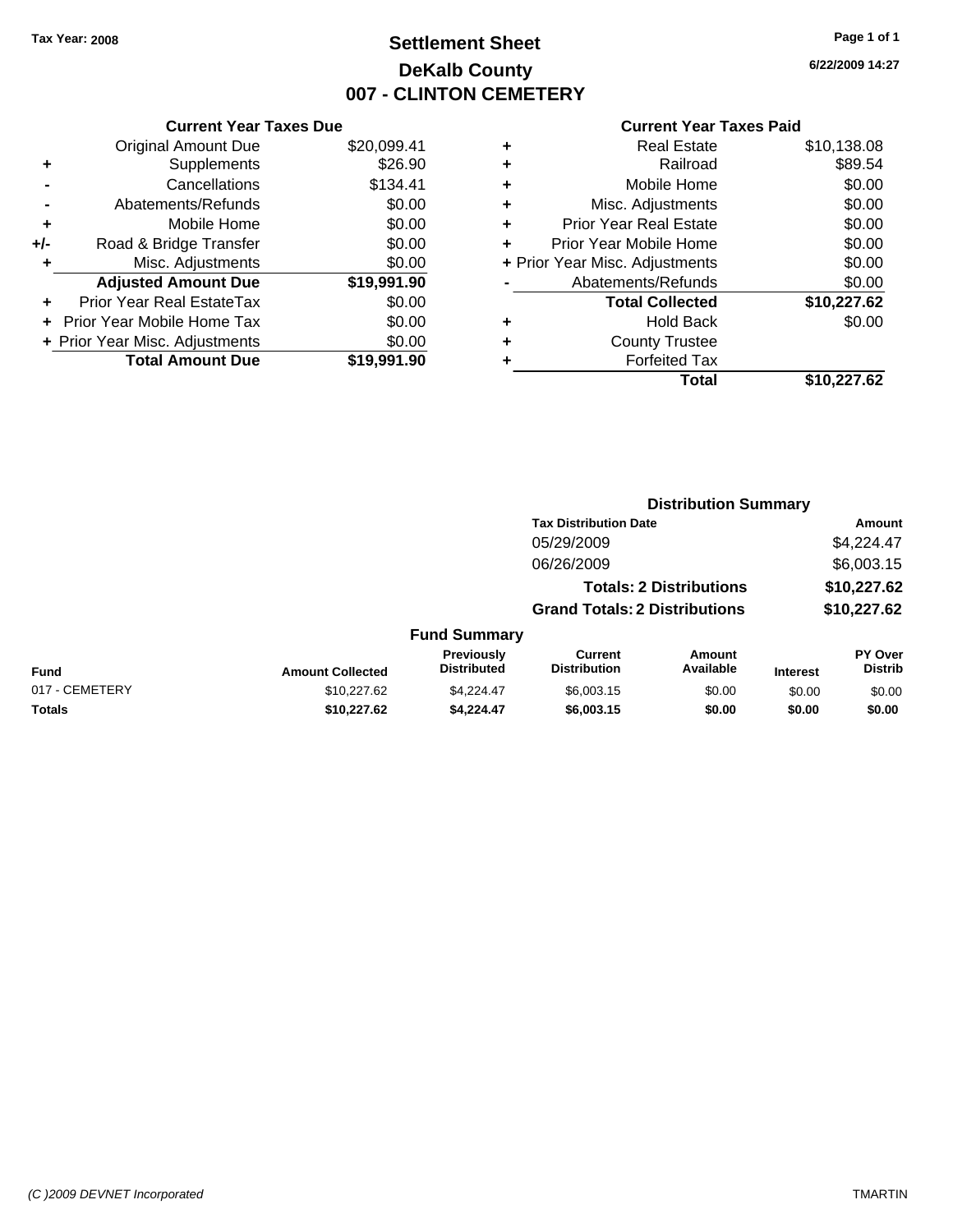# **Settlement Sheet Tax Year: 2008 Page 1 of 1 DeKalb County 008 - CLINTON COMM BLDG**

**6/22/2009 14:27**

|     | <b>Current Year Taxes Due</b>  |             |
|-----|--------------------------------|-------------|
|     | <b>Original Amount Due</b>     | \$14,003.21 |
| ٠   | Supplements                    | \$18.74     |
|     | Cancellations                  | \$93.65     |
|     | Abatements/Refunds             | \$0.00      |
| ٠   | Mobile Home                    | \$0.00      |
| +/- | Road & Bridge Transfer         | \$0.00      |
| ٠   | Misc. Adjustments              | \$0.00      |
|     | <b>Adjusted Amount Due</b>     | \$13,928.30 |
| ÷   | Prior Year Real EstateTax      | \$0.00      |
|     | Prior Year Mobile Home Tax     | \$0.00      |
|     | + Prior Year Misc. Adjustments | \$0.00      |
|     | <b>Total Amount Due</b>        | \$13,928.30 |
|     |                                |             |

| ٠ | <b>Real Estate</b>             | \$7,063.37 |
|---|--------------------------------|------------|
| ٠ | Railroad                       | \$62.38    |
| ٠ | Mobile Home                    | \$0.00     |
| ٠ | Misc. Adjustments              | \$0.00     |
| ٠ | Prior Year Real Estate         | \$0.00     |
|   | Prior Year Mobile Home         | \$0.00     |
|   | + Prior Year Misc. Adjustments | \$0.00     |
|   | Abatements/Refunds             | \$0.00     |
|   | <b>Total Collected</b>         | \$7,125.75 |
| ٠ | <b>Hold Back</b>               | \$0.00     |
| ٠ | <b>County Trustee</b>          |            |
| ٠ | <b>Forfeited Tax</b>           |            |
|   | Total                          | \$7,125.75 |
|   |                                |            |

|                 |                         |                                  | <b>Distribution Summary</b>           |                                |                 |                                  |
|-----------------|-------------------------|----------------------------------|---------------------------------------|--------------------------------|-----------------|----------------------------------|
|                 |                         |                                  | <b>Tax Distribution Date</b>          |                                |                 | Amount                           |
|                 |                         |                                  | 05/29/2009                            |                                |                 | \$2,943.23                       |
|                 |                         |                                  | 06/26/2009                            |                                |                 | \$4,182.52                       |
|                 |                         |                                  |                                       | <b>Totals: 2 Distributions</b> |                 | \$7,125.75                       |
|                 |                         |                                  | <b>Grand Totals: 2 Distributions</b>  |                                |                 | \$7,125.75                       |
|                 |                         | <b>Fund Summary</b>              |                                       |                                |                 |                                  |
| Fund            | <b>Amount Collected</b> | Previously<br><b>Distributed</b> | <b>Current</b><br><b>Distribution</b> | Amount<br>Available            | <b>Interest</b> | <b>PY Over</b><br><b>Distrib</b> |
| 001 - CORPORATE | \$7,125.75              | \$2,943.23                       | \$4,182.52                            | \$0.00                         | \$0.00          | \$0.00                           |
| Totals          | \$7,125.75              | \$2,943.23                       | \$4,182.52                            | \$0.00                         | \$0.00          | \$0.00                           |
|                 |                         |                                  |                                       |                                |                 |                                  |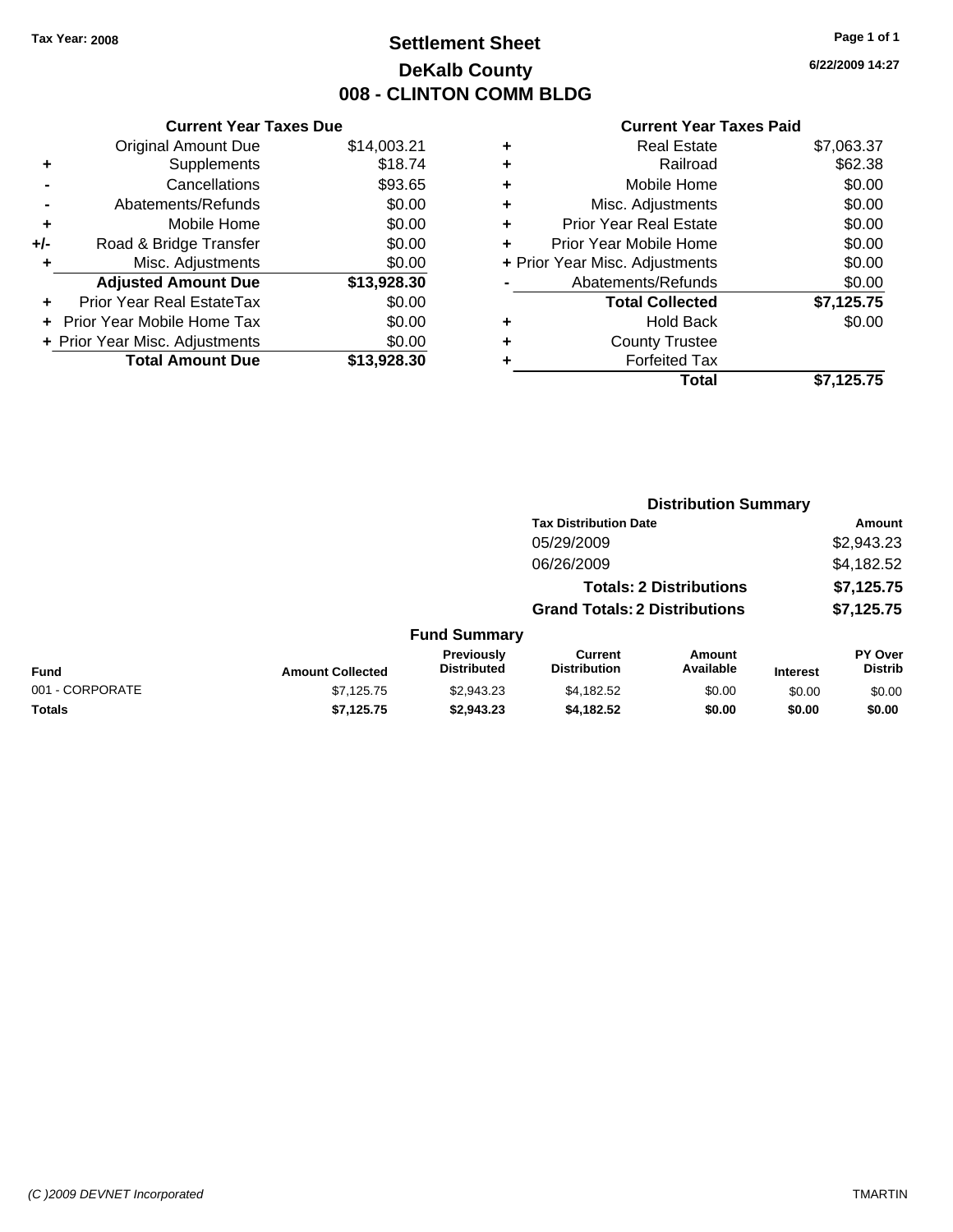**Current Year Taxes Due** Original Amount Due \$230,004.35

**Adjusted Amount Due \$208,696.49**

**Total Amount Due \$208,696.49**

**+** Supplements \$254.17 **-** Cancellations \$1,269.82 **-** Abatements/Refunds \$0.00 **+** Mobile Home \$0.00 **+/-** Road & Bridge Transfer (\$20,292.21) **+** Misc. Adjustments \$0.00

**+** Prior Year Real EstateTax \$0.00 **+** Prior Year Mobile Home Tax \$0.00 **+ Prior Year Misc. Adjustments**  $$0.00$ 

# **Settlement Sheet Tax Year: 2008 Page 1 of 1 DeKalb County 009 - CLINTON ROAD & BRIDGE**

**6/22/2009 14:27**

| Total                          | \$96.746.80 |
|--------------------------------|-------------|
| <b>Forfeited Tax</b>           |             |
| <b>County Trustee</b>          |             |
| <b>Hold Back</b>               | \$0.00      |
| <b>Total Collected</b>         | \$96,746.80 |
| Abatements/Refunds             | \$0.00      |
| + Prior Year Misc. Adjustments | \$0.00      |
| Prior Year Mobile Home         | \$0.00      |
| <b>Prior Year Real Estate</b>  | \$0.00      |
| Misc. Adjustments              | \$0.00      |
| Mobile Home                    | \$0.00      |
| Railroad                       | \$968.69    |
| <b>Real Estate</b>             | \$95,778.11 |
|                                |             |

| <b>Road and Bridge Summary</b> |             |                     | <b>Distribution Summary</b>          |             |
|--------------------------------|-------------|---------------------|--------------------------------------|-------------|
| <b>Municipality</b>            | Amt. Due    | Amt. Distrib.       | <b>Tax Distribution Date</b>         | Amount      |
| <b>VILLAGE OF WATERMAN</b>     | \$39,659.28 | \$20,292.21         | 05/29/2009                           | \$39,909.89 |
| <b>Totals</b>                  | \$39,659.28 | \$20,292.21         | 06/26/2009                           | \$56,836.91 |
|                                |             |                     | <b>Totals: 2 Distributions</b>       | \$96,746.80 |
|                                |             |                     | <b>Grand Totals: 2 Distributions</b> | \$96,746.80 |
|                                |             | <b>Fund Summary</b> |                                      |             |

| <b>Fund</b>                                   | <b>Amount Collected</b> | <b>Previously</b><br><b>Distributed</b> | Current<br><b>Distribution</b> | Amount<br>Available | <b>Interest</b> | PY Over<br><b>Distrib</b> |
|-----------------------------------------------|-------------------------|-----------------------------------------|--------------------------------|---------------------|-----------------|---------------------------|
| 007 - ROAD AND BRIDGE                         | \$40.771.94             | \$16,789.85                             | \$23,982.09                    | \$0.00              | \$0.00          | \$0.00                    |
| 009 - PERMANENT ROAD                          | \$41,726.28             | \$17.234.76                             | \$24.491.52                    | \$0.00              | \$0.00          | \$0.00                    |
| 010 - EQUIPMENT AND BUILDING                  | \$11,703.91             | \$4,834,22                              | \$6,869.69                     | \$0.00              | \$0.00          | \$0.00                    |
| 035 - TORT JUDGEMENTS/LIABILITY<br><b>INS</b> | \$2.544.67              | \$1.051.06                              | \$1.493.61                     | \$0.00              | \$0.00          | \$0.00                    |
| <b>Totals</b>                                 | \$96.746.80             | \$39,909.89                             | \$56,836,91                    | \$0.00              | \$0.00          | \$0.00                    |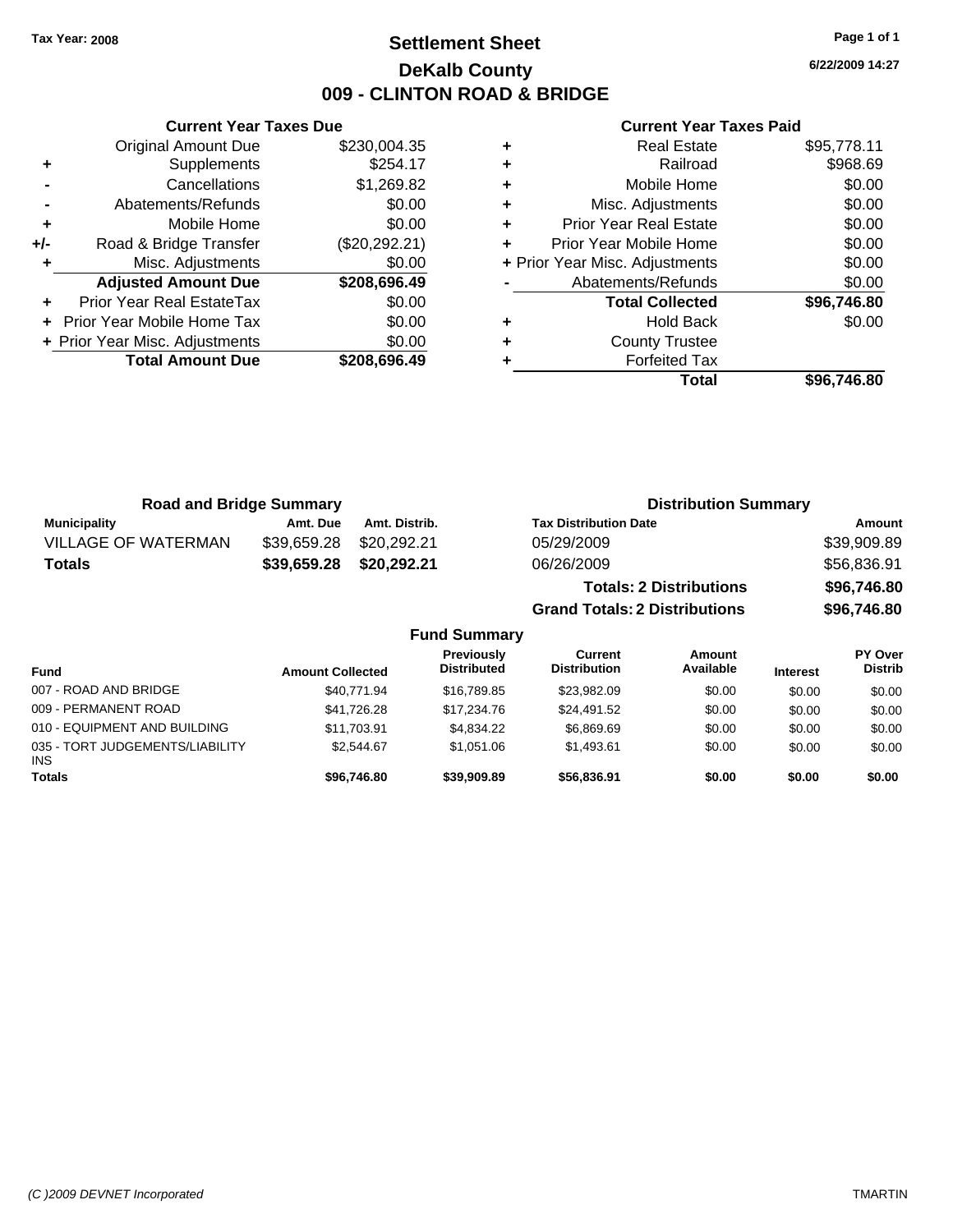# **Settlement Sheet Tax Year: 2008 Page 1 of 1 DeKalb County 010 - CORTLAND TOWNSHIP**

**6/22/2009 14:27**

#### **Current Year Taxes Paid**

|       | <b>Current Year Taxes Due</b>  |              |
|-------|--------------------------------|--------------|
|       | <b>Original Amount Due</b>     | \$211,686.11 |
| ٠     | Supplements                    | \$2,130.69   |
|       | Cancellations                  | \$5,855.06   |
|       | Abatements/Refunds             | \$1.04       |
| ٠     | Mobile Home                    | \$0.00       |
| $+/-$ | Road & Bridge Transfer         | \$0.00       |
| ٠     | Misc. Adjustments              | \$0.00       |
|       | <b>Adjusted Amount Due</b>     | \$207,960.70 |
|       | Prior Year Real EstateTax      | (\$17.77)    |
|       | Prior Year Mobile Home Tax     | \$0.00       |
|       | + Prior Year Misc. Adjustments | \$0.00       |
|       | <b>Total Amount Due</b>        | \$207.942.93 |
|       |                                |              |

| ٠ | <b>Real Estate</b>             | \$103,329.01 |
|---|--------------------------------|--------------|
| ٠ | Railroad                       | \$230.76     |
| ٠ | Mobile Home                    | \$0.00       |
| ٠ | Misc. Adjustments              | \$0.00       |
| ٠ | <b>Prior Year Real Estate</b>  | (\$17.77)    |
| ٠ | Prior Year Mobile Home         | \$0.00       |
|   | + Prior Year Misc. Adjustments | \$0.00       |
|   | Abatements/Refunds             | \$1.04       |
|   | <b>Total Collected</b>         | \$103,540.96 |
| ٠ | Hold Back                      | \$0.00       |
| ٠ | <b>County Trustee</b>          |              |
| ٠ | <b>Forfeited Tax</b>           |              |
|   | Total                          | \$103,540.96 |
|   |                                |              |

| <b>Distribution Summary</b>          |              |
|--------------------------------------|--------------|
| <b>Tax Distribution Date</b>         | Amount       |
| 05/29/2009                           | \$55,537.65  |
| 06/26/2009                           | \$48,003.31  |
| <b>Totals: 2 Distributions</b>       | \$103,540.96 |
| <b>Grand Totals: 2 Distributions</b> | \$103,540.96 |

### **Fund Summary**

| <b>Fund</b>                            | <b>Amount Collected</b> | Previously<br><b>Distributed</b> | Current<br><b>Distribution</b> | Amount<br>Available | <b>Interest</b> | PY Over<br><b>Distrib</b> |
|----------------------------------------|-------------------------|----------------------------------|--------------------------------|---------------------|-----------------|---------------------------|
| 001 - CORPORATE                        | \$80,746.30             | \$43,310.96                      | \$37.435.34                    | \$0.00              | \$0.00          | \$0.00                    |
| $005 - I. M. R. F.$                    | \$5,878.74              | \$3,153.26                       | \$2,725.48                     | \$0.00              | \$0.00          | \$0.00                    |
| 027 - AUDIT                            | \$1,479.30              | \$793.48                         | \$685.82                       | \$0.00              | \$0.00          | \$0.00                    |
| 035 - TORT JUDGEMENTS/LIABILITY<br>INS | \$6.123.21              | \$3.284.39                       | \$2,838.82                     | \$0.00              | \$0.00          | \$0.00                    |
| 047 - SOCIAL SECURITY                  | \$4,901.12              | \$2,628.88                       | \$2,272,24                     | \$0.00              | \$0.00          | \$0.00                    |
| 054 - GENERAL ASSISTANCE               | \$4,412.29              | \$2,366.68                       | \$2,045.61                     | \$0.00              | \$0.00          | \$0.00                    |
| <b>Totals</b>                          | \$103,540.96            | \$55,537.65                      | \$48,003.31                    | \$0.00              | \$0.00          | \$0.00                    |

### **Abatement Detail**

**Totals \$1.04 1 entries**

**Year Source Account Type Amount Adjustment Description** \$1.04 Interest on 2006 PTAB-Sycamore Meadows Apts. by TBA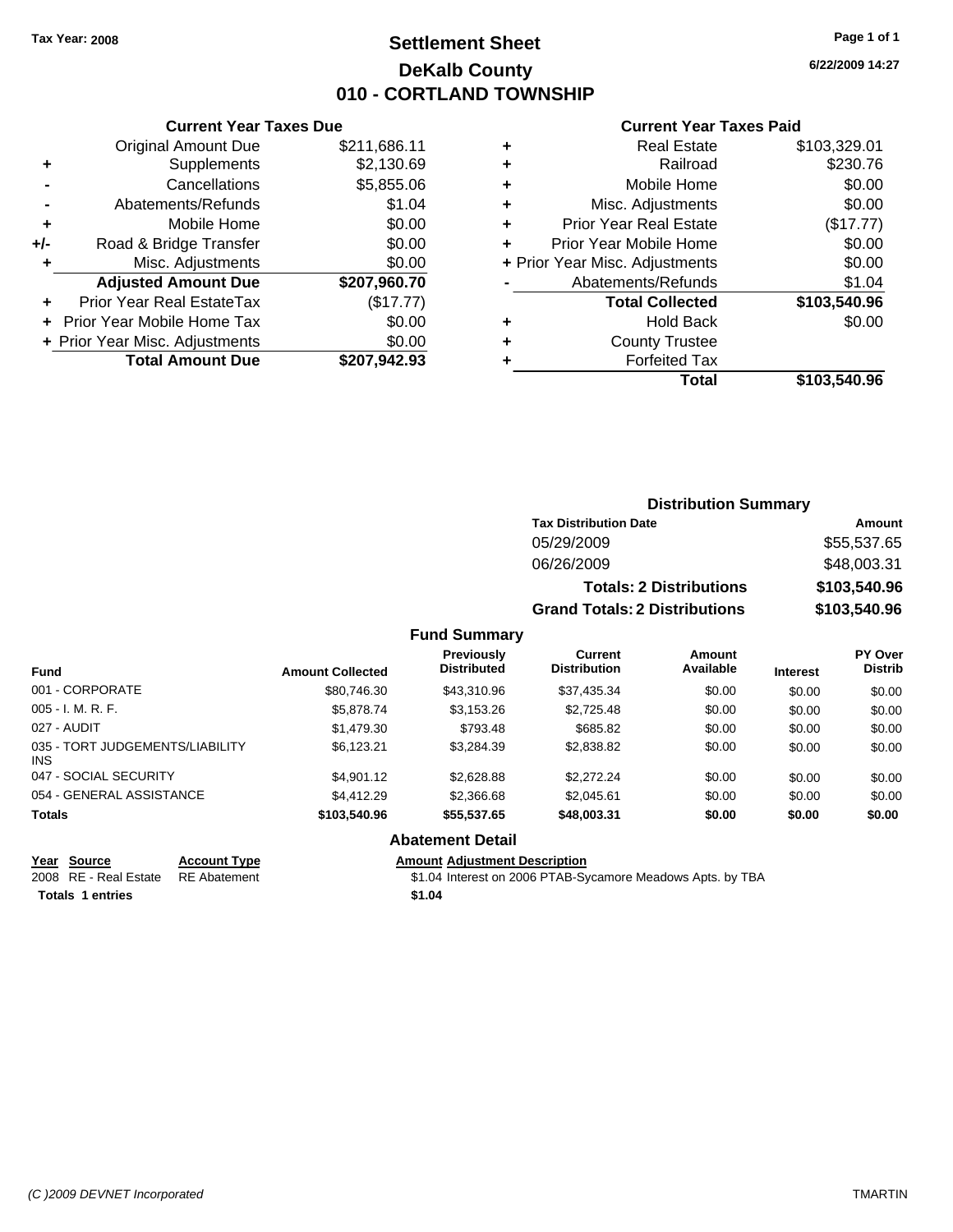# **Settlement Sheet Tax Year: 2008 Page 1 of 1 DeKalb County 011 - CORTLAND ROAD & BRIDGE**

**6/22/2009 14:27**

#### **Current Year Taxes Paid**

|       | <b>Current Year Taxes Due</b>  |               |  |  |  |  |  |
|-------|--------------------------------|---------------|--|--|--|--|--|
|       | <b>Original Amount Due</b>     | \$389,208.86  |  |  |  |  |  |
| ٠     | Supplements                    | \$9,885.56    |  |  |  |  |  |
|       | Cancellations                  | \$10,136.57   |  |  |  |  |  |
|       | Abatements/Refunds             | \$1.80        |  |  |  |  |  |
| ٠     | Mobile Home                    | \$0.00        |  |  |  |  |  |
| $+/-$ | Road & Bridge Transfer         | (\$11,285.84) |  |  |  |  |  |
|       | Misc. Adjustments              | \$0.00        |  |  |  |  |  |
|       | <b>Adjusted Amount Due</b>     | \$377,670.21  |  |  |  |  |  |
|       | Prior Year Real EstateTax      | (\$48.56)     |  |  |  |  |  |
|       | Prior Year Mobile Home Tax     | \$0.00        |  |  |  |  |  |
|       | + Prior Year Misc. Adjustments | \$0.00        |  |  |  |  |  |
|       | <b>Total Amount Due</b>        | \$377.621.65  |  |  |  |  |  |
|       |                                |               |  |  |  |  |  |

|   | <b>Real Estate</b>             | \$181,985.38 |
|---|--------------------------------|--------------|
| ٠ | Railroad                       | \$421.43     |
| ٠ | Mobile Home                    | \$0.00       |
| ٠ | Misc. Adjustments              | \$0.00       |
| ٠ | <b>Prior Year Real Estate</b>  | (\$48.56)    |
|   | Prior Year Mobile Home         | \$0.00       |
|   | + Prior Year Misc. Adjustments | \$0.00       |
|   | Abatements/Refunds             | \$1.80       |
|   | <b>Total Collected</b>         | \$182,356.45 |
|   | <b>Hold Back</b>               | \$0.00       |
| ٠ | <b>County Trustee</b>          |              |
|   | <b>Forfeited Tax</b>           |              |
|   | Total                          | \$182.356.45 |

| <b>Road and Bridge Summary</b> |             |               | <b>Distribution Summary</b>          |              |  |
|--------------------------------|-------------|---------------|--------------------------------------|--------------|--|
| <b>Municipality</b>            | Amt. Due    | Amt. Distrib. | <b>Tax Distribution Date</b>         | Amount       |  |
| TOWN OF CORTLAND               | \$7.259.40  | \$3.614.73    | 05/29/2009                           | \$96,131.03  |  |
| CITY OF DEKALB                 | \$493.97    | \$245.99      | 06/26/2009                           | \$86,225.42  |  |
| VILLAGE OF MAPLE PARK          | \$1,648.99  | \$821.08      | <b>Totals: 2 Distributions</b>       | \$182,356.45 |  |
| <b>CITY OF SYCAMORE</b>        | \$13,262.95 | \$6,604.04    | <b>Grand Totals: 2 Distributions</b> | \$182,356.45 |  |
| <b>Totals</b>                  | \$22,665.31 | \$11,285.84   |                                      |              |  |

|                                         |                         | <b>Fund Summary</b>                     |                                       |                     |                 |                           |
|-----------------------------------------|-------------------------|-----------------------------------------|---------------------------------------|---------------------|-----------------|---------------------------|
| <b>Fund</b>                             | <b>Amount Collected</b> | <b>Previously</b><br><b>Distributed</b> | <b>Current</b><br><b>Distribution</b> | Amount<br>Available | <b>Interest</b> | PY Over<br><b>Distrib</b> |
| 005 - I. M. R. F.                       | \$3,493.49              | \$1,841.85                              | \$1,651.64                            | \$0.00              | \$0.00          | \$0.00                    |
| 007 - ROAD AND BRIDGE                   | \$13,601.46             | \$7.159.44                              | \$6,442.02                            | \$0.00              | \$0.00          | \$0.00                    |
| 009 - PERMANENT ROAD                    | \$139,314.20            | \$73,449.72                             | \$65.864.48                           | \$0.00              | \$0.00          | \$0.00                    |
| 010 - EQUIPMENT AND BUILDING            | \$14.929.82             | \$7,871,35                              | \$7.058.47                            | \$0.00              | \$0.00          | \$0.00                    |
| 027 - AUDIT                             | \$1,046.83              | \$551.91                                | \$494.92                              | \$0.00              | \$0.00          | \$0.00                    |
| 035 - TORT JUDGEMENTS/LIABILITY<br>INS. | \$7.471.49              | \$3,939.15                              | \$3,532.34                            | \$0.00              | \$0.00          | \$0.00                    |
| 047 - SOCIAL SECURITY                   | \$2,499.16              | \$1.317.61                              | \$1,181.55                            | \$0.00              | \$0.00          | \$0.00                    |
| <b>Totals</b>                           | \$182,356.45            | \$96,131.03                             | \$86,225.42                           | \$0.00              | \$0.00          | \$0.00                    |
|                                         |                         | <b>Abatement Detail</b>                 |                                       |                     |                 |                           |

| Year Source |                     | Acc       |
|-------------|---------------------|-----------|
|             | 2008 DE Deel Eetete | <b>DE</b> |

**Totals 1 entries** \$1.92

**Year Source Account Type Amount Adjustment Description**

2008 RE - Real Estate RE Abatement **12.02 Statement** \$1.92 Interest on 2006 PTAB-Sycamore Meadows Apts. by TBA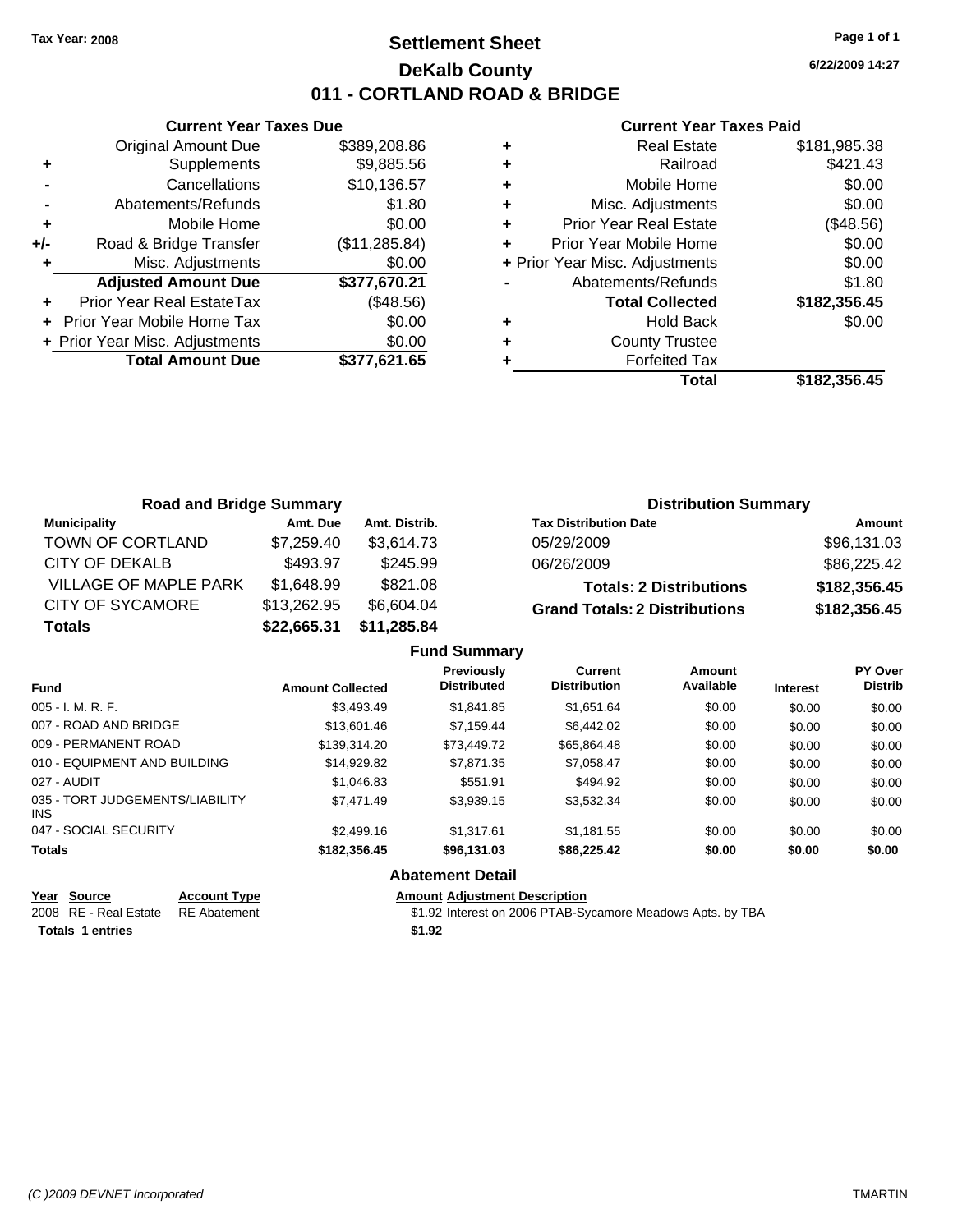# **Settlement Sheet Tax Year: 2008 Page 1 of 1 DeKalb County 012 - DEKALB TOWNSHIP**

**6/22/2009 14:27**

#### **Current Year Taxes Paid**

|       | <b>Current Year Taxes Due</b>            |              |  |  |  |  |
|-------|------------------------------------------|--------------|--|--|--|--|
|       | <b>Original Amount Due</b>               | \$810,734.32 |  |  |  |  |
| ٠     | \$6,253.88<br>Supplements                |              |  |  |  |  |
|       | \$21,031.39<br>Cancellations             |              |  |  |  |  |
|       | Abatements/Refunds                       | \$0.00       |  |  |  |  |
| ٠     | Mobile Home                              | \$0.00       |  |  |  |  |
| $+/-$ | \$0.00<br>Road & Bridge Transfer         |              |  |  |  |  |
| ٠     | Misc. Adjustments                        | \$0.95       |  |  |  |  |
|       | <b>Adjusted Amount Due</b>               | \$795,957.76 |  |  |  |  |
|       | Prior Year Real EstateTax                | \$82.74      |  |  |  |  |
|       | Prior Year Mobile Home Tax               | \$0.00       |  |  |  |  |
|       | \$0.00<br>+ Prior Year Misc. Adjustments |              |  |  |  |  |
|       | <b>Total Amount Due</b>                  | \$796,040.50 |  |  |  |  |
|       |                                          |              |  |  |  |  |

| <b>Real Estate</b>             | \$395,909.19 |
|--------------------------------|--------------|
| Railroad                       | \$552.94     |
| Mobile Home                    | \$0.00       |
| Misc. Adjustments              | \$0.95       |
| <b>Prior Year Real Estate</b>  | \$82.74      |
| Prior Year Mobile Home         | \$0.00       |
| + Prior Year Misc. Adjustments | \$0.00       |
| Abatements/Refunds             | \$0.00       |
| <b>Total Collected</b>         | \$396,545.82 |
| <b>Hold Back</b>               | \$0.00       |
| <b>County Trustee</b>          |              |
| <b>Forfeited Tax</b>           |              |
| Total                          | \$396,545.82 |
|                                |              |

|                                    |                         |                                         | <b>Distribution Summary</b>           |                                |                 |                           |
|------------------------------------|-------------------------|-----------------------------------------|---------------------------------------|--------------------------------|-----------------|---------------------------|
|                                    |                         |                                         | <b>Tax Distribution Date</b>          |                                | Amount          |                           |
|                                    |                         |                                         | 05/29/2009                            |                                |                 | \$164,213.17              |
|                                    |                         |                                         | 06/26/2009                            |                                |                 | \$232,332.65              |
|                                    |                         |                                         |                                       | <b>Totals: 2 Distributions</b> |                 | \$396,545.82              |
|                                    |                         |                                         | <b>Grand Totals: 2 Distributions</b>  |                                |                 | \$396,545.82              |
|                                    |                         | <b>Fund Summary</b>                     |                                       |                                |                 |                           |
| Fund                               | <b>Amount Collected</b> | <b>Previously</b><br><b>Distributed</b> | <b>Current</b><br><b>Distribution</b> | Amount<br>Available            | <b>Interest</b> | PY Over<br><b>Distrib</b> |
| 001 - CORPORATE                    | \$308,498.78            | \$127,752.10                            | \$180,746.68                          | \$0.00                         | \$0.00          | \$0.00                    |
| 054 - GENERAL ASSISTANCE           | \$88,047.04             | \$36,461.07                             | \$51,585.97                           | \$0.00                         | \$0.00          | \$0.00                    |
| Totals                             | \$396,545.82            | \$164,213.17                            | \$232,332.65                          | \$0.00                         | \$0.00          | \$0.00                    |
|                                    |                         | <b>Miscellaneous Adjustment Detail</b>  |                                       |                                |                 |                           |
| Year Source<br><b>Account Type</b> |                         | <b>Amount Adjustment Description</b>    |                                       |                                |                 |                           |

**Totals \$0.95 1 entries**

2008 RE - Real Estate Back Tax Collected \$0.95 Eagle Homes Redemption 08-03-400-020 by TBA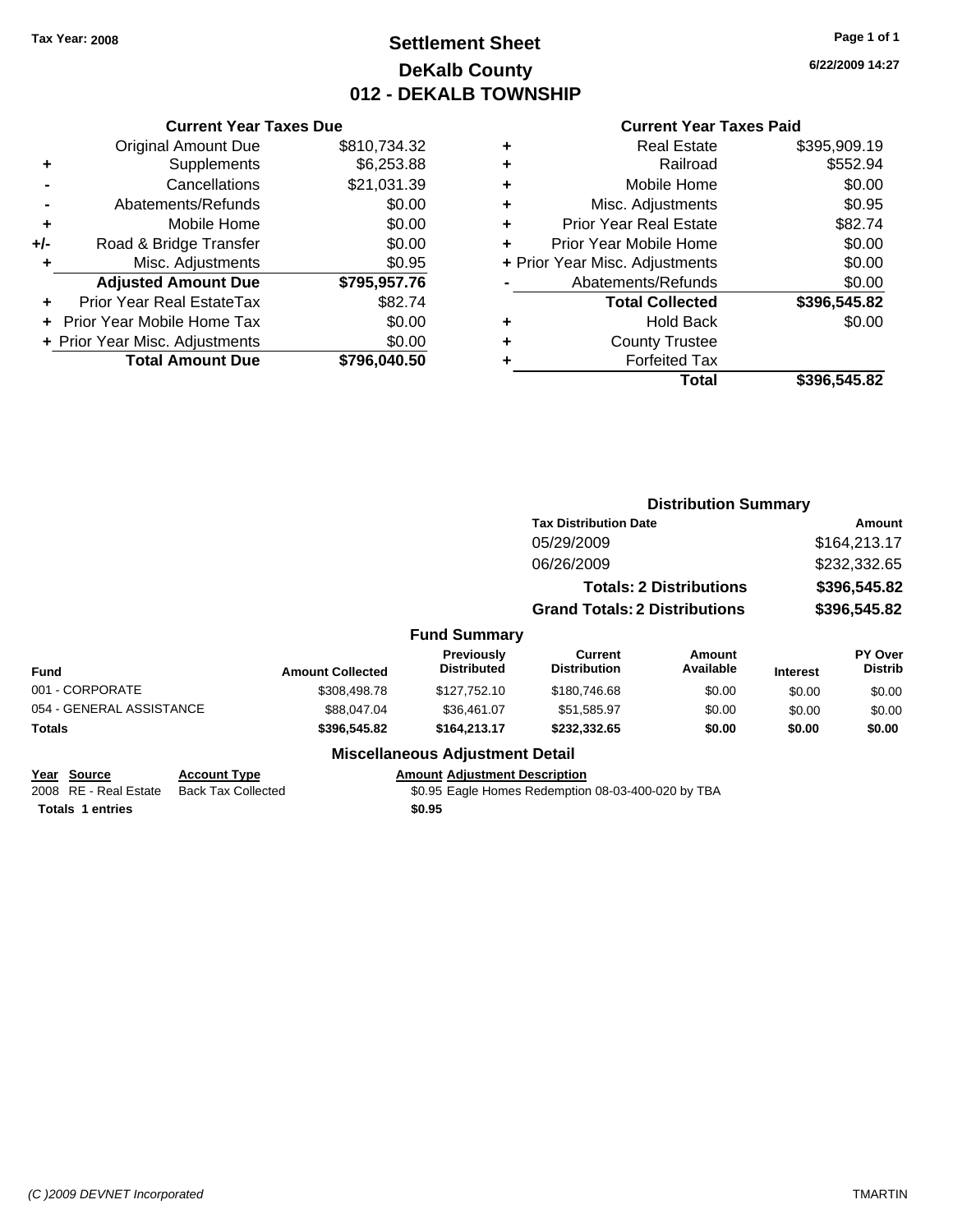**Current Year Taxes Due**

# **Settlement Sheet Tax Year: 2008 Page 1 of 1 DeKalb County 013 - DEKALB ROAD & BRIDGE**

**6/22/2009 14:27**

#### **Current Year Taxes Paid**

| \$484,411.95 | <b>Total</b>                   |   |                |                                |     |
|--------------|--------------------------------|---|----------------|--------------------------------|-----|
|              | <b>Forfeited Tax</b>           |   | \$1,135,158.67 | <b>Total Amount Due</b>        |     |
|              | <b>County Trustee</b>          | ٠ | \$0.00         | + Prior Year Misc. Adjustments |     |
| \$0.00       | <b>Hold Back</b>               | ٠ | \$0.00         | + Prior Year Mobile Home Tax   |     |
| \$484,411.95 | <b>Total Collected</b>         |   | \$104.27       | Prior Year Real EstateTax      | ÷.  |
| \$0.00       | Abatements/Refunds             |   | \$1,135,054.40 | <b>Adjusted Amount Due</b>     |     |
| \$0.00       | + Prior Year Misc. Adjustments |   | \$1.52         | Misc. Adjustments              |     |
| \$0.00       | Prior Year Mobile Home         |   | (\$161,395.77) | Road & Bridge Transfer         | +/- |
| \$104.27     | <b>Prior Year Real Estate</b>  | ٠ | \$0.00         | Mobile Home                    | ٠   |
| \$1.52       | Misc. Adjustments              | ٠ | \$0.00         | Abatements/Refunds             |     |
| \$0.00       | Mobile Home                    | ٠ | \$25,239.01    | Cancellations                  |     |
| \$720.31     | Railroad                       | ٠ | \$24,442.63    | Supplements                    | ٠   |
| \$483,585.85 | <b>Real Estate</b>             | ٠ | \$1,297,245.03 | <b>Original Amount Due</b>     |     |
|              |                                |   |                |                                |     |

| <b>Road and Bridge Summary</b> |             |                           |                                      | <b>Distribution Summary</b>    |                                                     |  |
|--------------------------------|-------------|---------------------------|--------------------------------------|--------------------------------|-----------------------------------------------------|--|
| <b>Municipality</b>            | Amt. Due    | Amt. Distrib.             | <b>Tax Distribution Date</b>         |                                | Amount                                              |  |
| CITY OF DEKALB                 |             | \$302,688.48 \$150,794.38 | 05/29/2009                           |                                | \$197,071.15                                        |  |
| <b>CITY OF SYCAMORE</b>        | \$21,280,07 | \$10,601.39               | 06/26/2009                           |                                | \$287,340.80                                        |  |
| <b>Totals</b>                  |             | \$323,968.55 \$161,395.77 |                                      | <b>Totals: 2 Distributions</b> | \$484,411.95                                        |  |
|                                |             |                           | <b>Grand Totals: 2 Distributions</b> |                                | \$484,411.95                                        |  |
|                                |             | <b>Fund Summary</b>       |                                      |                                |                                                     |  |
|                                |             | Deardairehr               | $P$                                  |                                | $\mathbf{D}$ $\mathbf{V}$ $\mathbf{D}$ $\mathbf{V}$ |  |

| <b>Fund</b>                  | <b>Amount Collected</b> | Previously<br><b>Distributed</b> | Current<br><b>Distribution</b> | Amount<br>Available | <b>Interest</b> | <b>PY Over</b><br><b>Distrib</b> |
|------------------------------|-------------------------|----------------------------------|--------------------------------|---------------------|-----------------|----------------------------------|
| 007 - ROAD AND BRIDGE        | \$180,670.49            | \$73.486.90                      | \$107,183.59                   | \$0.00              | \$0.00          | \$0.00                           |
| 009 - PERMANENT ROAD         | \$248.951.13            | \$101.291.54                     | \$147.659.59                   | \$0.00              | \$0.00          | \$0.00                           |
| 010 - EQUIPMENT AND BUILDING | \$54,790.33             | \$22,292.71                      | \$32,497.62                    | \$0.00              | \$0.00          | \$0.00                           |
| Totals                       | \$484,411.95            | \$197.071.15                     | \$287,340.80                   | \$0.00              | \$0.00          | \$0.00                           |

## **Miscellaneous Adjustment Detail**

| Year Source             | <b>Account Type</b>       | <b>Amount Adiustment Description</b>               |
|-------------------------|---------------------------|----------------------------------------------------|
| 2008 RE - Real Estate   | <b>Back Tax Collected</b> | \$1.52 Eagle Homes Redemption 08-03-400-020 by TBA |
| <b>Totals 1 entries</b> |                           | \$1.52                                             |
|                         |                           |                                                    |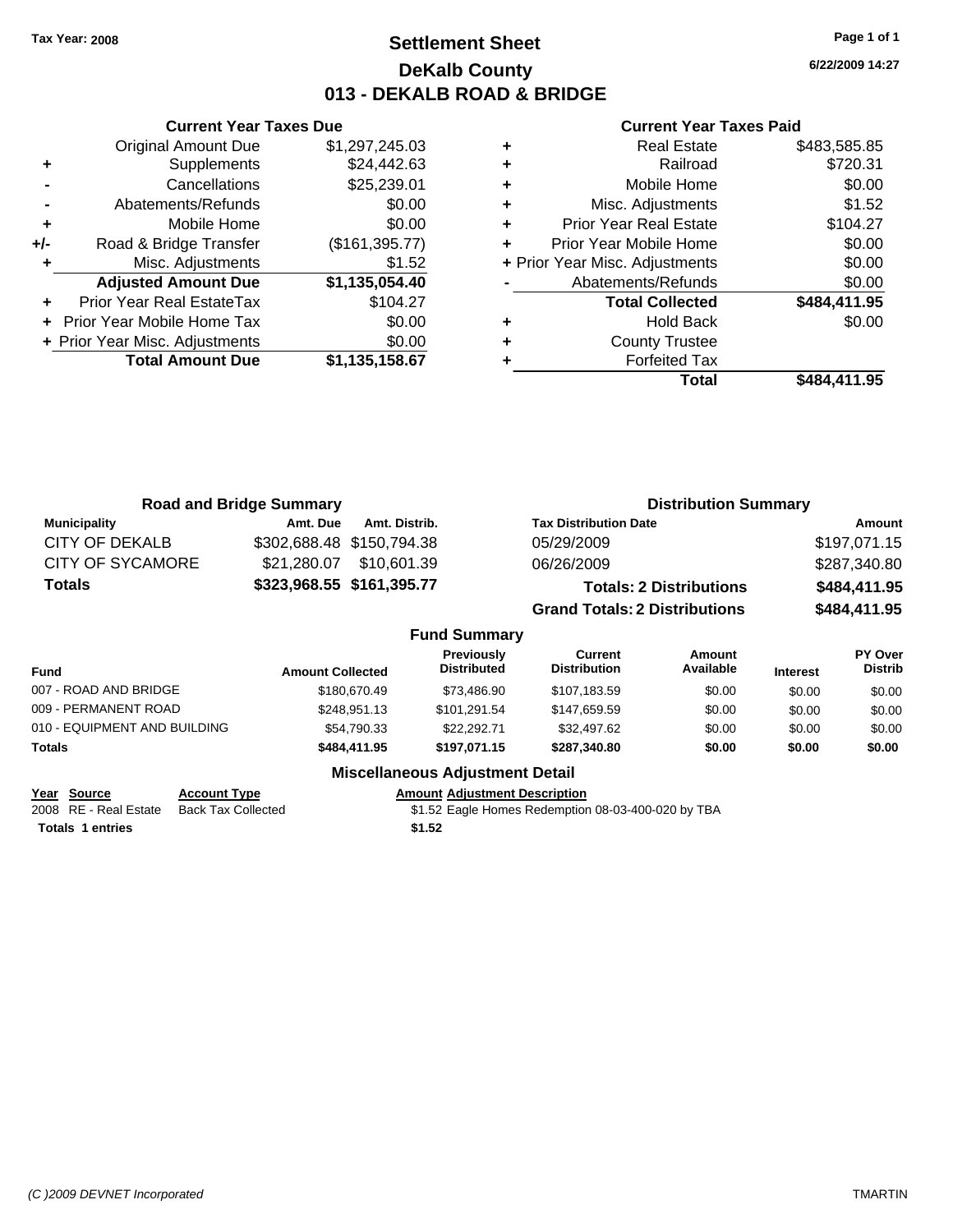# **Settlement Sheet Tax Year: 2008 Page 1 of 1 DeKalb County 014 - FRANKLIN TOWNSHIP**

**6/22/2009 14:27**

#### **Current Year Taxes Paid**

|       | <b>Current Year Taxes Due</b>            |              |  |  |  |  |
|-------|------------------------------------------|--------------|--|--|--|--|
|       | <b>Original Amount Due</b>               | \$100,305.71 |  |  |  |  |
| ٠     | Supplements                              | \$690.79     |  |  |  |  |
|       | Cancellations                            | \$816.10     |  |  |  |  |
|       | Abatements/Refunds                       | \$0.67       |  |  |  |  |
| ٠     | Mobile Home                              | \$0.00       |  |  |  |  |
| $+/-$ | Road & Bridge Transfer                   | \$0.00       |  |  |  |  |
|       | Misc. Adjustments                        | \$0.00       |  |  |  |  |
|       | <b>Adjusted Amount Due</b>               | \$100,179.73 |  |  |  |  |
|       | Prior Year Real EstateTax                | (\$11.74)    |  |  |  |  |
|       | \$0.00<br>Prior Year Mobile Home Tax     |              |  |  |  |  |
|       | \$0.00<br>+ Prior Year Misc. Adjustments |              |  |  |  |  |
|       | <b>Total Amount Due</b>                  | \$100,167.99 |  |  |  |  |
|       |                                          |              |  |  |  |  |

| <b>Real Estate</b>             | \$50,434.34 |
|--------------------------------|-------------|
| Railroad                       | \$374.79    |
| Mobile Home                    | \$0.00      |
| Misc. Adjustments              | \$0.00      |
| <b>Prior Year Real Estate</b>  | (\$11.74)   |
| Prior Year Mobile Home         | \$0.00      |
| + Prior Year Misc. Adjustments | \$0.00      |
| Abatements/Refunds             | \$0.67      |
| <b>Total Collected</b>         | \$50,796.72 |
| Hold Back                      | \$0.00      |
| <b>County Trustee</b>          |             |
| <b>Forfeited Tax</b>           |             |
| Total                          | \$50,796.72 |
|                                |             |

|                          |                         |                                  |                                      | <b>Distribution Summary</b>    |                 |                           |
|--------------------------|-------------------------|----------------------------------|--------------------------------------|--------------------------------|-----------------|---------------------------|
|                          |                         |                                  | <b>Tax Distribution Date</b>         |                                |                 | Amount                    |
|                          |                         |                                  | 05/29/2009                           |                                |                 | \$26,714.62               |
|                          |                         |                                  | 06/26/2009                           |                                |                 | \$24,082.10               |
|                          |                         |                                  |                                      | <b>Totals: 2 Distributions</b> |                 | \$50,796.72               |
|                          |                         |                                  | <b>Grand Totals: 2 Distributions</b> |                                |                 | \$50,796.72               |
|                          |                         | <b>Fund Summary</b>              |                                      |                                |                 |                           |
| <b>Fund</b>              | <b>Amount Collected</b> | Previously<br><b>Distributed</b> | Current<br><b>Distribution</b>       | Amount<br>Available            | <b>Interest</b> | PY Over<br><b>Distrib</b> |
| 001 - CORPORATE          | \$42,062.07             | \$22,120.96                      | \$19,941.11                          | \$0.00                         | \$0.00          | \$0.00                    |
| 005 - I. M. R. F.        | \$6.891.69              | \$3,624.43                       | \$3,267.26                           | \$0.00                         | \$0.00          | \$0.00                    |
| 054 - GENERAL ASSISTANCE | \$1,842.96              | \$969.23                         | \$873.73                             | \$0.00                         | \$0.00          | \$0.00                    |
| Totals                   | \$50,796.72             | \$26,714.62                      | \$24,082.10                          | \$0.00                         | \$0.00          | \$0.00                    |
|                          |                         | <b>Abatement Detail</b>          |                                      |                                |                 |                           |

### **Year Source Account Type Amount Adjustment Description**

2008 RE - Real Estate RE Abatement **1996** 80.67 Interest on 2006 PTAB Galbriath by TBA

**Totals \$0.67 1 entries**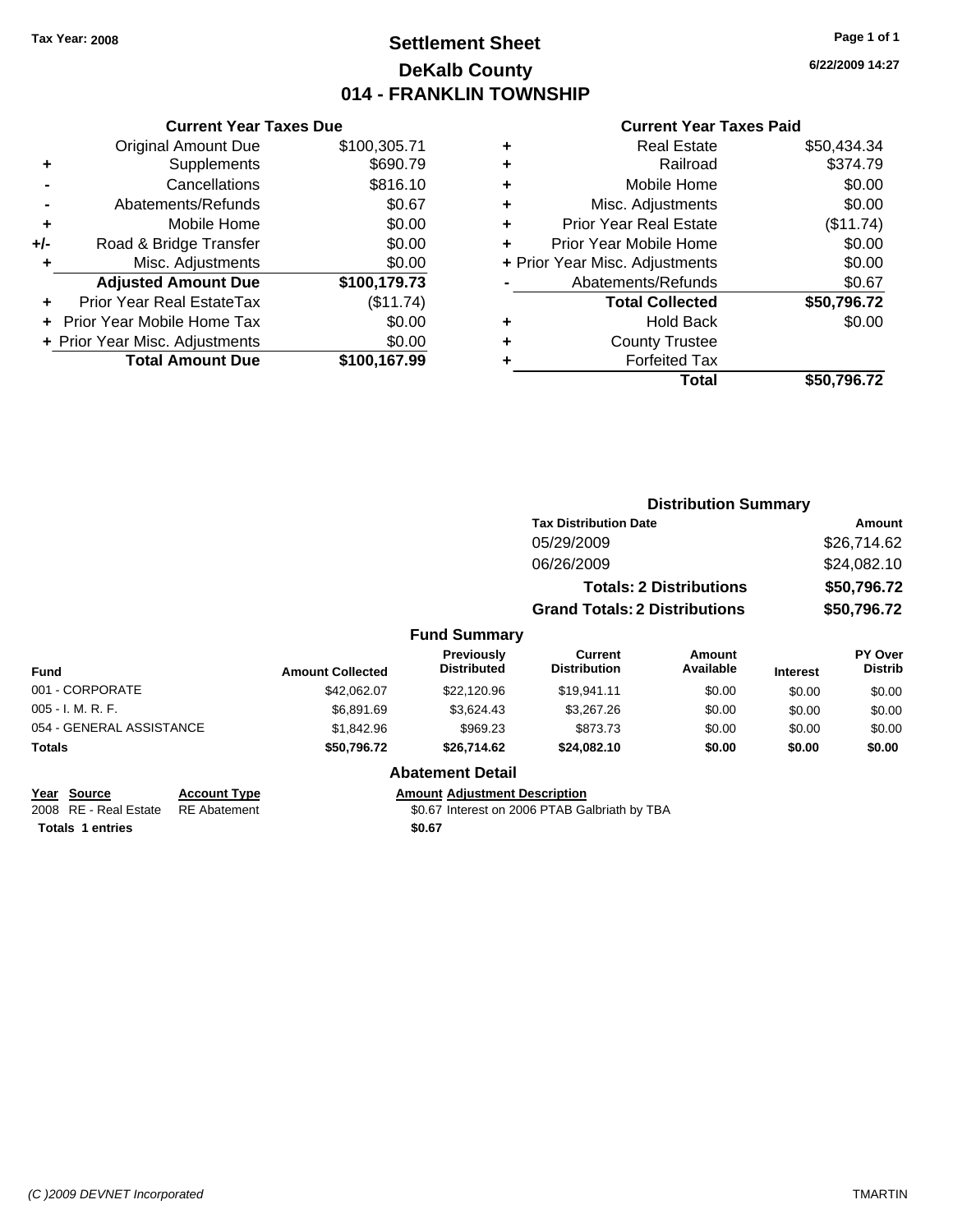# **Settlement Sheet Tax Year: 2008 Page 1 of 1 DeKalb County 015 - FRANKLIN CEMETERY**

**6/22/2009 14:27**

|     | <b>Current Year Taxes Due</b>     |             |
|-----|-----------------------------------|-------------|
|     | <b>Original Amount Due</b>        | \$28,682.90 |
| ٠   | Supplements                       | \$197.53    |
|     | Cancellations                     | \$233.38    |
|     | Abatements/Refunds                | \$0.19      |
| ٠   | Mobile Home                       | \$0.00      |
| +/- | Road & Bridge Transfer            | \$0.00      |
| ٠   | Misc. Adjustments                 | \$0.00      |
|     | <b>Adjusted Amount Due</b>        | \$28,646.86 |
| ÷   | Prior Year Real EstateTax         | $(\$3.35)$  |
|     | <b>Prior Year Mobile Home Tax</b> | \$0.00      |
|     | + Prior Year Misc. Adjustments    | \$0.00      |
|     | <b>Total Amount Due</b>           | \$28.643.51 |
|     |                                   |             |

| ٠                              | <b>Real Estate</b>            | \$14,421.60 |
|--------------------------------|-------------------------------|-------------|
| ٠                              | Railroad                      | \$107.18    |
| ٠                              | Mobile Home                   | \$0.00      |
| ٠                              | Misc. Adjustments             | \$0.00      |
| ÷                              | <b>Prior Year Real Estate</b> | (\$3.35)    |
| ٠                              | Prior Year Mobile Home        | \$0.00      |
| + Prior Year Misc. Adjustments |                               | \$0.00      |
|                                | Abatements/Refunds            | \$0.19      |
|                                | <b>Total Collected</b>        | \$14,525.24 |
| ٠                              | Hold Back                     | \$0.00      |
| ٠                              | <b>County Trustee</b>         |             |
| ٠                              | <b>Forfeited Tax</b>          |             |
|                                | Total                         | \$14,525.24 |
|                                |                               |             |

|                                                                 |                                            |                         |                                                |                                               | <b>Distribution Summary</b>    |                 |                           |
|-----------------------------------------------------------------|--------------------------------------------|-------------------------|------------------------------------------------|-----------------------------------------------|--------------------------------|-----------------|---------------------------|
|                                                                 |                                            |                         |                                                | <b>Tax Distribution Date</b>                  |                                | Amount          |                           |
|                                                                 |                                            |                         |                                                | 05/29/2009                                    |                                |                 | \$7,638.88                |
|                                                                 |                                            |                         |                                                | 06/26/2009                                    |                                |                 | \$6,886.36                |
|                                                                 |                                            |                         |                                                |                                               | <b>Totals: 2 Distributions</b> |                 | \$14,525.24               |
|                                                                 |                                            |                         |                                                | <b>Grand Totals: 2 Distributions</b>          |                                |                 | \$14,525.24               |
|                                                                 |                                            |                         | <b>Fund Summary</b>                            |                                               |                                |                 |                           |
| Fund                                                            |                                            | <b>Amount Collected</b> | <b>Previously</b><br><b>Distributed</b>        | <b>Current</b><br><b>Distribution</b>         | Amount<br>Available            | <b>Interest</b> | PY Over<br><b>Distrib</b> |
| 017 - CEMETERY                                                  |                                            | \$14,525.24             | \$7,638.88                                     | \$6,886.36                                    | \$0.00                         | \$0.00          | \$0.00                    |
| Totals                                                          |                                            | \$14,525.24             | \$7,638.88                                     | \$6,886.36                                    | \$0.00                         | \$0.00          | \$0.00                    |
|                                                                 |                                            |                         | <b>Abatement Detail</b>                        |                                               |                                |                 |                           |
| Year Source<br>2008 RE - Real Estate<br><b>Totals 1 entries</b> | <b>Account Type</b><br><b>RE</b> Abatement |                         | <b>Amount Adjustment Description</b><br>\$0.19 | \$0.19 Interest on 2006 PTAB Galbriath by TBA |                                |                 |                           |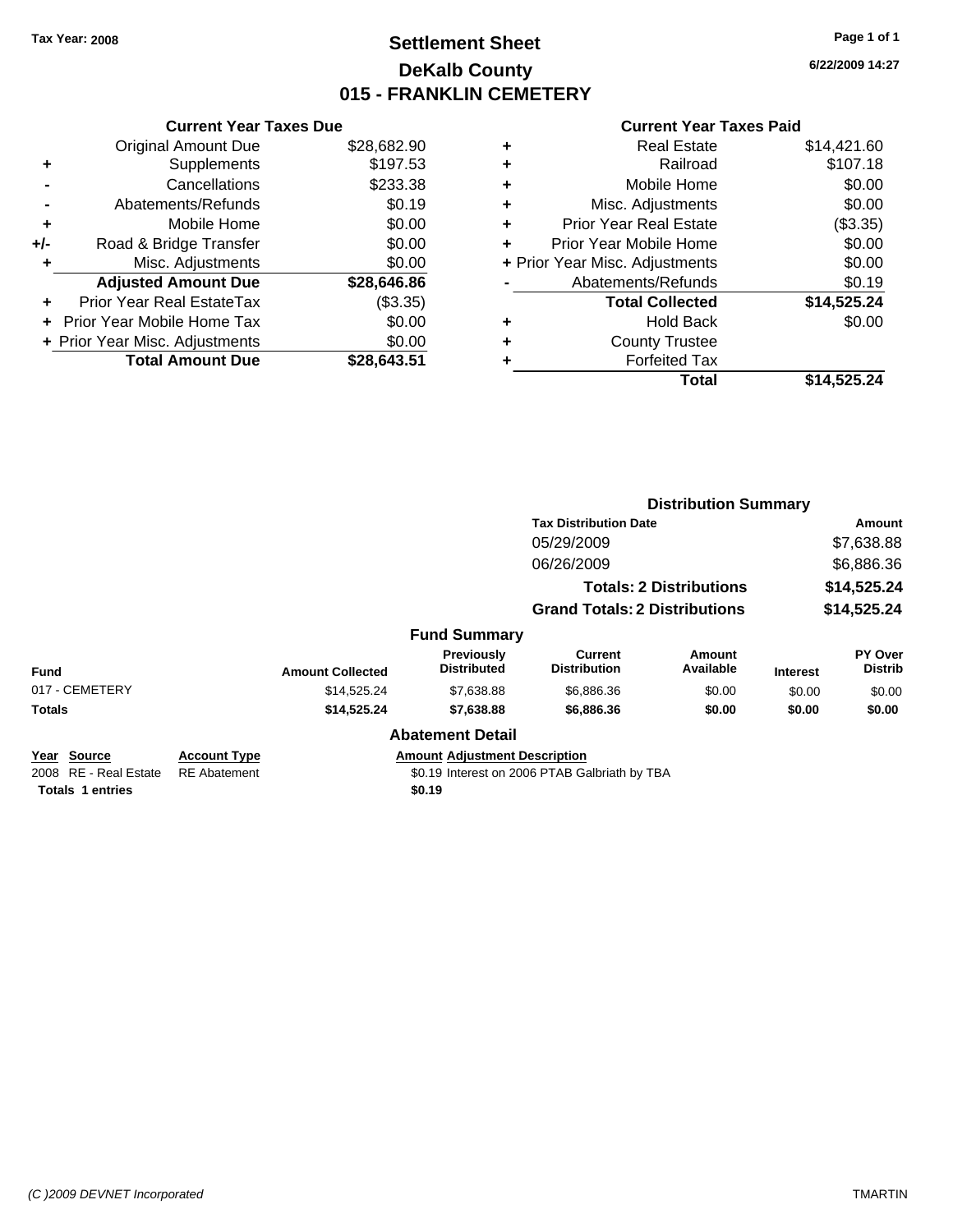# **Settlement Sheet Tax Year: 2008 Page 1 of 1 DeKalb County 016 - FRANKLIN ROAD & BRIDGE**

**6/22/2009 14:27**

#### **Current Year Taxes Paid**

|     | <b>Current Year Taxes Due</b>  |               |   |              |
|-----|--------------------------------|---------------|---|--------------|
|     | <b>Original Amount Due</b>     | \$265,490.15  | ٠ |              |
|     | Supplements                    | \$1,638.60    | ٠ |              |
|     | Cancellations                  | \$1,935.89    | ٠ |              |
|     | Abatements/Refunds             | \$1.59        | ٠ |              |
|     | Mobile Home                    | \$0.00        |   | Pric         |
| +/- | Road & Bridge Transfer         | (\$13,880.40) |   | Prior        |
|     | Misc. Adjustments              | \$0.00        |   | + Prior Year |
|     | <b>Adjusted Amount Due</b>     | \$251,310.87  |   | Ał           |
|     | Prior Year Real EstateTax      | (\$27.76)     |   |              |
|     | + Prior Year Mobile Home Tax   | \$0.00        | ٠ |              |
|     | + Prior Year Misc. Adjustments | \$0.00        |   |              |
|     | <b>Total Amount Due</b>        | \$251,283.11  |   |              |
|     |                                |               |   |              |

|   | Total                          | \$120,568.71 |
|---|--------------------------------|--------------|
|   | <b>Forfeited Tax</b>           |              |
| ٠ | <b>County Trustee</b>          |              |
| ٠ | <b>Hold Back</b>               | \$0.00       |
|   | <b>Total Collected</b>         | \$120,568.71 |
|   | Abatements/Refunds             | \$1.59       |
|   | + Prior Year Misc. Adjustments | \$0.00       |
|   | Prior Year Mobile Home         | \$0.00       |
| ٠ | <b>Prior Year Real Estate</b>  | (\$27.76)    |
| ٠ | Misc. Adjustments              | \$0.00       |
| ٠ | Mobile Home                    | \$0.00       |
|   | Railroad                       | \$964.12     |
|   | <b>Real Estate</b>             | \$119,633.94 |

| <b>Road and Bridge Summary</b> |          |                         | <b>Distribution Summary</b>    |              |
|--------------------------------|----------|-------------------------|--------------------------------|--------------|
| <b>Municipality</b>            | Amt. Due | Amt. Distrib.           | <b>Tax Distribution Date</b>   | Amount       |
| <b>VILLAGE OF KIRKLAND</b>     |          | \$27,369.28 \$13,880.40 | 05/29/2009                     | \$63,369.02  |
| <b>Totals</b>                  |          | \$27,369.28 \$13,880.40 | 06/26/2009                     | \$57,199.69  |
|                                |          |                         | <b>Totals: 2 Distributions</b> | \$120,568.71 |

**Grand Totals: 2 Distributions \$120,568.71**

|                                               |                         | 91 GHT 1 91 GHT 21 91 91 1 1 2 GHT 21 1 9 |                                       |                     | <b>WILLOUT I</b> |                                  |
|-----------------------------------------------|-------------------------|-------------------------------------------|---------------------------------------|---------------------|------------------|----------------------------------|
|                                               |                         | <b>Fund Summary</b>                       |                                       |                     |                  |                                  |
| <b>Fund</b>                                   | <b>Amount Collected</b> | <b>Previously</b><br><b>Distributed</b>   | <b>Current</b><br><b>Distribution</b> | Amount<br>Available | <b>Interest</b>  | <b>PY Over</b><br><b>Distrib</b> |
| 007 - ROAD AND BRIDGE                         | \$34.678.85             | \$18.198.55                               | \$16,480.30                           | \$0.00              | \$0.00           | \$0.00                           |
| 008 - BRIDGE CONST W/COUNTY                   | \$7,567.60              | \$3.979.89                                | \$3.587.71                            | \$0.00              | \$0.00           | \$0.00                           |
| 009 - PERMANENT ROAD                          | \$65,703,00             | \$34,553,97                               | \$31.149.03                           | \$0.00              | \$0.00           | \$0.00                           |
| 010 - EQUIPMENT AND BUILDING                  | \$9.082.31              | \$4.776.49                                | \$4,305.82                            | \$0.00              | \$0.00           | \$0.00                           |
| 035 - TORT JUDGEMENTS/LIABILITY<br><b>INS</b> | \$3,029.27              | \$1,593.13                                | \$1,436.14                            | \$0.00              | \$0.00           | \$0.00                           |
| 047 - SOCIAL SECURITY                         | \$507.68                | \$266.99                                  | \$240.69                              | \$0.00              | \$0.00           | \$0.00                           |
| <b>Totals</b>                                 | \$120,568.71            | \$63,369.02                               | \$57.199.69                           | \$0.00              | \$0.00           | \$0.00                           |
|                                               |                         | <b>Abatement Detail</b>                   |                                       |                     |                  |                                  |

**Totals 1 entries** \$1.77

**Year Source Account Type Amount Adjustment Description**<br>2008 RE - Real Estate RE Abatement **Amount** \$1.77 Interest on 2006 PTAB Ga \$1.77 Interest on 2006 PTAB Galbriath by TBA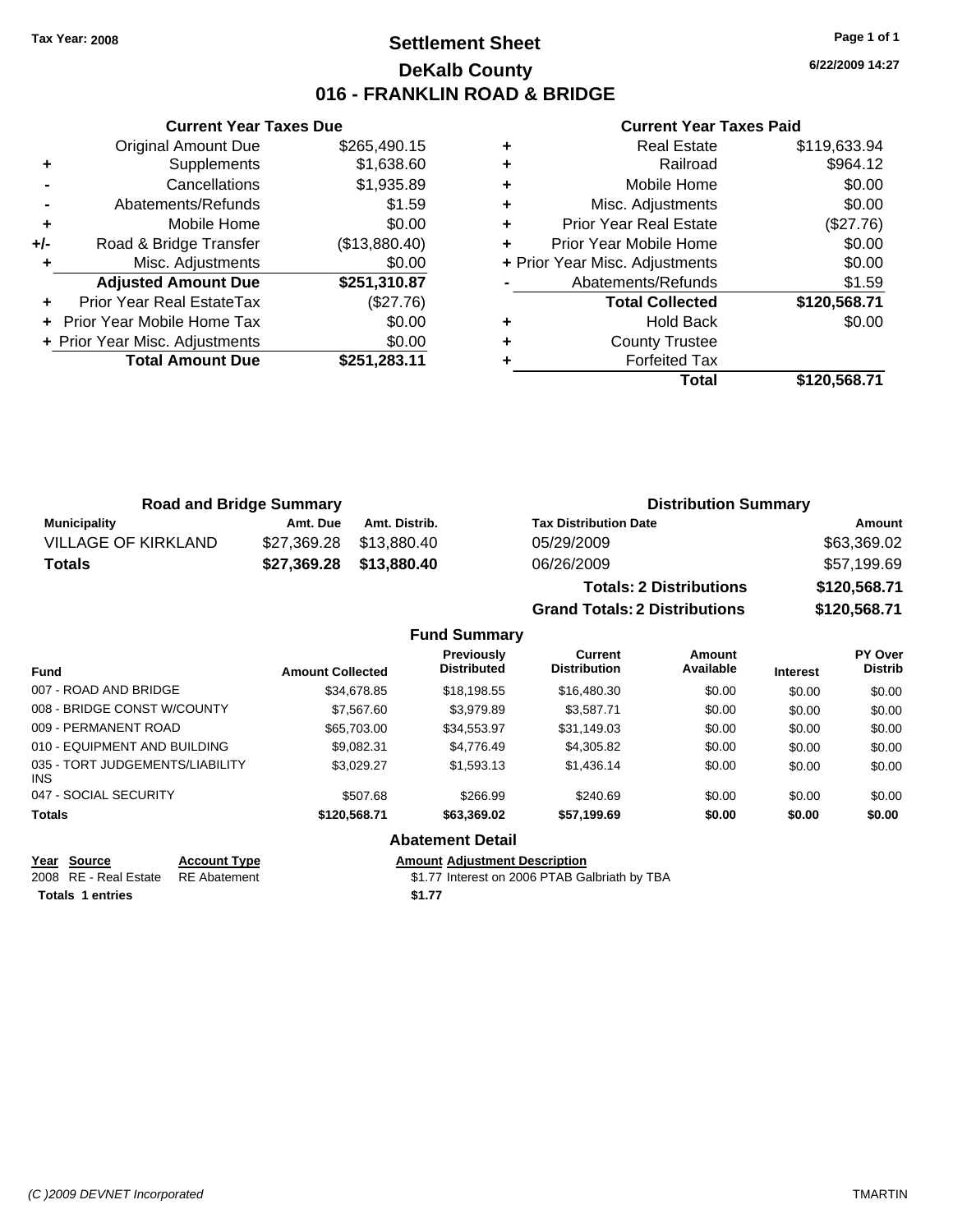# **Settlement Sheet Tax Year: 2008 Page 1 of 1 DeKalb County 017 - GENOA TOWNSHIP**

**6/22/2009 14:27**

#### **Current Year Taxes Paid**

|     | <b>Current Year Taxes Due</b>  |              |  |  |  |
|-----|--------------------------------|--------------|--|--|--|
|     | <b>Original Amount Due</b>     | \$209,271.00 |  |  |  |
| ٠   | Supplements                    | \$848.07     |  |  |  |
|     | Cancellations                  | \$1,999.81   |  |  |  |
|     | Abatements/Refunds             | \$1.62       |  |  |  |
| ٠   | Mobile Home                    | \$0.00       |  |  |  |
| +/- | Road & Bridge Transfer         | \$0.00       |  |  |  |
| ٠   | Misc. Adjustments              | \$0.00       |  |  |  |
|     | <b>Adjusted Amount Due</b>     | \$208,117.64 |  |  |  |
|     | Prior Year Real EstateTax      | $(\$26.35)$  |  |  |  |
|     | Prior Year Mobile Home Tax     | \$0.00       |  |  |  |
|     | + Prior Year Misc. Adjustments | \$0.00       |  |  |  |
|     | <b>Total Amount Due</b>        | \$208,091.29 |  |  |  |

|   | <b>Real Estate</b>             | \$103,567.49 |
|---|--------------------------------|--------------|
| ٠ | Railroad                       | \$515.63     |
| ٠ | Mobile Home                    | \$0.00       |
| ٠ | Misc. Adjustments              | \$0.00       |
| ٠ | <b>Prior Year Real Estate</b>  | (\$26.35)    |
| ٠ | Prior Year Mobile Home         | \$0.00       |
|   | + Prior Year Misc. Adjustments | \$0.00       |
|   | Abatements/Refunds             | \$1.62       |
|   | <b>Total Collected</b>         | \$104,055.15 |
| ٠ | <b>Hold Back</b>               | \$0.00       |
| ٠ | <b>County Trustee</b>          |              |
| ٠ | <b>Forfeited Tax</b>           |              |
|   | Total                          | \$104,055.15 |
|   |                                |              |

|                                               |                         |                                         |                                      | <b>Distribution Summary</b>    |                 |                                  |
|-----------------------------------------------|-------------------------|-----------------------------------------|--------------------------------------|--------------------------------|-----------------|----------------------------------|
|                                               |                         |                                         | <b>Tax Distribution Date</b>         | Amount                         |                 |                                  |
|                                               |                         |                                         | 05/29/2009                           |                                |                 | \$52,362.59                      |
|                                               |                         |                                         | 06/26/2009                           |                                |                 | \$51,692.56                      |
|                                               |                         |                                         |                                      | <b>Totals: 2 Distributions</b> | \$104,055.15    |                                  |
|                                               |                         |                                         | <b>Grand Totals: 2 Distributions</b> |                                |                 | \$104,055.15                     |
|                                               |                         | <b>Fund Summary</b>                     |                                      |                                |                 |                                  |
| <b>Fund</b>                                   | <b>Amount Collected</b> | <b>Previously</b><br><b>Distributed</b> | Current<br><b>Distribution</b>       | <b>Amount</b><br>Available     | <b>Interest</b> | <b>PY Over</b><br><b>Distrib</b> |
| 001 - CORPORATE                               | \$85,570.78             | \$43,060.90                             | \$42,509.88                          | \$0.00                         | \$0.00          | \$0.00                           |
| 035 - TORT JUDGEMENTS/LIABILITY<br><b>INS</b> | \$1,512.56              | \$761.15                                | \$751.41                             | \$0.00                         | \$0.00          | \$0.00                           |
| 047 - SOCIAL SECURITY                         | \$4,922.01              | \$2,476.85                              | \$2,445.16                           | \$0.00                         | \$0.00          | \$0.00                           |
| 054 - GENERAL ASSISTANCE                      | \$12,049.80             | \$6,063.69                              | \$5,986.11                           | \$0.00                         | \$0.00          | \$0.00                           |
| <b>Totals</b>                                 | \$104,055.15            | \$52,362.59                             | \$51,692.56                          | \$0.00                         | \$0.00          | \$0.00                           |
|                                               |                         | <b>Abatement Detail</b>                 |                                      |                                |                 |                                  |

Totals 1 entries \$1.62

#### **Year Source Account Type Amount Adjustment Description**

2008 RE - Real Estate RE Abatement St.62 Interest on 2006 PTAB-Chamberlain Park Apts. by TBA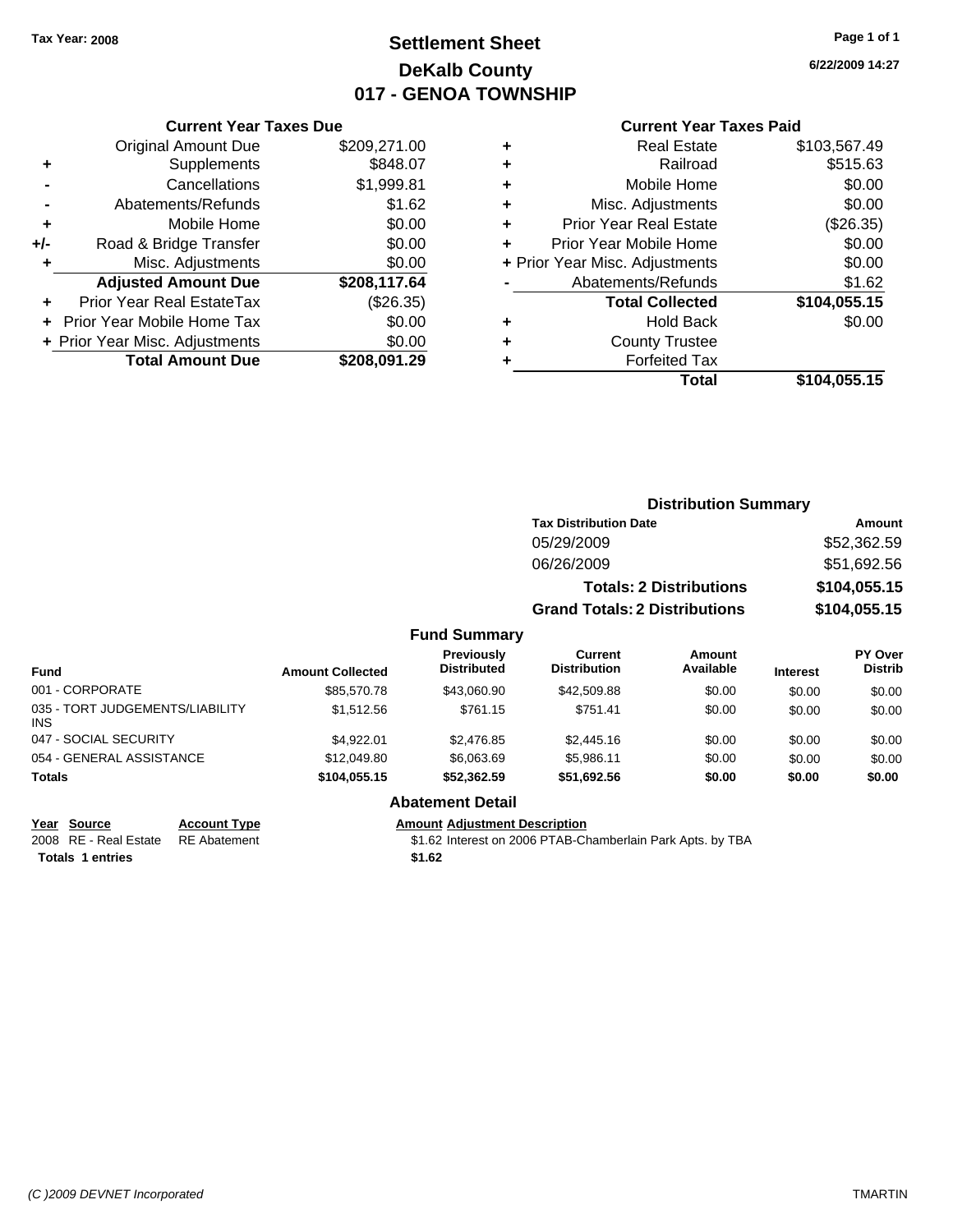# **Settlement Sheet Tax Year: 2008 Page 1 of 1 DeKalb County 018 - GENOA ROAD & BRIDGE**

**6/22/2009 14:27**

#### **Current Year Taxes Paid**

|     | <b>Original Amount Due</b>     | \$157,165.31  |
|-----|--------------------------------|---------------|
| ٠   | Supplements                    | \$1,274.24    |
|     | Cancellations                  | \$1,286.46    |
|     | Abatements/Refunds             | \$1.05        |
| ÷   | Mobile Home                    | \$0.00        |
| +/- | Road & Bridge Transfer         | (\$11,238.15) |
|     | Misc. Adjustments              | \$0.00        |
|     | <b>Adjusted Amount Due</b>     | \$145,913.89  |
|     | Prior Year Real EstateTax      | (\$17.28)     |
|     | Prior Year Mobile Home Tax     | \$0.00        |
|     | + Prior Year Misc. Adjustments | \$0.00        |
|     | <b>Total Amount Due</b>        | \$145,896.61  |
|     |                                |               |

**Current Year Taxes Due**

|   | <b>Real Estate</b>             | \$66,987.47 |
|---|--------------------------------|-------------|
| ٠ | Railroad                       | \$364.46    |
| ٠ | Mobile Home                    | \$0.00      |
| ٠ | Misc. Adjustments              | \$0.00      |
| ٠ | <b>Prior Year Real Estate</b>  | (\$17.28)   |
|   | Prior Year Mobile Home         | \$0.00      |
|   | + Prior Year Misc. Adjustments | \$0.00      |
|   | Abatements/Refunds             | \$1.05      |
|   | <b>Total Collected</b>         | \$67,333.60 |
| ٠ | Hold Back                      | \$0.00      |
| ٠ | <b>County Trustee</b>          |             |
|   | <b>Forfeited Tax</b>           |             |
|   | Total                          | \$67,333.60 |
|   |                                |             |

**Grand Totals: 2 Distributions \$67,333.60**

| <b>Road and Bridge Summary</b> |          |                         | <b>Distribution Summary</b>    |             |  |
|--------------------------------|----------|-------------------------|--------------------------------|-------------|--|
| <b>Municipality</b>            | Amt. Due | Amt. Distrib.           | <b>Tax Distribution Date</b>   | Amount      |  |
| <b>CITY OF GENOA</b>           |          |                         | 05/29/2009                     | \$33,683.38 |  |
| <b>Totals</b>                  |          | \$22,474.32 \$11,238.15 | 06/26/2009                     | \$33,650.22 |  |
|                                |          |                         | <b>Totals: 2 Distributions</b> | \$67,333.60 |  |

**Fund Summary Fund Interest Amount Collected Distributed PY Over Distrib Amount Available Current Distribution Previously** 007 - ROAD AND BRIDGE \$22,154.94 \$11,071.91 \$11,083.03 \$0.00 \$0.00 \$0.00 008 - BRIDGE CONST W/COUNTY  $$367.48$  \$183.92  $$183.56$  \$0.00 \$0.00 \$0.00 \$0.00 009 - PERMANENT ROAD \$35,350.92 \$17,692.78 \$17,658.14 \$0.00 \$0.00 \$0.00 010 - EQUIPMENT AND BUILDING \$3,782.83 \$1,893.27 \$1,889.56 \$0.00 \$0.00 \$0.00 035 - TORT JUDGEMENTS/LIABILITY INS \$4,321.45 \$2,162.84 \$2,158.61 \$0.00 \$0.00 \$0.00 047 - SOCIAL SECURITY 61,355.98 \$1,355.98 \$678.66 \$677.32 \$0.00 \$0.00 \$0.00 **Totals \$67,333.60 \$33,683.38 \$33,650.22 \$0.00 \$0.00 \$0.00 Abatement Detail**

| Year Source                        | <b>Account Type</b> | Amount |
|------------------------------------|---------------------|--------|
| 2008 RE - Real Estate RE Abatement |                     | \$1.22 |
| <b>Totals 1 entries</b>            |                     | \$1.22 |

**Year Source Account Type Amount Adjustment Description** 2006 PTAB-Chamberlain Park Apts. by TBA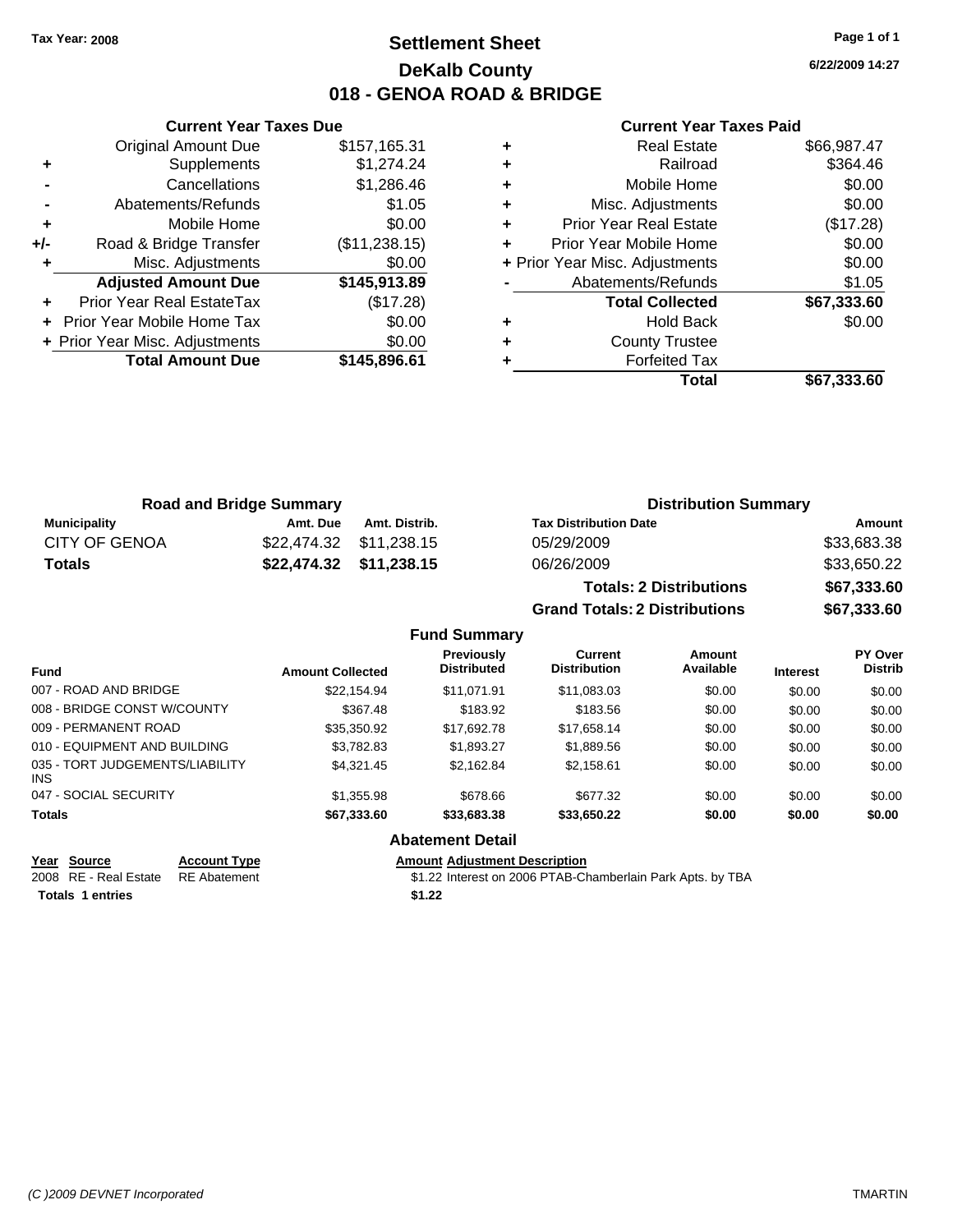# **Settlement Sheet Tax Year: 2008 Page 1 of 1 DeKalb County 019 - KINGSTON TOWNSHIP**

**6/22/2009 14:27**

|       | <b>Current Year Taxes Due</b>     |             |  |  |  |  |
|-------|-----------------------------------|-------------|--|--|--|--|
|       | <b>Original Amount Due</b>        | \$76,967.77 |  |  |  |  |
| ÷     | Supplements                       | \$821.99    |  |  |  |  |
|       | Cancellations                     | \$989.57    |  |  |  |  |
|       | Abatements/Refunds                | \$0.00      |  |  |  |  |
| ٠     | Mobile Home                       | \$0.00      |  |  |  |  |
| $+/-$ | Road & Bridge Transfer            | \$0.00      |  |  |  |  |
|       | Misc. Adjustments                 | \$0.00      |  |  |  |  |
|       | <b>Adjusted Amount Due</b>        | \$76,800.19 |  |  |  |  |
|       | Prior Year Real EstateTax         | \$0.00      |  |  |  |  |
|       | <b>Prior Year Mobile Home Tax</b> | \$0.00      |  |  |  |  |
|       | + Prior Year Misc. Adjustments    | \$0.00      |  |  |  |  |
|       | <b>Total Amount Due</b>           | \$76,800.19 |  |  |  |  |
|       |                                   |             |  |  |  |  |

| <b>Real Estate</b>             | \$38,274.65 |
|--------------------------------|-------------|
| Railroad                       | \$294.52    |
| Mobile Home                    | \$0.00      |
| Misc. Adjustments              | \$0.00      |
| Prior Year Real Estate         | \$0.00      |
| Prior Year Mobile Home         | \$0.00      |
| + Prior Year Misc. Adjustments | \$0.00      |
| Abatements/Refunds             | \$0.00      |
| <b>Total Collected</b>         | \$38,569.17 |
| <b>Hold Back</b>               | \$0.00      |
| <b>County Trustee</b>          |             |
| <b>Forfeited Tax</b>           |             |
| Total                          | \$38.569.17 |
|                                |             |

|                          | <b>Distribution Summary</b> |                                         |                                       |                                |                 |                                  |
|--------------------------|-----------------------------|-----------------------------------------|---------------------------------------|--------------------------------|-----------------|----------------------------------|
|                          |                             |                                         | <b>Tax Distribution Date</b>          |                                |                 | Amount                           |
|                          |                             |                                         | 05/29/2009                            |                                |                 | \$19,321.23                      |
|                          |                             |                                         | 06/26/2009                            |                                |                 | \$19,247.94                      |
|                          |                             |                                         |                                       | <b>Totals: 2 Distributions</b> |                 | \$38,569.17                      |
|                          |                             |                                         | <b>Grand Totals: 2 Distributions</b>  |                                |                 | \$38,569.17                      |
|                          |                             | <b>Fund Summary</b>                     |                                       |                                |                 |                                  |
| Fund                     | <b>Amount Collected</b>     | <b>Previously</b><br><b>Distributed</b> | <b>Current</b><br><b>Distribution</b> | Amount<br>Available            | <b>Interest</b> | <b>PY Over</b><br><b>Distrib</b> |
| 001 - CORPORATE          | \$38,304.02                 | \$19.188.40                             | \$19,115.62                           | \$0.00                         | \$0.00          | \$0.00                           |
| 054 - GENERAL ASSISTANCE | \$265.15                    | \$132.83                                | \$132.32                              | \$0.00                         | \$0.00          | \$0.00                           |
| Totals                   | \$38,569.17                 | \$19,321.23                             | \$19.247.94                           | \$0.00                         | \$0.00          | \$0.00                           |
|                          |                             |                                         |                                       |                                |                 |                                  |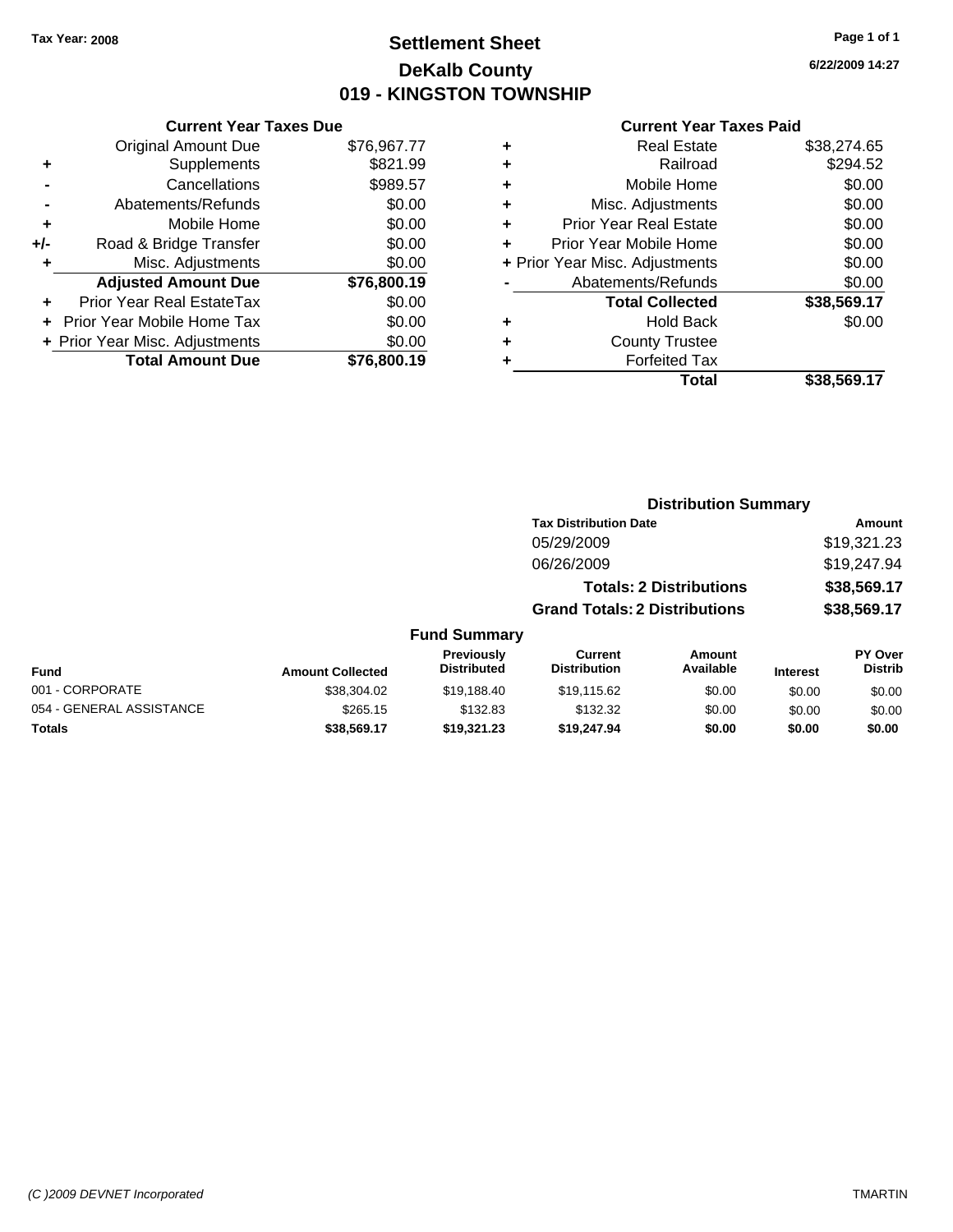# **Settlement Sheet Tax Year: 2008 Page 1 of 1 DeKalb County 020 - KINGSTON ROAD & BRIDGE**

**6/22/2009 14:27**

|     | <b>Current Year Taxes Due</b>  |               |  |
|-----|--------------------------------|---------------|--|
|     | <b>Original Amount Due</b>     | \$310,690.01  |  |
| ٠   | Supplements                    | \$3,026.84    |  |
|     | Cancellations                  | \$3,643.93    |  |
|     | Abatements/Refunds             | \$0.00        |  |
| ٠   | Mobile Home                    | \$0.00        |  |
| +/- | Road & Bridge Transfer         | (\$13,581.96) |  |
| ٠   | Misc. Adjustments              | \$0.00        |  |
|     | <b>Adjusted Amount Due</b>     | \$296,490.96  |  |
| ÷   | Prior Year Real EstateTax      | \$0.00        |  |
|     | Prior Year Mobile Home Tax     | \$0.00        |  |
|     | + Prior Year Misc. Adjustments | \$0.00        |  |
|     | <b>Total Amount Due</b>        | \$296,490.96  |  |
|     |                                |               |  |

| <b>Real Estate</b>             | \$140,939.04 |
|--------------------------------|--------------|
| Railroad                       | \$1,167.43   |
| Mobile Home                    | \$0.00       |
| Misc. Adjustments              | \$0.00       |
| <b>Prior Year Real Estate</b>  | \$0.00       |
| Prior Year Mobile Home         | \$0.00       |
| + Prior Year Misc. Adjustments | \$0.00       |
| Abatements/Refunds             | \$0.00       |
| <b>Total Collected</b>         | \$142,106.47 |
| <b>Hold Back</b>               | \$0.00       |
| <b>County Trustee</b>          |              |
|                                |              |
| <b>Forfeited Tax</b>           |              |
|                                |              |

| <b>Road and Bridge Summary</b> |                         | <b>Distribution Summary</b> |                                                                           |                                |                 |                                  |  |
|--------------------------------|-------------------------|-----------------------------|---------------------------------------------------------------------------|--------------------------------|-----------------|----------------------------------|--|
| <b>Municipality</b>            | Amt. Due                | Amt. Distrib.               | <b>Tax Distribution Date</b>                                              |                                |                 | Amount                           |  |
| <b>CITY OF GENOA</b>           | \$11,146.34             | \$5,597.88                  | 05/29/2009                                                                |                                |                 | \$71,146.44                      |  |
| <b>VILLAGE OF KINGSTON</b>     | \$15,897.90             | \$7.984.08                  | 06/26/2009                                                                |                                |                 | \$70,960.03                      |  |
| <b>Totals</b>                  | \$27,044.24             | \$13,581.96                 |                                                                           | <b>Totals: 2 Distributions</b> |                 | \$142,106.47                     |  |
|                                |                         |                             | <b>Grand Totals: 2 Distributions</b>                                      |                                |                 | \$142,106.47                     |  |
|                                |                         | <b>Fund Summary</b>         |                                                                           |                                |                 |                                  |  |
| <b>Fund</b>                    | <b>Amount Collected</b> |                             | Previously<br><b>Current</b><br><b>Distributed</b><br><b>Distribution</b> | <b>Amount</b><br>Available     | <b>Interest</b> | <b>PY Over</b><br><b>Distrib</b> |  |
|                                |                         |                             |                                                                           |                                |                 |                                  |  |

| .                            | AMUUMIL OUNGCLGU |             |             |        |        |        |
|------------------------------|------------------|-------------|-------------|--------|--------|--------|
| 007 - ROAD AND BRIDGE        | \$46,672,43      | \$23.338.93 | \$23,333,50 | \$0.00 | \$0.00 | \$0.00 |
| 008 - BRIDGE CONST W/COUNTY  | \$3,476.04       | \$1.741.32  | \$1.734.72  | \$0.00 | \$0.00 | \$0.00 |
| 009 - PERMANENT ROAD         | \$80,348,77      | \$40,250.57 | \$40.098.20 | \$0.00 | \$0.00 | \$0.00 |
| 010 - EQUIPMENT AND BUILDING | \$11,609.23      | \$5,815,62  | \$5.793.61  | \$0.00 | \$0.00 | \$0.00 |
| <b>Totals</b>                | \$142,106.47     | \$71.146.44 | \$70,960,03 | \$0.00 | \$0.00 | \$0.00 |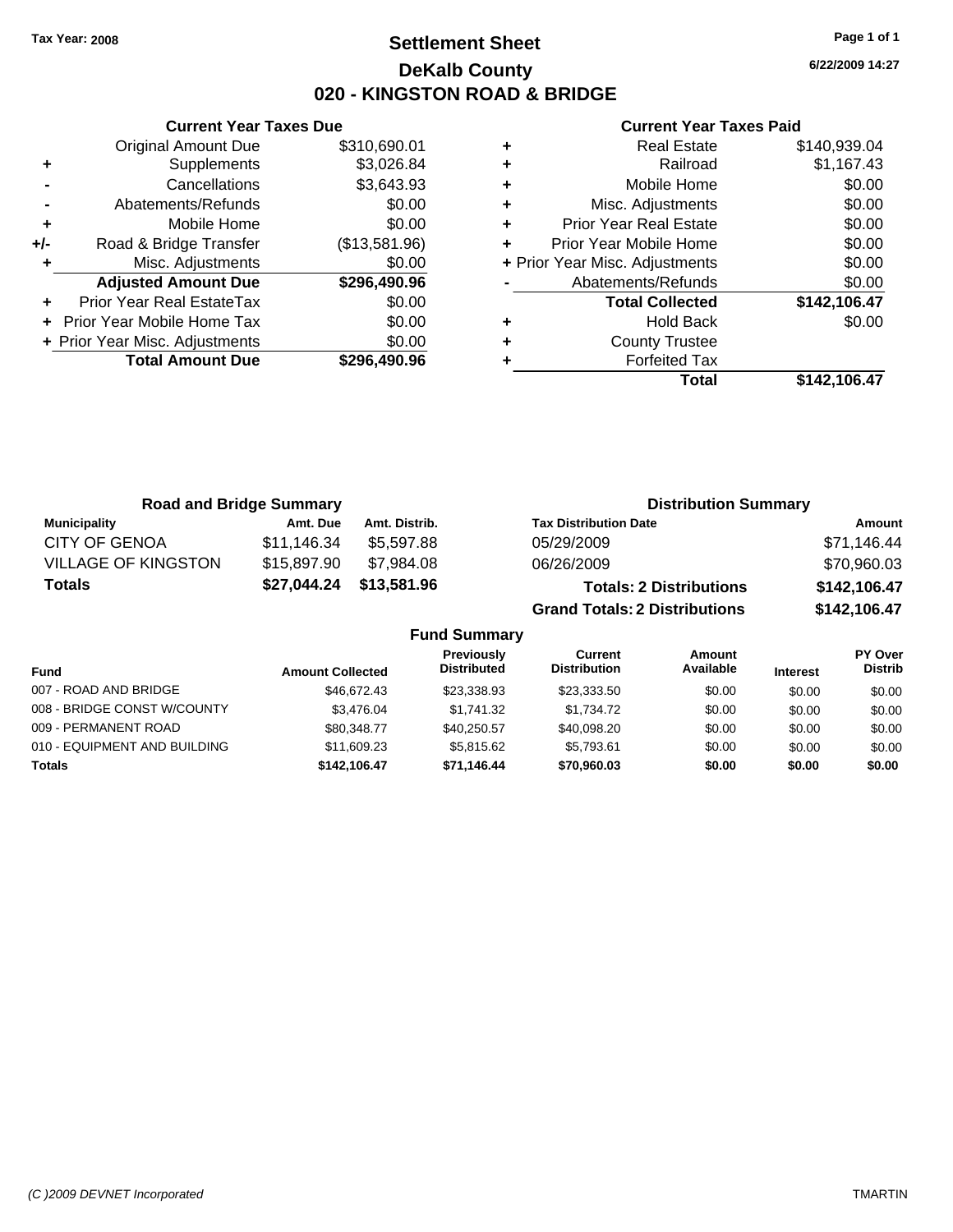# **Settlement Sheet Tax Year: 2008 Page 1 of 1 DeKalb County 021 - KINGSTON TWP CEMETERY**

### **Current Year Taxes Due**

|     | <b>Original Amount Due</b>        | \$12,853.97 |
|-----|-----------------------------------|-------------|
|     | Supplements                       | \$137.24    |
|     | Cancellations                     | \$165.26    |
|     | Abatements/Refunds                | \$0.00      |
| ٠   | Mobile Home                       | \$0.00      |
| +/- | Road & Bridge Transfer            | \$0.00      |
| ٠   | Misc. Adjustments                 | \$0.00      |
|     | <b>Adjusted Amount Due</b>        | \$12,825.95 |
|     | Prior Year Real EstateTax         | \$0.00      |
|     | <b>Prior Year Mobile Home Tax</b> | \$0.00      |
|     | + Prior Year Misc. Adjustments    | \$0.00      |
|     | <b>Total Amount Due</b>           | \$12,825.95 |

|   | <b>Real Estate</b>             | \$6,391.96 |
|---|--------------------------------|------------|
| ٠ | Railroad                       | \$49.19    |
| ٠ | Mobile Home                    | \$0.00     |
| ٠ | Misc. Adjustments              | \$0.00     |
| ٠ | <b>Prior Year Real Estate</b>  | \$0.00     |
|   | Prior Year Mobile Home         | \$0.00     |
|   | + Prior Year Misc. Adjustments | \$0.00     |
|   | Abatements/Refunds             | \$0.00     |
|   | <b>Total Collected</b>         | \$6,441.15 |
| ٠ | <b>Hold Back</b>               | \$0.00     |
| ٠ | <b>County Trustee</b>          |            |
| ٠ | <b>Forfeited Tax</b>           |            |
|   | <b>Total</b>                   | \$6,441.15 |
|   |                                |            |

|                |                         |                                  |                                       | <b>Distribution Summary</b>    |                 |                                  |
|----------------|-------------------------|----------------------------------|---------------------------------------|--------------------------------|-----------------|----------------------------------|
|                |                         |                                  | <b>Tax Distribution Date</b>          |                                |                 | Amount                           |
|                |                         |                                  | 05/29/2009                            |                                |                 | \$3,226.57                       |
|                |                         |                                  | 06/26/2009                            |                                |                 | \$3,214.58                       |
|                |                         |                                  |                                       | <b>Totals: 2 Distributions</b> |                 | \$6,441.15                       |
|                |                         |                                  | <b>Grand Totals: 2 Distributions</b>  |                                |                 | \$6,441.15                       |
|                |                         | <b>Fund Summary</b>              |                                       |                                |                 |                                  |
| Fund           | <b>Amount Collected</b> | Previously<br><b>Distributed</b> | <b>Current</b><br><b>Distribution</b> | Amount<br>Available            | <b>Interest</b> | <b>PY Over</b><br><b>Distrib</b> |
| 017 - CEMETERY | \$6,441.15              | \$3.226.57                       | \$3.214.58                            | \$0.00                         | \$0.00          | \$0.00                           |
| Totals         | \$6,441.15              | \$3.226.57                       | \$3.214.58                            | \$0.00                         | \$0.00          | \$0.00                           |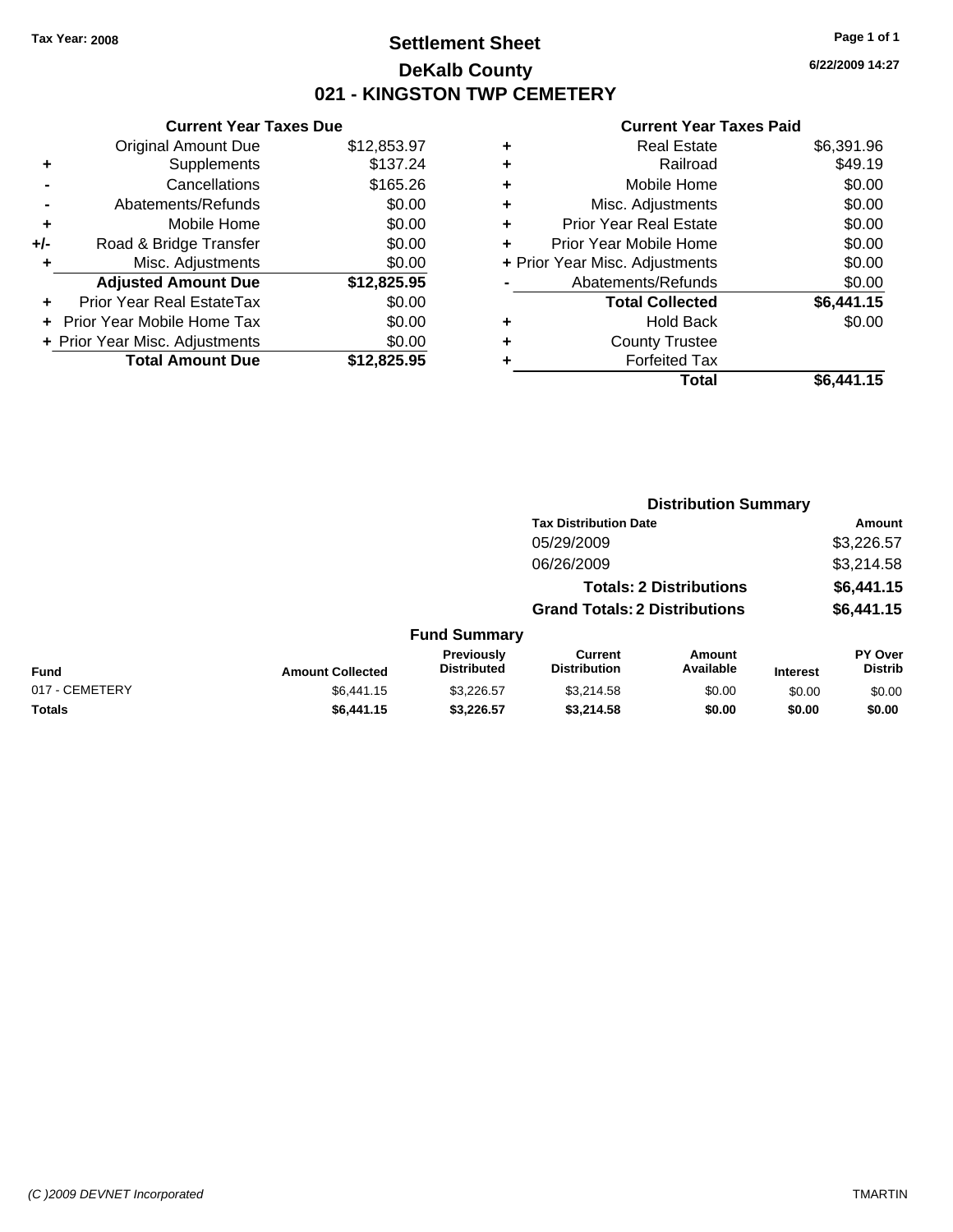# **Settlement Sheet Tax Year: 2008 Page 1 of 1 DeKalb County 022 - MALTA TOWNSHIP**

**6/22/2009 14:27**

|     | <b>Total Amount Due</b>        | \$56.190.74 |
|-----|--------------------------------|-------------|
|     | + Prior Year Misc. Adjustments | \$0.00      |
|     | Prior Year Mobile Home Tax     | \$0.00      |
| ٠   | Prior Year Real EstateTax      | \$0.00      |
|     | <b>Adjusted Amount Due</b>     | \$56,190.74 |
| ٠   | Misc. Adjustments              | \$0.00      |
| +/- | Road & Bridge Transfer         | \$0.00      |
| ٠   | Mobile Home                    | \$0.00      |
|     | Abatements/Refunds             | \$0.00      |
|     | Cancellations                  | \$365.58    |
| ٠   | Supplements                    | \$270.16    |
|     | <b>Original Amount Due</b>     | \$56,286.16 |
|     | <b>Current Year Taxes Due</b>  |             |

| ٠ | <b>Real Estate</b>             | \$28,747.99 |
|---|--------------------------------|-------------|
| ٠ | Railroad                       | \$484.63    |
| ٠ | Mobile Home                    | \$0.00      |
| ٠ | Misc. Adjustments              | \$0.00      |
| ÷ | Prior Year Real Estate         | \$0.00      |
| ÷ | Prior Year Mobile Home         | \$0.00      |
|   | + Prior Year Misc. Adjustments | \$0.00      |
|   | Abatements/Refunds             | \$0.00      |
|   | <b>Total Collected</b>         | \$29,232.62 |
| ٠ | Hold Back                      | \$0.00      |
| ٠ | <b>County Trustee</b>          |             |
| ٠ | <b>Forfeited Tax</b>           |             |
|   | Total                          | \$29,232.62 |
|   |                                |             |

|                          |                         |                                  |                                       | <b>Distribution Summary</b>    |                 |                           |
|--------------------------|-------------------------|----------------------------------|---------------------------------------|--------------------------------|-----------------|---------------------------|
|                          |                         |                                  | <b>Tax Distribution Date</b>          |                                |                 | Amount                    |
|                          |                         |                                  | 05/29/2009                            |                                |                 | \$10,115.41               |
|                          |                         |                                  | 06/26/2009                            |                                |                 | \$19,117.21               |
|                          |                         |                                  |                                       | <b>Totals: 2 Distributions</b> |                 | \$29,232.62               |
|                          |                         |                                  | <b>Grand Totals: 2 Distributions</b>  |                                |                 | \$29,232.62               |
|                          |                         | <b>Fund Summary</b>              |                                       |                                |                 |                           |
| Fund                     | <b>Amount Collected</b> | Previously<br><b>Distributed</b> | <b>Current</b><br><b>Distribution</b> | <b>Amount</b><br>Available     | <b>Interest</b> | PY Over<br><b>Distrib</b> |
| 001 - CORPORATE          | \$28,897.52             | \$9,999.46                       | \$18,898.06                           | \$0.00                         | \$0.00          | \$0.00                    |
| 054 - GENERAL ASSISTANCE | \$335.10                | \$115.95                         | \$219.15                              | \$0.00                         | \$0.00          | \$0.00                    |
| Totals                   | \$29,232.62             | \$10,115.41                      | \$19,117.21                           | \$0.00                         | \$0.00          | \$0.00                    |
|                          |                         |                                  |                                       |                                |                 |                           |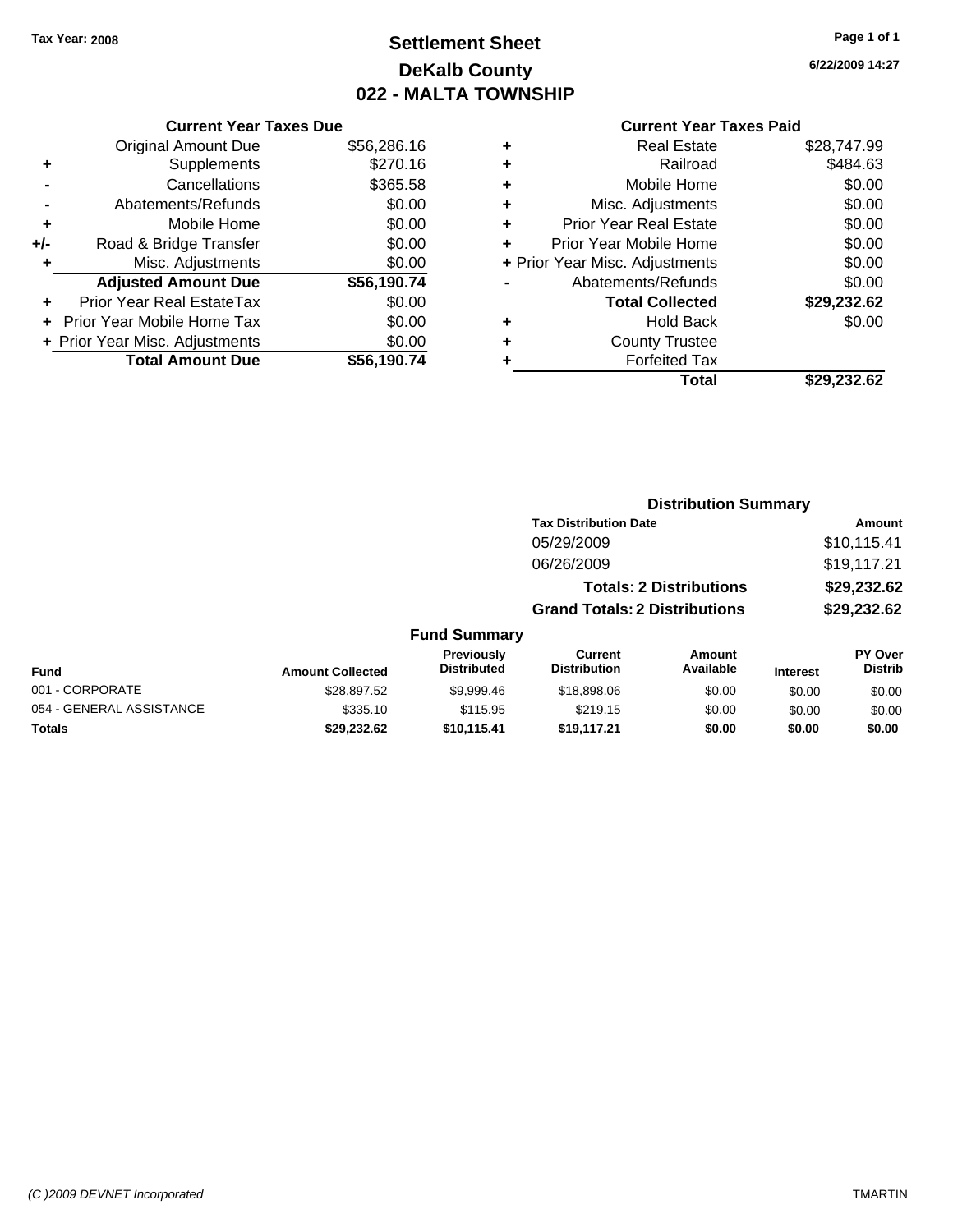**Current Year Taxes Due** Original Amount Due \$108,481.20

**Adjusted Amount Due \$108,297.29**

**Total Amount Due \$108,297.29**

**+** Supplements \$520.67 **-** Cancellations \$704.58 **-** Abatements/Refunds \$0.00 **+** Mobile Home \$0.00 **+/-** Road & Bridge Transfer \$0.00 **+** Misc. Adjustments \$0.00

**+** Prior Year Real EstateTax \$0.00 **+** Prior Year Mobile Home Tax \$0.00 **+ Prior Year Misc. Adjustments**  $$0.00$ 

# **Settlement Sheet Tax Year: 2008 Page 1 of 1 DeKalb County 023 - MALTA TWP LIBRARY**

**6/22/2009 14:27**

|               |                         |                                  |                                       | <b>Distribution Summary</b>    |                 |                                  |
|---------------|-------------------------|----------------------------------|---------------------------------------|--------------------------------|-----------------|----------------------------------|
|               |                         |                                  | <b>Tax Distribution Date</b>          |                                |                 | Amount                           |
|               |                         |                                  | 05/29/2009                            |                                |                 | \$19,496.16                      |
|               |                         |                                  | 06/26/2009                            |                                |                 | \$36,844.98                      |
|               |                         |                                  |                                       | <b>Totals: 2 Distributions</b> |                 | \$56,341.14                      |
|               |                         |                                  | <b>Grand Totals: 2 Distributions</b>  |                                |                 | \$56,341.14                      |
|               |                         | <b>Fund Summary</b>              |                                       |                                |                 |                                  |
| <b>Fund</b>   | <b>Amount Collected</b> | Previously<br><b>Distributed</b> | <b>Current</b><br><b>Distribution</b> | <b>Amount</b><br>Available     | <b>Interest</b> | <b>PY Over</b><br><b>Distrib</b> |
| 016 - LIBRARY | \$56,341.14             | \$19,496.16                      | \$36,844.98                           | \$0.00                         | \$0.00          | \$0.00                           |
| Totals        | \$56,341.14             | \$19,496.16                      | \$36,844.98                           | \$0.00                         | \$0.00          | \$0.00                           |
|               |                         |                                  |                                       |                                |                 |                                  |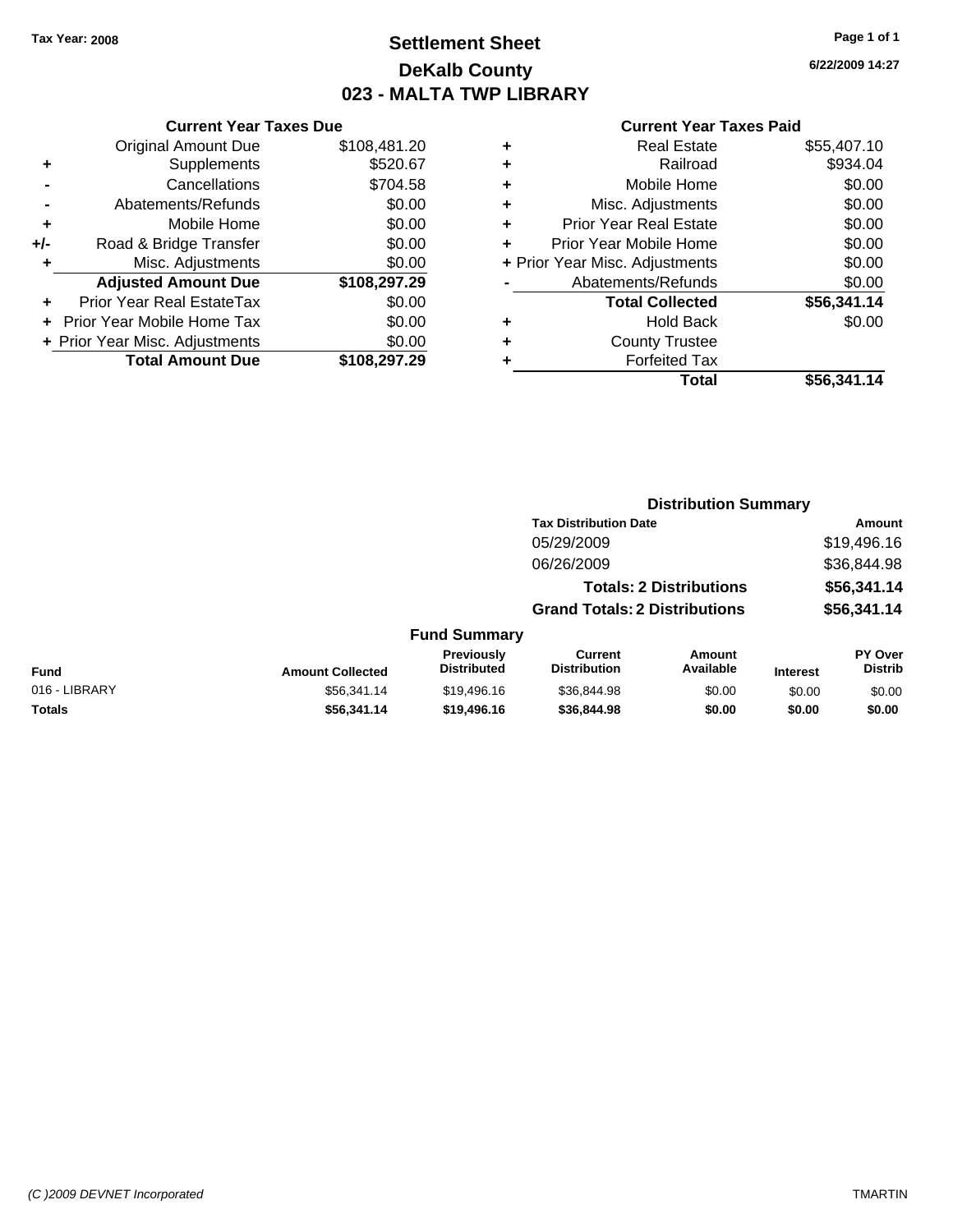# **Settlement Sheet Tax Year: 2008 Page 1 of 1 DeKalb County 024 - MALTA ROAD & BRIDGE**

**6/22/2009 14:27**

|     | <b>Current Year Taxes Due</b>  |              |
|-----|--------------------------------|--------------|
|     | <b>Original Amount Due</b>     | \$147,653.55 |
| ٠   | Supplements                    | \$635.37     |
|     | Cancellations                  | \$859.83     |
|     | Abatements/Refunds             | \$0.00       |
| ٠   | Mobile Home                    | \$0.00       |
| +/- | Road & Bridge Transfer         | (\$7,823.60) |
|     | Misc. Adjustments              | \$0.00       |
|     | <b>Adjusted Amount Due</b>     | \$139,605.49 |
|     | Prior Year Real EstateTax      | \$0.00       |
|     | Prior Year Mobile Home Tax     | \$0.00       |
|     | + Prior Year Misc. Adjustments | \$0.00       |
|     | <b>Total Amount Due</b>        | \$139,605.49 |
|     |                                |              |

| ٠ | <b>Real Estate</b>             | \$67,613.84 |
|---|--------------------------------|-------------|
| ٠ | Railroad                       | \$1,248.36  |
| ٠ | Mobile Home                    | \$0.00      |
| ٠ | Misc. Adjustments              | \$0.00      |
| ٠ | <b>Prior Year Real Estate</b>  | \$0.00      |
| ٠ | Prior Year Mobile Home         | \$0.00      |
|   | + Prior Year Misc. Adjustments | \$0.00      |
|   | Abatements/Refunds             | \$0.00      |
|   | <b>Total Collected</b>         | \$68,862.20 |
| ٠ | Hold Back                      | \$0.00      |
| ٠ | <b>County Trustee</b>          |             |
| ٠ | <b>Forfeited Tax</b>           |             |
|   | Total                          | \$68,862.20 |
|   |                                |             |

| <b>Road and Bridge Summary</b> |             |               | <b>Distribution Summary</b>          |             |  |
|--------------------------------|-------------|---------------|--------------------------------------|-------------|--|
| <b>Municipality</b>            | Amt. Due    | Amt. Distrib. | <b>Tax Distribution Date</b>         | Amount      |  |
| <b>VILLAGE OF MALTA</b>        | \$15,029.87 | \$7.823.60    | 05/29/2009                           | \$23,791.23 |  |
| <b>Totals</b>                  | \$15,029.87 | \$7.823.60    | 06/26/2009                           | \$45,070.97 |  |
|                                |             |               | <b>Totals: 2 Distributions</b>       | \$68,862.20 |  |
|                                |             |               | <b>Grand Totals: 2 Distributions</b> | \$68,862.20 |  |

| <b>Fund Summary</b>          |                         |                                         |                                |                     |                 |                           |
|------------------------------|-------------------------|-----------------------------------------|--------------------------------|---------------------|-----------------|---------------------------|
| <b>Fund</b>                  | <b>Amount Collected</b> | <b>Previously</b><br><b>Distributed</b> | Current<br><b>Distribution</b> | Amount<br>Available | <b>Interest</b> | PY Over<br><b>Distrib</b> |
| 007 - ROAD AND BRIDGE        | \$24,103.29             | \$8,303,05                              | \$15,800.24                    | \$0.00              | \$0.00          | \$0.00                    |
| 008 - BRIDGE CONST W/COUNTY  | \$8,105.70              | \$2,804.86                              | \$5,300.84                     | \$0.00              | \$0.00          | \$0.00                    |
| 009 - PERMANENT ROAD         | \$29,023.36             | \$10,043.12                             | \$18,980.24                    | \$0.00              | \$0.00          | \$0.00                    |
| 010 - EQUIPMENT AND BUILDING | \$7.629.85              | \$2,640.20                              | \$4.989.65                     | \$0.00              | \$0.00          | \$0.00                    |
| <b>Totals</b>                | \$68,862,20             | \$23.791.23                             | \$45.070.97                    | \$0.00              | \$0.00          | \$0.00                    |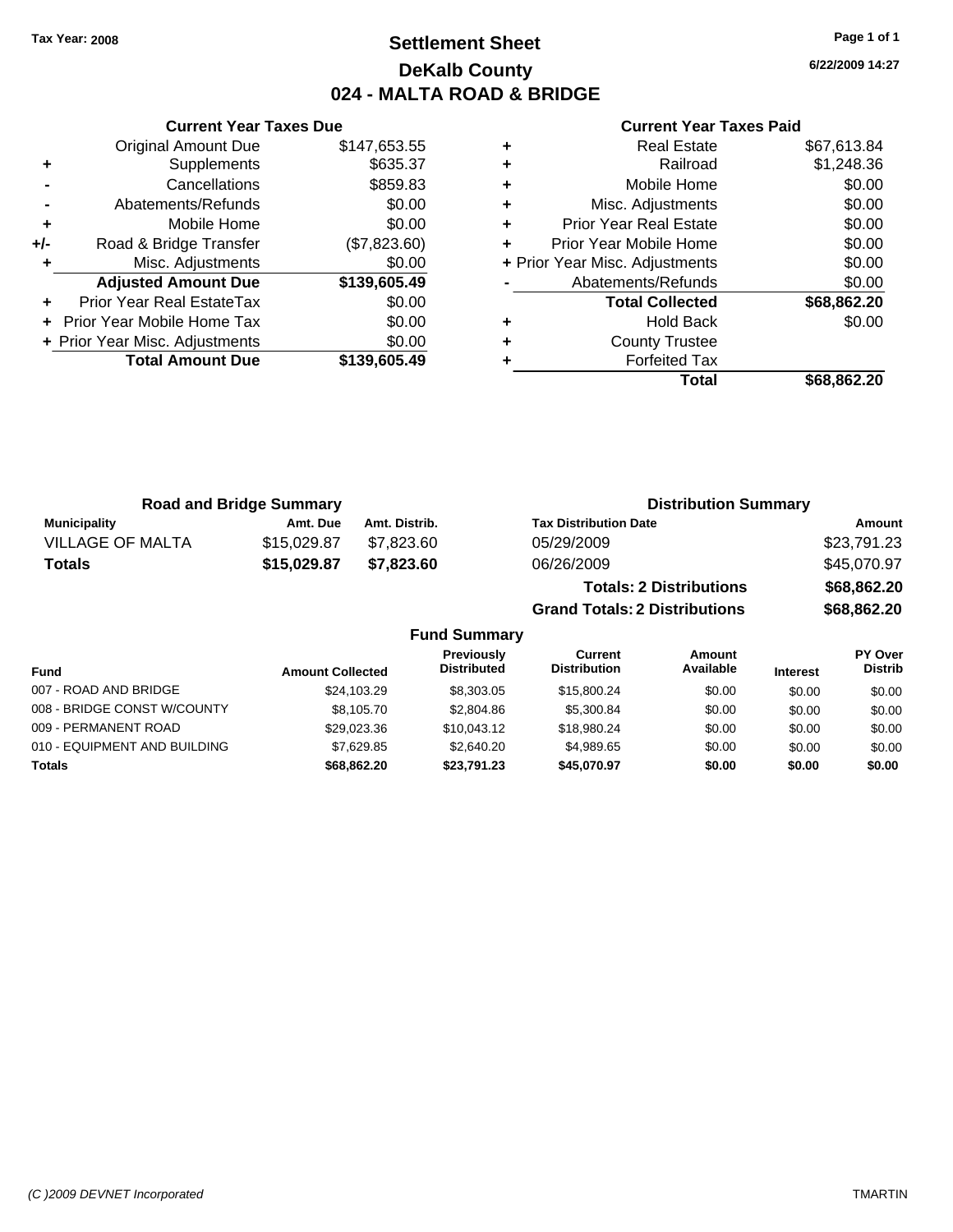# **Settlement Sheet Tax Year: 2008 Page 1 of 1 DeKalb County 025 - MAYFIELD TOWNSHIP**

**6/22/2009 14:27**

#### **Current Year Taxes Paid**

**Distribution Summary**

|                                    | \$45,820.10 |
|------------------------------------|-------------|
| <b>Forfeited Tax</b>               |             |
| <b>County Trustee</b><br>٠         |             |
| <b>Hold Back</b><br>٠              | \$0.00      |
| <b>Total Collected</b>             | \$45,820.10 |
| Abatements/Refunds                 | \$0.00      |
| + Prior Year Misc. Adjustments     | \$0.00      |
| Prior Year Mobile Home             | \$0.00      |
| <b>Prior Year Real Estate</b><br>٠ | \$0.00      |
| Misc. Adjustments<br>٠             | \$0.00      |
| Mobile Home<br>٠                   | \$0.00      |
| Railroad<br>٠                      | \$0.00      |
| <b>Real Estate</b><br>٠            | \$45,820.10 |
|                                    | Total       |

|     | <b>Current Year Taxes Due</b>  |             |  |
|-----|--------------------------------|-------------|--|
|     | <b>Original Amount Due</b>     | \$90,855.72 |  |
| ٠   | Supplements                    | \$272.07    |  |
|     | Cancellations                  | \$292.86    |  |
|     | Abatements/Refunds             | \$0.00      |  |
| ٠   | Mobile Home                    | \$0.00      |  |
| +/- | Road & Bridge Transfer         | \$0.00      |  |
|     | Misc. Adjustments              | \$0.00      |  |
|     | <b>Adjusted Amount Due</b>     | \$90,834.93 |  |
|     | Prior Year Real EstateTax      | \$0.00      |  |
|     | Prior Year Mobile Home Tax     | \$0.00      |  |
|     | + Prior Year Misc. Adjustments | \$0.00      |  |
|     | <b>Total Amount Due</b>        | \$90,834,93 |  |

|                          |                         |                                  |                                       | <b>DISUIDUUDII JUIIIIIIIII</b> |                 |                           |
|--------------------------|-------------------------|----------------------------------|---------------------------------------|--------------------------------|-----------------|---------------------------|
|                          |                         |                                  | <b>Tax Distribution Date</b>          |                                |                 | Amount                    |
|                          |                         |                                  | 05/29/2009                            |                                |                 | \$11,519.96               |
|                          |                         |                                  | 06/26/2009                            |                                |                 | \$34,300.14               |
|                          |                         |                                  |                                       | <b>Totals: 2 Distributions</b> |                 | \$45,820.10               |
|                          |                         |                                  | <b>Grand Totals: 2 Distributions</b>  |                                |                 | \$45,820.10               |
|                          |                         | <b>Fund Summary</b>              |                                       |                                |                 |                           |
| <b>Fund</b>              | <b>Amount Collected</b> | Previously<br><b>Distributed</b> | <b>Current</b><br><b>Distribution</b> | <b>Amount</b><br>Available     | <b>Interest</b> | PY Over<br><b>Distrib</b> |
| 001 - CORPORATE          | \$43,801.63             | \$11.012.48                      | \$32.789.15                           | \$0.00                         | \$0.00          | \$0.00                    |
| 054 - GENERAL ASSISTANCE | \$2.018.47              | \$507.48                         | \$1,510.99                            | \$0.00                         | \$0.00          | \$0.00                    |
| <b>Totals</b>            | \$45,820.10             | \$11,519.96                      | \$34,300.14                           | \$0.00                         | \$0.00          | \$0.00                    |
|                          |                         |                                  |                                       |                                |                 |                           |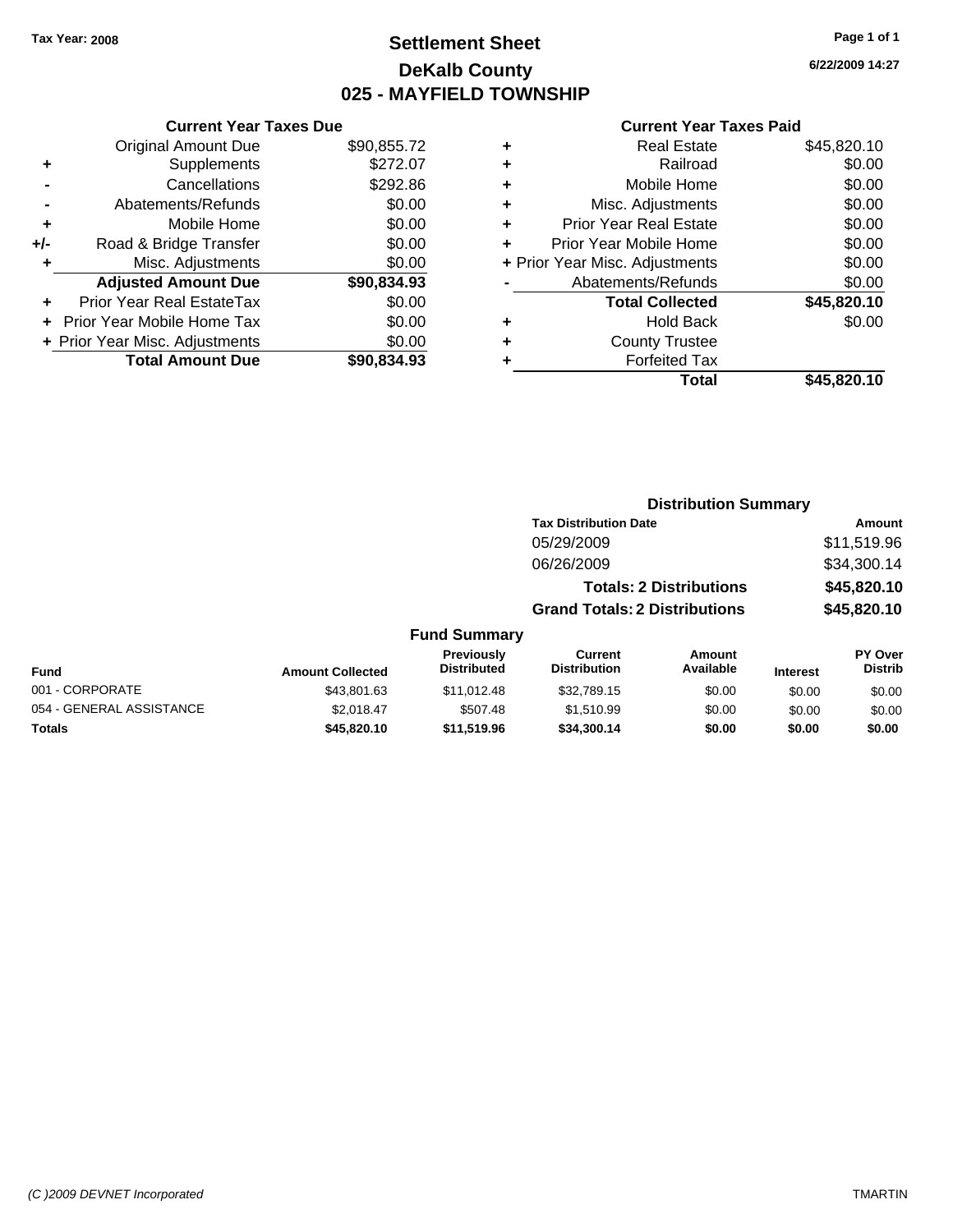# **Settlement Sheet Tax Year: 2008 Page 1 of 1 DeKalb County 026 - MAYFIELD ROAD & BRIDGE**

### **Current Year Taxes Due**

|     | <b>Total Amount Due</b>           | \$210,263.74 |
|-----|-----------------------------------|--------------|
|     | + Prior Year Misc. Adjustments    | \$0.00       |
|     | <b>Prior Year Mobile Home Tax</b> | \$0.00       |
|     | <b>Prior Year Real EstateTax</b>  | \$0.00       |
|     | <b>Adjusted Amount Due</b>        | \$210,263.74 |
| ٠   | Misc. Adjustments                 | \$0.00       |
| +/- | Road & Bridge Transfer            | \$0.00       |
| ٠   | Mobile Home                       | \$0.00       |
|     | Abatements/Refunds                | \$0.00       |
|     | Cancellations                     | \$677.92     |
| ٠   | Supplements                       | \$629.78     |
|     | <b>Original Amount Due</b>        | \$210,311.88 |

### **Current Year Taxes Paid**

|   | <b>Real Estate</b>             | \$106,064.01 |
|---|--------------------------------|--------------|
| ÷ | Railroad                       | \$0.00       |
| ٠ | Mobile Home                    | \$0.00       |
| ٠ | Misc. Adjustments              | \$0.00       |
| ٠ | <b>Prior Year Real Estate</b>  | \$0.00       |
|   | Prior Year Mobile Home         | \$0.00       |
|   | + Prior Year Misc. Adjustments | \$0.00       |
|   | Abatements/Refunds             | \$0.00       |
|   | <b>Total Collected</b>         | \$106,064.01 |
| ٠ | Hold Back                      | \$0.00       |
| ٠ | <b>County Trustee</b>          |              |
|   | <b>Forfeited Tax</b>           |              |
|   | Total                          | \$106,064.01 |
|   |                                |              |

| <b>Distribution Summary</b>  |        |
|------------------------------|--------|
| <b>Tax Distribution Date</b> | Amount |

| 05/29/2009                           | \$26,666.35  |
|--------------------------------------|--------------|
| 06/26/2009                           | \$79,397.66  |
| <b>Totals: 2 Distributions</b>       | \$106.064.01 |
| <b>Grand Totals: 2 Distributions</b> | \$106,064.01 |

### **Fund Summary**

|                                                     |                         | Previously         | Current             | Amount    |                 | PY Over        |
|-----------------------------------------------------|-------------------------|--------------------|---------------------|-----------|-----------------|----------------|
| Fund                                                | <b>Amount Collected</b> | <b>Distributed</b> | <b>Distribution</b> | Available | <b>Interest</b> | <b>Distrib</b> |
| 007 - ROAD AND BRIDGE                               | \$67,226.54             | \$16,901.93        | \$50,324.61         | \$0.00    | \$0.00          | \$0.00         |
| 008 - BRIDGE CONST W/COUNTY                         | \$3,530.98              | \$887.75           | \$2,643.23          | \$0.00    | \$0.00          | \$0.00         |
| 009 - PERMANENT ROAD                                | \$27,234.38             | \$6,847.20         | \$20,387.18         | \$0.00    | \$0.00          | \$0.00         |
| 010 - EQUIPMENT AND BUILDING                        | \$4.791.44              | \$1,204.65         | \$3.586.79          | \$0.00    | \$0.00          | \$0.00         |
| 035 - TORT JUDGMENTS, LIABILITY<br><b>INSURANCE</b> | \$2,018.50              | \$507.49           | \$1.511.01          | \$0.00    | \$0.00          | \$0.00         |
| 047 - SOCIAL SECURITY                               | \$1.262.17              | \$317.33           | \$944.84            | \$0.00    | \$0.00          | \$0.00         |
| <b>Totals</b>                                       | \$106,064.01            | \$26,666.35        | \$79,397.66         | \$0.00    | \$0.00          | \$0.00         |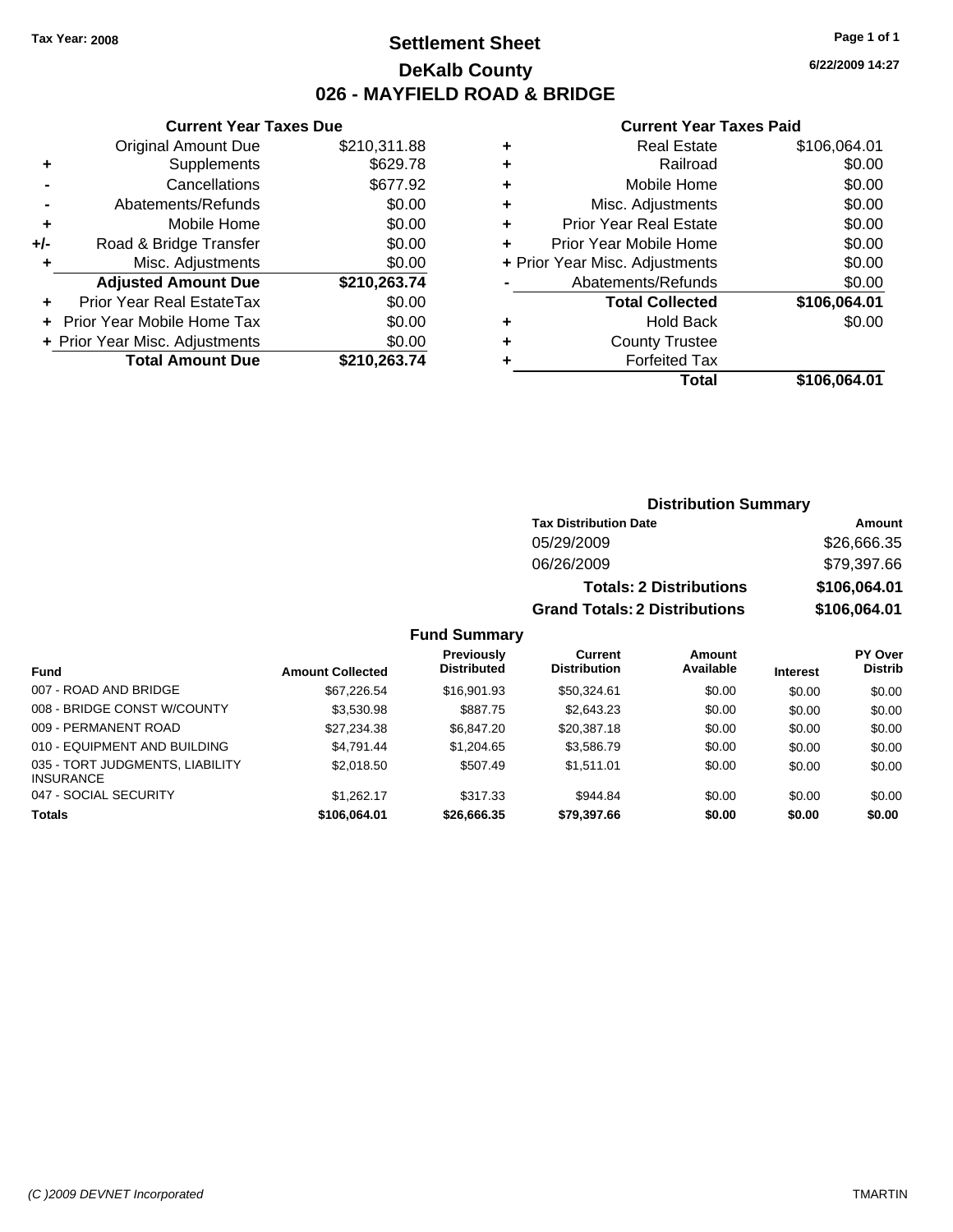# **Settlement Sheet Tax Year: 2008 Page 1 of 1 DeKalb County 027 - MILAN TOWNSHIP**

**6/22/2009 14:27**

|     | <b>Current Year Taxes Due</b>  |             |
|-----|--------------------------------|-------------|
|     | Original Amount Due            | \$26,000.99 |
| ٠   | Supplements                    | \$0.00      |
|     | Cancellations                  | \$0.00      |
|     | Abatements/Refunds             | \$0.00      |
| ٠   | Mobile Home                    | \$0.00      |
| +/- | Road & Bridge Transfer         | \$0.00      |
| ٠   | Misc. Adjustments              | \$0.00      |
|     | <b>Adjusted Amount Due</b>     | \$26,000.99 |
| ÷   | Prior Year Real EstateTax      | \$0.00      |
|     | Prior Year Mobile Home Tax     | \$0.00      |
|     | + Prior Year Misc. Adjustments | \$0.00      |
|     | <b>Total Amount Due</b>        | \$26,000.99 |
|     |                                |             |

| ٠ | <b>Real Estate</b>             | \$13,686.60 |
|---|--------------------------------|-------------|
| ٠ | Railroad                       | \$0.00      |
| ٠ | Mobile Home                    | \$0.00      |
| ÷ | Misc. Adjustments              | \$0.00      |
| ٠ | Prior Year Real Estate         | \$0.00      |
| ÷ | Prior Year Mobile Home         | \$0.00      |
|   | + Prior Year Misc. Adjustments | \$0.00      |
|   | Abatements/Refunds             | \$0.00      |
|   | <b>Total Collected</b>         | \$13,686.60 |
| ٠ | <b>Hold Back</b>               | \$0.00      |
| ٠ | <b>County Trustee</b>          |             |
| ٠ | <b>Forfeited Tax</b>           |             |
|   | Total                          | \$13,686.60 |
|   |                                |             |

|                 |                         |                                  | <b>Distribution Summary</b>           |                                |                 |                           |
|-----------------|-------------------------|----------------------------------|---------------------------------------|--------------------------------|-----------------|---------------------------|
|                 |                         |                                  | <b>Tax Distribution Date</b>          |                                |                 | Amount                    |
|                 |                         |                                  | 05/29/2009                            |                                |                 | \$4,076.48                |
|                 |                         |                                  | 06/26/2009                            |                                |                 | \$9,610.12                |
|                 |                         |                                  |                                       | <b>Totals: 2 Distributions</b> |                 | \$13,686.60               |
|                 |                         |                                  | <b>Grand Totals: 2 Distributions</b>  |                                |                 | \$13,686.60               |
|                 |                         | <b>Fund Summary</b>              |                                       |                                |                 |                           |
| <b>Fund</b>     | <b>Amount Collected</b> | Previously<br><b>Distributed</b> | <b>Current</b><br><b>Distribution</b> | Amount<br>Available            | <b>Interest</b> | PY Over<br><b>Distrib</b> |
| 001 - CORPORATE | \$13,686.60             | \$4,076.48                       | \$9.610.12                            | \$0.00                         | \$0.00          | \$0.00                    |
| Totals          | \$13,686.60             | \$4,076.48                       | \$9,610.12                            | \$0.00                         | \$0.00          | \$0.00                    |
|                 |                         |                                  |                                       |                                |                 |                           |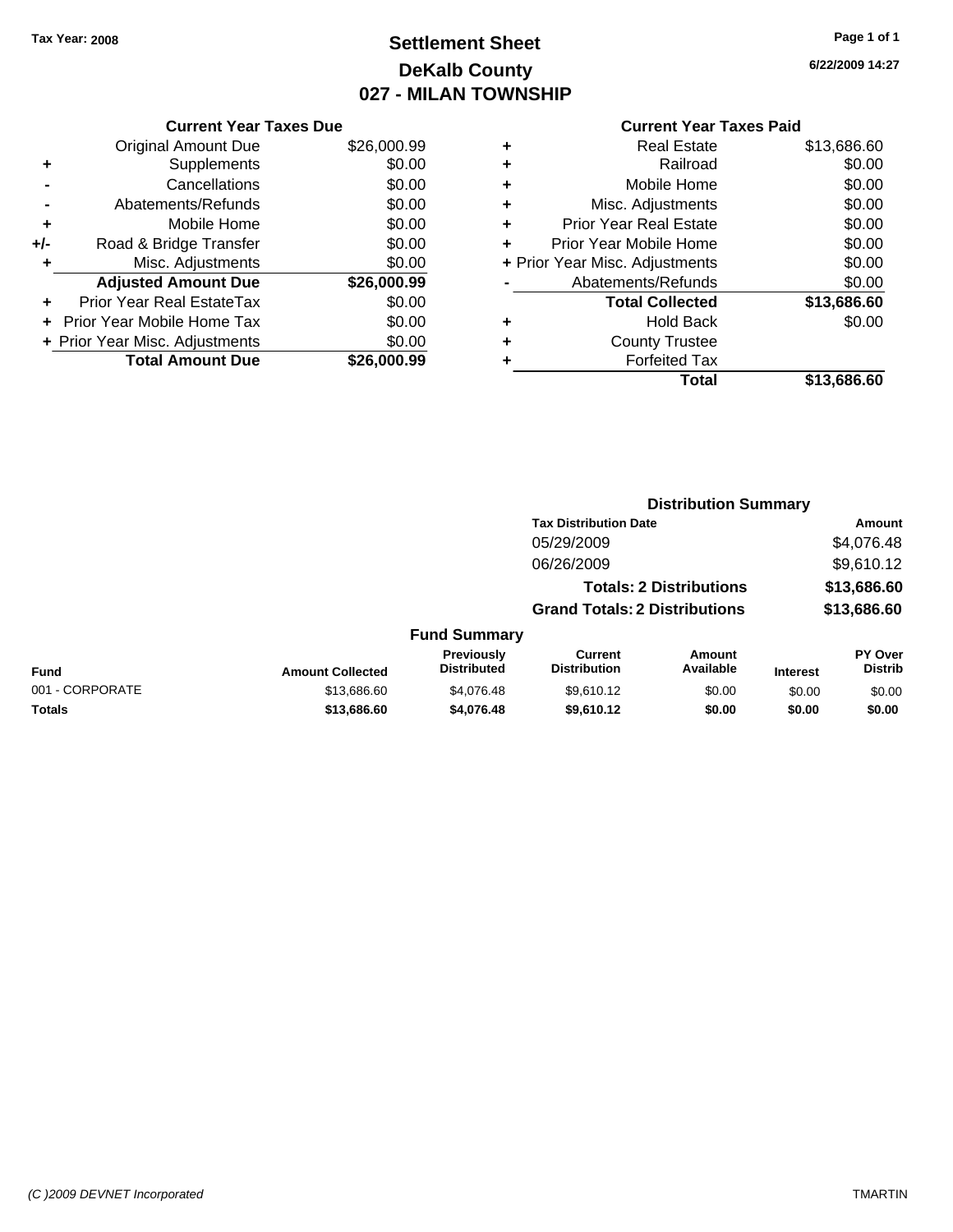# **Settlement Sheet Tax Year: 2008 Page 1 of 1 DeKalb County 028 - MILAN ROAD & BRIDGE**

**6/22/2009 14:27**

#### **Current Year Taxes Paid**

|     | <b>Current Year Taxes Due</b>  |             |  |  |
|-----|--------------------------------|-------------|--|--|
|     | <b>Original Amount Due</b>     | \$40,353.83 |  |  |
| ٠   | Supplements                    | \$0.00      |  |  |
|     | Cancellations                  | \$0.00      |  |  |
|     | Abatements/Refunds             | \$0.00      |  |  |
| ٠   | Mobile Home                    | \$0.00      |  |  |
| +/- | Road & Bridge Transfer         | \$0.00      |  |  |
|     | Misc. Adjustments              | \$0.00      |  |  |
|     | <b>Adjusted Amount Due</b>     | \$40,353.83 |  |  |
|     | Prior Year Real EstateTax      | \$0.00      |  |  |
|     | Prior Year Mobile Home Tax     | \$0.00      |  |  |
|     | + Prior Year Misc. Adjustments | \$0.00      |  |  |
|     | <b>Total Amount Due</b>        | \$40,353.83 |  |  |
|     |                                |             |  |  |

| ٠ | <b>Real Estate</b>             | \$21,241.79 |
|---|--------------------------------|-------------|
| ٠ | Railroad                       | \$0.00      |
| ٠ | Mobile Home                    | \$0.00      |
| ٠ | Misc. Adjustments              | \$0.00      |
| ٠ | <b>Prior Year Real Estate</b>  | \$0.00      |
| ÷ | Prior Year Mobile Home         | \$0.00      |
|   | + Prior Year Misc. Adjustments | \$0.00      |
|   | Abatements/Refunds             | \$0.00      |
|   | <b>Total Collected</b>         | \$21,241.79 |
| ٠ | <b>Hold Back</b>               | \$0.00      |
| ٠ | <b>County Trustee</b>          |             |
| ٠ | <b>Forfeited Tax</b>           |             |
|   | Total                          | \$21.241.79 |
|   |                                |             |

|                             |                         |                                         | <b>Distribution Summary</b>          |                                |                 |                           |
|-----------------------------|-------------------------|-----------------------------------------|--------------------------------------|--------------------------------|-----------------|---------------------------|
|                             |                         |                                         | <b>Tax Distribution Date</b>         |                                |                 | Amount                    |
|                             |                         |                                         | 05/29/2009                           |                                |                 | \$6,326.73                |
|                             |                         |                                         | 06/26/2009                           |                                |                 | \$14,915.06               |
|                             |                         |                                         |                                      | <b>Totals: 2 Distributions</b> |                 | \$21,241.79               |
|                             |                         |                                         | <b>Grand Totals: 2 Distributions</b> |                                |                 | \$21,241.79               |
|                             |                         | <b>Fund Summary</b>                     |                                      |                                |                 |                           |
| <b>Fund</b>                 | <b>Amount Collected</b> | <b>Previously</b><br><b>Distributed</b> | Current<br><b>Distribution</b>       | Amount<br>Available            | <b>Interest</b> | PY Over<br><b>Distrib</b> |
| 007 - ROAD AND BRIDGE       | \$11.054.65             | \$3.292.55                              | \$7,762.10                           | \$0.00                         | \$0.00          | \$0.00                    |
| 008 - BRIDGE CONST W/COUNTY | \$2,291.16              | \$682.41                                | \$1,608.75                           | \$0.00                         | \$0.00          | \$0.00                    |
| 009 - PERMANENT ROAD        | \$7,895.98              | \$2,351.77                              | \$5.544.21                           | \$0.00                         | \$0.00          | \$0.00                    |

**Totals \$21,241.79 \$6,326.73 \$14,915.06 \$0.00 \$0.00 \$0.00**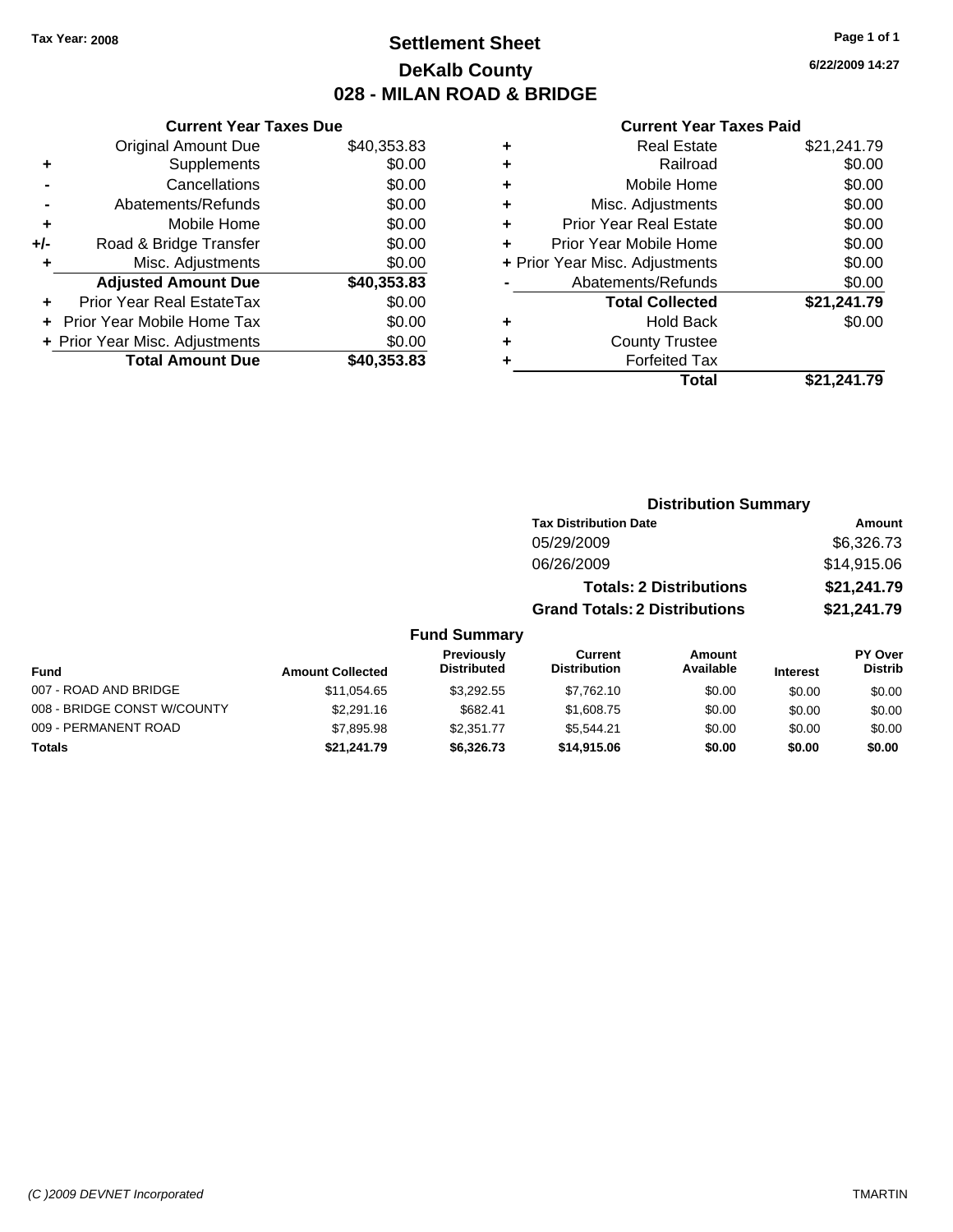# **Settlement Sheet Tax Year: 2008 Page 1 of 1 DeKalb County 029 - PAW PAW TOWNSHIP**

**6/22/2009 14:27**

|     | <b>Current Year Taxes Due</b>     |             |
|-----|-----------------------------------|-------------|
|     | Original Amount Due               | \$60,113.37 |
| ٠   | Supplements                       | \$0.00      |
|     | Cancellations                     | \$0.00      |
|     | Abatements/Refunds                | \$0.00      |
| ٠   | Mobile Home                       | \$0.00      |
| +/- | Road & Bridge Transfer            | \$0.00      |
| ٠   | Misc. Adjustments                 | \$0.00      |
|     | <b>Adjusted Amount Due</b>        | \$60,113.37 |
| ٠   | Prior Year Real EstateTax         | \$0.00      |
|     | <b>Prior Year Mobile Home Tax</b> | \$0.00      |
|     | + Prior Year Misc. Adjustments    | \$0.00      |
|     | <b>Total Amount Due</b>           | \$60,113.37 |
|     |                                   |             |

#### **Current Year Taxes Paid**

|   | <b>Real Estate</b>             | \$30,208.16 |
|---|--------------------------------|-------------|
| ÷ | Railroad                       | \$705.94    |
| ٠ | Mobile Home                    | \$0.00      |
| ٠ | Misc. Adjustments              | \$0.00      |
| ٠ | <b>Prior Year Real Estate</b>  | \$0.00      |
|   | Prior Year Mobile Home         | \$0.00      |
|   | + Prior Year Misc. Adjustments | \$0.00      |
|   | Abatements/Refunds             | \$0.00      |
|   | <b>Total Collected</b>         | \$30,914.10 |
| ٠ | <b>Hold Back</b>               | \$0.00      |
| ٠ | <b>County Trustee</b>          |             |
| ٠ | <b>Forfeited Tax</b>           |             |
|   | Total                          | \$30,914.10 |
|   |                                |             |

#### **Distribution Summary Tax Distribution Date Amount** 05/29/2009 \$6,542.54 06/26/2009 \$24,371.56 **Totals: 2 Distributions \$30,914.10 Grand Totals: 2 Distributions \$30,914.10 Fund Summary Fund Interest Amount Collected Distributed PY Over Distrib Amount Available Current Distribution Previously** 001 - CORPORATE \$29,021.20 \$6,141.94 \$22,879.26 \$0.00 \$0.00 \$0.00 017 - CEMETERY \$1,185.22 \$250.83 \$934.39 \$0.00 \$0.00 \$0.00 034 - GENERAL ASSISTANCE \$707.68 \$149.77 \$557.91 \$0.00 \$0.00 \$0.00 **Totals \$30,914.10 \$6,542.54 \$24,371.56 \$0.00 \$0.00 \$0.00**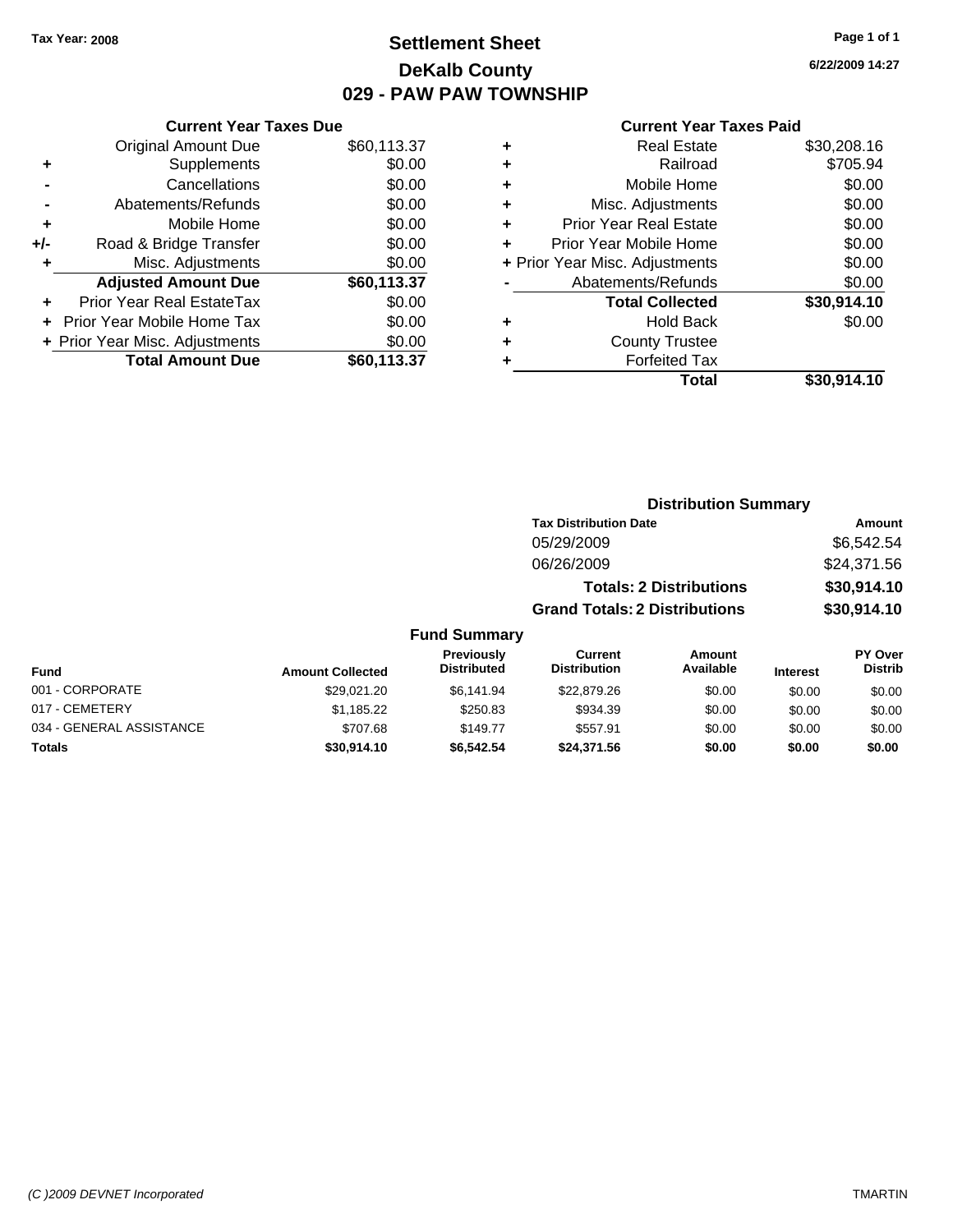# **Settlement Sheet Tax Year: 2008 Page 1 of 1 DeKalb County 030 - PAW PAW ROAD & BRIDGE**

### **Current Year Taxes Due**

|       | <b>Original Amount Due</b>        | \$82,907.79 |
|-------|-----------------------------------|-------------|
| ٠     | Supplements                       | \$0.00      |
|       | Cancellations                     | \$0.00      |
|       | Abatements/Refunds                | \$0.00      |
| ٠     | Mobile Home                       | \$0.00      |
| $+/-$ | Road & Bridge Transfer            | \$0.00      |
| ٠     | Misc. Adjustments                 | \$0.00      |
|       | <b>Adjusted Amount Due</b>        | \$82,907.79 |
|       | <b>Prior Year Real EstateTax</b>  | \$0.00      |
|       | <b>Prior Year Mobile Home Tax</b> | \$0.00      |
|       | + Prior Year Misc. Adjustments    | \$0.00      |
|       | <b>Total Amount Due</b>           | \$82,907.79 |

### **Current Year Taxes Paid**

|   | <b>Real Estate</b>             | \$41,662.86 |
|---|--------------------------------|-------------|
| ٠ | Railroad                       | \$973.62    |
| ٠ | Mobile Home                    | \$0.00      |
| ٠ | Misc. Adjustments              | \$0.00      |
| ٠ | <b>Prior Year Real Estate</b>  | \$0.00      |
|   | Prior Year Mobile Home         | \$0.00      |
|   | + Prior Year Misc. Adjustments | \$0.00      |
|   | Abatements/Refunds             | \$0.00      |
|   | <b>Total Collected</b>         | \$42,636.48 |
| ٠ | <b>Hold Back</b>               | \$0.00      |
| ٠ | <b>County Trustee</b>          |             |
| ٠ | <b>Forfeited Tax</b>           |             |
|   | Total                          | \$42,636.48 |
|   |                                |             |

| <b>Distribution Summary</b>          |             |  |  |
|--------------------------------------|-------------|--|--|
| <b>Tax Distribution Date</b>         | Amount      |  |  |
| 05/29/2009                           | \$9,023.49  |  |  |
| 06/26/2009                           | \$33,612.99 |  |  |
| <b>Totals: 2 Distributions</b>       | \$42,636.48 |  |  |
| <b>Grand Totals: 2 Distributions</b> | \$42,636.48 |  |  |

## **Fund Summary**

|                                         |                         | <b>Previously</b>  | Current             | <b>Amount</b> |                 | PY Over        |
|-----------------------------------------|-------------------------|--------------------|---------------------|---------------|-----------------|----------------|
| <b>Fund</b>                             | <b>Amount Collected</b> | <b>Distributed</b> | <b>Distribution</b> | Available     | <b>Interest</b> | <b>Distrib</b> |
| 007 - ROAD AND BRIDGE                   | \$20,679.24             | \$4,376.50         | \$16,302.74         | \$0.00        | \$0.00          | \$0.00         |
| 009 - PERMANENT ROAD                    | \$16,555,36             | \$3,503,74         | \$13.051.62         | \$0.00        | \$0.00          | \$0.00         |
| 010 - EQUIPMENT AND BUILDING            | \$2,276.32              | \$481.76           | \$1,794.56          | \$0.00        | \$0.00          | \$0.00         |
| 027 - AUDIT                             | \$343.57                | \$72.71            | \$270.86            | \$0.00        | \$0.00          | \$0.00         |
| 035 - TORT JUDGEMENTS/LIABILITY<br>INS. | \$2.195.91              | \$464.74           | \$1.731.17          | \$0.00        | \$0.00          | \$0.00         |
| 047 - SOCIAL SECURITY                   | \$586.08                | \$124.04           | \$462.04            | \$0.00        | \$0.00          | \$0.00         |
| <b>Totals</b>                           | \$42,636.48             | \$9,023.49         | \$33,612.99         | \$0.00        | \$0.00          | \$0.00         |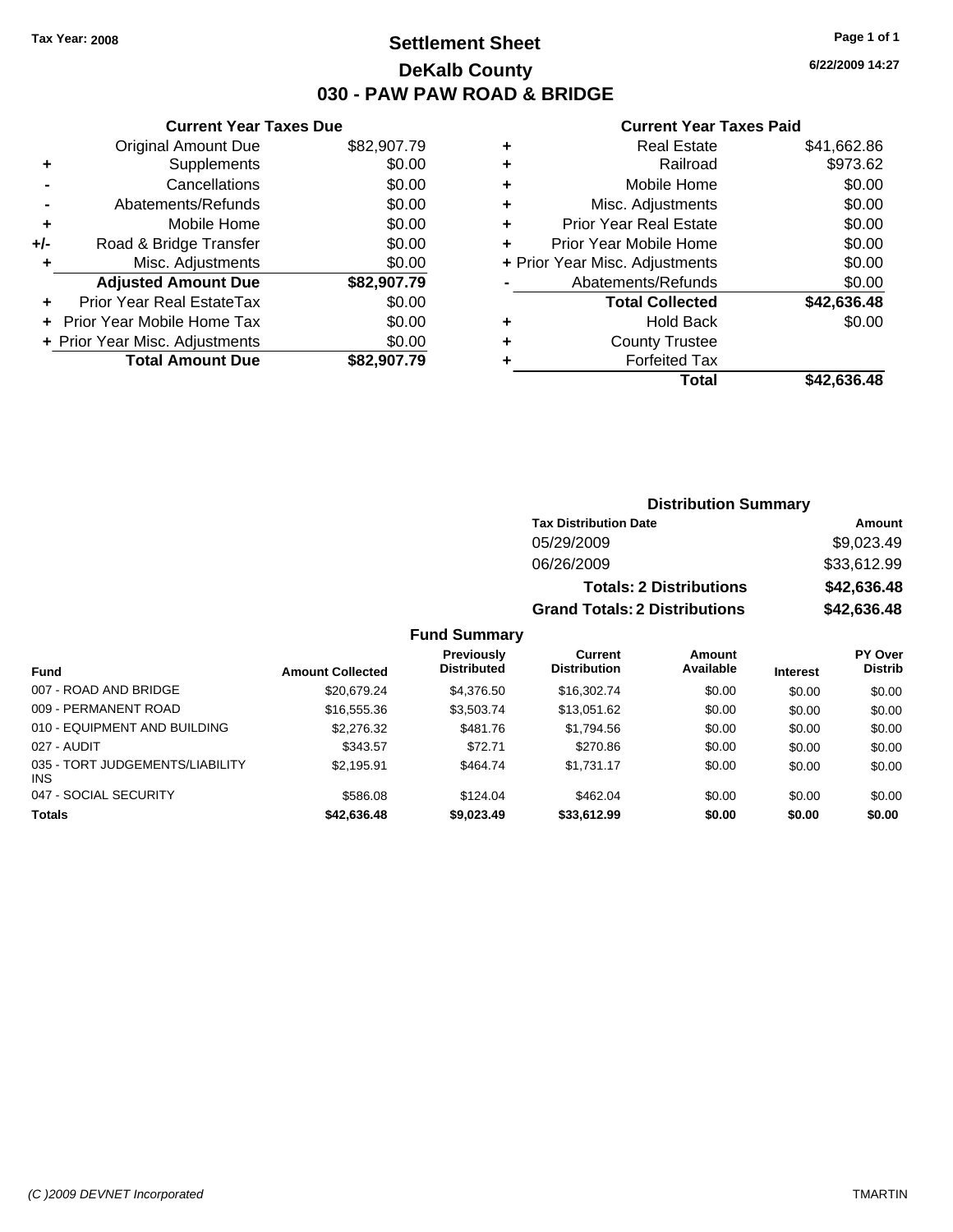# **Settlement Sheet Tax Year: 2008 Page 1 of 1 DeKalb County 031 - PIERCE TOWNSHIP**

**6/22/2009 14:27**

|     | <b>Original Amount Due</b>       | \$51,310.15 |
|-----|----------------------------------|-------------|
| ٠   | Supplements                      | \$0.00      |
|     | Cancellations                    | \$0.00      |
|     | Abatements/Refunds               | \$0.00      |
| ÷   | Mobile Home                      | \$0.00      |
| +/- | Road & Bridge Transfer           | \$0.00      |
| ٠   | Misc. Adjustments                | \$0.00      |
|     | <b>Adjusted Amount Due</b>       | \$51,310.15 |
|     | <b>Prior Year Real EstateTax</b> | \$0.00      |
|     | Prior Year Mobile Home Tax       | \$0.00      |
|     | + Prior Year Misc. Adjustments   | \$0.00      |
|     | <b>Total Amount Due</b>          | \$51,310.15 |

#### **Current Year Taxes Paid**

| <b>Real Estate</b>             | \$26,996.92 |
|--------------------------------|-------------|
| Railroad                       | \$0.00      |
| Mobile Home                    | \$0.00      |
| Misc. Adjustments              | \$0.00      |
| <b>Prior Year Real Estate</b>  | \$0.00      |
| Prior Year Mobile Home         | \$0.00      |
| + Prior Year Misc. Adjustments | \$0.00      |
| Abatements/Refunds             | \$0.00      |
| <b>Total Collected</b>         | \$26,996.92 |
| <b>Hold Back</b>               | \$0.00      |
| <b>County Trustee</b>          |             |
| <b>Forfeited Tax</b>           |             |
| Total                          | \$26,996.92 |
|                                |             |

### **Distribution Summary Tax Distribution Date Amount** 05/29/2009 \$9,141.36 06/26/2009 \$17,855.56 **Totals: 2 Distributions \$26,996.92 Grand Totals: 2 Distributions \$26,996.92**

### **Fund Summary**

| <b>Fund</b>                                   | <b>Amount Collected</b> | Previously<br><b>Distributed</b> | Current<br><b>Distribution</b> | Amount<br>Available | <b>Interest</b> | PY Over<br><b>Distrib</b> |
|-----------------------------------------------|-------------------------|----------------------------------|--------------------------------|---------------------|-----------------|---------------------------|
| 001 - CORPORATE                               | \$20,575.93             | \$6.967.17                       | \$13,608.76                    | \$0.00              | \$0.00          | \$0.00                    |
| $005 - I. M. R. F.$                           | \$841.90                | \$285.07                         | \$556.83                       | \$0.00              | \$0.00          | \$0.00                    |
| 027 - AUDIT                                   | \$263.32                | \$89.16                          | \$174.16                       | \$0.00              | \$0.00          | \$0.00                    |
| 035 - TORT JUDGEMENTS/LIABILITY<br><b>INS</b> | \$2.368.11              | \$801.86                         | \$1,566.25                     | \$0.00              | \$0.00          | \$0.00                    |
| 047 - SOCIAL SECURITY                         | \$1,368.58              | \$463.41                         | \$905.17                       | \$0.00              | \$0.00          | \$0.00                    |
| 054 - GENERAL ASSISTANCE                      | \$1,579.08              | \$534.69                         | \$1.044.39                     | \$0.00              | \$0.00          | \$0.00                    |
| <b>Totals</b>                                 | \$26,996.92             | \$9,141.36                       | \$17,855.56                    | \$0.00              | \$0.00          | \$0.00                    |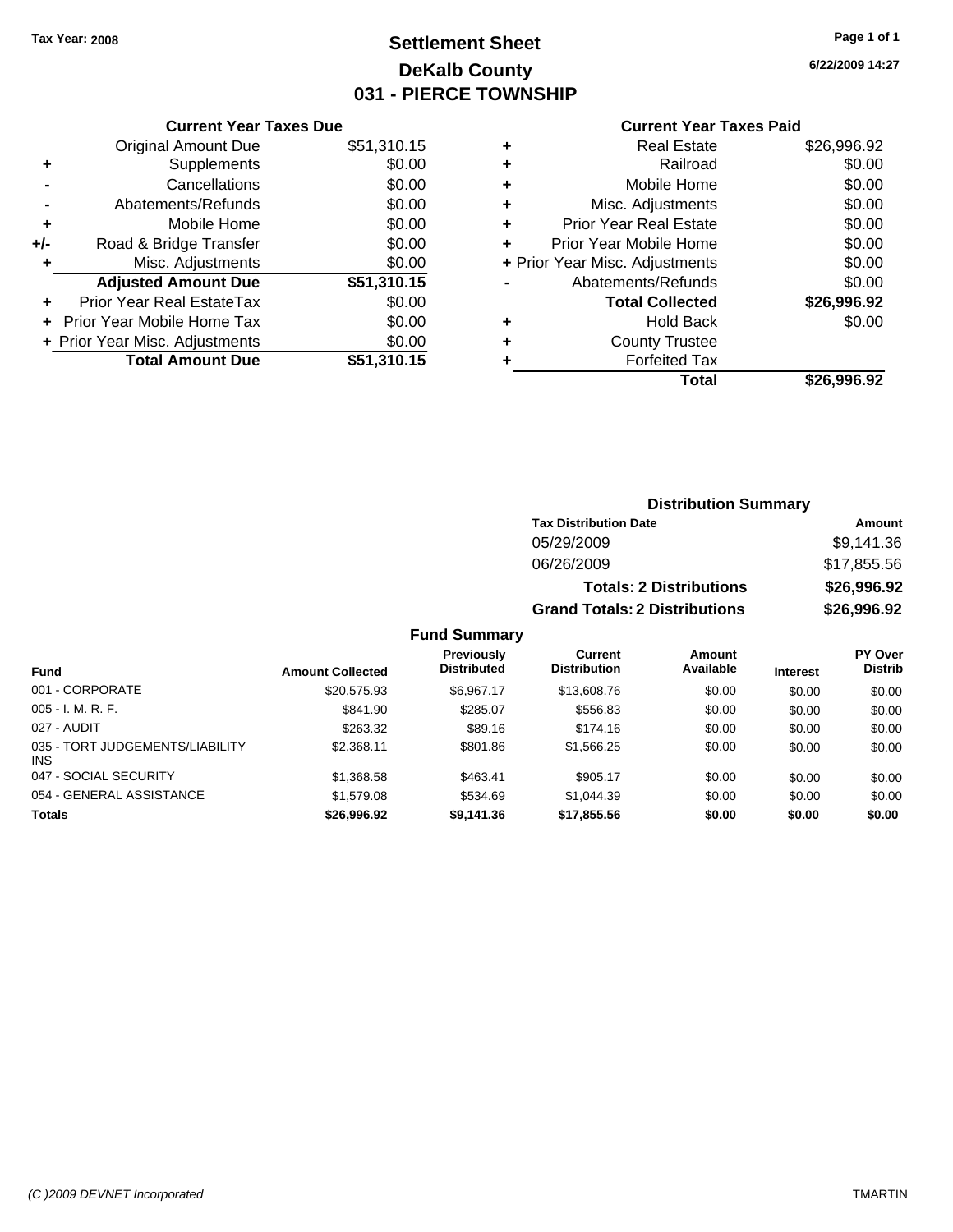# **Settlement Sheet Tax Year: 2008 Page 1 of 1 DeKalb County 032 - PIERCE ROAD & BRIDGE**

**6/22/2009 14:27**

#### **Current Year Taxes Paid**

|     | <b>Current Year Taxes Due</b>     |              |  |  |  |
|-----|-----------------------------------|--------------|--|--|--|
|     | <b>Original Amount Due</b>        | \$153,828.47 |  |  |  |
| ٠   | Supplements                       | \$0.00       |  |  |  |
|     | Cancellations                     | \$0.00       |  |  |  |
|     | Abatements/Refunds                | \$0.00       |  |  |  |
| ٠   | Mobile Home                       | \$0.00       |  |  |  |
| +/- | Road & Bridge Transfer            | \$0.00       |  |  |  |
| ٠   | Misc. Adjustments                 | \$0.00       |  |  |  |
|     | <b>Adjusted Amount Due</b>        | \$153,828.47 |  |  |  |
|     | Prior Year Real EstateTax         | \$0.00       |  |  |  |
|     | <b>Prior Year Mobile Home Tax</b> | \$0.00       |  |  |  |
|     | + Prior Year Misc. Adjustments    | \$0.00       |  |  |  |
|     | <b>Total Amount Due</b>           | \$153,828.47 |  |  |  |
|     |                                   |              |  |  |  |

|   | <b>Real Estate</b>             | \$80,936.82 |
|---|--------------------------------|-------------|
| ٠ | Railroad                       | \$0.00      |
| ٠ | Mobile Home                    | \$0.00      |
| ٠ | Misc. Adjustments              | \$0.00      |
| ٠ | <b>Prior Year Real Estate</b>  | \$0.00      |
|   | Prior Year Mobile Home         | \$0.00      |
|   | + Prior Year Misc. Adjustments | \$0.00      |
|   | Abatements/Refunds             | \$0.00      |
|   | <b>Total Collected</b>         | \$80,936.82 |
| ٠ | Hold Back                      | \$0.00      |
| ٠ | <b>County Trustee</b>          |             |
|   | <b>Forfeited Tax</b>           |             |
|   | Total                          | \$80,936.82 |
|   |                                |             |

#### **Distribution Summary Tax Distribution Date Amount** 05/29/2009 \$27,405.85 06/26/2009 \$53,530.97 **Totals: 2 Distributions \$80,936.82 Grand Totals: 2 Distributions \$80,936.82 Fund Summary PY Over Distrib Amount Available Current Distribution Previously**

| <b>Fund</b>                  | <b>Amount Collected</b> | <b>IGVIUUSIV</b><br><b>Distributed</b> | <b>VULLELL</b><br><b>Distribution</b> | Allivulit<br>Available | <b>Interest</b> | וסעטו<br><b>Distrib</b> |
|------------------------------|-------------------------|----------------------------------------|---------------------------------------|------------------------|-----------------|-------------------------|
| $005 - I. M. R. F.$          | \$56.81                 | \$19.24                                | \$37.57                               | \$0.00                 | \$0.00          | \$0.00                  |
| 007 - ROAD AND BRIDGE        | \$56,617.49             | \$19.171.13                            | \$37,446.36                           | \$0.00                 | \$0.00          | \$0.00                  |
| 008 - BRIDGE CONST W/COUNTY  | \$4,494.02              | \$1.521.71                             | \$2.972.31                            | \$0.00                 | \$0.00          | \$0.00                  |
| 009 - PERMANENT ROAD         | \$16,050.10             | \$5,434.69                             | \$10.615.41                           | \$0.00                 | \$0.00          | \$0.00                  |
| 010 - EQUIPMENT AND BUILDING | \$3,145.61              | \$1,065.13                             | \$2,080.48                            | \$0.00                 | \$0.00          | \$0.00                  |
| 047 - SOCIAL SECURITY        | \$572.79                | \$193.95                               | \$378.84                              | \$0.00                 | \$0.00          | \$0.00                  |
| <b>Totals</b>                | \$80,936.82             | \$27,405.85                            | \$53,530.97                           | \$0.00                 | \$0.00          | \$0.00                  |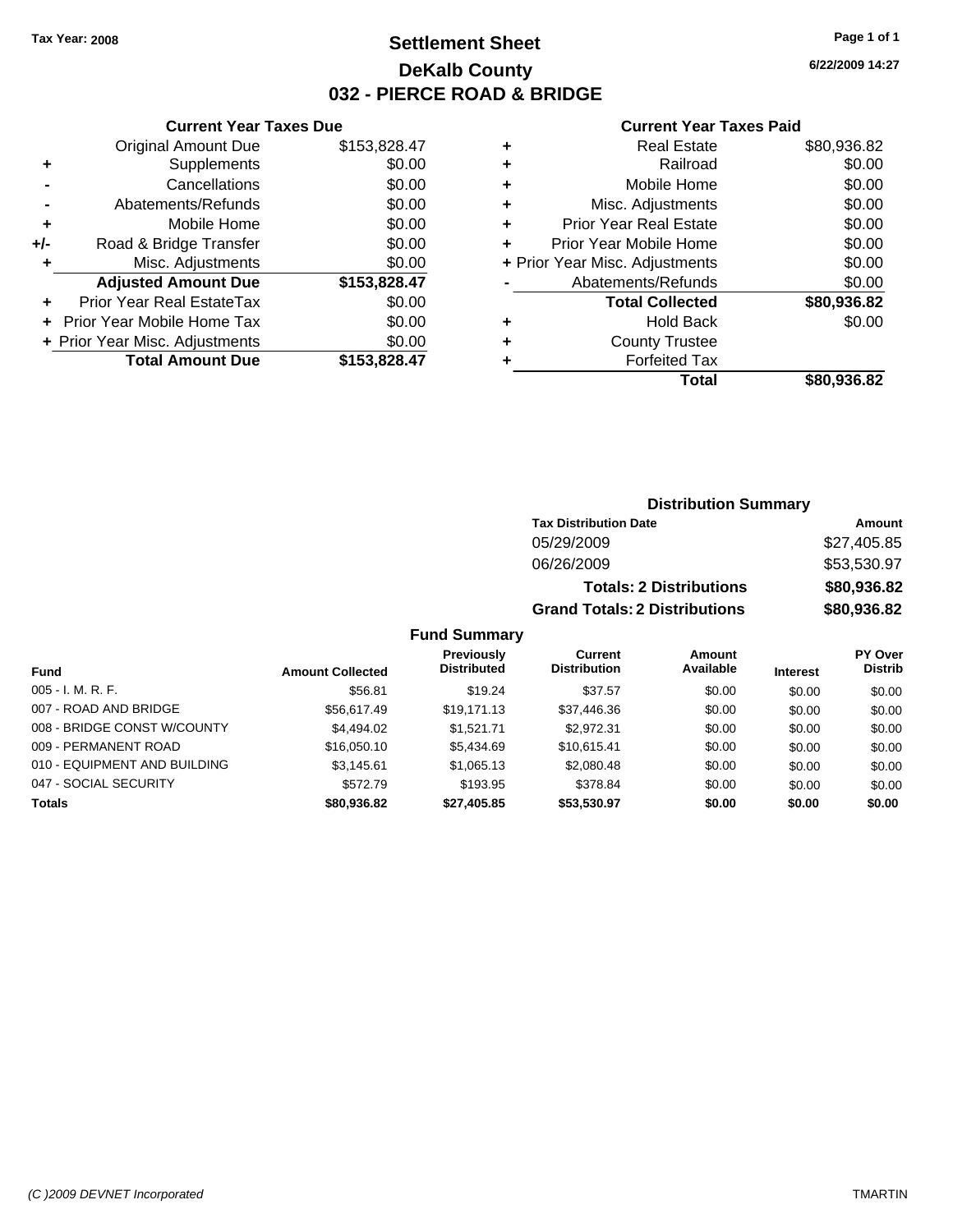# **Settlement Sheet Tax Year: 2008 Page 1 of 1 DeKalb County 033 - SANDWICH TOWNSHIP**

### **Current Year Taxes Due**

|     | <b>Original Amount Due</b>       | \$216,647.62 |
|-----|----------------------------------|--------------|
| ٠   | Supplements                      | \$606.43     |
|     | Cancellations                    | \$694.56     |
|     | Abatements/Refunds               | \$0.00       |
| ÷   | Mobile Home                      | \$0.00       |
| +/- | Road & Bridge Transfer           | \$0.00       |
| ٠   | Misc. Adjustments                | \$0.00       |
|     | <b>Adjusted Amount Due</b>       | \$216,559.49 |
|     | <b>Prior Year Real EstateTax</b> | \$65.69      |
|     | Prior Year Mobile Home Tax       | \$0.00       |
|     | + Prior Year Misc. Adjustments   | \$0.00       |
|     | <b>Total Amount Due</b>          | \$216,625.18 |

#### **Current Year Taxes Paid**

| <b>Real Estate</b>             | \$109,812.46 |
|--------------------------------|--------------|
| Railroad                       | \$166.93     |
| Mobile Home                    | \$0.00       |
| Misc. Adjustments              | \$0.00       |
| <b>Prior Year Real Estate</b>  | \$65.69      |
| Prior Year Mobile Home         | \$0.00       |
| + Prior Year Misc. Adjustments | \$0.00       |
| Abatements/Refunds             | \$0.00       |
| <b>Total Collected</b>         | \$110,045.08 |
| <b>Hold Back</b>               | \$0.00       |
| <b>County Trustee</b>          |              |
| <b>Forfeited Tax</b>           |              |
| Total                          | \$110,045.08 |
|                                |              |

### **Distribution Summary Tax Distribution Date Amount** 05/29/2009 \$46,855.49

| 06/26/2009                           | \$63.189.59  |
|--------------------------------------|--------------|
| <b>Totals: 2 Distributions</b>       | \$110,045.08 |
| <b>Grand Totals: 2 Distributions</b> | \$110,045.08 |

### **Fund Summary**

| <b>Fund</b>              | <b>Amount Collected</b> | Previously<br><b>Distributed</b> | Current<br><b>Distribution</b> | <b>Amount</b><br>Available | <b>Interest</b> | PY Over<br><b>Distrib</b> |
|--------------------------|-------------------------|----------------------------------|--------------------------------|----------------------------|-----------------|---------------------------|
| 001 - CORPORATE          | \$59.051.84             | \$25.143.35                      | \$33,908.49                    | \$0.00                     | \$0.00          | \$0.00                    |
| $005 - I. M. R. F.$      | \$5,590.19              | \$2,380.22                       | \$3,209.97                     | \$0.00                     | \$0.00          | \$0.00                    |
| 017 - CEMETERY           | \$32.186.52             | \$13.704.52                      | \$18,482,00                    | \$0.00                     | \$0.00          | \$0.00                    |
| 047 - SOCIAL SECURITY    | \$1.018.14              | \$433.51                         | \$584.63                       | \$0.00                     | \$0.00          | \$0.00                    |
| 054 - GENERAL ASSISTANCE | \$12.198.39             | \$5.193.89                       | \$7,004.50                     | \$0.00                     | \$0.00          | \$0.00                    |
| <b>Totals</b>            | \$110,045,08            | \$46,855,49                      | \$63,189.59                    | \$0.00                     | \$0.00          | \$0.00                    |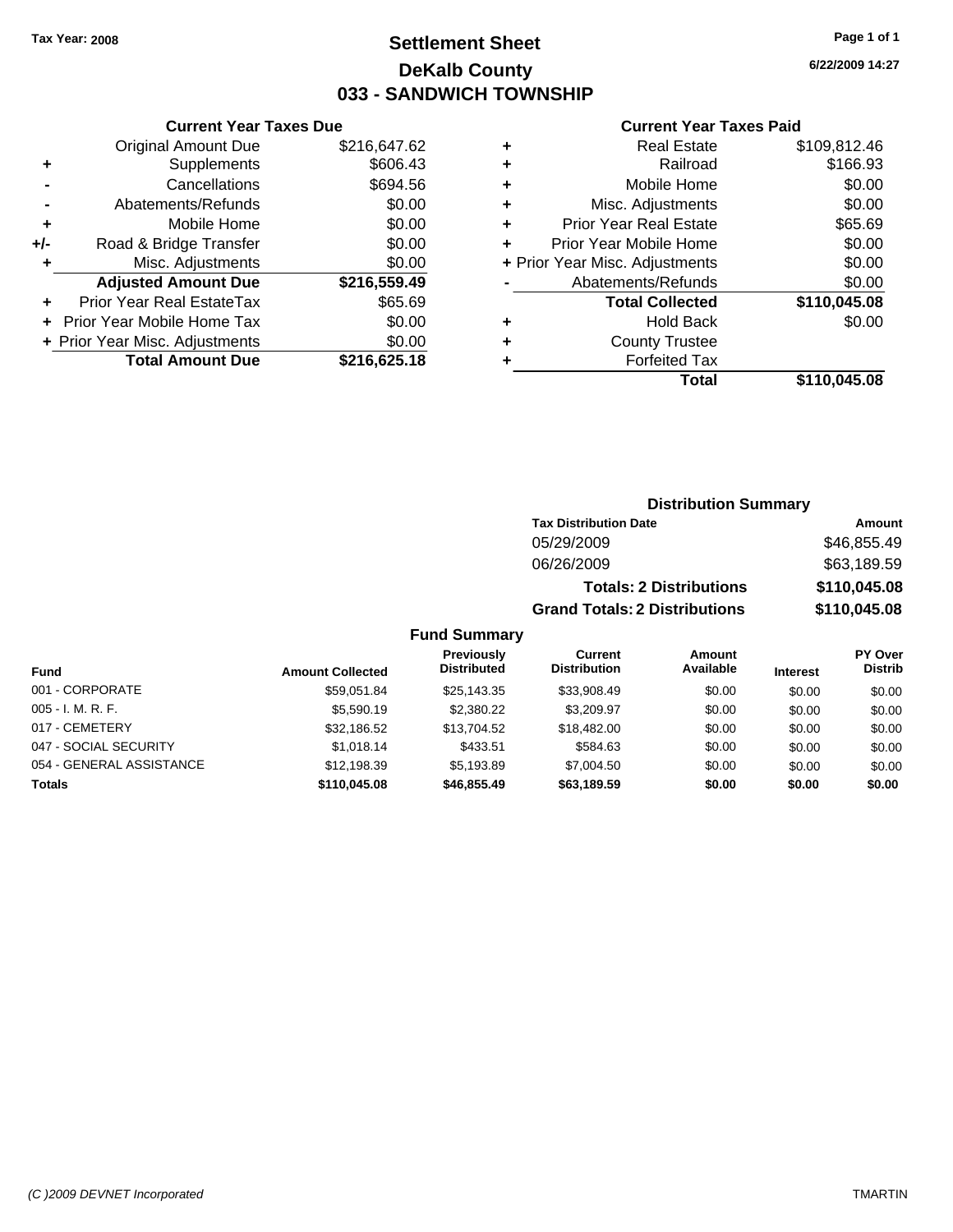# **Settlement Sheet Tax Year: 2008 Page 1 of 1 DeKalb County 034 - SANDWICH LIBRARY DISTRICT**

**6/22/2009 14:27**

### **Current Year Taxes Paid**

| \$310,703.97<br>\$869.72 |
|--------------------------|
|                          |
|                          |
| \$996.09                 |
| \$0.00                   |
| \$0.00                   |
| \$0.00                   |
| \$0.00                   |
| \$310,577.60             |
| \$93.41                  |
| \$0.00                   |
| \$0.00                   |
| \$310,671.01             |
|                          |

| \$157,486.14 |
|--------------|
| \$239.41     |
| \$0.00       |
| \$0.00       |
| \$93.41      |
| \$0.00       |
| \$0.00       |
| \$0.00       |
| \$157,818.96 |
| \$0.00       |
|              |
|              |
| \$157,818.96 |
|              |

# **Distribution Summary**

| <b>Tax Distribution Date</b>         | Amount       |
|--------------------------------------|--------------|
| 05/29/2009                           | \$67,196.36  |
| 06/26/2009                           | \$90,622.60  |
| <b>Totals: 2 Distributions</b>       | \$157,818.96 |
| <b>Grand Totals: 2 Distributions</b> | \$157,818.96 |

### **Fund Summary**

|                                               |                         | <b>Previously</b>  | Current             | Amount    |                 | PY Over        |
|-----------------------------------------------|-------------------------|--------------------|---------------------|-----------|-----------------|----------------|
| <b>Fund</b>                                   | <b>Amount Collected</b> | <b>Distributed</b> | <b>Distribution</b> | Available | <b>Interest</b> | <b>Distrib</b> |
| 001 - CORPORATE                               | \$124,240.11            | \$52,899.11        | \$71,341.00         | \$0.00    | \$0.00          | \$0.00         |
| 004 - OPERATIONS & MAINTENANCE                | \$15,243.10             | \$6,490.23         | \$8,752.87          | \$0.00    | \$0.00          | \$0.00         |
| $005 - I. M. R. F.$                           | \$6,973.23              | \$2,969.07         | \$4,004.16          | \$0.00    | \$0.00          | \$0.00         |
| 027 - AUDIT                                   | \$662.69                | \$282.16           | \$380.53            | \$0.00    | \$0.00          | \$0.00         |
| 035 - TORT JUDGEMENTS/LIABILITY<br><b>INS</b> | \$4,802.44              | \$2,044.79         | \$2,757.65          | \$0.00    | \$0.00          | \$0.00         |
| 047 - SOCIAL SECURITY                         | \$6,108.71              | \$2,600.98         | \$3,507.73          | \$0.00    | \$0.00          | \$0.00         |
| 109 - PRIOR YEAR ADJUSTMENT                   | $$-211.32$              | $$-89.98$          | $$-121.34$          | \$0.00    | \$0.00          | \$0.00         |
| <b>Totals</b>                                 | \$157,818.96            | \$67,196.36        | \$90,622,60         | \$0.00    | \$0.00          | \$0.00         |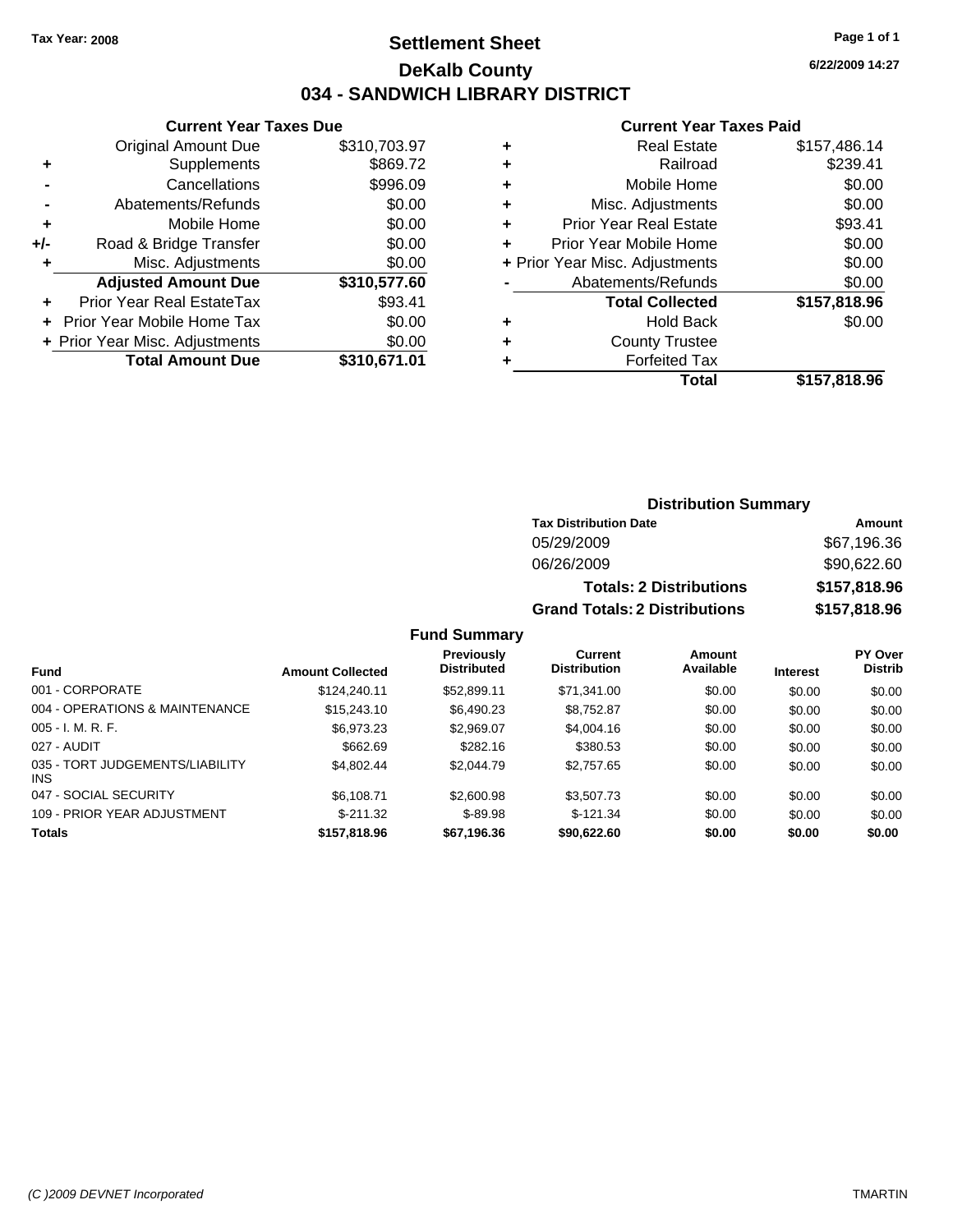**Current Year Taxes Due** Original Amount Due \$208,724.12

**Adjusted Amount Due \$186,730.00**

**Total Amount Due \$186,780.19**

**+** Supplements \$463.35 **-** Cancellations \$530.67 **-** Abatements/Refunds \$0.00 **+** Mobile Home \$0.00 **+/-** Road & Bridge Transfer (\$21,926.80) **+** Misc. Adjustments \$0.00

**+** Prior Year Real EstateTax \$50.19 **+** Prior Year Mobile Home Tax \$0.00 **+ Prior Year Misc. Adjustments**  $$0.00$ 

# **Settlement Sheet Tax Year: 2008 Page 1 of 1 DeKalb County 035 - SANDWICH ROAD & BRIDGE**

**6/22/2009 14:27**

| \$84,093.57 | <b>Total</b>                   |   |
|-------------|--------------------------------|---|
|             | <b>Forfeited Tax</b>           |   |
|             | <b>County Trustee</b>          | ٠ |
| \$0.00      | <b>Hold Back</b>               | ٠ |
| \$84,093.57 | <b>Total Collected</b>         |   |
| \$0.00      | Abatements/Refunds             |   |
| \$0.00      | + Prior Year Misc. Adjustments |   |
| \$0.00      | Prior Year Mobile Home         |   |
| \$50.19     | <b>Prior Year Real Estate</b>  | ٠ |
| \$0.00      | Misc. Adjustments              | ٠ |
| \$0.00      | Mobile Home                    | ٠ |
| \$140.48    | Railroad                       |   |
| \$83,902.90 | <b>Real Estate</b>             | ٠ |
|             |                                |   |

|                     | <b>Road and Bridge Summary</b> |               | <b>Distribution Summary</b>          |             |
|---------------------|--------------------------------|---------------|--------------------------------------|-------------|
| <b>Municipality</b> | Amt. Due                       | Amt. Distrib. | <b>Tax Distribution Date</b>         | Amount      |
| CITY OF SANDWICH    | \$43,162.73                    | \$21,926.80   | 05/29/2009                           | \$35,800.31 |
| <b>Totals</b>       | \$43,162.73                    | \$21,926.80   | 06/26/2009                           | \$48,293.26 |
|                     |                                |               | <b>Totals: 2 Distributions</b>       | \$84,093.57 |
|                     |                                |               | <b>Grand Totals: 2 Distributions</b> | \$84,093.57 |

| <b>Fund Summary</b>          |                         |                                         |                                |                     |                 |                                  |
|------------------------------|-------------------------|-----------------------------------------|--------------------------------|---------------------|-----------------|----------------------------------|
| <b>Fund</b>                  | <b>Amount Collected</b> | <b>Previously</b><br><b>Distributed</b> | Current<br><b>Distribution</b> | Amount<br>Available | <b>Interest</b> | <b>PY Over</b><br><b>Distrib</b> |
| 007 - ROAD AND BRIDGE        | \$27.346.91             | \$11.638.40                             | \$15,708.51                    | \$0.00              | \$0.00          | \$0.00                           |
| 009 - PERMANENT ROAD         | \$38,199.25             | \$16,264.69                             | \$21,934.56                    | \$0.00              | \$0.00          | \$0.00                           |
| 010 - EQUIPMENT AND BUILDING | \$18,038.30             | \$7.680.45                              | \$10,357.85                    | \$0.00              | \$0.00          | \$0.00                           |
| 047 - SOCIAL SECURITY        | \$509.11                | \$216.77                                | \$292.34                       | \$0.00              | \$0.00          | \$0.00                           |
| <b>Totals</b>                | \$84,093.57             | \$35,800.31                             | \$48,293.26                    | \$0.00              | \$0.00          | \$0.00                           |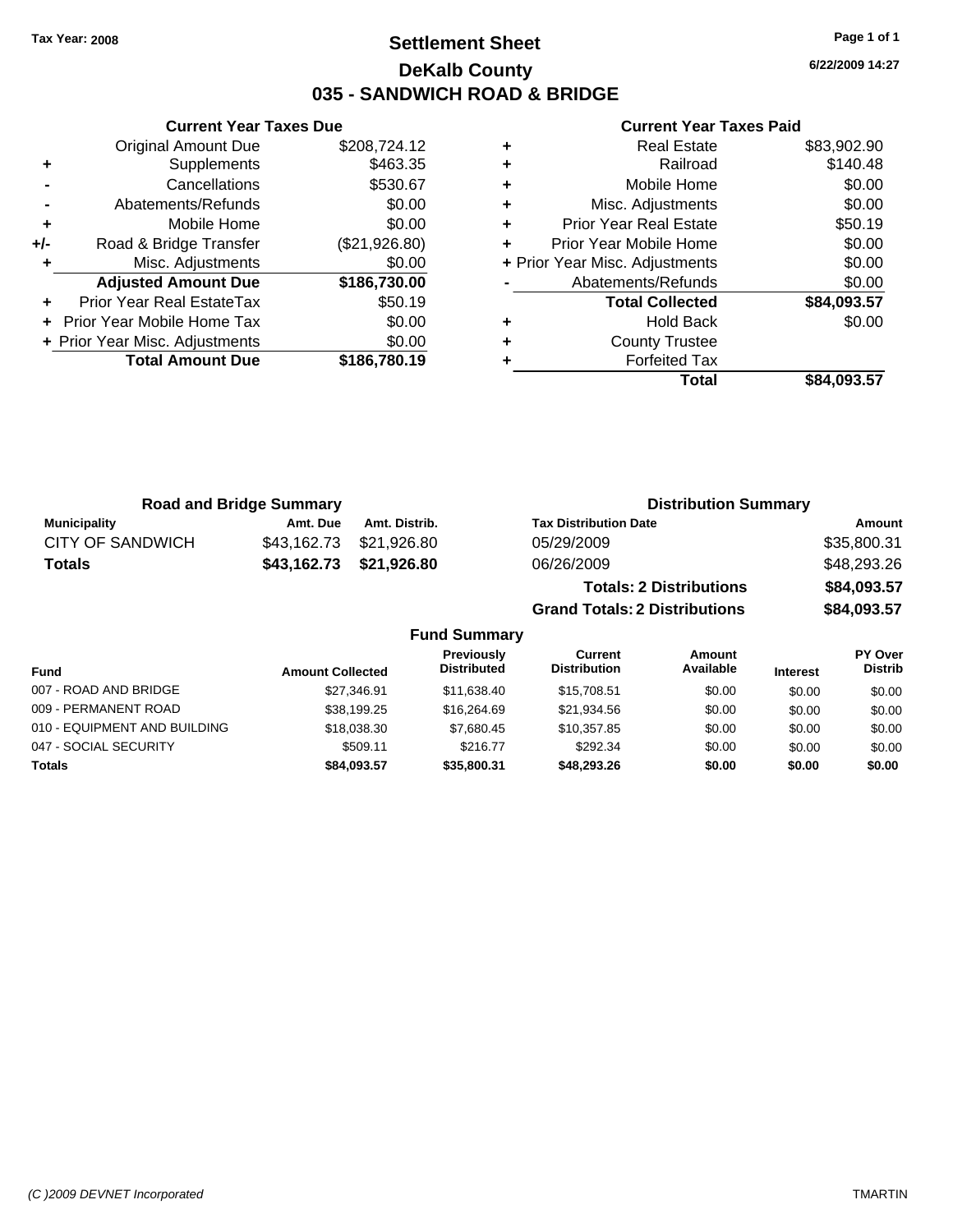# **Settlement Sheet Tax Year: 2008 Page 1 of 1 DeKalb County 036 - SHABBONA TOWNSHIP**

**6/22/2009 14:27**

## **Current Year Taxes Paid**

| <b>Current Year Taxes Due</b>    |                                |
|----------------------------------|--------------------------------|
| <b>Original Amount Due</b>       | \$83,454.35                    |
| Supplements                      | \$160.80                       |
| Cancellations                    | \$172.42                       |
| Abatements/Refunds               | \$0.00                         |
| Mobile Home                      | \$0.00                         |
| Road & Bridge Transfer           | \$0.00                         |
| Misc. Adjustments                | \$29.20                        |
| <b>Adjusted Amount Due</b>       | \$83,471.93                    |
| <b>Prior Year Real EstateTax</b> | \$0.00                         |
| Prior Year Mobile Home Tax       | \$0.00                         |
|                                  | \$0.00                         |
| <b>Total Amount Due</b>          | \$83,471,93                    |
|                                  | + Prior Year Misc. Adjustments |

|   | <b>Real Estate</b>             | \$40,873.63 |
|---|--------------------------------|-------------|
| ٠ | Railroad                       | \$775.88    |
| ٠ | Mobile Home                    | \$0.00      |
| ٠ | Misc. Adjustments              | \$29.20     |
| ÷ | <b>Prior Year Real Estate</b>  | \$0.00      |
| ÷ | Prior Year Mobile Home         | \$0.00      |
|   | + Prior Year Misc. Adjustments | \$0.00      |
|   | Abatements/Refunds             | \$0.00      |
|   | <b>Total Collected</b>         | \$41,678.71 |
| ٠ | <b>Hold Back</b>               | \$0.00      |
|   | <b>County Trustee</b>          |             |
| ٠ | <b>Forfeited Tax</b>           |             |
|   | Total                          | \$41,678.71 |
|   |                                |             |

|                          |                         |                                                         |                                      | <b>Distribution Summary</b>    |                 |                           |
|--------------------------|-------------------------|---------------------------------------------------------|--------------------------------------|--------------------------------|-----------------|---------------------------|
|                          |                         |                                                         | <b>Tax Distribution Date</b>         |                                |                 | Amount                    |
|                          |                         |                                                         | 05/29/2009                           |                                |                 | \$15,604.27               |
|                          |                         |                                                         | 06/26/2009                           |                                |                 | \$26,074.44               |
|                          |                         |                                                         |                                      | <b>Totals: 2 Distributions</b> |                 | \$41,678.71               |
|                          |                         |                                                         | <b>Grand Totals: 2 Distributions</b> |                                |                 | \$41,678.71               |
|                          |                         | <b>Fund Summary</b>                                     |                                      |                                |                 |                           |
| <b>Fund</b>              | <b>Amount Collected</b> | Previously<br><b>Distributed</b>                        | Current<br><b>Distribution</b>       | Amount<br>Available            | <b>Interest</b> | PY Over<br><b>Distrib</b> |
| 001 - CORPORATE          | \$30,097.78             | \$11,268.44                                             | \$18,829.34                          | \$0.00                         | \$0.00          | \$0.00                    |
| 017 - CEMETERY           | \$10.981.63             | \$4,111.46                                              | \$6,870.17                           | \$0.00                         | \$0.00          | \$0.00                    |
| 054 - GENERAL ASSISTANCE | \$599.30                | \$224.37                                                | \$374.93                             | \$0.00                         | \$0.00          | \$0.00                    |
| Totals                   | \$41,678.71             | \$15,604.27                                             | \$26,074.44                          | \$0.00                         | \$0.00          | \$0.00                    |
|                          |                         | All control of the Control of the Control of Protection |                                      |                                |                 |                           |

# **Miscellaneous Adjustment Detail**

**Year Source Account Type Amount Adjustment Description Totals 1 entries** \$29.20

2008 RE - Real Estate Paymt In Lieu of Tax \$29.20 Housing Authority-Hinckley Sunset View Apartments by TBA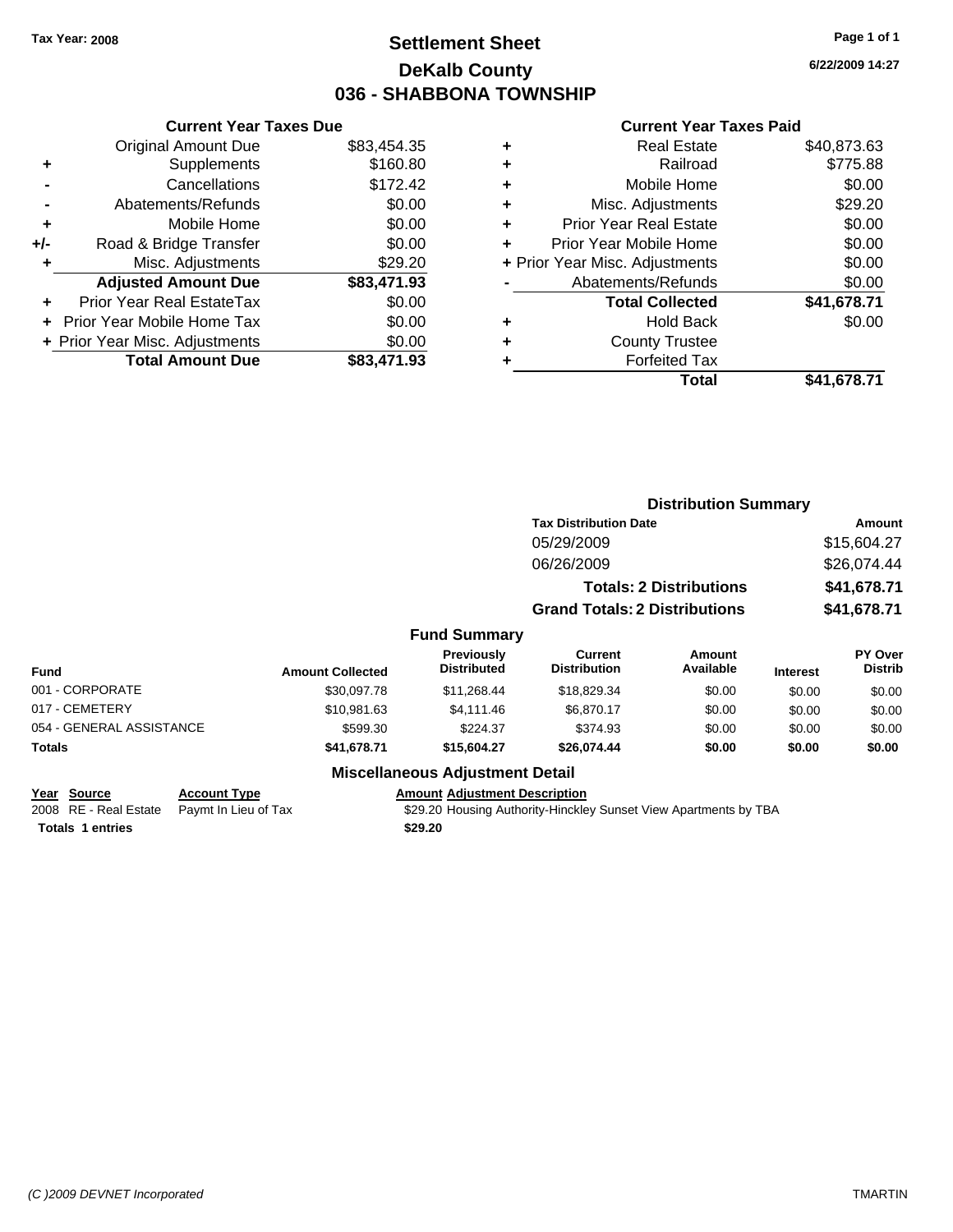# **Settlement Sheet Tax Year: 2008 Page 1 of 1 DeKalb County 037 - SHABBONA ROAD & BRIDGE**

**6/22/2009 14:27**

## **Current Year Taxes Paid**

|     | <b>Current Year Taxes Due</b>  |              |
|-----|--------------------------------|--------------|
|     | Original Amount Due            | \$127,503.32 |
| ٠   | Supplements                    | \$209.81     |
|     | Cancellations                  | \$230.87     |
|     | Abatements/Refunds             | \$0.00       |
| ٠   | Mobile Home                    | \$0.00       |
| +/- | Road & Bridge Transfer         | (\$7,788.36) |
| ٠   | Misc. Adjustments              | \$44.61      |
|     | <b>Adjusted Amount Due</b>     | \$119,738.51 |
| ٠   | Prior Year Real EstateTax      | \$0.00       |
|     | Prior Year Mobile Home Tax     | \$0.00       |
|     | + Prior Year Misc. Adjustments | \$0.00       |
|     | <b>Total Amount Due</b>        | \$119,738.51 |
|     |                                |              |

| \$54,727.24 |
|-------------|
| \$1,117.44  |
| \$0.00      |
| \$44.61     |
| \$0.00      |
| \$0.00      |
| \$0.00      |
| \$0.00      |
| \$55,889.29 |
| \$0.00      |
|             |
|             |
| \$55.889.29 |
|             |

| <b>Road and Bridge Summary</b> |             |                     | <b>Distribution Summary</b>          |             |
|--------------------------------|-------------|---------------------|--------------------------------------|-------------|
| <b>Municipality</b>            | Amt. Due    | Amt. Distrib.       | <b>Tax Distribution Date</b>         | Amount      |
| <b>VILLAGE OF LEE</b>          | \$1,956.60  | \$976.93            | 05/29/2009                           | \$20,895.30 |
| <b>VILLAGE OF SHABBONA</b>     | \$13,641.77 | \$6,811.43          | 06/26/2009                           | \$34,993.99 |
| <b>Totals</b>                  | \$15,598.37 | \$7,788.36          | <b>Totals: 2 Distributions</b>       | \$55,889.29 |
|                                |             |                     | <b>Grand Totals: 2 Distributions</b> | \$55,889.29 |
|                                |             | <b>Fund Summary</b> |                                      |             |

|                              | Fund Summary            |                                  |                                |                     |                 |                                  |
|------------------------------|-------------------------|----------------------------------|--------------------------------|---------------------|-----------------|----------------------------------|
| <b>Fund</b>                  | <b>Amount Collected</b> | Previously<br><b>Distributed</b> | Current<br><b>Distribution</b> | Amount<br>Available | <b>Interest</b> | <b>PY Over</b><br><b>Distrib</b> |
| 007 - ROAD AND BRIDGE        | \$19.180.34             | \$7.151.65                       | \$12,028.69                    | \$0.00              | \$0.00          | \$0.00                           |
| 008 - BRIDGE CONST W/COUNTY  | \$50.43                 | \$18.88                          | \$31.55                        | \$0.00              | \$0.00          | \$0.00                           |
| 009 - PERMANENT ROAD         | \$29,466.83             | \$11.032.24                      | \$18,434.59                    | \$0.00              | \$0.00          | \$0.00                           |
| 010 - EQUIPMENT AND BUILDING | \$7.191.69              | \$2,692.53                       | \$4,499.16                     | \$0.00              | \$0.00          | \$0.00                           |
| <b>Totals</b>                | \$55,889,29             | \$20,895,30                      | \$34,993.99                    | \$0.00              | \$0.00          | \$0.00                           |

## **Miscellaneous Adjustment Detail**

**Year Source Account Type Amount Adjustment Description**<br>
2008 RE - Real Estate Paymt In Lieu of Tax **544.61** Housing Authority-Hinckle

\$44.61 Housing Authority-Hinckley Sunset View Apartments by TBA

**Totals \$44.61 1 entries**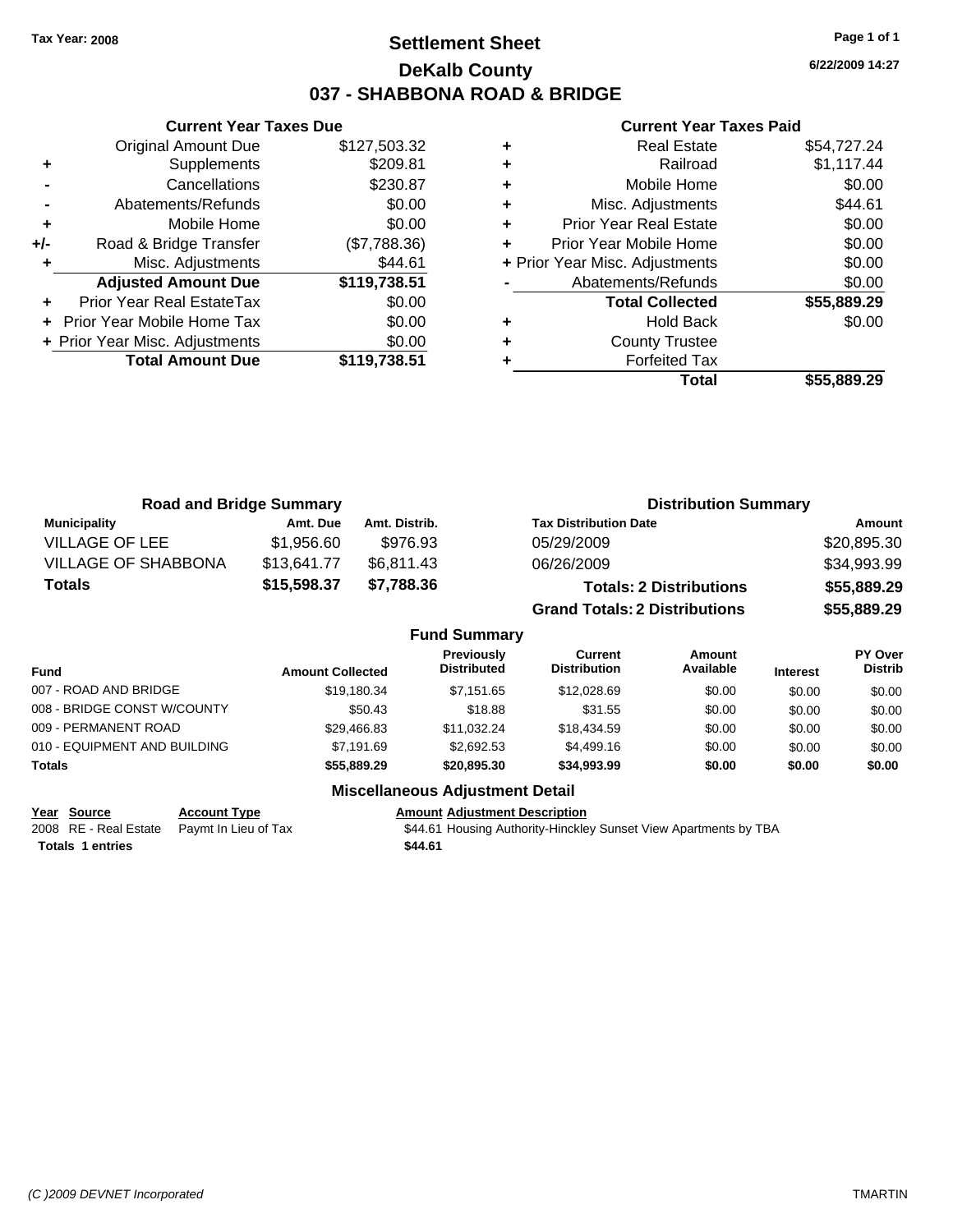# **Settlement Sheet Tax Year: 2008 Page 1 of 1 DeKalb County 038 - SOMONAUK TOWNSHIP**

## **Current Year Taxes Due**

|     | <b>Original Amount Due</b>     | \$71,966.63 |
|-----|--------------------------------|-------------|
| ٠   | Supplements                    | \$498.31    |
|     | Cancellations                  | \$569.06    |
|     | Abatements/Refunds             | \$0.00      |
| ٠   | Mobile Home                    | \$0.00      |
| +/- | Road & Bridge Transfer         | \$0.00      |
| ÷   | Misc. Adjustments              | \$0.00      |
|     | <b>Adjusted Amount Due</b>     | \$71,895.88 |
|     | Prior Year Real EstateTax      | \$0.00      |
|     | Prior Year Mobile Home Tax     | \$0.00      |
|     | + Prior Year Misc. Adjustments | \$0.00      |
|     | <b>Total Amount Due</b>        | \$71,895,88 |

## **Current Year Taxes Paid**

|   | <b>Real Estate</b>             | \$36,626.59 |
|---|--------------------------------|-------------|
| ٠ | Railroad                       | \$267.13    |
| ٠ | Mobile Home                    | \$0.00      |
| ٠ | Misc. Adjustments              | \$0.00      |
| ٠ | <b>Prior Year Real Estate</b>  | \$0.00      |
|   | Prior Year Mobile Home         | \$0.00      |
|   | + Prior Year Misc. Adjustments | \$0.00      |
|   | Abatements/Refunds             | \$0.00      |
|   | <b>Total Collected</b>         | \$36,893.72 |
| ٠ | Hold Back                      | \$0.00      |
| ٠ | <b>County Trustee</b>          |             |
| ٠ | <b>Forfeited Tax</b>           |             |
|   | Total                          | \$36,893.72 |
|   |                                |             |

|         |                     |                                      | <b>Distribution Summary</b> |             |                |
|---------|---------------------|--------------------------------------|-----------------------------|-------------|----------------|
|         |                     | <b>Tax Distribution Date</b>         |                             |             | Amount         |
|         |                     | 05/29/2009                           |                             |             | \$15,757.24    |
|         |                     | 06/26/2009                           |                             |             | \$21,136.48    |
|         |                     | <b>Totals: 2 Distributions</b>       |                             | \$36,893.72 |                |
|         |                     | <b>Grand Totals: 2 Distributions</b> |                             | \$36,893.72 |                |
|         | <b>Fund Summary</b> |                                      |                             |             |                |
|         | <b>Previously</b>   | Current                              | Amount                      |             | <b>PY Over</b> |
| اممدموا | <b>Distributed</b>  | <b>Distribution</b>                  | Available                   | In terms of | <b>Distrib</b> |

| Fund                     | <b>Amount Collected</b> | <b>Previously</b><br><b>Distributed</b> | Current<br><b>Distribution</b> | Amount<br>Available | <b>Interest</b> | <b>PY Over</b><br>Distrib |
|--------------------------|-------------------------|-----------------------------------------|--------------------------------|---------------------|-----------------|---------------------------|
| 001 - CORPORATE          | \$36,779.20             | \$15,708.33                             | \$21.070.87                    | \$0.00              | \$0.00          | \$0.00                    |
| 054 - GENERAL ASSISTANCE | \$114.52                | \$48.91                                 | \$65.61                        | \$0.00              | \$0.00          | \$0.00                    |
| Totals                   | \$36.893.72             | \$15,757.24                             | \$21.136.48                    | \$0.00              | \$0.00          | \$0.00                    |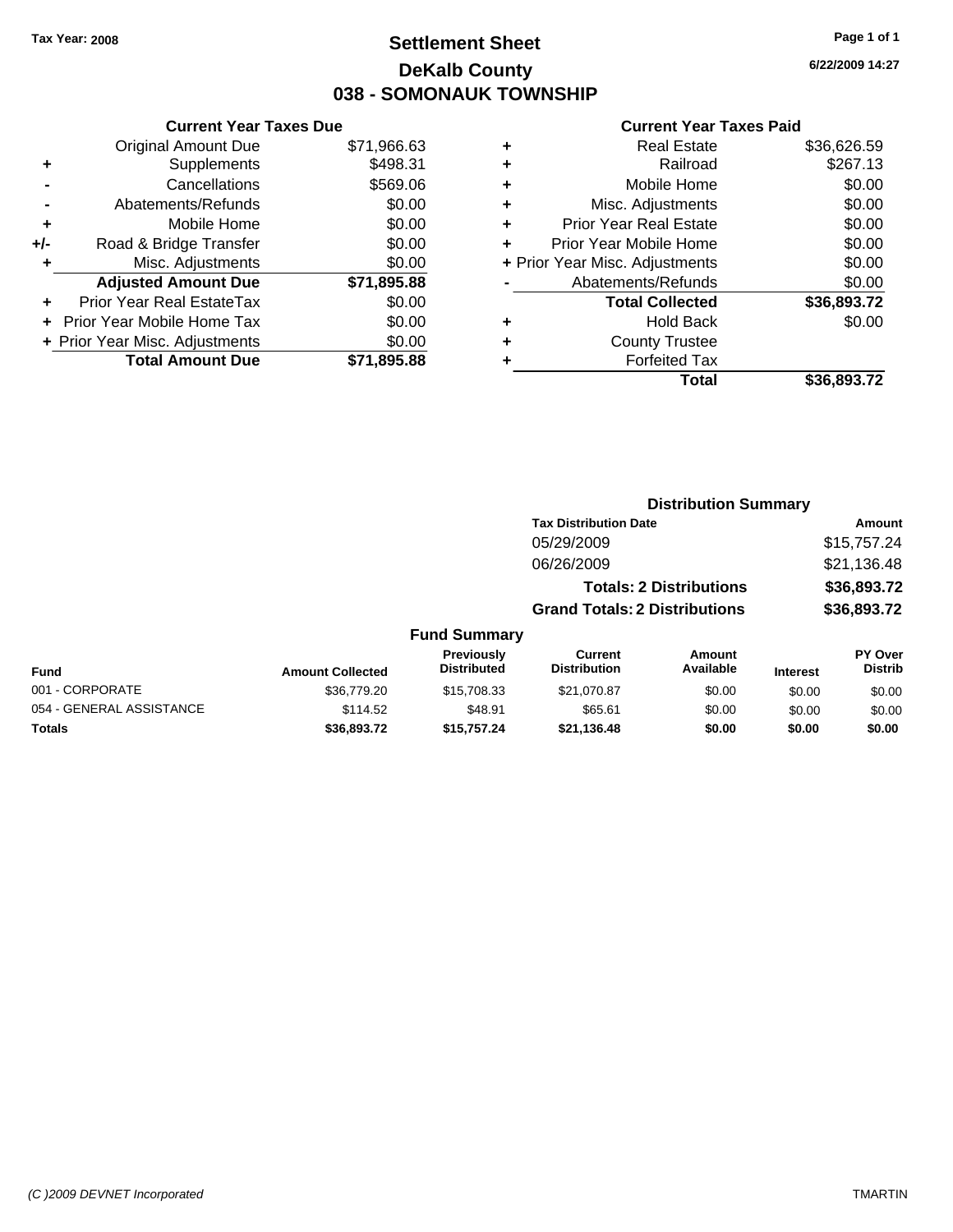# **Settlement Sheet Tax Year: 2008 Page 1 of 1 DeKalb County 039 - SOMONAUK ROAD & BRIDGE**

**6/22/2009 14:27**

## **Current Year Taxes Paid**

|     | <b>Current Year Taxes Due</b>  |               |  |  |  |
|-----|--------------------------------|---------------|--|--|--|
|     | <b>Original Amount Due</b>     | \$223,466.09  |  |  |  |
| ÷   | Supplements                    | \$1,180.58    |  |  |  |
|     | Cancellations                  | \$1,348.19    |  |  |  |
|     | Abatements/Refunds             | \$0.00        |  |  |  |
| ٠   | Mobile Home                    | \$0.00        |  |  |  |
| +/- | Road & Bridge Transfer         | (\$27,045.71) |  |  |  |
| ٠   | Misc. Adjustments              | \$0.00        |  |  |  |
|     | <b>Adjusted Amount Due</b>     | \$196,252.77  |  |  |  |
|     | Prior Year Real EstateTax      | \$0.00        |  |  |  |
|     | Prior Year Mobile Home Tax     | \$0.00        |  |  |  |
|     | + Prior Year Misc. Adjustments | \$0.00        |  |  |  |
|     | <b>Total Amount Due</b>        | \$196,252.77  |  |  |  |
|     |                                |               |  |  |  |

|   | <b>Real Estate</b>             | \$86,776.74 |
|---|--------------------------------|-------------|
| ٠ | Railroad                       | \$738.09    |
| ٠ | Mobile Home                    | \$0.00      |
| ٠ | Misc. Adjustments              | \$0.00      |
| ٠ | <b>Prior Year Real Estate</b>  | \$0.00      |
| ٠ | Prior Year Mobile Home         | \$0.00      |
|   | + Prior Year Misc. Adjustments | \$0.00      |
|   | Abatements/Refunds             | \$0.00      |
|   | <b>Total Collected</b>         | \$87,514.83 |
| ٠ | <b>Hold Back</b>               | \$0.00      |
| ٠ | <b>County Trustee</b>          |             |
|   | <b>Forfeited Tax</b>           |             |
|   | Total                          | \$87.514.83 |

| <b>Road and Bridge Summary</b> |                         |               |                                  | <b>Distribution Summary</b>           |                                |                 |                                  |
|--------------------------------|-------------------------|---------------|----------------------------------|---------------------------------------|--------------------------------|-----------------|----------------------------------|
| <b>Municipality</b>            | Amt. Due                | Amt. Distrib. |                                  | <b>Tax Distribution Date</b>          |                                |                 | Amount                           |
| <b>CITY OF SANDWICH</b>        | \$1,055.69              | \$541.85      |                                  | 05/29/2009                            |                                |                 | \$37,332.57                      |
| VILLAGE OF SOMONAUK            | \$51,643.40             | \$26,503.86   |                                  | 06/26/2009                            |                                |                 | \$50,182.26                      |
| <b>Totals</b>                  | \$52,699.09             | \$27,045.71   |                                  |                                       | <b>Totals: 2 Distributions</b> |                 | \$87,514.83                      |
|                                |                         |               |                                  | <b>Grand Totals: 2 Distributions</b>  |                                |                 | \$87,514.83                      |
|                                |                         |               | <b>Fund Summary</b>              |                                       |                                |                 |                                  |
| <b>Fund</b>                    | <b>Amount Collected</b> |               | Previously<br><b>Distributed</b> | <b>Current</b><br><b>Distribution</b> | Amount<br>Available            | <b>Interest</b> | <b>PY Over</b><br><b>Distrib</b> |
| 007 - ROAD AND BRIDGE          |                         | \$50,165.70   | \$21.380.79                      | \$28,784.91                           | \$0.00                         | \$0.00          | \$0.00                           |

008 - BRIDGE CONST W/COUNTY  $$19.58$  \$8.36 \$11.22 \$0.00 \$0.00 \$0.00 \$0.00 009 - PERMANENT ROAD \$29,423.50 \$12,566.75 \$16,856.75 \$0.00 \$0.00 \$0.00 \$0.00 010 - EQUIPMENT AND BUILDING \$7,906.05 \$3,376.67 \$4,529.38 \$0.00 \$0.00 \$0.00 **Totals \$87,514.83 \$37,332.57 \$50,182.26 \$0.00 \$0.00 \$0.00**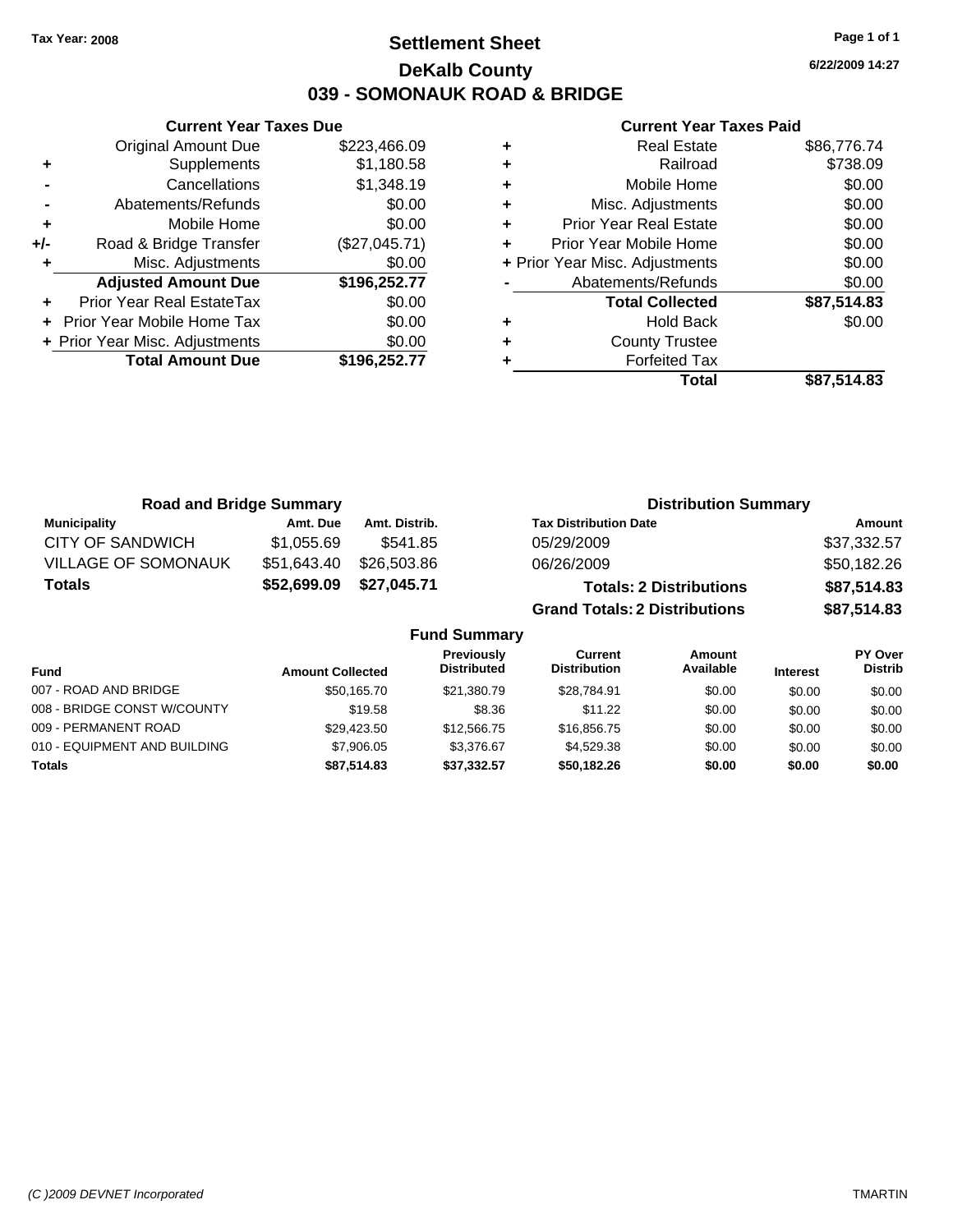# **Settlement Sheet Tax Year: 2008 Page 1 of 1 DeKalb County 040 - SOUTH GROVE TOWNSHIP**

**6/22/2009 14:27**

#### **Current Year Taxes Paid**

|     | <b>Current Year Taxes Due</b>  |             |
|-----|--------------------------------|-------------|
|     | <b>Original Amount Due</b>     | \$73,353.72 |
| ٠   | Supplements                    | \$0.00      |
|     | Cancellations                  | \$0.00      |
|     | Abatements/Refunds             | \$0.00      |
| ٠   | Mobile Home                    | \$0.00      |
| +/- | Road & Bridge Transfer         | \$0.00      |
| ٠   | Misc. Adjustments              | \$0.00      |
|     | <b>Adjusted Amount Due</b>     | \$73,353.72 |
|     | Prior Year Real EstateTax      | \$0.00      |
|     | Prior Year Mobile Home Tax     | \$0.00      |
|     | + Prior Year Misc. Adjustments | \$0.00      |
|     | <b>Total Amount Due</b>        | \$73,353.72 |
|     |                                |             |

| ٠ | Real Estate                    | \$35,865.91 |
|---|--------------------------------|-------------|
| ٠ | Railroad                       | \$0.00      |
| ٠ | Mobile Home                    | \$0.00      |
| ٠ | Misc. Adjustments              | \$0.00      |
| ٠ | <b>Prior Year Real Estate</b>  | \$0.00      |
| ٠ | Prior Year Mobile Home         | \$0.00      |
|   | + Prior Year Misc. Adjustments | \$0.00      |
|   | Abatements/Refunds             | \$0.00      |
|   | <b>Total Collected</b>         | \$35,865.91 |
| ٠ | <b>Hold Back</b>               | \$0.00      |
| ٠ | <b>County Trustee</b>          |             |
| ٠ | <b>Forfeited Tax</b>           |             |
|   | Total                          | \$35,865.91 |
|   |                                |             |

|                                 |                         |                                         | <b>Distribution Summary</b>          |                                |                 |                           |
|---------------------------------|-------------------------|-----------------------------------------|--------------------------------------|--------------------------------|-----------------|---------------------------|
|                                 |                         |                                         | <b>Tax Distribution Date</b>         |                                |                 | Amount                    |
|                                 |                         |                                         | 05/29/2009                           |                                |                 | \$6,282.85                |
|                                 |                         |                                         | 06/26/2009                           |                                |                 | \$29,583.06               |
|                                 |                         |                                         |                                      | <b>Totals: 2 Distributions</b> |                 | \$35,865.91               |
|                                 |                         |                                         | <b>Grand Totals: 2 Distributions</b> |                                |                 | \$35,865.91               |
|                                 |                         | <b>Fund Summary</b>                     |                                      |                                |                 |                           |
| <b>Fund</b>                     | <b>Amount Collected</b> | <b>Previously</b><br><b>Distributed</b> | Current<br><b>Distribution</b>       | Amount<br>Available            | <b>Interest</b> | PY Over<br><b>Distrib</b> |
| 001 - CORPORATE                 | \$21.826.73             | \$3,823.52                              | \$18,003.21                          | \$0.00                         | \$0.00          | \$0.00                    |
| 027 - AUDIT                     | \$416.19                | \$72.91                                 | \$343.28                             | \$0.00                         | \$0.00          | \$0.00                    |
| 034 - GENERAL ASSISTANCE        | \$8,180.08              | \$1,432.95                              | \$6,747.13                           | \$0.00                         | \$0.00          | \$0.00                    |
| 035 - TORT JUDGEMENTS/LIABILITY | \$2.934.37              | \$514.03                                | \$2.420.34                           | \$0.00                         | \$0.00          | \$0.00                    |

047 - SOCIAL SECURITY 62,508.54 \$2,508.54 \$439.44 \$2,069.10 \$0.00 \$0.00 \$0.00 \$0.00 **Totals \$35,865.91 \$6,282.85 \$29,583.06 \$0.00 \$0.00 \$0.00**

INS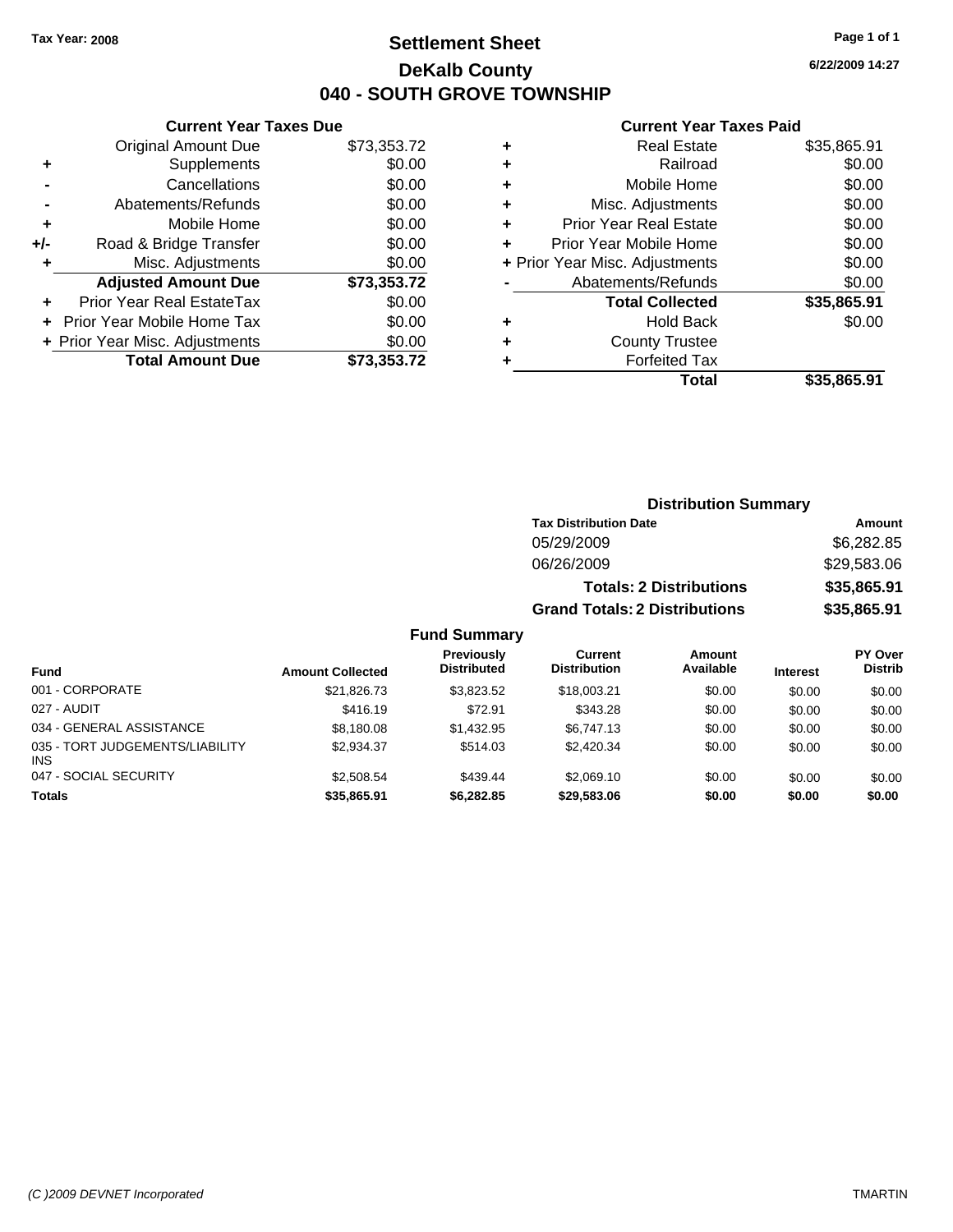# **Settlement Sheet Tax Year: 2008 Page 1 of 1 DeKalb County 041 - SOUTH GROVE ROAD & BRIDGE**

**6/22/2009 14:27**

## **Current Year Taxes Paid**

|     | <b>Current Year Taxes Due</b>  |              |  |  |  |  |
|-----|--------------------------------|--------------|--|--|--|--|
|     | <b>Original Amount Due</b>     | \$103,744.43 |  |  |  |  |
| ÷   | Supplements                    | \$0.00       |  |  |  |  |
|     | Cancellations                  | \$0.00       |  |  |  |  |
|     | Abatements/Refunds             | \$0.00       |  |  |  |  |
| ٠   | Mobile Home                    | \$0.00       |  |  |  |  |
| +/- | Road & Bridge Transfer         | \$0.00       |  |  |  |  |
| ٠   | Misc. Adjustments              | \$0.00       |  |  |  |  |
|     | <b>Adjusted Amount Due</b>     | \$103.744.43 |  |  |  |  |
|     | Prior Year Real EstateTax      | \$0.00       |  |  |  |  |
|     | Prior Year Mobile Home Tax     | \$0.00       |  |  |  |  |
|     | + Prior Year Misc. Adjustments | \$0.00       |  |  |  |  |
|     | <b>Total Amount Due</b>        | \$103,744.43 |  |  |  |  |
|     |                                |              |  |  |  |  |

| ٠ | <b>Real Estate</b>             | \$50,725.02 |
|---|--------------------------------|-------------|
| ٠ | Railroad                       | \$0.00      |
| ٠ | Mobile Home                    | \$0.00      |
| ٠ | Misc. Adjustments              | \$0.00      |
| ٠ | <b>Prior Year Real Estate</b>  | \$0.00      |
| ٠ | Prior Year Mobile Home         | \$0.00      |
|   | + Prior Year Misc. Adjustments | \$0.00      |
|   | Abatements/Refunds             | \$0.00      |
|   | <b>Total Collected</b>         | \$50,725.02 |
| ٠ | <b>Hold Back</b>               | \$0.00      |
| ٠ | <b>County Trustee</b>          |             |
|   | <b>Forfeited Tax</b>           |             |
|   | Total                          | \$50,725.02 |
|   |                                |             |

|                              |                         |                                  |                                       | <b>Distribution Summary</b>    |                 |                                  |
|------------------------------|-------------------------|----------------------------------|---------------------------------------|--------------------------------|-----------------|----------------------------------|
|                              |                         |                                  | <b>Tax Distribution Date</b>          |                                |                 | Amount                           |
|                              |                         |                                  | 05/29/2009                            |                                |                 | \$8,885.87                       |
|                              |                         |                                  | 06/26/2009                            |                                |                 | \$41,839.15                      |
|                              |                         |                                  |                                       | <b>Totals: 2 Distributions</b> |                 | \$50,725.02                      |
|                              |                         |                                  | <b>Grand Totals: 2 Distributions</b>  |                                |                 | \$50,725.02                      |
|                              |                         | <b>Fund Summary</b>              |                                       |                                |                 |                                  |
| Fund                         | <b>Amount Collected</b> | Previously<br><b>Distributed</b> | <b>Current</b><br><b>Distribution</b> | Amount<br>Available            | <b>Interest</b> | <b>PY Over</b><br><b>Distrib</b> |
| 007 - ROAD AND BRIDGE        | \$28.792.34             | \$5.043.77                       | \$23,748.57                           | \$0.00                         | \$0.00          | \$0.00                           |
| 008 - BRIDGE CONST W/COUNTY  | \$4,363.42              | \$764.37                         | \$3,599.05                            | \$0.00                         | \$0.00          | \$0.00                           |
| 009 - PERMANENT ROAD         | \$14,516.63             | \$2,542.98                       | \$11,973.65                           | \$0.00                         | \$0.00          | \$0.00                           |
| 010 - EQUIPMENT AND BUILDING | \$3,052.63              | \$534.75                         | \$2,517.88                            | \$0.00                         | \$0.00          | \$0.00                           |
| Totals                       | \$50,725.02             | \$8,885.87                       | \$41,839.15                           | \$0.00                         | \$0.00          | \$0.00                           |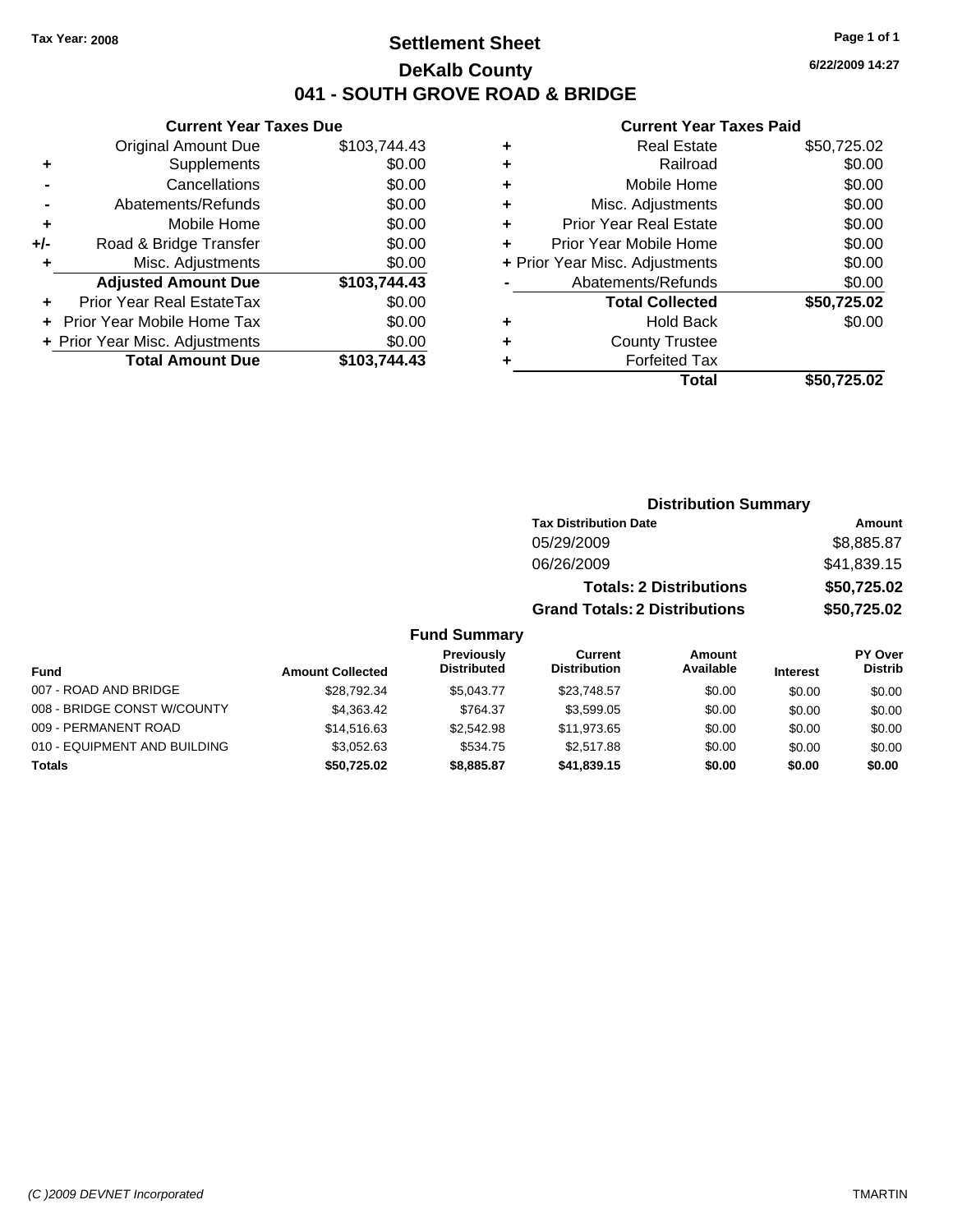# **Settlement Sheet Tax Year: 2008 Page 1 of 1 DeKalb County 042 - SQUAW GROVE TOWNSHIP**

## **Current Year Taxes Due**

|       | <b>Original Amount Due</b>     | \$118,388.04 |
|-------|--------------------------------|--------------|
| ٠     | Supplements                    | \$223.04     |
|       | Cancellations                  | \$258.27     |
|       | Abatements/Refunds             | \$0.00       |
| ٠     | Mobile Home                    | \$0.00       |
| $+/-$ | Road & Bridge Transfer         | \$0.00       |
| ٠     | Misc. Adjustments              | \$18.93      |
|       | <b>Adjusted Amount Due</b>     | \$118,371.74 |
|       | Prior Year Real EstateTax      | \$0.00       |
|       | Prior Year Mobile Home Tax     | \$0.00       |
|       | + Prior Year Misc. Adjustments | \$0.00       |
|       | <b>Total Amount Due</b>        | \$118,371.74 |

#### **Current Year Taxes Paid**

|   | <b>Real Estate</b>             | \$59,555.58 |
|---|--------------------------------|-------------|
| ٠ | Railroad                       | \$316.60    |
| ٠ | Mobile Home                    | \$0.00      |
| ٠ | Misc. Adjustments              | \$18.93     |
| ٠ | <b>Prior Year Real Estate</b>  | \$0.00      |
|   | Prior Year Mobile Home         | \$0.00      |
|   | + Prior Year Misc. Adjustments | \$0.00      |
|   | Abatements/Refunds             | \$0.00      |
|   | <b>Total Collected</b>         | \$59,891.11 |
| ٠ | <b>Hold Back</b>               | \$0.00      |
| ٠ | <b>County Trustee</b>          |             |
|   | <b>Forfeited Tax</b>           |             |
|   | Total                          | \$59,891.11 |
|   |                                |             |

|                          |                         |                                         | <b>Distribution Summary</b>          |                                |                 |                                  |
|--------------------------|-------------------------|-----------------------------------------|--------------------------------------|--------------------------------|-----------------|----------------------------------|
|                          |                         |                                         | <b>Tax Distribution Date</b>         |                                |                 | <b>Amount</b>                    |
|                          |                         |                                         | 05/29/2009                           |                                |                 | \$26,746.34                      |
|                          |                         |                                         | 06/26/2009                           |                                |                 | \$33,144.77                      |
|                          |                         |                                         |                                      | <b>Totals: 2 Distributions</b> |                 | \$59,891.11                      |
|                          |                         |                                         | <b>Grand Totals: 2 Distributions</b> |                                |                 | \$59,891.11                      |
|                          |                         | <b>Fund Summary</b>                     |                                      |                                |                 |                                  |
| <b>Fund</b>              | <b>Amount Collected</b> | <b>Previously</b><br><b>Distributed</b> | Current<br><b>Distribution</b>       | Amount<br>Available            | <b>Interest</b> | <b>PY Over</b><br><b>Distrib</b> |
| 001 - CORPORATE          | \$37,880.18             | \$16,916.64                             | \$20,963.54                          | \$0.00                         | \$0.00          | \$0.00                           |
| 017 - CEMETERY           | \$6,678.09              | \$2,982.32                              | \$3,695.77                           | \$0.00                         | \$0.00          | \$0.00                           |
| 019 - COMMUNITY BUILDING | \$13,559.53             | \$6,055.45                              | \$7,504.08                           | \$0.00                         | \$0.00          | \$0.00                           |
| 054 - GENERAL ASSISTANCE | \$1.773.31              | \$791.93                                | \$981.38                             | \$0.00                         | \$0.00          | \$0.00                           |
|                          |                         |                                         |                                      |                                |                 |                                  |

## **Miscellaneous Adjustment Detail**

**Year Source Account Type Amount Adjustment Description**<br>
2008 RE - Real Estate Paymt In Lieu of Tax \$18.93 Housing Authority-Shabbc

**Totals \$59,891.11 \$26,746.34 \$33,144.77 \$0.00 \$0.00 \$0.00**

\$18.93 Housing Authority-Shabbona Sequoya Apartments by TBA **Totals \$18.93 1 entries**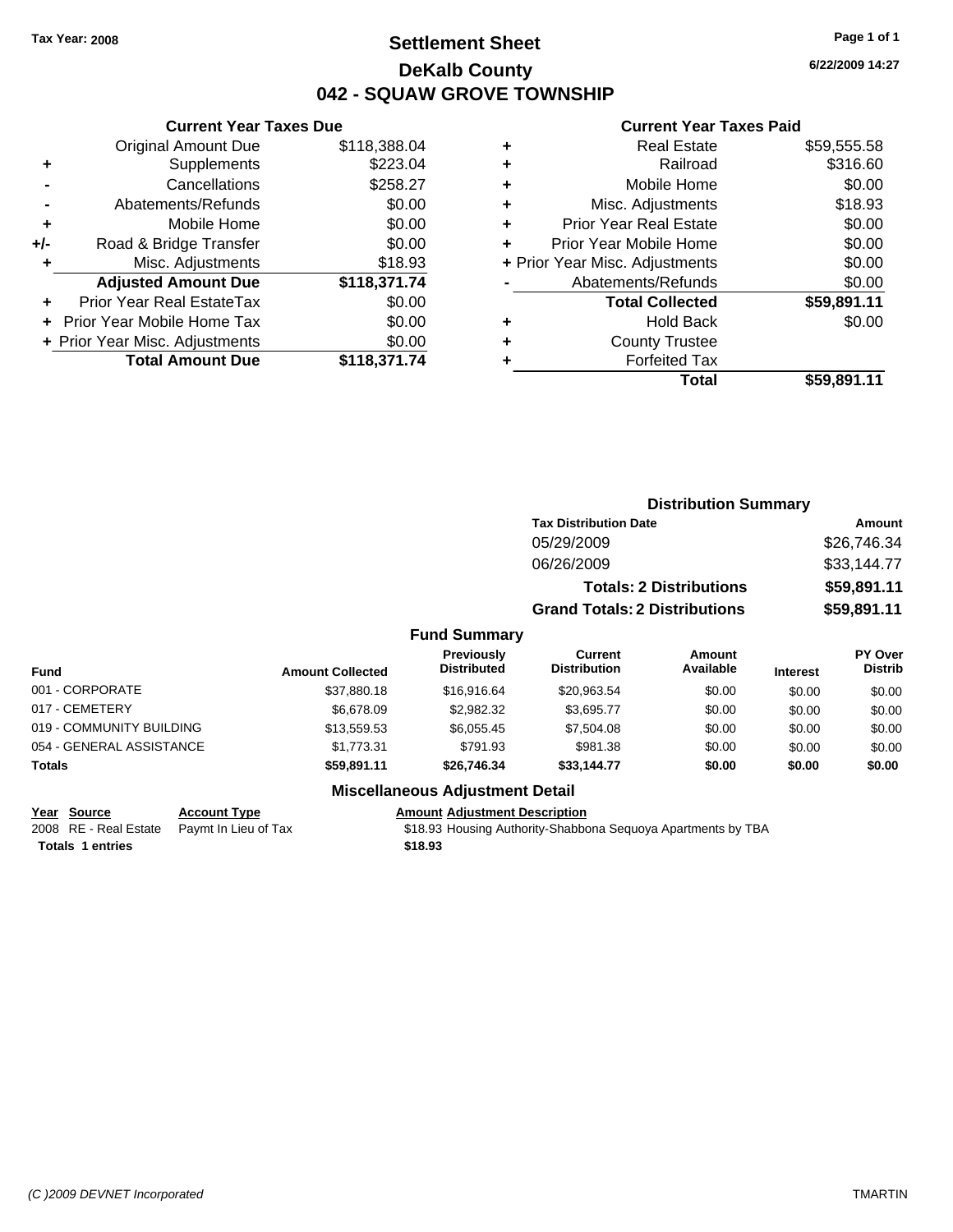# **Settlement Sheet Tax Year: 2008 Page 1 of 1 DeKalb County 043 - HINCKLEY PUBLIC LIBRARY DISTRICT**

## **Current Year Taxes Due**

|     | <b>Original Amount Due</b>       | \$155,126.19 |
|-----|----------------------------------|--------------|
| ٠   | Supplements                      | \$292.23     |
|     | Cancellations                    | \$338.43     |
|     | Abatements/Refunds               | \$0.00       |
| ٠   | Mobile Home                      | \$0.00       |
| +/- | Road & Bridge Transfer           | \$0.00       |
| ٠   | Misc. Adjustments                | \$24.81      |
|     | <b>Adjusted Amount Due</b>       | \$155,104.80 |
|     | <b>Prior Year Real EstateTax</b> | \$0.00       |
|     | Prior Year Mobile Home Tax       | \$0.00       |
|     | + Prior Year Misc. Adjustments   | \$0.00       |
|     | <b>Total Amount Due</b>          | \$155,104.80 |
|     |                                  |              |

#### **Current Year Taxes Paid**

| ٠ | <b>Real Estate</b>             | \$78,036.73 |
|---|--------------------------------|-------------|
| ٠ | Railroad                       | \$414.85    |
| ٠ | Mobile Home                    | \$0.00      |
| ٠ | Misc. Adjustments              | \$24.81     |
| ٠ | <b>Prior Year Real Estate</b>  | \$0.00      |
| ÷ | Prior Year Mobile Home         | \$0.00      |
|   | + Prior Year Misc. Adjustments | \$0.00      |
|   | Abatements/Refunds             | \$0.00      |
|   | <b>Total Collected</b>         | \$78,476.39 |
| ٠ | <b>Hold Back</b>               | \$0.00      |
| ٠ | <b>County Trustee</b>          |             |
| ٠ | <b>Forfeited Tax</b>           |             |
|   | Total                          | \$78,476.39 |
|   |                                |             |

| <b>Distribution Summary</b>          |             |
|--------------------------------------|-------------|
| <b>Tax Distribution Date</b>         | Amount      |
| 05/29/2009                           | \$35,045.98 |
| 06/26/2009                           | \$43,430.41 |
| <b>Totals: 2 Distributions</b>       | \$78,476.39 |
| <b>Grand Totals: 2 Distributions</b> | \$78,476.39 |

## **Fund Summary**

| <b>Fund</b>                             | <b>Amount Collected</b> | <b>Previously</b><br><b>Distributed</b> | Current<br><b>Distribution</b> | Amount<br>Available | <b>Interest</b> | <b>PY Over</b><br><b>Distrib</b> |
|-----------------------------------------|-------------------------|-----------------------------------------|--------------------------------|---------------------|-----------------|----------------------------------|
| 001 - CORPORATE                         | \$66,461.02             | \$29.680.17                             | \$36,780.85                    | \$0.00              | \$0.00          | \$0.00                           |
| 004 - OPERATIONS & MAINTENANCE          | \$6,933.32              | \$3,096.28                              | \$3,837.04                     | \$0.00              | \$0.00          | \$0.00                           |
| 005 - I. M. R. F.                       | \$5,043.20              | \$2,252.19                              | \$2,791.01                     | \$0.00              | \$0.00          | \$0.00                           |
| 027 - AUDIT                             | \$12.95                 | \$5.78                                  | \$7.17                         | \$0.00              | \$0.00          | \$0.00                           |
| 035 - TORT JUDGEMENTS/LIABILITY<br>INS. | \$12.95                 | \$5.78                                  | \$7.17                         | \$0.00              | \$0.00          | \$0.00                           |
| 047 - SOCIAL SECURITY                   | \$12.95                 | \$5.78                                  | \$7.17                         | \$0.00              | \$0.00          | \$0.00                           |
| <b>Totals</b>                           | \$78,476.39             | \$35,045.98                             | \$43,430.41                    | \$0.00              | \$0.00          | \$0.00                           |

## **Miscellaneous Adjustment Detail**

| Year Source             | <b>Account Type</b>                        | Amount  |
|-------------------------|--------------------------------------------|---------|
|                         | 2008 RE - Real Estate Paymt In Lieu of Tax | \$24.81 |
| <b>Totals 1 entries</b> |                                            | \$24.81 |

**Yearth Type Account Type Amount Adjustment Description** ymt In Lieu of Tax **Frace State State \$24.81 Housing Authority-Shabbona Sequoya Apartments by TBA**  **6/22/2009 14:27**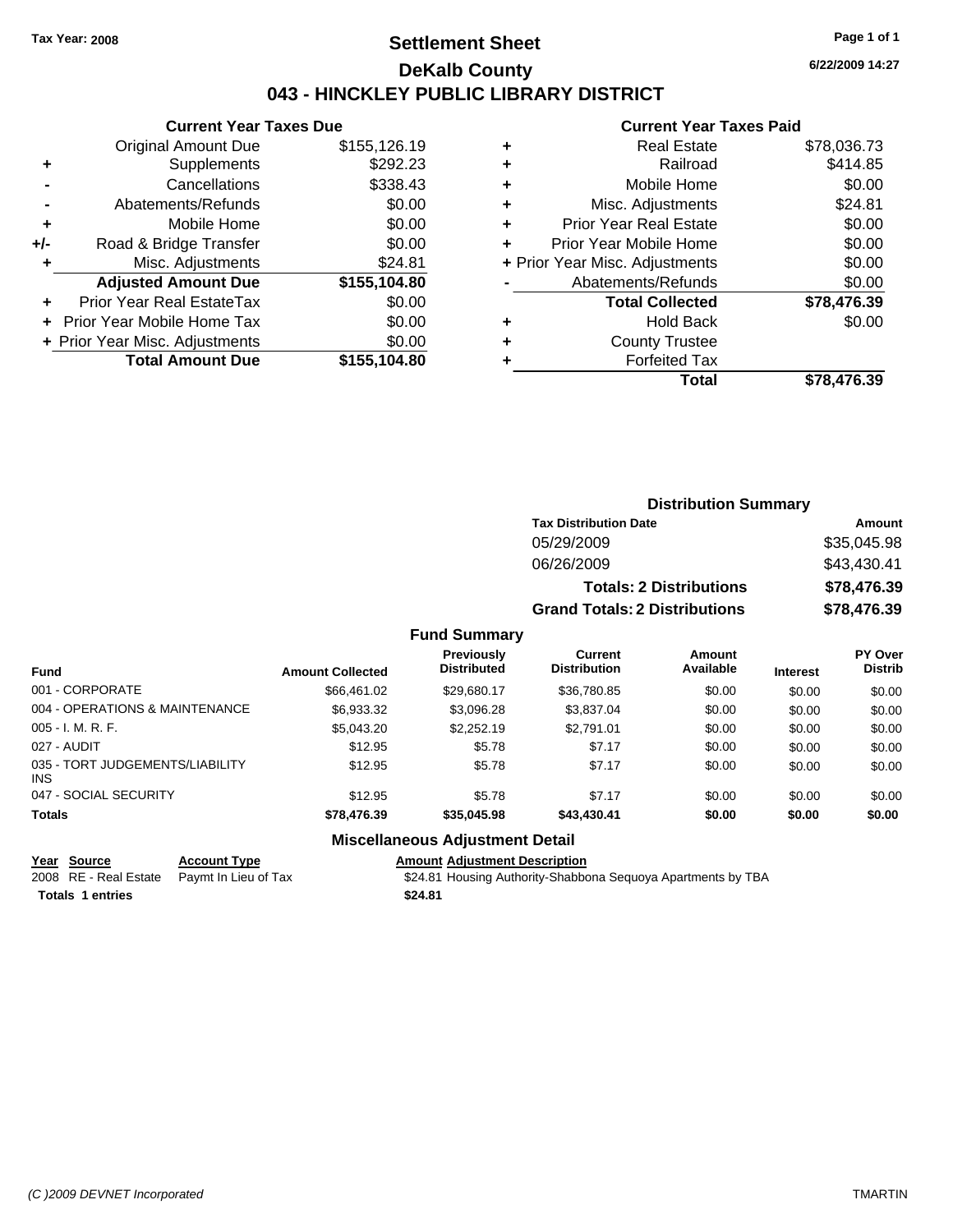# **Settlement Sheet Tax Year: 2008 Page 1 of 1 DeKalb County 044 - SQUAW GROVE ROAD & BRIDGE**

**6/22/2009 14:27**

# **Current Year Taxes Paid**

|     | <b>Current Year Taxes Due</b>  |               |
|-----|--------------------------------|---------------|
|     | <b>Original Amount Due</b>     | \$307,995.47  |
| ٠   | Supplements                    | \$488.18      |
|     | Cancellations                  | \$573.61      |
|     | Abatements/Refunds             | \$0.00        |
| ٠   | Mobile Home                    | \$0.00        |
| +/- | Road & Bridge Transfer         | (\$22,715.46) |
|     | Misc. Adjustments              | \$49.25       |
|     | <b>Adjusted Amount Due</b>     | \$285,243.83  |
|     | Prior Year Real EstateTax      | \$0.00        |
|     | Prior Year Mobile Home Tax     | \$0.00        |
|     | + Prior Year Misc. Adjustments | \$0.00        |
|     | <b>Total Amount Due</b>        | \$285,243,83  |
|     |                                |               |

|   | <b>Real Estate</b>             | \$132,268.13 |
|---|--------------------------------|--------------|
|   | Railroad                       | \$778.45     |
|   | Mobile Home                    | \$0.00       |
| ٠ | Misc. Adjustments              | \$49.25      |
| ٠ | <b>Prior Year Real Estate</b>  | \$0.00       |
|   | Prior Year Mobile Home         | \$0.00       |
|   | + Prior Year Misc. Adjustments | \$0.00       |
|   | Abatements/Refunds             | \$0.00       |
|   | <b>Total Collected</b>         | \$133,095.83 |
|   | <b>Hold Back</b>               | \$0.00       |
|   | <b>County Trustee</b>          |              |
|   | <b>Forfeited Tax</b>           |              |
|   | Total                          | \$133,095.83 |

**Grand Totals: 2 Distributions \$133,095.83**

| <b>Road and Bridge Summary</b> |             |               | <b>Distribution Summary</b>    |              |  |
|--------------------------------|-------------|---------------|--------------------------------|--------------|--|
| <b>Municipality</b>            | Amt. Due    | Amt. Distrib. | <b>Tax Distribution Date</b>   | Amount       |  |
| <b>VILLAGE OF HINCKLEY</b>     | \$44.894.11 | \$22.715.46   | 05/29/2009                     | \$59,404.65  |  |
| <b>Totals</b>                  | \$44.894.11 | \$22,715.46   | 06/26/2009                     | \$73,691.18  |  |
|                                |             |               | <b>Totals: 2 Distributions</b> | \$133,095.83 |  |

**Fund Summary Fund Interest Amount Collected Distributed PY Over Distrib Amount Available Current Distribution Previously** 007 - ROAD AND BRIDGE 60.00 \$48,109.82 \$21,451.38 \$26,658.44 \$0.00 \$0.00 \$0.00 008 - BRIDGE CONST W/COUNTY  $$1,012.15$   $$452.01$   $$560.14$   $$0.00$   $$0.00$   $$0.00$ 009 - PERMANENT ROAD \$65,769.03 \$29,371.30 \$36,397.73 \$0.00 \$0.00 \$0.00 010 - EQUIPMENT AND BUILDING \$16,686.61 \$7,451.95 \$9,234.66 \$0.00 \$0.00 \$0.00 \$0.00 035 - TORT JUDGEMENTS/LIABILITY INS \$1,518.22 \$678.01 \$840.21 \$0.00 \$0.00 \$0.00 **Totals \$133,095.83 \$59,404.65 \$73,691.18 \$0.00 \$0.00 \$0.00 Miscellaneous Adjustment Detail**

**Year Source Account Type Amount Adjustment Description**

2008 RE - Real Estate Paymt In Lieu of Tax **\$49.25 Housing Authority-Shabbona Sequoya Apartments by TBA** 

**Totals \$49.25 1 entries**

*(C )2009 DEVNET Incorporated* TMARTIN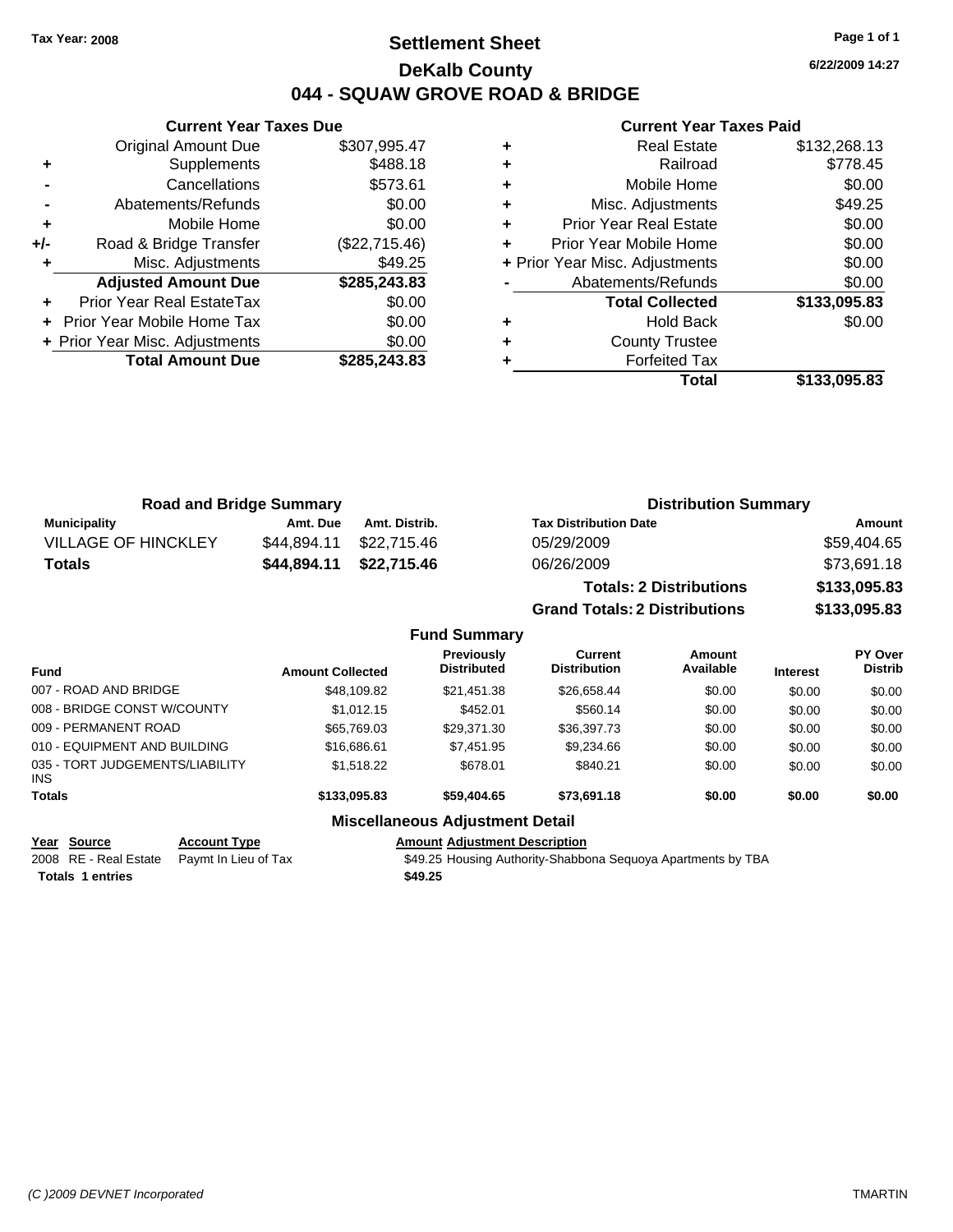# **Settlement Sheet Tax Year: 2008 Page 1 of 1 DeKalb County 045 - SYCAMORE TOWNSHIP**

## **Current Year Taxes Due**

|     | <b>Original Amount Due</b>       | \$370,047.10 |
|-----|----------------------------------|--------------|
|     | Supplements                      | \$2,206.73   |
|     | Cancellations                    | \$2,487.51   |
|     | Abatements/Refunds               | \$0.00       |
| ٠   | Mobile Home                      | \$0.00       |
| +/- | Road & Bridge Transfer           | \$0.00       |
| ٠   | Misc. Adjustments                | \$0.00       |
|     | <b>Adjusted Amount Due</b>       | \$369,766.32 |
|     | <b>Prior Year Real EstateTax</b> | \$0.00       |
|     | Prior Year Mobile Home Tax       | \$0.00       |
|     | + Prior Year Misc. Adjustments   | \$0.00       |
|     | <b>Total Amount Due</b>          | \$369,766.32 |

## **Current Year Taxes Paid**

| ٠ | <b>Real Estate</b>             | \$184,630.87 |
|---|--------------------------------|--------------|
| ٠ | Railroad                       | \$57.59      |
| ٠ | Mobile Home                    | \$0.00       |
| ٠ | Misc. Adjustments              | \$0.00       |
| ٠ | <b>Prior Year Real Estate</b>  | \$0.00       |
| ٠ | Prior Year Mobile Home         | \$0.00       |
|   | + Prior Year Misc. Adjustments | \$0.00       |
|   | Abatements/Refunds             | \$0.00       |
|   | <b>Total Collected</b>         | \$184,688.46 |
| ٠ | <b>Hold Back</b>               | \$0.00       |
| ٠ | <b>County Trustee</b>          |              |
| ٠ | <b>Forfeited Tax</b>           |              |
|   | Total                          | \$184,688.46 |
|   |                                |              |

| <b>Distribution Summary</b>          |              |
|--------------------------------------|--------------|
| <b>Tax Distribution Date</b>         | Amount       |
| 05/29/2009                           | \$79,978.15  |
| 06/26/2009                           | \$104,710.31 |
| <b>Totals: 2 Distributions</b>       | \$184,688.46 |
| <b>Grand Totals: 2 Distributions</b> | \$184,688.46 |

## **Fund Summary**

| Fund                     | <b>Amount Collected</b> | <b>Previously</b><br><b>Distributed</b> | Current<br><b>Distribution</b> | Amount<br>Available | <b>Interest</b> | <b>PY Over</b><br><b>Distrib</b> |
|--------------------------|-------------------------|-----------------------------------------|--------------------------------|---------------------|-----------------|----------------------------------|
| 001 - CORPORATE          | \$170,196.67            | \$73,702.57                             | \$96,494.10                    | \$0.00              | \$0.00          | \$0.00                           |
| $005 - I. M. R. F.$      | \$6.996.01              | \$3.029.58                              | \$3.966.43                     | \$0.00              | \$0.00          | \$0.00                           |
| 054 - GENERAL ASSISTANCE | \$7,495.78              | \$3,246,00                              | \$4,249.78                     | \$0.00              | \$0.00          | \$0.00                           |
| Totals                   | \$184,688,46            | \$79,978.15                             | \$104,710.31                   | \$0.00              | \$0.00          | \$0.00                           |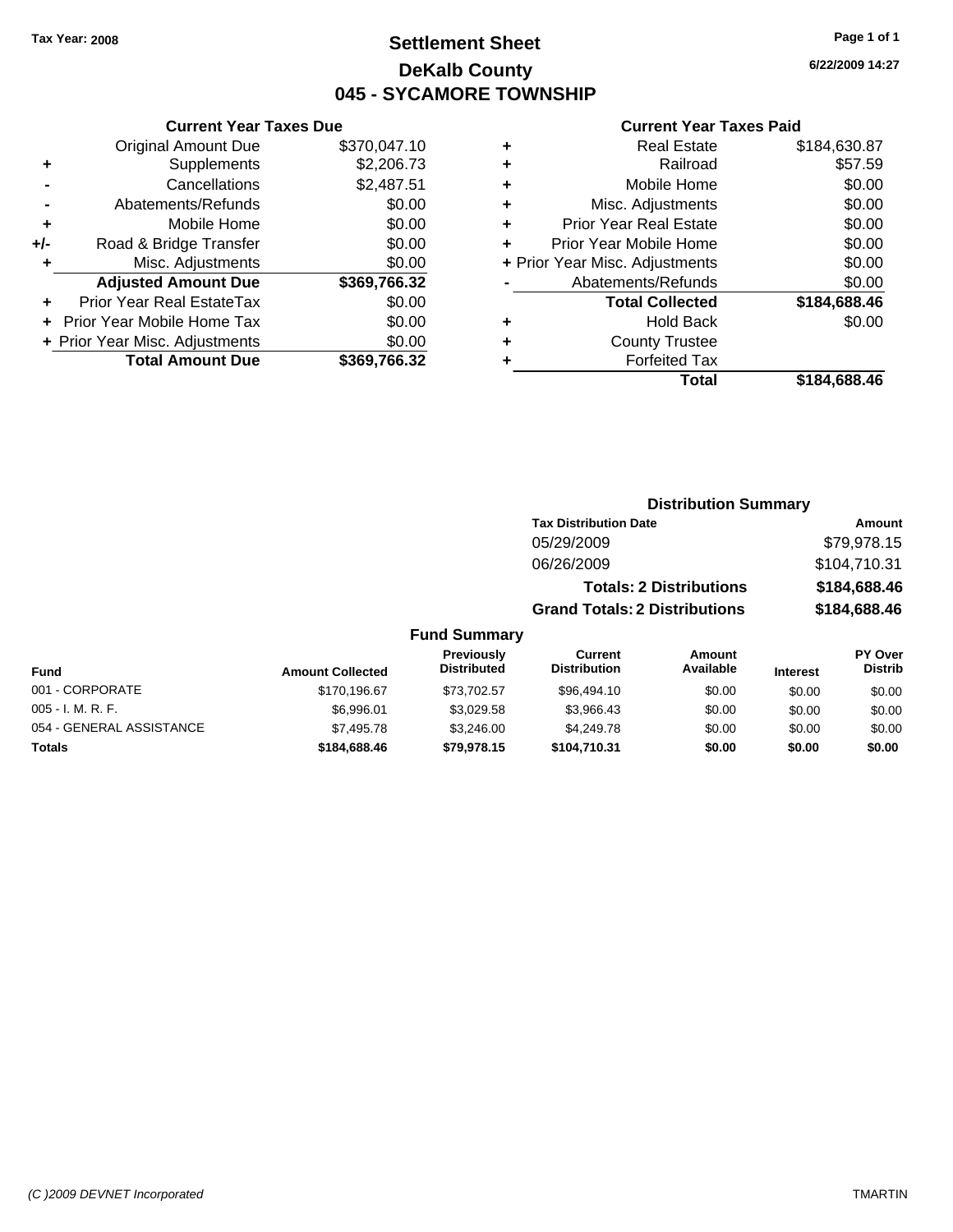# **Settlement Sheet Tax Year: 2008 Page 1 of 1 DeKalb County 046 - SYCAMORE ROAD & BRIDGE**

**6/22/2009 14:27**

#### **Current Year Taxes Paid**

|     | <b>Total Amount Due</b>          | \$752,676.97  |
|-----|----------------------------------|---------------|
|     | + Prior Year Misc. Adjustments   | \$0.00        |
|     | Prior Year Mobile Home Tax       | \$0.00        |
|     | <b>Prior Year Real EstateTax</b> | \$0.00        |
|     | <b>Adjusted Amount Due</b>       | \$752,676.97  |
| ٠   | Misc. Adjustments                | \$0.00        |
| +/- | Road & Bridge Transfer           | (\$14,891.21) |
| ÷   | Mobile Home                      | \$0.00        |
|     | Abatements/Refunds               | \$0.00        |
|     | Cancellations                    | \$4,962.87    |
| ٠   | Supplements                      | \$4,402.63    |
|     | <b>Original Amount Due</b>       | \$768,128.42  |
|     |                                  |               |

**Current Year Taxes Due**

|   | <b>Real Estate</b>             | \$368,358.67 |
|---|--------------------------------|--------------|
| ٠ | Railroad                       | \$119.55     |
| ٠ | Mobile Home                    | \$0.00       |
| ٠ | Misc. Adjustments              | \$0.00       |
| ÷ | <b>Prior Year Real Estate</b>  | \$0.00       |
| ÷ | Prior Year Mobile Home         | \$0.00       |
|   | + Prior Year Misc. Adjustments | \$0.00       |
|   | Abatements/Refunds             | \$0.00       |
|   | <b>Total Collected</b>         | \$368,478.22 |
| ٠ | Hold Back                      | \$0.00       |
| ٠ | <b>County Trustee</b>          |              |
|   | <b>Forfeited Tax</b>           |              |
|   | Total                          | \$368.478.22 |

**Grand Totals: 2 Distributions \$368,478.22**

| <b>Road and Bridge Summary</b> |          |                         | <b>Distribution Summary</b>    |              |  |
|--------------------------------|----------|-------------------------|--------------------------------|--------------|--|
| Municipality                   | Amt. Due | Amt. Distrib.           | <b>Tax Distribution Date</b>   | Amount       |  |
| <b>CITY OF SYCAMORE</b>        |          |                         | 05/29/2009                     | \$159,565.41 |  |
| Totals                         |          | \$29,813.75 \$14,891.21 | 06/26/2009                     | \$208,912.81 |  |
|                                |          |                         | <b>Totals: 2 Distributions</b> | \$368,478.22 |  |

**Fund Summary Fund Interest Amount Collected Distributed PY Over Distrib Amount Available Current Distribution Previously** 005 - I. M. R. F. \$7,495.65 \$3,245.96 \$4,249.69 \$0.00 \$0.00 \$0.00 007 - ROAD AND BRIDGE 60.00 \$25,051.67 \$10,846.47 \$14,205.20 \$0.00 \$0.00 \$0.00 \$0.00 008 - BRIDGE CONST W/COUNTY  $$4,997.21$   $$2,164.01$   $$2,833.20$   $$0.00$   $$0.00$   $$0.00$ 009 - PERMANENT ROAD \$241,570.27 \$104,610.64 \$136,959.63 \$0.00 \$0.00 \$0.00 \$0.00 010 - EQUIPMENT AND BUILDING \$64,894.48 \$28,102.19 \$36,792.29 \$0.00 \$0.00 \$0.00 035 - TORT JUDGEMENTS/LIABILITY INS \$17,472.83 \$7,566.51 \$9,906.32 \$0.00 \$0.00 \$0.00 047 - SOCIAL SECURITY 66,996.11 \$3,029.63 \$3,966.48 \$0.00 \$0.00 \$0.00 \$0.00 **Totals \$368,478.22 \$159,565.41 \$208,912.81 \$0.00 \$0.00 \$0.00**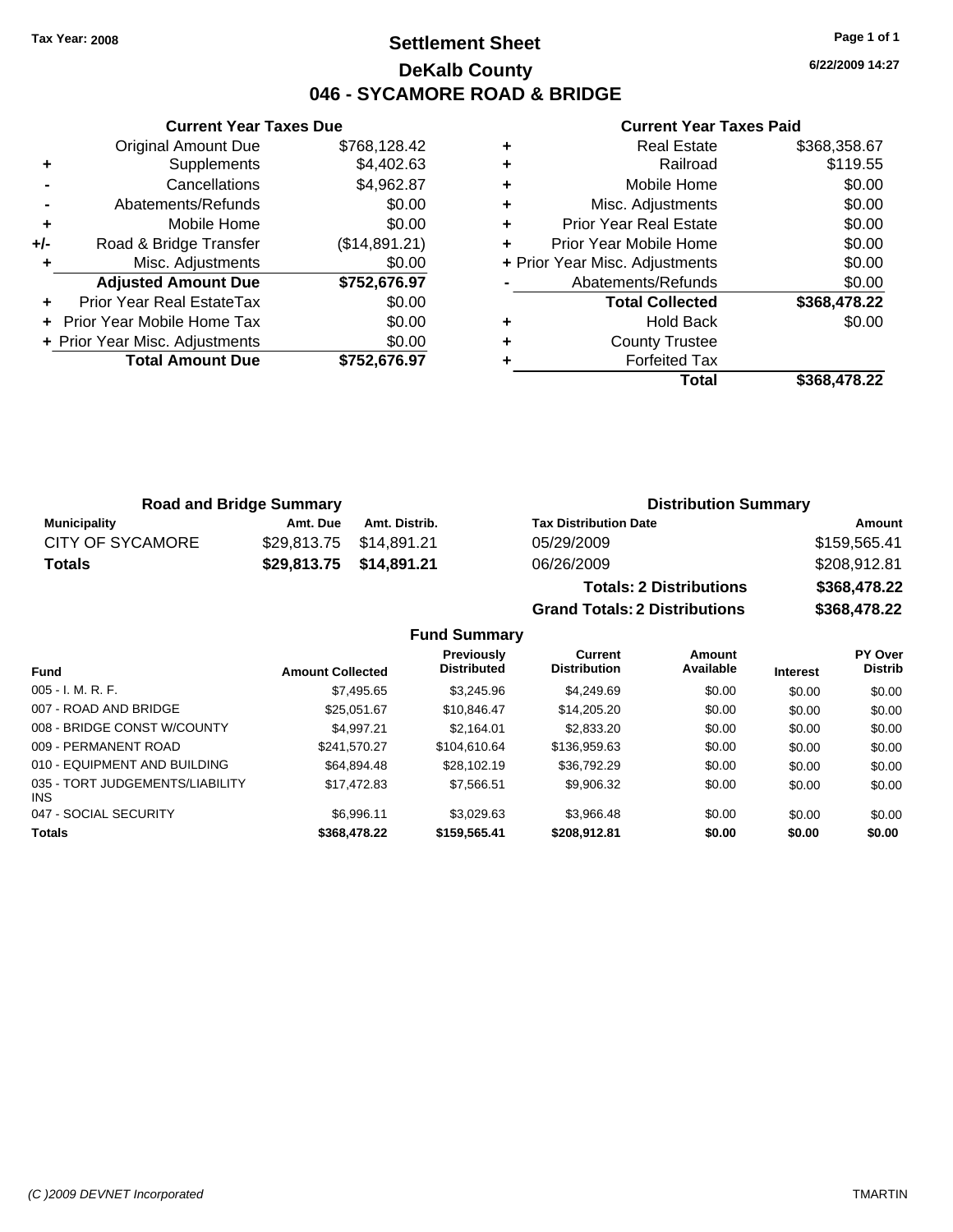# **Settlement Sheet Tax Year: 2008 Page 1 of 1 DeKalb County 047 - VICTOR TOWNSHIP**

**6/22/2009 14:27**

## **Current Year Taxes Paid**

|     | <b>Current Year Taxes Due</b>  |             |
|-----|--------------------------------|-------------|
|     | <b>Original Amount Due</b>     | \$45,513.45 |
| ٠   | Supplements                    | \$726.35    |
|     | Cancellations                  | \$744.90    |
|     | Abatements/Refunds             | \$0.00      |
| ٠   | Mobile Home                    | \$0.00      |
| +/- | Road & Bridge Transfer         | \$0.00      |
|     | Misc. Adjustments              | \$0.00      |
|     | <b>Adjusted Amount Due</b>     | \$45,494.90 |
| ٠   | Prior Year Real EstateTax      | \$0.00      |
|     | Prior Year Mobile Home Tax     | \$0.00      |
|     | + Prior Year Misc. Adjustments | \$0.00      |
|     | <b>Total Amount Due</b>        | \$45.494.90 |
|     |                                |             |

| ٠ | <b>Real Estate</b>             | \$24,735.03 |
|---|--------------------------------|-------------|
| ٠ | Railroad                       | \$13.98     |
| ٠ | Mobile Home                    | \$0.00      |
| ٠ | Misc. Adjustments              | \$0.00      |
| ٠ | <b>Prior Year Real Estate</b>  | \$0.00      |
|   | Prior Year Mobile Home         | \$0.00      |
|   | + Prior Year Misc. Adjustments | \$0.00      |
|   | Abatements/Refunds             | \$0.00      |
|   | <b>Total Collected</b>         | \$24,749.01 |
| ٠ | <b>Hold Back</b>               | \$0.00      |
| ٠ | <b>County Trustee</b>          |             |
| ٠ | <b>Forfeited Tax</b>           |             |
|   | Total                          | \$24,749.01 |
|   |                                |             |

|                                         |                         |                                  | <b>Distribution Summary</b>           |                                |                 |                           |
|-----------------------------------------|-------------------------|----------------------------------|---------------------------------------|--------------------------------|-----------------|---------------------------|
|                                         |                         |                                  | <b>Tax Distribution Date</b>          |                                |                 | Amount                    |
|                                         |                         |                                  | 05/29/2009                            |                                |                 | \$5,420.27                |
|                                         |                         |                                  | 06/26/2009                            |                                |                 | \$19,328.74               |
|                                         |                         |                                  |                                       | <b>Totals: 2 Distributions</b> |                 | \$24,749.01               |
|                                         |                         |                                  | <b>Grand Totals: 2 Distributions</b>  |                                |                 | \$24,749.01               |
|                                         |                         | <b>Fund Summary</b>              |                                       |                                |                 |                           |
| Fund                                    | <b>Amount Collected</b> | Previously<br><b>Distributed</b> | <b>Current</b><br><b>Distribution</b> | <b>Amount</b><br>Available     | <b>Interest</b> | PY Over<br><b>Distrib</b> |
| 001 - CORPORATE                         | \$23.144.15             | \$5,068.79                       | \$18,075.36                           | \$0.00                         | \$0.00          | \$0.00                    |
| 034 - GENERAL ASSISTANCE                | \$516.83                | \$113.19                         | \$403.64                              | \$0.00                         | \$0.00          | \$0.00                    |
| 035 - TORT JUDGEMENTS/LIABILITY<br>INS. | \$1,088.03              | \$238.29                         | \$849.74                              | \$0.00                         | \$0.00          | \$0.00                    |
| Totals                                  | \$24,749.01             | \$5,420.27                       | \$19,328.74                           | \$0.00                         | \$0.00          | \$0.00                    |
|                                         |                         |                                  |                                       |                                |                 |                           |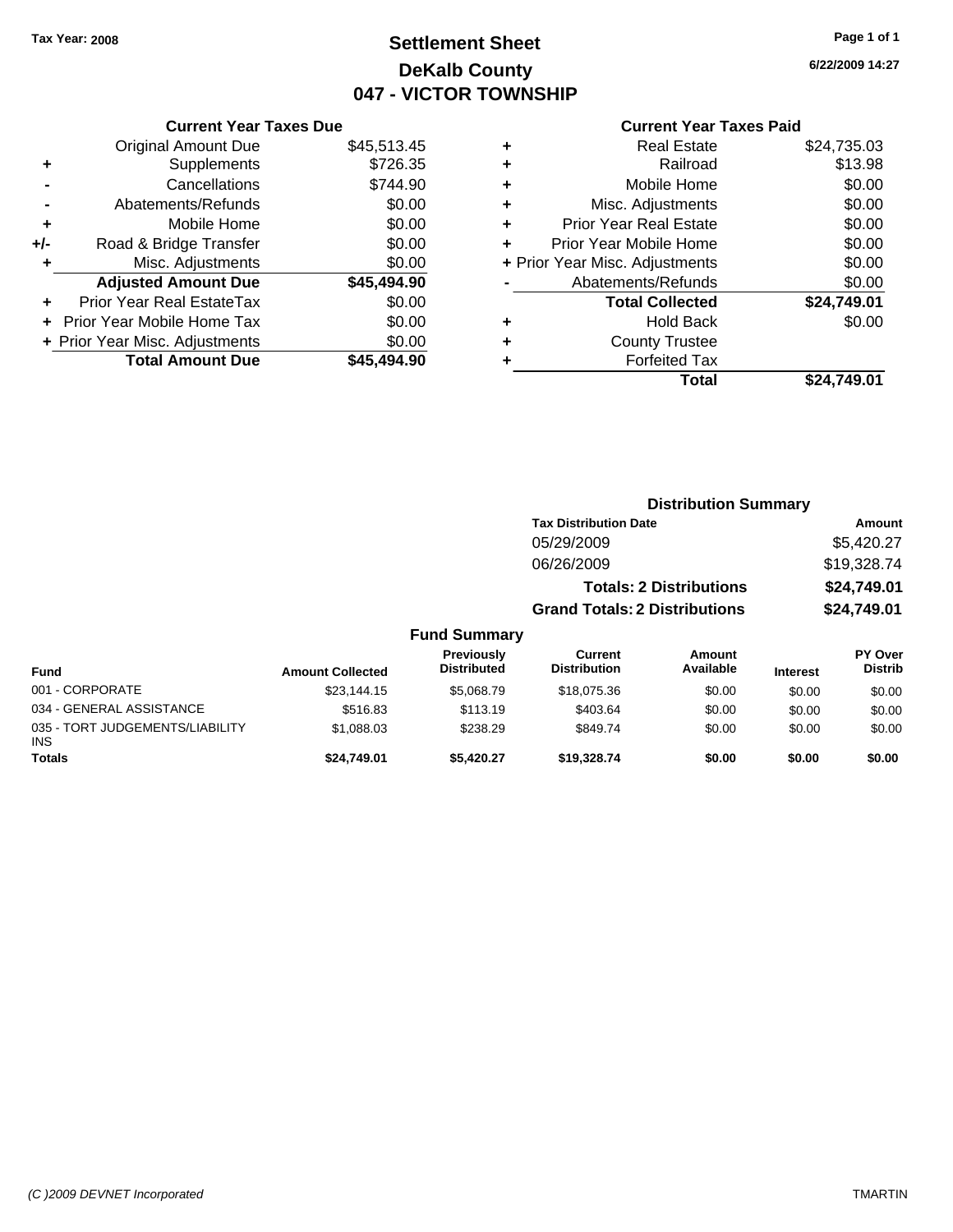# **Settlement Sheet Tax Year: 2008 Page 1 of 1 DeKalb County 048 - VICTOR ROAD & BRIDGE**

**6/22/2009 14:27**

## **Current Year Taxes Paid**

|     | <b>Current Year Taxes Due</b>  |             |
|-----|--------------------------------|-------------|
|     | <b>Original Amount Due</b>     | \$84,919.74 |
| ٠   | Supplements                    | \$1,355.21  |
|     | Cancellations                  | \$1,389.85  |
|     | Abatements/Refunds             | \$0.00      |
| ٠   | Mobile Home                    | \$0.00      |
| +/- | Road & Bridge Transfer         | \$0.00      |
|     | Misc. Adjustments              | \$0.00      |
|     | <b>Adjusted Amount Due</b>     | \$84,885.10 |
|     | Prior Year Real EstateTax      | \$0.00      |
|     | Prior Year Mobile Home Tax     | \$0.00      |
|     | + Prior Year Misc. Adjustments | \$0.00      |
|     | <b>Total Amount Due</b>        | \$84,885.10 |
|     |                                |             |

| ٠ | <b>Real Estate</b>             | \$46,150.96 |
|---|--------------------------------|-------------|
| ٠ | Railroad                       | \$26.09     |
| ٠ | Mobile Home                    | \$0.00      |
| ٠ | Misc. Adjustments              | \$0.00      |
| ٠ | <b>Prior Year Real Estate</b>  | \$0.00      |
|   | Prior Year Mobile Home         | \$0.00      |
|   | + Prior Year Misc. Adjustments | \$0.00      |
|   | Abatements/Refunds             | \$0.00      |
|   | <b>Total Collected</b>         | \$46,177.05 |
| ٠ | <b>Hold Back</b>               | \$0.00      |
| ٠ | <b>County Trustee</b>          |             |
| ٠ | <b>Forfeited Tax</b>           |             |
|   | Total                          | \$46,177.05 |
|   |                                |             |

|               |                                  |                                       | <b>Distribution Summary</b>    |                                               |                                               |
|---------------|----------------------------------|---------------------------------------|--------------------------------|-----------------------------------------------|-----------------------------------------------|
|               |                                  | <b>Tax Distribution Date</b>          |                                |                                               | Amount                                        |
|               |                                  | 05/29/2009                            |                                |                                               | \$10,113.31                                   |
|               |                                  | 06/26/2009                            |                                |                                               | \$36,063.74                                   |
|               |                                  |                                       | <b>Totals: 2 Distributions</b> |                                               | \$46,177.05                                   |
|               |                                  | <b>Grand Totals: 2 Distributions</b>  |                                |                                               | \$46,177.05                                   |
|               | <b>Fund Summary</b>              |                                       |                                |                                               |                                               |
| ed            | Previously<br><b>Distributed</b> | <b>Current</b><br><b>Distribution</b> | Amount<br>Available            | <b>Interest</b>                               | <b>PY Over</b><br><b>Distrib</b>              |
| $\rightarrow$ | 0.0000                           | 0.0010000                             | 0.00                           | $\mathbf{A} \mathbf{A} \mathbf{A} \mathbf{A}$ | $\mathbf{A} \mathbf{A} \mathbf{A} \mathbf{A}$ |

| <b>Fund</b>                                   | <b>Amount Collected</b> | <b>Distributed</b> | <b>Distribution</b> | Available | <b>Interest</b> | <b>Distrib</b> |
|-----------------------------------------------|-------------------------|--------------------|---------------------|-----------|-----------------|----------------|
| 007 - ROAD AND BRIDGE                         | \$28,339.17             | \$6.206.61         | \$22,132.56         | \$0.00    | \$0.00          | \$0.00         |
| 008 - BRIDGE CONST W/COUNTY                   | \$1.952.32              | \$427.58           | \$1.524.74          | \$0.00    | \$0.00          | \$0.00         |
| 009 - PERMANENT ROAD                          | \$11.524.78             | \$2,524.06         | \$9,000.72          | \$0.00    | \$0.00          | \$0.00         |
| 010 - EQUIPMENT AND BUILDING                  | \$3.239.65              | \$709.52           | \$2,530.13          | \$0.00    | \$0.00          | \$0.00         |
| 035 - TORT JUDGEMENTS/LIABILITY<br><b>INS</b> | \$1.121.13              | \$245.54           | \$875.59            | \$0.00    | \$0.00          | \$0.00         |
| <b>Totals</b>                                 | \$46,177,05             | \$10.113.31        | \$36,063,74         | \$0.00    | \$0.00          | \$0.00         |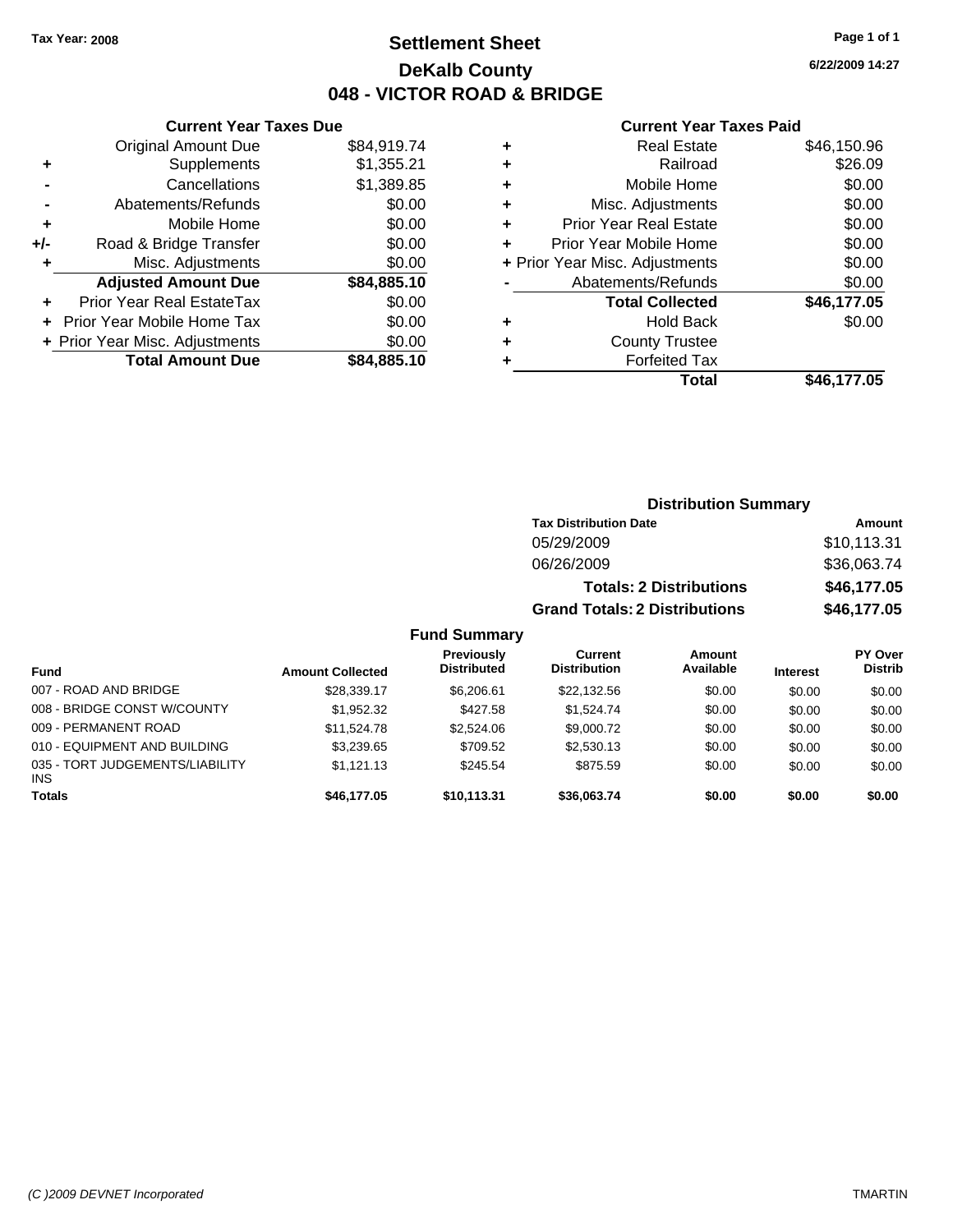# **Settlement Sheet Tax Year: 2008 Page 1 of 1 DeKalb County 056 - TOWN OF CORTLAND**

**6/22/2009 14:27**

## **Current Year Taxes Paid**

| <b>Current Yea</b>            |   |              | <b>Current Year Taxes Due</b>  |       |  |
|-------------------------------|---|--------------|--------------------------------|-------|--|
| Real Estat                    | ٠ | \$538,200.45 | <b>Original Amount Due</b>     |       |  |
| Railroa                       | ÷ | \$1,882.10   | Supplements                    | ٠     |  |
| Mobile Hom                    | ٠ | \$2,328.81   | Cancellations                  |       |  |
| Misc. Adjustment              | ÷ | \$0.04       | Abatements/Refunds             |       |  |
| Prior Year Real Estat         | ÷ | \$0.00       | Mobile Home                    | ٠     |  |
| Prior Year Mobile Hom         | ÷ | \$3,614.73   | Road & Bridge Transfer         | $+/-$ |  |
| + Prior Year Misc. Adjustment |   | \$0.00       | Misc. Adjustments              | ٠     |  |
| Abatements/Refund             |   | \$541,368.43 | <b>Adjusted Amount Due</b>     |       |  |
| <b>Total Collected</b>        |   | (\$0.91)     | Prior Year Real EstateTax      |       |  |
| <b>Hold Bac</b>               | ÷ | \$0.00       | + Prior Year Mobile Home Tax   |       |  |
| County Truste                 | ÷ | \$0.00       | + Prior Year Misc. Adjustments |       |  |
| <b>Forfeited Ta</b>           | ٠ | \$541,367.52 | <b>Total Amount Due</b>        |       |  |
| T <sub>0</sub>                |   |              |                                |       |  |

| <b>Real Estate</b>            | \$267,623.92                   |
|-------------------------------|--------------------------------|
| Railroad                      | \$213.87                       |
| Mobile Home                   | \$0.00                         |
| Misc. Adjustments             | \$0.00                         |
| <b>Prior Year Real Estate</b> | (\$0.91)                       |
| Prior Year Mobile Home        | \$0.00                         |
|                               | \$0.00                         |
| Abatements/Refunds            | \$0.04                         |
| <b>Total Collected</b>        | \$267,836.84                   |
| <b>Hold Back</b>              | \$0.00                         |
| <b>County Trustee</b>         |                                |
| <b>Forfeited Tax</b>          |                                |
| Total                         | \$267,836.84                   |
|                               | + Prior Year Misc. Adjustments |

**Grand Totals: 2 Distributions \$267,836.84**

| <b>Road and Bridge Summary</b>   |            |               | <b>Distribution Summary</b>    |              |  |
|----------------------------------|------------|---------------|--------------------------------|--------------|--|
| <b>Rd./Br. District</b>          | Amt. Due   | Amt. Distrib. | <b>Tax Distribution Date</b>   | Amount       |  |
| <b>CORTLAND ROAD &amp; BRIDC</b> | \$7.259.40 | \$3.614.73    | 05/29/2009                     | \$180,439.83 |  |
| Totals                           | \$7,259,40 | \$3,614.73    | 06/26/2009                     | \$87,397.01  |  |
|                                  |            |               | <b>Totals: 2 Distributions</b> | \$267,836.84 |  |

**Fund Summary Fund Interest Amount Collected Distributed PY Over Distrib Amount Available Current Distribution Previously** 001 - CORPORATE \$191,209.35 \$129,197.61 \$62,011.74 \$0.00 \$0.00 \$0.00 005 - I. M. R. F. \$25,046.40 \$16,923.52 \$8,122.88 \$0.00 \$0.00 \$0.00 007 - ROAD AND BRIDGE \$1,908.47 \$1,908.47 \$1,706.26 \$0.00 \$0.00 \$0.00 014 - POLICE PROTECTION  $$27,319.25$   $$18,459.25$   $$8,860.00$   $$0.00$   $$0.00$   $$0.00$ 047 - SOCIAL SECURITY \$20,647.11 \$13,950.98 \$6,696.13 \$0.00 \$0.00 \$0.00 **Totals \$267,836.84 \$180,439.83 \$87,397.01 \$0.00 \$0.00 \$0.00**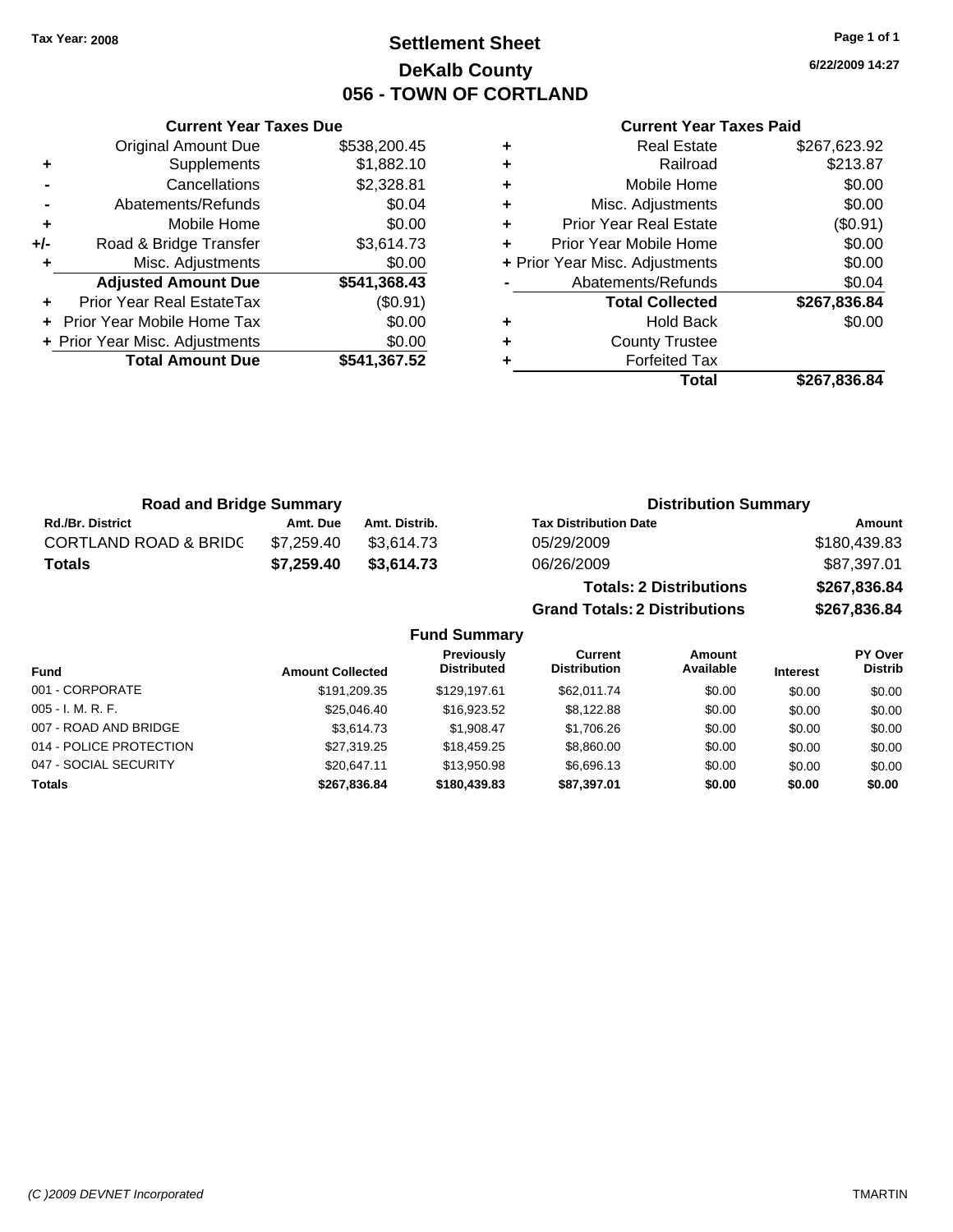# **Settlement Sheet Tax Year: 2008 Page 1 of 1 DeKalb County 057 - CORTLAND LIBRARY**

**6/22/2009 14:27**

## **Current Year Taxes Paid**

|       | <b>Current Year Taxes Due</b>  |              |
|-------|--------------------------------|--------------|
|       | <b>Original Amount Due</b>     | \$250,023.94 |
| ٠     | Supplements                    | \$783.13     |
|       | Cancellations                  | \$988.38     |
|       | Abatements/Refunds             | \$0.00       |
| ٠     | Mobile Home                    | \$0.00       |
| $+/-$ | Road & Bridge Transfer         | \$0.00       |
| ٠     | Misc. Adjustments              | \$0.00       |
|       | <b>Adjusted Amount Due</b>     | \$249,818.69 |
|       | Prior Year Real EstateTax      | \$0.00       |
|       | Prior Year Mobile Home Tax     | \$0.00       |
|       | + Prior Year Misc. Adjustments | \$0.00       |
|       | <b>Total Amount Due</b>        | \$249,818.69 |
|       |                                |              |

| ٠ | <b>Real Estate</b>             | \$122,647.78 |
|---|--------------------------------|--------------|
| ٠ | Railroad                       | \$98.03      |
| ٠ | Mobile Home                    | \$0.00       |
| ٠ | Misc. Adjustments              | \$0.00       |
| ÷ | <b>Prior Year Real Estate</b>  | \$0.00       |
| ÷ | Prior Year Mobile Home         | \$0.00       |
|   | + Prior Year Misc. Adjustments | \$0.00       |
|   | Abatements/Refunds             | \$0.00       |
|   | <b>Total Collected</b>         | \$122,745.81 |
| ٠ | Hold Back                      | \$0.00       |
| ٠ | <b>County Trustee</b>          |              |
| ٠ | <b>Forfeited Tax</b>           |              |
|   | Total                          | \$122,745.81 |
|   |                                |              |

## **Distribution Summary Tax Distribution Date Amount** 05/29/2009 \$82,937.77 06/26/2009 \$39,808.04 **Totals: 2 Distributions \$122,745.81 Grand Totals: 2 Distributions \$122,745.81**

### **Fund Summary**

| <b>Fund</b>                                         | <b>Amount Collected</b> | <b>Previously</b><br><b>Distributed</b> | Current<br><b>Distribution</b> | <b>Amount</b><br>Available | <b>Interest</b> | PY Over<br><b>Distrib</b> |
|-----------------------------------------------------|-------------------------|-----------------------------------------|--------------------------------|----------------------------|-----------------|---------------------------|
| 004 - OPERATIONS & MAINTENANCE                      | \$2,947.86              | \$1,991.82                              | \$956.04                       | \$0.00                     | \$0.00          | \$0.00                    |
| $005 - I. M. R. F.$                                 | \$2,947.98              | \$1.991.92                              | \$956.06                       | \$0.00                     | \$0.00          | \$0.00                    |
| 016 - LIBRARY (township, municipalities)            | \$110.953.99            | \$74.970.19                             | \$35,983.80                    | \$0.00                     | \$0.00          | \$0.00                    |
| 027 - AUDIT                                         | \$738.93                | \$499.29                                | \$239.64                       | \$0.00                     | \$0.00          | \$0.00                    |
| 035 - TORT JUDGMENTS, LIABILITY<br><b>INSURANCE</b> | \$1,965.29              | \$1,327.92                              | \$637.37                       | \$0.00                     | \$0.00          | \$0.00                    |
| 047 - SOCIAL SECURITY                               | \$3.191.76              | \$2.156.63                              | \$1,035.13                     | \$0.00                     | \$0.00          | \$0.00                    |
| <b>Totals</b>                                       | \$122,745.81            | \$82.937.77                             | \$39,808.04                    | \$0.00                     | \$0.00          | \$0.00                    |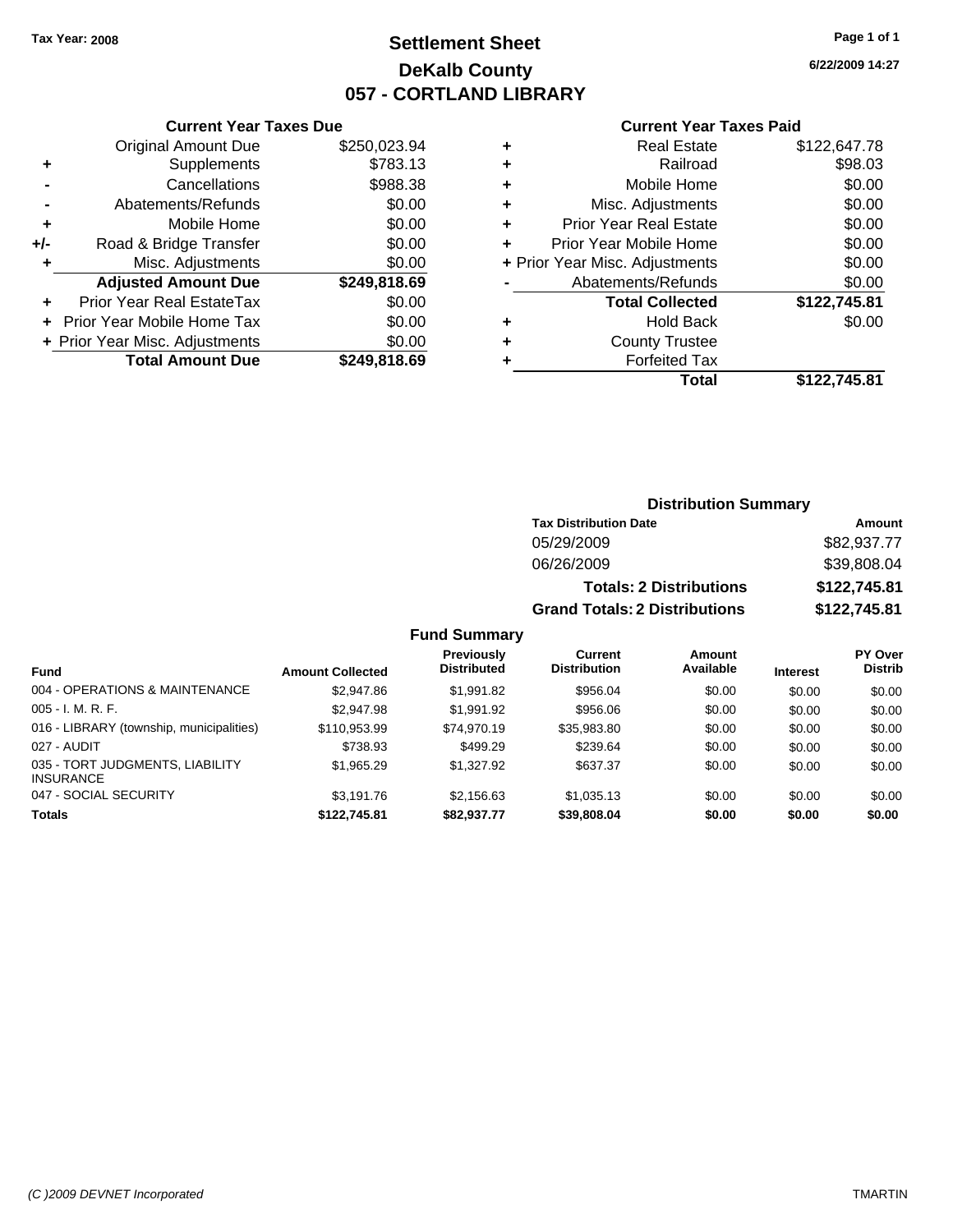**Original Amount Due** 

**Adjusted Amount Due** 

**Total Amount Due** 

**+** Supplements **-** Cancellations **-** Abatements/Refunds **+** Mobile Home **+/-** Road & Bridge Transfer **+** Misc. Adjustments

**+** Prior Year Real EstateTax **+** Prior Year Mobile Home Tax \$0.00 **+ Prior Year Misc. Adjustments** 

# **Settlement Sheet Tax Year: 2008 Page 1 of 1 DeKalb County 058 - CITY OF DEKALB**

**6/22/2009 14:27**

## **Current Year Taxes Paid**

| <b>Current Year Taxes Due</b>       |                |   | <b>Current Year Taxes Paid</b> |                |  |  |  |
|-------------------------------------|----------------|---|--------------------------------|----------------|--|--|--|
| ıl Amount Due                       | \$3,875,129.94 | ٠ | <b>Real Estate</b>             | \$2,038,479.73 |  |  |  |
| Supplements                         | \$44,648.70    | ٠ | Railroad                       | \$2,224.62     |  |  |  |
| Cancellations                       | \$140,944.51   | ٠ | Mobile Home                    | \$0.00         |  |  |  |
| าents/Refunds                       | \$0.00         | ÷ | Misc. Adjustments              | \$5.05         |  |  |  |
| Mobile Home                         | \$0.00         | ÷ | <b>Prior Year Real Estate</b>  | \$343.22       |  |  |  |
| ridge Transfer                      | \$162,005.15   | ÷ | Prior Year Mobile Home         | \$0.00         |  |  |  |
| . Adjustments                       | \$5.05         |   | + Prior Year Misc. Adjustments | \$0.00         |  |  |  |
| <b>Amount Due</b>                   | \$3,940,844.33 |   | Abatements/Refunds             | \$0.00         |  |  |  |
| eal EstateTax                       | \$343.22       |   | <b>Total Collected</b>         | \$2,041,052.62 |  |  |  |
| pile Home Tax                       | \$0.00         | ÷ | <b>Hold Back</b>               | \$0.00         |  |  |  |
| . Adjustments                       | \$0.00         | ÷ | <b>County Trustee</b>          |                |  |  |  |
| \$3,941,187.55<br><b>Amount Due</b> |                |   | <b>Forfeited Tax</b>           |                |  |  |  |
|                                     |                |   | Total                          | \$2,041,052.62 |  |  |  |

| <b>Road and Bridge Summary</b>   |             |                           | <b>Distribution Summary</b>          |                |  |  |
|----------------------------------|-------------|---------------------------|--------------------------------------|----------------|--|--|
| <b>Rd./Br. District</b>          | Amt. Due    | Amt. Distrib.             | <b>Tax Distribution Date</b>         | Amount         |  |  |
| AFTON ROAD & BRIDGE              | \$21,627.15 | \$10,964.78               | 05/29/2009                           | \$884,584.60   |  |  |
| <b>CORTLAND ROAD &amp; BRIDC</b> | \$493.97    | \$245.99                  | 06/26/2009                           | \$1,156,468.02 |  |  |
| DEKALB ROAD & BRIDGE             |             | \$302,688.48 \$150,794.38 | <b>Totals: 2 Distributions</b>       | \$2,041,052.62 |  |  |
| <b>Totals</b>                    |             | \$324,809.60 \$162,005.15 | <b>Grand Totals: 2 Distributions</b> | \$2,041,052.62 |  |  |
|                                  |             | <b>Fund Summary</b>       |                                      |                |  |  |

|                             |                         | UITU VUITIITUI Y                        |                                |                     |                 |                           |
|-----------------------------|-------------------------|-----------------------------------------|--------------------------------|---------------------|-----------------|---------------------------|
| <b>Fund</b>                 | <b>Amount Collected</b> | <b>Previously</b><br><b>Distributed</b> | Current<br><b>Distribution</b> | Amount<br>Available | <b>Interest</b> | PY Over<br><b>Distrib</b> |
| 003 - BONDS AND INTEREST    | \$0.00                  | \$0.00                                  | \$0.00                         | \$0.00              | \$0.00          | \$0.00                    |
| $005 - I. M. R. F.$         | \$298,672.72            | \$130,241.56                            | \$168,431.16                   | \$0.00              | \$0.00          | \$0.00                    |
| 007 - ROAD AND BRIDGE       | \$162,005.15            | \$65.192.45                             | \$96,812.70                    | \$0.00              | \$0.00          | \$0.00                    |
| 013 - FIREFIGHTER'S PENSION | \$851,710.20            | \$371,403.42                            | \$480,306.78                   | \$0.00              | \$0.00          | \$0.00                    |
| 015 - POLICE PENSION        | \$539,600.43            | \$235,302.39                            | \$304.298.04                   | \$0.00              | \$0.00          | \$0.00                    |
| 047 - SOCIAL SECURITY       | \$189,064.12            | \$82,444.78                             | \$106,619.34                   | \$0.00              | \$0.00          | \$0.00                    |
| <b>Totals</b>               | \$2,041,052.62          | \$884.584.60                            | \$1,156,468.02                 | \$0.00              | \$0.00          | \$0.00                    |
|                             |                         |                                         |                                |                     |                 |                           |

## **Miscellaneous Adjustment Detail**

**Year Source Account Type Amount Adjustment Description Totals \$5.05 1 entries**

2008 RE - Real Estate Back Tax Collected \$5.05 Eagle Homes Redemption 08-03-400-020 by TBA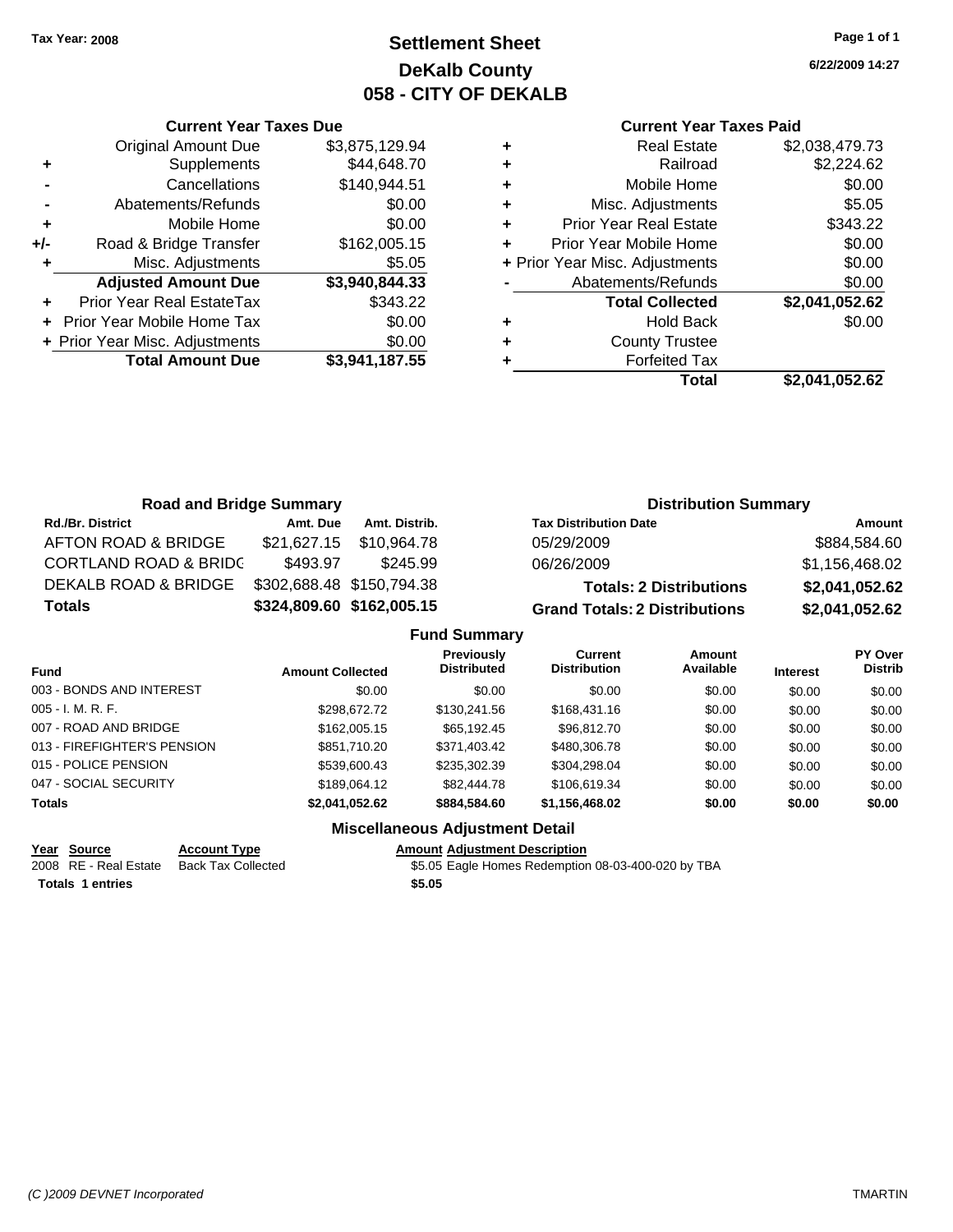# **Settlement Sheet Tax Year: 2008 Page 1 of 1 DeKalb County 059 - DE KALB LIBRARY**

**6/22/2009 14:27**

# **Current Year Taxes Due**

|       | Guilth Ital Taxts Dut          |                |
|-------|--------------------------------|----------------|
|       | <b>Original Amount Due</b>     | \$1,620,466.17 |
| ٠     | Supplements                    | \$15,458.98    |
|       | Cancellations                  | \$55,609.99    |
|       | Abatements/Refunds             | \$0.00         |
| ÷     | Mobile Home                    | \$0.00         |
| $+/-$ | Road & Bridge Transfer         | \$0.00         |
|       | Misc. Adjustments              | \$2.11         |
|       | <b>Adjusted Amount Due</b>     | \$1,580,317.27 |
|       | Prior Year Real EstateTax      | \$114.52       |
|       | Prior Year Mobile Home Tax     | \$0.00         |
|       | + Prior Year Misc. Adjustments | \$0.00         |
|       | <b>Total Amount Due</b>        | \$1,580,431.79 |
|       |                                |                |

## **Current Year Taxes Paid**

|   | <b>Real Estate</b>             | \$784,771.91 |
|---|--------------------------------|--------------|
| ٠ | Railroad                       | \$868.66     |
| ٠ | Mobile Home                    | \$0.00       |
| ٠ | Misc. Adjustments              | \$2.11       |
| ٠ | <b>Prior Year Real Estate</b>  | \$114.52     |
|   | Prior Year Mobile Home         | \$0.00       |
|   | + Prior Year Misc. Adjustments | \$0.00       |
|   | Abatements/Refunds             | \$0.00       |
|   | <b>Total Collected</b>         | \$785,757.20 |
| ٠ | Hold Back                      | \$0.00       |
| ٠ | <b>County Trustee</b>          |              |
|   | <b>Forfeited Tax</b>           |              |
|   | Total                          | \$785,757.20 |
|   |                                |              |

|                                                                                                                     |                         |                                                |                                                    |                                | <b>Distribution Summary</b> |                           |  |
|---------------------------------------------------------------------------------------------------------------------|-------------------------|------------------------------------------------|----------------------------------------------------|--------------------------------|-----------------------------|---------------------------|--|
|                                                                                                                     |                         |                                                | <b>Tax Distribution Date</b>                       |                                |                             | Amount                    |  |
|                                                                                                                     |                         |                                                | 05/29/2009                                         |                                |                             | \$342,638.62              |  |
|                                                                                                                     |                         |                                                | 06/26/2009                                         |                                |                             | \$443,118.58              |  |
|                                                                                                                     |                         |                                                |                                                    | <b>Totals: 2 Distributions</b> |                             | \$785,757.20              |  |
|                                                                                                                     |                         |                                                | <b>Grand Totals: 2 Distributions</b>               |                                |                             | \$785,757.20              |  |
|                                                                                                                     |                         | <b>Fund Summary</b>                            |                                                    |                                |                             |                           |  |
| <b>Fund</b>                                                                                                         | <b>Amount Collected</b> | <b>Previously</b><br><b>Distributed</b>        | Current<br><b>Distribution</b>                     | Amount<br>Available            | <b>Interest</b>             | PY Over<br><b>Distrib</b> |  |
| 016 - LIBRARY (township, municipalities)                                                                            | \$785,757.20            | \$342,638.62                                   | \$443,118.58                                       | \$0.00                         | \$0.00                      | \$0.00                    |  |
| Totals                                                                                                              | \$785,757.20            | \$342,638.62                                   | \$443.118.58                                       | \$0.00                         | \$0.00                      | \$0.00                    |  |
|                                                                                                                     |                         | <b>Miscellaneous Adjustment Detail</b>         |                                                    |                                |                             |                           |  |
| Year Source<br><b>Account Type</b><br>2008 RE - Real Estate<br><b>Back Tax Collected</b><br><b>Totals 1 entries</b> |                         | <b>Amount Adjustment Description</b><br>\$2.11 | \$2.11 Eagle Homes Redemption 08-03-400-020 by TBA |                                |                             |                           |  |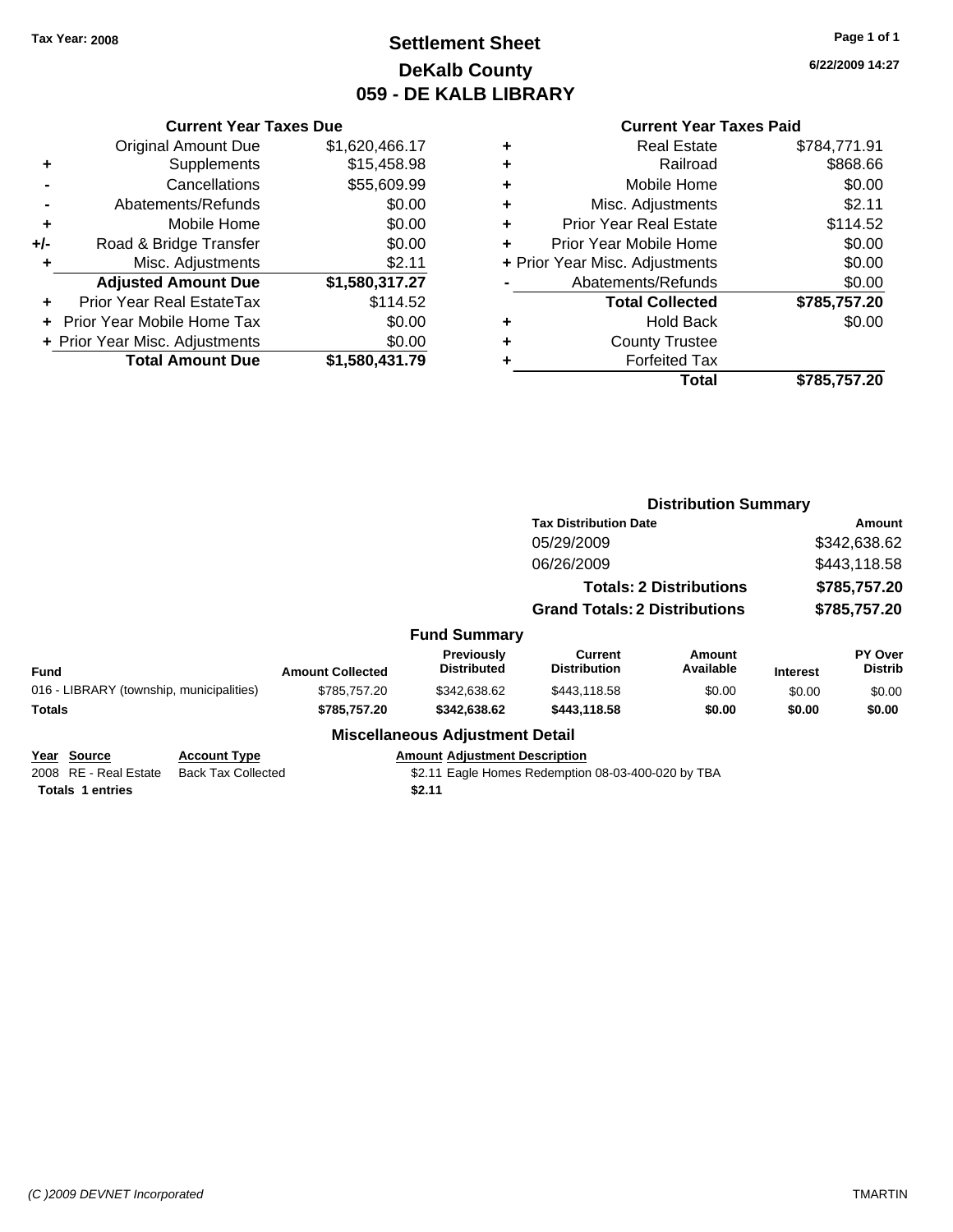# **Settlement Sheet Tax Year: 2008 Page 1 of 1 DeKalb County 060 - DEKALB SSA #3**

**6/22/2009 14:27**

|     | <b>Current Year Taxes Due</b>  |          |
|-----|--------------------------------|----------|
|     | Original Amount Due            | \$850.14 |
|     | Supplements                    | \$0.00   |
|     | Cancellations                  | \$0.00   |
|     | Abatements/Refunds             | \$0.00   |
| ٠   | Mobile Home                    | \$0.00   |
| +/- | Road & Bridge Transfer         | \$0.00   |
|     | Misc. Adjustments              | \$0.00   |
|     | <b>Adjusted Amount Due</b>     | \$850.14 |
|     | Prior Year Real EstateTax      | \$0.00   |
|     | Prior Year Mobile Home Tax     | \$0.00   |
|     | + Prior Year Misc. Adjustments | \$0.00   |
|     | <b>Total Amount Due</b>        | \$850.14 |
|     |                                |          |

## **Current Year Taxes Paid +** Real Estate \$427.42 **+** Railroad \$0.00 **+** Mobile Home \$0.00 **+** Misc. Adjustments \$0.00 **+** Prior Year Real Estate \$0.00 **+** Prior Year Mobile Home \$0.00 **+ Prior Year Misc. Adjustments**  $$0.00$ **-** Abatements/Refunds \$0.00 Total Collected \$427.42 **+** Hold Back \$0.00 **+** County Trustee **+** Forfeited Tax **Total \$427.42**

|                            |                         |                                         | <b>Distribution Summary</b>           |                                |                 |                                  |  |
|----------------------------|-------------------------|-----------------------------------------|---------------------------------------|--------------------------------|-----------------|----------------------------------|--|
|                            |                         |                                         | <b>Tax Distribution Date</b>          |                                |                 | Amount                           |  |
|                            |                         |                                         | 05/29/2009                            |                                |                 | \$183.30                         |  |
|                            |                         |                                         | 06/26/2009                            |                                |                 | \$244.12                         |  |
|                            |                         |                                         |                                       | <b>Totals: 2 Distributions</b> |                 | \$427.42                         |  |
|                            |                         |                                         | <b>Grand Totals: 2 Distributions</b>  |                                |                 | \$427.42                         |  |
|                            |                         | <b>Fund Summary</b>                     |                                       |                                |                 |                                  |  |
| Fund                       | <b>Amount Collected</b> | <b>Previously</b><br><b>Distributed</b> | <b>Current</b><br><b>Distribution</b> | Amount<br>Available            | <b>Interest</b> | <b>PY Over</b><br><b>Distrib</b> |  |
| 023 - SPECIAL SERVICE AREA | \$427.42                | \$183.30                                | \$244.12                              | \$0.00                         | \$0.00          | \$0.00                           |  |
| Totals                     | \$427.42                | \$183.30                                | \$244.12                              | \$0.00                         | \$0.00          | \$0.00                           |  |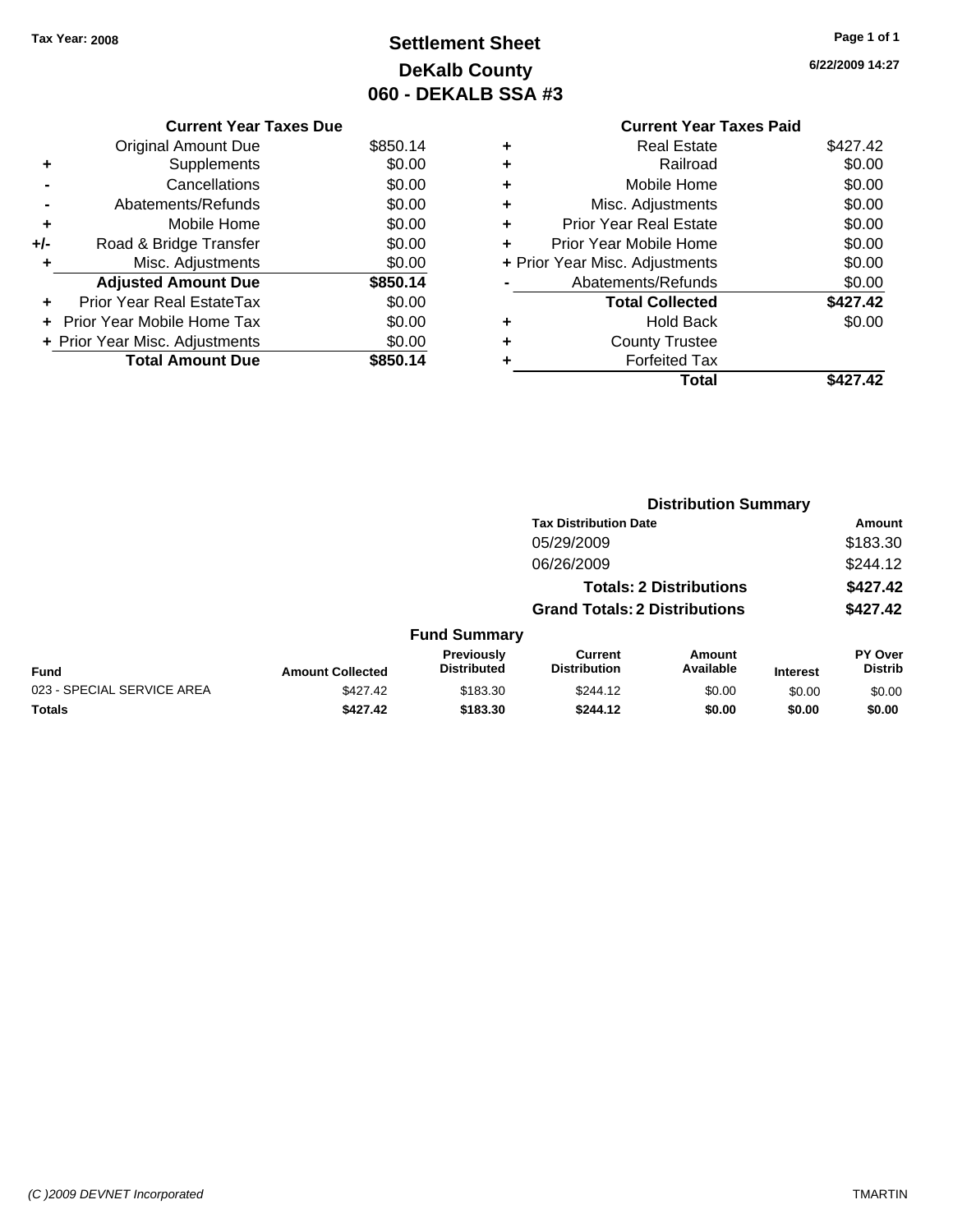# **Settlement Sheet Tax Year: 2008 Page 1 of 1 DeKalb County 061 - DEKALB SSA #4**

## **6/22/2009 14:27**

|   | <b>Current Year Taxes Paid</b> |            |
|---|--------------------------------|------------|
| ٠ | <b>Real Estate</b>             | \$1,020.36 |
| ٠ | Railroad                       | \$0.00     |
| ÷ | Mobile Home                    | \$0.00     |
| ٠ | Misc. Adjustments              | \$0.00     |
| ÷ | <b>Prior Year Real Estate</b>  | \$0.00     |
| ٠ | Prior Year Mobile Home         | \$0.00     |
|   | + Prior Year Misc. Adjustments | \$0.00     |
|   | Abatements/Refunds             | \$0.00     |
|   | <b>Total Collected</b>         | \$1,020.36 |
| ٠ | <b>Hold Back</b>               | \$0.00     |
| ٠ | <b>County Trustee</b>          |            |
| ٠ | <b>Forfeited Tax</b>           |            |
|   | Total                          | \$1.020.36 |
|   |                                |            |

| <b>Current Year Taxes Due</b>    |            |
|----------------------------------|------------|
| <b>Original Amount Due</b>       | \$2,000.36 |
| Supplements                      | \$0.00     |
| Cancellations                    | \$0.00     |
| Abatements/Refunds               | \$0.00     |
| Mobile Home                      | \$0.00     |
| Road & Bridge Transfer           | \$0.00     |
| Misc. Adjustments                | \$0.00     |
| <b>Adjusted Amount Due</b>       | \$2,000.36 |
| <b>Prior Year Real EstateTax</b> | \$0.00     |
| Prior Year Mobile Home Tax       | \$0.00     |
| + Prior Year Misc. Adjustments   | \$0.00     |
| <b>Total Amount Due</b>          | \$2.000.36 |
|                                  |            |

|                            |                         |                                  | <b>Distribution Summary</b>           |                                |                 |                                  |
|----------------------------|-------------------------|----------------------------------|---------------------------------------|--------------------------------|-----------------|----------------------------------|
|                            |                         |                                  | <b>Tax Distribution Date</b>          |                                |                 | Amount                           |
|                            |                         |                                  | 05/29/2009                            |                                |                 | \$429.41                         |
|                            |                         |                                  | 06/26/2009                            |                                |                 | \$590.95                         |
|                            |                         |                                  |                                       | <b>Totals: 2 Distributions</b> |                 | \$1,020.36                       |
|                            |                         |                                  | <b>Grand Totals: 2 Distributions</b>  |                                |                 | \$1,020.36                       |
|                            |                         | <b>Fund Summary</b>              |                                       |                                |                 |                                  |
| <b>Fund</b>                | <b>Amount Collected</b> | Previously<br><b>Distributed</b> | <b>Current</b><br><b>Distribution</b> | <b>Amount</b><br>Available     | <b>Interest</b> | <b>PY Over</b><br><b>Distrib</b> |
| 023 - SPECIAL SERVICE AREA | \$1,020.36              | \$429.41                         | \$590.95                              | \$0.00                         | \$0.00          | \$0.00                           |
| Totals                     | \$1,020.36              | \$429.41                         | \$590.95                              | \$0.00                         | \$0.00          | \$0.00                           |

#### *(C )2009 DEVNET Incorporated* TMARTIN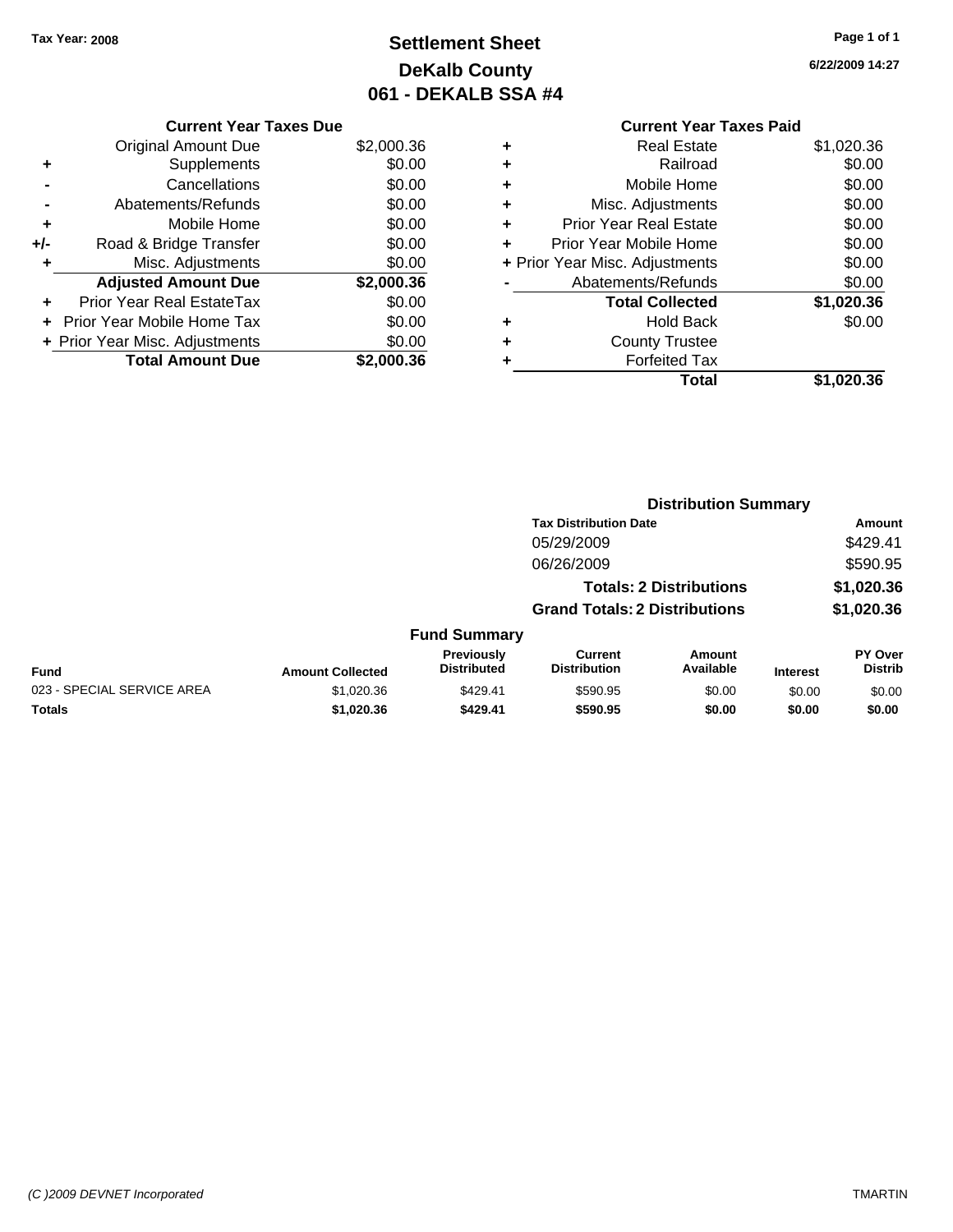# **Settlement Sheet Tax Year: 2008 Page 1 of 1 DeKalb County 062 - CITY OF GENOA**

**6/22/2009 14:27**

## **Current Year Taxes Paid**

|   | <b>Real Estate</b>             | \$307,527.21 |
|---|--------------------------------|--------------|
| ٠ | Railroad                       | \$536.41     |
| ٠ | Mobile Home                    | \$0.00       |
| ٠ | Misc. Adjustments              | \$0.00       |
| ٠ | <b>Prior Year Real Estate</b>  | (\$96.81)    |
| ٠ | Prior Year Mobile Home         | \$0.00       |
|   | + Prior Year Misc. Adjustments | \$0.00       |
|   | Abatements/Refunds             | \$6.00       |
|   | <b>Total Collected</b>         | \$307,960.81 |
| ٠ | <b>Hold Back</b>               | \$0.00       |
| ٠ | <b>County Trustee</b>          |              |
|   | <b>Forfeited Tax</b>           |              |
|   | Total                          | \$307,960.81 |

**Distribution Summary**

| \$612,787.18<br><b>Original Amount Due</b><br>\$3,762.43<br>Supplements<br>٠<br>\$8,049.29<br>Cancellations<br>\$6.00<br>Abatements/Refunds<br>\$0.00<br>Mobile Home<br>٠<br>Road & Bridge Transfer<br>\$16,836.03<br>+/-<br>\$0.00<br>Misc. Adjustments<br>٠<br><b>Adjusted Amount Due</b><br>\$625,330.35<br>(\$96.81)<br>Prior Year Real EstateTax<br>\$0.00<br>Prior Year Mobile Home Tax<br>\$0.00<br>+ Prior Year Misc. Adjustments<br><b>Total Amount Due</b> | <b>Current Year Taxes Due</b> |              |  |  |  |  |  |  |
|----------------------------------------------------------------------------------------------------------------------------------------------------------------------------------------------------------------------------------------------------------------------------------------------------------------------------------------------------------------------------------------------------------------------------------------------------------------------|-------------------------------|--------------|--|--|--|--|--|--|
|                                                                                                                                                                                                                                                                                                                                                                                                                                                                      |                               |              |  |  |  |  |  |  |
|                                                                                                                                                                                                                                                                                                                                                                                                                                                                      |                               |              |  |  |  |  |  |  |
|                                                                                                                                                                                                                                                                                                                                                                                                                                                                      |                               |              |  |  |  |  |  |  |
|                                                                                                                                                                                                                                                                                                                                                                                                                                                                      |                               |              |  |  |  |  |  |  |
|                                                                                                                                                                                                                                                                                                                                                                                                                                                                      |                               |              |  |  |  |  |  |  |
|                                                                                                                                                                                                                                                                                                                                                                                                                                                                      |                               |              |  |  |  |  |  |  |
|                                                                                                                                                                                                                                                                                                                                                                                                                                                                      |                               |              |  |  |  |  |  |  |
|                                                                                                                                                                                                                                                                                                                                                                                                                                                                      |                               |              |  |  |  |  |  |  |
|                                                                                                                                                                                                                                                                                                                                                                                                                                                                      |                               |              |  |  |  |  |  |  |
|                                                                                                                                                                                                                                                                                                                                                                                                                                                                      |                               |              |  |  |  |  |  |  |
|                                                                                                                                                                                                                                                                                                                                                                                                                                                                      |                               |              |  |  |  |  |  |  |
|                                                                                                                                                                                                                                                                                                                                                                                                                                                                      |                               | \$625,233.54 |  |  |  |  |  |  |

**Road and Bridge Summary**

| $1.944$ and $1.1490$ January   |                         |               |                                  |                                       |                                |                 |                           |
|--------------------------------|-------------------------|---------------|----------------------------------|---------------------------------------|--------------------------------|-----------------|---------------------------|
| Rd./Br. District               | Amt. Due                | Amt. Distrib. |                                  | <b>Tax Distribution Date</b>          |                                |                 | <b>Amount</b>             |
| <b>GENOA ROAD &amp; BRIDGE</b> | \$22,474.32             | \$11.238.15   |                                  | 05/29/2009                            |                                |                 | \$175,606.64              |
| KINGSTON ROAD & BRIDG          | \$11,146.34             | \$5,597.88    |                                  | 06/26/2009                            |                                |                 | \$132,354.17              |
| <b>Totals</b>                  | \$33,620.66             | \$16,836.03   |                                  |                                       | <b>Totals: 2 Distributions</b> |                 | \$307,960.81              |
|                                |                         |               |                                  | <b>Grand Totals: 2 Distributions</b>  |                                |                 | \$307,960.81              |
|                                |                         |               | <b>Fund Summary</b>              |                                       |                                |                 |                           |
| <b>Fund</b>                    | <b>Amount Collected</b> |               | Previously<br><b>Distributed</b> | <b>Current</b><br><b>Distribution</b> | <b>Amount</b><br>Available     | <b>Interest</b> | PY Over<br><b>Distrib</b> |
| 001 - CORPORATE                |                         | \$145,562,39  | \$83.569.92                      | \$61.992.47                           | \$0.00                         | \$0.00          | \$0.00                    |
| 003 - BONDS AND INTEREST       |                         | \$0.00        | \$0.00                           | \$0.00                                | \$0.00                         | \$0.00          | \$0.00                    |
| 007 - ROAD AND BRIDGE          |                         | \$16,836.03   | \$8,466.81                       | \$8,369.22                            | \$0.00                         | \$0.00          | \$0.00                    |
| 014 - POLICE PROTECTION        |                         | \$145,562,39  | \$83.569.91                      | \$61.992.48                           | \$0.00                         | \$0.00          | \$0.00                    |

## **Abatement Detail**

**Totals \$307,960.81 \$175,606.64 \$132,354.17 \$0.00 \$0.00 \$0.00**

**Year Source Account Type Amount Adjustment Description**<br>2008 RE - Real Estate RE Abatement **Amount** \$5.83 Interest on 2006 PTAB-CH

\$5.83 Interest on 2006 PTAB-Chamberlain Park Apts. by TBA

**Totals \$5.83 1 entries**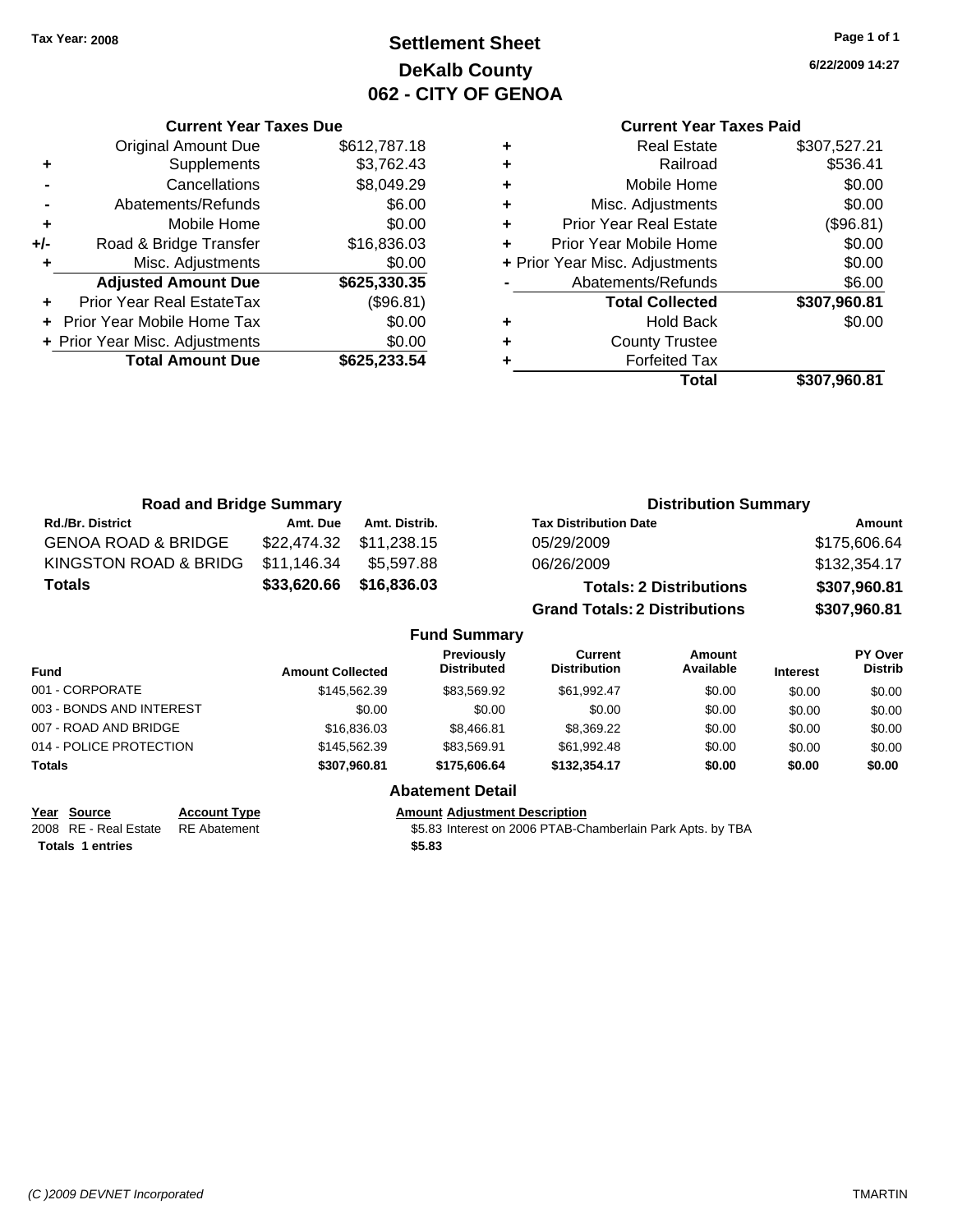# **Settlement Sheet Tax Year: 2008 Page 1 of 1 DeKalb County 063 - VILLAGE OF HINCKLEY**

**6/22/2009 14:27**

#### **Current Year Taxes Paid**

|       | <b>Current Year Taxes Due</b>            |              |  |  |  |  |  |  |
|-------|------------------------------------------|--------------|--|--|--|--|--|--|
|       | <b>Original Amount Due</b>               | \$241,451.59 |  |  |  |  |  |  |
| ٠     | Supplements                              | \$413.30     |  |  |  |  |  |  |
|       | Cancellations                            | \$494.23     |  |  |  |  |  |  |
|       | Abatements/Refunds                       | \$0.00       |  |  |  |  |  |  |
| ٠     | Mobile Home                              | \$0.00       |  |  |  |  |  |  |
| $+/-$ | Road & Bridge Transfer                   | \$22,715.46  |  |  |  |  |  |  |
|       | Misc. Adjustments                        | \$60.20      |  |  |  |  |  |  |
|       | <b>Adjusted Amount Due</b>               | \$264,146.32 |  |  |  |  |  |  |
| ÷     | <b>Prior Year Real EstateTax</b>         | \$0.00       |  |  |  |  |  |  |
|       | \$0.00<br>Prior Year Mobile Home Tax     |              |  |  |  |  |  |  |
|       | \$0.00<br>+ Prior Year Misc. Adjustments |              |  |  |  |  |  |  |
|       | <b>Total Amount Due</b>                  | \$264,146.32 |  |  |  |  |  |  |
|       |                                          |              |  |  |  |  |  |  |

| ٠ | <b>Real Estate</b>             | \$144,226.84 |
|---|--------------------------------|--------------|
| ÷ | Railroad                       | \$288.33     |
| ÷ | Mobile Home                    | \$0.00       |
| ٠ | Misc. Adjustments              | \$60.20      |
| ٠ | <b>Prior Year Real Estate</b>  | \$0.00       |
| ÷ | Prior Year Mobile Home         | \$0.00       |
|   | + Prior Year Misc. Adjustments | \$0.00       |
|   | Abatements/Refunds             | \$0.00       |
|   | <b>Total Collected</b>         | \$144,575.37 |
| ٠ | <b>Hold Back</b>               | \$0.00       |
| ٠ | <b>County Trustee</b>          |              |
|   | <b>Forfeited Tax</b>           |              |
|   | Total                          | \$144,575.37 |

| <b>Road and Bridge Summary</b> |          |                         | <b>Distribution Summary</b>  |             |  |
|--------------------------------|----------|-------------------------|------------------------------|-------------|--|
| <b>Rd./Br. District</b>        | Amt. Due | Amt. Distrib.           | <b>Tax Distribution Date</b> | Amount      |  |
| SQUAW GROVE ROAD & B           |          | \$44,894.11 \$22,715.46 | 05/29/2009                   | \$67,980.81 |  |
| <b>Totals</b>                  |          | \$44,894.11 \$22,715.46 | 06/26/2009                   | \$76,594.56 |  |
|                                |          |                         |                              |             |  |

**Totals: 2 Distributions \$144,575.37 Grand Totals: 2 Distributions \$144,575.37**

**Fund Summary Fund Interest Amount Collected Distributed Amount Available Current Distribution Previously** 001 - CORPORATE \$54,654.43 \$25,924.71 \$28,729.72 \$0.00 \$0.00 \$0.00

| <b>Totals</b>                                 | \$144,575.37 | \$67,980.81 | \$76,594.56 | \$0.00 | \$0.00       | \$0.00       |
|-----------------------------------------------|--------------|-------------|-------------|--------|--------------|--------------|
| 062 - WORKERS COMPENSATION                    | \$4,109.85   | \$1,949.46  | \$2,160.39  | \$0.00 | \$0.00       | \$0.00       |
| 048 - SCHOOL CROSSING GUARDS                  | \$2,535.17   | \$1,202.53  | \$1,332.64  | \$0.00 | \$0.00       | \$0.00       |
| 047 - SOCIAL SECURITY                         | \$15,996.67  | \$7,587.84  | \$8,408.83  | \$0.00 | \$0.00       | \$0.00       |
| 035 - TORT JUDGEMENTS/LIABILITY<br><b>INS</b> | \$6,833.17   | \$3.241.24  | \$3,591.93  | \$0.00 | \$0.00       | \$0.00       |
| 027 - AUDIT                                   | \$3,941.07   | \$1,869.40  | \$2,071.67  | \$0.00 | \$0.00       | \$0.00       |
| 014 - POLICE PROTECTION                       | \$15,542.86  | \$7,372.58  | \$8,170.28  | \$0.00 | \$0.00       | \$0.00       |
| 007 - ROAD AND BRIDGE                         | \$22,715.46  | \$10,177.94 | \$12,537.52 | \$0.00 | \$0.00       | \$0.00       |
| $005 - I. M. R. F.$                           | \$18,246.69  | \$8,655.11  | \$9,591.58  | \$0.00 | \$0.00       | \$0.00       |
|                                               | .            | .           | ----------  |        | <b>vo.oo</b> | <b>vo.oo</b> |

#### **Miscellaneous Adjustment Detail Year Source Account Type Amount Adjustment Description**

| $\frac{1 \text{ cal}}{2 \text{ O} \text{ U} \cdot \text{ C}}$ | <b>ACCOUNT IVPC</b>                        | Allivulli Aujustinent Description                            |
|---------------------------------------------------------------|--------------------------------------------|--------------------------------------------------------------|
|                                                               | 2008 RE - Real Estate Paymt In Lieu of Tax | \$60.20 Housing Authority-Shabbona Sequoya Apartments by TBA |
| <b>Totals 1 entries</b>                                       |                                            | \$60.20                                                      |

**PY Over Distrib**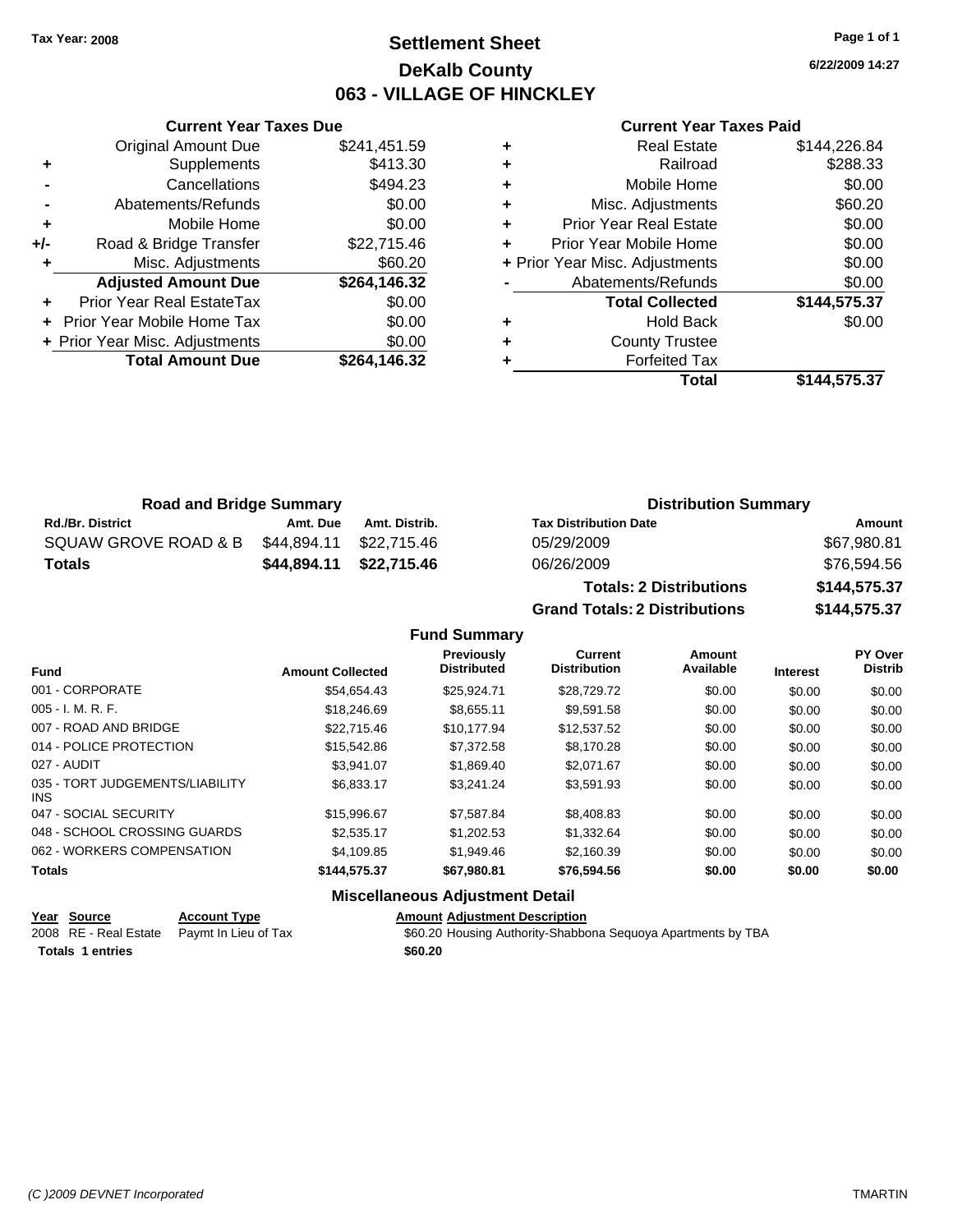# **Settlement Sheet Tax Year: 2008 Page 1 of 1 DeKalb County 064 - VILLAGE OF KINGSTON**

**6/22/2009 14:27**

#### **Current Year Taxes Paid**

|     | <b>Original Amount Due</b>     | \$134,896.91 |
|-----|--------------------------------|--------------|
| ٠   | Supplements                    | \$934.70     |
|     | Cancellations                  | \$1,344.13   |
|     | Abatements/Refunds             | \$0.00       |
| ÷   | Mobile Home                    | \$0.00       |
| +/- | Road & Bridge Transfer         | \$7,984.08   |
| ٠   | Misc. Adjustments              | \$0.00       |
|     | <b>Adjusted Amount Due</b>     | \$142,471.56 |
|     | Prior Year Real EstateTax      | \$0.00       |
|     | Prior Year Mobile Home Tax     | \$0.00       |
|     | + Prior Year Misc. Adjustments | \$0.00       |
|     | <b>Total Amount Due</b>        | \$142,471.56 |
|     |                                |              |

**Current Year Taxes Due**

| <b>Real Estate</b>             | \$75,375.12 |
|--------------------------------|-------------|
| Railroad                       | \$203.06    |
| Mobile Home                    | \$0.00      |
| Misc. Adjustments              | \$0.00      |
| <b>Prior Year Real Estate</b>  | \$0.00      |
| Prior Year Mobile Home         | \$0.00      |
| + Prior Year Misc. Adjustments | \$0.00      |
| Abatements/Refunds             | \$0.00      |
| <b>Total Collected</b>         | \$75,578.18 |
| <b>Hold Back</b>               | \$0.00      |
| <b>County Trustee</b>          |             |
| <b>Forfeited Tax</b>           |             |
| Total                          | \$75,578.18 |
|                                |             |

**Grand Totals: 2 Distributions \$75,578.18**

| <b>Road and Bridge Summary</b> |             |               | <b>Distribution Summary</b>    |             |  |
|--------------------------------|-------------|---------------|--------------------------------|-------------|--|
| <b>Rd./Br. District</b>        | Amt. Due    | Amt. Distrib. | <b>Tax Distribution Date</b>   | Amount      |  |
| KINGSTON ROAD & BRIDG          | \$15.897.90 | \$7.984.08    | 05/29/2009                     | \$35,498.97 |  |
| Totals                         | \$15,897.90 | \$7.984.08    | 06/26/2009                     | \$40,079.21 |  |
|                                |             |               | <b>Totals: 2 Distributions</b> | \$75,578.18 |  |

**Fund Summary Fund Interest Amount Collected Distributed PY Over Distrib Amount Available Current Distribution Previously** 001 - CORPORATE \$24,667.45 \$11,487.95 \$13,179.50 \$0.00 \$0.00 \$0.00 005 - I. M. R. F. Charles Communication (St. 1998.34 \$2,498.33 \$2,866.21 \$0.00 \$0.00 \$0.00 \$0.00 007 - ROAD AND BRIDGE \$1,084.08 \$4,019.56 \$3,964.52 \$0.00 \$0.00 \$0.00 \$0.00 014 - POLICE PROTECTION \$8,458.86 \$3,939.39 \$4,519.47 \$0.00 \$0.00 \$0.00 \$0.00 025 - GARBAGE DISPOSAL \$2,951.22 \$1,374.42 \$1,576.80 \$0.00 \$0.00 \$0.00 027 - AUDIT \$2,817.06 \$1,311.94 \$1,505.12 \$0.00 \$0.00 \$0.00 031 - WORKING CASH \$83.07 \$38.68 \$44.39 \$0.00 \$0.00 \$0.00 035 - TORT JUDGEMENTS/LIABILITY INS \$19,440.88 \$9,053.86 \$10,387.02 \$0.00 \$0.00 \$0.00 047 - SOCIAL SECURITY 63,811.02 \$1,774.84 \$2,036.18 \$0.00 \$0.00 \$0.00 \$0.00 **Totals \$75,578.18 \$35,498.97 \$40,079.21 \$0.00 \$0.00 \$0.00**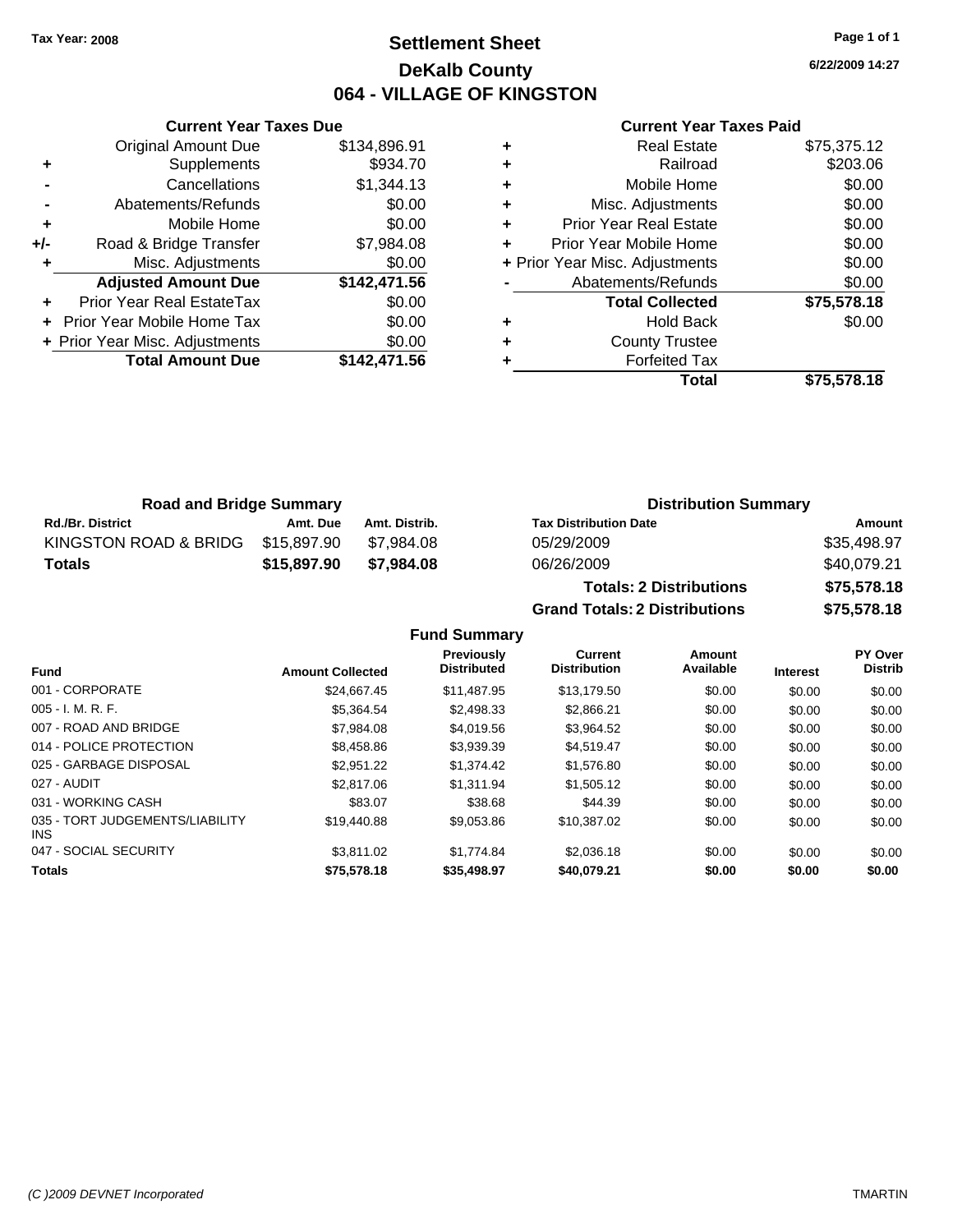# **Settlement Sheet Tax Year: 2008 Page 1 of 1 DeKalb County 065 - VILLAGE OF KIRKLAND**

**6/22/2009 14:27**

|  | <b>Current Year Taxes Paid</b> |  |  |  |
|--|--------------------------------|--|--|--|
|--|--------------------------------|--|--|--|

|   | Total                          | \$101,360.87 |
|---|--------------------------------|--------------|
| ٠ | <b>Forfeited Tax</b>           |              |
| ٠ | <b>County Trustee</b>          |              |
| ٠ | <b>Hold Back</b>               | \$0.00       |
|   | <b>Total Collected</b>         | \$101,360.87 |
|   | Abatements/Refunds             | \$2.22       |
|   | + Prior Year Misc. Adjustments | \$0.00       |
| ÷ | Prior Year Mobile Home         | \$0.00       |
| ٠ | <b>Prior Year Real Estate</b>  | (\$37.90)    |
| ٠ | Misc. Adjustments              | \$0.00       |
| ٠ | Mobile Home                    | \$0.00       |
| ٠ | Railroad                       | \$205.99     |
| ٠ | <b>Real Estate</b>             | \$101,195.00 |

| <b>Road and Bridge Summary</b>    |          |                         | <b>Distribution Summary</b>    |              |
|-----------------------------------|----------|-------------------------|--------------------------------|--------------|
| <b>Rd./Br. District</b>           | Amt. Due | Amt. Distrib.           | <b>Tax Distribution Date</b>   | Amount       |
| <b>FRANKLIN ROAD &amp; BRIDGI</b> |          | \$27,369.28 \$13,880.40 | 05/29/2009                     | \$60,307.99  |
| Totals                            |          | \$27,369.28 \$13,880.40 | 06/26/2009                     | \$41,052.88  |
|                                   |          |                         | <b>Totals: 2 Distributions</b> | \$101,360.87 |

**Grand Totals: 2 Distributions \$101,360.87**

|                                               |                         | <b>Fund Summary</b>                     |                                |                     |                 |                                  |
|-----------------------------------------------|-------------------------|-----------------------------------------|--------------------------------|---------------------|-----------------|----------------------------------|
| <b>Fund</b>                                   | <b>Amount Collected</b> | <b>Previously</b><br><b>Distributed</b> | Current<br><b>Distribution</b> | Amount<br>Available | <b>Interest</b> | <b>PY Over</b><br><b>Distrib</b> |
| 001 - CORPORATE                               | \$31,892.85             | \$19,310.84                             | \$12,582.01                    | \$0.00              | \$0.00          | \$0.00                           |
| 003 - BONDS AND INTEREST                      | \$0.00                  | \$0.00                                  | \$0.00                         | \$0.00              | \$0.00          | \$0.00                           |
| 007 - ROAD AND BRIDGE                         | \$13,880,40             | \$7.339.33                              | \$6.541.07                     | \$0.00              | \$0.00          | \$0.00                           |
| 014 - POLICE PROTECTION                       | \$14,712.20             | \$8.908.11                              | \$5,804.09                     | \$0.00              | \$0.00          | \$0.00                           |
| 025 - GARBAGE DISPOSAL                        | \$26,582.96             | \$16,095.75                             | \$10,487.21                    | \$0.00              | \$0.00          | \$0.00                           |
| 027 - AUDIT                                   | \$4.170.35              | \$2.525.11                              | \$1.645.24                     | \$0.00              | \$0.00          | \$0.00                           |
| 035 - TORT JUDGEMENTS/LIABILITY<br><b>INS</b> | \$10.122.11             | \$6.128.85                              | \$3,993.26                     | \$0.00              | \$0.00          | \$0.00                           |
| <b>Totals</b>                                 | \$101,360.87            | \$60,307.99                             | \$41,052.88                    | \$0.00              | \$0.00          | \$0.00                           |
|                                               |                         | <b>Abatement Detail</b>                 |                                |                     |                 |                                  |
| Year Source<br><b>Account Type</b>            |                         | <b>Amount Adiustment Description</b>    |                                |                     |                 |                                  |

**Totals \$2.04 1 entries**

**Current Year Taxes Due** Original Amount Due \$175,261.53

**Adjusted Amount Due \$188,976.00**

**Total Amount Due \$188,938.10**

**+** Supplements \$1,147.33 **-** Cancellations \$1,311.04 **-** Abatements/Refunds \$2.22 **+** Mobile Home \$0.00 **+/-** Road & Bridge Transfer \$13,880.40 **+** Misc. Adjustments \$0.00

**+** Prior Year Real EstateTax (\$37.90) **+** Prior Year Mobile Home Tax \$0.00 **+ Prior Year Misc. Adjustments**  $$0.00$ 

2008 RE - Real Estate RE Abatement S2.04 Interest on 2006 PTAB Galbriath by TBA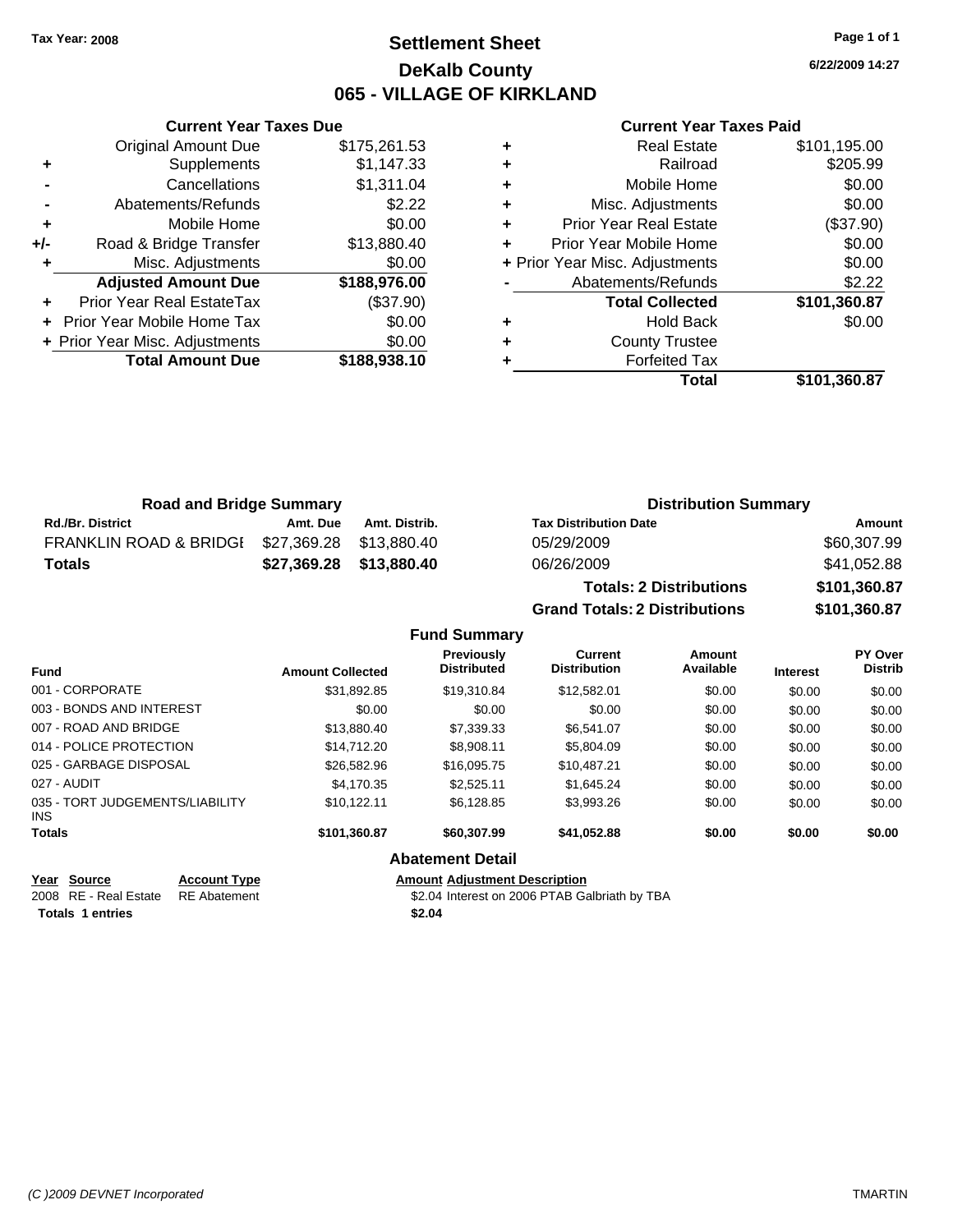# **Settlement Sheet Tax Year: 2008 Page 1 of 1 DeKalb County 066 - KIRKLAND LIBRARY**

**6/22/2009 14:27**

## **Current Year Taxes Paid**

|     | <b>Current Year Taxes Due</b>            |             |  |  |  |  |  |
|-----|------------------------------------------|-------------|--|--|--|--|--|
|     | <b>Original Amount Due</b>               | \$42,700.47 |  |  |  |  |  |
| ÷   | Supplements                              | \$233.30    |  |  |  |  |  |
|     | Cancellations                            | \$264.80    |  |  |  |  |  |
|     | Abatements/Refunds                       | \$0.50      |  |  |  |  |  |
| ٠   | Mobile Home                              | \$0.00      |  |  |  |  |  |
| +/- | Road & Bridge Transfer                   | \$0.00      |  |  |  |  |  |
|     | Misc. Adjustments                        | \$0.00      |  |  |  |  |  |
|     | <b>Adjusted Amount Due</b>               | \$42,668.47 |  |  |  |  |  |
| ٠   | Prior Year Real EstateTax                | (\$8.43)    |  |  |  |  |  |
|     | <b>Prior Year Mobile Home Tax</b>        | \$0.00      |  |  |  |  |  |
|     | \$0.00<br>+ Prior Year Misc. Adjustments |             |  |  |  |  |  |
|     | <b>Total Amount Due</b>                  | \$42,660.04 |  |  |  |  |  |
|     |                                          |             |  |  |  |  |  |

| ٠ | <b>Real Estate</b>             | \$21,279.08 |
|---|--------------------------------|-------------|
| ٠ | Railroad                       | \$43.40     |
| ٠ | Mobile Home                    | \$0.00      |
| ٠ | Misc. Adjustments              | \$0.00      |
| ٠ | <b>Prior Year Real Estate</b>  | (\$8.43)    |
| ÷ | Prior Year Mobile Home         | \$0.00      |
|   | + Prior Year Misc. Adjustments | \$0.00      |
|   | Abatements/Refunds             | \$0.50      |
|   | <b>Total Collected</b>         | \$21,313.55 |
| ٠ | <b>Hold Back</b>               | \$0.00      |
| ٠ | <b>County Trustee</b>          |             |
| ٠ | <b>Forfeited Tax</b>           |             |
|   | Total                          | \$21,313.55 |
|   |                                |             |

|                                          |                         |                                  | <b>Distribution Summary</b>          |                                |                 |                           |
|------------------------------------------|-------------------------|----------------------------------|--------------------------------------|--------------------------------|-----------------|---------------------------|
|                                          |                         |                                  | <b>Tax Distribution Date</b>         |                                |                 | <b>Amount</b>             |
|                                          |                         |                                  | 05/29/2009                           |                                |                 | \$12,905.14               |
|                                          |                         |                                  | 06/26/2009                           |                                |                 | \$8,408.41                |
|                                          |                         |                                  |                                      | <b>Totals: 2 Distributions</b> | \$21,313.55     |                           |
|                                          |                         |                                  | <b>Grand Totals: 2 Distributions</b> |                                |                 | \$21,313.55               |
|                                          |                         | <b>Fund Summary</b>              |                                      |                                |                 |                           |
| <b>Fund</b>                              | <b>Amount Collected</b> | Previously<br><b>Distributed</b> | Current<br><b>Distribution</b>       | Amount<br>Available            | <b>Interest</b> | PY Over<br><b>Distrib</b> |
| 005 - I. M. R. F.                        | \$4.67                  | \$2.83                           | \$1.84                               | \$0.00                         | \$0.00          | \$0.00                    |
| 016 - LIBRARY (township, municipalities) | \$20,430.66             | \$12,370.56                      | \$8,060.10                           | \$0.00                         | \$0.00          | \$0.00                    |
| 047 - SOCIAL SECURITY                    | \$878.22                | \$531.75                         | \$346.47                             | \$0.00                         | \$0.00          | \$0.00                    |
| Totals                                   | \$21,313.55             | \$12,905.14                      | \$8,408.41                           | \$0.00                         | \$0.00          | \$0.00                    |
|                                          |                         | <b>Abatement Detail</b>          |                                      |                                |                 |                           |

| Year Source                        | <b>Account Type</b> | Amount |
|------------------------------------|---------------------|--------|
| 2008 RE - Real Estate RE Abatement |                     | \$0.50 |
| <b>Totals 1 entries</b>            |                     | \$0.50 |

**Year Source Account Type Amount Adjustment Description**

2008 REAL Estate Transition Solomont Formula Solomont Solomont Space Transition Solomont Space Transition Space Transition Space Transition Space Transition Space Transition Space Transition Space Transition Space Transiti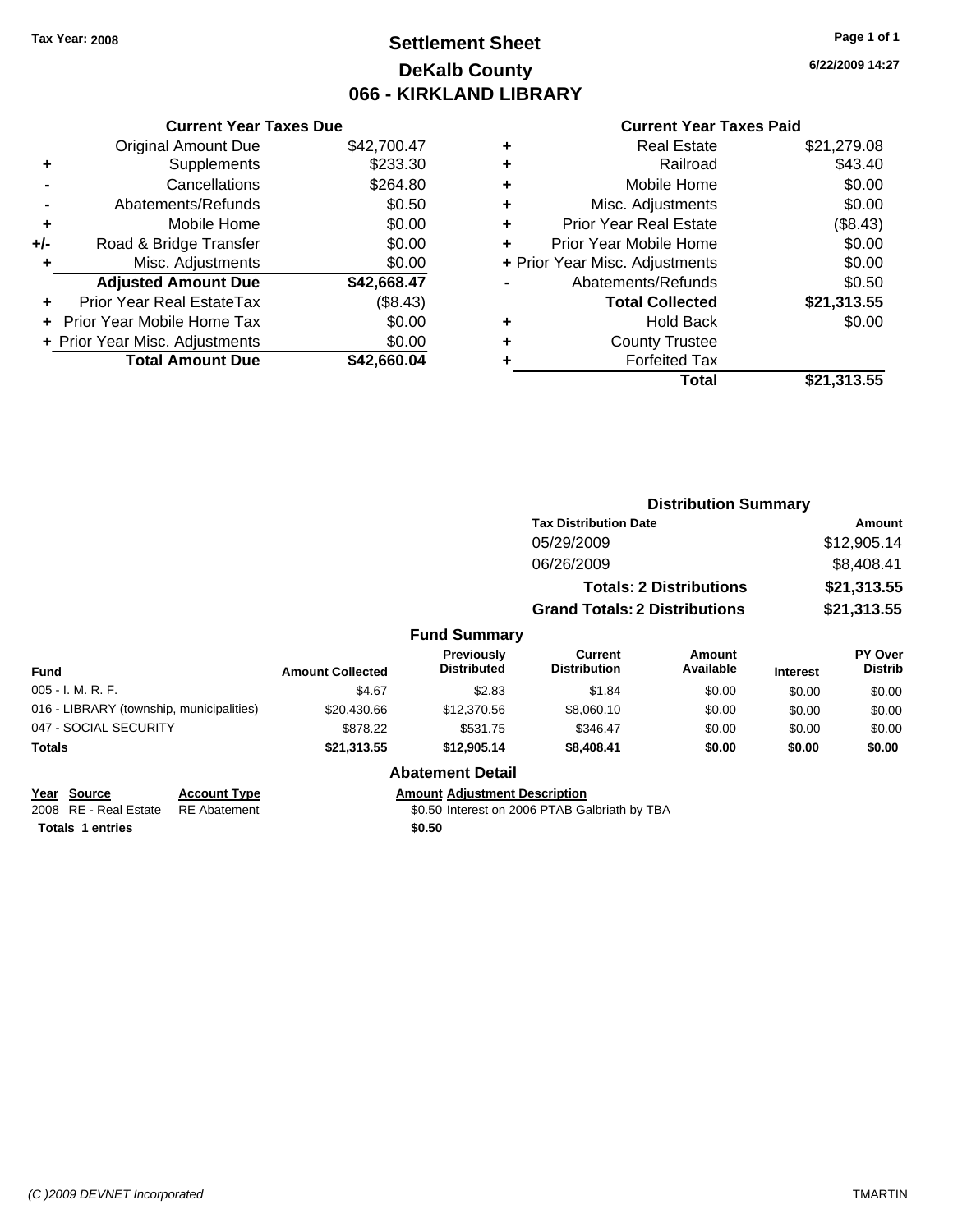**Current Year Taxes Due** Original Amount Due \$8,545.93

**Adjusted Amount Due \$9,523.28**

**Total Amount Due \$9,523.28**

**+** Supplements \$4.48 **-** Cancellations \$4.06 **-** Abatements/Refunds \$0.00 **+** Mobile Home \$0.00 **+/-** Road & Bridge Transfer \$976.93 **+** Misc. Adjustments \$0.00

**+** Prior Year Real EstateTax \$0.00 **+** Prior Year Mobile Home Tax \$0.00 **+ Prior Year Misc. Adjustments**  $$0.00$ 

# **Settlement Sheet Tax Year: 2008 Page 1 of 1 DeKalb County 067 - VILLAGE OF LEE**

**6/22/2009 14:27**

## **Current Year Taxes Paid +** Real Estate \$4,677.75 **+** Railroad \$67.35 **+** Mobile Home \$0.00 **+** Misc. Adjustments \$0.00 **+** Prior Year Real Estate \$0.00 **+** Prior Year Mobile Home \$0.00 **+** Prior Year Misc. Adjustments  $$0.00$ Abatements/Refunds \$0.00 **Total Collected \$4,745.10 +** Hold Back \$0.00 **+** County Trustee **+** Forfeited Tax **Total \$4,745.10**

**Grand Totals: 2 Distributions \$4,745.10**

| <b>Road and Bridge Summary</b> |            |               | <b>Distribution Summary</b>    |            |
|--------------------------------|------------|---------------|--------------------------------|------------|
| Rd./Br. District               | Amt. Due   | Amt. Distrib. | <b>Tax Distribution Date</b>   | Amount     |
| SHABBONA ROAD & BRIDC          | \$1,956.60 | \$976.93      | 05/29/2009                     | \$2,735.12 |
| Totals                         | \$1,956.60 | \$976.93      | 06/26/2009                     | \$2,009.98 |
|                                |            |               | <b>Totals: 2 Distributions</b> | \$4,745.10 |

**Fund Summary Fund Interest Amount Collected Distributed PY Over Distrib Amount Available Current Distribution Previously** 001 - CORPORATE \$1,615.11 \$1,014.62 \$600.49 \$0.00 \$0.00 \$0.00 007 - ROAD AND BRIDGE \$976.93 \$367.91 \$609.02 \$0.00 \$0.00 \$0.00 025 - GARBAGE DISPOSAL \$518.62 \$192.81 \$0.00 \$0.00 \$0.00 \$0.00 027 - AUDIT \$374.01 \$234.96 \$139.05 \$0.00 \$0.00 \$0.00 035 - TORT JUDGEMENTS/LIABILITY INS \$1,076.89 \$676.52 \$400.37 \$0.00 \$0.00 \$0.00 072 - WATERWORKS SYSTEM \$183.54 \$115.30 \$68.24 \$0.00 \$0.00 \$0.00 \$0.00 **Totals \$4,745.10 \$2,735.12 \$2,009.98 \$0.00 \$0.00 \$0.00**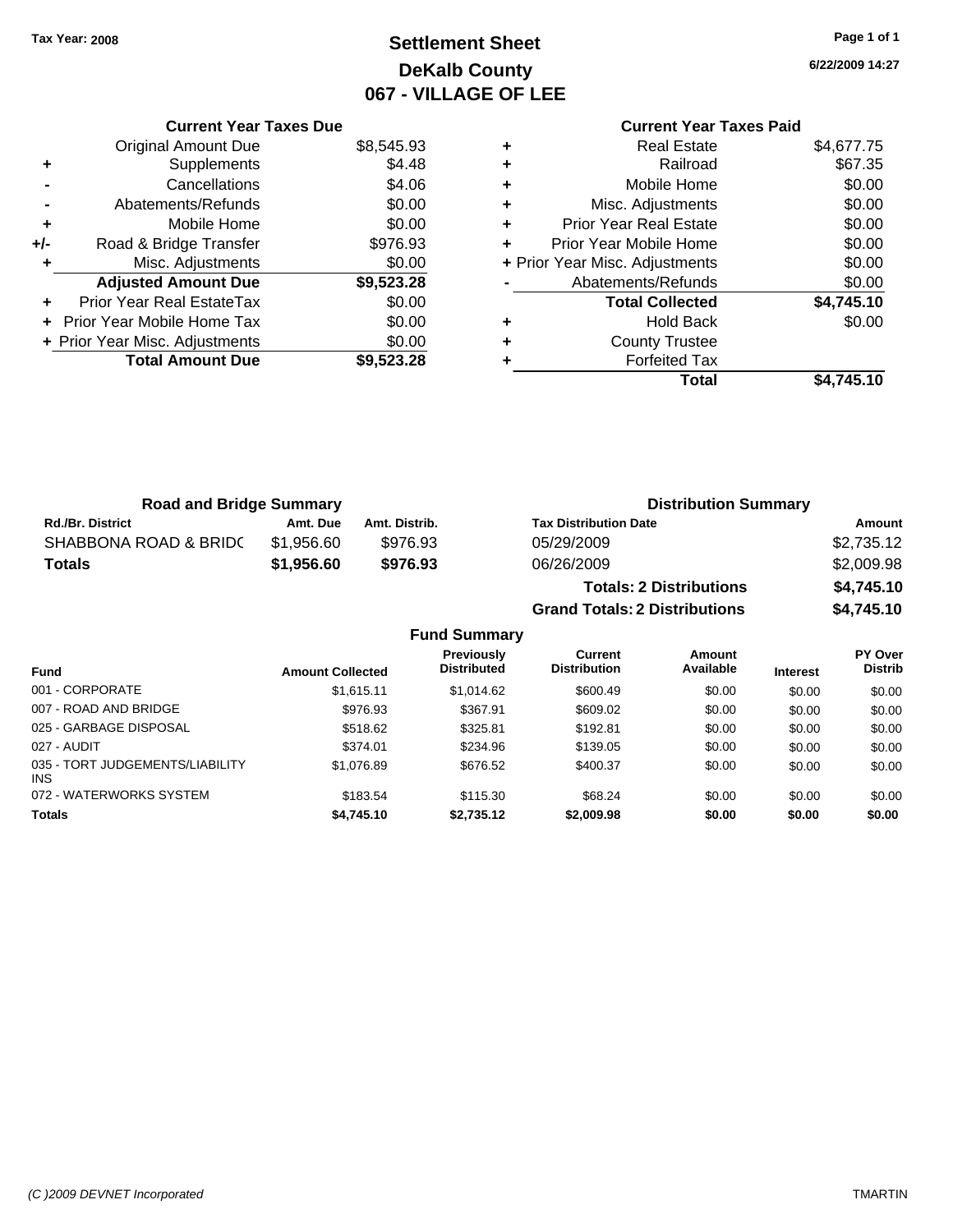# **Settlement Sheet Tax Year: 2008 Page 1 of 1 DeKalb County 068 - VILLAGE OF MALTA**

**6/22/2009 14:27**

#### **Current Year Taxes Paid**

|     | <b>Original Amount Due</b>     | \$105,786.74 |
|-----|--------------------------------|--------------|
| ٠   | Supplements                    | \$832.06     |
|     | Cancellations                  | \$1,160.54   |
|     | Abatements/Refunds             | \$0.00       |
| ٠   | Mobile Home                    | \$0.00       |
| +/- | Road & Bridge Transfer         | \$7,823.60   |
| ٠   | Misc. Adjustments              | \$0.00       |
|     | <b>Adjusted Amount Due</b>     | \$113,281.86 |
| ÷   | Prior Year Real EstateTax      | \$0.00       |
|     | Prior Year Mobile Home Tax     | \$0.00       |
|     | + Prior Year Misc. Adjustments | \$0.00       |
|     | <b>Total Amount Due</b>        | \$113,281.86 |
|     |                                |              |

**Current Year Taxes Due**

|   | <b>Real Estate</b>             | \$60,492.17 |
|---|--------------------------------|-------------|
| ٠ | Railroad                       | \$184.32    |
| ٠ | Mobile Home                    | \$0.00      |
| ٠ | Misc. Adjustments              | \$0.00      |
| ٠ | <b>Prior Year Real Estate</b>  | \$0.00      |
|   | Prior Year Mobile Home         | \$0.00      |
|   | + Prior Year Misc. Adjustments | \$0.00      |
|   | Abatements/Refunds             | \$0.00      |
|   | <b>Total Collected</b>         | \$60,676.49 |
| ٠ | <b>Hold Back</b>               | \$0.00      |
| ٠ | <b>County Trustee</b>          |             |
|   | <b>Forfeited Tax</b>           |             |
|   | Total                          | \$60,676.49 |
|   |                                |             |

**Grand Totals: 2 Distributions \$60,676.49**

| <b>Road and Bridge Summary</b> |             |               | <b>Distribution Summary</b>    |             |  |
|--------------------------------|-------------|---------------|--------------------------------|-------------|--|
| <b>Rd./Br. District</b>        | Amt. Due    | Amt. Distrib. | <b>Tax Distribution Date</b>   | Amount      |  |
| MALTA ROAD & BRIDGE            | \$15,029.87 | \$7.823.60    | 05/29/2009                     | \$26,775.29 |  |
| <b>Totals</b>                  | \$15,029.87 | \$7.823.60    | 06/26/2009                     | \$33,901.20 |  |
|                                |             |               | <b>Totals: 2 Distributions</b> | \$60,676.49 |  |

**Fund Summary Fund Interest Amount Collected Distributed PY Over Distrib Amount Available Current Distribution Previously** 001 - CORPORATE \$17,420.52 \$7,920.53 \$9,499.99 \$0.00 \$0.00 \$0.00 003 - BONDS AND INTEREST  $$0.00$   $$0.00$   $$0.00$   $$0.00$   $$0.00$   $$0.00$   $$0.00$   $$0.00$ 005 - I. M. R. F. Channel Communication (St. 1986.34 \$3,631.13 \$4,355.21 \$0.00 \$0.00 \$0.00 \$0.00 007 - ROAD AND BRIDGE \$7,823.60 \$2,744.81 \$5,078.79 \$0.00 \$0.00 \$0.00 014 - POLICE PROTECTION \$5,192.37 \$2,360.80 \$2,831.57 \$0.00 \$0.00 \$0.00 \$0.00 025 - GARBAGE DISPOSAL \$579.48 \$263.47 \$316.01 \$0.00 \$0.00 \$0.00 027 - AUDIT \$1,996.58 \$907.78 \$1,088.80 \$0.00 \$0.00 \$0.00 035 - TORT JUDGEMENTS/LIABILITY INS \$7,986.34 \$3,631.13 \$4,355.21 \$0.00 \$0.00 \$0.00 041 - STREET LIGHTING \$3,462.60 \$1,574.33 \$1,888.27 \$0.00 \$0.00 \$0.00 047 - SOCIAL SECURITY 68.228.66 \$3,741.31 \$4,487.35 \$0.00 \$0.00 \$0.00 \$0.00 **Totals \$60,676.49 \$26,775.29 \$33,901.20 \$0.00 \$0.00 \$0.00**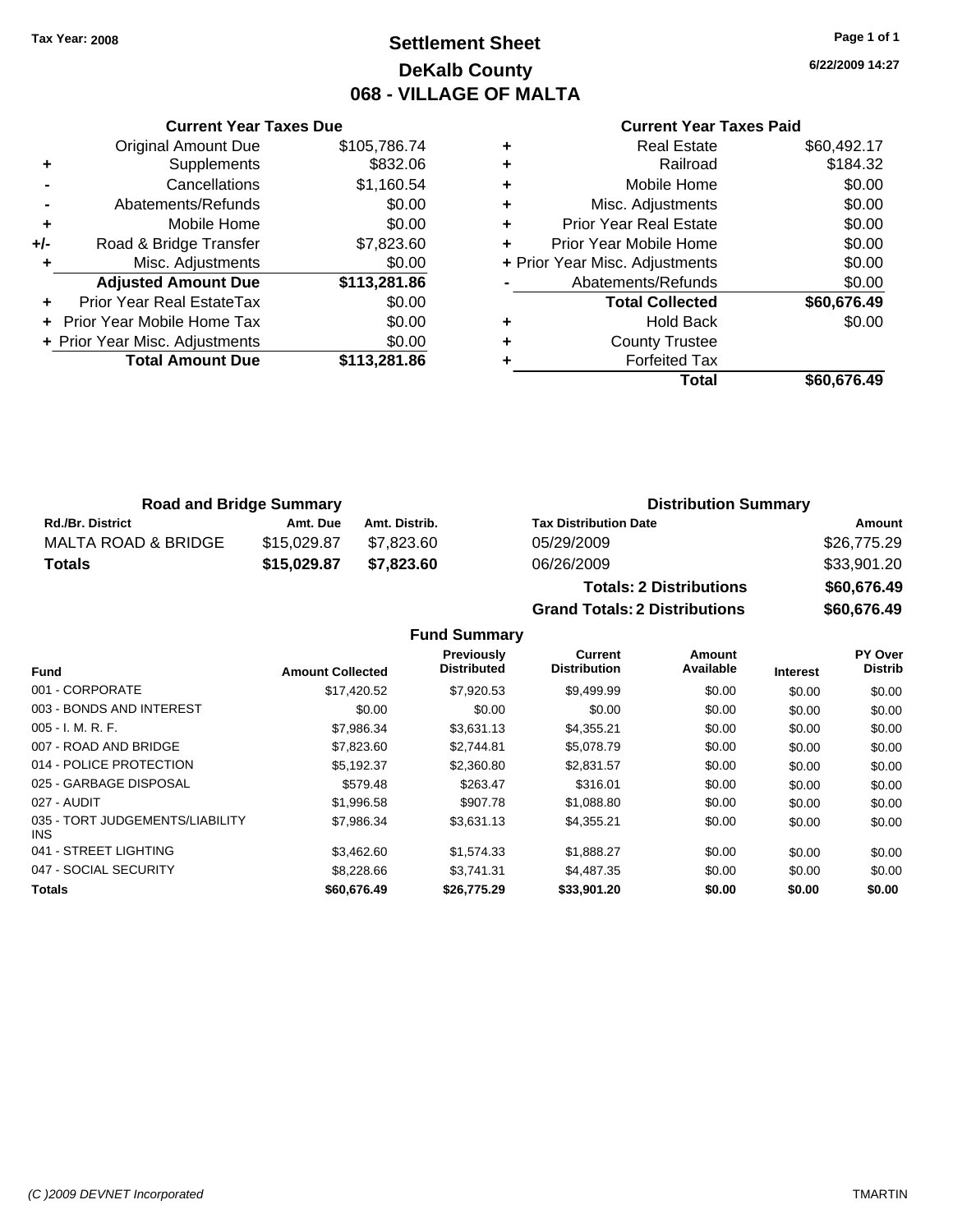# **Settlement Sheet Tax Year: 2008 Page 1 of 1 DeKalb County 069 - VILLAGE OF MAPLE PARK**

**6/22/2009 14:27**

## **Current Year Taxes Paid**

|     | <b>Current Year Taxes Due</b>    |              |  |  |  |  |  |
|-----|----------------------------------|--------------|--|--|--|--|--|
|     | <b>Original Amount Due</b>       | \$134,769.81 |  |  |  |  |  |
| ٠   | Supplements                      | \$44.61      |  |  |  |  |  |
|     | Cancellations                    | \$439.42     |  |  |  |  |  |
|     | Abatements/Refunds               | \$0.01       |  |  |  |  |  |
| ٠   | Mobile Home                      | \$0.00       |  |  |  |  |  |
| +/- | Road & Bridge Transfer           | \$821.08     |  |  |  |  |  |
| ٠   | Misc. Adjustments                | \$0.00       |  |  |  |  |  |
|     | <b>Adjusted Amount Due</b>       | \$135,196.07 |  |  |  |  |  |
|     | <b>Prior Year Real EstateTax</b> | (\$0.23)     |  |  |  |  |  |
|     | Prior Year Mobile Home Tax       | \$0.00       |  |  |  |  |  |
|     | + Prior Year Misc. Adjustments   | \$0.00       |  |  |  |  |  |
|     | <b>Total Amount Due</b>          | \$135,195.84 |  |  |  |  |  |
|     |                                  |              |  |  |  |  |  |

|   | <b>Real Estate</b>             | \$65,971.21 |
|---|--------------------------------|-------------|
| ٠ | Railroad                       | \$0.00      |
| ٠ | Mobile Home                    | \$0.00      |
| ٠ | Misc. Adjustments              | \$0.00      |
| ٠ | <b>Prior Year Real Estate</b>  | (\$0.23)    |
| ٠ | Prior Year Mobile Home         | \$0.00      |
|   | + Prior Year Misc. Adjustments | \$0.00      |
|   | Abatements/Refunds             | \$0.01      |
|   | <b>Total Collected</b>         | \$65,970.97 |
| ٠ | <b>Hold Back</b>               | \$0.00      |
| ٠ | <b>County Trustee</b>          |             |
|   | <b>Forfeited Tax</b>           |             |
|   | Total                          | \$65,970.97 |

| <b>Road and Bridge Summary</b>   |            |               | <b>Distribution Summary</b>    |             |  |
|----------------------------------|------------|---------------|--------------------------------|-------------|--|
| <b>Rd./Br. District</b>          | Amt. Due   | Amt. Distrib. | <b>Tax Distribution Date</b>   | Amount      |  |
| <b>CORTLAND ROAD &amp; BRIDC</b> | \$1.648.99 | \$821.08      | 05/29/2009                     | \$38,695.41 |  |
| <b>Totals</b>                    | \$1,648.99 | \$821.08      | 06/26/2009                     | \$27,275.56 |  |
|                                  |            |               | <b>Totals: 2 Distributions</b> | \$65,970.97 |  |

**Grand Totals: 2 Distributions \$65,970.97 Fund Summary**

| - - - - - - - - - - - - -               |                         |                                  |                                |                     |                 |                                  |  |
|-----------------------------------------|-------------------------|----------------------------------|--------------------------------|---------------------|-----------------|----------------------------------|--|
| Fund                                    | <b>Amount Collected</b> | Previously<br><b>Distributed</b> | Current<br><b>Distribution</b> | Amount<br>Available | <b>Interest</b> | <b>PY Over</b><br><b>Distrib</b> |  |
| 001 - CORPORATE                         | \$19,146.37             | \$11,244.38                      | \$7,901.99                     | \$0.00              | \$0.00          | \$0.00                           |  |
| 003 - BONDS AND INTEREST                | \$21,689.51             | \$12,737.93                      | \$8,951.58                     | \$0.00              | \$0.00          | \$0.00                           |  |
| 007 - ROAD AND BRIDGE                   | \$821.08                | \$433.84                         | \$387.24                       | \$0.00              | \$0.00          | \$0.00                           |  |
| 014 - POLICE PROTECTION                 | \$17,365.83             | \$10,198.70                      | \$7.167.13                     | \$0.00              | \$0.00          | \$0.00                           |  |
| 027 - AUDIT                             | \$2,316.34              | \$1,360.35                       | \$955.99                       | \$0.00              | \$0.00          | \$0.00                           |  |
| 035 - TORT JUDGEMENTS/LIABILITY<br>INS. | \$4,631.84              | \$2.720.21                       | \$1.911.63                     | \$0.00              | \$0.00          | \$0.00                           |  |
| <b>Totals</b>                           | \$65.970.97             | \$38,695.41                      | \$27,275.56                    | \$0.00              | \$0.00          | \$0.00                           |  |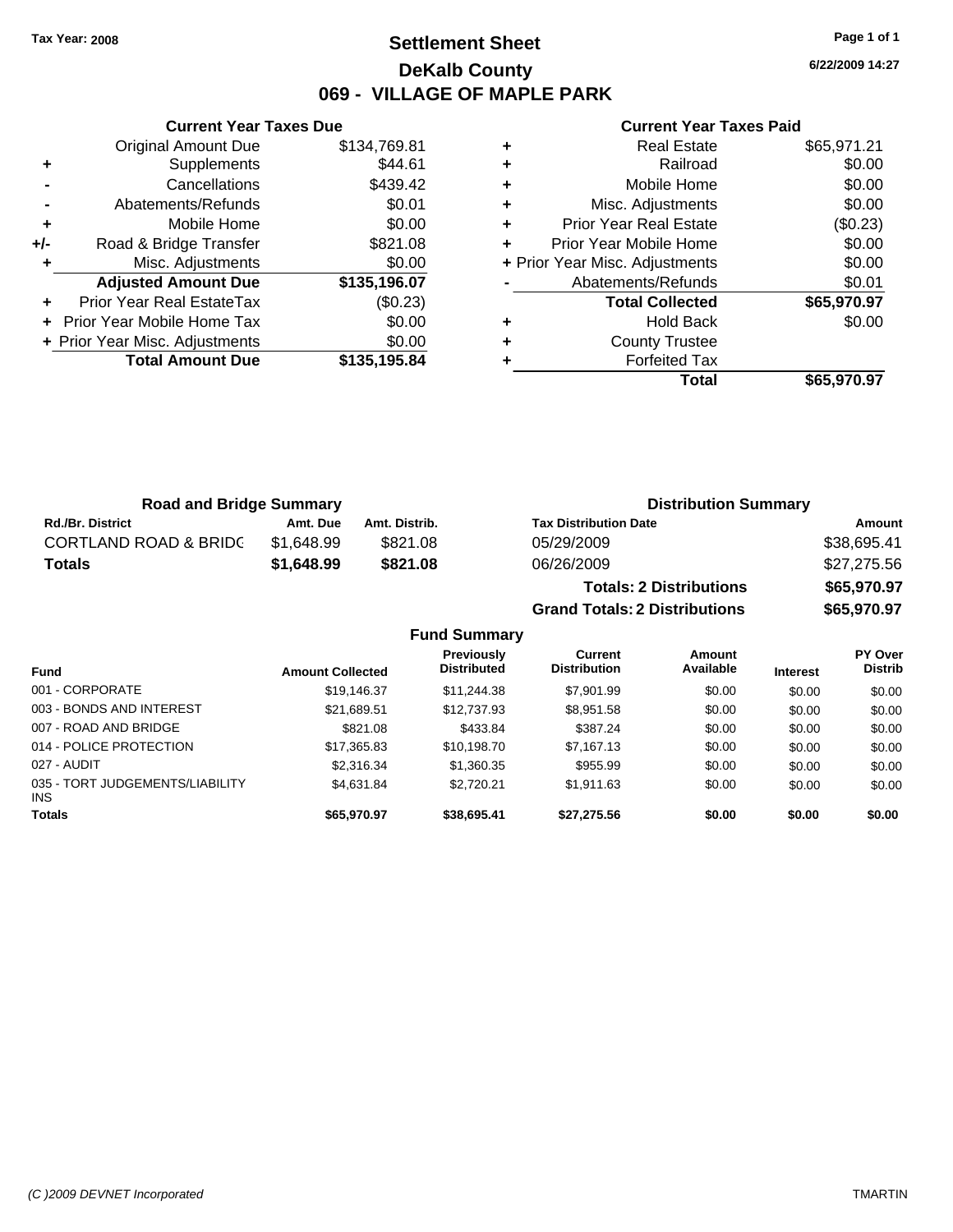# **Settlement Sheet Tax Year: 2008 Page 1 of 1 DeKalb County 070 - MAPLE PARK LIBRARY**

**6/22/2009 14:27**

## **Current Year Taxes Paid**

| <b>Current Year Taxes Due</b>  |            |  |  |  |  |  |  |
|--------------------------------|------------|--|--|--|--|--|--|
| <b>Original Amount Due</b>     | \$9,324.67 |  |  |  |  |  |  |
| Supplements                    | \$0.00     |  |  |  |  |  |  |
| Cancellations                  | \$27.82    |  |  |  |  |  |  |
| Abatements/Refunds             | \$0.00     |  |  |  |  |  |  |
| Mobile Home                    | \$0.00     |  |  |  |  |  |  |
| Road & Bridge Transfer         | \$0.00     |  |  |  |  |  |  |
| Misc. Adjustments              | \$0.00     |  |  |  |  |  |  |
| <b>Adjusted Amount Due</b>     | \$9,296.85 |  |  |  |  |  |  |
| Prior Year Real EstateTax      | \$0.00     |  |  |  |  |  |  |
| Prior Year Mobile Home Tax     | \$0.00     |  |  |  |  |  |  |
| + Prior Year Misc. Adjustments | \$0.00     |  |  |  |  |  |  |
| <b>Total Amount Due</b>        | \$9.296.85 |  |  |  |  |  |  |
|                                |            |  |  |  |  |  |  |

| ٠ | <b>Real Estate</b>             | \$4,489.28 |
|---|--------------------------------|------------|
| ٠ | Railroad                       | \$0.00     |
| ٠ | Mobile Home                    | \$0.00     |
| ٠ | Misc. Adjustments              | \$0.00     |
| ÷ | <b>Prior Year Real Estate</b>  | \$0.00     |
| ÷ | Prior Year Mobile Home         | \$0.00     |
|   | + Prior Year Misc. Adjustments | \$0.00     |
|   | Abatements/Refunds             | \$0.00     |
|   | <b>Total Collected</b>         | \$4,489.28 |
| ٠ | <b>Hold Back</b>               | \$0.00     |
| ٠ | <b>County Trustee</b>          |            |
| ٠ | <b>Forfeited Tax</b>           |            |
|   | Total                          | \$4,489.28 |
|   |                                |            |

|                 |                         |                                  | <b>Distribution Summary</b>           |                                |                 |                                  |
|-----------------|-------------------------|----------------------------------|---------------------------------------|--------------------------------|-----------------|----------------------------------|
|                 |                         |                                  | <b>Tax Distribution Date</b>          |                                |                 | Amount                           |
|                 |                         |                                  | 05/29/2009                            |                                |                 | \$2,670.86                       |
|                 |                         |                                  | 06/26/2009                            |                                |                 | \$1,818.42                       |
|                 |                         |                                  |                                       | <b>Totals: 2 Distributions</b> |                 | \$4,489.28                       |
|                 |                         |                                  | <b>Grand Totals: 2 Distributions</b>  |                                |                 | \$4,489.28                       |
|                 |                         | <b>Fund Summary</b>              |                                       |                                |                 |                                  |
| <b>Fund</b>     | <b>Amount Collected</b> | Previously<br><b>Distributed</b> | <b>Current</b><br><b>Distribution</b> | <b>Amount</b><br>Available     | <b>Interest</b> | <b>PY Over</b><br><b>Distrib</b> |
| 001 - CORPORATE | \$4,489.28              | \$2,670.86                       | \$1,818.42                            | \$0.00                         | \$0.00          | \$0.00                           |
| Totals          | \$4,489.28              | \$2,670.86                       | \$1,818.42                            | \$0.00                         | \$0.00          | \$0.00                           |
|                 |                         |                                  |                                       |                                |                 |                                  |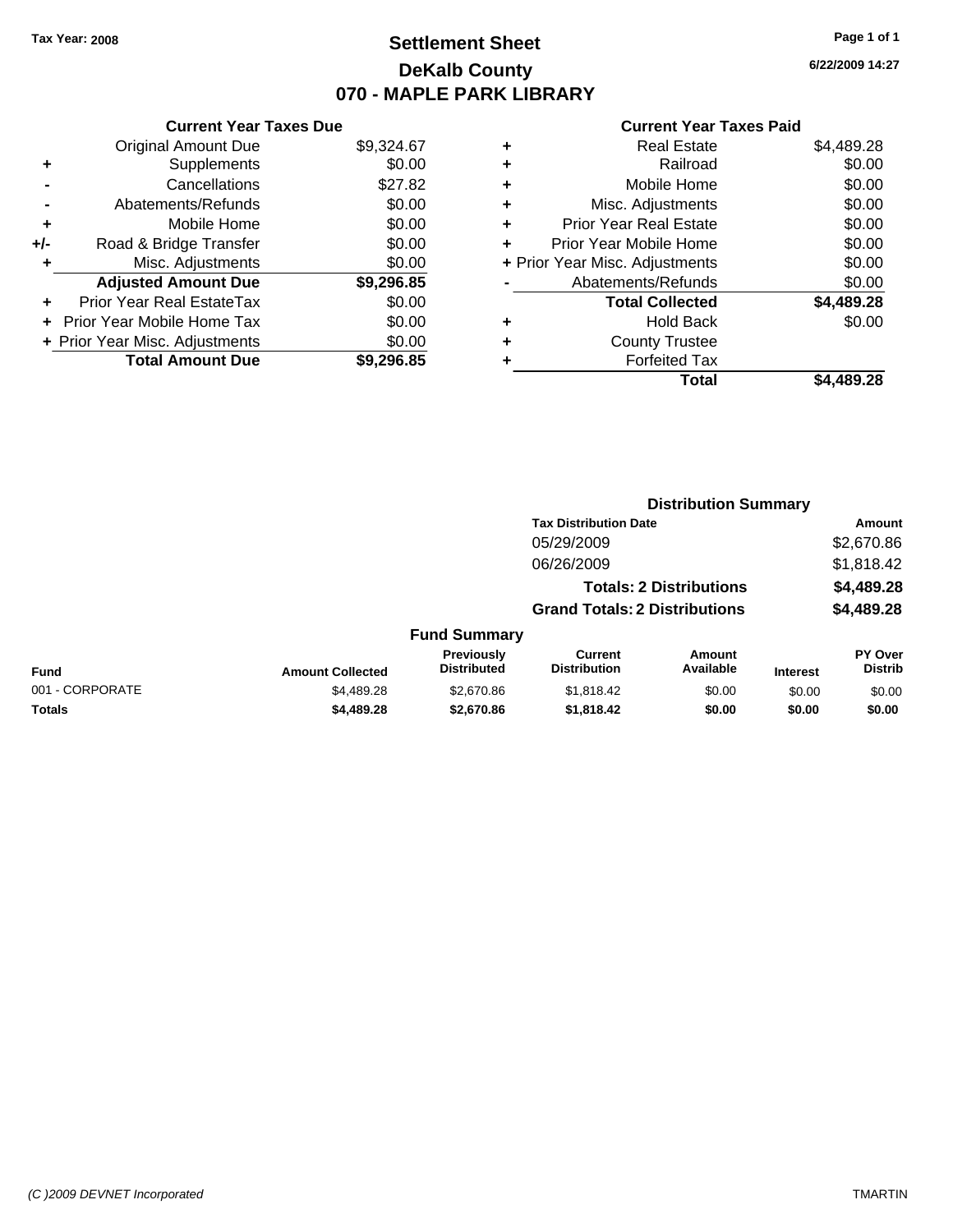# **Settlement Sheet Tax Year: 2008 Page 1 of 1 DeKalb County 071 - CITY OF SANDWICH**

**6/22/2009 14:27**

## **Current Year Taxes Paid**

|     | <b>Current Year Taxes Due</b>     |                |  |  |  |  |  |  |
|-----|-----------------------------------|----------------|--|--|--|--|--|--|
|     | <b>Original Amount Due</b>        | \$1,150,199.97 |  |  |  |  |  |  |
| ٠   | Supplements                       | \$3,336.85     |  |  |  |  |  |  |
|     | Cancellations                     | \$3,851.47     |  |  |  |  |  |  |
|     | Abatements/Refunds                | \$0.00         |  |  |  |  |  |  |
| ٠   | Mobile Home                       | \$0.00         |  |  |  |  |  |  |
| +/- | Road & Bridge Transfer            | \$22,468.65    |  |  |  |  |  |  |
| ٠   | Misc. Adjustments                 | \$0.00         |  |  |  |  |  |  |
|     | <b>Adjusted Amount Due</b>        | \$1,172,154.00 |  |  |  |  |  |  |
|     | Prior Year Real EstateTax         | \$427.46       |  |  |  |  |  |  |
|     | <b>Prior Year Mobile Home Tax</b> | \$0.00         |  |  |  |  |  |  |
|     | + Prior Year Misc. Adjustments    | \$0.00         |  |  |  |  |  |  |
|     | <b>Total Amount Due</b>           | \$1,172,581.46 |  |  |  |  |  |  |
|     |                                   |                |  |  |  |  |  |  |

| <b>Road and Bridge Summary</b> |             |               | <b>Distribution Summary</b>          |              |  |
|--------------------------------|-------------|---------------|--------------------------------------|--------------|--|
| <b>Rd./Br. District</b>        | Amt. Due    | Amt. Distrib. | <b>Tax Distribution Date</b>         | Amount       |  |
| SANDWICH ROAD & BRIDG          | \$43,162.73 | \$21,926.80   | 05/29/2009                           | \$263,106.44 |  |
| SOMONAUK ROAD & BRID           | \$1,055.69  | \$541.85      | 06/26/2009                           | \$340,743.41 |  |
| Totals                         | \$44,218.42 | \$22,468.65   | <b>Totals: 2 Distributions</b>       | \$603,849.85 |  |
|                                |             |               | <b>Grand Totals: 2 Distributions</b> | \$603,849.85 |  |

**Fund Summary**

| <b>Fund</b>                                         | <b>Amount Collected</b> | <b>Previously</b><br><b>Distributed</b> | <b>Current</b><br><b>Distribution</b> | Amount<br>Available | <b>Interest</b> | PY Over<br><b>Distrib</b> |
|-----------------------------------------------------|-------------------------|-----------------------------------------|---------------------------------------|---------------------|-----------------|---------------------------|
| 001 - CORPORATE                                     | \$199,393.42            | \$86,952.52                             | \$112,440.90                          | \$0.00              | \$0.00          | \$0.00                    |
| 003 - BONDS AND INTEREST                            |                         |                                         |                                       |                     |                 |                           |
|                                                     | \$0.00                  | \$0.00                                  | \$0.00                                | \$0.00              | \$0.00          | \$0.00                    |
| 005 - I. M. R. F.                                   | \$39,556.02             | \$17,249.79                             | \$22,306.23                           | \$0.00              | \$0.00          | \$0.00                    |
| 007 - ROAD AND BRIDGE                               | \$22,468.65             | \$9,574.74                              | \$12,893.91                           | \$0.00              | \$0.00          | \$0.00                    |
| 014 - POLICE PROTECTION                             | \$73,223.81             | \$31,931.82                             | \$41,291.99                           | \$0.00              | \$0.00          | \$0.00                    |
| 015 - POLICE PENSION                                | \$40,384.48             | \$17,611.07                             | \$22,773.41                           | \$0.00              | \$0.00          | \$0.00                    |
| 027 - AUDIT                                         | \$7,904.44              | \$3,447.00                              | \$4,457.44                            | \$0.00              | \$0.00          | \$0.00                    |
| 035 - TORT JUDGMENTS, LIABILITY<br><b>INSURANCE</b> | \$18,885.00             | \$8,235.47                              | \$10,649.53                           | \$0.00              | \$0.00          | \$0.00                    |
| 040 - STREET AND BRIDGE                             | \$13,168.28             | \$5,742.49                              | \$7,425.79                            | \$0.00              | \$0.00          | \$0.00                    |
| 041 - STREET LIGHTING                               | \$35,898.54             | \$15,654.82                             | \$20.243.72                           | \$0.00              | \$0.00          | \$0.00                    |
| 045 - PUBLIC BENEFIT                                | \$32,309.69             | \$14,089.78                             | \$18,219.91                           | \$0.00              | \$0.00          | \$0.00                    |
| 046 - EMERGENCY SERV & DISASTER<br><b>OPER</b>      | \$1,367.40              | \$596.30                                | \$771.10                              | \$0.00              | \$0.00          | \$0.00                    |
| 047 - SOCIAL SECURITY                               | \$62,807.19             | \$27,389.28                             | \$35,417.91                           | \$0.00              | \$0.00          | \$0.00                    |
| 048 - SCHOOL CROSSING GUARDS                        | \$5,315.00              | \$2,317.80                              | \$2,997.20                            | \$0.00              | \$0.00          | \$0.00                    |
| 060 - UNEMPLOYMENT INSURANCE                        | \$1,606.35              | \$700.50                                | \$905.85                              | \$0.00              | \$0.00          | \$0.00                    |
| 062 - WORKERS COMPENSATION                          | \$17,508.88             | \$7,635.36                              | \$9,873.52                            | \$0.00              | \$0.00          | \$0.00                    |
| 065 - FORESTRY PROGRAM                              | \$32,916.05             | \$14.354.20                             | \$18.561.85                           | \$0.00              | \$0.00          | \$0.00                    |
| 109 - PRIOR YEAR ADJUSTMENT                         | $$-863.35$              | $$-376.50$                              | $$-486.85$                            | \$0.00              | \$0.00          | \$0.00                    |
| <b>Totals</b>                                       | \$603,849.85            | \$263,106.44                            | \$340,743.41                          | \$0.00              | \$0.00          | \$0.00                    |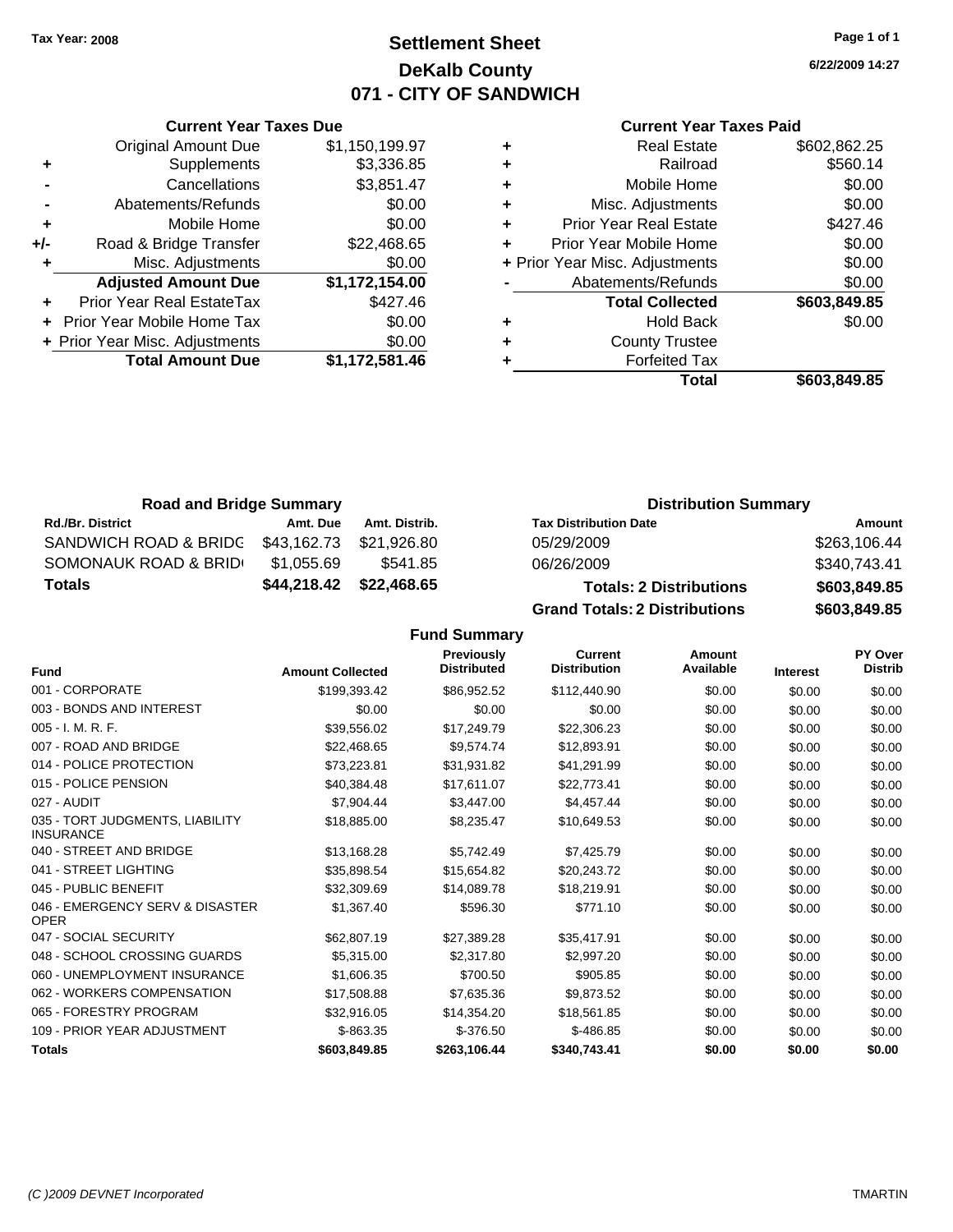# **Settlement Sheet Tax Year: 2008 Page 1 of 1 DeKalb County 072 - VILLAGE OF SHABBONA**

**6/22/2009 14:27**

#### **Current Year Taxes Paid**

|     | <b>Original Amount Due</b>     | \$82,681.16 |
|-----|--------------------------------|-------------|
| ÷   | Supplements                    | \$129.62    |
|     | Cancellations                  | \$148.63    |
|     | Abatements/Refunds             | \$0.00      |
| ÷   | Mobile Home                    | \$0.00      |
| +/- | Road & Bridge Transfer         | \$6,811.43  |
|     | Misc. Adjustments              | \$57.26     |
|     | <b>Adjusted Amount Due</b>     | \$89,530.84 |
|     | Prior Year Real EstateTax      | \$0.00      |
|     | Prior Year Mobile Home Tax     | \$0.00      |
|     | + Prior Year Misc. Adjustments | \$0.00      |
|     | <b>Total Amount Due</b>        | \$89,530.84 |
|     |                                |             |

**Current Year Taxes Due**

|   | <b>Real Estate</b>             | \$47,067.15 |
|---|--------------------------------|-------------|
| ٠ | Railroad                       | \$391.38    |
| ٠ | Mobile Home                    | \$0.00      |
| ٠ | Misc. Adjustments              | \$57.26     |
| ÷ | <b>Prior Year Real Estate</b>  | \$0.00      |
| ٠ | Prior Year Mobile Home         | \$0.00      |
|   | + Prior Year Misc. Adjustments | \$0.00      |
|   | Abatements/Refunds             | \$0.00      |
|   | <b>Total Collected</b>         | \$47,515.79 |
| ٠ | <b>Hold Back</b>               | \$0.00      |
| ٠ | <b>County Trustee</b>          |             |
|   | <b>Forfeited Tax</b>           |             |
|   | Total                          | \$47.515.79 |

| <b>Road and Bridge Summary</b> |             |               | <b>Distribution Summary</b>    |             |  |
|--------------------------------|-------------|---------------|--------------------------------|-------------|--|
| <b>Rd./Br. District</b>        | Amt. Due    | Amt. Distrib. | <b>Tax Distribution Date</b>   | Amount      |  |
| SHABBONA ROAD & BRIDC          | \$13.641.77 | \$6.811.43    | 05/29/2009                     | \$18,099.55 |  |
| <b>Totals</b>                  | \$13,641.77 | \$6,811.43    | 06/26/2009                     | \$29,416.24 |  |
|                                |             |               | <b>Totals: 2 Distributions</b> | \$47,515.79 |  |

**Grand Totals: 2 Distributions \$47,515.79 Fund Summary Fund Interest Amount Collected Distributed PY Over Distrib Amount Available Current Distribution Previously** 001 - CORPORATE \$21,372.41 \$8,150.13 \$13,222.28 \$0.00 \$0.00 \$0.00 005 - I. M. R. F. Channel Communication of the State of State State State State State State State State State S 007 - ROAD AND BRIDGE \$6,811.43 \$6,811.43 \$2,577.40 \$4,234.03 \$0.00 \$0.00 \$0.00 \$0.00 014 - POLICE PROTECTION \$12,470.56 \$4,755.51 \$7,715.05 \$0.00 \$0.00 \$0.00 \$0.00 047 - SOCIAL SECURITY \$4,648.93 \$1,772.82 \$2,876.11 \$0.00 \$0.00 \$0.00 060 - UNEMPLOYMENT INSURANCE \$473.15 \$180.43 \$292.72 \$0.00 \$0.00 \$0.00 062 - WORKERS COMPENSATION \$1,079.28 \$411.57 \$667.71 \$0.00 \$0.00 \$0.00 \$0.00 **Totals \$47,515.79 \$18,099.55 \$29,416.24 \$0.00 \$0.00 \$0.00**

## **Miscellaneous Adjustment Detail**

**Year Source Account Type Amount Adjustment Description** 2008 RE - Real Estate Paymt In Lieu of Tax **557.26 Housing Authority-Hinckley Sunset View Apartments by TBA Totals \$57.26 1 entries**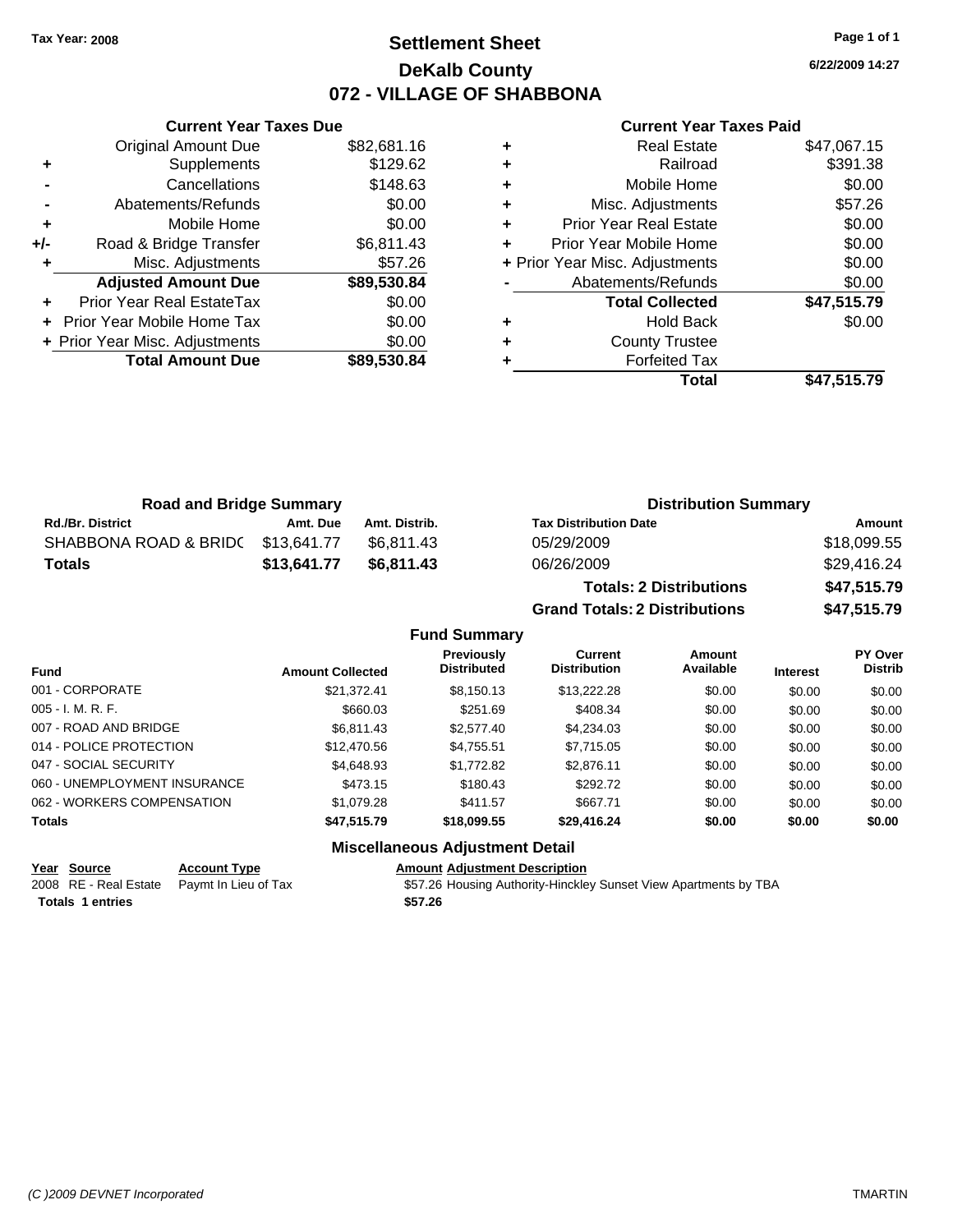# **Settlement Sheet Tax Year: 2008 Page 1 of 1 DeKalb County 073 - FLEWELLIN MEMORIAL LIBRARY**

**6/22/2009 14:27**

## **Current Year Taxes Paid**

| <b>Current Year Taxes Due</b> |                                |  |  |  |  |
|-------------------------------|--------------------------------|--|--|--|--|
| <b>Original Amount Due</b>    | \$21,850.88                    |  |  |  |  |
| Supplements                   | \$25.96                        |  |  |  |  |
| Cancellations                 | \$31.75                        |  |  |  |  |
| Abatements/Refunds            | \$0.00                         |  |  |  |  |
| Mobile Home                   | \$0.00                         |  |  |  |  |
| Road & Bridge Transfer        | \$0.00                         |  |  |  |  |
| Misc. Adjustments             | \$15.13                        |  |  |  |  |
| <b>Adjusted Amount Due</b>    | \$21,860.22                    |  |  |  |  |
| Prior Year Real EstateTax     | \$0.00                         |  |  |  |  |
| Prior Year Mobile Home Tax    | \$0.00                         |  |  |  |  |
|                               | \$0.00                         |  |  |  |  |
| <b>Total Amount Due</b>       | \$21,860.22                    |  |  |  |  |
|                               | + Prior Year Misc. Adjustments |  |  |  |  |

|   | <b>Real Estate</b>             | \$10,653.36 |
|---|--------------------------------|-------------|
| ٠ | Railroad                       | \$88.79     |
| ٠ | Mobile Home                    | \$0.00      |
| ٠ | Misc. Adjustments              | \$15.13     |
| ٠ | Prior Year Real Estate         | \$0.00      |
| ÷ | Prior Year Mobile Home         | \$0.00      |
|   | + Prior Year Misc. Adjustments | \$0.00      |
|   | Abatements/Refunds             | \$0.00      |
|   | <b>Total Collected</b>         | \$10,757.28 |
| ٠ | <b>Hold Back</b>               | \$0.00      |
| ٠ | <b>County Trustee</b>          |             |
| ٠ | <b>Forfeited Tax</b>           |             |
|   | Total                          | \$10,757.28 |
|   |                                |             |

|                                                                 |                                             |                                                 | <b>Distribution Summary</b>                                      |                                |                 |                           |
|-----------------------------------------------------------------|---------------------------------------------|-------------------------------------------------|------------------------------------------------------------------|--------------------------------|-----------------|---------------------------|
|                                                                 |                                             |                                                 | <b>Tax Distribution Date</b>                                     |                                | Amount          |                           |
|                                                                 |                                             |                                                 | 05/29/2009                                                       |                                |                 | \$4,102.17                |
|                                                                 |                                             |                                                 | 06/26/2009                                                       |                                |                 | \$6,655.11                |
|                                                                 |                                             |                                                 |                                                                  | <b>Totals: 2 Distributions</b> |                 | \$10,757.28               |
|                                                                 |                                             |                                                 | <b>Grand Totals: 2 Distributions</b>                             |                                |                 | \$10,757.28               |
|                                                                 |                                             | <b>Fund Summary</b>                             |                                                                  |                                |                 |                           |
| <b>Fund</b>                                                     | <b>Amount Collected</b>                     | Previously<br><b>Distributed</b>                | Current<br><b>Distribution</b>                                   | Amount<br>Available            | <b>Interest</b> | PY Over<br><b>Distrib</b> |
| 001 - CORPORATE                                                 | \$10,757.28                                 | \$4,102.17                                      | \$6,655.11                                                       | \$0.00                         | \$0.00          | \$0.00                    |
| <b>Totals</b>                                                   | \$10,757.28                                 | \$4,102.17                                      | \$6,655.11                                                       | \$0.00                         | \$0.00          | \$0.00                    |
|                                                                 |                                             | <b>Miscellaneous Adjustment Detail</b>          |                                                                  |                                |                 |                           |
| Year Source<br>2008 RE - Real Estate<br><b>Totals 1 entries</b> | <b>Account Type</b><br>Paymt In Lieu of Tax | <b>Amount Adjustment Description</b><br>\$15.13 | \$15.13 Housing Authority-Hinckley Sunset View Apartments by TBA |                                |                 |                           |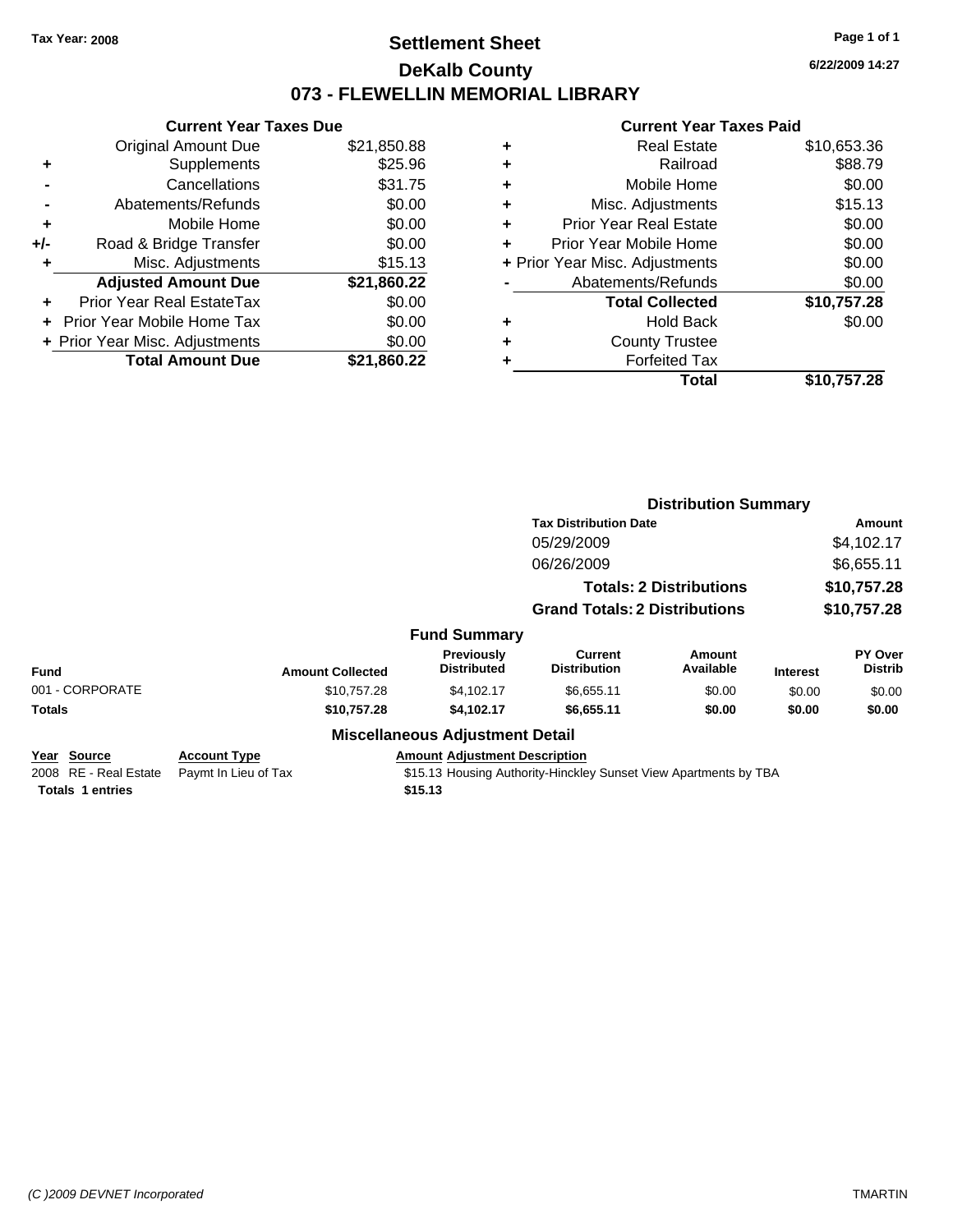**Current Year Taxes Due**

# **Settlement Sheet Tax Year: 2008 Page 1 of 1 DeKalb County 074 - VILLAGE OF SOMONAUK**

**6/22/2009 14:27**

## **Current Year Taxes Paid**

|     |                                |              |   | <b>Total</b>                   | \$199,148.11 |
|-----|--------------------------------|--------------|---|--------------------------------|--------------|
|     | <b>Total Amount Due</b>        | \$370,652.38 |   | <b>Forfeited Tax</b>           |              |
|     | + Prior Year Misc. Adjustments | \$0.00       | ٠ | <b>County Trustee</b>          |              |
|     | + Prior Year Mobile Home Tax   | \$0.00       | ٠ | <b>Hold Back</b>               | \$0.00       |
| ÷.  | Prior Year Real EstateTax      | \$0.00       |   | <b>Total Collected</b>         | \$199,148.11 |
|     | <b>Adjusted Amount Due</b>     | \$370,652.38 |   | Abatements/Refunds             | \$0.00       |
|     | Misc. Adjustments              | \$0.00       |   | + Prior Year Misc. Adjustments | \$0.00       |
| +/- | Road & Bridge Transfer         | \$26,503.86  | ٠ | Prior Year Mobile Home         | \$0.00       |
| ÷   | Mobile Home                    | \$0.00       | ٠ | <b>Prior Year Real Estate</b>  | \$0.00       |
|     | Abatements/Refunds             | \$0.00       | ٠ | Misc. Adjustments              | \$0.00       |
|     | Cancellations                  | \$4,380.76   | ٠ | Mobile Home                    | \$0.00       |
| ٠   | <b>Supplements</b>             | \$3,836.19   | ٠ | Railroad                       | \$700.70     |
|     | Original Amount Due            | \$344,693.09 | ٠ | <b>Real Estate</b>             | \$198,447.41 |

| <b>Road and Bridge Summary</b> |             |               | <b>Distribution Summary</b>    |              |  |
|--------------------------------|-------------|---------------|--------------------------------|--------------|--|
| <b>Rd./Br. District</b>        | Amt. Due    | Amt. Distrib. | <b>Tax Distribution Date</b>   | Amount       |  |
| SOMONAUK ROAD & BRID           | \$51.643.40 | \$26.503.86   | 05/29/2009                     | \$92,136.49  |  |
| <b>Totals</b>                  | \$51.643.40 | \$26.503.86   | 06/26/2009                     | \$107,011.62 |  |
|                                |             |               | <b>Totals: 2 Distributions</b> | \$199,148.11 |  |

**Grand Totals: 2 Distributions \$199,148.11**

|  | <b>Fund Summary</b> |
|--|---------------------|
|--|---------------------|

|                                         |                         | <b>Previously</b>  | Current             | Amount    |                 | PY Over        |
|-----------------------------------------|-------------------------|--------------------|---------------------|-----------|-----------------|----------------|
| <b>Fund</b>                             | <b>Amount Collected</b> | <b>Distributed</b> | <b>Distribution</b> | Available | <b>Interest</b> | <b>Distrib</b> |
| 001 - CORPORATE                         | \$45,361.26             | \$21.222.76        | \$24.138.50         | \$0.00    | \$0.00          | \$0.00         |
| 003 - BONDS AND INTEREST                | \$63,553.45             | \$29.734.16        | \$33,819.29         | \$0.00    | \$0.00          | \$0.00         |
| 007 - ROAD AND BRIDGE                   | \$26,503.86             | \$11,363.02        | \$15,140.84         | \$0.00    | \$0.00          | \$0.00         |
| 014 - POLICE PROTECTION                 | \$11.949.56             | \$5,590.73         | \$6,358.83          | \$0.00    | \$0.00          | \$0.00         |
| 025 - GARBAGE DISPOSAL                  | \$7,302.68              | \$3,416.64         | \$3,886.04          | \$0.00    | \$0.00          | \$0.00         |
| 027 - AUDIT                             | \$9.737.49              | \$4,555,79         | \$5.181.70          | \$0.00    | \$0.00          | \$0.00         |
| 035 - TORT JUDGEMENTS/LIABILITY<br>INS. | \$19,029.36             | \$8,903.09         | \$10.126.27         | \$0.00    | \$0.00          | \$0.00         |
| 047 - SOCIAL SECURITY                   | \$15,710.45             | \$7,350,30         | \$8,360.15          | \$0.00    | \$0.00          | \$0.00         |
| 109 - PRIOR YEAR ADJUSTMENT             | \$0.00                  | \$0.00             | \$0.00              | \$0.00    | \$0.00          | \$0.00         |
| <b>Totals</b>                           | \$199,148.11            | \$92.136.49        | \$107,011.62        | \$0.00    | \$0.00          | \$0.00         |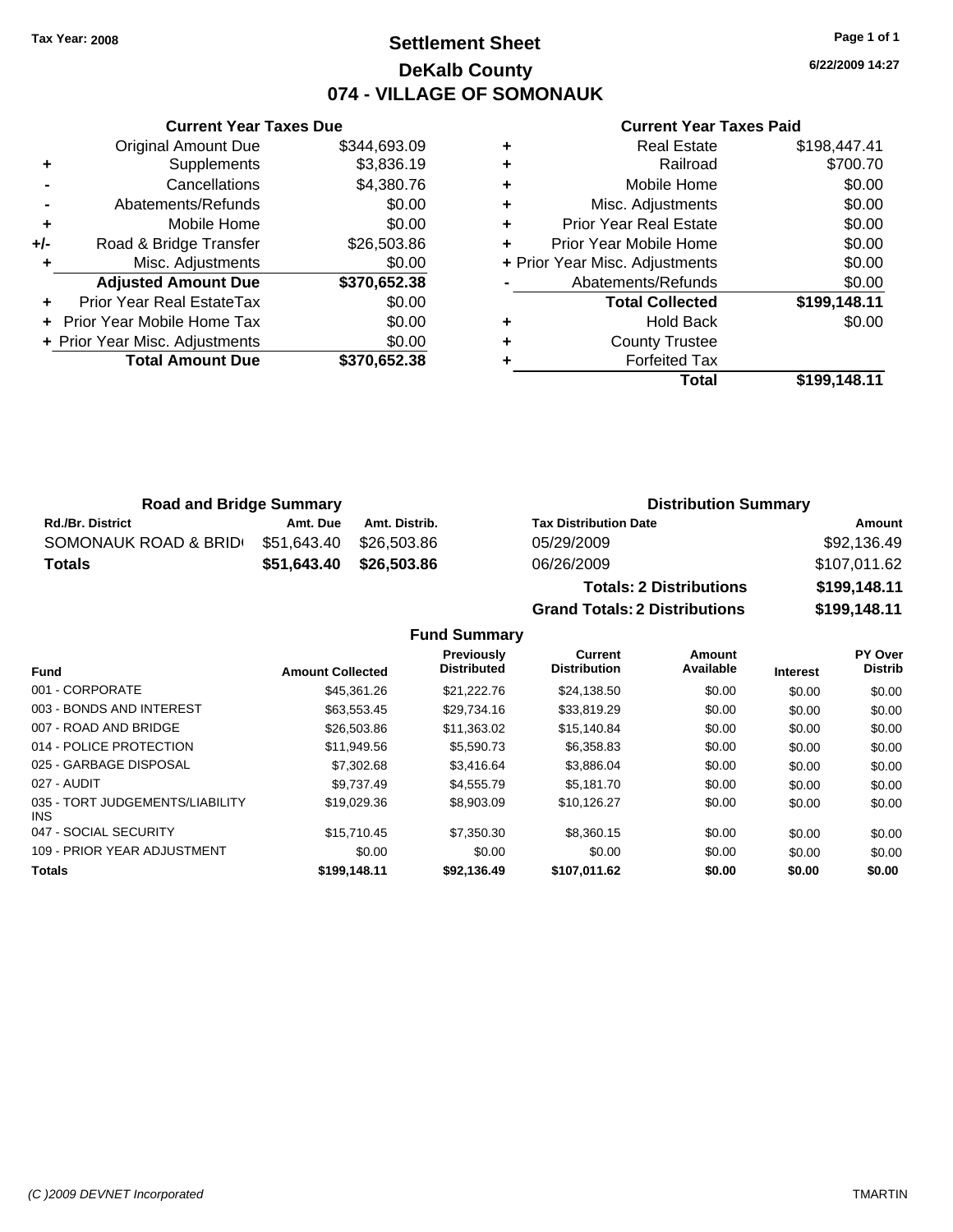# **Settlement Sheet Tax Year: 2008 Page 1 of 1 DeKalb County 075 - SOMONAUK LIBRARY**

**6/22/2009 14:27**

## **Current Year Taxes Paid**

|     | <b>Current Year Taxes Due</b>  |              |  |  |  |  |
|-----|--------------------------------|--------------|--|--|--|--|
|     | <b>Original Amount Due</b>     | \$140,582.12 |  |  |  |  |
| ٠   | Supplements                    | \$1,084.20   |  |  |  |  |
|     | Cancellations                  | \$1,238.11   |  |  |  |  |
|     | Abatements/Refunds             | \$0.00       |  |  |  |  |
| ٠   | Mobile Home                    | \$0.00       |  |  |  |  |
| +/- | Road & Bridge Transfer         | \$0.00       |  |  |  |  |
|     | \$0.00<br>Misc. Adjustments    |              |  |  |  |  |
|     | <b>Adjusted Amount Due</b>     | \$140,428.21 |  |  |  |  |
|     | Prior Year Real EstateTax      | \$0.00       |  |  |  |  |
|     | Prior Year Mobile Home Tax     | \$0.00       |  |  |  |  |
|     | + Prior Year Misc. Adjustments | \$0.00       |  |  |  |  |
|     | <b>Total Amount Due</b>        | \$140,428.21 |  |  |  |  |
|     |                                |              |  |  |  |  |

|   | <b>Real Estate</b>             | \$71,286.95 |
|---|--------------------------------|-------------|
| ٠ | Railroad                       | \$280.17    |
| ٠ | Mobile Home                    | \$0.00      |
| ÷ | Misc. Adjustments              | \$0.00      |
| ٠ | <b>Prior Year Real Estate</b>  | \$0.00      |
|   | Prior Year Mobile Home         | \$0.00      |
|   | + Prior Year Misc. Adjustments | \$0.00      |
|   | Abatements/Refunds             | \$0.00      |
|   | <b>Total Collected</b>         | \$71,567.12 |
| ٠ | <b>Hold Back</b>               | \$0.00      |
| ٠ | <b>County Trustee</b>          |             |
|   | <b>Forfeited Tax</b>           |             |
|   | Total                          | \$71,567.12 |
|   |                                |             |

## **Distribution Summary**

| <b>Tax Distribution Date</b>         | Amount      |
|--------------------------------------|-------------|
| 05/29/2009                           | \$31,114.26 |
| 06/26/2009                           | \$40,452.86 |
| <b>Totals: 2 Distributions</b>       | \$71,567.12 |
| <b>Grand Totals: 2 Distributions</b> | \$71,567.12 |

## **Fund Summary**

| <b>Fund</b>                                   | <b>Amount Collected</b> | Previously<br><b>Distributed</b> | Current<br><b>Distribution</b> | Amount<br>Available | <b>Interest</b> | PY Over<br><b>Distrib</b> |
|-----------------------------------------------|-------------------------|----------------------------------|--------------------------------|---------------------|-----------------|---------------------------|
| 001 - CORPORATE                               | \$37,347.26             | \$16,236.96                      | \$21,110.30                    | \$0.00              | \$0.00          | \$0.00                    |
| 003 - BONDS AND INTEREST                      | \$26,167.87             | \$11,376.65                      | \$14.791.22                    | \$0.00              | \$0.00          | \$0.00                    |
| 004 - OPERATIONS & MAINTENANCE                | \$4,979.63              | \$2.164.93                       | \$2,814.70                     | \$0.00              | \$0.00          | \$0.00                    |
| $005 - I. M. R. F.$                           | \$829.10                | \$360.45                         | \$468.65                       | \$0.00              | \$0.00          | \$0.00                    |
| 027 - AUDIT                                   | \$293.78                | \$127.72                         | \$166.06                       | \$0.00              | \$0.00          | \$0.00                    |
| 035 - TORT JUDGEMENTS/LIABILITY<br><b>INS</b> | \$1,170.19              | \$508.75                         | \$661.44                       | \$0.00              | \$0.00          | \$0.00                    |
| 047 - SOCIAL SECURITY                         | \$779.29                | \$338.80                         | \$440.49                       | \$0.00              | \$0.00          | \$0.00                    |
| <b>Totals</b>                                 | \$71,567.12             | \$31,114.26                      | \$40,452.86                    | \$0.00              | \$0.00          | \$0.00                    |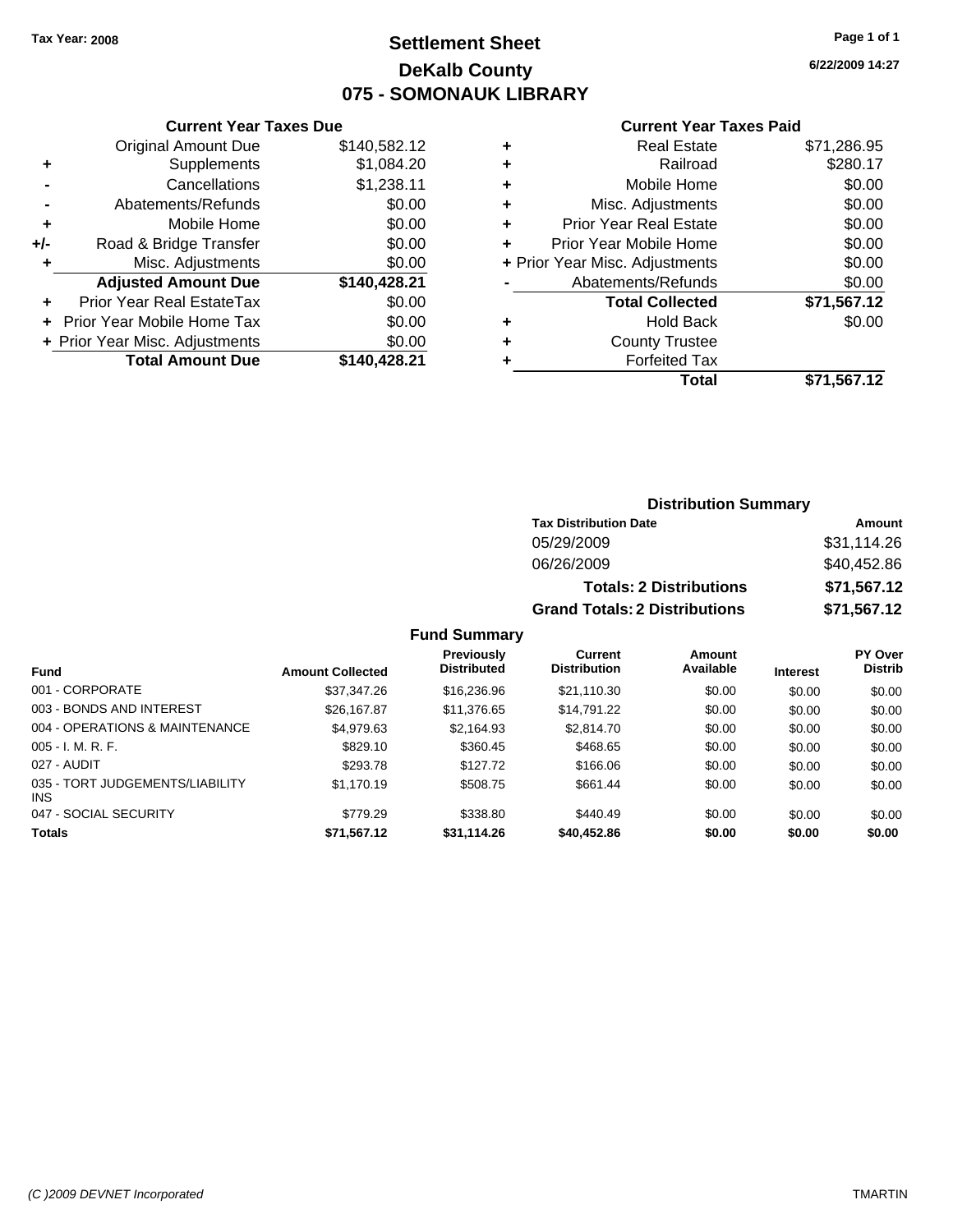# **Settlement Sheet Tax Year: 2008 Page 1 of 1 DeKalb County 076 - CITY OF SYCAMORE**

**6/22/2009 14:27**

#### **Current Year Taxes Paid**

|     | <b>Current Year Taxes Due</b>  |                |  |  |  |  |
|-----|--------------------------------|----------------|--|--|--|--|
|     | <b>Original Amount Due</b>     | \$2,549,934.00 |  |  |  |  |
| ٠   | Supplements                    | \$18,970.23    |  |  |  |  |
|     | Cancellations                  | \$27,154.68    |  |  |  |  |
|     | Abatements/Refunds             | \$7.55         |  |  |  |  |
| ٠   | Mobile Home                    | \$0.00         |  |  |  |  |
| +/- | Road & Bridge Transfer         | \$32,096.64    |  |  |  |  |
|     | Misc. Adjustments              | \$0.00         |  |  |  |  |
|     | <b>Adjusted Amount Due</b>     | \$2,573,838.64 |  |  |  |  |
|     | Prior Year Real EstateTax      | (\$136.36)     |  |  |  |  |
|     | Prior Year Mobile Home Tax     | \$0.00         |  |  |  |  |
|     | + Prior Year Misc. Adjustments | \$0.00         |  |  |  |  |
|     | <b>Total Amount Due</b>        | \$2,573,702.28 |  |  |  |  |
|     |                                |                |  |  |  |  |

|   | <b>Real Estate</b>             | \$1,293,160.20 |
|---|--------------------------------|----------------|
| ٠ | Railroad                       | \$0.00         |
| ٠ | Mobile Home                    | \$0.00         |
| ٠ | Misc. Adjustments              | \$0.00         |
| ٠ | <b>Prior Year Real Estate</b>  | (\$136.36)     |
| ٠ | Prior Year Mobile Home         | \$0.00         |
|   | + Prior Year Misc. Adjustments | \$0.00         |
|   | Abatements/Refunds             | \$7.55         |
|   | <b>Total Collected</b>         | \$1,293,016.29 |
| ٠ | <b>Hold Back</b>               | \$0.00         |
| ٠ | <b>County Trustee</b>          |                |
|   | <b>Forfeited Tax</b>           |                |
|   | Total                          | \$1,293,016.29 |

| <b>Road and Bridge Summary</b>   |             |               | <b>Distribution Summary</b>          |                |
|----------------------------------|-------------|---------------|--------------------------------------|----------------|
| <b>Rd./Br. District</b>          | Amt. Due    | Amt. Distrib. | <b>Tax Distribution Date</b>         | Amount         |
| <b>CORTLAND ROAD &amp; BRIDC</b> | \$13,262.95 | \$6.604.04    | 05/29/2009                           | \$573,366.07   |
| DEKALB ROAD & BRIDGE             | \$21,280.07 | \$10.601.39   | 06/26/2009                           | \$719,650.22   |
| SYCAMORE ROAD & BRID(            | \$29,813.75 | \$14,891.21   | <b>Totals: 2 Distributions</b>       | \$1,293,016.29 |
| <b>Totals</b>                    | \$64,356.77 | \$32,096.64   | <b>Grand Totals: 2 Distributions</b> | \$1,293,016.29 |

## **Fund Summary**

| <b>Fund</b>                  | <b>Amount Collected</b> | <b>Previously</b><br><b>Distributed</b> | Current<br><b>Distribution</b> | Amount<br>Available | <b>Interest</b> | <b>PY Over</b><br><b>Distrib</b> |
|------------------------------|-------------------------|-----------------------------------------|--------------------------------|---------------------|-----------------|----------------------------------|
| 001 - CORPORATE              | \$698,540.66            | \$309.741.29                            | \$388.799.37                   | \$0.00              | \$0.00          | \$0.00                           |
| 003 - BONDS AND INTEREST     | \$77.433.07             | \$34.334.74                             | \$43,098.33                    | \$0.00              | \$0.00          | \$0.00                           |
| $005 - I. M. R. F.$          | \$71.364.28             | \$31.643.77                             | \$39,720.51                    | \$0.00              | \$0.00          | \$0.00                           |
| 007 - ROAD AND BRIDGE        | \$32,096.64             | \$14.259.26                             | \$17,837,38                    | \$0.00              | \$0.00          | \$0.00                           |
| 013 - FIREFIGHTER'S PENSION  | \$188,638,61            | \$83.644.60                             | \$104.994.01                   | \$0.00              | \$0.00          | \$0.00                           |
| 015 - POLICE PENSION         | \$132,643.70            | \$58,815.80                             | \$73,827.90                    | \$0.00              | \$0.00          | \$0.00                           |
| 047 - SOCIAL SECURITY        | \$44,883,69             | \$19,901.96                             | \$24.981.73                    | \$0.00              | \$0.00          | \$0.00                           |
| 048 - SCHOOL CROSSING GUARDS | \$9.910.84              | \$4,394.58                              | \$5.516.26                     | \$0.00              | \$0.00          | \$0.00                           |
| 143 - MEDICARE               | \$37.504.80             | \$16,630.07                             | \$20,874.73                    | \$0.00              | \$0.00          | \$0.00                           |
| <b>Totals</b>                | \$1,293,016.29          | \$573,366.07                            | \$719,650.22                   | \$0.00              | \$0.00          | \$0.00                           |
|                              |                         | Alexandria Detail                       |                                |                     |                 |                                  |

## **Abatement Detail**

| Year Source                        | <b>Account Type</b> | <b>Amount Adiustment Description</b>                       |
|------------------------------------|---------------------|------------------------------------------------------------|
| 2008 RE - Real Estate RE Abatement |                     | \$7.48 Interest on 2006 PTAB-Sycamore Meadows Apts. by TBA |
| <b>Totals 1 entries</b>            |                     | \$7.48                                                     |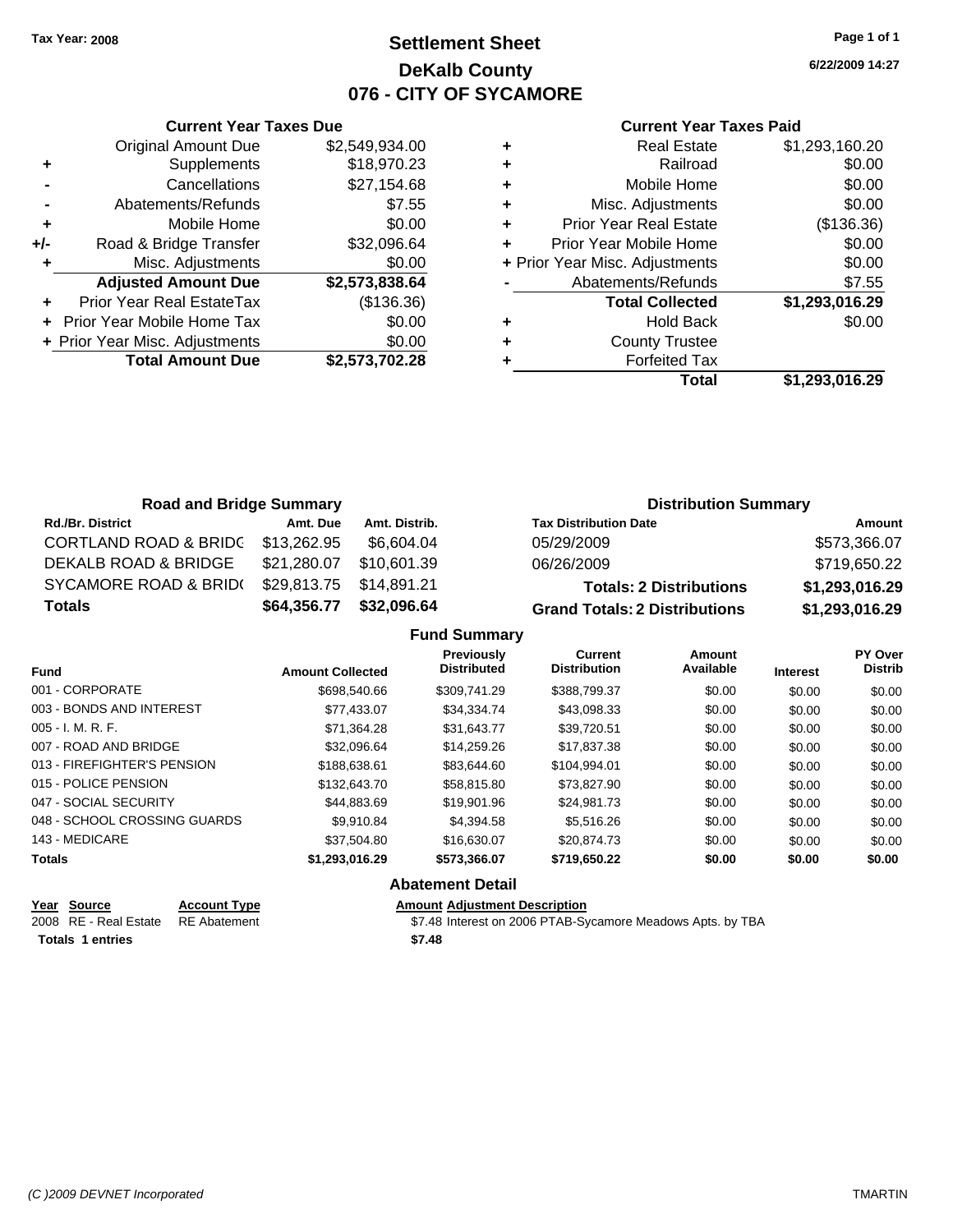**Current Year Taxes Due** Original Amount Due \$814,571.89

**Adjusted Amount Due \$811,970.68**

**Total Amount Due \$811,930.06**

**+** Supplements \$5,717.34 **-** Cancellations \$8,316.16 **-** Abatements/Refunds \$2.39 **+** Mobile Home \$0.00 **+/-** Road & Bridge Transfer \$0.00 **+** Misc. Adjustments \$0.00

**+** Prior Year Real EstateTax (\$40.62) **+** Prior Year Mobile Home Tax \$0.00 **+ Prior Year Misc. Adjustments**  $$0.00$ 

# **Settlement Sheet Tax Year: 2008 Page 1 of 1 DeKalb County 077 - SYCAMORE LIBRARY**

**6/22/2009 14:27**

#### **Current Year Taxes Paid**

|   | Total                          | \$402.801.37 |
|---|--------------------------------|--------------|
|   | <b>Forfeited Tax</b>           |              |
| ٠ | <b>County Trustee</b>          |              |
| ٠ | <b>Hold Back</b>               | \$0.00       |
|   | <b>Total Collected</b>         | \$402,801.37 |
|   | Abatements/Refunds             | \$2.39       |
|   | + Prior Year Misc. Adjustments | \$0.00       |
| ÷ | Prior Year Mobile Home         | \$0.00       |
| ٠ | <b>Prior Year Real Estate</b>  | (\$40.62)    |
| ٠ | Misc. Adjustments              | \$0.00       |
| ٠ | Mobile Home                    | \$0.00       |
| ÷ | Railroad                       | \$0.00       |
| ٠ | <b>Real Estate</b>             | \$402,844.38 |

|                                          |                         |                                         | <b>Distribution Summary</b>           |                                |                 |                                  |
|------------------------------------------|-------------------------|-----------------------------------------|---------------------------------------|--------------------------------|-----------------|----------------------------------|
|                                          |                         |                                         | <b>Tax Distribution Date</b>          |                                | Amount          |                                  |
|                                          |                         |                                         | 05/29/2009                            |                                |                 | \$178,608.74                     |
|                                          |                         |                                         | 06/26/2009                            |                                |                 | \$224,192.63                     |
|                                          |                         |                                         |                                       | <b>Totals: 2 Distributions</b> |                 | \$402,801.37                     |
|                                          |                         |                                         | <b>Grand Totals: 2 Distributions</b>  |                                |                 | \$402,801.37                     |
|                                          |                         | <b>Fund Summary</b>                     |                                       |                                |                 |                                  |
| Fund                                     | <b>Amount Collected</b> | <b>Previously</b><br><b>Distributed</b> | <b>Current</b><br><b>Distribution</b> | <b>Amount</b><br>Available     | <b>Interest</b> | <b>PY Over</b><br><b>Distrib</b> |
| 005 - I. M. R. F.                        | \$17,312.02             | \$7,676.43                              | \$9,635.59                            | \$0.00                         | \$0.00          | \$0.00                           |
| 016 - LIBRARY (township, municipalities) | \$366,583.88            | \$162,549.31                            | \$204,034.57                          | \$0.00                         | \$0.00          | \$0.00                           |
| 027 - AUDIT                              | \$1,244.25              | \$551.72                                | \$692.53                              | \$0.00                         | \$0.00          | \$0.00                           |
| 047 - SOCIAL SECURITY                    | \$17,661.22             | \$7,831.28                              | \$9,829.94                            | \$0.00                         | \$0.00          | \$0.00                           |
| Totals                                   | \$402,801.37            | \$178,608.74                            | \$224,192.63                          | \$0.00                         | \$0.00          | \$0.00                           |
|                                          |                         | Ahatamant Datail                        |                                       |                                |                 |                                  |

## **Abatement Detail**

**Year Source Account Type Amount Adjustment Description**

RE Abatement **2008 REAL ESTATE STATE STATE STATE STATE ARE Abatement** SAD REAL Abatement

**Totals \$2.39 1 entries**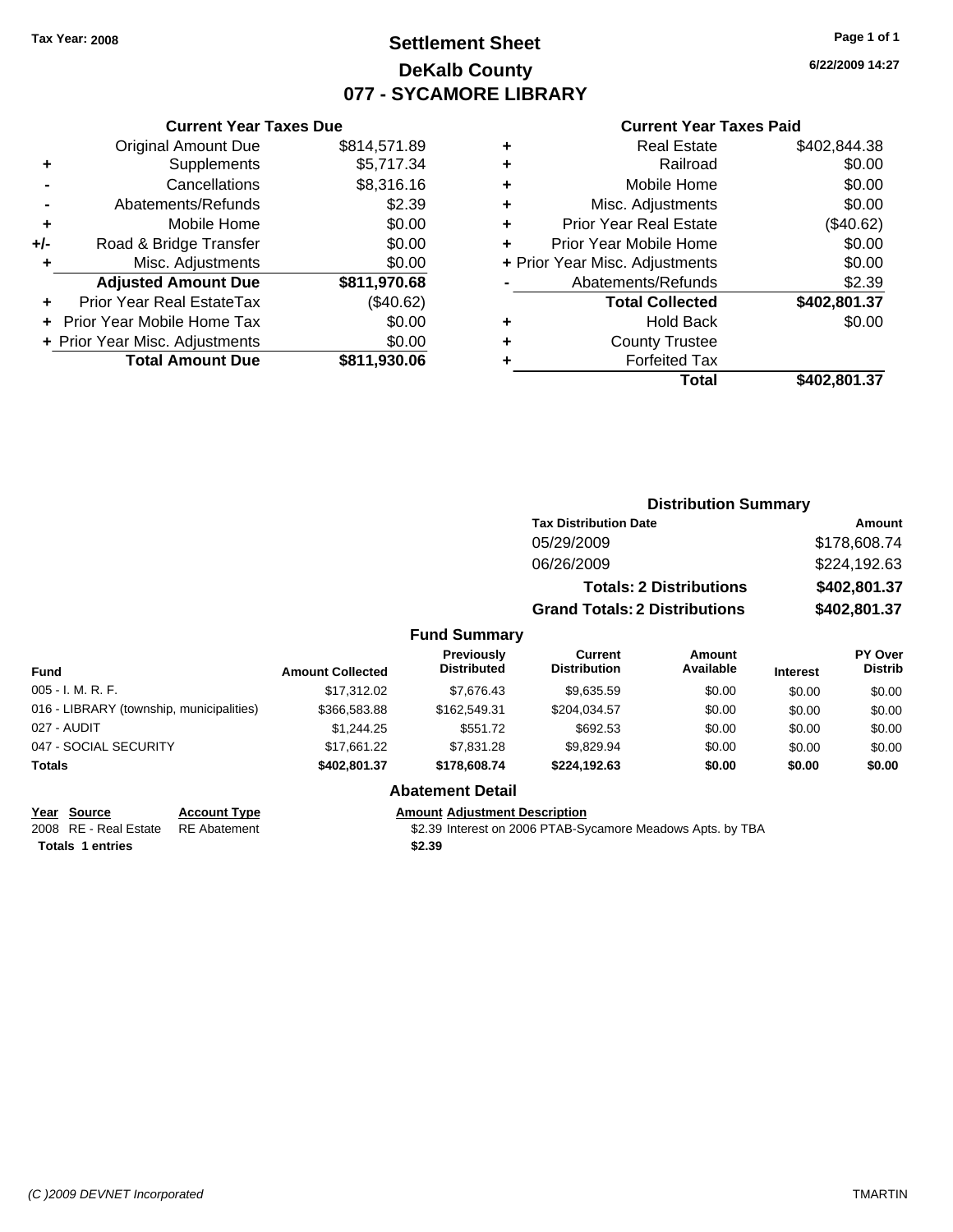# **Settlement Sheet Tax Year: 2008 Page 1 of 1 DeKalb County 078 - VILLAGE OF WATERMAN**

**6/22/2009 14:27**

#### **Current Year Taxes Paid**

|     | <b>Current Year Taxes Due</b>  |              |
|-----|--------------------------------|--------------|
|     | <b>Original Amount Due</b>     | \$151,766.30 |
| ٠   | Supplements                    | \$300.82     |
|     | Cancellations                  | \$694.10     |
|     | Abatements/Refunds             | \$0.00       |
| ٠   | Mobile Home                    | \$0.00       |
| +/- | Road & Bridge Transfer         | \$20,292.21  |
| ٠   | Misc. Adjustments              | \$0.00       |
|     | <b>Adjusted Amount Due</b>     | \$171,665.23 |
|     | Prior Year Real EstateTax      | \$0.00       |
|     | Prior Year Mobile Home Tax     | \$0.00       |
|     | + Prior Year Misc. Adjustments | \$0.00       |
|     | <b>Total Amount Due</b>        | \$171,665.23 |
|     |                                |              |

| <b>Real Estate</b>            | \$95,748.05                    |
|-------------------------------|--------------------------------|
| Railroad                      | \$268.66                       |
| Mobile Home                   | \$0.00                         |
| Misc. Adjustments             | \$0.00                         |
| <b>Prior Year Real Estate</b> | \$0.00                         |
| Prior Year Mobile Home        | \$0.00                         |
|                               | \$0.00                         |
| Abatements/Refunds            | \$0.00                         |
| <b>Total Collected</b>        | \$96,016.71                    |
| <b>Hold Back</b>              | \$0.00                         |
| <b>County Trustee</b>         |                                |
| <b>Forfeited Tax</b>          |                                |
| Total                         | \$96,016.71                    |
|                               | + Prior Year Misc. Adjustments |

**Grand Totals: 2 Distributions \$96,016.71**

| <b>Road and Bridge Summary</b>   |                         |               | <b>Distribution Summary</b>    |             |  |
|----------------------------------|-------------------------|---------------|--------------------------------|-------------|--|
| <b>Rd./Br. District</b>          | Amt. Due                | Amt. Distrib. | <b>Tax Distribution Date</b>   | Amount      |  |
| <b>CLINTON ROAD &amp; BRIDGE</b> | \$39,659.28 \$20,292.21 |               | 05/29/2009                     | \$45,083.16 |  |
| <b>Totals</b>                    | \$39,659.28             | \$20,292.21   | 06/26/2009                     | \$50,933.55 |  |
|                                  |                         |               | <b>Totals: 2 Distributions</b> | \$96,016.71 |  |

**Fund Summary Fund Interest Amount Collected Distributed PY Over Distrib Amount Available Current Distribution Previously** 001 - CORPORATE 6000 \$42,029.61 \$20,342.44 \$21,687.17 \$0.00 \$0.00 \$0.00 \$0.00 007 - ROAD AND BRIDGE \$20,292.21 \$8,432.29 \$11,859.92 \$0.00 \$0.00 \$0.00 014 - POLICE PROTECTION \$12,448.04 \$6,024.89 \$6,423.15 \$0.00 \$0.00 \$0.00 \$0.00 027 - AUDIT \$6,340.03 \$3,068.59 \$3,271.44 \$0.00 \$0.00 \$0.00 035 - TORT JUDGEMENTS/LIABILITY \$13,500.31 \$6,534.19 \$6,966.12 \$0.00 \$0.00 \$0.00 047 - SOCIAL SECURITY \$1,229.39 \$595.03 \$634.36 \$0.00 \$0.00 \$0.00 073 - CHLORINATION OF SEWAGE \$177.12 \$85.73 \$91.39 \$0.00 \$0.00 \$0.00 \$0.00

**Totals \$96,016.71 \$45,083.16 \$50,933.55 \$0.00 \$0.00 \$0.00**

INS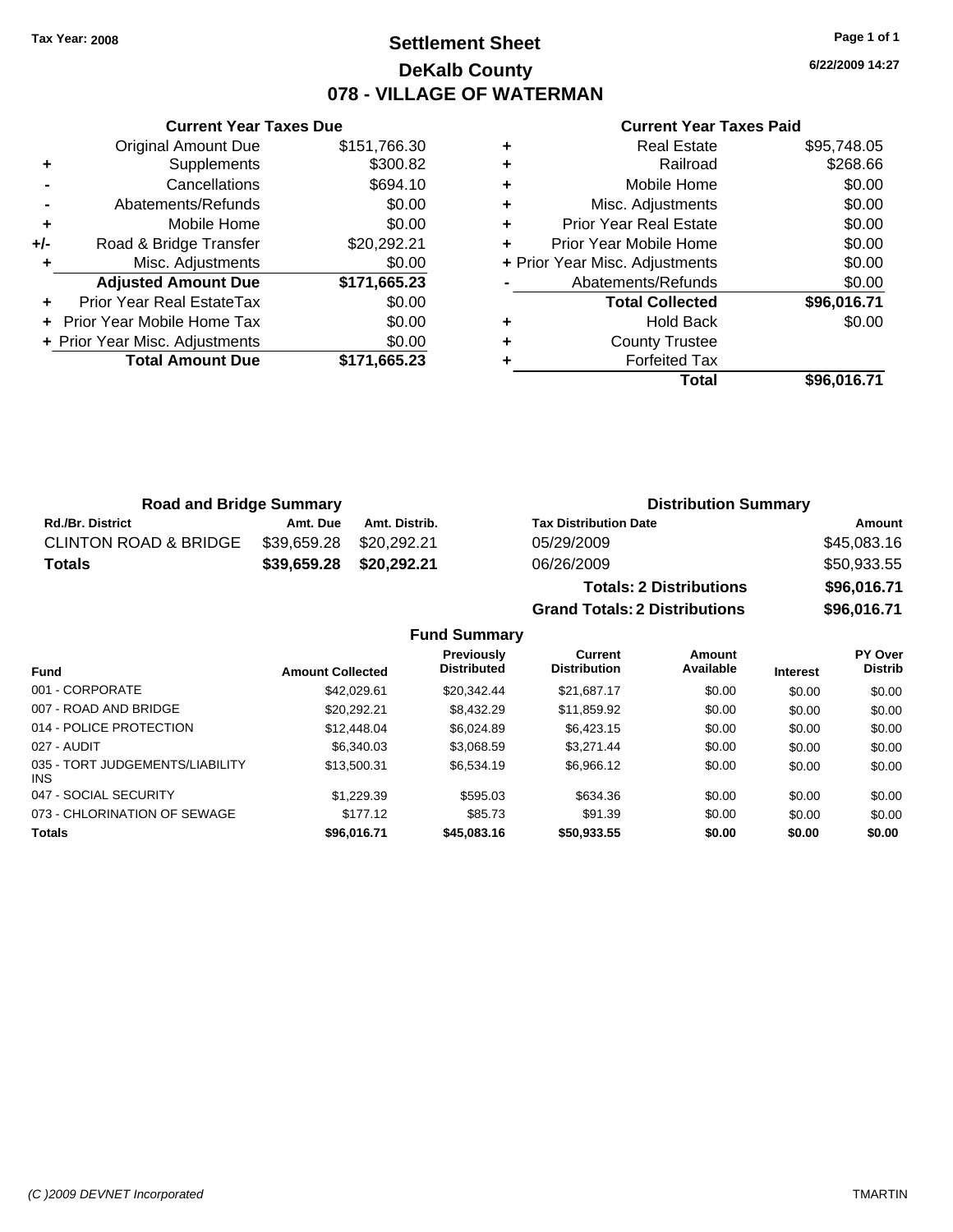### **Settlement Sheet Tax Year: 2008 Page 1 of 1 DeKalb County 079 - HINCKLEY SPEC SERV #1**

**6/22/2009 14:27**

|     | <b>Current Year Taxes Due</b>  |            |
|-----|--------------------------------|------------|
|     | <b>Original Amount Due</b>     | \$1,400.11 |
| ٠   | Supplements                    | \$31.09    |
|     | Cancellations                  | \$33.27    |
|     | Abatements/Refunds             | \$0.00     |
| ٠   | Mobile Home                    | \$0.00     |
| +/- | Road & Bridge Transfer         | \$0.00     |
|     | Misc. Adjustments              | \$0.00     |
|     | <b>Adjusted Amount Due</b>     | \$1,397.93 |
| ٠   | Prior Year Real EstateTax      | \$0.00     |
|     | Prior Year Mobile Home Tax     | \$0.00     |
|     | + Prior Year Misc. Adjustments | \$0.00     |
|     | <b>Total Amount Due</b>        | \$1,397.93 |

| ٠ | <b>Real Estate</b>             | \$671.47 |
|---|--------------------------------|----------|
| ٠ | Railroad                       | \$0.00   |
| ٠ | Mobile Home                    | \$0.00   |
| ٠ | Misc. Adjustments              | \$0.00   |
| ٠ | <b>Prior Year Real Estate</b>  | \$0.00   |
| ٠ | Prior Year Mobile Home         | \$0.00   |
|   | + Prior Year Misc. Adjustments | \$0.00   |
|   | Abatements/Refunds             | \$0.00   |
|   | <b>Total Collected</b>         | \$671.47 |
| ٠ | <b>Hold Back</b>               | \$0.00   |
| ٠ | <b>County Trustee</b>          |          |
| ٠ | <b>Forfeited Tax</b>           |          |
|   | Total                          | \$671.47 |
|   |                                |          |

|                            |                         |                                  | <b>Distribution Summary</b>           |                                |                 |                           |  |
|----------------------------|-------------------------|----------------------------------|---------------------------------------|--------------------------------|-----------------|---------------------------|--|
|                            |                         |                                  | <b>Tax Distribution Date</b>          |                                |                 | Amount                    |  |
|                            |                         |                                  | 05/29/2009                            |                                |                 | \$309.95                  |  |
|                            |                         |                                  | 06/26/2009                            |                                |                 | \$361.52                  |  |
|                            |                         |                                  |                                       | <b>Totals: 2 Distributions</b> |                 | \$671.47                  |  |
|                            |                         |                                  | <b>Grand Totals: 2 Distributions</b>  |                                |                 | \$671.47                  |  |
|                            |                         | <b>Fund Summary</b>              |                                       |                                |                 |                           |  |
| <b>Fund</b>                | <b>Amount Collected</b> | Previously<br><b>Distributed</b> | <b>Current</b><br><b>Distribution</b> | Amount<br>Available            | <b>Interest</b> | PY Over<br><b>Distrib</b> |  |
| 023 - SPECIAL SERVICE AREA | \$671.47                | \$309.95                         | \$361.52                              | \$0.00                         | \$0.00          | \$0.00                    |  |
| Totals                     | \$671.47                | \$309.95                         | \$361.52                              | \$0.00                         | \$0.00          | \$0.00                    |  |
|                            |                         |                                  |                                       |                                |                 |                           |  |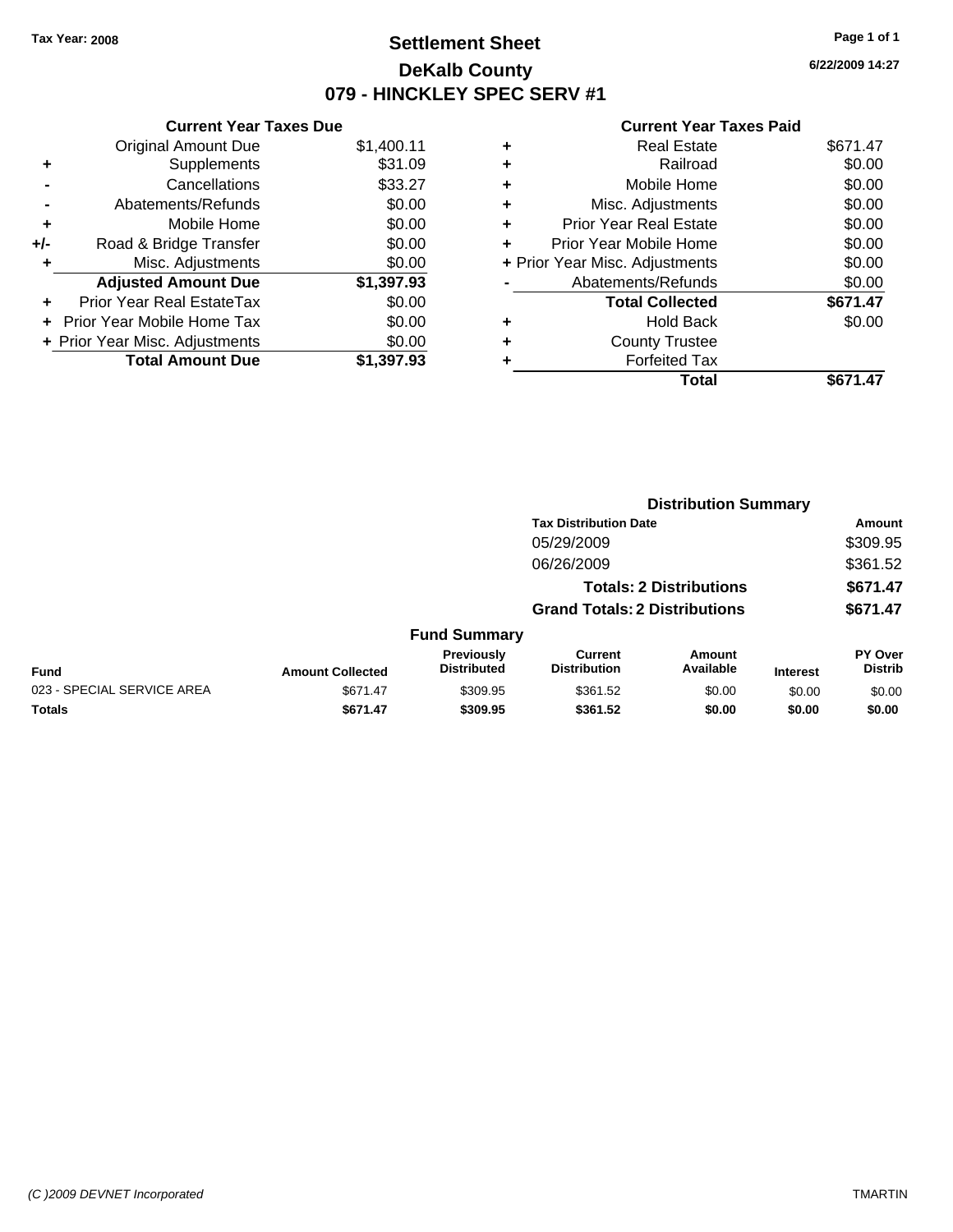# **Settlement Sheet Tax Year: 2008 Page 1 of 1 DeKalb County 085 - BURLINGTON FIRE**

**6/22/2009 14:27**

|     | <b>Current Year Taxes Due</b>     |            |
|-----|-----------------------------------|------------|
|     | <b>Original Amount Due</b>        | \$6,715.60 |
| ٠   | Supplements                       | \$0.00     |
|     | Cancellations                     | \$0.00     |
|     | Abatements/Refunds                | \$0.00     |
| ٠   | Mobile Home                       | \$0.00     |
| +/- | Road & Bridge Transfer            | \$0.00     |
|     | Misc. Adjustments                 | \$0.00     |
|     | <b>Adjusted Amount Due</b>        | \$6,715.60 |
|     | <b>Prior Year Real EstateTax</b>  | \$0.00     |
|     | <b>Prior Year Mobile Home Tax</b> | \$0.00     |
|     | + Prior Year Misc. Adjustments    | \$0.00     |
|     | <b>Total Amount Due</b>           | \$6.715.60 |

| ٠ | <b>Real Estate</b>             | \$3,104.83 |
|---|--------------------------------|------------|
| ٠ | Railroad                       | \$105.20   |
| ٠ | Mobile Home                    | \$0.00     |
| ٠ | Misc. Adjustments              | \$0.00     |
| ÷ | <b>Prior Year Real Estate</b>  | \$0.00     |
|   | Prior Year Mobile Home         | \$0.00     |
|   | + Prior Year Misc. Adjustments | \$0.00     |
|   | Abatements/Refunds             | \$0.00     |
|   | <b>Total Collected</b>         | \$3,210.03 |
| ٠ | <b>Hold Back</b>               | \$0.00     |
| ٠ | <b>County Trustee</b>          |            |
|   | <b>Forfeited Tax</b>           |            |
|   | Total                          | \$3,210.03 |
|   |                                |            |

|                 |                         |                                  | <b>Distribution Summary</b>           |                                |                 |                                  |
|-----------------|-------------------------|----------------------------------|---------------------------------------|--------------------------------|-----------------|----------------------------------|
|                 |                         |                                  | <b>Tax Distribution Date</b>          |                                |                 | Amount                           |
|                 |                         |                                  | 05/29/2009                            |                                |                 | \$321.20                         |
|                 |                         |                                  | 06/26/2009                            |                                |                 | \$2,888.83                       |
|                 |                         |                                  |                                       | <b>Totals: 2 Distributions</b> |                 | \$3,210.03                       |
|                 |                         |                                  | <b>Grand Totals: 2 Distributions</b>  |                                |                 | \$3,210.03                       |
|                 |                         | <b>Fund Summary</b>              |                                       |                                |                 |                                  |
| Fund            | <b>Amount Collected</b> | Previously<br><b>Distributed</b> | <b>Current</b><br><b>Distribution</b> | <b>Amount</b><br>Available     | <b>Interest</b> | <b>PY Over</b><br><b>Distrib</b> |
| 001 - CORPORATE | \$2.075.14              | \$207.64                         | \$1,867.50                            | \$0.00                         | \$0.00          | \$0.00                           |
| 064 - AMBULANCE | \$1,134.89              | \$113.56                         | \$1,021.33                            | \$0.00                         | \$0.00          | \$0.00                           |
| Totals          | \$3,210.03              | \$321.20                         | \$2,888.83                            | \$0.00                         | \$0.00          | \$0.00                           |
|                 |                         |                                  |                                       |                                |                 |                                  |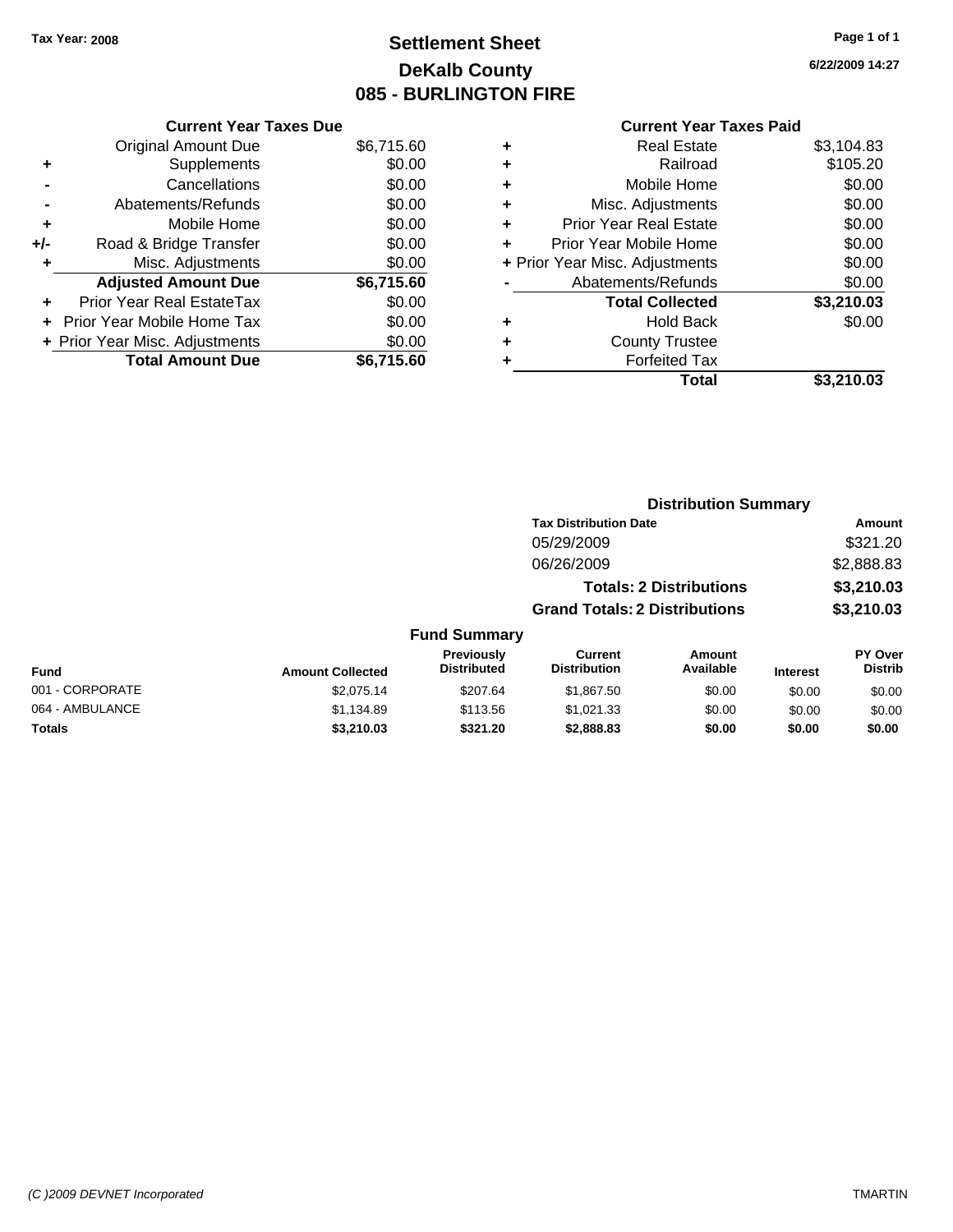# **Settlement Sheet Tax Year: 2008 Page 1 of 1 DeKalb County 086 - CORTLAND FIRE**

#### **Current Year Taxes Due**

|     | <b>Original Amount Due</b>        | \$397,214.89 |
|-----|-----------------------------------|--------------|
| ٠   | Supplements                       | \$1,329.35   |
|     | Cancellations                     | \$1,687.93   |
|     | Abatements/Refunds                | \$0.00       |
| ٠   | Mobile Home                       | \$0.00       |
| +/- | Road & Bridge Transfer            | \$0.00       |
| ٠   | Misc. Adjustments                 | \$0.00       |
|     | <b>Adjusted Amount Due</b>        | \$396,856.31 |
|     | <b>Prior Year Real EstateTax</b>  | \$0.00       |
|     | <b>Prior Year Mobile Home Tax</b> | \$0.00       |
|     | + Prior Year Misc. Adjustments    | \$0.00       |
|     | <b>Total Amount Due</b>           | \$396.856.31 |

#### **Current Year Taxes Paid**

|   | <b>Real Estate</b>             | \$197,440.31 |
|---|--------------------------------|--------------|
| ٠ | Railroad                       | \$514.61     |
| ٠ | Mobile Home                    | \$0.00       |
| ٠ | Misc. Adjustments              | \$0.00       |
| ٠ | Prior Year Real Estate         | \$0.00       |
| ÷ | Prior Year Mobile Home         | \$0.00       |
|   | + Prior Year Misc. Adjustments | \$0.00       |
|   | Abatements/Refunds             | \$0.00       |
|   | <b>Total Collected</b>         | \$197,954.92 |
| ٠ | <b>Hold Back</b>               | \$0.00       |
| ٠ | <b>County Trustee</b>          |              |
| ٠ | <b>Forfeited Tax</b>           |              |
|   | Total                          | \$197,954.92 |
|   |                                |              |

**6/22/2009 14:27**

| <b>Distribution Summary</b> |  |
|-----------------------------|--|
|-----------------------------|--|

| <b>Tax Distribution Date</b>         | Amount       |
|--------------------------------------|--------------|
| 05/29/2009                           | \$123,168.10 |
| 06/26/2009                           | \$74,786.82  |
| <b>Totals: 2 Distributions</b>       | \$197,954.92 |
| <b>Grand Totals: 2 Distributions</b> | \$197,954.92 |

| Fund            | <b>Amount Collected</b> | <b>Previously</b><br><b>Distributed</b> | Current<br><b>Distribution</b> | Amount<br>Available | <b>Interest</b> | PY Over<br><b>Distrib</b> |
|-----------------|-------------------------|-----------------------------------------|--------------------------------|---------------------|-----------------|---------------------------|
| 001 - CORPORATE | \$77,021.49             | \$47,922.98                             | \$29.098.51                    | \$0.00              | \$0.00          | \$0.00                    |
| 064 - AMBULANCE | \$120,933.43            | \$75,245.12                             | \$45,688.31                    | \$0.00              | \$0.00          | \$0.00                    |
| Totals          | \$197.954.92            | \$123,168,10                            | \$74.786.82                    | \$0.00              | \$0.00          | \$0.00                    |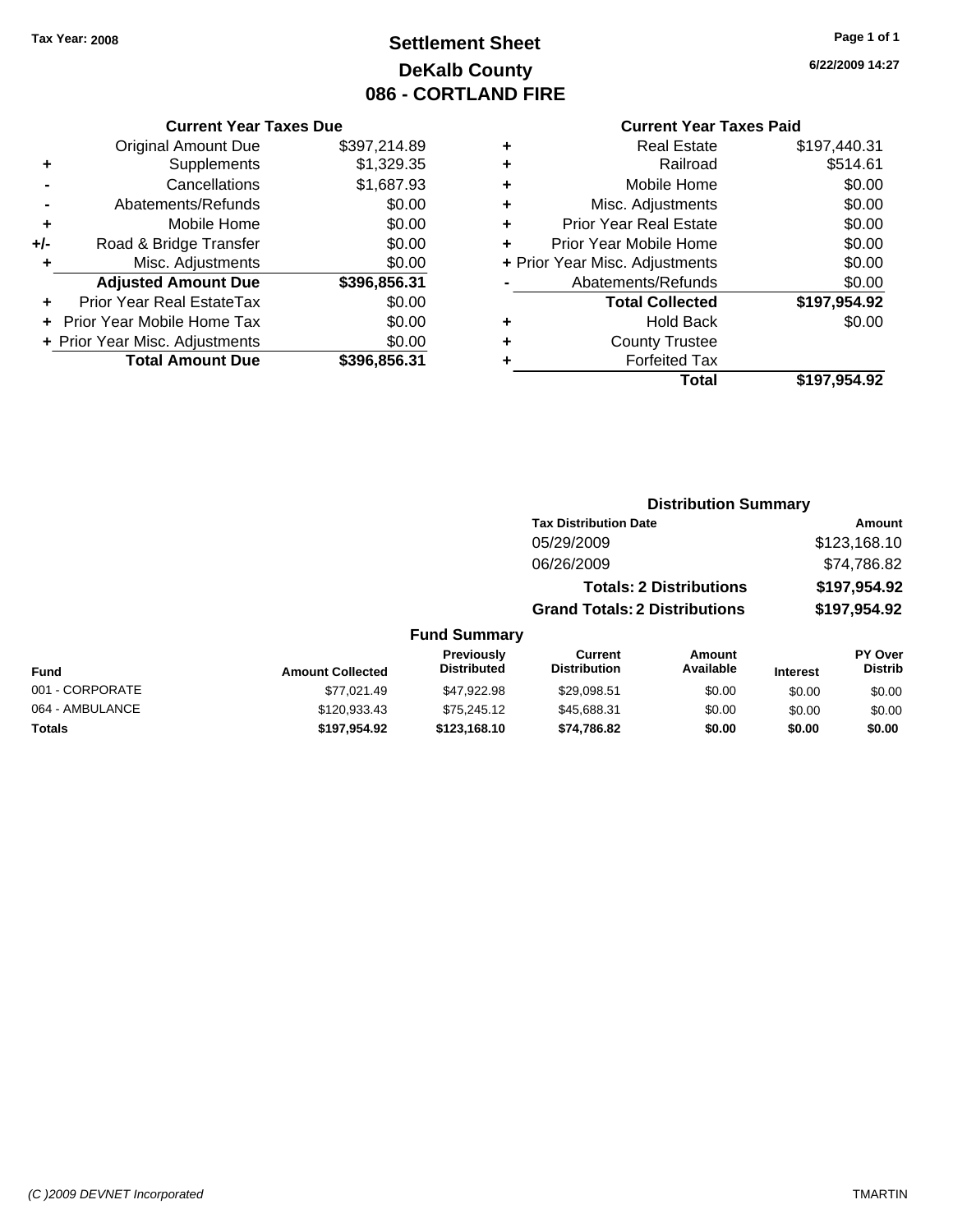# **Settlement Sheet Tax Year: 2008 Page 1 of 1 DeKalb County 087 - DE KALB FIRE**

**6/22/2009 14:27**

#### **Current Year Taxes Due**

|     | <b>Original Amount Due</b>       | \$127,174.43 |
|-----|----------------------------------|--------------|
|     | Supplements                      | \$312.41     |
|     | Cancellations                    | \$336.66     |
|     | Abatements/Refunds               | \$0.00       |
| ٠   | Mobile Home                      | \$0.00       |
| +/- | Road & Bridge Transfer           | \$0.00       |
| ٠   | Misc. Adjustments                | \$0.00       |
|     | <b>Adjusted Amount Due</b>       | \$127,150.18 |
|     | <b>Prior Year Real EstateTax</b> | \$167.34     |
|     | Prior Year Mobile Home Tax       | \$0.00       |
|     | + Prior Year Misc. Adjustments   | \$0.00       |
|     | <b>Total Amount Due</b>          | \$127,317.52 |

| ٠ | <b>Real Estate</b>             | \$64,831.82 |
|---|--------------------------------|-------------|
| ÷ | Railroad                       | \$323.38    |
| ٠ | Mobile Home                    | \$0.00      |
| ٠ | Misc. Adjustments              | \$0.00      |
| ٠ | <b>Prior Year Real Estate</b>  | \$167.34    |
| ÷ | Prior Year Mobile Home         | \$0.00      |
|   | + Prior Year Misc. Adjustments | \$0.00      |
|   | Abatements/Refunds             | \$0.00      |
|   | <b>Total Collected</b>         | \$65,322.54 |
| ٠ | <b>Hold Back</b>               | \$0.00      |
| ٠ | <b>County Trustee</b>          |             |
| ٠ | <b>Forfeited Tax</b>           |             |
|   | Total                          | \$65,322.54 |
|   |                                |             |

|                 |                         |                                  | <b>Distribution Summary</b>           |                                |                 |                                  |
|-----------------|-------------------------|----------------------------------|---------------------------------------|--------------------------------|-----------------|----------------------------------|
|                 |                         |                                  | <b>Tax Distribution Date</b>          |                                |                 | Amount                           |
|                 |                         |                                  | 05/29/2009                            |                                |                 | \$16,233.08                      |
|                 |                         |                                  | 06/26/2009                            |                                |                 | \$49,089.46                      |
|                 |                         |                                  |                                       | <b>Totals: 2 Distributions</b> |                 | \$65,322.54                      |
|                 |                         |                                  | <b>Grand Totals: 2 Distributions</b>  |                                |                 | \$65,322.54                      |
|                 |                         | <b>Fund Summary</b>              |                                       |                                |                 |                                  |
| <b>Fund</b>     | <b>Amount Collected</b> | Previously<br><b>Distributed</b> | <b>Current</b><br><b>Distribution</b> | Amount<br>Available            | <b>Interest</b> | <b>PY Over</b><br><b>Distrib</b> |
| 001 - CORPORATE | \$65,322.54             | \$16,233,08                      | \$49.089.46                           | \$0.00                         | \$0.00          | \$0.00                           |
| Totals          | \$65,322.54             | \$16,233.08                      | \$49,089.46                           | \$0.00                         | \$0.00          | \$0.00                           |
|                 |                         |                                  |                                       |                                |                 |                                  |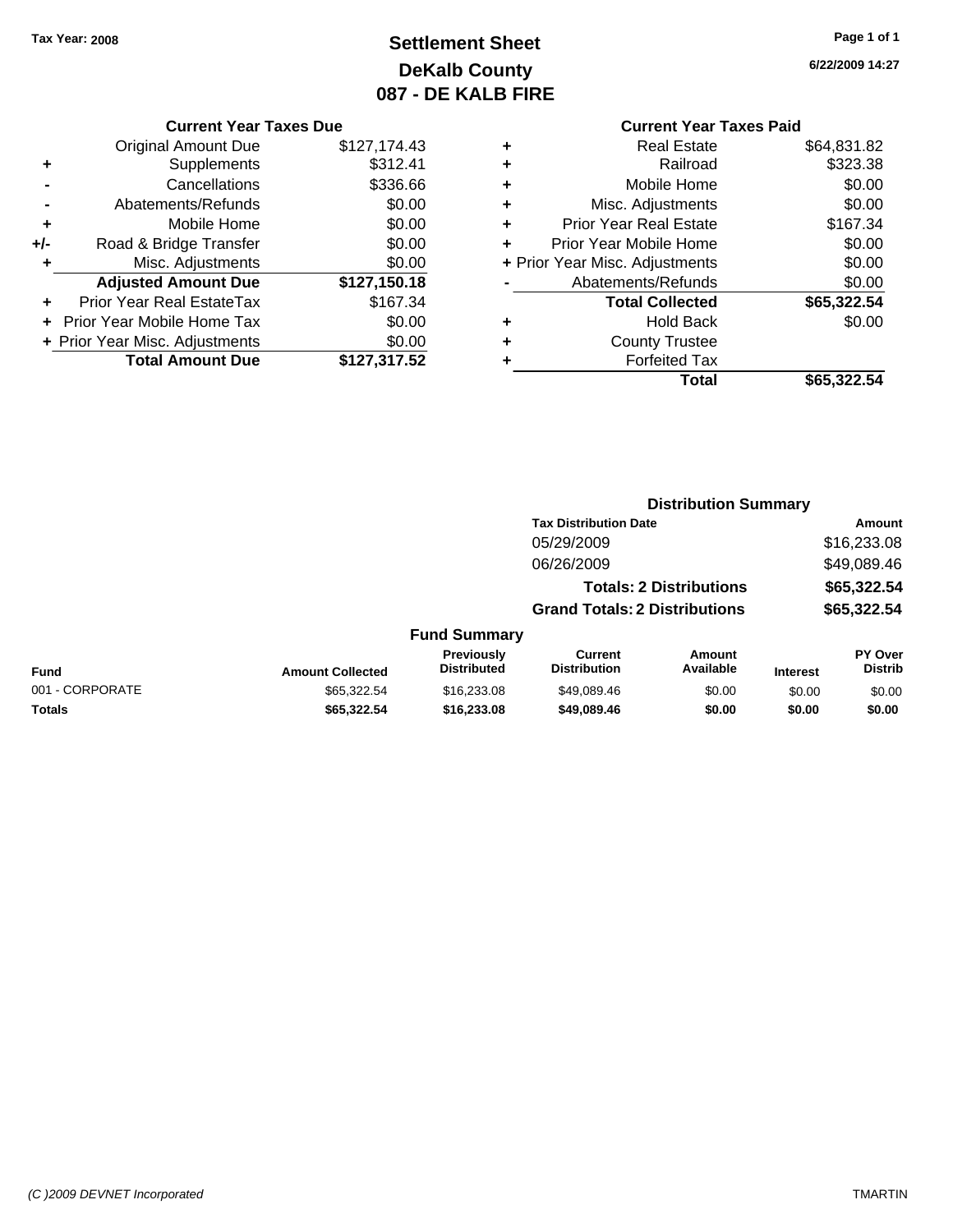# **Settlement Sheet Tax Year: 2008 Page 1 of 1 DeKalb County 088 - EARLVILLE FIRE**

**6/22/2009 14:27**

|     | <b>Current Year Taxes Due</b>     |            |
|-----|-----------------------------------|------------|
|     | <b>Original Amount Due</b>        | \$2,240.29 |
| ٠   | Supplements                       | \$0.00     |
|     | Cancellations                     | \$0.00     |
|     | Abatements/Refunds                | \$0.00     |
| ٠   | Mobile Home                       | \$0.00     |
| +/- | Road & Bridge Transfer            | \$0.00     |
|     | Misc. Adjustments                 | \$0.00     |
|     | <b>Adjusted Amount Due</b>        | \$2,240.29 |
|     | Prior Year Real EstateTax         | \$0.00     |
|     | <b>Prior Year Mobile Home Tax</b> | \$0.00     |
|     | + Prior Year Misc. Adjustments    | \$0.00     |
|     | <b>Total Amount Due</b>           | \$2,240.29 |
|     |                                   |            |

|   | <b>Real Estate</b>             | \$1,127.06 |
|---|--------------------------------|------------|
| ٠ | Railroad                       | \$48.77    |
| ٠ | Mobile Home                    | \$0.00     |
| ٠ | Misc. Adjustments              | \$0.00     |
| ٠ | <b>Prior Year Real Estate</b>  | \$0.00     |
|   | Prior Year Mobile Home         | \$0.00     |
|   | + Prior Year Misc. Adjustments | \$0.00     |
|   | Abatements/Refunds             | \$0.00     |
|   | <b>Total Collected</b>         | \$1,175.83 |
| ٠ | Hold Back                      | \$0.00     |
| ٠ | <b>County Trustee</b>          |            |
|   | <b>Forfeited Tax</b>           |            |
|   | Total                          | \$1,175.83 |
|   |                                |            |

|                 | <b>Distribution Summary</b> |                                         |                                       |                                |                 |                                  |
|-----------------|-----------------------------|-----------------------------------------|---------------------------------------|--------------------------------|-----------------|----------------------------------|
|                 |                             |                                         | <b>Tax Distribution Date</b>          |                                |                 | Amount                           |
|                 |                             |                                         | 05/29/2009                            |                                |                 | \$347.28                         |
|                 |                             |                                         | 06/26/2009                            |                                |                 | \$828.55                         |
|                 |                             |                                         |                                       | <b>Totals: 2 Distributions</b> |                 | \$1,175.83                       |
|                 |                             |                                         | <b>Grand Totals: 2 Distributions</b>  |                                |                 | \$1,175.83                       |
|                 |                             | <b>Fund Summary</b>                     |                                       |                                |                 |                                  |
| <b>Fund</b>     | <b>Amount Collected</b>     | <b>Previously</b><br><b>Distributed</b> | <b>Current</b><br><b>Distribution</b> | Amount<br>Available            | <b>Interest</b> | <b>PY Over</b><br><b>Distrib</b> |
| 001 - CORPORATE | \$568.81                    | \$168.00                                | \$400.81                              | \$0.00                         | \$0.00          | \$0.00                           |
| 064 - AMBULANCE | \$607.02                    | \$179.28                                | \$427.74                              | \$0.00                         | \$0.00          | \$0.00                           |
| Totals          | \$1,175.83                  | \$347.28                                | \$828.55                              | \$0.00                         | \$0.00          | \$0.00                           |
|                 |                             |                                         |                                       |                                |                 |                                  |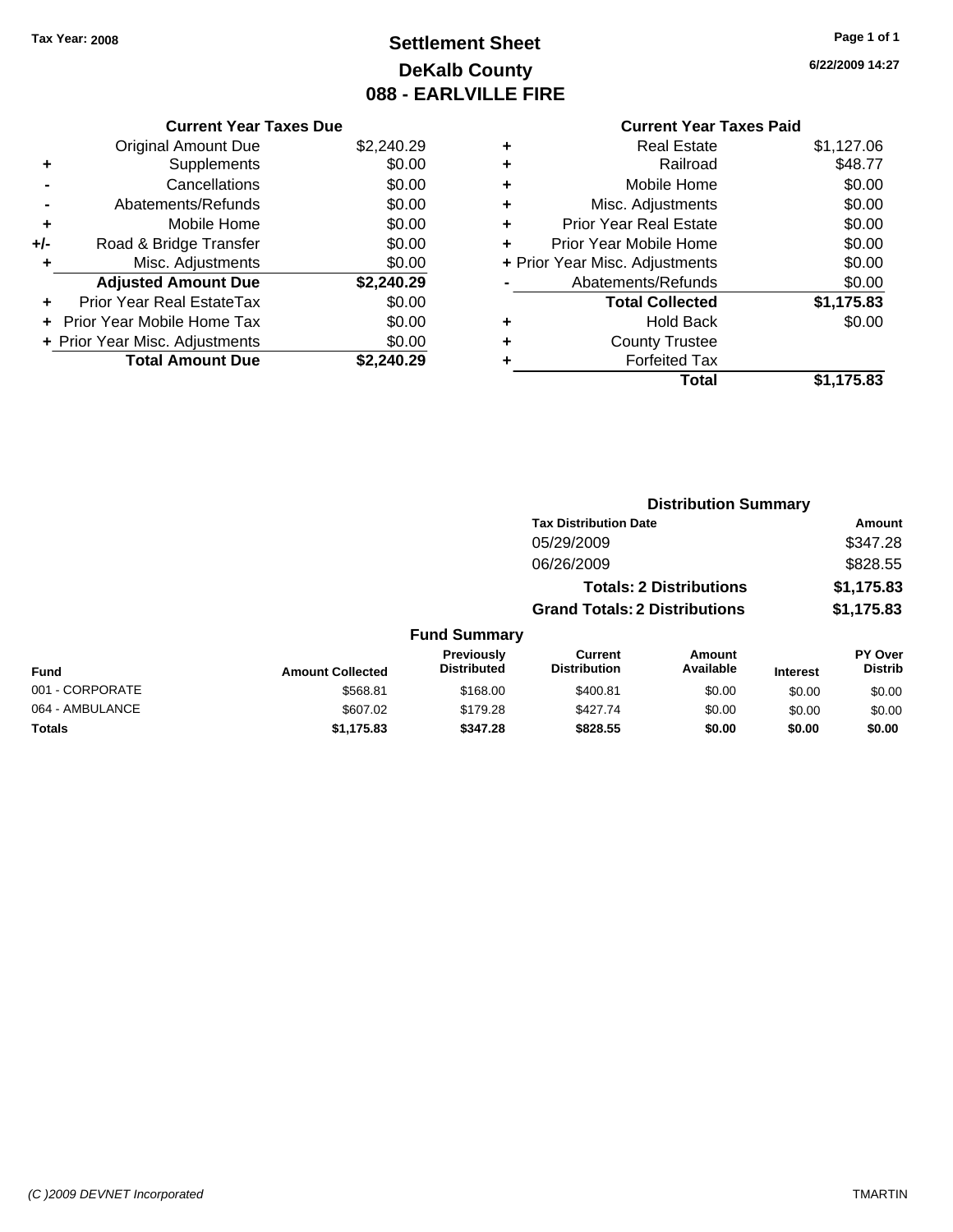### **Settlement Sheet Tax Year: 2008 Page 1 of 1 DeKalb County 089 - GENOA-KINGSTON FIRE**

**6/22/2009 14:27**

|     | <b>Current Year Taxes Due</b>  |              |  |
|-----|--------------------------------|--------------|--|
|     | <b>Original Amount Due</b>     | \$827,437.20 |  |
| ٠   | Supplements                    | \$5,010.32   |  |
|     | Cancellations                  | \$7,669.24   |  |
|     | Abatements/Refunds             | \$3.45       |  |
| ٠   | Mobile Home                    | \$0.00       |  |
| +/- | Road & Bridge Transfer         | \$0.00       |  |
| ٠   | Misc. Adjustments              | \$0.00       |  |
|     | <b>Adjusted Amount Due</b>     | \$824,774.83 |  |
| ٠   | Prior Year Real EstateTax      | (\$56.90)    |  |
|     | Prior Year Mobile Home Tax     | \$0.00       |  |
|     | + Prior Year Misc. Adjustments | \$0.00       |  |
|     | <b>Total Amount Due</b>        | \$824.717.93 |  |
|     |                                |              |  |

| ٠ | <b>Real Estate</b>             | \$410,151.77 |
|---|--------------------------------|--------------|
| ٠ | Railroad                       | \$2,157.77   |
| ٠ | Mobile Home                    | \$0.00       |
| ÷ | Misc. Adjustments              | \$0.00       |
| ٠ | <b>Prior Year Real Estate</b>  | (\$56.90)    |
| ÷ | Prior Year Mobile Home         | \$0.00       |
|   | + Prior Year Misc. Adjustments | \$0.00       |
|   | Abatements/Refunds             | \$3.45       |
|   | <b>Total Collected</b>         | \$412,249.19 |
| ٠ | Hold Back                      | \$0.00       |
| ٠ | <b>County Trustee</b>          |              |
| ٠ | <b>Forfeited Tax</b>           |              |
|   | Total                          | \$412,249.19 |
|   |                                |              |

|                                               |                         |                                  | <b>Distribution Summary</b>           |                                |                 |                           |
|-----------------------------------------------|-------------------------|----------------------------------|---------------------------------------|--------------------------------|-----------------|---------------------------|
|                                               |                         |                                  | <b>Tax Distribution Date</b>          |                                | Amount          |                           |
|                                               |                         |                                  | 05/29/2009                            |                                |                 | \$206,252.74              |
|                                               |                         |                                  | 06/26/2009                            |                                |                 | \$205,996.45              |
|                                               |                         |                                  |                                       | <b>Totals: 2 Distributions</b> |                 | \$412,249.19              |
|                                               |                         |                                  | <b>Grand Totals: 2 Distributions</b>  |                                |                 | \$412,249.19              |
|                                               |                         | <b>Fund Summary</b>              |                                       |                                |                 |                           |
| Fund                                          | <b>Amount Collected</b> | Previously<br><b>Distributed</b> | <b>Current</b><br><b>Distribution</b> | Amount<br>Available            | <b>Interest</b> | PY Over<br><b>Distrib</b> |
| 001 - CORPORATE                               | \$177,927.58            | \$89,019.10                      | \$88,908.48                           | \$0.00                         | \$0.00          | \$0.00                    |
| 035 - TORT JUDGEMENTS/LIABILITY<br><b>INS</b> | \$8,473.77              | \$4,239.52                       | \$4,234.25                            | \$0.00                         | \$0.00          | \$0.00                    |
| 064 - AMBULANCE                               | \$225,847.84            | \$112,994.12                     | \$112,853.72                          | \$0.00                         | \$0.00          | \$0.00                    |
| <b>Totals</b>                                 | \$412,249.19            | \$206,252.74                     | \$205,996.45                          | \$0.00                         | \$0.00          | \$0.00                    |
|                                               |                         | <b>Abatement Detail</b>          |                                       |                                |                 |                           |

| Year Source                        | <b>Account Type</b> | <b>Amount Adiustment Description</b>                       |
|------------------------------------|---------------------|------------------------------------------------------------|
| 2008 RE - Real Estate RE Abatement |                     | \$3.45 Interest on 2006 PTAB-Chamberlain Park Apts. by TBA |
| <b>Totals 1 entries</b>            |                     | \$3.45                                                     |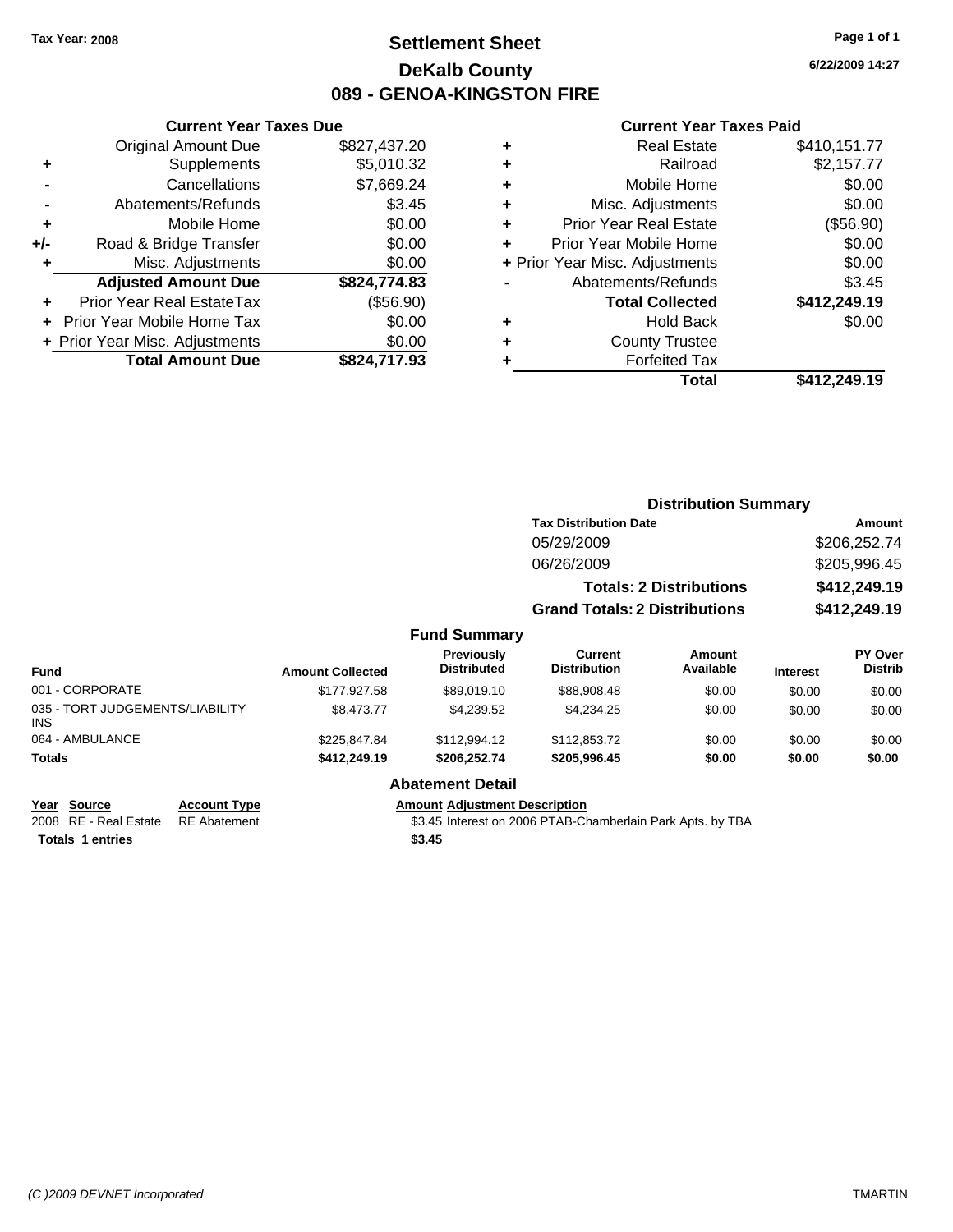# **Settlement Sheet Tax Year: 2008 Page 1 of 1 DeKalb County 090 - HAMPSHIRE FIRE**

**6/22/2009 14:27**

| <b>Current Year Taxes Due</b>     |             |
|-----------------------------------|-------------|
| <b>Original Amount Due</b>        | \$21,081.09 |
| Supplements                       | \$0.00      |
| Cancellations                     | \$0.00      |
| Abatements/Refunds                | \$0.00      |
| Mobile Home                       | \$0.00      |
| Road & Bridge Transfer            | \$0.00      |
| Misc. Adjustments                 | \$0.00      |
| <b>Adjusted Amount Due</b>        | \$21,081.09 |
| Prior Year Real EstateTax         | \$0.00      |
| <b>Prior Year Mobile Home Tax</b> | \$0.00      |
| + Prior Year Misc. Adjustments    | \$0.00      |
| <b>Total Amount Due</b>           | \$21.081.09 |
|                                   |             |

|   | <b>Real Estate</b>             | \$12,326.11 |
|---|--------------------------------|-------------|
| ٠ | Railroad                       | \$199.50    |
| ٠ | Mobile Home                    | \$0.00      |
| ٠ | Misc. Adjustments              | \$0.00      |
| ٠ | <b>Prior Year Real Estate</b>  | \$0.00      |
|   | Prior Year Mobile Home         | \$0.00      |
|   | + Prior Year Misc. Adjustments | \$0.00      |
|   | Abatements/Refunds             | \$0.00      |
|   | <b>Total Collected</b>         | \$12,525.61 |
| ٠ | <b>Hold Back</b>               | \$0.00      |
| ٠ | <b>County Trustee</b>          |             |
| ٠ | <b>Forfeited Tax</b>           |             |
|   | Total                          | \$12,525.61 |
|   |                                |             |

|                     | <b>Distribution Summary</b>          |             |
|---------------------|--------------------------------------|-------------|
|                     | <b>Tax Distribution Date</b>         | Amount      |
|                     | 05/29/2009                           | \$5,270.61  |
|                     | 06/26/2009                           | \$7,255.00  |
|                     | <b>Totals: 2 Distributions</b>       | \$12,525.61 |
|                     | <b>Grand Totals: 2 Distributions</b> | \$12,525.61 |
| <b>Fund Summary</b> |                                      |             |

| <b>Fund</b>                 | <b>Amount Collected</b> | <b>Previously</b><br><b>Distributed</b> | Current<br><b>Distribution</b> | Amount<br>Available | <b>Interest</b> | <b>PY Over</b><br><b>Distrib</b> |
|-----------------------------|-------------------------|-----------------------------------------|--------------------------------|---------------------|-----------------|----------------------------------|
| 001 - CORPORATE             | \$7,435.15              | \$3.128.61                              | \$4,306.54                     | \$0.00              | \$0.00          | \$0.00                           |
| 013 - FIREFIGHTER'S PENSION | \$133.56                | \$56.20                                 | \$77.36                        | \$0.00              | \$0.00          | \$0.00                           |
| 064 - AMBULANCE             | \$4,956.90              | \$2,085.80                              | \$2,871.10                     | \$0.00              | \$0.00          | \$0.00                           |
| Totals                      | \$12.525.61             | \$5.270.61                              | \$7,255,00                     | \$0.00              | \$0.00          | \$0.00                           |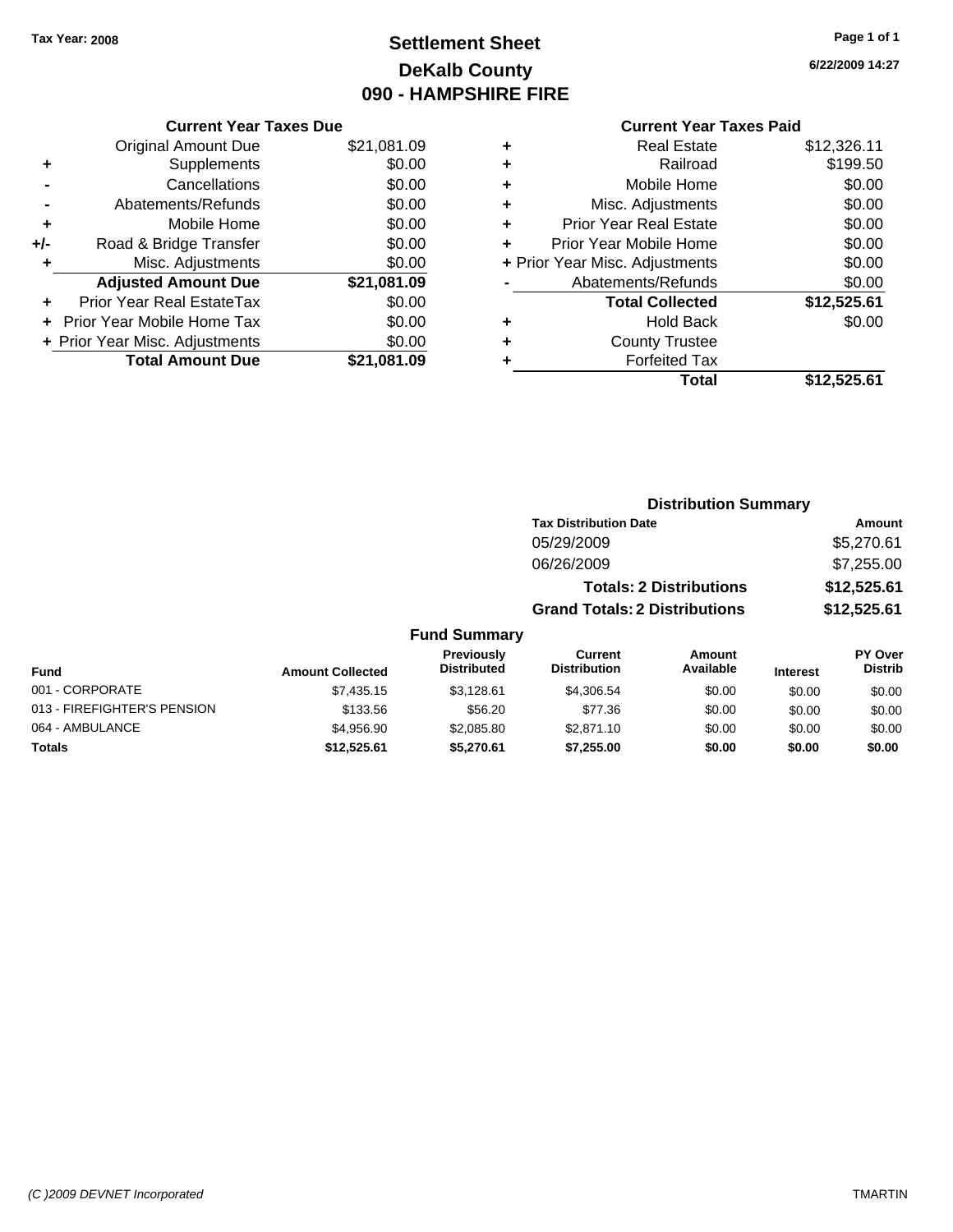# **Settlement Sheet Tax Year: 2008 Page 1 of 1 DeKalb County 091 - HINCKLEY FIRE**

**6/22/2009 14:27**

#### **Current Year Taxes Due**

|     | <b>Original Amount Due</b>     | \$226,701.65 |
|-----|--------------------------------|--------------|
| ٠   | Supplements                    | \$394.78     |
|     | Cancellations                  | \$457.12     |
|     | Abatements/Refunds             | \$0.00       |
| ٠   | Mobile Home                    | \$0.00       |
| +/- | Road & Bridge Transfer         | \$0.00       |
| ٠   | Misc. Adjustments              | \$33.51      |
|     | <b>Adjusted Amount Due</b>     | \$226,672.82 |
|     | Prior Year Real EstateTax      | \$0.00       |
|     | Prior Year Mobile Home Tax     | \$0.00       |
|     | + Prior Year Misc. Adjustments | \$0.00       |
|     | <b>Total Amount Due</b>        | \$226,672.82 |

|   | <b>Real Estate</b>             | \$114,288.03 |
|---|--------------------------------|--------------|
| ٠ | Railroad                       | \$560.38     |
| ٠ | Mobile Home                    | \$0.00       |
| ٠ | Misc. Adjustments              | \$33.51      |
| ٠ | <b>Prior Year Real Estate</b>  | \$0.00       |
| ٠ | Prior Year Mobile Home         | \$0.00       |
|   | + Prior Year Misc. Adjustments | \$0.00       |
|   | Abatements/Refunds             | \$0.00       |
|   | <b>Total Collected</b>         | \$114,881.92 |
| ٠ | <b>Hold Back</b>               | \$0.00       |
| ٠ | <b>County Trustee</b>          |              |
| ٠ | <b>Forfeited Tax</b>           |              |
|   | Total                          | \$114,881.92 |
|   |                                |              |

|                                      |                                             |                                         | <b>Distribution Summary</b>                                  |                                |                 |                           |
|--------------------------------------|---------------------------------------------|-----------------------------------------|--------------------------------------------------------------|--------------------------------|-----------------|---------------------------|
|                                      |                                             |                                         | <b>Tax Distribution Date</b>                                 |                                |                 | Amount                    |
|                                      |                                             |                                         | 05/29/2009                                                   |                                |                 | \$49,863.14               |
|                                      |                                             |                                         | 06/26/2009                                                   |                                |                 | \$65,018.78               |
|                                      |                                             |                                         |                                                              | <b>Totals: 2 Distributions</b> |                 | \$114,881.92              |
|                                      |                                             |                                         | <b>Grand Totals: 2 Distributions</b>                         |                                | \$114,881.92    |                           |
|                                      |                                             | <b>Fund Summary</b>                     |                                                              |                                |                 |                           |
| Fund                                 | <b>Amount Collected</b>                     | <b>Previously</b><br><b>Distributed</b> | Current<br><b>Distribution</b>                               | Amount<br>Available            | <b>Interest</b> | PY Over<br><b>Distrib</b> |
| 001 - CORPORATE                      | \$114.881.92                                | \$49,863.14                             | \$65,018.78                                                  | \$0.00                         | \$0.00          | \$0.00                    |
| <b>Totals</b>                        | \$114,881.92                                | \$49,863.14                             | \$65,018.78                                                  | \$0.00                         | \$0.00          | \$0.00                    |
|                                      |                                             | <b>Miscellaneous Adjustment Detail</b>  |                                                              |                                |                 |                           |
| Year Source<br>2008 RE - Real Estate | <b>Account Type</b><br>Paymt In Lieu of Tax | <b>Amount Adjustment Description</b>    | \$33.51 Housing Authority-Shabbona Sequoya Apartments by TBA |                                |                 |                           |
| <b>Totals 1 entries</b>              |                                             | \$33.51                                 |                                                              |                                |                 |                           |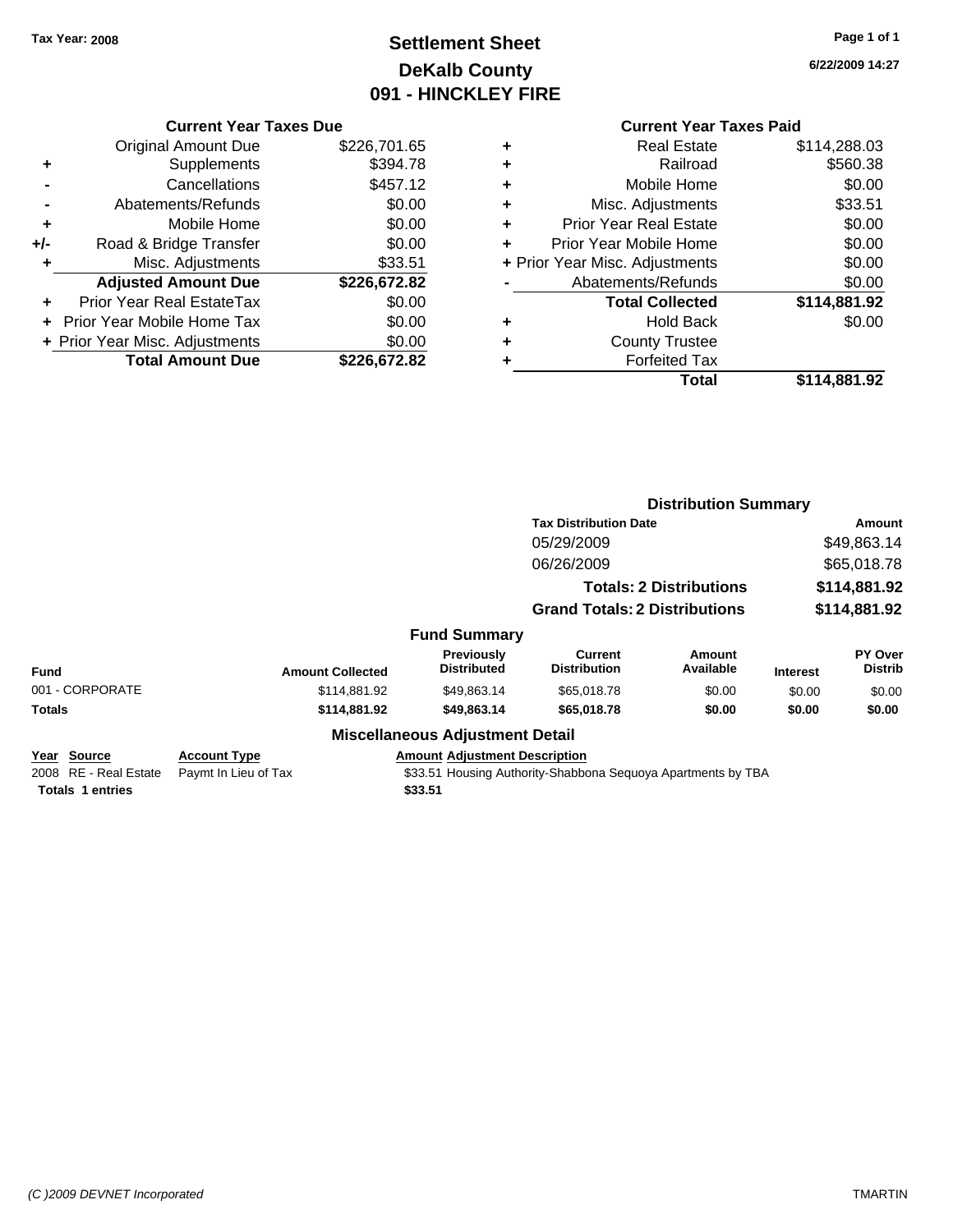# **Settlement Sheet Tax Year: 2008 Page 1 of 1 DeKalb County 092 - KIRKLAND FIRE**

**6/22/2009 14:27**

|     | <b>Current Year Taxes Due</b>    |              |
|-----|----------------------------------|--------------|
|     | <b>Original Amount Due</b>       | \$298,424.10 |
| ٠   | Supplements                      | \$2,191.45   |
|     | Cancellations                    | \$3,041.16   |
|     | Abatements/Refunds               | \$1.39       |
| ٠   | Mobile Home                      | \$0.00       |
| +/- | Road & Bridge Transfer           | \$0.00       |
| ٠   | Misc. Adjustments                | \$0.00       |
|     | <b>Adjusted Amount Due</b>       | \$297,573.00 |
|     | <b>Prior Year Real EstateTax</b> | (\$24.91)    |
|     | Prior Year Mobile Home Tax       | \$0.00       |
|     | + Prior Year Misc. Adjustments   | \$0.00       |
|     | <b>Total Amount Due</b>          | \$297,548.09 |

|   | <b>Current Year Taxes Paid</b> |              |
|---|--------------------------------|--------------|
| ٠ | <b>Real Estate</b>             | \$150,131.30 |
|   | Railroad                       | \$1,024.77   |
| ٠ | Mobile Home                    | \$0.00       |
| ÷ | Misc. Adjustments              | \$0.00       |
| ÷ | <b>Prior Year Real Estate</b>  | (\$24.91)    |
| ÷ | Prior Year Mobile Home         | \$0.00       |
|   | + Prior Year Misc. Adjustments | \$0.00       |
|   | Abatements/Refunds             | \$1.39       |
|   | <b>Total Collected</b>         | \$151,129.77 |
|   | <b>Hold Back</b>               | \$0.00       |
|   | <b>County Trustee</b>          |              |
|   | <b>Forfeited Tax</b>           |              |
|   | Total                          | \$151,129.77 |
|   |                                |              |

|                                                     |                         |                                  |                                      | <b>Distribution Summary</b>    |          |                           |
|-----------------------------------------------------|-------------------------|----------------------------------|--------------------------------------|--------------------------------|----------|---------------------------|
|                                                     |                         |                                  | <b>Tax Distribution Date</b>         |                                |          | Amount                    |
|                                                     |                         |                                  | 05/29/2009                           |                                |          | \$67,107.55               |
|                                                     |                         |                                  | 06/26/2009                           |                                |          | \$84,022.22               |
|                                                     |                         |                                  |                                      | <b>Totals: 2 Distributions</b> |          | \$151,129.77              |
|                                                     |                         |                                  | <b>Grand Totals: 2 Distributions</b> |                                |          | \$151,129.77              |
|                                                     |                         | <b>Fund Summary</b>              |                                      |                                |          |                           |
| <b>Fund</b>                                         | <b>Amount Collected</b> | Previously<br><b>Distributed</b> | Current<br><b>Distribution</b>       | Amount<br>Available            | Interest | PY Over<br><b>Distrib</b> |
| 001 - CORPORATE                                     | \$87,564.89             | \$38,882.25                      | \$48,682.64                          | \$0.00                         | \$0.00   | \$0.00                    |
| 027 - AUDIT                                         | \$991.56                | \$440.30                         | \$551.26                             | \$0.00                         | \$0.00   | \$0.00                    |
| 035 - TORT JUDGMENTS, LIABILITY<br><b>INSURANCE</b> | \$5,376.74              | \$2,387.48                       | \$2,989.26                           | \$0.00                         | \$0.00   | \$0.00                    |
| 062 - WORKERS COMPENSATION                          | \$3,361.89              | \$1,492.81                       | \$1,869.08                           | \$0.00                         | \$0.00   | \$0.00                    |
| 064 - AMBULANCE                                     | \$53,834.69             | \$23,904.71                      | \$29,929.98                          | \$0.00                         | \$0.00   | \$0.00                    |
| <b>Totals</b>                                       | \$151,129.77            | \$67,107.55                      | \$84,022.22                          | \$0.00                         | \$0.00   | \$0.00                    |

#### **Abatement Detail**

**Year Source Account Type Amount Adjustment Description**

**Totals 1 entries** \$1.39

2008 RE - Real Estate RE Abatement S1.39 Interest on 2006 PTAB Galbriath by TBA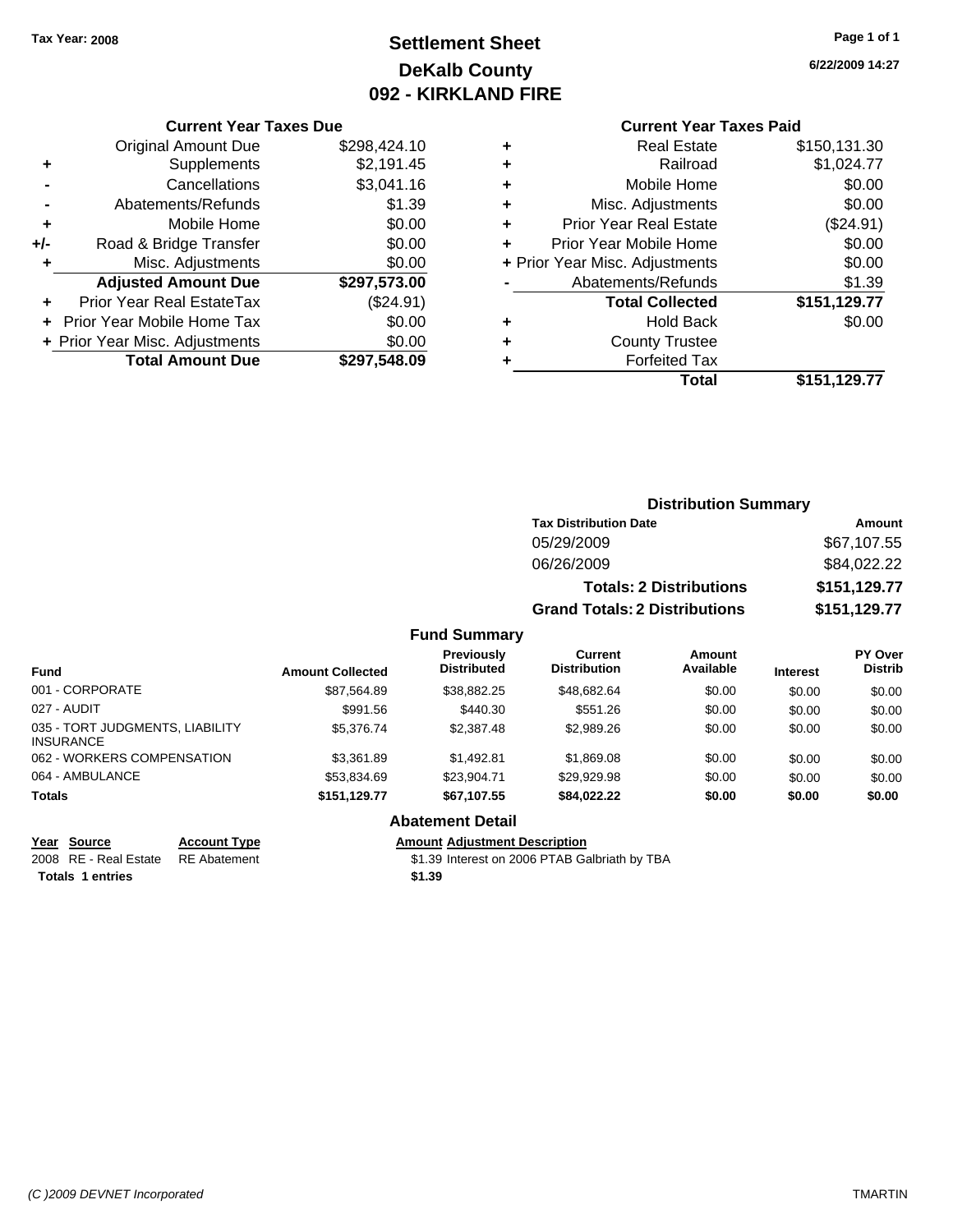# **Settlement Sheet Tax Year: 2008 Page 1 of 1 DeKalb County 093 - LEE FIRE**

**6/22/2009 14:27**

|                               | UYJ - LEE I |
|-------------------------------|-------------|
| <b>Current Year Taxes Due</b> |             |

|     | <b>Original Amount Due</b>     | \$25,237.95 |
|-----|--------------------------------|-------------|
| ٠   | Supplements                    | \$0.00      |
|     | Cancellations                  | \$0.00      |
|     | Abatements/Refunds             | \$0.00      |
| ٠   | Mobile Home                    | \$0.00      |
| +/- | Road & Bridge Transfer         | \$0.00      |
| ٠   | Misc. Adjustments              | \$0.00      |
|     | <b>Adjusted Amount Due</b>     | \$25,237.95 |
| ÷   | Prior Year Real EstateTax      | \$0.00      |
|     | Prior Year Mobile Home Tax     | \$0.00      |
|     | + Prior Year Misc. Adjustments | \$0.00      |
|     | <b>Total Amount Due</b>        | \$25,237.95 |
|     |                                |             |

|   | <b>Current Year Taxes Paid</b> |             |
|---|--------------------------------|-------------|
| ٠ | <b>Real Estate</b>             | \$11,617.68 |
| ٠ | Railroad                       | \$233.07    |
| ٠ | Mobile Home                    | \$0.00      |
| ٠ | Misc. Adjustments              | \$0.00      |
| ٠ | <b>Prior Year Real Estate</b>  | \$0.00      |
| ٠ | Prior Year Mobile Home         | \$0.00      |
|   | + Prior Year Misc. Adjustments | \$0.00      |
|   | Abatements/Refunds             | \$0.00      |
|   | <b>Total Collected</b>         | \$11,850.75 |
|   | <b>Hold Back</b>               | \$0.00      |
| ٠ | <b>County Trustee</b>          |             |
|   | <b>Forfeited Tax</b>           |             |
|   | Total                          | \$11,850.75 |

|                                         |                         |                                  | <b>Distribution Summary</b>          |                                |                 |                           |
|-----------------------------------------|-------------------------|----------------------------------|--------------------------------------|--------------------------------|-----------------|---------------------------|
|                                         |                         |                                  | <b>Tax Distribution Date</b>         |                                |                 | Amount                    |
|                                         |                         |                                  | 05/29/2009                           |                                |                 | \$4,735.54                |
|                                         |                         |                                  | 06/26/2009                           |                                |                 | \$7,115.21                |
|                                         |                         |                                  |                                      | <b>Totals: 2 Distributions</b> |                 | \$11,850.75               |
|                                         |                         |                                  | <b>Grand Totals: 2 Distributions</b> |                                |                 | \$11,850.75               |
|                                         |                         | <b>Fund Summary</b>              |                                      |                                |                 |                           |
| <b>Fund</b>                             | <b>Amount Collected</b> | Previously<br><b>Distributed</b> | Current<br><b>Distribution</b>       | Amount<br>Available            | <b>Interest</b> | PY Over<br><b>Distrib</b> |
| 001 - CORPORATE                         | \$7,277.90              | \$2,908.24                       | \$4,369.66                           | \$0.00                         | \$0.00          | \$0.00                    |
| 035 - TORT JUDGEMENTS/LIABILITY<br>INS. | \$808.59                | \$323.11                         | \$485.48                             | \$0.00                         | \$0.00          | \$0.00                    |
| 064 - AMBULANCE                         | \$3.764.26              | \$1,504.19                       | \$2,260.07                           | \$0.00                         | \$0.00          | \$0.00                    |
| Totals                                  | \$11,850.75             | \$4,735.54                       | \$7,115.21                           | \$0.00                         | \$0.00          | \$0.00                    |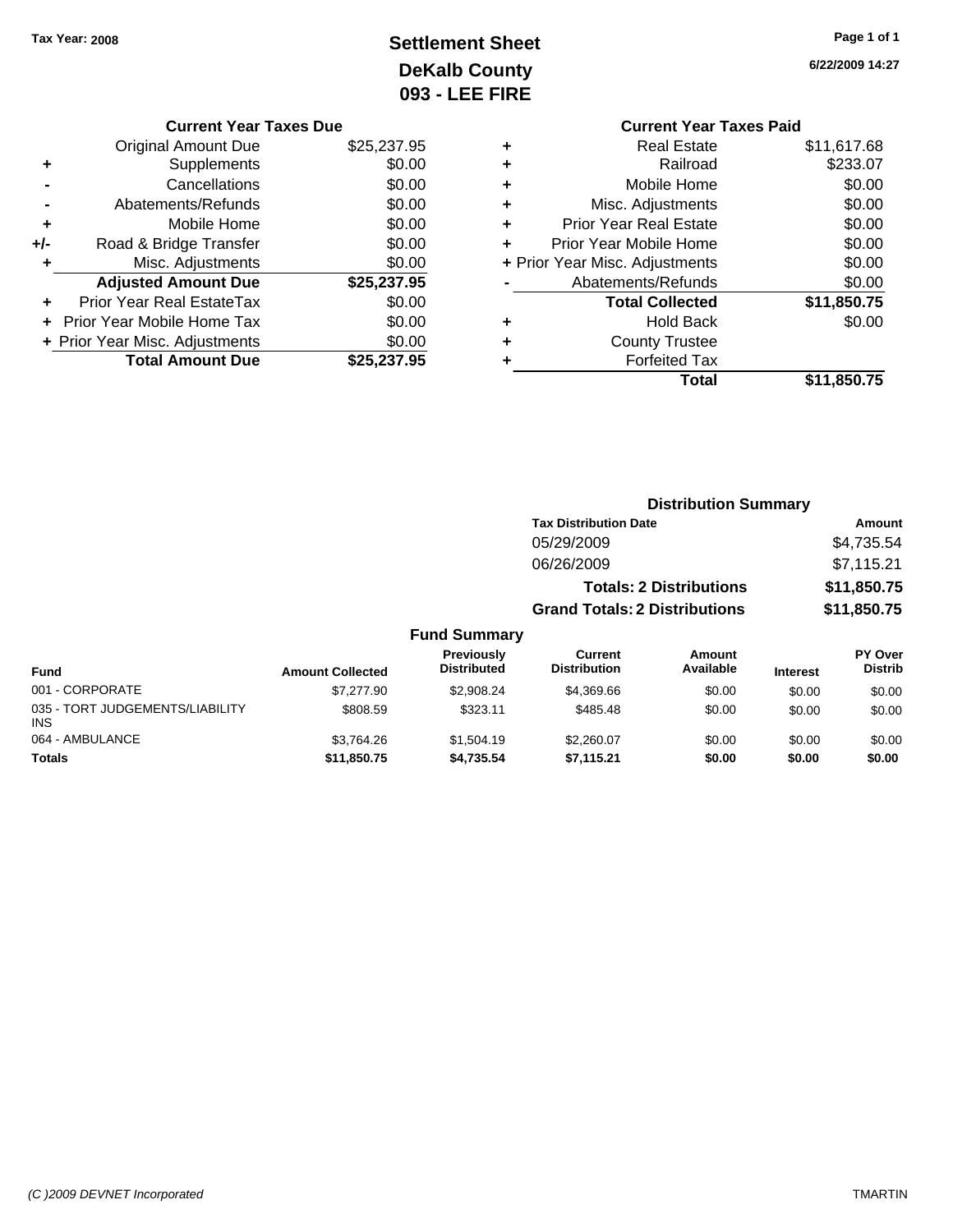# **Settlement Sheet Tax Year: 2008 Page 1 of 1 DeKalb County 094 - LELAND FIRE**

**6/22/2009 14:27**

#### **Current Year Taxes Due**

|       | <b>Original Amount Due</b>     | \$22,645.22 |
|-------|--------------------------------|-------------|
| ٠     | Supplements                    | \$119.35    |
|       | Cancellations                  | \$123.21    |
|       | Abatements/Refunds             | \$0.00      |
| ٠     | Mobile Home                    | \$0.00      |
| $+/-$ | Road & Bridge Transfer         | \$0.00      |
| ٠     | Misc. Adjustments              | \$0.00      |
|       | <b>Adjusted Amount Due</b>     | \$22,641.36 |
|       | Prior Year Real EstateTax      | \$0.00      |
|       | + Prior Year Mobile Home Tax   | \$0.00      |
|       | + Prior Year Misc. Adjustments | \$0.00      |
|       | <b>Total Amount Due</b>        | \$22.641.36 |

### **Current Year Taxes Paid +** Real Estate \$12,342.99 **+** Railroad \$0.00 **+** Mobile Home \$0.00 **+** Misc. Adjustments \$0.00 **+** Prior Year Real Estate \$0.00 **+** Prior Year Mobile Home \$0.00 **+** Prior Year Misc. Adjustments  $$0.00$ **-** Abatements/Refunds \$0.00 **Total Collected \$12,342.99**

**+** Hold Back \$0.00

**+** County Trustee

| ٠ | <b>Forfeited Tax</b> |             |
|---|----------------------|-------------|
|   | Total                | \$12,342.99 |

|                 |                         |                                  | <b>Distribution Summary</b>           |                                |                 |                                  |
|-----------------|-------------------------|----------------------------------|---------------------------------------|--------------------------------|-----------------|----------------------------------|
|                 |                         |                                  | <b>Tax Distribution Date</b>          |                                |                 | Amount                           |
|                 |                         |                                  | 05/29/2009                            |                                |                 | \$2,591.76                       |
|                 |                         |                                  | 06/26/2009                            |                                |                 | \$9,751.23                       |
|                 |                         |                                  |                                       | <b>Totals: 2 Distributions</b> |                 | \$12,342.99                      |
|                 |                         |                                  | <b>Grand Totals: 2 Distributions</b>  |                                |                 | \$12,342.99                      |
|                 |                         | <b>Fund Summary</b>              |                                       |                                |                 |                                  |
| Fund            | <b>Amount Collected</b> | Previously<br><b>Distributed</b> | <b>Current</b><br><b>Distribution</b> | Amount<br>Available            | <b>Interest</b> | <b>PY Over</b><br><b>Distrib</b> |
| 001 - CORPORATE | \$12,342.99             | \$2,591.76                       | \$9,751.23                            | \$0.00                         | \$0.00          | \$0.00                           |
| Totals          | \$12,342.99             | \$2,591.76                       | \$9,751.23                            | \$0.00                         | \$0.00          | \$0.00                           |
|                 |                         |                                  |                                       |                                |                 |                                  |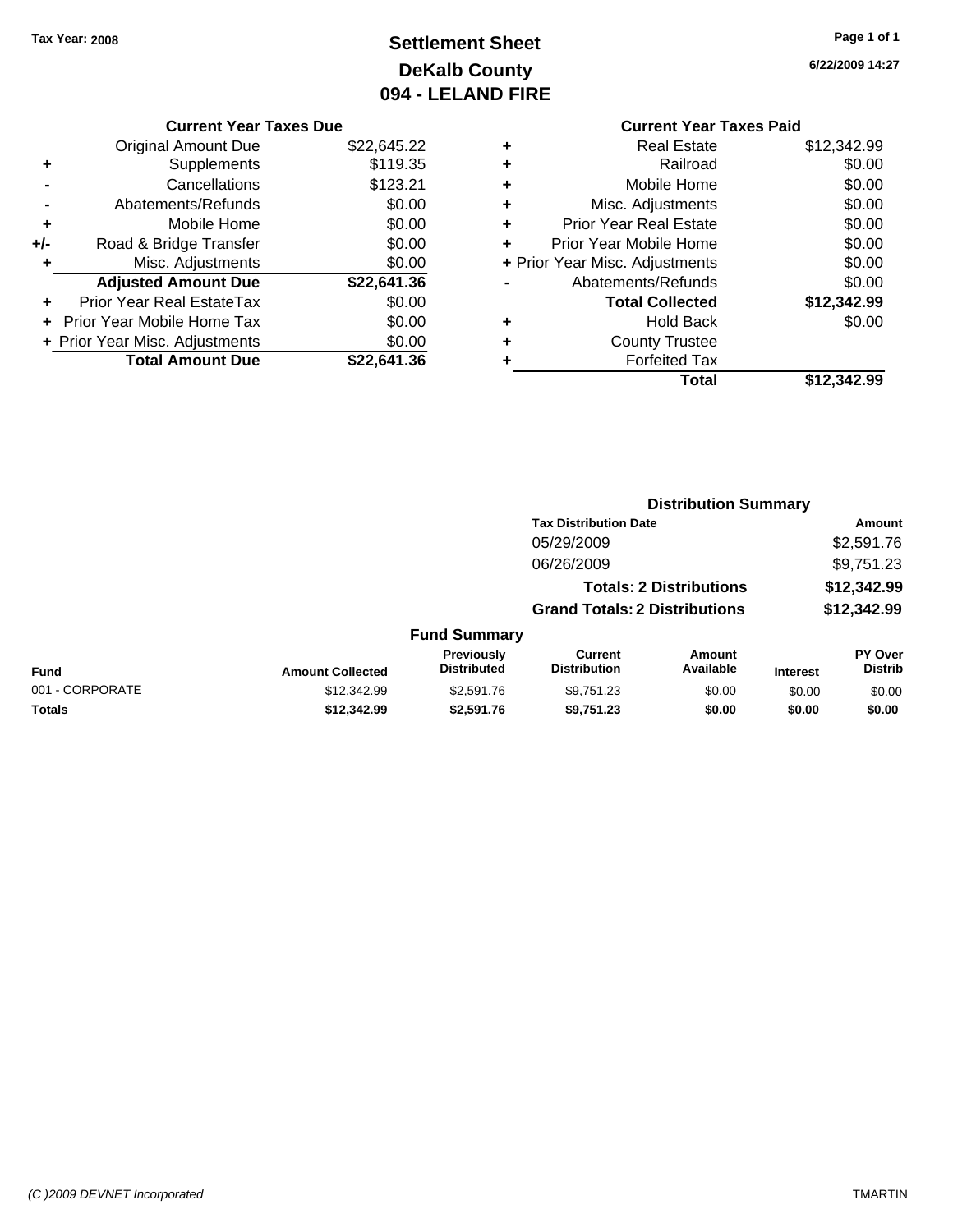# **Settlement Sheet Tax Year: 2008 Page 1 of 1 DeKalb County 095 - MALTA FIRE**

**6/22/2009 14:27**

|   | <b>Current Year Taxes Paid</b> |             |
|---|--------------------------------|-------------|
| ٠ | <b>Real Estate</b>             | \$40,235.88 |
| ٠ | Railroad                       | \$505.71    |
| ٠ | Mobile Home                    | \$0.00      |
| ٠ | Misc. Adjustments              | \$0.00      |
| ٠ | <b>Prior Year Real Estate</b>  | \$0.00      |
| ÷ | Prior Year Mobile Home         | \$0.00      |
|   | + Prior Year Misc. Adjustments | \$0.00      |
|   | Abatements/Refunds             | \$0.00      |
|   | <b>Total Collected</b>         | \$40,741.59 |
| ٠ | <b>Hold Back</b>               | \$0.00      |
| ٠ | <b>County Trustee</b>          |             |
| ٠ | <b>Forfeited Tax</b>           |             |
|   | Total                          | \$40,741.59 |
|   |                                |             |

**Distribution Summary Tax Distribution Date Amount**

|     | <b>Current Year Taxes Due</b>  |             |
|-----|--------------------------------|-------------|
|     | <b>Original Amount Due</b>     | \$78,706.50 |
| ٠   | Supplements                    | \$281.91    |
|     | Cancellations                  | \$381.48    |
|     | Abatements/Refunds             | \$0.00      |
| ٠   | Mobile Home                    | \$0.00      |
| +/- | Road & Bridge Transfer         | \$0.00      |
| ٠   | Misc. Adjustments              | \$0.00      |
|     | <b>Adjusted Amount Due</b>     | \$78,606.93 |
|     | Prior Year Real EstateTax      | \$0.00      |
|     | Prior Year Mobile Home Tax     | \$0.00      |
|     | + Prior Year Misc. Adjustments | \$0.00      |
|     | <b>Total Amount Due</b>        | \$78,606.93 |

|                         |                                  | 05/29/2009                            |                     |                                                                        | \$12,528.79                      |
|-------------------------|----------------------------------|---------------------------------------|---------------------|------------------------------------------------------------------------|----------------------------------|
|                         |                                  | 06/26/2009                            |                     |                                                                        | \$28,212.80                      |
|                         |                                  |                                       |                     |                                                                        | \$40,741.59                      |
|                         |                                  |                                       |                     |                                                                        | \$40,741.59                      |
|                         |                                  |                                       |                     |                                                                        |                                  |
| <b>Amount Collected</b> | Previously<br><b>Distributed</b> | <b>Current</b><br><b>Distribution</b> | Amount<br>Available | <b>Interest</b>                                                        | <b>PY Over</b><br><b>Distrib</b> |
| \$40.741.59             | \$12,528.79                      | \$28,212.80                           | \$0.00              | \$0.00                                                                 | \$0.00                           |
| \$40,741.59             | \$12,528.79                      | \$28,212.80                           | \$0.00              | \$0.00                                                                 | \$0.00                           |
|                         |                                  |                                       | <b>Fund Summary</b> | <b>Totals: 2 Distributions</b><br><b>Grand Totals: 2 Distributions</b> |                                  |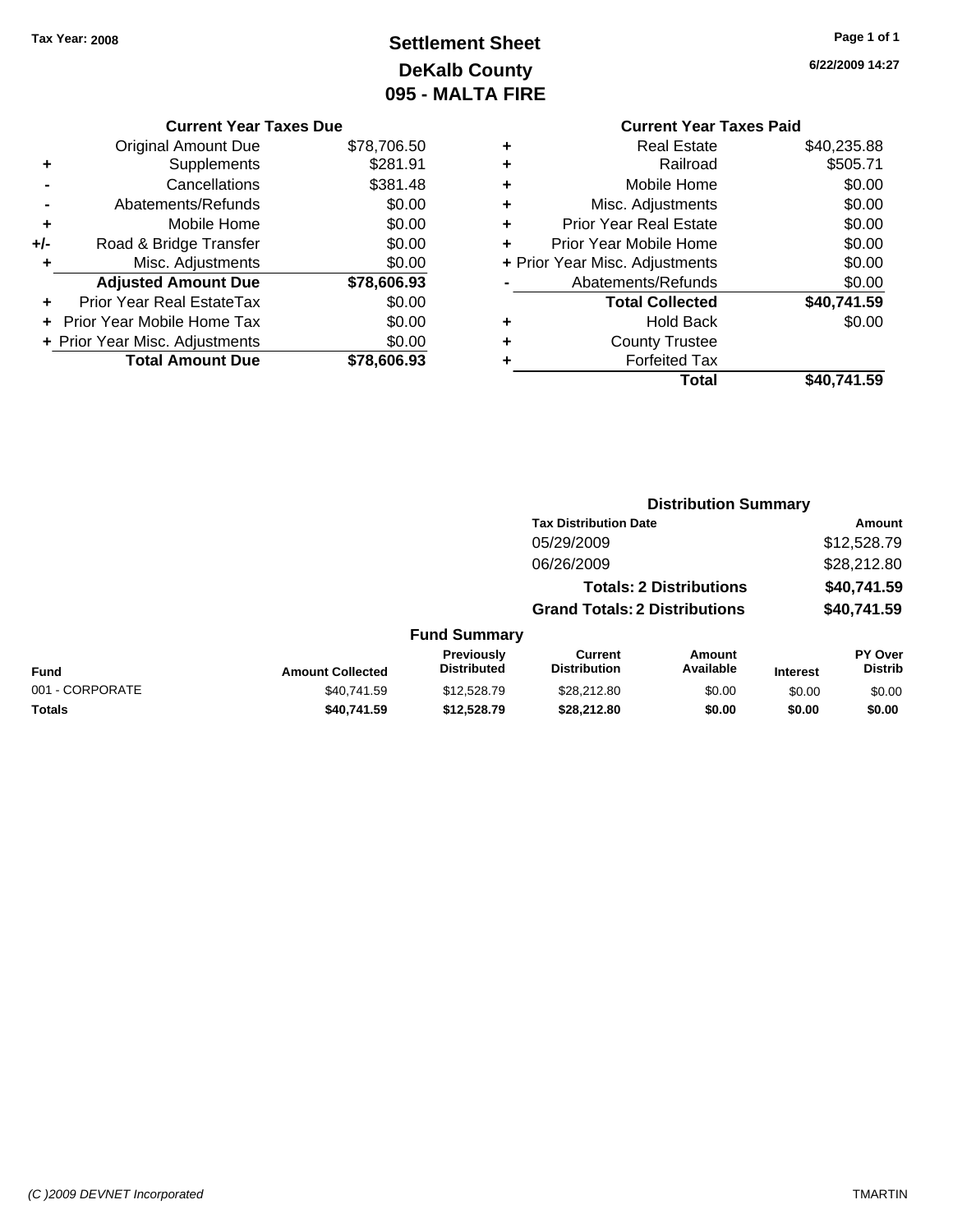# **Settlement Sheet Tax Year: 2008 Page 1 of 1 DeKalb County 096 - MAPLE PARK FIRE**

|     | <b>Current Year Taxes Due</b>            |              |  |  |
|-----|------------------------------------------|--------------|--|--|
|     | <b>Original Amount Due</b>               | \$148,981.94 |  |  |
| ٠   | Supplements                              | \$708.93     |  |  |
|     | Cancellations                            | \$765.69     |  |  |
|     | Abatements/Refunds                       | \$0.00       |  |  |
| ٠   | Mobile Home                              | \$0.00       |  |  |
| +/- | Road & Bridge Transfer                   | \$0.00       |  |  |
|     | Misc. Adjustments                        | \$0.00       |  |  |
|     | <b>Adjusted Amount Due</b>               | \$148,925.18 |  |  |
|     | <b>Prior Year Real EstateTax</b>         | \$0.00       |  |  |
|     | Prior Year Mobile Home Tax               | \$0.00       |  |  |
|     | \$0.00<br>+ Prior Year Misc. Adjustments |              |  |  |
|     | <b>Total Amount Due</b>                  | \$148,925.18 |  |  |

|   | <b>Current Year Taxes Paid</b> |             |
|---|--------------------------------|-------------|
| ٠ | <b>Real Estate</b>             | \$73,828.65 |
|   | Railroad                       | \$822.59    |
| ٠ | Mobile Home                    | \$0.00      |
| ٠ | Misc. Adjustments              | \$0.00      |
| ٠ | <b>Prior Year Real Estate</b>  | \$0.00      |
| ٠ | Prior Year Mobile Home         | \$0.00      |
|   | + Prior Year Misc. Adjustments | \$0.00      |
|   | Abatements/Refunds             | \$0.00      |
|   | <b>Total Collected</b>         | \$74,651.24 |
|   | <b>Hold Back</b>               | \$0.00      |
|   | <b>County Trustee</b>          |             |
|   | <b>Forfeited Tax</b>           |             |
|   | Total                          | \$74,651.24 |

|     |                                         |                                      | <b>Distribution Summary</b>    |                 |                                  |  |
|-----|-----------------------------------------|--------------------------------------|--------------------------------|-----------------|----------------------------------|--|
|     |                                         | <b>Tax Distribution Date</b>         |                                |                 | Amount                           |  |
|     |                                         | 05/29/2009                           |                                |                 | \$37,254.77                      |  |
|     |                                         | 06/26/2009                           |                                |                 | \$37,396.47                      |  |
|     |                                         |                                      | <b>Totals: 2 Distributions</b> |                 | \$74,651.24                      |  |
|     |                                         | <b>Grand Totals: 2 Distributions</b> |                                |                 | \$74,651.24                      |  |
|     | <b>Fund Summary</b>                     |                                      |                                |                 |                                  |  |
| ted | <b>Previously</b><br><b>Distributed</b> | Current<br><b>Distribution</b>       | Amount<br>Available            | <b>Interest</b> | <b>PY Over</b><br><b>Distrib</b> |  |

| <b>Fund</b>                            | <b>Amount Collected</b> | . . <del>.</del><br><b>Distributed</b> | <b>Distribution</b> | Available | <b>Interest</b> | <b>Distrib</b> |
|----------------------------------------|-------------------------|----------------------------------------|---------------------|-----------|-----------------|----------------|
| 001 - CORPORATE                        | \$35,684.39             | \$17,808.33                            | \$17,876,06         | \$0.00    | \$0.00          | \$0.00         |
| 013 - FIREFIGHTER'S PENSION            | \$922.70                | \$460.47                               | \$462.23            | \$0.00    | \$0.00          | \$0.00         |
| 027 - AUDIT                            | \$554.51                | \$276.73                               | \$277.78            | \$0.00    | \$0.00          | \$0.00         |
| 035 - TORT JUDGEMENTS/LIABILITY<br>INS | \$8,384.23              | \$4,184,16                             | \$4,200.07          | \$0.00    | \$0.00          | \$0.00         |
| 064 - AMBULANCE                        | \$29,105.41             | \$14,525,08                            | \$14,580,33         | \$0.00    | \$0.00          | \$0.00         |
| <b>Totals</b>                          | \$74,651.24             | \$37,254.77                            | \$37,396.47         | \$0.00    | \$0.00          | \$0.00         |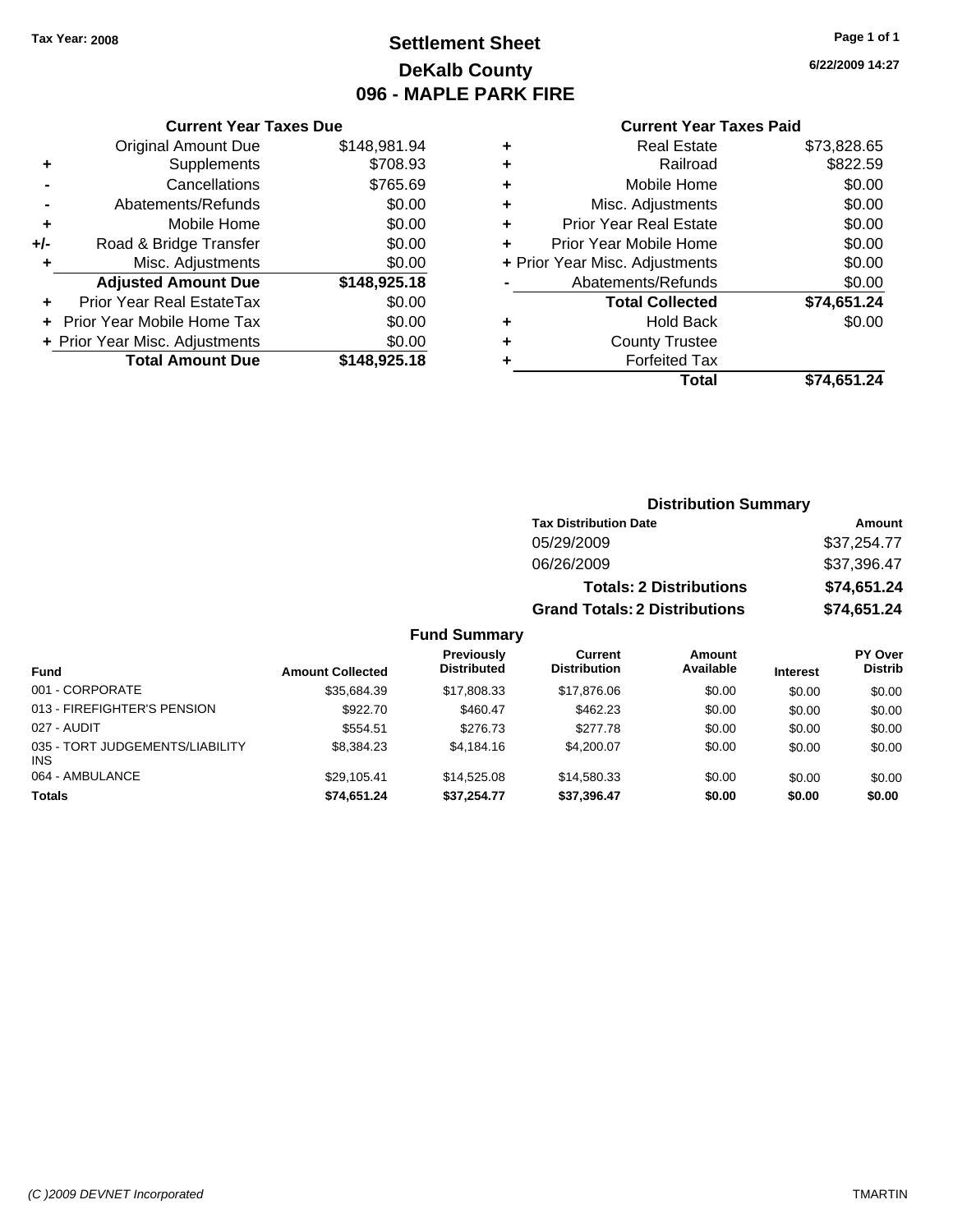# **Settlement Sheet Tax Year: 2008 Page 1 of 1 DeKalb County 097 - PAW PAW FIRE**

**6/22/2009 14:27**

|       | <b>Current Year Taxes Due</b>  |             |
|-------|--------------------------------|-------------|
|       | <b>Original Amount Due</b>     | \$24,795.47 |
|       | Supplements                    | \$134.96    |
|       | Cancellations                  | \$135.53    |
|       | Abatements/Refunds             | \$0.00      |
| ٠     | Mobile Home                    | \$0.00      |
| $+/-$ | Road & Bridge Transfer         | \$0.00      |
| ٠     | Misc. Adjustments              | \$0.00      |
|       | <b>Adjusted Amount Due</b>     | \$24,794.90 |
|       | Prior Year Real EstateTax      | \$0.00      |
|       | Prior Year Mobile Home Tax     | \$0.00      |
|       | + Prior Year Misc. Adjustments | \$0.00      |
|       | <b>Total Amount Due</b>        | \$24.794.90 |
|       |                                |             |

### **Current Year Taxes Paid +** Real Estate \$12,044.49 **+** Railroad \$357.13 **+** Mobile Home \$0.00 **+** Misc. Adjustments \$0.00 **+** Prior Year Real Estate \$0.00 **+** Prior Year Mobile Home \$0.00 **+** Prior Year Misc. Adjustments  $$0.00$ **-** Abatements/Refunds \$0.00 **Total Collected \$12,401.62 +** Hold Back \$0.00 **+** County Trustee **+** Forfeited Tax

**Total \$12,401.62**

|                                         |                         |                                  |                                      | <b>Distribution Summary</b>    |                 |                           |
|-----------------------------------------|-------------------------|----------------------------------|--------------------------------------|--------------------------------|-----------------|---------------------------|
|                                         |                         |                                  | <b>Tax Distribution Date</b>         |                                |                 | Amount                    |
|                                         |                         |                                  | 05/29/2009                           |                                |                 | \$2,678.31                |
|                                         |                         |                                  | 06/26/2009                           |                                |                 | \$9,723.31                |
|                                         |                         |                                  |                                      | <b>Totals: 2 Distributions</b> |                 | \$12,401.62               |
|                                         |                         |                                  | <b>Grand Totals: 2 Distributions</b> |                                |                 | \$12,401.62               |
|                                         |                         | <b>Fund Summary</b>              |                                      |                                |                 |                           |
| <b>Fund</b>                             | <b>Amount Collected</b> | Previously<br><b>Distributed</b> | Current<br><b>Distribution</b>       | Amount<br>Available            | <b>Interest</b> | PY Over<br><b>Distrib</b> |
| 001 - CORPORATE                         | \$11,088.33             | \$2,394.69                       | \$8,693.64                           | \$0.00                         | \$0.00          | \$0.00                    |
| 035 - TORT JUDGEMENTS/LIABILITY<br>INS. | \$1,313.29              | \$283.62                         | \$1,029.67                           | \$0.00                         | \$0.00          | \$0.00                    |
| <b>Totals</b>                           | \$12,401.62             | \$2,678.31                       | \$9,723.31                           | \$0.00                         | \$0.00          | \$0.00                    |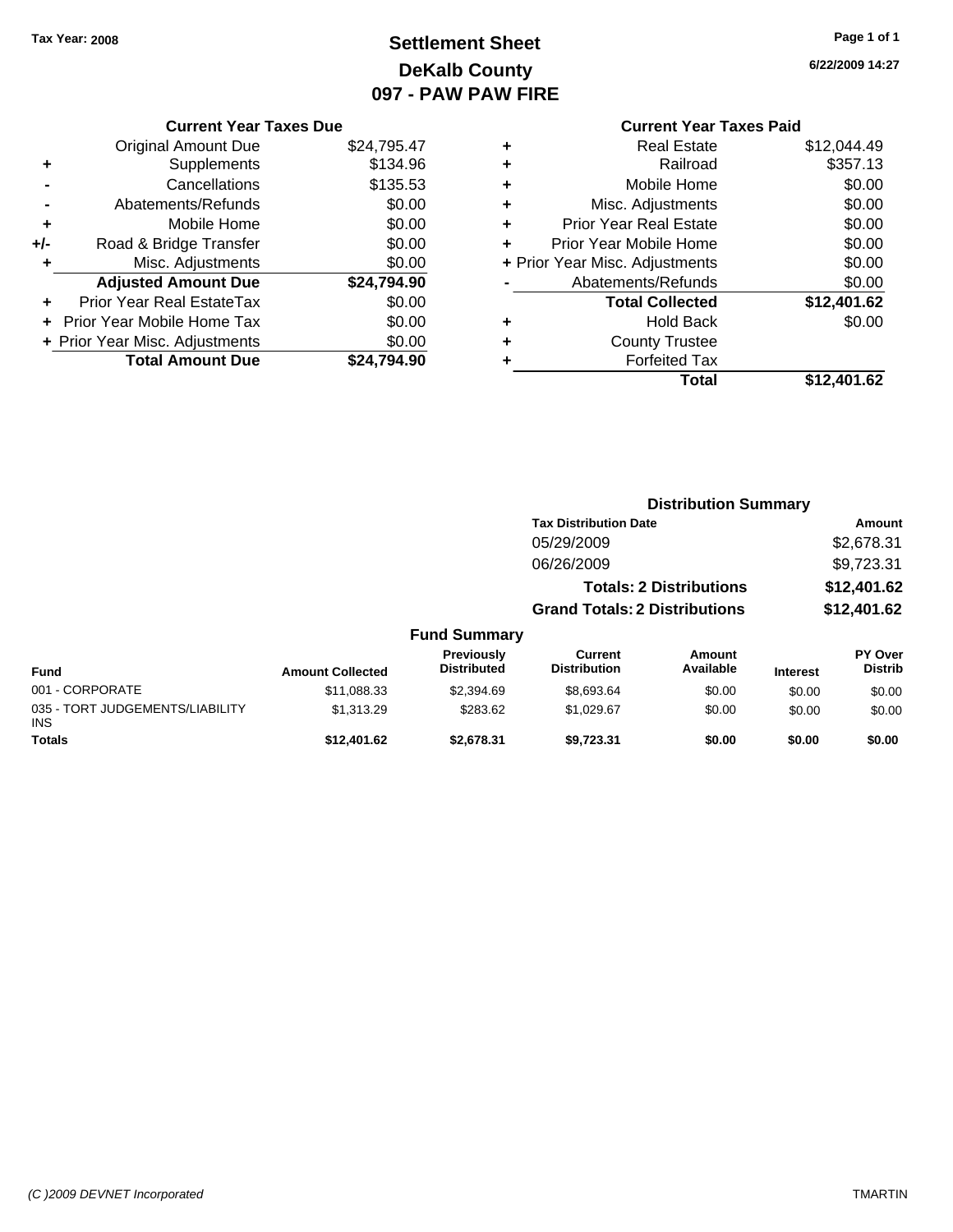# **Settlement Sheet Tax Year: 2008 Page 1 of 1 DeKalb County 098 - SANDWICH FIRE**

**6/22/2009 14:27**

### **Current Year Taxes Paid**

| ٠ | <b>Real Estate</b>             | \$257,762.64 |
|---|--------------------------------|--------------|
| ٠ | Railroad                       | \$389.74     |
| ٠ | Mobile Home                    | \$0.00       |
| ٠ | Misc. Adjustments              | \$0.00       |
| ٠ | <b>Prior Year Real Estate</b>  | \$151.27     |
| ٠ | Prior Year Mobile Home         | \$0.00       |
|   | + Prior Year Misc. Adjustments | \$0.00       |
|   | Abatements/Refunds             | \$0.00       |
|   | <b>Total Collected</b>         | \$258,303.65 |
| ٠ | <b>Hold Back</b>               | \$0.00       |
| ٠ | <b>County Trustee</b>          |              |
|   | <b>Forfeited Tax</b>           |              |
|   | Total                          | \$258.303.65 |

|     | <b>Current Year Taxes Due</b>     |              |
|-----|-----------------------------------|--------------|
|     | <b>Original Amount Due</b>        | \$508,376.63 |
| ٠   | Supplements                       | \$1,415.87   |
|     | Cancellations                     | \$1,621.57   |
|     | Abatements/Refunds                | \$0.00       |
| ٠   | Mobile Home                       | \$0.00       |
| +/- | Road & Bridge Transfer            | \$0.00       |
| ٠   | Misc. Adjustments                 | \$0.00       |
|     | <b>Adjusted Amount Due</b>        | \$508,170.93 |
|     | <b>Prior Year Real EstateTax</b>  | \$151.27     |
|     | <b>Prior Year Mobile Home Tax</b> | \$0.00       |
|     | + Prior Year Misc. Adjustments    | \$0.00       |
|     | <b>Total Amount Due</b>           | \$508,322.20 |

### **Distribution Summary**

| <b>Tax Distribution Date</b>         | Amount       |
|--------------------------------------|--------------|
| 05/29/2009                           | \$109,921.58 |
| 06/26/2009                           | \$148,382.07 |
| <b>Totals: 2 Distributions</b>       | \$258,303.65 |
| <b>Grand Totals: 2 Distributions</b> | \$258,303.65 |

| <b>Fund</b>                                   | <b>Amount Collected</b> | Previously<br><b>Distributed</b> | Current<br><b>Distribution</b> | <b>Amount</b><br>Available | <b>Interest</b> | PY Over<br><b>Distrib</b> |
|-----------------------------------------------|-------------------------|----------------------------------|--------------------------------|----------------------------|-----------------|---------------------------|
| 001 - CORPORATE                               | \$232,694.38            | \$99.023.51                      | \$133,670.87                   | \$0.00                     | \$0.00          | \$0.00                    |
| 027 - AUDIT                                   | \$1.631.97              | \$694.49                         | \$937.48                       | \$0.00                     | \$0.00          | \$0.00                    |
| 035 - TORT JUDGEMENTS/LIABILITY<br><b>INS</b> | \$24,431.14             | \$10.396.72                      | \$14.034.42                    | \$0.00                     | \$0.00          | \$0.00                    |
| 109 - PRIOR YEAR ADJUSTMENT                   | $$-453.84$              | $$-193.14$                       | $$-260.70$                     | \$0.00                     | \$0.00          | \$0.00                    |
| <b>Totals</b>                                 | \$258,303,65            | \$109,921,58                     | \$148,382.07                   | \$0.00                     | \$0.00          | \$0.00                    |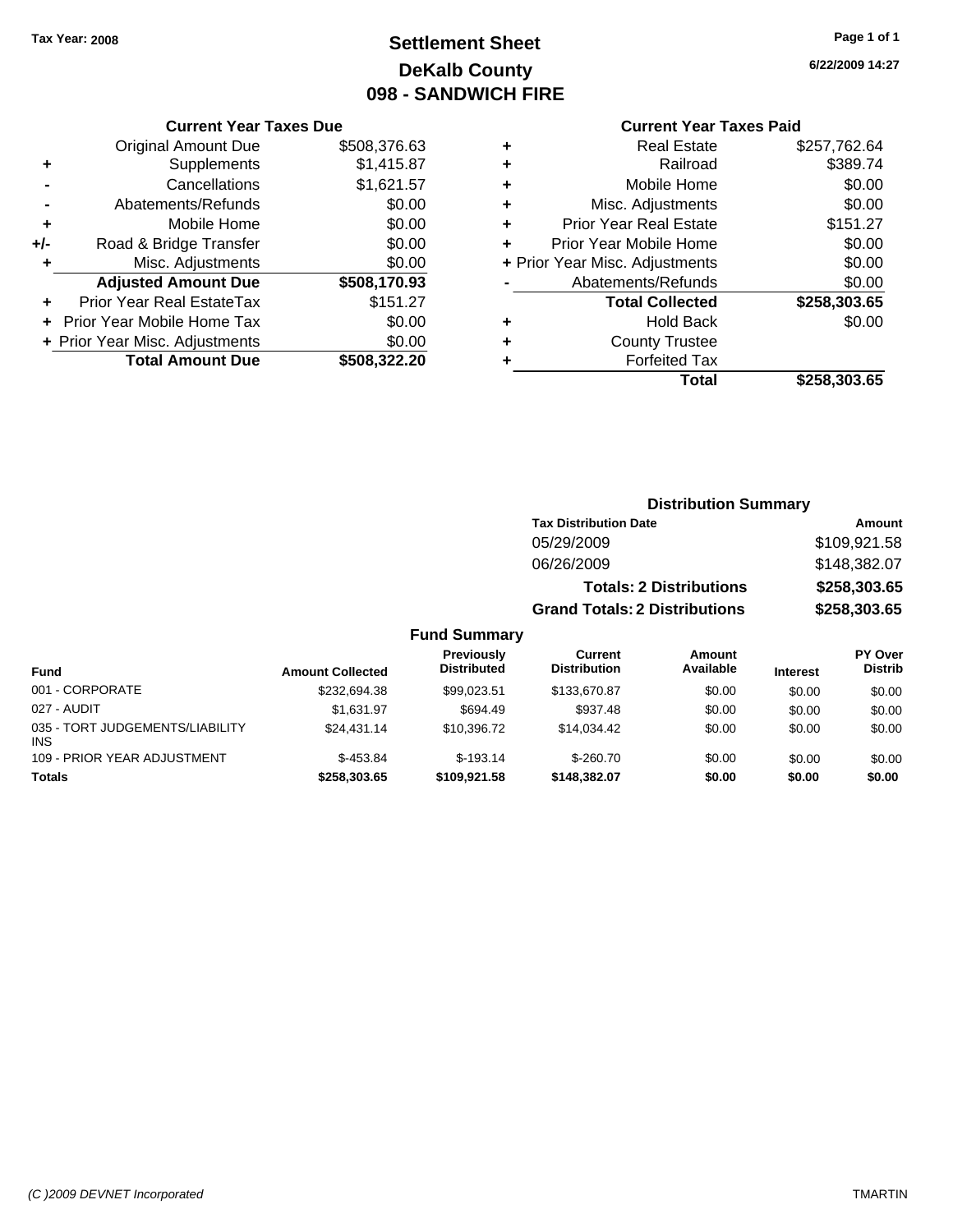# **Settlement Sheet Tax Year: 2008 Page 1 of 1 DeKalb County 099 - SHABBONA FIRE**

#### **Current Year Taxes Due**

|       | <b>Original Amount Due</b>       | \$128,639.44 |
|-------|----------------------------------|--------------|
| ٠     | Supplements                      | \$77.52      |
|       | Cancellations                    | \$94.79      |
|       | Abatements/Refunds               | \$0.00       |
| ٠     | Mobile Home                      | \$0.00       |
| $+/-$ | Road & Bridge Transfer           | \$0.00       |
| ÷     | Misc. Adjustments                | \$45.19      |
|       | <b>Adjusted Amount Due</b>       | \$128,667.36 |
|       | <b>Prior Year Real EstateTax</b> | \$0.00       |
|       | Prior Year Mobile Home Tax       | \$0.00       |
|       | + Prior Year Misc. Adjustments   | \$0.00       |
|       |                                  |              |

### **Current Year Taxes Paid**

|   | <b>Real Estate</b>             | \$64,177.40 |
|---|--------------------------------|-------------|
| ٠ | Railroad                       | \$974.81    |
| ٠ | Mobile Home                    | \$0.00      |
| ٠ | Misc. Adjustments              | \$45.19     |
| ٠ | <b>Prior Year Real Estate</b>  | \$0.00      |
| ÷ | Prior Year Mobile Home         | \$0.00      |
|   | + Prior Year Misc. Adjustments | \$0.00      |
|   | Abatements/Refunds             | \$0.00      |
|   | <b>Total Collected</b>         | \$65,197.40 |
| ٠ | <b>Hold Back</b>               | \$0.00      |
| ٠ | <b>County Trustee</b>          |             |
| ٠ | <b>Forfeited Tax</b>           |             |
|   | Total                          | \$65,197.40 |
|   |                                |             |

|                                               |                         |                                  |                                       | <b>Distribution Summary</b>    |                 |                           |  |
|-----------------------------------------------|-------------------------|----------------------------------|---------------------------------------|--------------------------------|-----------------|---------------------------|--|
|                                               |                         |                                  | <b>Tax Distribution Date</b>          |                                |                 | Amount                    |  |
|                                               |                         |                                  | 05/29/2009                            |                                |                 | \$23,958.37               |  |
|                                               |                         |                                  | 06/26/2009                            |                                |                 | \$41,239.03               |  |
|                                               |                         |                                  |                                       | <b>Totals: 2 Distributions</b> |                 | \$65,197.40               |  |
|                                               |                         |                                  | <b>Grand Totals: 2 Distributions</b>  |                                | \$65,197.40     |                           |  |
|                                               |                         | <b>Fund Summary</b>              |                                       |                                |                 |                           |  |
| <b>Fund</b>                                   | <b>Amount Collected</b> | Previously<br><b>Distributed</b> | <b>Current</b><br><b>Distribution</b> | Amount<br>Available            | <b>Interest</b> | PY Over<br><b>Distrib</b> |  |
| 001 - CORPORATE                               | \$44,836,79             | \$16,476.36                      | \$28,360.43                           | \$0.00                         | \$0.00          | \$0.00                    |  |
| 035 - TORT JUDGEMENTS/LIABILITY<br><b>INS</b> | \$8,882.03              | \$3,263.92                       | \$5,618.11                            | \$0.00                         | \$0.00          | \$0.00                    |  |
| 064 - AMBULANCE                               | \$11.478.58             | \$4.218.09                       | \$7.260.49                            | \$0.00                         | \$0.00          | \$0.00                    |  |

#### **Miscellaneous Adjustment Detail Year Source Account Type Amount Adjustment Description** 2008 RE - Real Estate Paymt In Lieu of Tax **\$45.19 Housing Authority-Hinckley Sunset View Apartments by TBA Totals \$45.19 1 entries**

**Totals \$65,197.40 \$23,958.37 \$41,239.03 \$0.00 \$0.00 \$0.00**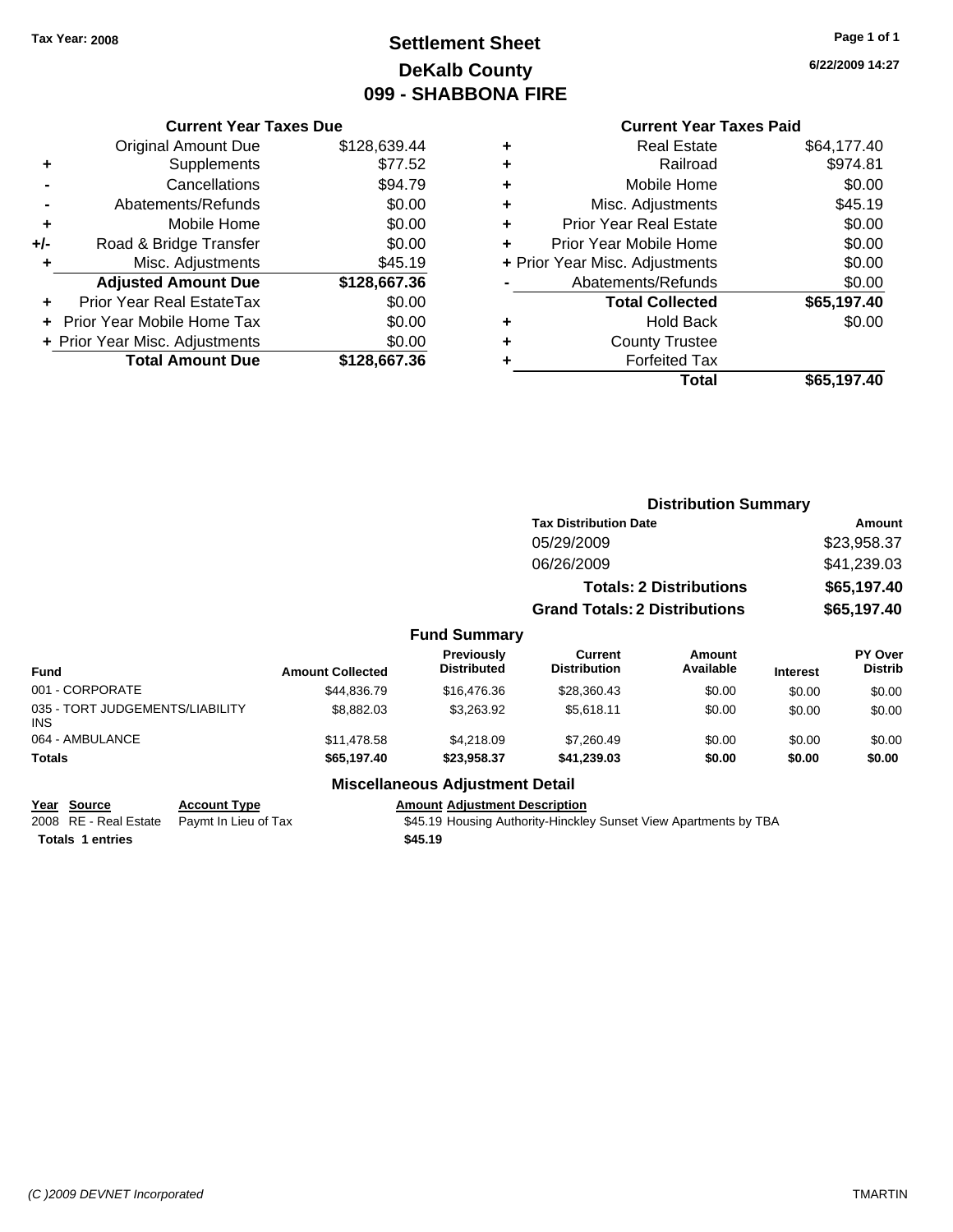# **Settlement Sheet Tax Year: 2008 Page 1 of 1 DeKalb County 100 - SOMONAUK FIRE**

**6/22/2009 14:27**

#### **Current Year Taxes Due**

|     | <b>Original Amount Due</b>     | \$218,556.04 |
|-----|--------------------------------|--------------|
| ٠   | Supplements                    | \$2,038.86   |
|     | Cancellations                  | \$2,252.40   |
|     | Abatements/Refunds             | \$0.00       |
| ٠   | Mobile Home                    | \$0.00       |
| +/- | Road & Bridge Transfer         | \$0.00       |
| ÷   | Misc. Adjustments              | \$0.00       |
|     | <b>Adjusted Amount Due</b>     | \$218,342.50 |
|     | Prior Year Real EstateTax      | \$0.00       |
|     | Prior Year Mobile Home Tax     | \$0.00       |
|     | + Prior Year Misc. Adjustments | \$0.00       |
|     | <b>Total Amount Due</b>        | \$218,342.50 |

#### **Current Year Taxes Paid**

| ٠ | <b>Real Estate</b>             | \$111,867.95 |
|---|--------------------------------|--------------|
| ٠ | Railroad                       | \$766.86     |
| ٠ | Mobile Home                    | \$0.00       |
| ٠ | Misc. Adjustments              | \$0.00       |
| ٠ | Prior Year Real Estate         | \$0.00       |
| ÷ | Prior Year Mobile Home         | \$0.00       |
|   | + Prior Year Misc. Adjustments | \$0.00       |
|   | Abatements/Refunds             | \$0.00       |
|   | <b>Total Collected</b>         | \$112,634.81 |
| ٠ | Hold Back                      | \$0.00       |
| ٠ | <b>County Trustee</b>          |              |
| ٠ | <b>Forfeited Tax</b>           |              |
|   | Total                          | \$112,634.81 |
|   |                                |              |

#### **Distribution Summary Tax Distribution Date Amount** 05/29/2009 \$46,495.64 06/26/2009 \$66,139.17 **Totals: 2 Distributions \$112,634.81 Grand Totals: 2 Distributions \$112,634.81 Fund Summary PY Over Distrib Amount Available Current Distribution Previously**

| <b>Fund</b>     | <b>Amount Collected</b> | <b>FICVIOUSIV</b><br><b>Distributed</b> | <b>GUILEIR</b><br><b>Distribution</b> | Allivulit<br>Available | <b>Interest</b> | г і мег<br><b>Distrib</b> |
|-----------------|-------------------------|-----------------------------------------|---------------------------------------|------------------------|-----------------|---------------------------|
| 001 - CORPORATE | \$62,914.55             | \$25.971.12                             | \$36,943.43                           | \$0.00                 | \$0.00          | \$0.00                    |
| 064 - AMBULANCE | \$49.720.26             | \$20,524.52                             | \$29.195.74                           | \$0.00                 | \$0.00          | \$0.00                    |
| <b>Totals</b>   | \$112,634.81            | \$46.495.64                             | \$66.139.17                           | \$0.00                 | \$0.00          | \$0.00                    |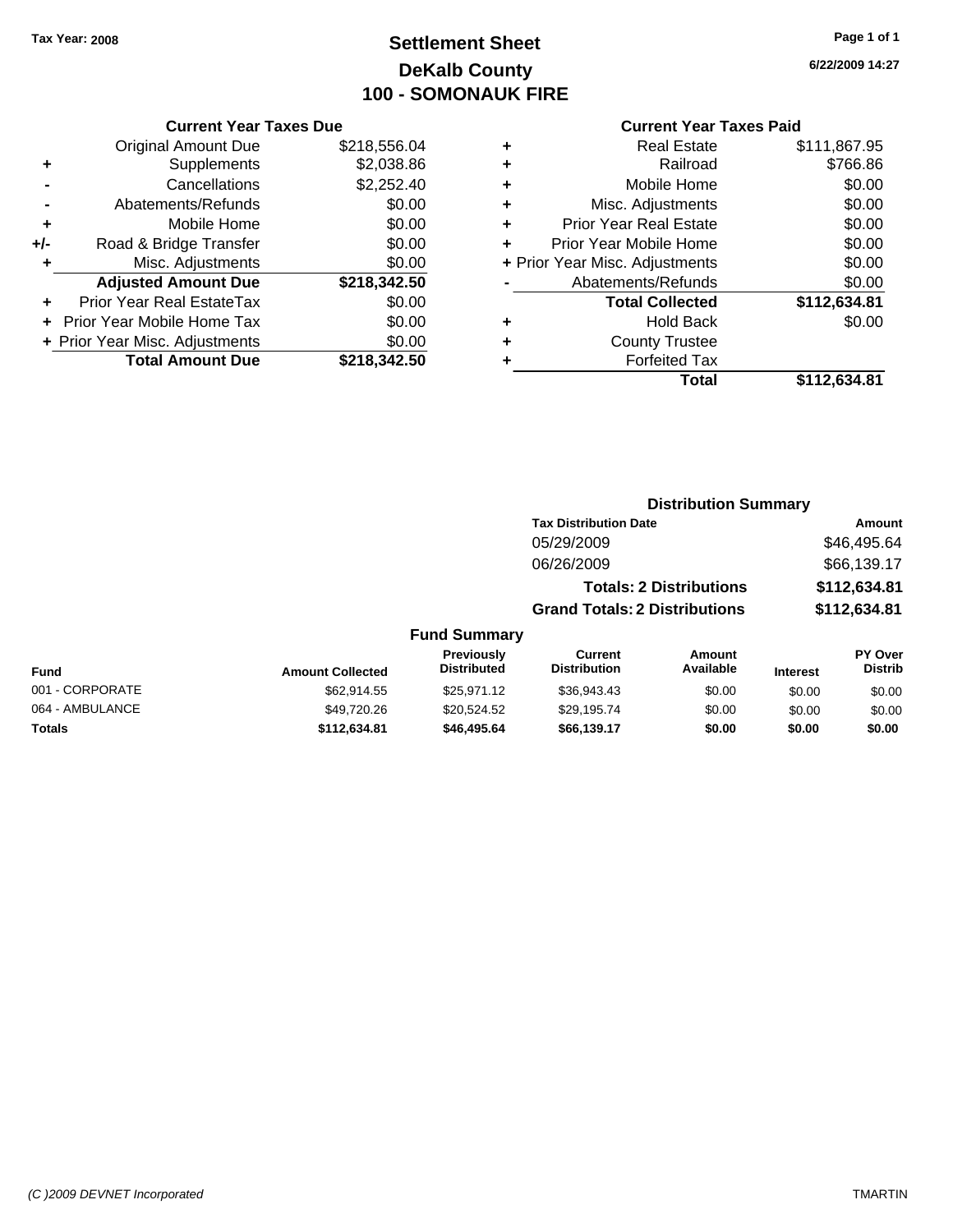# **Settlement Sheet Tax Year: 2008 Page 1 of 1 DeKalb County 101 - SYCAMORE FIRE**

**6/22/2009 14:27**

|     | <b>Current Year Taxes Due</b>     |              |
|-----|-----------------------------------|--------------|
|     | <b>Original Amount Due</b>        | \$298,875.81 |
| ٠   | Supplements                       | \$2,685.90   |
|     | Cancellations                     | \$2,829.69   |
|     | Abatements/Refunds                | \$0.00       |
| ٠   | Mobile Home                       | \$0.00       |
| +/- | Road & Bridge Transfer            | \$0.00       |
| ٠   | Misc. Adjustments                 | \$0.00       |
|     | <b>Adjusted Amount Due</b>        | \$298,732.02 |
|     | Prior Year Real EstateTax         | \$0.00       |
|     | <b>Prior Year Mobile Home Tax</b> | \$0.00       |
|     | + Prior Year Misc. Adjustments    | \$0.00       |
|     | <b>Total Amount Due</b>           | \$298.732.02 |

|   | <b>Real Estate</b>             | \$151,204.58 |
|---|--------------------------------|--------------|
| ٠ | Railroad                       | \$0.00       |
| ٠ | Mobile Home                    | \$0.00       |
| ٠ | Misc. Adjustments              | \$0.00       |
| ٠ | <b>Prior Year Real Estate</b>  | \$0.00       |
| ÷ | Prior Year Mobile Home         | \$0.00       |
|   | + Prior Year Misc. Adjustments | \$0.00       |
|   | Abatements/Refunds             | \$0.00       |
|   | <b>Total Collected</b>         | \$151,204.58 |
| ٠ | <b>Hold Back</b>               | \$0.00       |
|   | <b>County Trustee</b>          |              |
| ٠ | <b>Forfeited Tax</b>           |              |
|   | Total                          | \$151,204.58 |
|   |                                |              |

|        |                     |                                      | <b>Distribution Summary</b>    |                 |                |
|--------|---------------------|--------------------------------------|--------------------------------|-----------------|----------------|
|        |                     | <b>Tax Distribution Date</b>         |                                |                 | <b>Amount</b>  |
|        |                     | 05/29/2009                           |                                |                 | \$51,331.68    |
|        |                     | 06/26/2009                           |                                |                 | \$99,872.90    |
|        |                     |                                      | <b>Totals: 2 Distributions</b> |                 | \$151,204.58   |
|        |                     | <b>Grand Totals: 2 Distributions</b> |                                |                 | \$151,204.58   |
|        | <b>Fund Summary</b> |                                      |                                |                 |                |
|        | <b>Previously</b>   | Current                              | Amount                         |                 | <b>PY Over</b> |
| lected | <b>Distributed</b>  | <b>Distribution</b>                  | Available                      | <b>Interest</b> | <b>Distrib</b> |

| Fund            | <b>Amount Collected</b> | <b>Previously</b><br><b>Distributed</b> | Current<br><b>Distribution</b> | Amount<br>Available | <b>Interest</b> | PY Over<br><b>Distrib</b> |
|-----------------|-------------------------|-----------------------------------------|--------------------------------|---------------------|-----------------|---------------------------|
| 001 - CORPORATE | \$73.082.77             | \$24.810.50                             | \$48,272,27                    | \$0.00              | \$0.00          | \$0.00                    |
| 064 - AMBULANCE | \$78.121.81             | \$26,521.18                             | \$51,600.63                    | \$0.00              | \$0.00          | \$0.00                    |
| <b>Totals</b>   | \$151,204.58            | \$51,331.68                             | \$99.872.90                    | \$0.00              | \$0.00          | \$0.00                    |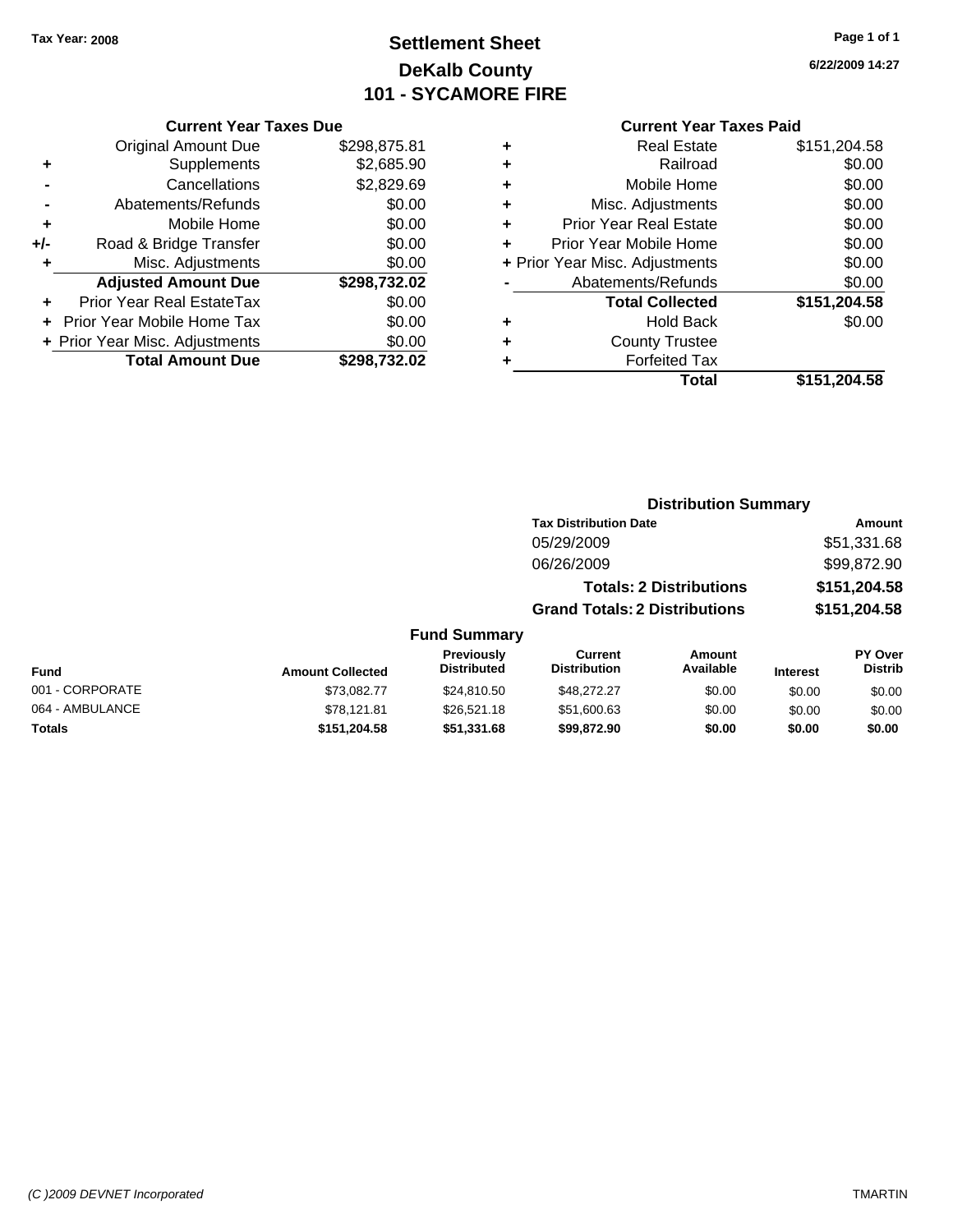# **Settlement Sheet Tax Year: 2008 Page 1 of 1 DeKalb County 102 - WATERMAN FIRE**

**6/22/2009 14:27**

| <b>Current Year Taxes Due</b> |
|-------------------------------|
|-------------------------------|

|     | <b>Original Amount Due</b>        | \$117,872.68 |
|-----|-----------------------------------|--------------|
| ٠   | Supplements                       | \$133.67     |
|     | Cancellations                     | \$704.09     |
|     | Abatements/Refunds                | \$0.00       |
| ٠   | Mobile Home                       | \$0.00       |
| +/- | Road & Bridge Transfer            | \$0.00       |
| ٠   | Misc. Adjustments                 | \$0.00       |
|     | <b>Adjusted Amount Due</b>        | \$117,302.26 |
|     | <b>Prior Year Real EstateTax</b>  | \$0.00       |
|     | <b>Prior Year Mobile Home Tax</b> | \$0.00       |
|     | + Prior Year Misc. Adjustments    | \$0.00       |
|     | <b>Total Amount Due</b>           | \$117,302.26 |

|   | <b>Real Estate</b>             | \$60,220.03 |
|---|--------------------------------|-------------|
| ٠ | Railroad                       | \$498.22    |
| ٠ | Mobile Home                    | \$0.00      |
| ٠ | Misc. Adjustments              | \$0.00      |
| ٠ | Prior Year Real Estate         | \$0.00      |
| ÷ | Prior Year Mobile Home         | \$0.00      |
|   | + Prior Year Misc. Adjustments | \$0.00      |
|   | Abatements/Refunds             | \$0.00      |
|   | <b>Total Collected</b>         | \$60,718.25 |
| ٠ | Hold Back                      | \$0.00      |
| ٠ | <b>County Trustee</b>          |             |
| ٠ | <b>Forfeited Tax</b>           |             |
|   | Total                          | \$60,718.25 |
|   |                                |             |

|                 |                         |                                  |                                       | <b>Distribution Summary</b>    |                 |                           |
|-----------------|-------------------------|----------------------------------|---------------------------------------|--------------------------------|-----------------|---------------------------|
|                 |                         |                                  | <b>Tax Distribution Date</b>          |                                |                 | Amount                    |
|                 |                         |                                  | 05/29/2009                            |                                |                 | \$23,762.83               |
|                 |                         |                                  | 06/26/2009                            |                                |                 | \$36,955.42               |
|                 |                         |                                  |                                       | <b>Totals: 2 Distributions</b> |                 | \$60,718.25               |
|                 |                         |                                  | <b>Grand Totals: 2 Distributions</b>  |                                |                 | \$60,718.25               |
|                 |                         | <b>Fund Summary</b>              |                                       |                                |                 |                           |
| <b>Fund</b>     | <b>Amount Collected</b> | Previously<br><b>Distributed</b> | <b>Current</b><br><b>Distribution</b> | <b>Amount</b><br>Available     | <b>Interest</b> | PY Over<br><b>Distrib</b> |
| 001 - CORPORATE | \$60.718.25             | \$23,762.83                      | \$36,955.42                           | \$0.00                         | \$0.00          | \$0.00                    |
| Totals          | \$60,718.25             | \$23,762.83                      | \$36,955.42                           | \$0.00                         | \$0.00          | \$0.00                    |
|                 |                         |                                  |                                       |                                |                 |                           |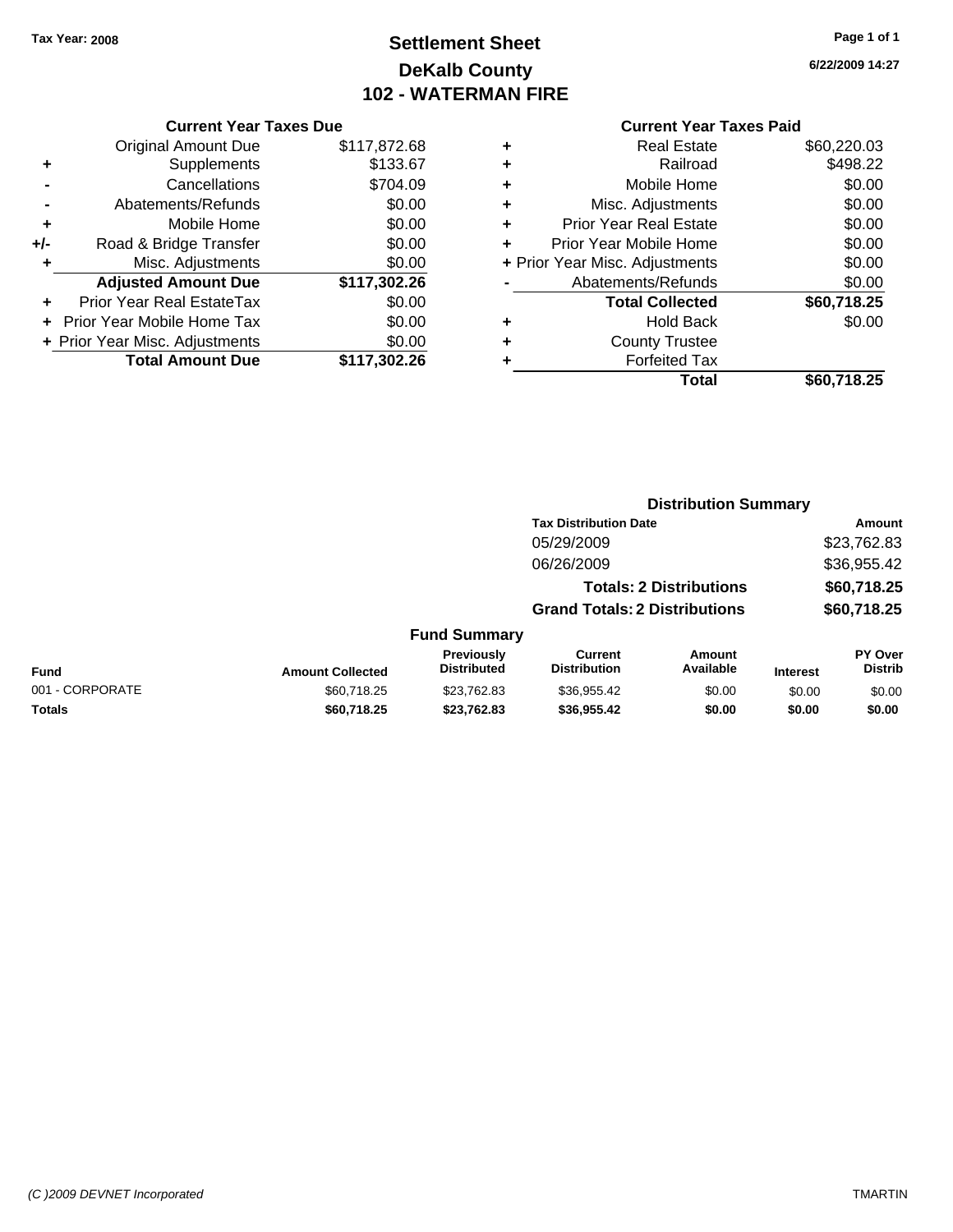### **Settlement Sheet Tax Year: 2008 Page 1 of 1 DeKalb County 103 - EARLVILLE LIBRARY DISTRICT**

**6/22/2009 14:27**

| Original Amount Due<br>\$2,903.32<br>\$0.00<br>Supplements<br>\$0.00<br>Cancellations<br>\$0.00<br>Abatements/Refunds<br>\$0.00<br>Mobile Home<br>٠<br>\$0.00<br>Road & Bridge Transfer<br>+/-<br>\$0.00<br>Misc. Adjustments<br>٠<br><b>Adjusted Amount Due</b><br>\$2,903.32<br>\$0.00<br>Prior Year Real EstateTax<br>٠<br>\$0.00<br>Prior Year Mobile Home Tax<br>\$0.00<br>+ Prior Year Misc. Adjustments | <b>Current Year Taxes Due</b> |            |
|----------------------------------------------------------------------------------------------------------------------------------------------------------------------------------------------------------------------------------------------------------------------------------------------------------------------------------------------------------------------------------------------------------------|-------------------------------|------------|
|                                                                                                                                                                                                                                                                                                                                                                                                                |                               |            |
|                                                                                                                                                                                                                                                                                                                                                                                                                |                               |            |
|                                                                                                                                                                                                                                                                                                                                                                                                                |                               |            |
|                                                                                                                                                                                                                                                                                                                                                                                                                |                               |            |
|                                                                                                                                                                                                                                                                                                                                                                                                                |                               |            |
|                                                                                                                                                                                                                                                                                                                                                                                                                |                               |            |
|                                                                                                                                                                                                                                                                                                                                                                                                                |                               |            |
|                                                                                                                                                                                                                                                                                                                                                                                                                |                               |            |
|                                                                                                                                                                                                                                                                                                                                                                                                                |                               |            |
|                                                                                                                                                                                                                                                                                                                                                                                                                |                               |            |
|                                                                                                                                                                                                                                                                                                                                                                                                                |                               |            |
|                                                                                                                                                                                                                                                                                                                                                                                                                | <b>Total Amount Due</b>       | \$2.903.32 |

| ٠ | <b>Real Estate</b>             | \$1,626.81 |
|---|--------------------------------|------------|
| ٠ | Railroad                       | \$0.00     |
| ٠ | Mobile Home                    | \$0.00     |
| ٠ | Misc. Adjustments              | \$0.00     |
| ÷ | Prior Year Real Estate         | \$0.00     |
| ÷ | Prior Year Mobile Home         | \$0.00     |
|   | + Prior Year Misc. Adjustments | \$0.00     |
|   | Abatements/Refunds             | \$0.00     |
|   | <b>Total Collected</b>         | \$1,626.81 |
| ٠ | <b>Hold Back</b>               | \$0.00     |
| ٠ | <b>County Trustee</b>          |            |
| ٠ | <b>Forfeited Tax</b>           |            |
|   | Total                          | \$1.626.81 |
|   |                                |            |

|                     | <b>Distribution Summary</b>          |            |
|---------------------|--------------------------------------|------------|
|                     | <b>Tax Distribution Date</b>         | Amount     |
|                     | 05/29/2009                           | \$452.51   |
|                     | 06/26/2009                           | \$1,174.30 |
|                     | <b>Totals: 2 Distributions</b>       | \$1,626.81 |
|                     | <b>Grand Totals: 2 Distributions</b> | \$1,626.81 |
| <b>Fund Summary</b> |                                      |            |

|                                                     |                         | - - - - - - - - - - - - -               |                                |                     |                 |                           |
|-----------------------------------------------------|-------------------------|-----------------------------------------|--------------------------------|---------------------|-----------------|---------------------------|
| <b>Fund</b>                                         | <b>Amount Collected</b> | <b>Previously</b><br><b>Distributed</b> | Current<br><b>Distribution</b> | Amount<br>Available | <b>Interest</b> | PY Over<br><b>Distrib</b> |
| 001 - CORPORATE                                     | \$1,071.18              | \$297.96                                | \$773.22                       | \$0.00              | \$0.00          | \$0.00                    |
| 004 - OPERATIONS & MAINTENANCE                      | \$142.83                | \$39.73                                 | \$103.10                       | \$0.00              | \$0.00          | \$0.00                    |
| 027 - AUDIT                                         | \$11.94                 | \$3.32                                  | \$8.62                         | \$0.00              | \$0.00          | \$0.00                    |
| 031 - WORKING CASH                                  | \$330.68                | \$91.98                                 | \$238.70                       | \$0.00              | \$0.00          | \$0.00                    |
| 035 - TORT JUDGMENTS, LIABILITY<br><b>INSURANCE</b> | \$6.65                  | \$1.85                                  | \$4.80                         | \$0.00              | \$0.00          | \$0.00                    |
| 047 - SOCIAL SECURITY                               | \$63.53                 | \$17.67                                 | \$45.86                        | \$0.00              | \$0.00          | \$0.00                    |
| <b>Totals</b>                                       | \$1,626.81              | \$452.51                                | \$1,174.30                     | \$0.00              | \$0.00          | \$0.00                    |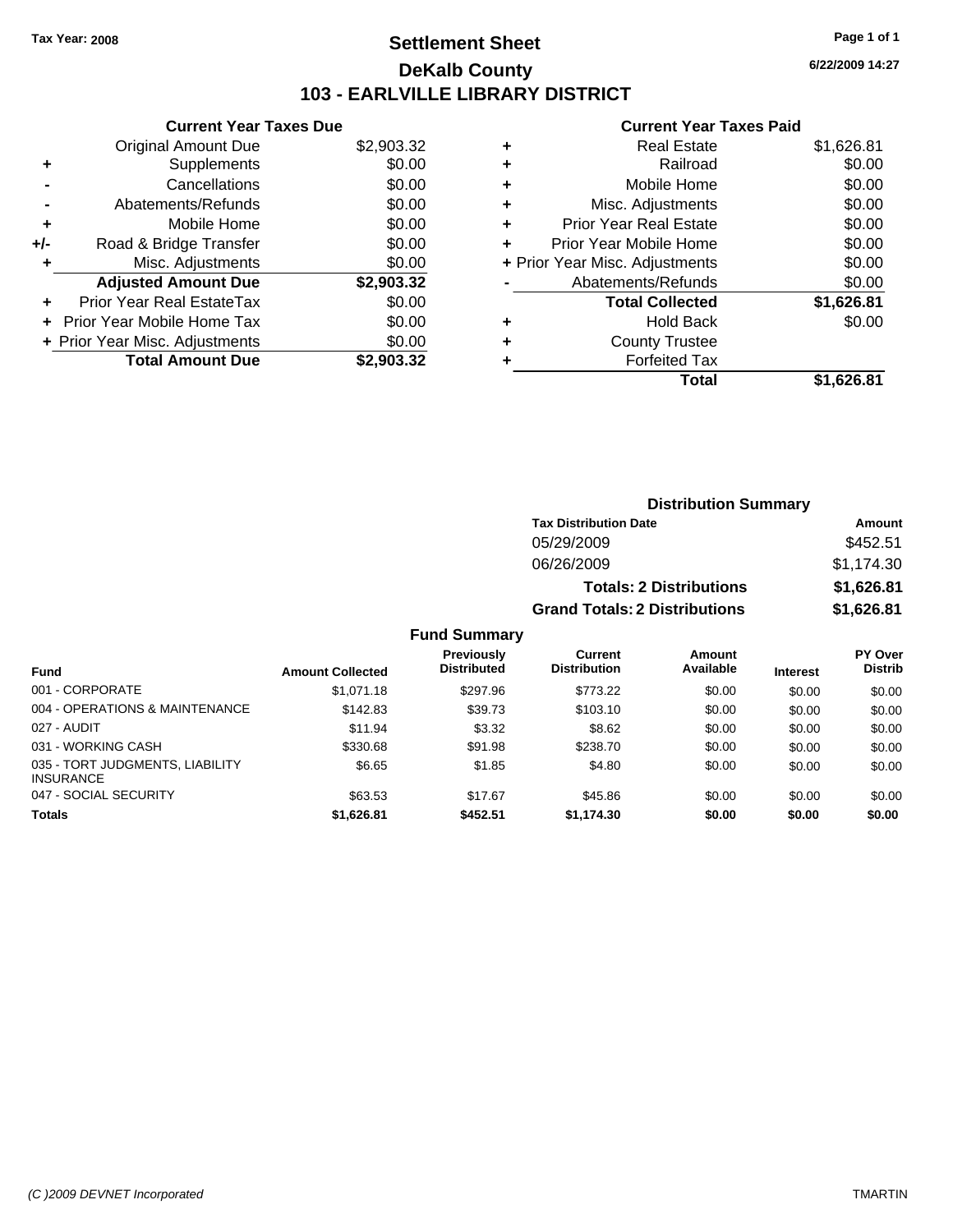# **Settlement Sheet Tax Year: 2008 Page 1 of 1 DeKalb County 110 - DEKALB PARK**

#### **Current Year Taxes Due**

|     | <b>Original Amount Due</b>        | \$3,339,925.59 |
|-----|-----------------------------------|----------------|
| ٠   | Supplements                       | \$31,681.28    |
|     | Cancellations                     | \$113,731.19   |
|     | Abatements/Refunds                | \$0.00         |
| ÷   | Mobile Home                       | \$0.00         |
| +/- | Road & Bridge Transfer            | \$0.00         |
| ٠   | Misc. Adjustments                 | \$4.32         |
|     | <b>Adjusted Amount Due</b>        | \$3,257,880.00 |
|     | <b>Prior Year Real EstateTax</b>  | \$246.61       |
|     | <b>Prior Year Mobile Home Tax</b> | \$0.00         |
|     | + Prior Year Misc. Adjustments    | \$0.00         |
|     | <b>Total Amount Due</b>           | \$3,258,126.61 |

### **Current Year Taxes Paid**

| ٠ | <b>Real Estate</b>             | \$1,617,390.87 |
|---|--------------------------------|----------------|
| ٠ | Railroad                       | \$1,776.54     |
| ٠ | Mobile Home                    | \$0.00         |
| ٠ | Misc. Adjustments              | \$4.32         |
| ÷ | <b>Prior Year Real Estate</b>  | \$246.61       |
|   | Prior Year Mobile Home         | \$0.00         |
|   | + Prior Year Misc. Adjustments | \$0.00         |
|   | Abatements/Refunds             | \$0.00         |
|   | <b>Total Collected</b>         | \$1,619,418.34 |
| ٠ | <b>Hold Back</b>               | \$0.00         |
| ٠ | <b>County Trustee</b>          |                |
| ٠ | <b>Forfeited Tax</b>           |                |
|   | Total                          | \$1,619,418.34 |
|   |                                |                |

### **Distribution Summary**

| <b>Tax Distribution Date</b>         | Amount         |  |  |
|--------------------------------------|----------------|--|--|
| 05/29/2009                           | \$703,096.91   |  |  |
| 06/26/2009                           | \$916,321.43   |  |  |
| <b>Totals: 2 Distributions</b>       | \$1,619,418.34 |  |  |
| <b>Grand Totals: 2 Distributions</b> | \$1,619,418.34 |  |  |

### **Fund Summary**

|                                               |                         | Previously<br><b>Distributed</b> | Current<br><b>Distribution</b> | Amount<br>Available |                 | PY Over<br><b>Distrib</b> |
|-----------------------------------------------|-------------------------|----------------------------------|--------------------------------|---------------------|-----------------|---------------------------|
| <b>Fund</b>                                   | <b>Amount Collected</b> |                                  |                                |                     | <b>Interest</b> |                           |
| 001 - CORPORATE                               | \$423,780.76            | \$183.991.32                     | \$239.789.44                   | \$0.00              | \$0.00          | \$0.00                    |
| 003 - BONDS AND INTEREST                      | \$539,480.07            | \$234,224.08                     | \$305,255.99                   | \$0.00              | \$0.00          | \$0.00                    |
| $005 - I. M. R. F.$                           | \$81,487.50             | \$35,379.13                      | \$46,108.37                    | \$0.00              | \$0.00          | \$0.00                    |
| 027 - AUDIT                                   | \$11,645.24             | \$5,055.97                       | \$6,589.27                     | \$0.00              | \$0.00          | \$0.00                    |
| 035 - TORT JUDGEMENTS/LIABILITY<br><b>INS</b> | \$53,840.80             | \$23,375.87                      | \$30.464.93                    | \$0.00              | \$0.00          | \$0.00                    |
| 047 - SOCIAL SECURITY                         | \$87.767.61             | \$38.105.74                      | \$49.661.87                    | \$0.00              | \$0.00          | \$0.00                    |
| 060 - UNEMPLOYMENT INSURANCE                  | \$4,859.88              | \$2,110.00                       | \$2,749.88                     | \$0.00              | \$0.00          | \$0.00                    |
| 062 - WORKERS COMPENSATION                    | \$38,313.82             | \$16.634.57                      | \$21.679.25                    | \$0.00              | \$0.00          | \$0.00                    |
| 122 - RECREATION                              | \$198,825.70            | \$86,323.43                      | \$112,502.27                   | \$0.00              | \$0.00          | \$0.00                    |
| 123 - AQUARIUM AND MUSEUM                     | \$58,669.90             | \$25.472.49                      | \$33,197.41                    | \$0.00              | \$0.00          | \$0.00                    |
| 126 - REC PROGRAMS/HANDICAPPED                | \$120,747.06            | \$52,424.31                      | \$68,322.75                    | \$0.00              | \$0.00          | \$0.00                    |
| <b>Totals</b>                                 | \$1,619,418.34          | \$703,096.91                     | \$916,321.43                   | \$0.00              | \$0.00          | \$0.00                    |

### **Miscellaneous Adjustment Detail**

| Year Source             | <b>Account Type</b>                      | <b>Amount Adiustment Description</b>               |
|-------------------------|------------------------------------------|----------------------------------------------------|
|                         | 2008 RE - Real Estate Back Tax Collected | \$4.32 Eagle Homes Redemption 08-03-400-020 by TBA |
| <b>Totals 1 entries</b> |                                          | \$4.32                                             |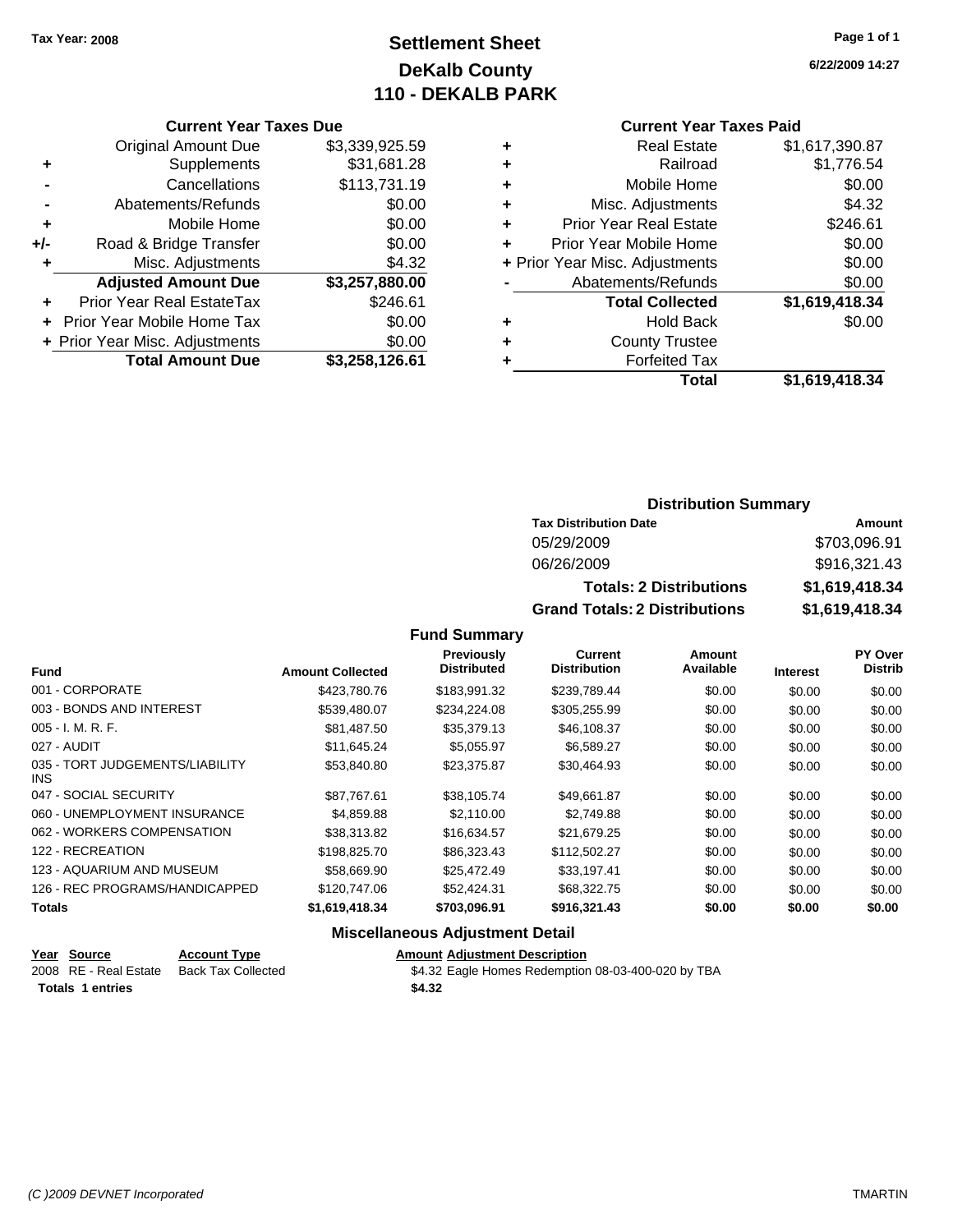# **Settlement Sheet Tax Year: 2008 Page 1 of 1 DeKalb County 111 - FRANKLIN TWP PARK**

**6/22/2009 14:27**

#### **Current Year Taxes Paid**

| <b>Current Year Taxes Due</b>            |             |  |  |  |  |
|------------------------------------------|-------------|--|--|--|--|
| <b>Original Amount Due</b>               | \$35,748.75 |  |  |  |  |
| Supplements<br>٠                         | \$246.18    |  |  |  |  |
| Cancellations                            | \$290.87    |  |  |  |  |
| Abatements/Refunds                       | \$0.24      |  |  |  |  |
| Mobile Home<br>٠                         | \$0.00      |  |  |  |  |
| Road & Bridge Transfer<br>+/-            | \$0.00      |  |  |  |  |
| Misc. Adjustments                        | \$0.00      |  |  |  |  |
| <b>Adjusted Amount Due</b>               | \$35,703.82 |  |  |  |  |
| Prior Year Real EstateTax                | (\$4.18)    |  |  |  |  |
| Prior Year Mobile Home Tax               | \$0.00      |  |  |  |  |
| \$0.00<br>+ Prior Year Misc. Adjustments |             |  |  |  |  |
| <b>Total Amount Due</b>                  | \$35.699.64 |  |  |  |  |

| ٠ | <b>Real Estate</b>             | \$17,974.58 |
|---|--------------------------------|-------------|
| ٠ | Railroad                       | \$133.58    |
| ٠ | Mobile Home                    | \$0.00      |
| ٠ | Misc. Adjustments              | \$0.00      |
| ٠ | <b>Prior Year Real Estate</b>  | (\$4.18)    |
| ٠ | Prior Year Mobile Home         | \$0.00      |
|   | + Prior Year Misc. Adjustments | \$0.00      |
|   | Abatements/Refunds             | \$0.24      |
|   | <b>Total Collected</b>         | \$18,103.74 |
| ٠ | <b>Hold Back</b>               | \$0.00      |
| ٠ | <b>County Trustee</b>          |             |
| ٠ | <b>Forfeited Tax</b>           |             |
|   | Total                          | \$18,103.74 |
|   |                                |             |

|                                         |                     |                         |                                      |                                               | <b>Distribution Summary</b>    |                 |                                  |
|-----------------------------------------|---------------------|-------------------------|--------------------------------------|-----------------------------------------------|--------------------------------|-----------------|----------------------------------|
|                                         |                     |                         |                                      | <b>Tax Distribution Date</b>                  |                                |                 | <b>Amount</b>                    |
|                                         |                     |                         |                                      | 05/29/2009                                    |                                |                 | \$9,520.93                       |
|                                         |                     |                         |                                      | 06/26/2009                                    |                                | \$8,582.81      |                                  |
|                                         |                     |                         |                                      |                                               | <b>Totals: 2 Distributions</b> |                 | \$18,103.74                      |
|                                         |                     |                         |                                      | <b>Grand Totals: 2 Distributions</b>          |                                |                 | \$18,103.74                      |
|                                         |                     |                         | <b>Fund Summary</b>                  |                                               |                                |                 |                                  |
| Fund                                    |                     | <b>Amount Collected</b> | Previously<br><b>Distributed</b>     | Current<br><b>Distribution</b>                | <b>Amount</b><br>Available     | <b>Interest</b> | <b>PY Over</b><br><b>Distrib</b> |
| 001 - CORPORATE                         |                     | \$15,946.31             | \$8,386.32                           | \$7,559.99                                    | \$0.00                         | \$0.00          | \$0.00                           |
| 035 - TORT JUDGEMENTS/LIABILITY<br>INS. |                     | \$2,157.43              | \$1,134.61                           | \$1,022.82                                    | \$0.00                         | \$0.00          | \$0.00                           |
| Totals                                  |                     | \$18,103.74             | \$9,520.93                           | \$8,582.81                                    | \$0.00                         | \$0.00          | \$0.00                           |
|                                         |                     |                         | <b>Abatement Detail</b>              |                                               |                                |                 |                                  |
| Year Source                             | <b>Account Type</b> |                         | <b>Amount Adjustment Description</b> |                                               |                                |                 |                                  |
| 2008 RE - Real Estate                   | <b>RE</b> Abatement |                         |                                      | \$0.24 Interest on 2006 PTAB Galbriath by TBA |                                |                 |                                  |

**Totals \$0.24 1 entries**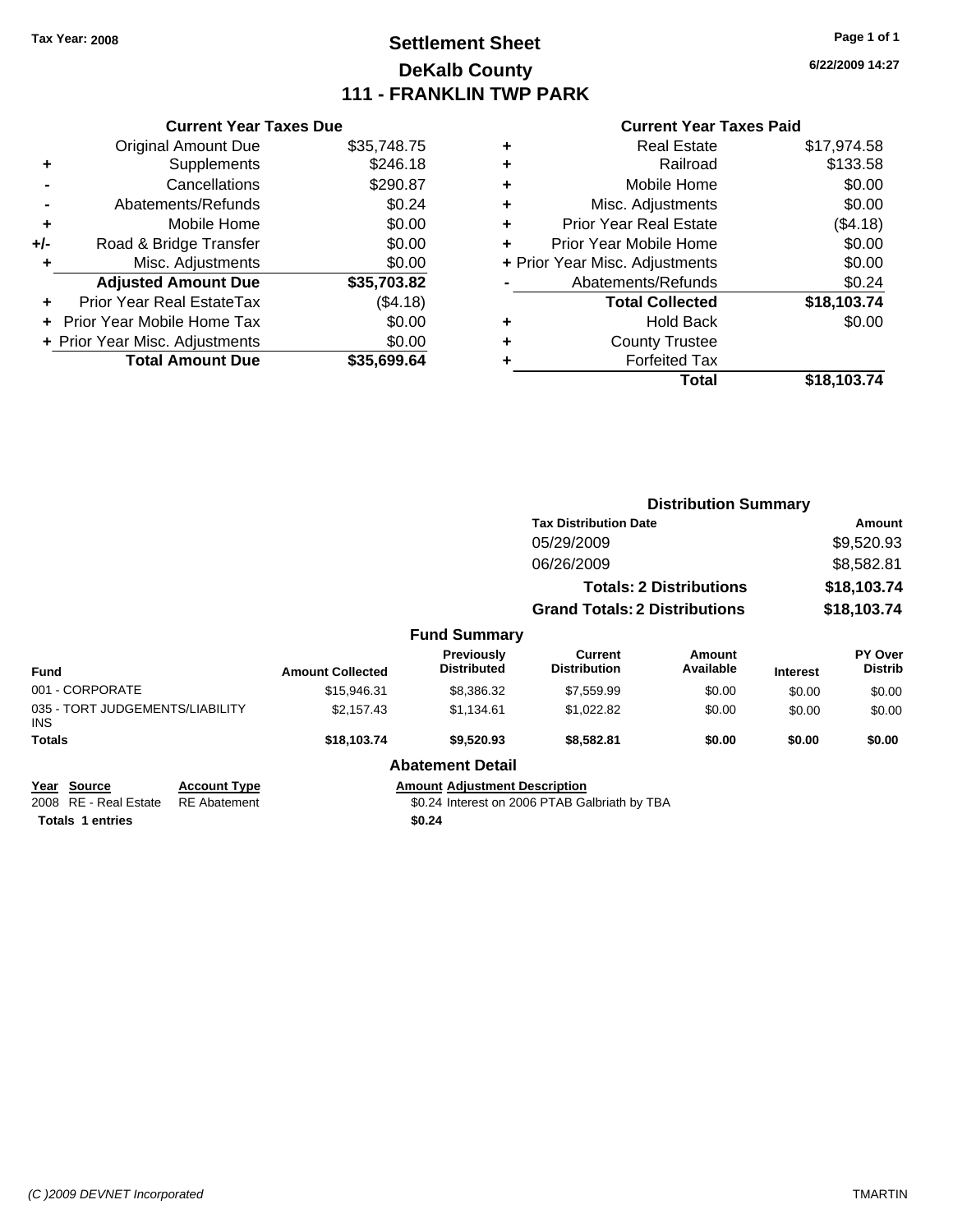# **Settlement Sheet Tax Year: 2008 Page 1 of 1 DeKalb County 112 - GENOA TWP PARK**

**6/22/2009 14:27**

#### **Current Year Taxes Paid**

|     | <b>Current Year Taxes Due</b>  |              |
|-----|--------------------------------|--------------|
|     | <b>Original Amount Due</b>     | \$555,149.27 |
| ٠   | Supplements                    | \$2,249.73   |
|     | Cancellations                  | \$5,305.04   |
|     | Abatements/Refunds             | \$4.30       |
| ٠   | Mobile Home                    | \$0.00       |
| +/- | Road & Bridge Transfer         | \$0.00       |
| ٠   | Misc. Adjustments              | \$0.00       |
|     | <b>Adjusted Amount Due</b>     | \$552,089.66 |
| ٠   | Prior Year Real EstateTax      | (\$71.56)    |
|     | Prior Year Mobile Home Tax     | \$0.00       |
|     | + Prior Year Misc. Adjustments | \$0.00       |
|     | <b>Total Amount Due</b>        | \$552,018.10 |
|     |                                |              |

| ٠ | <b>Real Estate</b>             | \$274.740.88 |
|---|--------------------------------|--------------|
| ٠ | Railroad                       | \$1,367.84   |
| ٠ | Mobile Home                    | \$0.00       |
| ٠ | Misc. Adjustments              | \$0.00       |
| ٠ | <b>Prior Year Real Estate</b>  | (\$71.56)    |
| ٠ | Prior Year Mobile Home         | \$0.00       |
|   | + Prior Year Misc. Adjustments | \$0.00       |
|   | Abatements/Refunds             | \$4.30       |
|   | <b>Total Collected</b>         | \$276,032.86 |
| ٠ | <b>Hold Back</b>               | \$0.00       |
| ٠ | <b>County Trustee</b>          |              |
| ٠ | <b>Forfeited Tax</b>           |              |
|   | Total                          | \$276,032.86 |
|   |                                |              |

### **Distribution Summary**

| <b>Tax Distribution Date</b>         | Amount       |
|--------------------------------------|--------------|
| 05/29/2009                           | \$138,904.10 |
| 06/26/2009                           | \$137,128.76 |
| <b>Totals: 2 Distributions</b>       | \$276,032.86 |
| <b>Grand Totals: 2 Distributions</b> | \$276,032.86 |

### **Fund Summary**

|                                         |                         | <b>Previously</b>  | Current             | Amount    |                 | PY Over        |
|-----------------------------------------|-------------------------|--------------------|---------------------|-----------|-----------------|----------------|
| <b>Fund</b>                             | <b>Amount Collected</b> | <b>Distributed</b> | <b>Distribution</b> | Available | <b>Interest</b> | <b>Distrib</b> |
| 001 - CORPORATE                         | \$56.687.50             | \$28.526.04        | \$28.161.46         | \$0.00    | \$0.00          | \$0.00         |
| 003 - BONDS AND INTEREST                | \$120.653.95            | \$60,714.98        | \$59,938.97         | \$0.00    | \$0.00          | \$0.00         |
| $005 - I. M. R. F.$                     | \$8,923.86              | \$4,490.63         | \$4,433.23          | \$0.00    | \$0.00          | \$0.00         |
| 027 - AUDIT                             | \$1,991.57              | \$1,002.19         | \$989.38            | \$0.00    | \$0.00          | \$0.00         |
| 035 - TORT JUDGEMENTS/LIABILITY<br>INS. | \$5,848.31              | \$2,942.96         | \$2,905.35          | \$0.00    | \$0.00          | \$0.00         |
| 047 - SOCIAL SECURITY                   | \$12,434.19             | \$6,257.08         | \$6.177.11          | \$0.00    | \$0.00          | \$0.00         |
| 060 - UNEMPLOYMENT INSURANCE            | \$0.00                  | \$0.00             | \$0.00              | \$0.00    | \$0.00          | \$0.00         |
| 062 - WORKERS COMPENSATION              | \$0.00                  | \$0.00             | \$0.00              | \$0.00    | \$0.00          | \$0.00         |
| 122 - RECREATION                        | \$42,268.35             | \$21,270.10        | \$20,998.25         | \$0.00    | \$0.00          | \$0.00         |
| 126 - REC PROGRAMS/HANDICAPPED          | \$25,208.43             | \$12,685.28        | \$12,523.15         | \$0.00    | \$0.00          | \$0.00         |
| 143 - MEDICARE                          | \$2,016.70              | \$1.014.84         | \$1,001.86          | \$0.00    | \$0.00          | \$0.00         |
| Totals                                  | \$276,032.86            | \$138,904.10       | \$137,128.76        | \$0.00    | \$0.00          | \$0.00         |

### **Abatement Detail**

| Year Source                        | <b>Account Type</b> | <b>Amount Adiustment Description</b>                       |
|------------------------------------|---------------------|------------------------------------------------------------|
| 2008 RE - Real Estate RE Abatement |                     | \$4.30 Interest on 2006 PTAB-Chamberlain Park Apts. by TBA |
| <b>Totals 1 entries</b>            |                     | \$4.30                                                     |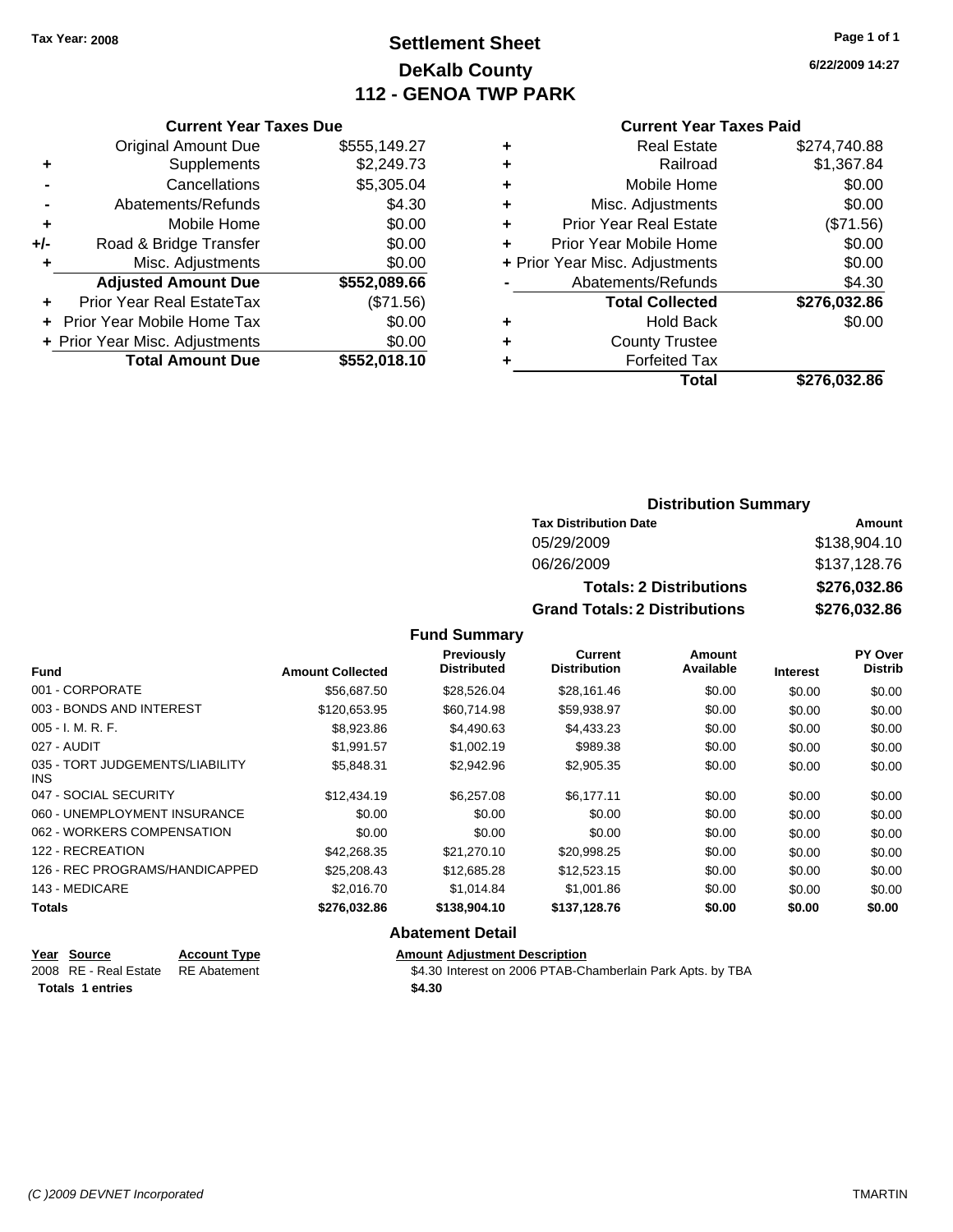# **Settlement Sheet Tax Year: 2008 Page 1 of 1 DeKalb County 113 - KINGSTON TWP PARK**

**6/22/2009 14:27**

#### **Current Year Taxes Paid**

|     | <b>Current Year Taxes Due</b>        |             |  |  |  |  |
|-----|--------------------------------------|-------------|--|--|--|--|
|     | <b>Original Amount Due</b>           | \$44,603.05 |  |  |  |  |
| ٠   | Supplements                          | \$476.35    |  |  |  |  |
|     | Cancellations                        | \$573.46    |  |  |  |  |
|     | Abatements/Refunds                   | \$0.00      |  |  |  |  |
| ٠   | Mobile Home                          | \$0.00      |  |  |  |  |
| +/- | Road & Bridge Transfer               | \$0.00      |  |  |  |  |
|     | Misc. Adjustments                    | \$0.00      |  |  |  |  |
|     | <b>Adjusted Amount Due</b>           | \$44,505.94 |  |  |  |  |
| ÷   | Prior Year Real EstateTax            | \$0.00      |  |  |  |  |
|     | \$0.00<br>Prior Year Mobile Home Tax |             |  |  |  |  |
|     | + Prior Year Misc. Adjustments       | \$0.00      |  |  |  |  |
|     | <b>Total Amount Due</b>              | \$44.505.94 |  |  |  |  |
|     |                                      |             |  |  |  |  |

| ٠ | <b>Real Estate</b>             | \$22,180.36 |
|---|--------------------------------|-------------|
| ٠ | Railroad                       | \$170.68    |
| ٠ | Mobile Home                    | \$0.00      |
| ٠ | Misc. Adjustments              | \$0.00      |
| ٠ | <b>Prior Year Real Estate</b>  | \$0.00      |
|   | Prior Year Mobile Home         | \$0.00      |
|   | + Prior Year Misc. Adjustments | \$0.00      |
|   | Abatements/Refunds             | \$0.00      |
|   | <b>Total Collected</b>         | \$22,351.04 |
| ٠ | Hold Back                      | \$0.00      |
| ٠ | <b>County Trustee</b>          |             |
| ٠ | <b>Forfeited Tax</b>           |             |
|   | Total                          | \$22,351.04 |
|   |                                |             |

### **Distribution Summary Tax Distribution Date Amount** 05/29/2009 \$11,196.78 06/26/2009 \$11,154.26 **Totals: 2 Distributions \$22,351.04 Grand Totals: 2 Distributions \$22,351.04**

| <b>Fund</b>                                   | <b>Amount Collected</b> | Previously<br><b>Distributed</b> | Current<br><b>Distribution</b> | Amount<br>Available | <b>Interest</b> | PY Over<br><b>Distrib</b> |
|-----------------------------------------------|-------------------------|----------------------------------|--------------------------------|---------------------|-----------------|---------------------------|
| 001 - CORPORATE                               | \$16,662.03             | \$8.346.87                       | \$8,315.16                     | \$0.00              | \$0.00          | \$0.00                    |
| 035 - TORT JUDGEMENTS/LIABILITY<br><b>INS</b> | \$3,316.99              | \$1.661.65                       | \$1.655.34                     | \$0.00              | \$0.00          | \$0.00                    |
| 122 - RECREATION                              | \$2,372.02              | \$1.188.26                       | \$1,183.76                     | \$0.00              | \$0.00          | \$0.00                    |
| Totals                                        | \$22,351.04             | \$11,196.78                      | \$11.154.26                    | \$0.00              | \$0.00          | \$0.00                    |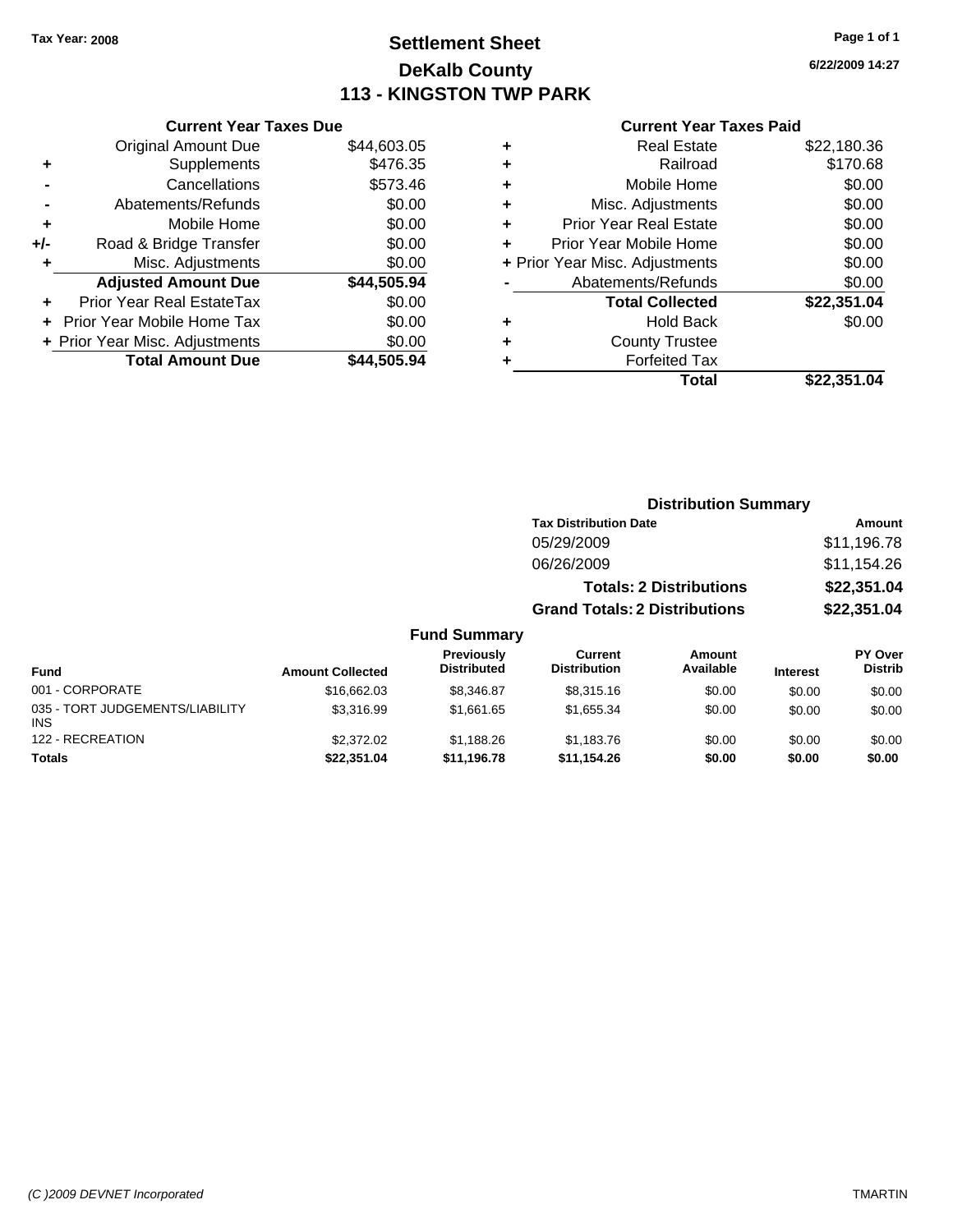# **Settlement Sheet Tax Year: 2008 Page 1 of 1 DeKalb County 114 - SANDWICH PARK**

**6/22/2009 14:27**

### **Current Year Taxes Paid**

|     | <b>Current Year Taxes Due</b>  |              |
|-----|--------------------------------|--------------|
|     | <b>Original Amount Due</b>     | \$416,607.31 |
| ٠   | Supplements                    | \$1,179.37   |
|     | Cancellations                  | \$1,361.70   |
|     | Abatements/Refunds             | \$0.00       |
| ٠   | Mobile Home                    | \$0.00       |
| +/- | Road & Bridge Transfer         | \$0.00       |
| ٠   | Misc. Adjustments              | \$0.00       |
|     | <b>Adjusted Amount Due</b>     | \$416,424.98 |
| ٠   | Prior Year Real EstateTax      | \$142.14     |
|     | Prior Year Mobile Home Tax     | \$0.00       |
|     | + Prior Year Misc. Adjustments | \$0.00       |
|     | <b>Total Amount Due</b>        | \$416,567.12 |
|     |                                |              |

| ٠ | <b>Real Estate</b>             | \$210,230.33 |
|---|--------------------------------|--------------|
| ٠ | Railroad                       | \$198.41     |
| ٠ | Mobile Home                    | \$0.00       |
| ٠ | Misc. Adjustments              | \$0.00       |
| ÷ | <b>Prior Year Real Estate</b>  | \$142.14     |
| ٠ | Prior Year Mobile Home         | \$0.00       |
|   | + Prior Year Misc. Adjustments | \$0.00       |
|   | Abatements/Refunds             | \$0.00       |
|   | <b>Total Collected</b>         | \$210,570.88 |
| ٠ | <b>Hold Back</b>               | \$0.00       |
| ٠ | <b>County Trustee</b>          |              |
| ٠ | <b>Forfeited Tax</b>           |              |
|   | Total                          | \$210,570.88 |
|   |                                |              |

### **Distribution Summary**

| <b>Tax Distribution Date</b>         | Amount       |
|--------------------------------------|--------------|
| 05/29/2009                           | \$92,687.69  |
| 06/26/2009                           | \$117,883.19 |
| <b>Totals: 2 Distributions</b>       | \$210,570.88 |
| <b>Grand Totals: 2 Distributions</b> | \$210,570.88 |

|                                         |                         | <b>Previously</b>  | Current             | <b>Amount</b> |                 | PY Over        |
|-----------------------------------------|-------------------------|--------------------|---------------------|---------------|-----------------|----------------|
| <b>Fund</b>                             | <b>Amount Collected</b> | <b>Distributed</b> | <b>Distribution</b> | Available     | <b>Interest</b> | <b>Distrib</b> |
| 001 - CORPORATE                         | \$65.862.57             | \$28,990.93        | \$36.871.64         | \$0.00        | \$0.00          | \$0.00         |
| 003 - BONDS AND INTEREST                | \$48,499.95             | \$21,348.39        | \$27,151.56         | \$0.00        | \$0.00          | \$0.00         |
| $005 - I. M. R. F.$                     | \$10,988.22             | \$4,836.73         | \$6,151.49          | \$0.00        | \$0.00          | \$0.00         |
| 027 - AUDIT                             | \$3.081.70              | \$1,356.48         | \$1.725.22          | \$0.00        | \$0.00          | \$0.00         |
| 035 - TORT JUDGEMENTS/LIABILITY<br>INS. | \$10,988.22             | \$4,836.73         | \$6,151.49          | \$0.00        | \$0.00          | \$0.00         |
| 047 - SOCIAL SECURITY                   | \$5,717.22              | \$2.516.57         | \$3,200.65          | \$0.00        | \$0.00          | \$0.00         |
| 060 - UNEMPLOYMENT INSURANCE            | \$2,206.15              | \$971.09           | \$1,235.06          | \$0.00        | \$0.00          | \$0.00         |
| 109 - PRIOR YEAR ADJUSTMENT             | $$-286.37$              | $$-126.05$         | $$-160.32$          | \$0.00        | \$0.00          | \$0.00         |
| 122 - RECREATION                        | \$61,307.07             | \$26,985.73        | \$34,321.34         | \$0.00        | \$0.00          | \$0.00         |
| 125 - PAVING & LIGHTING, STREETS        | \$2,206.15              | \$971.09           | \$1,235.06          | \$0.00        | \$0.00          | \$0.00         |
| <b>Totals</b>                           | \$210,570.88            | \$92,687.69        | \$117.883.19        | \$0.00        | \$0.00          | \$0.00         |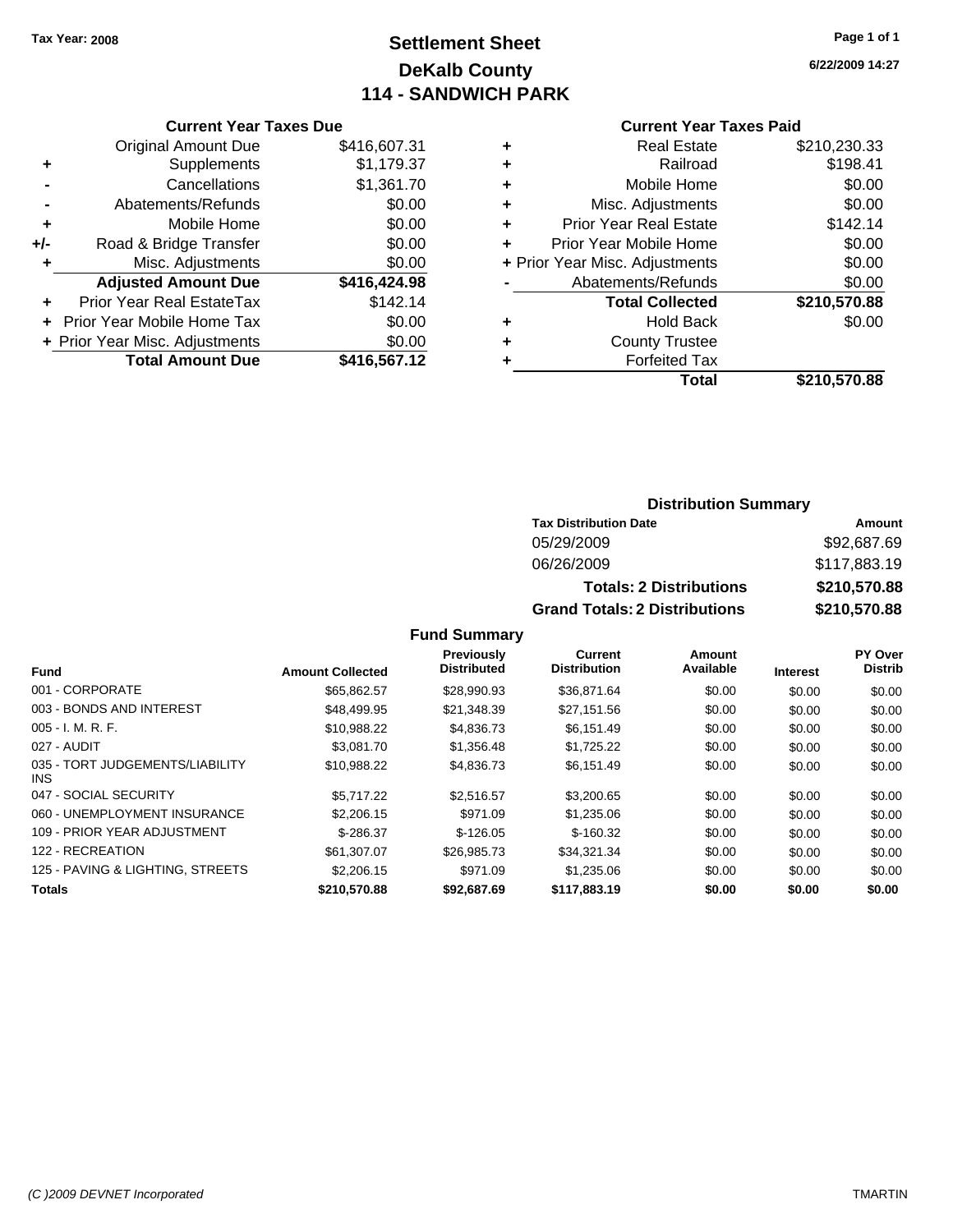# **Settlement Sheet Tax Year: 2008 Page 1 of 1 DeKalb County 115 - SYCAMORE PARK**

**6/22/2009 14:27**

#### **Current Year Taxes Paid**

| ٠ | <b>Real Estate</b>             | \$969,590.22 |
|---|--------------------------------|--------------|
| ٠ | Railroad                       | \$0.00       |
| ٠ | Mobile Home                    | \$0.00       |
| ٠ | Misc. Adjustments              | \$0.00       |
| ٠ | <b>Prior Year Real Estate</b>  | (\$90.75)    |
| ٠ | Prior Year Mobile Home         | \$0.00       |
|   | + Prior Year Misc. Adjustments | \$0.00       |
|   | Abatements/Refunds             | \$5.34       |
|   | <b>Total Collected</b>         | \$969,494.13 |
| ٠ | <b>Hold Back</b>               | \$0.00       |
| ٠ | <b>County Trustee</b>          |              |
|   | <b>Forfeited Tax</b>           |              |
|   | Total                          | \$969.494.13 |

### **Current Year Taxes Due** Original Amount Due \$1,958,402.75 **+** Supplements \$14,475.45 **-** Cancellations \$20,379.03 **-** Abatements/Refunds \$5.34 **+** Mobile Home \$0.00 **+/-** Road & Bridge Transfer \$0.00 **+** Misc. Adjustments \$0.00 **Adjusted Amount Due \$1,952,493.83 +** Prior Year Real EstateTax (\$90.75) **+** Prior Year Mobile Home Tax \$0.00 **+ Prior Year Misc. Adjustments**  $$0.00$ **Total Amount Due \$1,952,403.08**

### **Distribution Summary**

| <b>Tax Distribution Date</b>         | Amount       |
|--------------------------------------|--------------|
| 05/29/2009                           | \$429,956.21 |
| 06/26/2009                           | \$539,537.92 |
| <b>Totals: 2 Distributions</b>       | \$969,494.13 |
| <b>Grand Totals: 2 Distributions</b> | \$969,494.13 |

**Fund Summary**

| <b>Fund</b>                                    | <b>Amount Collected</b> | <b>Previously</b><br><b>Distributed</b> | <b>Current</b><br><b>Distribution</b> | Amount<br>Available | <b>Interest</b> | PY Over<br><b>Distrib</b> |
|------------------------------------------------|-------------------------|-----------------------------------------|---------------------------------------|---------------------|-----------------|---------------------------|
| 001 - CORPORATE                                | \$234.789.19            | \$104,125.51                            | \$130,663.68                          | \$0.00              | \$0.00          | \$0.00                    |
| 003 - BONDS AND INTEREST                       | \$261,602.47            | \$116,016.80                            | \$145,585.67                          | \$0.00              | \$0.00          | \$0.00                    |
| $005 - I. M. R. F.$                            | \$40,102.16             | \$17,784.71                             | \$22,317.45                           | \$0.00              | \$0.00          | \$0.00                    |
| 014 - POLICE PROTECTION                        | \$0.00                  | \$0.00                                  | \$0.00                                | \$0.00              | \$0.00          | \$0.00                    |
| 027 - AUDIT                                    | \$8,922.25              | \$3,956.88                              | \$4,965.37                            | \$0.00              | \$0.00          | \$0.00                    |
| 035 - TORT JUDGEMENTS/LIABILITY<br>INS.        | \$64,355.99             | \$28,540.93                             | \$35,815.06                           | \$0.00              | \$0.00          | \$0.00                    |
| 039 - PLAYGROUND AND RECREATION<br><b>COMM</b> | \$146,368,40            | \$64.912.20                             | \$81,456.20                           | \$0.00              | \$0.00          | \$0.00                    |
| 047 - SOCIAL SECURITY                          | \$42.074.11             | \$18.659.24                             | \$23,414.87                           | \$0.00              | \$0.00          | \$0.00                    |
| 122 - RECREATION                               | \$130,683.93            | \$57,956.38                             | \$72,727.55                           | \$0.00              | \$0.00          | \$0.00                    |
| 125 - PAVING & LIGHTING, STREETS               | \$0.00                  | \$0.00                                  | \$0.00                                | \$0.00              | \$0.00          | \$0.00                    |
| 126 - REC PROGRAMS/HANDICAPPED                 | \$40,595.63             | \$18,003.56                             | \$22,592.07                           | \$0.00              | \$0.00          | \$0.00                    |
| <b>Totals</b>                                  | \$969,494.13            | \$429,956.21                            | \$539,537.92                          | \$0.00              | \$0.00          | \$0.00                    |
|                                                |                         | Alexandria Detail                       |                                       |                     |                 |                           |

### **Abatement Detail**

### **Year Source Account Type Amount Adjustment Description**

**Totals \$5.34 1 entries**

2008 RE - Real Estate RE Abatement St.34 Interest on 2006 PTAB-Sycamore Meadows Apts. by TBA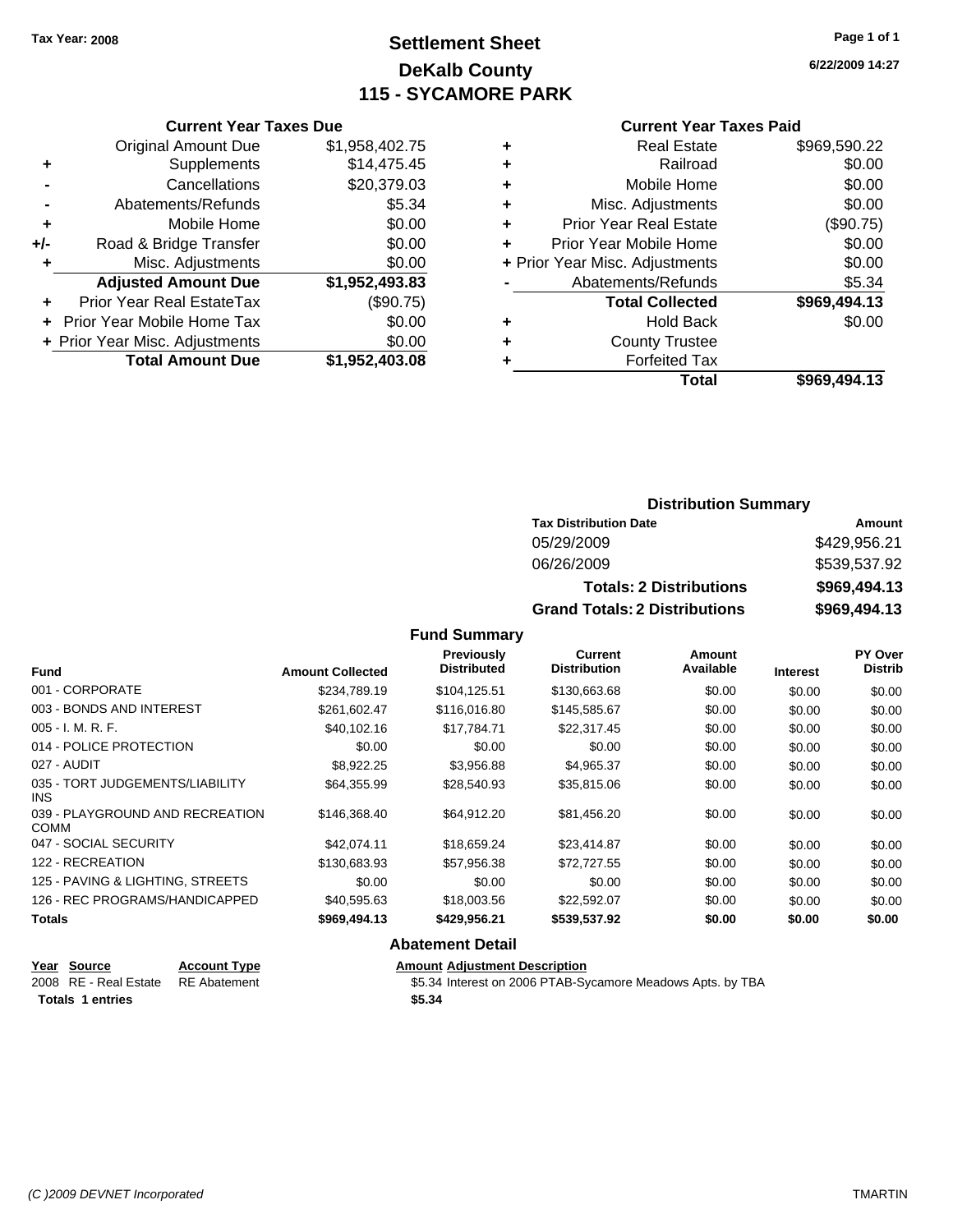# **Settlement Sheet Tax Year: 2008 Page 1 of 1 DeKalb County 120 - SCHOOL DISTRICT 1**

**6/22/2009 14:27**

#### **Current Year Taxes Paid**

|     | <b>Current Year Taxes Due</b>  |              |
|-----|--------------------------------|--------------|
|     | <b>Original Amount Due</b>     | \$377,292.26 |
| ٠   | Supplements                    | \$2,935.10   |
|     | Cancellations                  | \$3,030.13   |
|     | Abatements/Refunds             | \$0.00       |
| ٠   | Mobile Home                    | \$0.00       |
| +/- | Road & Bridge Transfer         | \$0.00       |
|     | Misc. Adjustments              | \$0.00       |
|     | <b>Adjusted Amount Due</b>     | \$377,197.23 |
|     | Prior Year Real EstateTax      | \$0.00       |
|     | Prior Year Mobile Home Tax     | \$0.00       |
|     | + Prior Year Misc. Adjustments | \$0.00       |
|     | <b>Total Amount Due</b>        | \$377.197.23 |
|     |                                |              |

|   | <b>Real Estate</b>             | \$211,166.84 |
|---|--------------------------------|--------------|
| ٠ | Railroad                       | \$0.00       |
| ٠ | Mobile Home                    | \$0.00       |
| ٠ | Misc. Adjustments              | \$0.00       |
| ٠ | <b>Prior Year Real Estate</b>  | \$0.00       |
| ٠ | Prior Year Mobile Home         | \$0.00       |
|   | + Prior Year Misc. Adjustments | \$0.00       |
|   | Abatements/Refunds             | \$0.00       |
|   | <b>Total Collected</b>         | \$211,166.84 |
| ٠ | <b>Hold Back</b>               | \$0.00       |
| ٠ | <b>County Trustee</b>          |              |
| ٠ | <b>Forfeited Tax</b>           |              |
|   | Total                          | \$211,166.84 |
|   |                                |              |

### **Distribution Summary**

| <b>Tax Distribution Date</b>         | Amount       |
|--------------------------------------|--------------|
| 05/29/2009                           | \$50,566.41  |
| 06/26/2009                           | \$160,600.43 |
| <b>Totals: 2 Distributions</b>       | \$211,166.84 |
| <b>Grand Totals: 2 Distributions</b> | \$211,166.84 |

|                                         |                         | Previously         | Current             | Amount    |                 | PY Over        |
|-----------------------------------------|-------------------------|--------------------|---------------------|-----------|-----------------|----------------|
| <b>Fund</b>                             | <b>Amount Collected</b> | <b>Distributed</b> | <b>Distribution</b> | Available | <b>Interest</b> | <b>Distrib</b> |
| 002 - EDUCATION                         | \$137,931.66            | \$33,029.38        | \$104,902.28        | \$0.00    | \$0.00          | \$0.00         |
| 003 - BONDS AND INTEREST                | \$19.062.24             | \$4,564.68         | \$14,497.56         | \$0.00    | \$0.00          | \$0.00         |
| 004 - OPERATIONS & MAINTENANCE          | \$21.220.16             | \$5.081.42         | \$16.138.74         | \$0.00    | \$0.00          | \$0.00         |
| $005 - I. M. R. F.$                     | \$1,779.08              | \$426.02           | \$1,353.06          | \$0.00    | \$0.00          | \$0.00         |
| 030 - TRANSPORTATION SYSTEM             | \$8,488.06              | \$2,032.57         | \$6,455.49          | \$0.00    | \$0.00          | \$0.00         |
| 031 - WORKING CASH                      | \$2.122.01              | \$508.14           | \$1,613.87          | \$0.00    | \$0.00          | \$0.00         |
| 032 - FIRE PREV/SFTY/ENERGY             | \$2,122.01              | \$508.14           | \$1,613.87          | \$0.00    | \$0.00          | \$0.00         |
| 033 - SPECIAL EDUCATION                 | \$1.697.57              | \$406.50           | \$1.291.07          | \$0.00    | \$0.00          | \$0.00         |
| 035 - TORT JUDGEMENTS/LIABILITY<br>INS. | \$10,887.76             | \$2,607.20         | \$8,280.56          | \$0.00    | \$0.00          | \$0.00         |
| 047 - SOCIAL SECURITY                   | \$3.734.28              | \$894.22           | \$2,840.06          | \$0.00    | \$0.00          | \$0.00         |
| 057 - LEASE/PURCHASE/RENTAL             | \$2,122.01              | \$508.14           | \$1,613.87          | \$0.00    | \$0.00          | \$0.00         |
| <b>Totals</b>                           | \$211,166.84            | \$50,566.41        | \$160,600.43        | \$0.00    | \$0.00          | \$0.00         |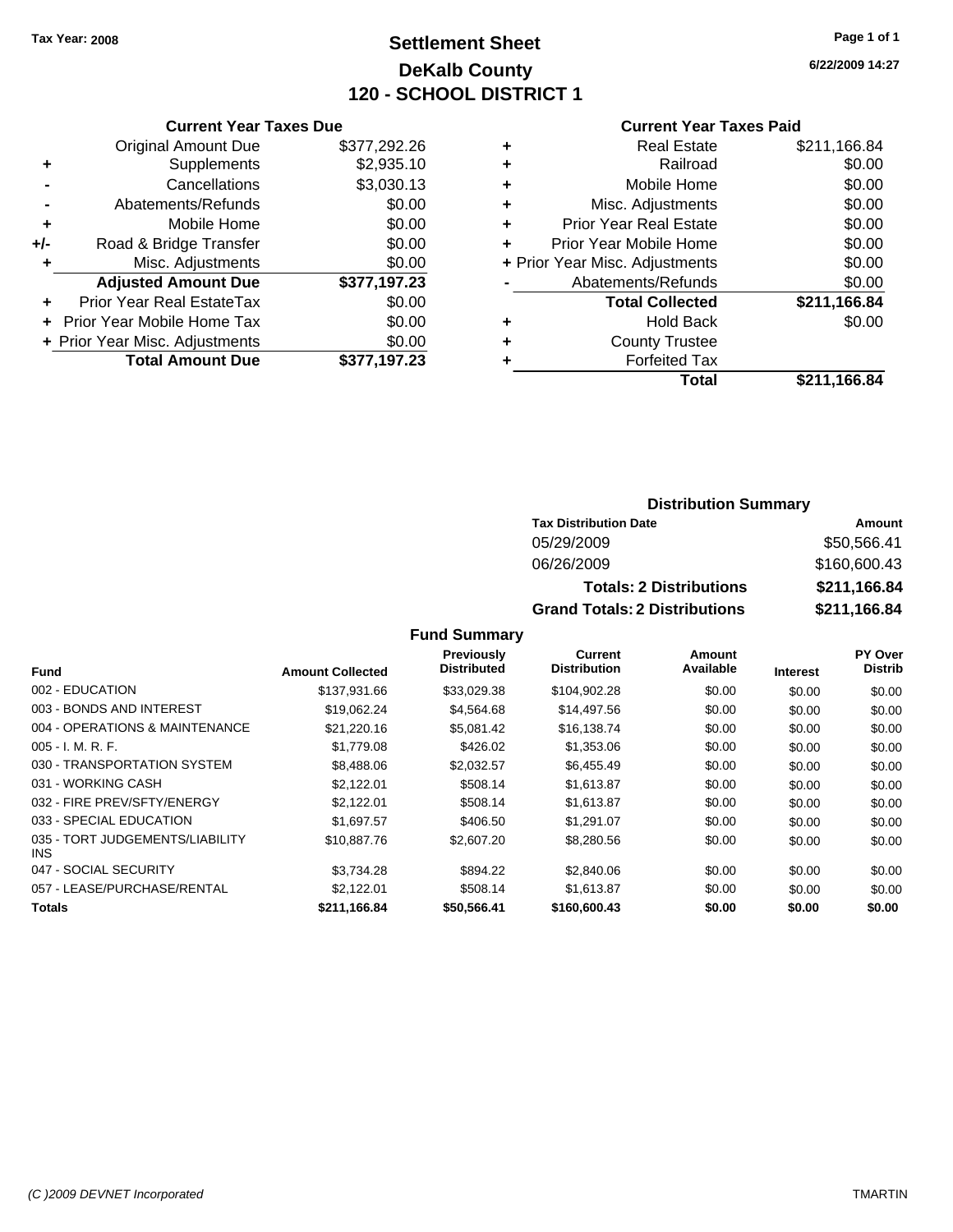# **Settlement Sheet Tax Year: 2008 Page 1 of 1 DeKalb County 121 - SCHOOL DISTRICT 9**

**6/22/2009 14:27**

|  |  | Curr |
|--|--|------|
|  |  |      |
|  |  |      |

|   | <b>Current Year Taxes Paid</b> |             |
|---|--------------------------------|-------------|
| ٠ | <b>Real Estate</b>             | \$35,636.47 |
|   | Railroad                       | \$1,225.45  |
| ٠ | Mobile Home                    | \$0.00      |
| ٠ | Misc. Adjustments              | \$0.00      |
| ÷ | <b>Prior Year Real Estate</b>  | \$0.00      |
|   | Prior Year Mobile Home         | \$0.00      |
|   | + Prior Year Misc. Adjustments | \$0.00      |
|   | Abatements/Refunds             | \$0.00      |
|   | <b>Total Collected</b>         | \$36,861.92 |
| ٠ | <b>Hold Back</b>               | \$0.00      |
|   | <b>County Trustee</b>          |             |
|   | <b>Forfeited Tax</b>           |             |
|   | Total                          | \$36.861.92 |

|     | <b>Current Year Taxes Due</b>  |             |
|-----|--------------------------------|-------------|
|     | <b>Original Amount Due</b>     | \$66,050.51 |
| ٠   | Supplements                    | \$0.00      |
|     | Cancellations                  | \$0.00      |
|     | Abatements/Refunds             | \$0.00      |
| ٠   | Mobile Home                    | \$0.00      |
| +/- | Road & Bridge Transfer         | \$0.00      |
| ٠   | Misc. Adjustments              | \$0.00      |
|     | <b>Adjusted Amount Due</b>     | \$66,050.51 |
|     | Prior Year Real EstateTax      | \$0.00      |
|     | Prior Year Mobile Home Tax     | \$0.00      |
|     | + Prior Year Misc. Adjustments | \$0.00      |
|     | <b>Total Amount Due</b>        | \$66.050.51 |

### **Distribution Summary**

| <b>Tax Distribution Date</b>         | Amount      |  |  |  |
|--------------------------------------|-------------|--|--|--|
| 05/29/2009                           | \$9,912.43  |  |  |  |
| 06/26/2009                           | \$26,949.49 |  |  |  |
| <b>Totals: 2 Distributions</b>       | \$36,861.92 |  |  |  |
| <b>Grand Totals: 2 Distributions</b> | \$36,861.92 |  |  |  |

|                                         |                         | <b>Previously</b>  | Current             | Amount    |                 | PY Over        |
|-----------------------------------------|-------------------------|--------------------|---------------------|-----------|-----------------|----------------|
| <b>Fund</b>                             | <b>Amount Collected</b> | <b>Distributed</b> | <b>Distribution</b> | Available | <b>Interest</b> | <b>Distrib</b> |
| 002 - EDUCATION                         | \$20,079.73             | \$5,399.59         | \$14,680.14         | \$0.00    | \$0.00          | \$0.00         |
| 003 - BONDS AND INTEREST                | \$7,680.40              | \$2,065.31         | \$5,615.09          | \$0.00    | \$0.00          | \$0.00         |
| 004 - OPERATIONS & MAINTENANCE          | \$5,444.70              | \$1,464.12         | \$3,980.58          | \$0.00    | \$0.00          | \$0.00         |
| $005 - I. M. R. F.$                     | \$403.24                | \$108.43           | \$294.81            | \$0.00    | \$0.00          | \$0.00         |
| 030 - TRANSPORTATION SYSTEM             | \$1,544.59              | \$415.35           | \$1,129.24          | \$0.00    | \$0.00          | \$0.00         |
| 031 - WORKING CASH                      | \$386.13                | \$103.83           | \$282.30            | \$0.00    | \$0.00          | \$0.00         |
| 032 - FIRE PREV/SFTY/ENERGY             | \$386.13                | \$103.83           | \$282.30            | \$0.00    | \$0.00          | \$0.00         |
| 033 - SPECIAL EDUCATION                 | \$308.91                | \$83.07            | \$225.84            | \$0.00    | \$0.00          | \$0.00         |
| 035 - TORT JUDGEMENTS/LIABILITY<br>INS. | \$0.00                  | \$0.00             | \$0.00              | \$0.00    | \$0.00          | \$0.00         |
| 047 - SOCIAL SECURITY                   | \$241.96                | \$65.07            | \$176.89            | \$0.00    | \$0.00          | \$0.00         |
| 057 - LEASE/PURCHASE/RENTAL             | \$386.13                | \$103.83           | \$282.30            | \$0.00    | \$0.00          | \$0.00         |
| <b>Totals</b>                           | \$36,861.92             | \$9.912.43         | \$26,949.49         | \$0.00    | \$0.00          | \$0.00         |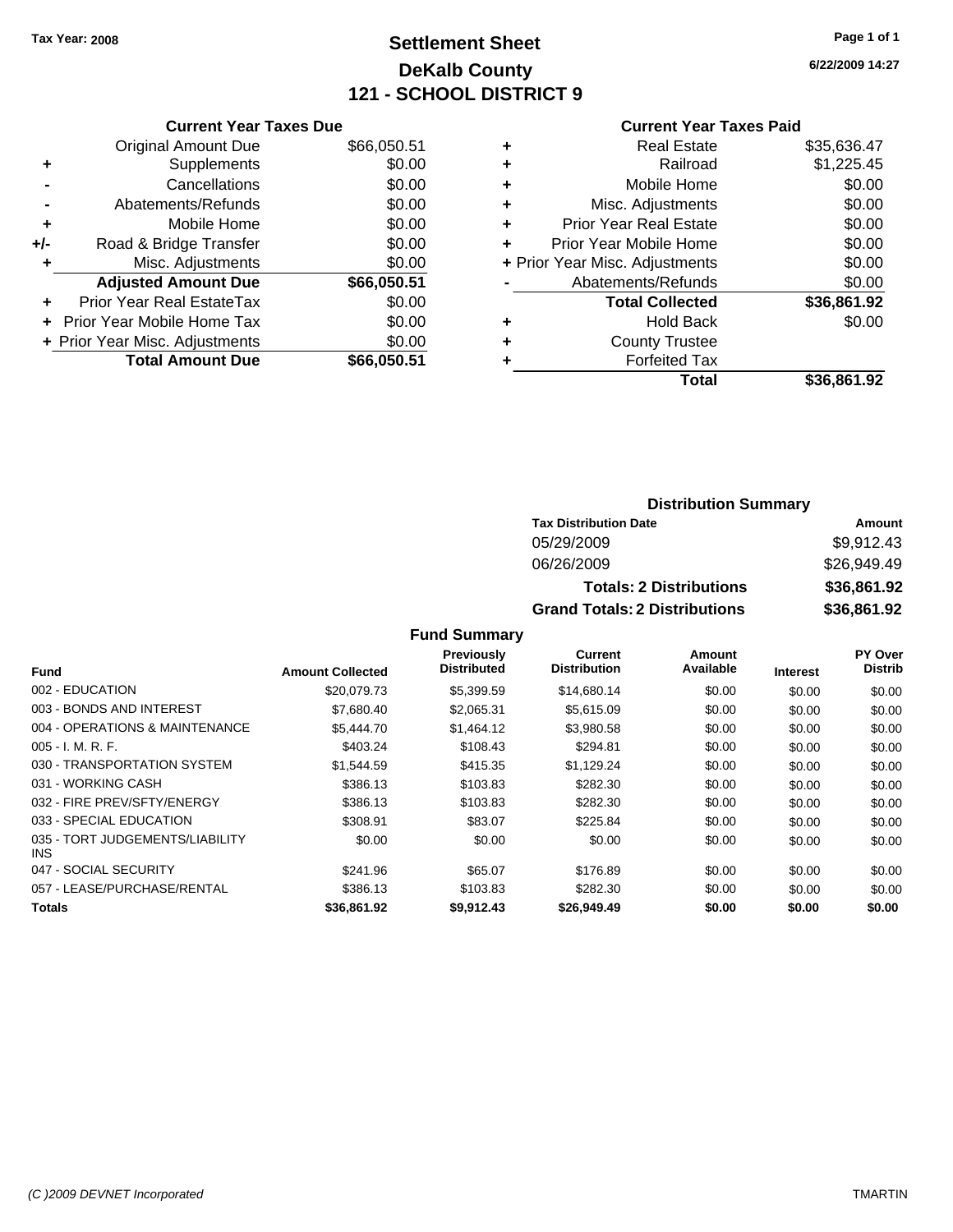# **Settlement Sheet Tax Year: 2008 Page 1 of 1 DeKalb County 122 - SCHOOL DISTRICT 100**

**6/22/2009 14:27**

### **Current Year Taxes Paid**

|       | <b>Current Year Taxes Due</b>  |             |
|-------|--------------------------------|-------------|
|       | <b>Original Amount Due</b>     | \$10,404.20 |
| ٠     | Supplements                    | \$0.00      |
|       | Cancellations                  | \$0.00      |
|       | Abatements/Refunds             | \$0.00      |
| ٠     | Mobile Home                    | \$0.00      |
| $+/-$ | Road & Bridge Transfer         | \$0.00      |
| ٠     | Misc. Adjustments              | \$0.00      |
|       | <b>Adjusted Amount Due</b>     | \$10,404.20 |
| ٠     | Prior Year Real EstateTax      | \$0.00      |
|       | Prior Year Mobile Home Tax     | \$0.00      |
|       | + Prior Year Misc. Adjustments | \$0.00      |
|       | <b>Total Amount Due</b>        | \$10,404.20 |
|       |                                |             |

| \$6,152.67 |
|------------|
| \$0.00     |
| \$0.00     |
| \$0.00     |
| \$0.00     |
| \$0.00     |
| \$0.00     |
| \$0.00     |
| \$6,152.67 |
| \$0.00     |
|            |
|            |
| \$6,152.67 |
|            |

### **Distribution Summary Tax Distribution Date Amount** 05/29/2009 \$4,405.63 06/26/2009 \$1,747.04 **Totals: 2 Distributions \$6,152.67 Grand Totals: 2 Distributions \$6,152.67**

|                                         |                         | Previously         | Current             | Amount    |                 | PY Over        |
|-----------------------------------------|-------------------------|--------------------|---------------------|-----------|-----------------|----------------|
| <b>Fund</b>                             | <b>Amount Collected</b> | <b>Distributed</b> | <b>Distribution</b> | Available | <b>Interest</b> | <b>Distrib</b> |
| 002 - EDUCATION                         | \$3,563.16              | \$2,551.39         | \$1,011.77          | \$0.00    | \$0.00          | \$0.00         |
| 003 - BONDS AND INTEREST                | \$1,045.37              | \$748.54           | \$296.83            | \$0.00    | \$0.00          | \$0.00         |
| 004 - OPERATIONS & MAINTENANCE          | \$772.04                | \$552.82           | \$219.22            | \$0.00    | \$0.00          | \$0.00         |
| $005 - I. M. R. F.$                     | \$59.39                 | \$42.53            | \$16.86             | \$0.00    | \$0.00          | \$0.00         |
| 030 - TRANSPORTATION SYSTEM             | \$308.83                | \$221.14           | \$87.69             | \$0.00    | \$0.00          | \$0.00         |
| 031 - WORKING CASH                      | \$29.70                 | \$21.27            | \$8.43              | \$0.00    | \$0.00          | \$0.00         |
| 032 - FIRE PREV/SFTY/ENERGY             | \$118.79                | \$85.06            | \$33.73             | \$0.00    | \$0.00          | \$0.00         |
| 033 - SPECIAL EDUCATION                 | \$71.28                 | \$51.04            | \$20.24             | \$0.00    | \$0.00          | \$0.00         |
| 035 - TORT JUDGEMENTS/LIABILITY<br>INS. | \$29.70                 | \$21.27            | \$8.43              | \$0.00    | \$0.00          | \$0.00         |
| 047 - SOCIAL SECURITY                   | \$95.02                 | \$68.04            | \$26.98             | \$0.00    | \$0.00          | \$0.00         |
| 057 - LEASE/PURCHASE/RENTAL             | \$59.39                 | \$42.53            | \$16.86             | \$0.00    | \$0.00          | \$0.00         |
| <b>Totals</b>                           | \$6,152.67              | \$4,405.63         | \$1,747.04          | \$0.00    | \$0.00          | \$0.00         |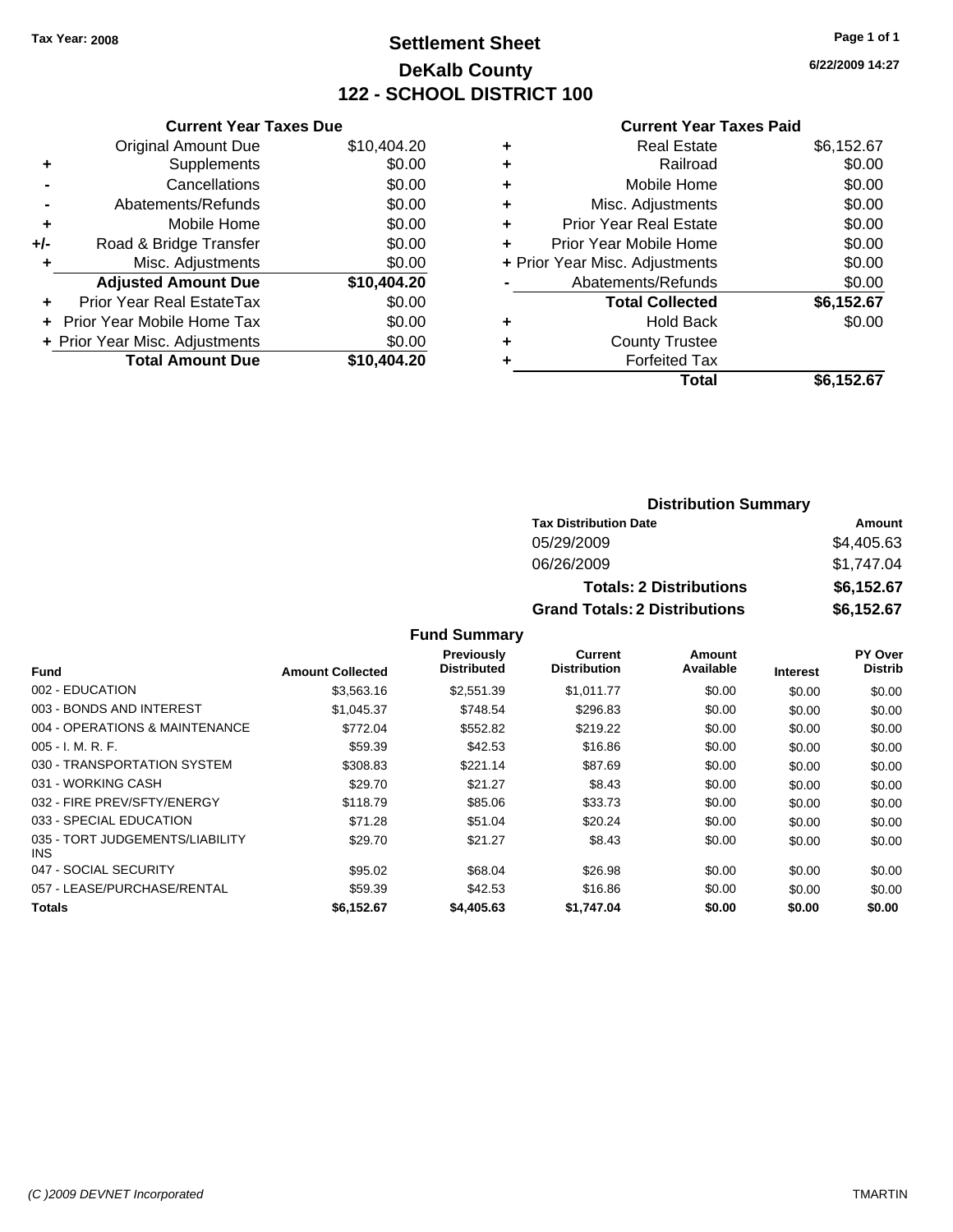# **Settlement Sheet Tax Year: 2008 Page 1 of 1 DeKalb County 123 - SCHOOL DISTRICT 161**

**6/22/2009 14:27**

#### **Current Year Taxes Paid**

|     | <b>Current Year Taxes Due</b>  |             |
|-----|--------------------------------|-------------|
|     | <b>Original Amount Due</b>     | \$64,744.69 |
| ٠   | Supplements                    | \$0.00      |
|     | Cancellations                  | \$0.00      |
|     | Abatements/Refunds             | \$0.00      |
| ٠   | Mobile Home                    | \$0.00      |
| +/- | Road & Bridge Transfer         | \$0.00      |
| ٠   | Misc. Adjustments              | \$0.00      |
|     | <b>Adjusted Amount Due</b>     | \$64,744.69 |
| ٠   | Prior Year Real EstateTax      | \$0.00      |
|     | Prior Year Mobile Home Tax     | \$0.00      |
|     | + Prior Year Misc. Adjustments | \$0.00      |
|     | <b>Total Amount Due</b>        | \$64,744.69 |
|     |                                |             |

| ٠ | Real Estate                    | \$37,640.29 |
|---|--------------------------------|-------------|
| ٠ | Railroad                       | \$0.00      |
| ٠ | Mobile Home                    | \$0.00      |
| ٠ | Misc. Adjustments              | \$0.00      |
| ٠ | <b>Prior Year Real Estate</b>  | \$0.00      |
| ٠ | Prior Year Mobile Home         | \$0.00      |
|   | + Prior Year Misc. Adjustments | \$0.00      |
|   | Abatements/Refunds             | \$0.00      |
|   | <b>Total Collected</b>         | \$37,640.29 |
| ٠ | Hold Back                      | \$0.00      |
| ٠ | <b>County Trustee</b>          |             |
| ٠ | <b>Forfeited Tax</b>           |             |
|   | Total                          | \$37,640.29 |
|   |                                |             |

### **Distribution Summary**

| <b>Tax Distribution Date</b>         | Amount      |  |  |  |
|--------------------------------------|-------------|--|--|--|
| 05/29/2009                           | \$17,112.88 |  |  |  |
| 06/26/2009                           | \$20,527.41 |  |  |  |
| <b>Totals: 2 Distributions</b>       | \$37,640.29 |  |  |  |
| <b>Grand Totals: 2 Distributions</b> | \$37,640.29 |  |  |  |

|                                         |                         | <b>Previously</b>  | Current             | Amount    |          | PY Over        |
|-----------------------------------------|-------------------------|--------------------|---------------------|-----------|----------|----------------|
| Fund                                    | <b>Amount Collected</b> | <b>Distributed</b> | <b>Distribution</b> | Available | Interest | <b>Distrib</b> |
| 002 - EDUCATION                         | \$28.339.51             | \$12,884.35        | \$15,455.16         | \$0.00    | \$0.00   | \$0.00         |
| 003 - BONDS AND INTEREST                | \$0.00                  | \$0.00             | \$0.00              | \$0.00    | \$0.00   | \$0.00         |
| 004 - OPERATIONS & MAINTENANCE          | \$2,976.82              | \$1.353.39         | \$1.623.43          | \$0.00    | \$0.00   | \$0.00         |
| $005 - I. M. R. F.$                     | \$836.74                | \$380.42           | \$456.32            | \$0.00    | \$0.00   | \$0.00         |
| 030 - TRANSPORTATION SYSTEM             | \$1,428.86              | \$649.62           | \$779.24            | \$0.00    | \$0.00   | \$0.00         |
| 031 - WORKING CASH                      | \$595.35                | \$270.67           | \$324.68            | \$0.00    | \$0.00   | \$0.00         |
| 033 - SPECIAL EDUCATION                 | \$238.15                | \$108.27           | \$129.88            | \$0.00    | \$0.00   | \$0.00         |
| 035 - TORT JUDGEMENTS/LIABILITY<br>INS. | \$1.792.77              | \$815.07           | \$977.70            | \$0.00    | \$0.00   | \$0.00         |
| 047 - SOCIAL SECURITY                   | \$836.74                | \$380.42           | \$456.32            | \$0.00    | \$0.00   | \$0.00         |
| 057 - LEASE/PURCHASE/RENTAL             | \$595.35                | \$270.67           | \$324.68            | \$0.00    | \$0.00   | \$0.00         |
| Totals                                  | \$37,640.29             | \$17,112.88        | \$20,527.41         | \$0.00    | \$0.00   | \$0.00         |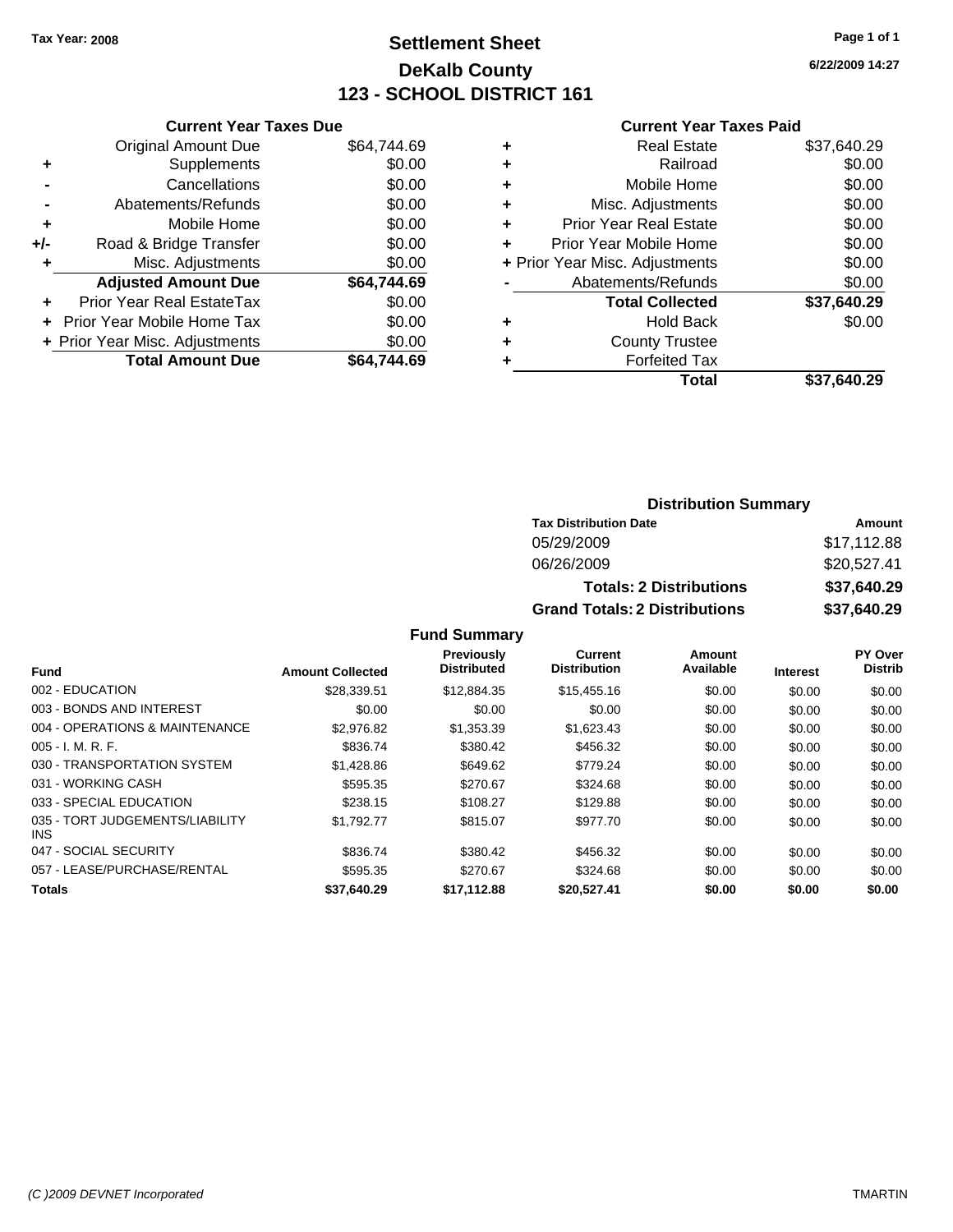# **Settlement Sheet Tax Year: 2008 Page 1 of 1 DeKalb County 124 - SCHOOL DISTRICT 212**

**6/22/2009 14:27**

#### **Current Year Taxes Paid**

|     | <b>Current Year Taxes Due</b>    |              |  |
|-----|----------------------------------|--------------|--|
|     | <b>Original Amount Due</b>       | \$267,660.53 |  |
| ٠   | Supplements                      | \$0.00       |  |
|     | Cancellations                    | \$0.00       |  |
|     | Abatements/Refunds               | \$0.00       |  |
| ٠   | Mobile Home                      | \$0.00       |  |
| +/- | Road & Bridge Transfer           | \$0.00       |  |
| ٠   | Misc. Adjustments                | \$0.00       |  |
|     | <b>Adjusted Amount Due</b>       | \$267,660.53 |  |
| ٠   | <b>Prior Year Real EstateTax</b> | \$0.00       |  |
|     | Prior Year Mobile Home Tax       | \$0.00       |  |
|     | + Prior Year Misc. Adjustments   | \$0.00       |  |
|     | <b>Total Amount Due</b>          | \$267,660.53 |  |
|     |                                  |              |  |

|   | <b>Real Estate</b>             | \$135,870.46 |
|---|--------------------------------|--------------|
| ٠ | Railroad                       | \$0.00       |
| ٠ | Mobile Home                    | \$0.00       |
| ٠ | Misc. Adjustments              | \$0.00       |
| ÷ | <b>Prior Year Real Estate</b>  | \$0.00       |
| ٠ | Prior Year Mobile Home         | \$0.00       |
|   | + Prior Year Misc. Adjustments | \$0.00       |
|   | Abatements/Refunds             | \$0.00       |
|   | <b>Total Collected</b>         | \$135,870.46 |
| ٠ | Hold Back                      | \$0.00       |
| ٠ | <b>County Trustee</b>          |              |
| ٠ | <b>Forfeited Tax</b>           |              |
|   | Total                          | \$135,870.46 |
|   |                                |              |

### **Distribution Summary**

| <b>Tax Distribution Date</b>         | Amount       |
|--------------------------------------|--------------|
| 05/29/2009                           | \$28,718.29  |
| 06/26/2009                           | \$107,152.17 |
| <b>Totals: 2 Distributions</b>       | \$135,870,46 |
| <b>Grand Totals: 2 Distributions</b> | \$135,870.46 |

|                                         |                         | Previously         | Current             | Amount    |                 | PY Over        |
|-----------------------------------------|-------------------------|--------------------|---------------------|-----------|-----------------|----------------|
| <b>Fund</b>                             | <b>Amount Collected</b> | <b>Distributed</b> | <b>Distribution</b> | Available | <b>Interest</b> | <b>Distrib</b> |
| 002 - EDUCATION                         | \$69,658.46             | \$14,723.38        | \$54,935.08         | \$0.00    | \$0.00          | \$0.00         |
| 003 - BONDS AND INTEREST                | \$17.742.51             | \$3,750.15         | \$13,992.36         | \$0.00    | \$0.00          | \$0.00         |
| 004 - OPERATIONS & MAINTENANCE          | \$13.395.74             | \$2,831.39         | \$10,564.35         | \$0.00    | \$0.00          | \$0.00         |
| $005 - I. M. R. F.$                     | \$2,438.06              | \$515.32           | \$1,922.74          | \$0.00    | \$0.00          | \$0.00         |
| 030 - TRANSPORTATION SYSTEM             | \$6,429.93              | \$1,359.06         | \$5,070.87          | \$0.00    | \$0.00          | \$0.00         |
| 031 - WORKING CASH                      | \$2,679.10              | \$566.27           | \$2,112.83          | \$0.00    | \$0.00          | \$0.00         |
| 032 - FIRE PREV/SFTY/ENERGY             | \$541.72                | \$114.50           | \$427.22            | \$0.00    | \$0.00          | \$0.00         |
| 033 - SPECIAL EDUCATION                 | \$1,071.61              | \$226.50           | \$845.11            | \$0.00    | \$0.00          | \$0.00         |
| 035 - TORT JUDGEMENTS/LIABILITY<br>INS. | \$16,252.82             | \$3,435.28         | \$12,817.54         | \$0.00    | \$0.00          | \$0.00         |
| 047 - SOCIAL SECURITY                   | \$2.981.41              | \$630.17           | \$2,351.24          | \$0.00    | \$0.00          | \$0.00         |
| 057 - LEASE/PURCHASE/RENTAL             | \$2,679.10              | \$566.27           | \$2,112.83          | \$0.00    | \$0.00          | \$0.00         |
| <b>Totals</b>                           | \$135,870,46            | \$28,718,29        | \$107.152.17        | \$0.00    | \$0.00          | \$0.00         |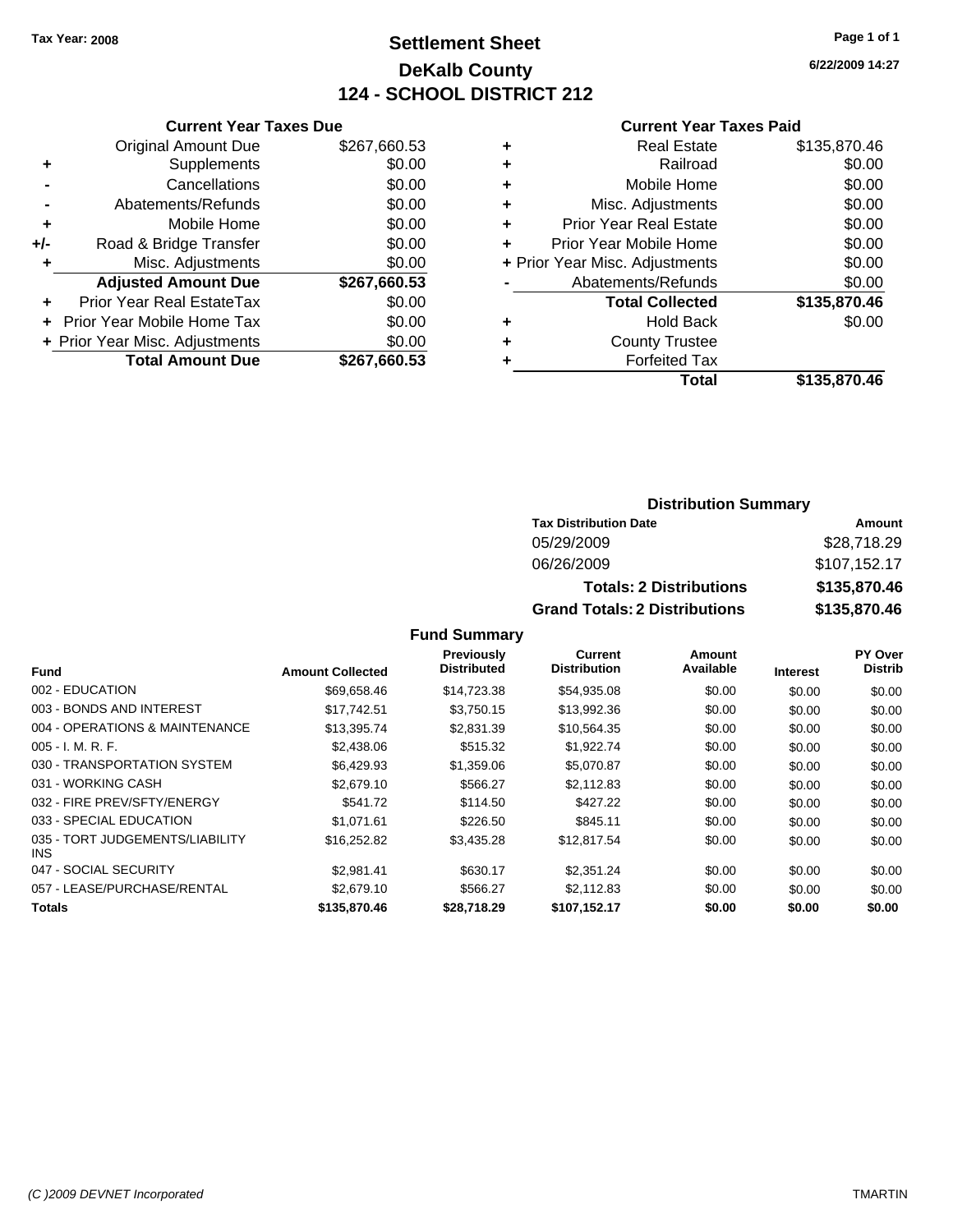# **Settlement Sheet Tax Year: 2008 Page 1 of 1 DeKalb County 125 - SCHOOL DISTRICT 220**

**6/22/2009 14:27**

|                | <b>Current Year Taxes Due</b> |            |  |
|----------------|-------------------------------|------------|--|
|                | <b>Original Amount Due</b>    | \$2,211.24 |  |
| ٠              | Supplements                   | \$0.00     |  |
| $\blacksquare$ | Cancellations                 | \$0.00     |  |
| $\blacksquare$ | Abatements/Refunds            | \$0.00     |  |
| ٠              | Mobile Home                   | \$0.00     |  |
|                | Dood 8 Dridge Tropofor        | ሮስ ሰሰ      |  |

| +/- | Road & Bridge Transfer         | \$0.00     |
|-----|--------------------------------|------------|
| ٠   | Misc. Adjustments              | \$0.00     |
|     | <b>Adjusted Amount Due</b>     | \$2,211.24 |
|     | Prior Year Real EstateTax      | \$0.00     |
|     | + Prior Year Mobile Home Tax   | \$0.00     |
|     | + Prior Year Misc. Adjustments | \$0.00     |
|     | <b>Total Amount Due</b>        | \$2,211.24 |
|     |                                |            |

#### **Current Year Taxes Paid**

| <b>Real Estate</b>            | \$1,105.62                     |
|-------------------------------|--------------------------------|
| Railroad                      | \$0.00                         |
| Mobile Home                   | \$0.00                         |
| Misc. Adjustments             | \$0.00                         |
| <b>Prior Year Real Estate</b> | \$0.00                         |
| Prior Year Mobile Home        | \$0.00                         |
|                               | \$0.00                         |
| Abatements/Refunds            | \$0.00                         |
| <b>Total Collected</b>        | \$1,105.62                     |
| <b>Hold Back</b>              | \$0.00                         |
| <b>County Trustee</b>         |                                |
| <b>Forfeited Tax</b>          |                                |
| Total                         | \$1,105.62                     |
|                               | + Prior Year Misc. Adjustments |

### **Distribution Summary Tax Distribution Date Amount** 06/26/2009 \$1,105.62 **Totals: 1 Distributions \$1,105.62 Grand Totals: 1 Distributions \$1,105.62**

|                                         |                         | <b>Previously</b>  | Current             | Amount    |                 | <b>PY Over</b> |
|-----------------------------------------|-------------------------|--------------------|---------------------|-----------|-----------------|----------------|
| <b>Fund</b>                             | <b>Amount Collected</b> | <b>Distributed</b> | <b>Distribution</b> | Available | <b>Interest</b> | <b>Distrib</b> |
| 002 - EDUCATION                         | \$572.61                | \$0.00             | \$572.61            | \$0.00    | \$0.00          | \$0.00         |
| 003 - BONDS AND INTEREST                | \$194.48                | \$0.00             | \$194.48            | \$0.00    | \$0.00          | \$0.00         |
| 004 - OPERATIONS & MAINTENANCE          | \$93.00                 | \$0.00             | \$93.00             | \$0.00    | \$0.00          | \$0.00         |
| $005 - I. M. R. F.$                     | \$1.68                  | \$0.00             | \$1.68              | \$0.00    | \$0.00          | \$0.00         |
| 030 - TRANSPORTATION SYSTEM             | \$35.71                 | \$0.00             | \$35.71             | \$0.00    | \$0.00          | \$0.00         |
| 031 - WORKING CASH                      | \$14.82                 | \$0.00             | \$14.82             | \$0.00    | \$0.00          | \$0.00         |
| 032 - FIRE PREV/SFTY/ENERGY             | \$14.75                 | \$0.00             | \$14.75             | \$0.00    | \$0.00          | \$0.00         |
| 033 - SPECIAL EDUCATION                 | \$6.14                  | \$0.00             | \$6.14              | \$0.00    | \$0.00          | \$0.00         |
| 035 - TORT JUDGEMENTS/LIABILITY<br>INS. | \$153.71                | \$0.00             | \$153.71            | \$0.00    | \$0.00          | \$0.00         |
| 047 - SOCIAL SECURITY                   | \$3.37                  | \$0.00             | \$3.37              | \$0.00    | \$0.00          | \$0.00         |
| 057 - LEASE/PURCHASE/RENTAL             | \$15.35                 | \$0.00             | \$15.35             | \$0.00    | \$0.00          | \$0.00         |
| <b>Totals</b>                           | \$1,105.62              | \$0.00             | \$1.105.62          | \$0.00    | \$0.00          | \$0.00         |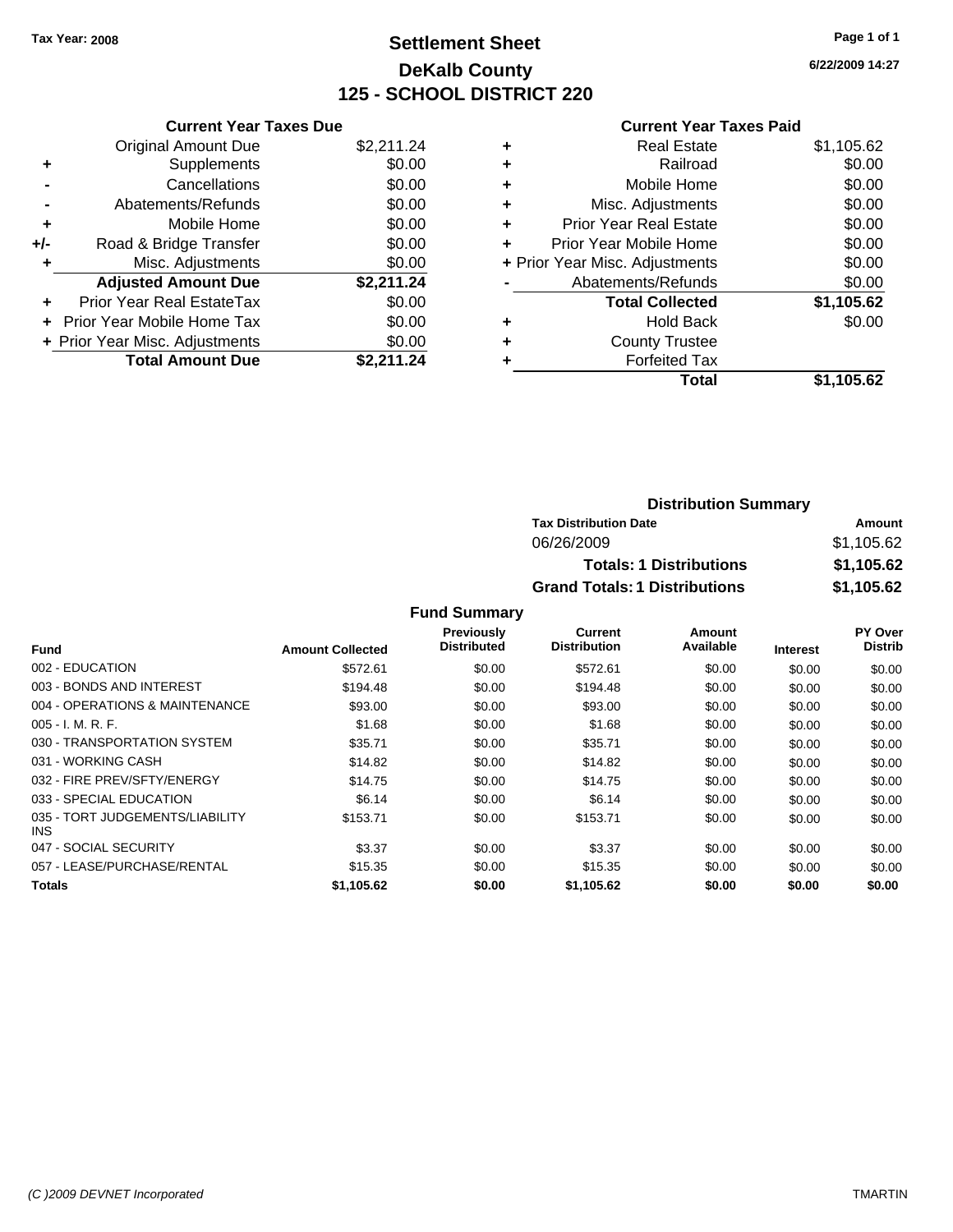# **Settlement Sheet Tax Year: 2008 Page 1 of 1 DeKalb County 126 - SCHOOL DISTRICT 269**

**6/22/2009 14:27**

|                | <b>Current Year Taxes Due</b> |              |  |  |
|----------------|-------------------------------|--------------|--|--|
|                | <b>Original Amount Due</b>    | \$287,257.31 |  |  |
|                | Supplements                   | \$0.00       |  |  |
|                | Cancellations                 | \$0.00       |  |  |
| $\blacksquare$ | Abatements/Refunds            | \$0.00       |  |  |
| ٠              | Mobile Home                   | \$0.00       |  |  |
| +/-            | Road & Bridge Transfer        | \$0.00       |  |  |
| ٠              | Misc. Adjustments             | \$0.00       |  |  |

**Adjusted Amount Due \$287,257.31**

**Total Amount Due \$287,257.31**

**+** Prior Year Real EstateTax \$0.00 **+** Prior Year Mobile Home Tax \$0.00 **+ Prior Year Misc. Adjustments**  $$0.00$ 

#### **Current Year Taxes Paid**

| ٠ | Real Estate                    | \$140,696.63 |
|---|--------------------------------|--------------|
| ٠ | Railroad                       | \$0.00       |
| ٠ | Mobile Home                    | \$0.00       |
| ٠ | Misc. Adjustments              | \$0.00       |
| ٠ | <b>Prior Year Real Estate</b>  | \$0.00       |
| ٠ | Prior Year Mobile Home         | \$0.00       |
|   | + Prior Year Misc. Adjustments | \$0.00       |
|   | Abatements/Refunds             | \$0.00       |
|   | <b>Total Collected</b>         | \$140,696.63 |
| ٠ | <b>Hold Back</b>               | \$0.00       |
| ٠ | <b>County Trustee</b>          |              |
| ٠ | <b>Forfeited Tax</b>           |              |
|   | Total                          | \$140,696.63 |
|   |                                |              |

**Distribution Summary Tax Distribution Date Amount**

|                                         |                         |                                         | 05/29/2009                     |                                      |                 | \$20,111.65                      |  |
|-----------------------------------------|-------------------------|-----------------------------------------|--------------------------------|--------------------------------------|-----------------|----------------------------------|--|
|                                         |                         |                                         | 06/26/2009                     |                                      |                 | \$120,584.98                     |  |
|                                         |                         |                                         |                                | <b>Totals: 2 Distributions</b>       |                 | \$140,696.63                     |  |
|                                         |                         |                                         |                                | <b>Grand Totals: 2 Distributions</b> |                 | \$140,696.63                     |  |
|                                         |                         | <b>Fund Summary</b>                     |                                |                                      |                 |                                  |  |
| Fund                                    | <b>Amount Collected</b> | <b>Previously</b><br><b>Distributed</b> | Current<br><b>Distribution</b> | Amount<br>Available                  | <b>Interest</b> | <b>PY Over</b><br><b>Distrib</b> |  |
| 002 - EDUCATION                         | \$86,854.84             | \$12,415.32                             | \$74,439.52                    | \$0.00                               | \$0.00          | \$0.00                           |  |
| 003 - BONDS AND INTEREST                | \$8,612.32              | \$1,231.07                              | \$7,381.25                     | \$0.00                               | \$0.00          | \$0.00                           |  |
| 004 - OPERATIONS & MAINTENANCE          | \$22,747.69             | \$3,251.63                              | \$19,496.06                    | \$0.00                               | \$0.00          | \$0.00                           |  |
| 005 - I. M. R. F.                       | \$1,612.24              | \$230.46                                | \$1,381.78                     | \$0.00                               | \$0.00          | \$0.00                           |  |
| 030 - TRANSPORTATION SYSTEM             | \$4,963.08              | \$709.44                                | \$4,253.64                     | \$0.00                               | \$0.00          | \$0.00                           |  |
| 031 - WORKING CASH                      | \$2,067.96              | \$295.60                                | \$1,772.36                     | \$0.00                               | \$0.00          | \$0.00                           |  |
| 033 - SPECIAL EDUCATION                 | \$827.16                | \$118.24                                | \$708.92                       | \$0.00                               | \$0.00          | \$0.00                           |  |
| 035 - TORT JUDGEMENTS/LIABILITY<br>INS. | \$11,399.10             | \$1,629.43                              | \$9,769.67                     | \$0.00                               | \$0.00          | \$0.00                           |  |
| 047 - SOCIAL SECURITY                   | \$1,612.24              | \$230.46                                | \$1,381.78                     | \$0.00                               | \$0.00          | \$0.00                           |  |
| Totals                                  | \$140,696.63            | \$20,111.65                             | \$120,584.98                   | \$0.00                               | \$0.00          | \$0.00                           |  |

INS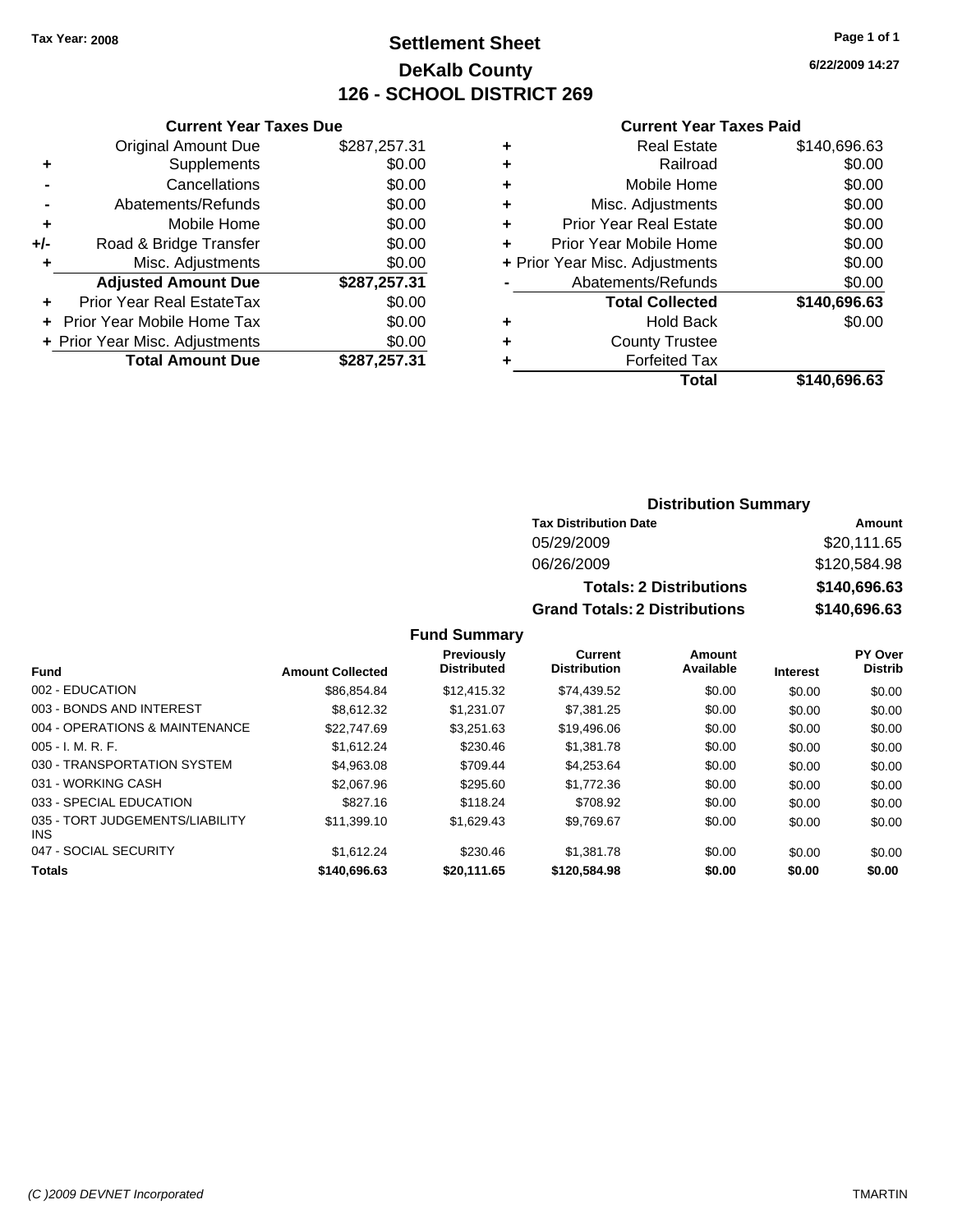# **Settlement Sheet Tax Year: 2008 Page 1 of 1 DeKalb County 127 - SCHOOL DISTRICT 271**

**6/22/2009 14:27**

| יים |  |  |  |
|-----|--|--|--|

| <b>Current Year Taxes Due</b>  |             |
|--------------------------------|-------------|
| <b>Original Amount Due</b>     | \$49,458.50 |
| Supplements                    | \$0.00      |
| Cancellations                  | \$0.00      |
| Abatements/Refunds             | \$0.00      |
| Mobile Home                    | \$0.00      |
| Road & Bridge Transfer         | \$0.00      |
| Misc. Adjustments              | \$0.00      |
| <b>Adjusted Amount Due</b>     | \$49,458.50 |
| Prior Year Real EstateTax      | \$0.00      |
| Prior Year Mobile Home Tax     | \$0.00      |
| + Prior Year Misc. Adjustments | \$0.00      |
| <b>Total Amount Due</b>        | \$49.458.50 |
|                                |             |

#### **Current Year Taxes Paid**

| ٠ | <b>Real Estate</b>             | \$28,174.58 |
|---|--------------------------------|-------------|
| ٠ | Railroad                       | \$0.00      |
| ٠ | Mobile Home                    | \$0.00      |
| ÷ | Misc. Adjustments              | \$0.00      |
| ٠ | Prior Year Real Estate         | \$0.00      |
| ÷ | Prior Year Mobile Home         | \$0.00      |
|   | + Prior Year Misc. Adjustments | \$0.00      |
|   | Abatements/Refunds             | \$0.00      |
|   | <b>Total Collected</b>         | \$28,174.58 |
| ٠ | Hold Back                      | \$0.00      |
| ٠ | <b>County Trustee</b>          |             |
| ٠ | <b>Forfeited Tax</b>           |             |
|   | Total                          | \$28,174.58 |
|   |                                |             |

### **Distribution Summary**

| <b>Tax Distribution Date</b>         | Amount      |
|--------------------------------------|-------------|
| 05/29/2009                           | \$5,614.04  |
| 06/26/2009                           | \$22,560.54 |
| <b>Totals: 2 Distributions</b>       | \$28,174.58 |
| <b>Grand Totals: 2 Distributions</b> | \$28,174.58 |

|                                         |                         | <b>Previously</b>  | Current             | Amount    |                 | PY Over        |
|-----------------------------------------|-------------------------|--------------------|---------------------|-----------|-----------------|----------------|
| Fund                                    | <b>Amount Collected</b> | <b>Distributed</b> | <b>Distribution</b> | Available | <b>Interest</b> | <b>Distrib</b> |
| 002 - EDUCATION                         | \$15,846.15             | \$3.157.48         | \$12,688.67         | \$0.00    | \$0.00          | \$0.00         |
| 003 - BONDS AND INTEREST                | \$5,072.08              | \$1,010.66         | \$4.061.42          | \$0.00    | \$0.00          | \$0.00         |
| 004 - OPERATIONS & MAINTENANCE          | \$3.412.93              | \$680.06           | \$2.732.87          | \$0.00    | \$0.00          | \$0.00         |
| $005 - I. M. R. F.$                     | \$158.48                | \$31.58            | \$126.90            | \$0.00    | \$0.00          | \$0.00         |
| 030 - TRANSPORTATION SYSTEM             | \$1,027.30              | \$204.70           | \$822.60            | \$0.00    | \$0.00          | \$0.00         |
| 031 - WORKING CASH                      | \$241.74                | \$48.17            | \$193.57            | \$0.00    | \$0.00          | \$0.00         |
| 032 - FIRE PREV/SFTY/ENERGY             | \$24.40                 | \$4.86             | \$19.54             | \$0.00    | \$0.00          | \$0.00         |
| 033 - SPECIAL EDUCATION                 | \$193.42                | \$38.54            | \$154.88            | \$0.00    | \$0.00          | \$0.00         |
| 035 - TORT JUDGEMENTS/LIABILITY<br>INS. | \$1,224.98              | \$244.09           | \$980.89            | \$0.00    | \$0.00          | \$0.00         |
| 047 - SOCIAL SECURITY                   | \$731.36                | \$145.73           | \$585.63            | \$0.00    | \$0.00          | \$0.00         |
| 057 - LEASE/PURCHASE/RENTAL             | \$241.74                | \$48.17            | \$193.57            | \$0.00    | \$0.00          | \$0.00         |
| <b>Totals</b>                           | \$28,174.58             | \$5,614.04         | \$22.560.54         | \$0.00    | \$0.00          | \$0.00         |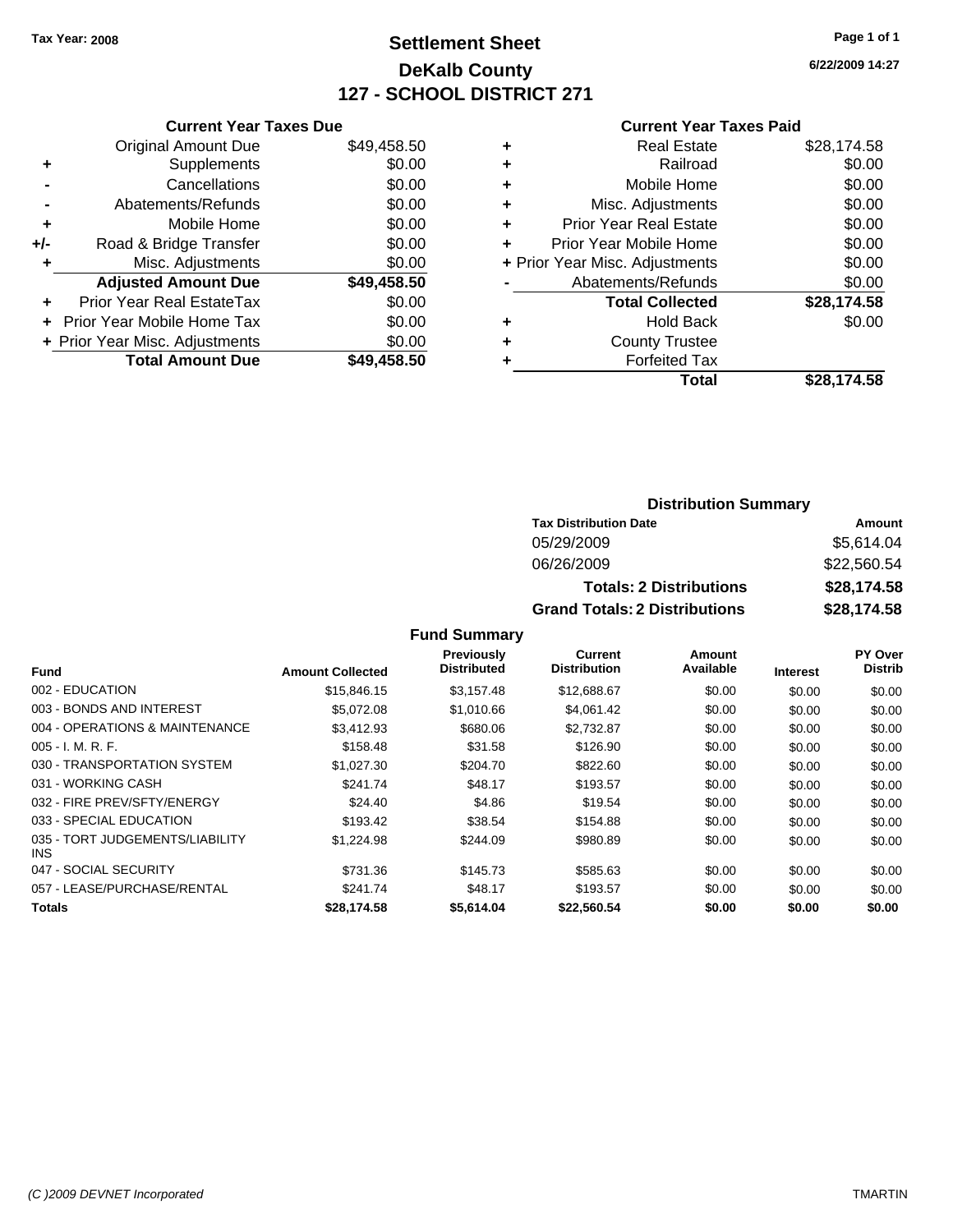# **Settlement Sheet Tax Year: 2008 Page 1 of 1 DeKalb County 128 - SCHOOL DISTRICT 300**

**6/22/2009 14:27**

### **Current Year Taxes Paid**

| <b>Current Year Taxes Due</b>     |                                |
|-----------------------------------|--------------------------------|
| <b>Original Amount Due</b>        | \$6,934.94                     |
| Supplements                       | \$0.00                         |
| Cancellations                     | \$0.00                         |
| Abatements/Refunds                | \$0.00                         |
| Mobile Home                       | \$0.00                         |
| Road & Bridge Transfer            | \$0.00                         |
| Misc. Adjustments                 | \$0.00                         |
| <b>Adjusted Amount Due</b>        | \$6,934.94                     |
| Prior Year Real EstateTax         | \$0.00                         |
| <b>Prior Year Mobile Home Tax</b> | \$0.00                         |
|                                   | \$0.00                         |
| <b>Total Amount Due</b>           | \$6.934.94                     |
|                                   | + Prior Year Misc. Adjustments |

| <b>Real Estate</b>             | \$3,467.47 |
|--------------------------------|------------|
| Railroad                       | \$0.00     |
| Mobile Home                    | \$0.00     |
| Misc. Adjustments              | \$0.00     |
| <b>Prior Year Real Estate</b>  | \$0.00     |
| Prior Year Mobile Home         | \$0.00     |
| + Prior Year Misc. Adjustments | \$0.00     |
| Abatements/Refunds             | \$0.00     |
| <b>Total Collected</b>         | \$3,467.47 |
| <b>Hold Back</b>               | \$0.00     |
| <b>County Trustee</b>          |            |
| <b>Forfeited Tax</b>           |            |
| Total                          | \$3,467.47 |
|                                |            |

| <b>Distribution Summary</b>          |            |
|--------------------------------------|------------|
| <b>Tax Distribution Date</b>         | Amount     |
| 05/29/2009                           | \$3,467.47 |
| <b>Totals: 1 Distributions</b>       | \$3,467.47 |
| <b>Grand Totals: 1 Distributions</b> | \$3,467.47 |

| <b>Fund</b>                                   | <b>Amount Collected</b> | <b>Previously</b><br><b>Distributed</b> | <b>Current</b><br><b>Distribution</b> | Amount<br>Available | <b>Interest</b> | PY Over<br><b>Distrib</b> |
|-----------------------------------------------|-------------------------|-----------------------------------------|---------------------------------------|---------------------|-----------------|---------------------------|
| 002 - EDUCATION                               | \$2,442.35              | \$2,442.35                              | \$0.00                                | \$0.00              | \$0.00          | \$0.00                    |
| 003 - BONDS AND INTEREST                      | \$431.62                | \$431.62                                | \$0.00                                | \$0.00              | \$0.00          | \$0.00                    |
| 004 - OPERATIONS & MAINTENANCE                | \$317.78                | \$317.78                                | \$0.00                                | \$0.00              | \$0.00          | \$0.00                    |
| $005 - I. M. R. F.$                           | \$43.82                 | \$43.82                                 | \$0.00                                | \$0.00              | \$0.00          | \$0.00                    |
| 030 - TRANSPORTATION SYSTEM                   | \$114.35                | \$114.35                                | \$0.00                                | \$0.00              | \$0.00          | \$0.00                    |
| 031 - WORKING CASH                            | \$33.13                 | \$33.13                                 | \$0.00                                | \$0.00              | \$0.00          | \$0.00                    |
| 033 - SPECIAL EDUCATION                       | \$30.07                 | \$30.07                                 | \$0.00                                | \$0.00              | \$0.00          | \$0.00                    |
| 035 - TORT JUDGEMENTS/LIABILITY<br><b>INS</b> | \$0.00                  | \$0.00                                  | \$0.00                                | \$0.00              | \$0.00          | \$0.00                    |
| 047 - SOCIAL SECURITY                         | \$54.35                 | \$54.35                                 | \$0.00                                | \$0.00              | \$0.00          | \$0.00                    |
| <b>Totals</b>                                 | \$3,467.47              | \$3,467.47                              | \$0.00                                | \$0.00              | \$0.00          | \$0.00                    |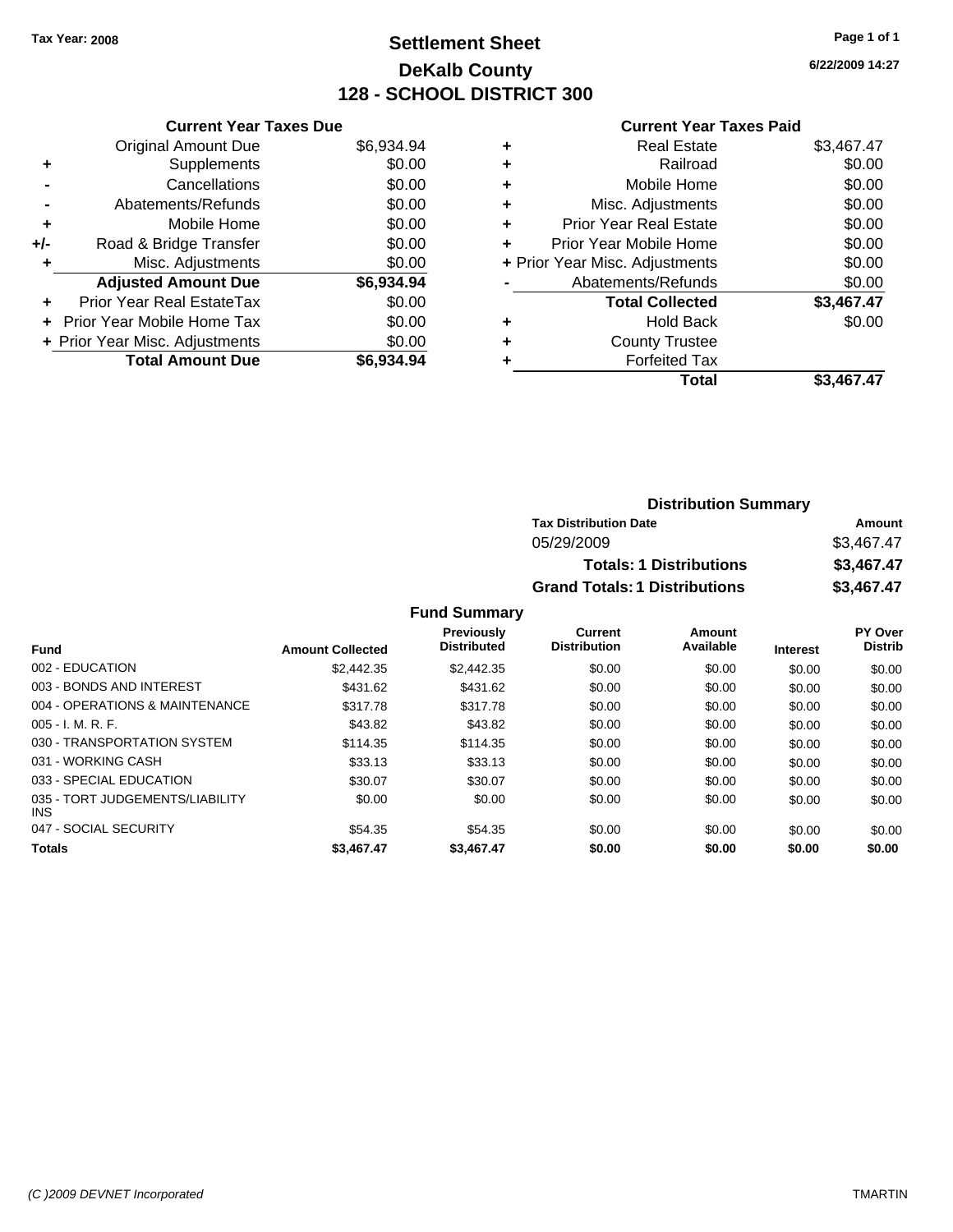# **Settlement Sheet Tax Year: 2008 Page 1 of 1 DeKalb County 129 - SCHOOL DISTRICT 301**

**6/22/2009 14:27**

#### **Current Year Taxes Paid**

|     | <b>Current Year Taxes Due</b>  |            |
|-----|--------------------------------|------------|
|     | <b>Original Amount Due</b>     | \$5,903.81 |
| ٠   | Supplements                    | \$0.00     |
|     | Cancellations                  | \$0.00     |
|     | Abatements/Refunds             | \$0.00     |
| ٠   | Mobile Home                    | \$0.00     |
| +/- | Road & Bridge Transfer         | \$0.00     |
|     | Misc. Adjustments              | \$0.00     |
|     | <b>Adjusted Amount Due</b>     | \$5,903.81 |
| ÷   | Prior Year Real EstateTax      | \$0.00     |
| ÷   | Prior Year Mobile Home Tax     | \$0.00     |
|     | + Prior Year Misc. Adjustments | \$0.00     |
|     | <b>Total Amount Due</b>        | \$5.903.81 |

| \$1,910.93 |
|------------|
| \$0.00     |
| \$0.00     |
| \$0.00     |
| \$0.00     |
| \$0.00     |
| \$0.00     |
| \$0.00     |
| \$1,910.93 |
| \$0.00     |
|            |
|            |
| \$1.910.93 |
|            |

| <b>Distribution Summary</b>          |            |
|--------------------------------------|------------|
| <b>Tax Distribution Date</b>         | Amount     |
| 06/26/2009                           | \$1,910.93 |
| <b>Totals: 1 Distributions</b>       | \$1,910.93 |
| <b>Grand Totals: 1 Distributions</b> | \$1,910.93 |

|                                |                         | <b>Previously</b>  | Current             | Amount    |                 | <b>PY Over</b> |
|--------------------------------|-------------------------|--------------------|---------------------|-----------|-----------------|----------------|
| <b>Fund</b>                    | <b>Amount Collected</b> | <b>Distributed</b> | <b>Distribution</b> | Available | <b>Interest</b> | <b>Distrib</b> |
| 002 - EDUCATION                | \$1,296.52              | \$0.00             | \$1,296.52          | \$0.00    | \$0.00          | \$0.00         |
| 003 - BONDS AND INTEREST       | \$279.96                | \$0.00             | \$279.96            | \$0.00    | \$0.00          | \$0.00         |
| 004 - OPERATIONS & MAINTENANCE | \$190.74                | \$0.00             | \$190.74            | \$0.00    | \$0.00          | \$0.00         |
| $005 - I. M. R. F.$            | \$35.92                 | \$0.00             | \$35.92             | \$0.00    | \$0.00          | \$0.00         |
| 030 - TRANSPORTATION SYSTEM    | \$66.32                 | \$0.00             | \$66.32             | \$0.00    | \$0.00          | \$0.00         |
| 031 - WORKING CASH             | \$2.77                  | \$0.00             | \$2.77              | \$0.00    | \$0.00          | \$0.00         |
| 047 - SOCIAL SECURITY          | \$38.70                 | \$0.00             | \$38.70             | \$0.00    | \$0.00          | \$0.00         |
| <b>Totals</b>                  | \$1,910.93              | \$0.00             | \$1,910.93          | \$0.00    | \$0.00          | \$0.00         |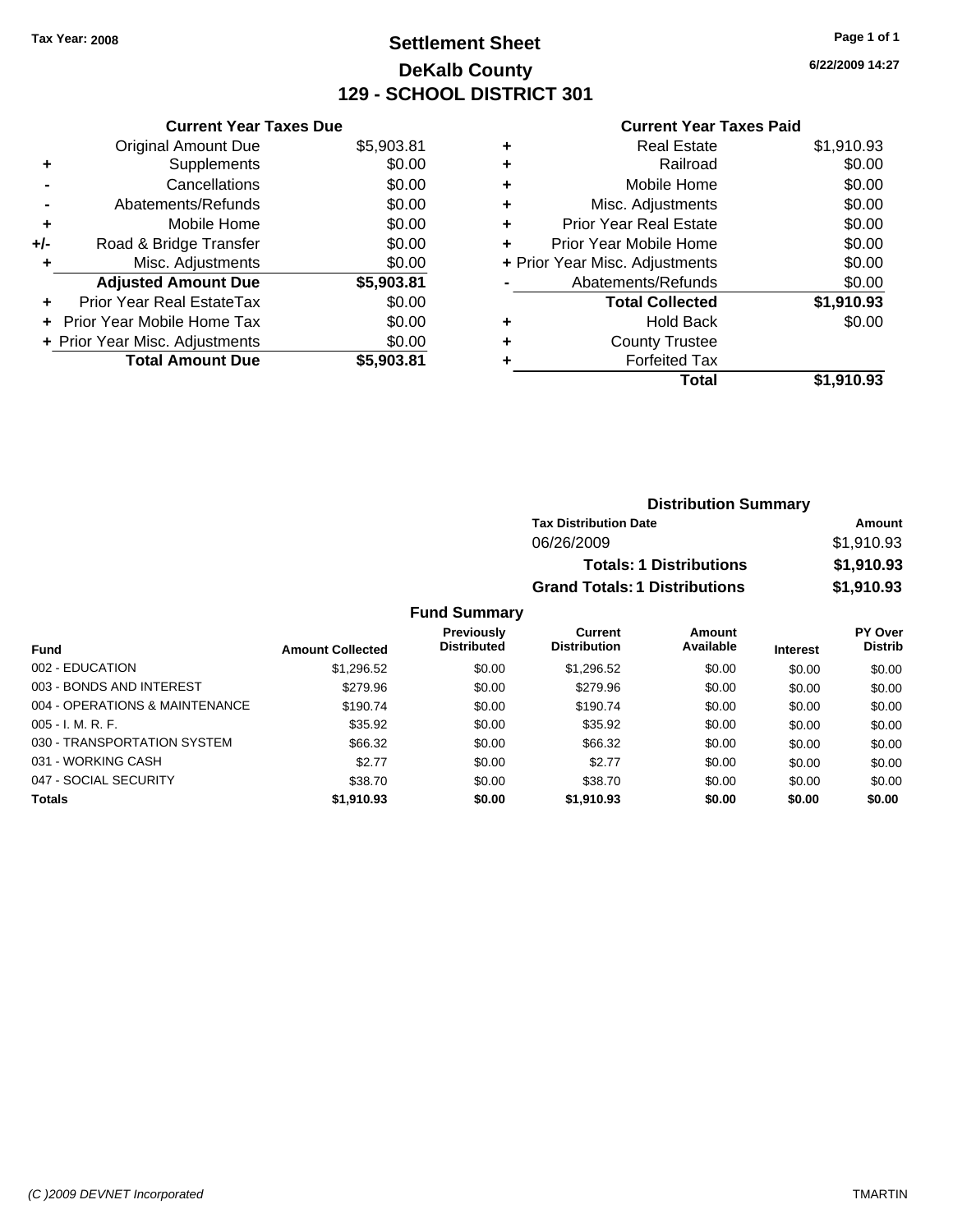### **Settlement Sheet Tax Year: 2008 Page 1 of 1 DeKalb County 130 - SCHOOL DISTRICT 302**

**6/22/2009 14:27**

#### **Current Year Taxes Paid**

| Total<br>\$750,824.40                    |
|------------------------------------------|
| <b>Forfeited Tax</b>                     |
| <b>County Trustee</b>                    |
| \$0.00<br><b>Hold Back</b>               |
| \$750,824.40<br><b>Total Collected</b>   |
| Abatements/Refunds<br>\$0.00             |
| \$0.00<br>+ Prior Year Misc. Adjustments |
| \$0.00<br>Prior Year Mobile Home         |
| <b>Prior Year Real Estate</b><br>\$0.00  |
| \$0.00<br>Misc. Adjustments              |
| Mobile Home<br>\$0.00                    |
| \$7,711.63<br>Railroad                   |
| \$743,112.77<br><b>Real Estate</b>       |
|                                          |

| <b>Distribution Summary</b> |  |
|-----------------------------|--|
|-----------------------------|--|

| <b>Tax Distribution Date</b>         | Amount       |
|--------------------------------------|--------------|
| 05/29/2009                           | \$373,022.61 |
| 06/26/2009                           | \$377,801.79 |
| <b>Totals: 2 Distributions</b>       | \$750,824.40 |
| <b>Grand Totals: 2 Distributions</b> | \$750,824.40 |

**Fund Summary**

|                                |                         | <b>Previously</b>  | Current             | Amount    |                 | <b>PY Over</b> |
|--------------------------------|-------------------------|--------------------|---------------------|-----------|-----------------|----------------|
| <b>Fund</b>                    | <b>Amount Collected</b> | <b>Distributed</b> | <b>Distribution</b> | Available | <b>Interest</b> | <b>Distrib</b> |
| 002 - EDUCATION                | \$509,346.53            | \$253.052.22       | \$256.294.31        | \$0.00    | \$0.00          | \$0.00         |
| 003 - BONDS AND INTEREST       | \$130.069.81            | \$64.620.94        | \$65,448.87         | \$0.00    | \$0.00          | \$0.00         |
| 004 - OPERATIONS & MAINTENANCE | \$59,796.40             | \$29,707.89        | \$30,088.51         | \$0.00    | \$0.00          | \$0.00         |
| $005 - I. M. R. F.$            | \$8,235.80              | \$4,091.69         | \$4.144.11          | \$0.00    | \$0.00          | \$0.00         |
| 030 - TRANSPORTATION SYSTEM    | \$24,063.92             | \$11,955.37        | \$12,108.55         | \$0.00    | \$0.00          | \$0.00         |
| 031 - WORKING CASH             | \$1,985.93              | \$986.64           | \$999.29            | \$0.00    | \$0.00          | \$0.00         |
| 033 - SPECIAL EDUCATION        | \$3.419.25              | \$1,698.74         | \$1.720.51          | \$0.00    | \$0.00          | \$0.00         |
| 047 - SOCIAL SECURITY          | \$13,906.76             | \$6,909.12         | \$6.997.64          | \$0.00    | \$0.00          | \$0.00         |
| <b>Totals</b>                  | \$750.824.40            | \$373,022.61       | \$377,801.79        | \$0.00    | \$0.00          | \$0.00         |

**+/-** Road & Bridge Transfer \$0.00 **+** Misc. Adjustments \$0.00

**+** Prior Year Real EstateTax \$0.00 **+** Prior Year Mobile Home Tax \$0.00 **+ Prior Year Misc. Adjustments**  $$0.00$ 

**Adjusted Amount Due \$1,485,385.55**

**Total Amount Due \$1,485,385.55**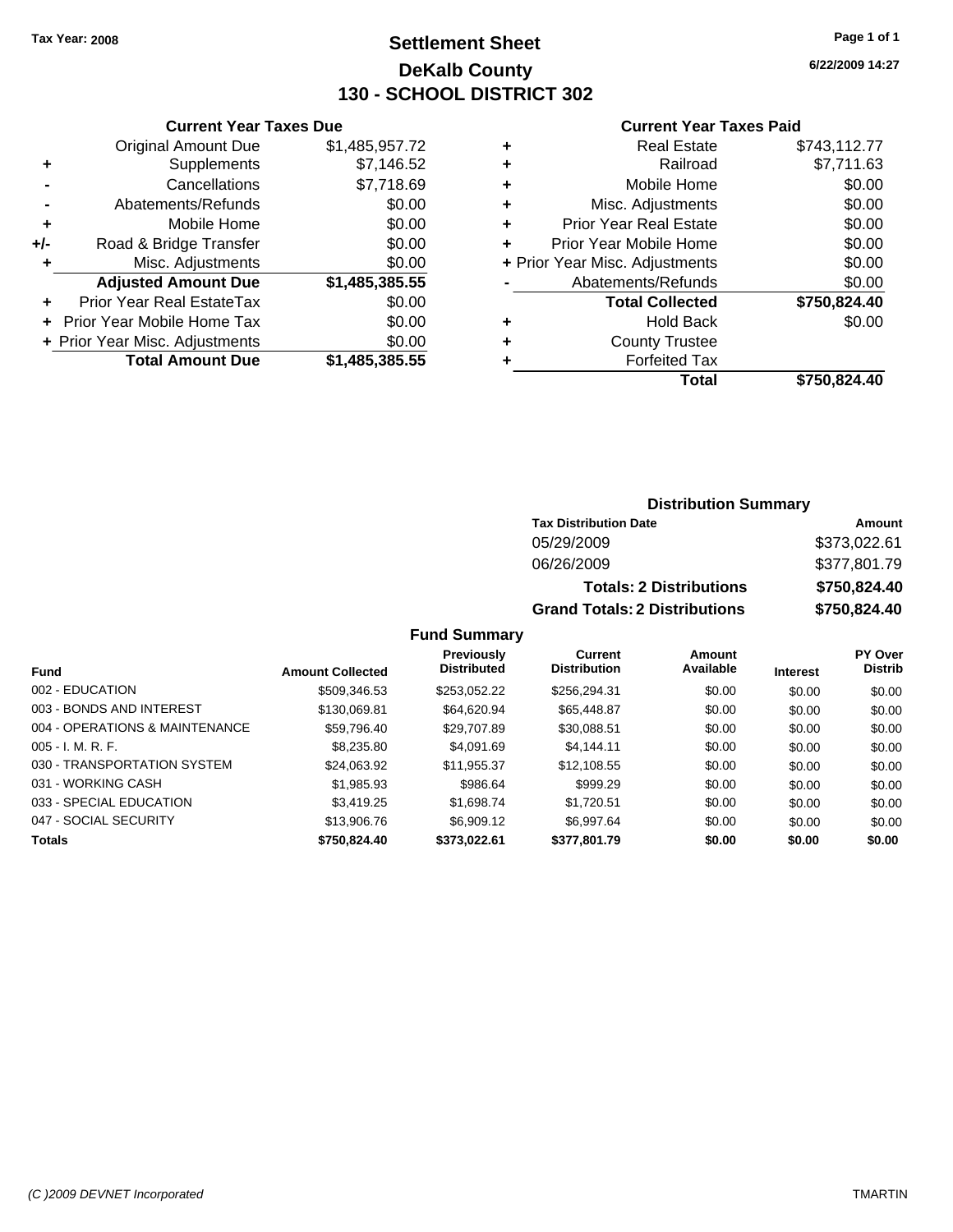### **Settlement Sheet Tax Year: 2008 Page 1 of 1 DeKalb County 131 - SCHOOL DISTRICT 424**

**6/22/2009 14:27**

#### **Current Year Taxes Paid**

| ٠ | <b>Real Estate</b>             | \$4,494,298.94 |
|---|--------------------------------|----------------|
| ٠ | Railroad                       | \$25,305.37    |
| ٠ | Mobile Home                    | \$0.00         |
| ٠ | Misc. Adjustments              | \$0.00         |
| ٠ | <b>Prior Year Real Estate</b>  | (\$655.34)     |
|   | Prior Year Mobile Home         | \$0.00         |
|   | + Prior Year Misc. Adjustments | \$0.00         |
|   | Abatements/Refunds             | \$39.92        |
|   | <b>Total Collected</b>         | \$4,518,909.05 |
| ٠ | <b>Hold Back</b>               | \$0.00         |
| ٠ | <b>County Trustee</b>          |                |
|   | <b>Forfeited Tax</b>           |                |
|   | Total                          | \$4,518,909.05 |

|     | <b>Current Year Taxes Due</b>  |                |  |  |  |
|-----|--------------------------------|----------------|--|--|--|
|     | <b>Original Amount Due</b>     | \$9,059,777.34 |  |  |  |
| ٠   | Supplements                    | \$59,755.03    |  |  |  |
|     | Cancellations                  | \$96,401.36    |  |  |  |
|     | Abatements/Refunds             | \$39.92        |  |  |  |
| ٠   | Mobile Home                    | \$0.00         |  |  |  |
| +/- | Road & Bridge Transfer         | \$0.00         |  |  |  |
| ٠   | Misc. Adjustments              | \$0.00         |  |  |  |
|     | <b>Adjusted Amount Due</b>     | \$9,023,091.09 |  |  |  |
| ٠   | Prior Year Real EstateTax      | (\$655.34)     |  |  |  |
|     | Prior Year Mobile Home Tax     | \$0.00         |  |  |  |
|     | + Prior Year Misc. Adjustments | \$0.00         |  |  |  |
|     | <b>Total Amount Due</b>        | \$9,022,435.75 |  |  |  |
|     |                                |                |  |  |  |

### **Distribution Summary**

| <b>Tax Distribution Date</b>         | Amount         |
|--------------------------------------|----------------|
| 05/29/2009                           | \$2,269,607.49 |
| 06/26/2009                           | \$2,249,301.56 |
| <b>Totals: 2 Distributions</b>       | \$4,518,909.05 |
| <b>Grand Totals: 2 Distributions</b> | \$4,518,909.05 |

**Fund Summary**

|                                         |                         | Previously<br><b>Distributed</b> | Current<br><b>Distribution</b> | Amount<br>Available |                 | PY Over<br><b>Distrib</b> |
|-----------------------------------------|-------------------------|----------------------------------|--------------------------------|---------------------|-----------------|---------------------------|
| <b>Fund</b>                             | <b>Amount Collected</b> |                                  |                                |                     | <b>Interest</b> |                           |
| 002 - EDUCATION                         | \$2.145.166.79          | \$1,077,403.10                   | \$1,067,763.69                 | \$0.00              | \$0.00          | \$0.00                    |
| 003 - BONDS AND INTEREST                | \$874.069.99            | \$438,998.83                     | \$435,071.16                   | \$0.00              | \$0.00          | \$0.00                    |
| 004 - OPERATIONS & MAINTENANCE          | \$809,476.70            | \$406,557.06                     | \$402.919.64                   | \$0.00              | \$0.00          | \$0.00                    |
| $005 - I. M. R. F.$                     | \$145,287.46            | \$72,970.16                      | \$72,317.30                    | \$0.00              | \$0.00          | \$0.00                    |
| 030 - TRANSPORTATION SYSTEM             | \$205,822.75            | \$103,373.81                     | \$102,448.94                   | \$0.00              | \$0.00          | \$0.00                    |
| 031 - WORKING CASH                      | \$49.405.23             | \$24.813.62                      | \$24.591.61                    | \$0.00              | \$0.00          | \$0.00                    |
| 032 - FIRE PREV/SFTY/ENERGY             | \$546.78                | \$274.62                         | \$272.16                       | \$0.00              | \$0.00          | \$0.00                    |
| 033 - SPECIAL EDUCATION                 | \$41,655.30             | \$20.921.24                      | \$20.734.06                    | \$0.00              | \$0.00          | \$0.00                    |
| 035 - TORT JUDGEMENTS/LIABILITY<br>INS. | \$48,438.18             | \$24,327.92                      | \$24.110.26                    | \$0.00              | \$0.00          | \$0.00                    |
| 047 - SOCIAL SECURITY                   | \$176.761.65            | \$88,777.97                      | \$87.983.68                    | \$0.00              | \$0.00          | \$0.00                    |
| 057 - LEASE/PURCHASE/RENTAL             | \$22,278.22             | \$11,189.16                      | \$11,089.06                    | \$0.00              | \$0.00          | \$0.00                    |
| <b>Totals</b>                           | \$4,518,909.05          | \$2,269,607.49                   | \$2,249,301.56                 | \$0.00              | \$0.00          | \$0.00                    |

#### **Abatement Detail**

| Year Source                        | <b>Account Type</b> | <b>Amount Adiustment Description</b>                        |
|------------------------------------|---------------------|-------------------------------------------------------------|
| 2008 RE - Real Estate RE Abatement |                     | \$39.92 Interest on 2006 PTAB-Chamberlain Park Apts. by TBA |
| <b>Totals 1 entries</b>            |                     | \$39.92                                                     |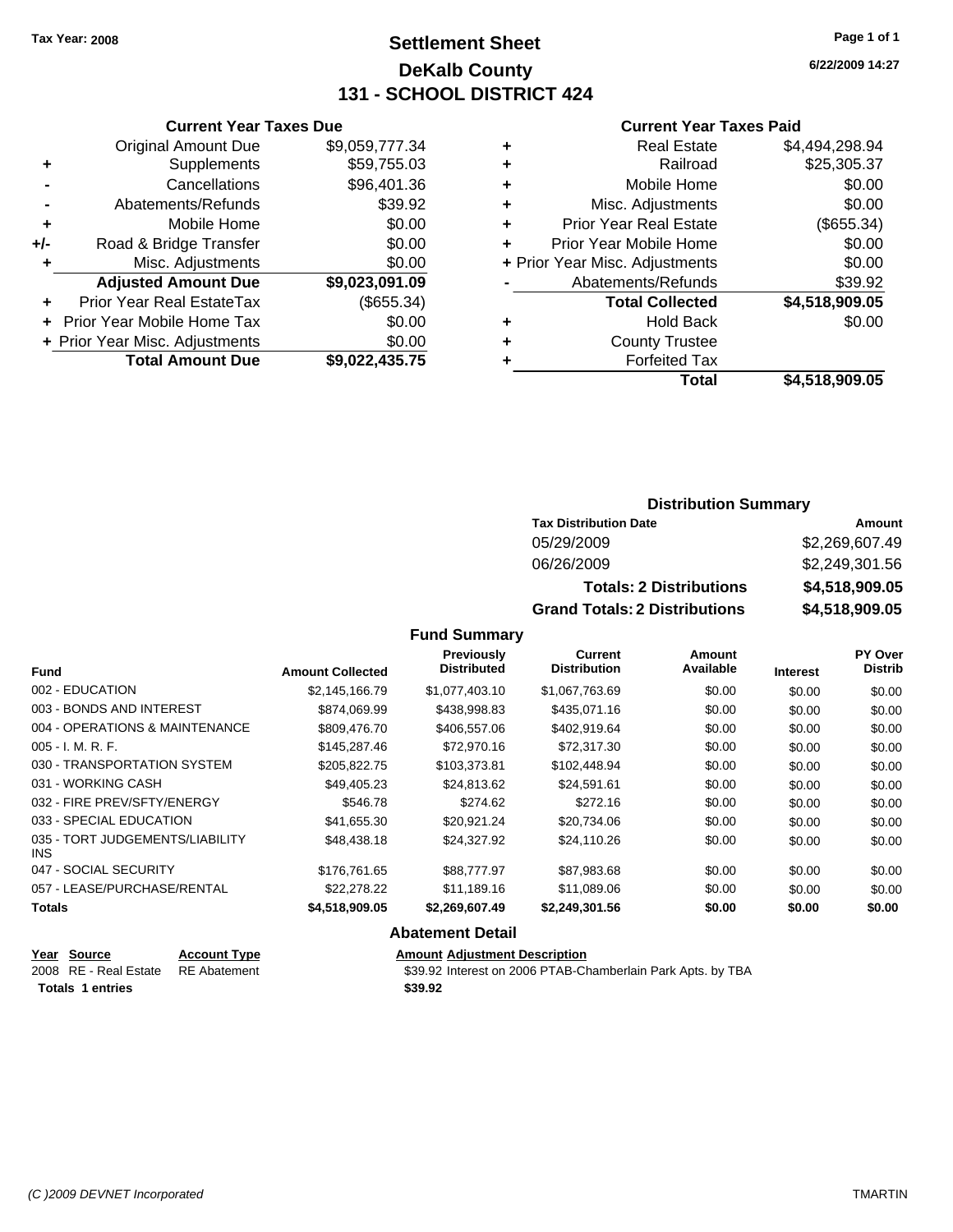**Current Year Taxes Due** Original Amount Due \$5,837,812.81

**Adjusted Amount Due \$5,823,843.41**

**+** Supplements \$6,745.25 **-** Cancellations \$21,329.20 **-** Abatements/Refunds \$0.00 **+** Mobile Home \$0.00 **+/-** Road & Bridge Transfer \$0.00 **+** Misc. Adjustments \$614.55

**+** Prior Year Real EstateTax \$0.00 **+** Prior Year Mobile Home Tax \$0.00 **+ Prior Year Misc. Adjustments \$0.00<br>Total Amount Due \$5,823,843.41** 

**Total Amount Due** 

### **Settlement Sheet Tax Year: 2008 Page 1 of 1 DeKalb County 132 - SCHOOL DISTRICT 425**

**6/22/2009 14:27**

#### **Current Year Taxes Paid**

| <b>Tax Distribution Date</b>         | Amount         |
|--------------------------------------|----------------|
| 05/29/2009                           | \$1,073,316.60 |
| 06/26/2009                           | \$1,892,807.05 |
| <b>Totals: 2 Distributions</b>       | \$2,966,123.65 |
| <b>Grand Totals: 2 Distributions</b> | \$2,966,123.65 |

**Fund Summary**

|                                         |                         | Previously         | Current             | Amount    |                 | PY Over        |
|-----------------------------------------|-------------------------|--------------------|---------------------|-----------|-----------------|----------------|
| <b>Fund</b>                             | <b>Amount Collected</b> | <b>Distributed</b> | <b>Distribution</b> | Available | <b>Interest</b> | <b>Distrib</b> |
| 002 - EDUCATION                         | \$2,027,271,36          | \$733,585.05       | \$1,293,686.31      | \$0.00    | \$0.00          | \$0.00         |
| 003 - BONDS AND INTEREST                | \$224,707.59            | \$81,312.32        | \$143,395.27        | \$0.00    | \$0.00          | \$0.00         |
| 004 - OPERATIONS & MAINTENANCE          | \$468,591.18            | \$169,563.63       | \$299,027.55        | \$0.00    | \$0.00          | \$0.00         |
| $005 - I. M. R. F.$                     | \$33,793.05             | \$12,228.30        | \$21,564.75         | \$0.00    | \$0.00          | \$0.00         |
| 030 - TRANSPORTATION SYSTEM             | \$108,130.05            | \$39,127.76        | \$69,002.29         | \$0.00    | \$0.00          | \$0.00         |
| 031 - WORKING CASH                      | \$29,287.50             | \$10,597.93        | \$18,689.57         | \$0.00    | \$0.00          | \$0.00         |
| 032 - FIRE PREV/SFTY/ENERGY             | \$29,287.50             | \$10.597.93        | \$18,689.57         | \$0.00    | \$0.00          | \$0.00         |
| 033 - SPECIAL EDUCATION                 | \$0.00                  | \$0.00             | \$0.00              | \$0.00    | \$0.00          | \$0.00         |
| 035 - TORT JUDGEMENTS/LIABILITY<br>INS. | \$0.00                  | \$0.00             | \$0.00              | \$0.00    | \$0.00          | \$0.00         |
| 047 - SOCIAL SECURITY                   | \$45,055,42             | \$16,303,68        | \$28.751.74         | \$0.00    | \$0.00          | \$0.00         |
| 057 - LEASE/PURCHASE/RENTAL             | \$0.00                  | \$0.00             | \$0.00              | \$0.00    | \$0.00          | \$0.00         |
| <b>Totals</b>                           | \$2,966,123.65          | \$1,073,316.60     | \$1,892,807.05      | \$0.00    | \$0.00          | \$0.00         |

#### **Miscellaneous Adjustment Detail**

| Year Source             | <b>Account Type</b>  | <b>Amount Adiustment Description</b>                              |
|-------------------------|----------------------|-------------------------------------------------------------------|
| 2008 RE - Real Estate   | Pavmt In Lieu of Tax | \$614.55 Housing Authority-Hinckley Sunset View Apartments by TBA |
| <b>Totals 1 entries</b> |                      | \$614.55                                                          |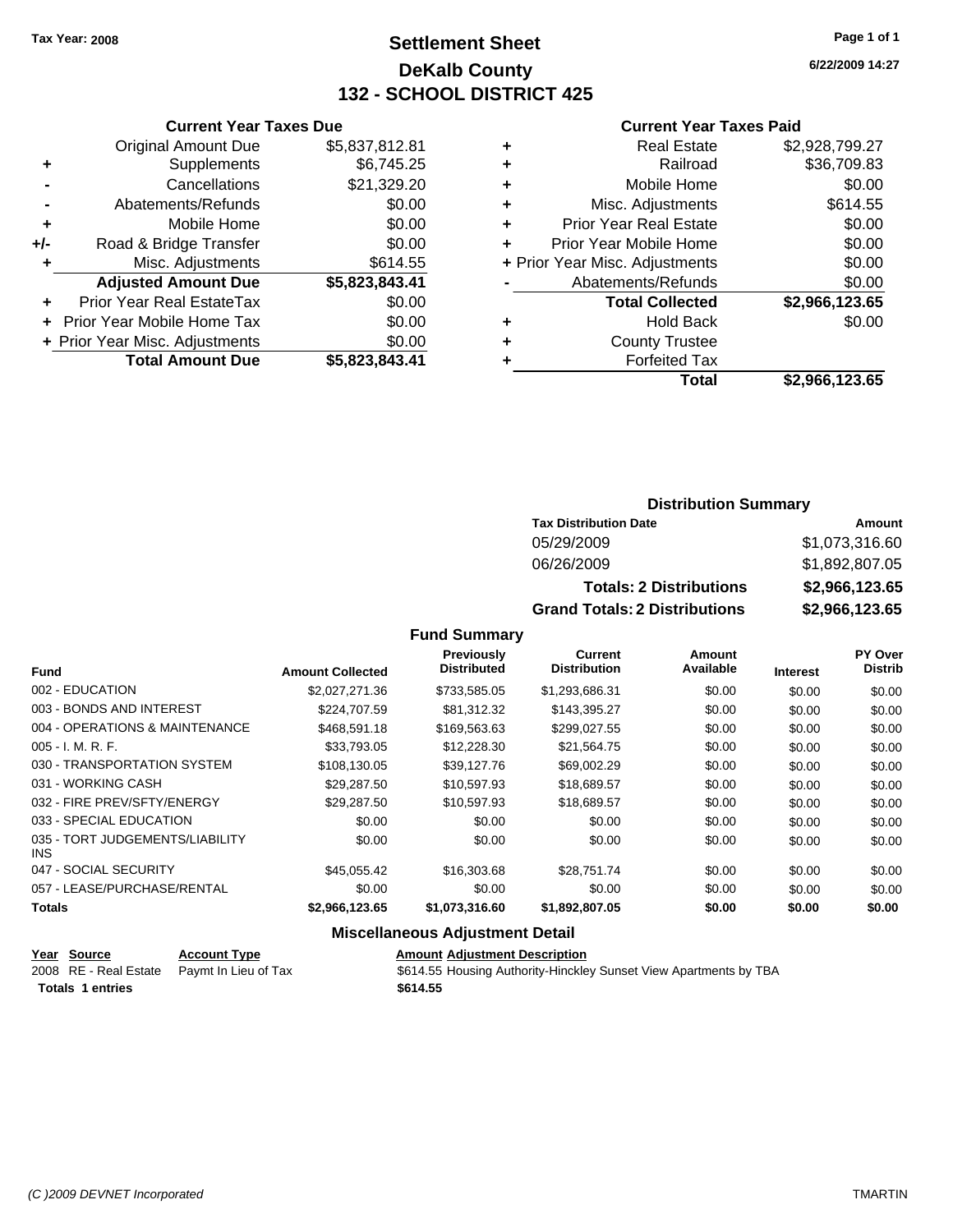**Current Year Taxes Due** Original Amount Due \$3,849,857.05

**Adjusted Amount Due \$3,845,912.85**

**Total Amount Due \$3,845,589.13**

**+** Supplements \$23,808.98 **-** Cancellations \$27,733.83 **-** Abatements/Refunds \$19.35 **+** Mobile Home \$0.00 **+/-** Road & Bridge Transfer \$0.00 **+** Misc. Adjustments \$0.00

**+** Prior Year Real EstateTax (\$323.72) **+** Prior Year Mobile Home Tax \$0.00 **+ Prior Year Misc. Adjustments**  $$0.00$ 

### **Settlement Sheet Tax Year: 2008 Page 1 of 1 DeKalb County 133 - SCHOOL DISTRICT 426**

**6/22/2009 14:27**

#### **Current Year Taxes Paid**

| ٠ | <b>Real Estate</b>             | \$1,936,075.35 |
|---|--------------------------------|----------------|
| ٠ | Railroad                       | \$15,096.15    |
| ÷ | Mobile Home                    | \$0.00         |
| ÷ | Misc. Adjustments              | \$0.00         |
| ٠ | <b>Prior Year Real Estate</b>  | (\$323.72)     |
| ÷ | Prior Year Mobile Home         | \$0.00         |
|   | + Prior Year Misc. Adjustments | \$0.00         |
|   | Abatements/Refunds             | \$19.35        |
|   | <b>Total Collected</b>         | \$1,950,828.43 |
| ٠ | <b>Hold Back</b>               | \$0.00         |
| ٠ | <b>County Trustee</b>          |                |
| ٠ | <b>Forfeited Tax</b>           |                |
|   | Total                          | \$1.950.828.43 |

| <b>Distribution Summary</b> |  |
|-----------------------------|--|
|-----------------------------|--|

| <b>Tax Distribution Date</b>         | Amount         |
|--------------------------------------|----------------|
| 05/29/2009                           | \$921,245.82   |
| 06/26/2009                           | \$1,029,582.61 |
| <b>Totals: 2 Distributions</b>       | \$1,950,828.43 |
| <b>Grand Totals: 2 Distributions</b> | \$1,950,828.43 |

**Fund Summary**

|                                         |                         | Previously<br><b>Distributed</b> | <b>Current</b><br><b>Distribution</b> | <b>Amount</b><br>Available |                 | <b>PY Over</b><br><b>Distrib</b> |
|-----------------------------------------|-------------------------|----------------------------------|---------------------------------------|----------------------------|-----------------|----------------------------------|
| <b>Fund</b>                             | <b>Amount Collected</b> |                                  |                                       |                            | <b>Interest</b> |                                  |
| 002 - EDUCATION                         | \$1,298,040.22          | \$612,977.60                     | \$685,062.62                          | \$0.00                     | \$0.00          | \$0.00                           |
| 003 - BONDS AND INTEREST                | \$120,725.07            | \$57,010.38                      | \$63,714.69                           | \$0.00                     | \$0.00          | \$0.00                           |
| 004 - OPERATIONS & MAINTENANCE          | \$254,339.28            | \$120,107.44                     | \$134,231.84                          | \$0.00                     | \$0.00          | \$0.00                           |
| $005 - I. M. R. F.$                     | \$36,634.61             | \$17,300.08                      | \$19,334.53                           | \$0.00                     | \$0.00          | \$0.00                           |
| 030 - TRANSPORTATION SYSTEM             | \$73,128.75             | \$34,533.82                      | \$38,594.93                           | \$0.00                     | \$0.00          | \$0.00                           |
| 031 - WORKING CASH                      | \$18,283.17             | \$8,633.92                       | \$9,649.25                            | \$0.00                     | \$0.00          | \$0.00                           |
| 032 - FIRE PREV/SFTY/ENERGY             | \$18,283.17             | \$8,633.92                       | \$9,649.25                            | \$0.00                     | \$0.00          | \$0.00                           |
| 033 - SPECIAL EDUCATION                 | \$14,625.36             | \$6,906.57                       | \$7,718.79                            | \$0.00                     | \$0.00          | \$0.00                           |
| 035 - TORT JUDGEMENTS/LIABILITY<br>INS. | \$64,108.13             | \$30,273.98                      | \$33,834.15                           | \$0.00                     | \$0.00          | \$0.00                           |
| 047 - SOCIAL SECURITY                   | \$52,660.67             | \$24,868.11                      | \$27,792.56                           | \$0.00                     | \$0.00          | \$0.00                           |
| 057 - LEASE/PURCHASE/RENTAL             | \$0.00                  | \$0.00                           | \$0.00                                | \$0.00                     | \$0.00          | \$0.00                           |
| <b>Totals</b>                           | \$1,950,828.43          | \$921,245.82                     | \$1,029,582.61                        | \$0.00                     | \$0.00          | \$0.00                           |
|                                         |                         |                                  |                                       |                            |                 |                                  |

#### **Abatement Detail**

| Year Source                        | <b>Account Type</b> | <b>Amount Adiustment Description</b>           |
|------------------------------------|---------------------|------------------------------------------------|
| 2008 RE - Real Estate RE Abatement |                     | \$19.35 Interest on 2006 PTAB Galbriath by TBA |
| <b>Totals 1 entries</b>            |                     | \$19.35                                        |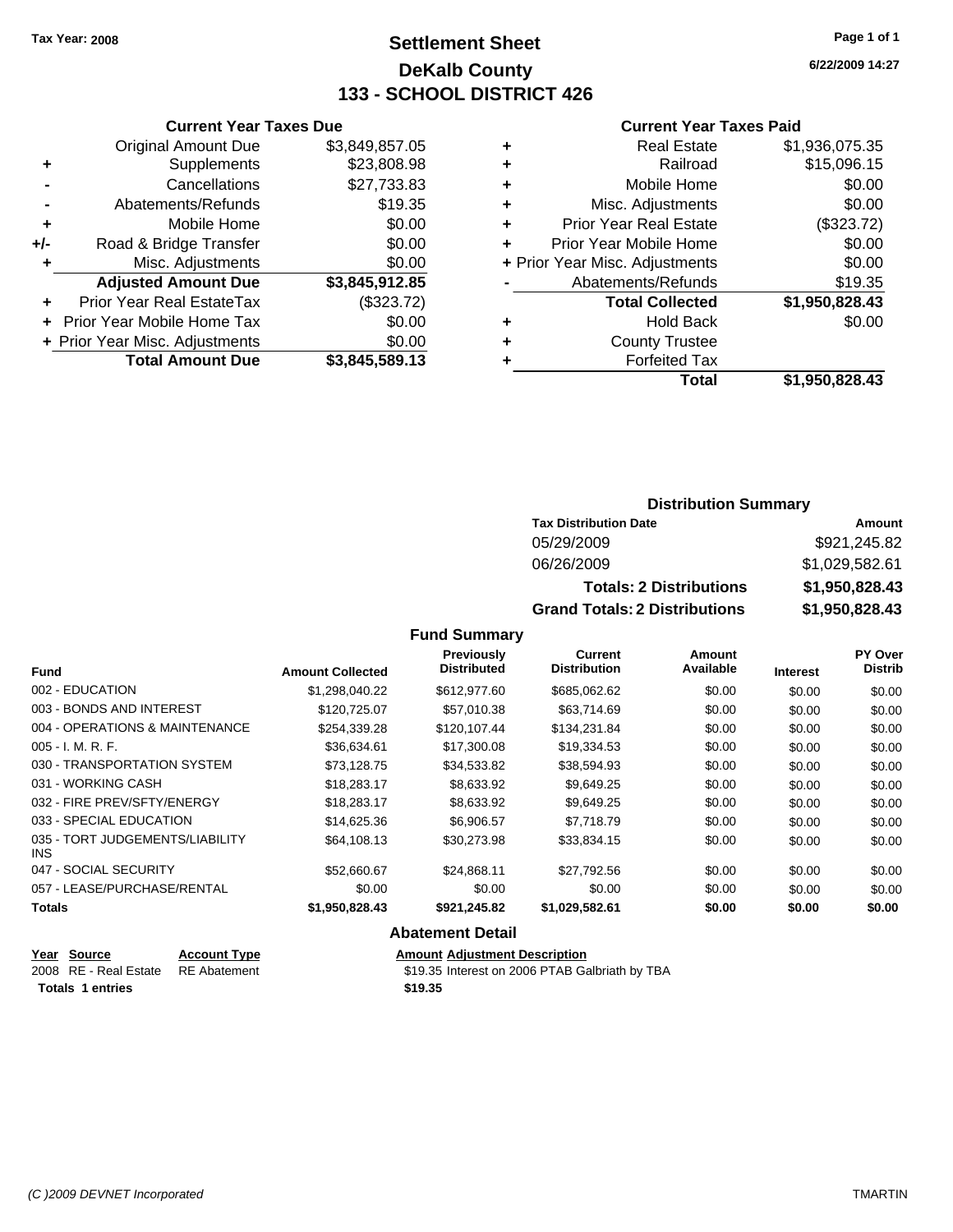### **Settlement Sheet Tax Year: 2008 Page 1 of 1 DeKalb County 134 - SCHOOL DISTRICT 427**

**6/22/2009 14:27**

#### **Current Year Taxes Paid**

| <b>Current Year Taxes Due</b>  |                 |
|--------------------------------|-----------------|
| <b>Original Amount Due</b>     | \$27,260,279.98 |
| Supplements                    | \$380,049.23    |
| Cancellations                  | \$459,626.79    |
| Abatements/Refunds             | \$63.98         |
| Mobile Home                    | \$0.00          |
| Road & Bridge Transfer         | \$0.00          |
| Misc. Adjustments              | \$0.00          |
| <b>Adjusted Amount Due</b>     | \$27,180,638.44 |
| Prior Year Real EstateTax      | (\$1,011.28)    |
| Prior Year Mobile Home Tax     | \$0.00          |
| + Prior Year Misc. Adjustments | \$0.00          |
|                                |                 |
|                                |                 |

| <b>Real Estate</b>             | \$13,543,449.92 |
|--------------------------------|-----------------|
| Railroad                       | \$1,593.55      |
| Mobile Home                    | \$0.00          |
| Misc. Adjustments              | \$0.00          |
| <b>Prior Year Real Estate</b>  | (\$1,011.28)    |
| Prior Year Mobile Home         | \$0.00          |
| + Prior Year Misc. Adjustments | \$0.00          |
| Abatements/Refunds             | \$63.98         |
| <b>Total Collected</b>         | \$13,543,968.21 |
| <b>Hold Back</b>               | \$0.00          |
| <b>County Trustee</b>          |                 |
| <b>Forfeited Tax</b>           |                 |
| Total                          | \$13,543,968.21 |
|                                |                 |

### **Distribution Summary**

| <b>Tax Distribution Date</b>         | Amount          |  |  |
|--------------------------------------|-----------------|--|--|
| 05/29/2009                           | \$5,887,420.83  |  |  |
| 06/26/2009                           | \$7,656,547.38  |  |  |
| <b>Totals: 2 Distributions</b>       | \$13,543,968.21 |  |  |
| <b>Grand Totals: 2 Distributions</b> | \$13,543,968.21 |  |  |

**Fund Summary**

|                         | <b>Previously</b> | Current            | <b>Amount</b>       |                 | <b>PY Over</b> |
|-------------------------|-------------------|--------------------|---------------------|-----------------|----------------|
| <b>Amount Collected</b> |                   |                    |                     | <b>Interest</b> | <b>Distrib</b> |
| \$8.257.188.58          | \$3.589.313.22    | \$4,667,875.36     | \$0.00              | \$0.00          | \$0.00         |
| \$2,820,572.02          | \$1,226,073.06    | \$1,594,498.96     | \$0.00              | \$0.00          | \$0.00         |
| \$1,264,871.20          | \$549,826.23      | \$715,044.97       | \$0.00              | \$0.00          | \$0.00         |
| \$212,965.36            | \$92,573.80       | \$120,391.56       | \$0.00              | \$0.00          | \$0.00         |
| \$464,693.54            | \$201.997.40      | \$262,696.14       | \$0.00              | \$0.00          | \$0.00         |
| \$9,670.38              | \$4,203.61        | \$5,466.77         | \$0.00              | \$0.00          | \$0.00         |
| \$4,604.95              | \$2,001.73        | \$2,603.22         | \$0.00              | \$0.00          | \$0.00         |
| \$104.694.87            | \$45,509.76       | \$59.185.11        | \$0.00              | \$0.00          | \$0.00         |
| \$290.667.10            | \$126,349.94      | \$164,317.16       | \$0.00              | \$0.00          | \$0.00         |
| \$114,040.21            | \$49.572.08       | \$64,468.13        | \$0.00              | \$0.00          | \$0.00         |
| \$13,543,968.21         | \$5,887,420.83    | \$7,656,547.38     | \$0.00              | \$0.00          | \$0.00         |
|                         |                   | <b>Distributed</b> | <b>Distribution</b> | Available       |                |

#### **Abatement Detail**

| Year Source             | <b>Account Type</b> | <b>Amount Adjustment Description</b>                        |
|-------------------------|---------------------|-------------------------------------------------------------|
| 2008 RE - Real Estate   | RE Abatement        | \$63.98 Interest on 2006 PTAB-Sycamore Meadows Apts. by TBA |
| <b>Totals 1 entries</b> |                     | \$63.98                                                     |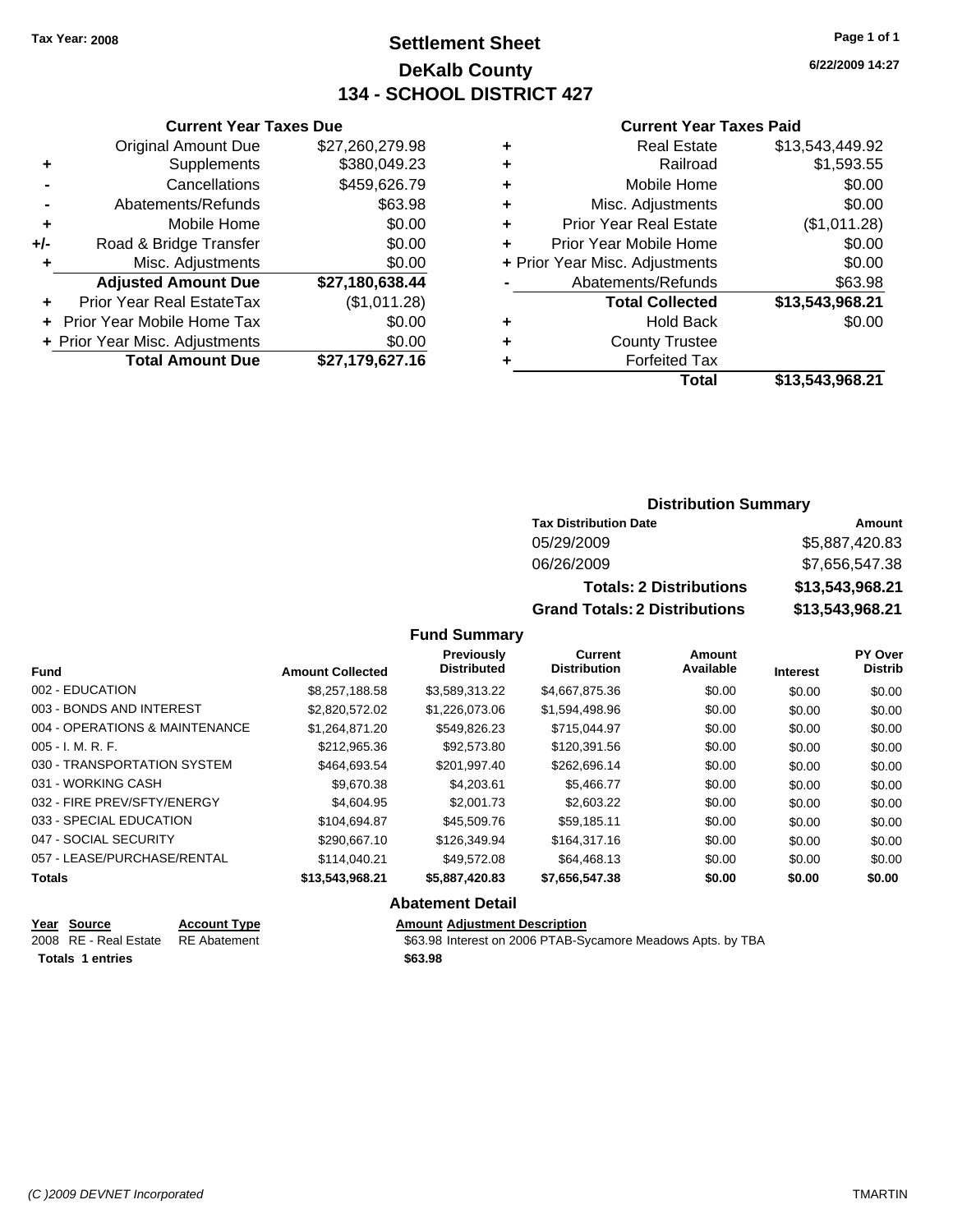### **Settlement Sheet Tax Year: 2008 Page 1 of 1 DeKalb County 135 - SCHOOL DISTRICT 428**

**6/22/2009 14:27**

#### **Current Year Taxes Paid**

|   | Total                          | \$21,765,989.42 |
|---|--------------------------------|-----------------|
| ٠ | <b>Forfeited Tax</b>           |                 |
| ٠ | <b>County Trustee</b>          |                 |
| ٠ | <b>Hold Back</b>               | \$0.00          |
|   | <b>Total Collected</b>         | \$21,765,989.42 |
|   | Abatements/Refunds             | \$0.00          |
|   | + Prior Year Misc. Adjustments | \$0.00          |
| ÷ | Prior Year Mobile Home         | \$0.00          |
| ÷ | <b>Prior Year Real Estate</b>  | \$5,729.86      |
| ÷ | Misc. Adjustments              | \$43.80         |
| ٠ | Mobile Home                    | \$0.00          |
| ٠ | Railroad                       | \$51,511.83     |
| ٠ | <b>Real Estate</b>             | \$21,708,703.93 |
|   |                                |                 |

|     | <b>Current Year Taxes Due</b>  |                 |
|-----|--------------------------------|-----------------|
|     | <b>Original Amount Due</b>     | \$43,619,858.72 |
| ٠   | Supplements                    | \$961,227.46    |
|     | Cancellations                  | \$999,422.28    |
|     | Abatements/Refunds             | \$0.00          |
| ٠   | Mobile Home                    | \$0.00          |
| +/- | Road & Bridge Transfer         | \$0.00          |
| ٠   | Misc. Adjustments              | \$43.80         |
|     | <b>Adjusted Amount Due</b>     | \$43,581,707.70 |
|     | Prior Year Real EstateTax      | \$5,729.86      |
|     | Prior Year Mobile Home Tax     | \$0.00          |
|     | + Prior Year Misc. Adjustments | \$0.00          |
|     | <b>Total Amount Due</b>        | \$43,587,437.56 |
|     |                                |                 |

### **Distribution Summary**

| <b>Tax Distribution Date</b>         | Amount          |  |  |
|--------------------------------------|-----------------|--|--|
| 05/29/2009                           | \$9.181.209.20  |  |  |
| 06/26/2009                           | \$12,584,780.22 |  |  |
| <b>Totals: 2 Distributions</b>       | \$21,765,989.42 |  |  |
| <b>Grand Totals: 2 Distributions</b> | \$21,765,989.42 |  |  |

**Fund Summary**

|                                         |                         | Previously         | Current             | Amount    |                 | PY Over        |
|-----------------------------------------|-------------------------|--------------------|---------------------|-----------|-----------------|----------------|
| <b>Fund</b>                             | <b>Amount Collected</b> | <b>Distributed</b> | <b>Distribution</b> | Available | <b>Interest</b> | <b>Distrib</b> |
| 002 - EDUCATION                         | \$14,992,065.25         | \$6,323,870.00     | \$8,668,195.25      | \$0.00    | \$0.00          | \$0.00         |
| 003 - BONDS AND INTEREST                | \$2,081,960.42          | \$878,201.02       | \$1,203,759.40      | \$0.00    | \$0.00          | \$0.00         |
| 004 - OPERATIONS & MAINTENANCE          | \$2,880,358.68          | \$1,214,976.96     | \$1,665,381.72      | \$0.00    | \$0.00          | \$0.00         |
| $005 - I. M. R. F.$                     | \$83,581.40             | \$35,255.84        | \$48,325.56         | \$0.00    | \$0.00          | \$0.00         |
| 030 - TRANSPORTATION SYSTEM             | \$499,028.84            | \$210,497.59       | \$288,531.25        | \$0.00    | \$0.00          | \$0.00         |
| 031 - WORKING CASH                      | \$41.790.71             | \$17,627.92        | \$24,162.79         | \$0.00    | \$0.00          | \$0.00         |
| 032 - FIRE PREV/SFTY/ENERGY             | \$0.00                  | \$0.00             | \$0.00              | \$0.00    | \$0.00          | \$0.00         |
| 033 - SPECIAL EDUCATION                 | \$498.898.24            | \$210,442.49       | \$288.455.75        | \$0.00    | \$0.00          | \$0.00         |
| 035 - TORT JUDGEMENTS/LIABILITY<br>INS. | \$0.00                  | \$0.00             | \$0.00              | \$0.00    | \$0.00          | \$0.00         |
| 047 - SOCIAL SECURITY                   | \$688,305.88            | \$290,337.38       | \$397,968.50        | \$0.00    | \$0.00          | \$0.00         |
| 057 - LEASE/PURCHASE/RENTAL             | \$0.00                  | \$0.00             | \$0.00              | \$0.00    | \$0.00          | \$0.00         |
| <b>Totals</b>                           | \$21,765,989.42         | \$9,181,209.20     | \$12,584,780.22     | \$0.00    | \$0.00          | \$0.00         |

#### **Miscellaneous Adjustment Detail**

| Year Source             | <b>Account Type</b> | <b>Amount Adiustment Description</b>                |
|-------------------------|---------------------|-----------------------------------------------------|
| 2008 RE - Real Estate   | Back Tax Collected  | \$43.80 Eagle Homes Redemption 08-03-400-020 by TBA |
| <b>Totals 1 entries</b> |                     | \$43.80                                             |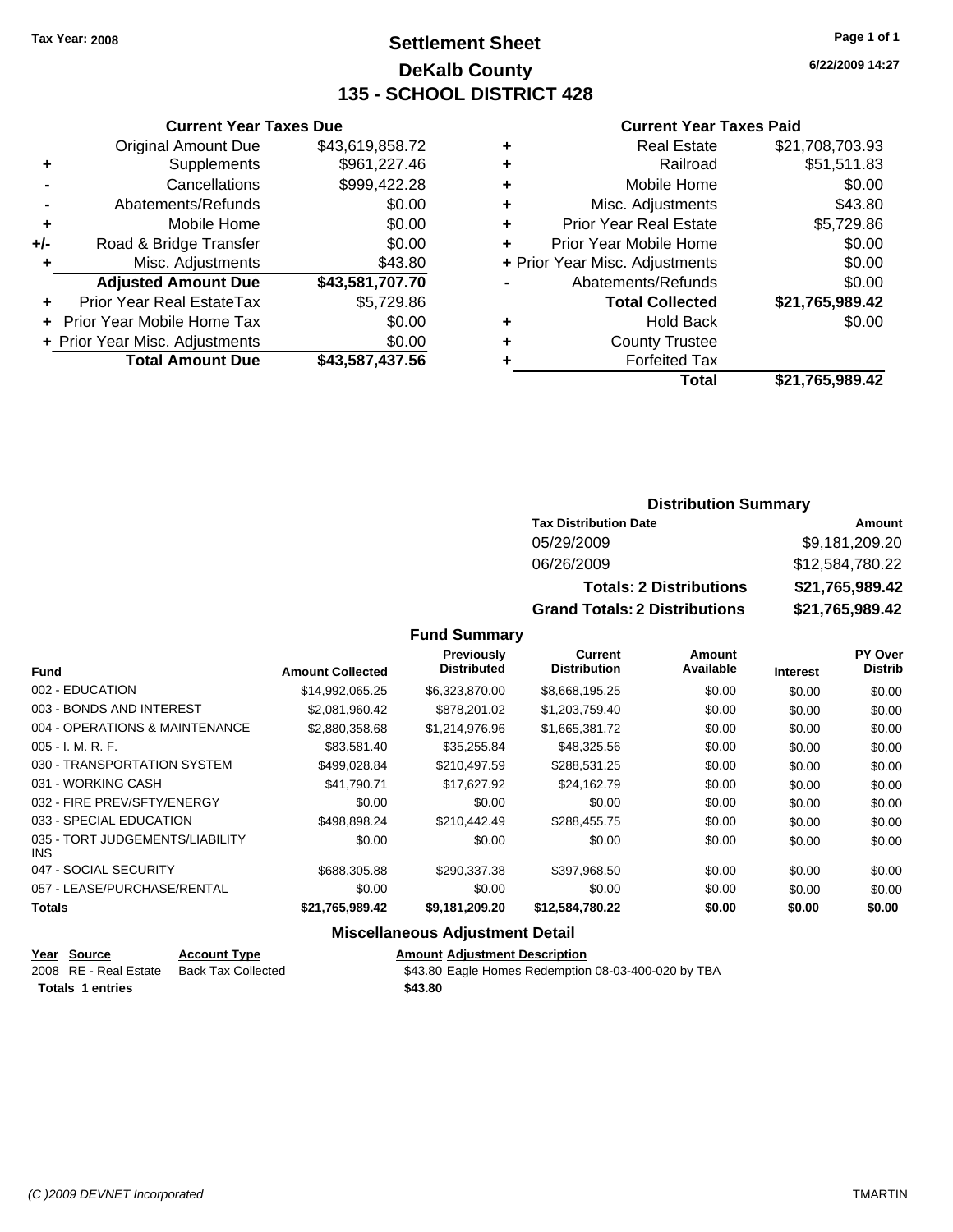### **Settlement Sheet Tax Year: 2008 Page 1 of 1 DeKalb County 136 - SCHOOL DISTRICT 429**

**6/22/2009 14:27**

#### **Current Year Taxes Paid**

|     | <b>Current Year Taxes Due</b>  |                |  |  |  |
|-----|--------------------------------|----------------|--|--|--|
|     | <b>Original Amount Due</b>     | \$4,337,758.30 |  |  |  |
| ٠   | Supplements                    | \$7,460.15     |  |  |  |
|     | Cancellations                  | \$8,638.28     |  |  |  |
|     | Abatements/Refunds             | \$0.00         |  |  |  |
| ٠   | Mobile Home                    | \$0.00         |  |  |  |
| +/- | Road & Bridge Transfer         | \$0.00         |  |  |  |
| ٠   | Misc. Adjustments              | \$633.21       |  |  |  |
|     | <b>Adjusted Amount Due</b>     | \$4,337,213.38 |  |  |  |
|     | Prior Year Real EstateTax      | \$0.00         |  |  |  |
|     | Prior Year Mobile Home Tax     | \$0.00         |  |  |  |
|     | + Prior Year Misc. Adjustments | \$0.00         |  |  |  |
|     | <b>Total Amount Due</b>        | \$4,337,213.38 |  |  |  |
|     |                                |                |  |  |  |

| <b>Real Estate</b><br>\$2,187,036.94     |
|------------------------------------------|
| \$10,589.44<br>Railroad                  |
| \$0.00<br>Mobile Home                    |
| \$633.21<br>Misc. Adjustments            |
| \$0.00<br><b>Prior Year Real Estate</b>  |
| \$0.00<br>Prior Year Mobile Home         |
| \$0.00<br>+ Prior Year Misc. Adjustments |
| \$0.00<br>Abatements/Refunds             |
| \$2,198,259.59<br><b>Total Collected</b> |
| \$0.00<br><b>Hold Back</b>               |
| <b>County Trustee</b>                    |
| <b>Forfeited Tax</b>                     |
| Total<br>\$2,198,259.59                  |
|                                          |

### **Distribution Summary**

| <b>Tax Distribution Date</b>         | Amount         |  |  |
|--------------------------------------|----------------|--|--|
| 05/29/2009                           | \$952,826.83   |  |  |
| 06/26/2009                           | \$1,245,432.76 |  |  |
| <b>Totals: 2 Distributions</b>       | \$2,198,259.59 |  |  |
| <b>Grand Totals: 2 Distributions</b> | \$2,198,259.59 |  |  |

**Fund Summary**

| Fund                                    | <b>Amount Collected</b> | <b>Previously</b><br><b>Distributed</b> | Current<br><b>Distribution</b> | Amount<br>Available | <b>Interest</b> | PY Over<br><b>Distrib</b> |
|-----------------------------------------|-------------------------|-----------------------------------------|--------------------------------|---------------------|-----------------|---------------------------|
| 002 - EDUCATION                         | \$1.442,972.76          | \$625.450.77                            | \$817.521.99                   | \$0.00              | \$0.00          | \$0.00                    |
| 003 - BONDS AND INTEREST                | \$368.061.19            | \$159,534.65                            | \$208.526.54                   | \$0.00              | \$0.00          | \$0.00                    |
| 004 - OPERATIONS & MAINTENANCE          | \$239.188.23            | \$103.675.18                            | \$135,513.05                   | \$0.00              | \$0.00          | \$0.00                    |
| $005 - I. M. R. F.$                     | \$27,410.10             | \$11,880.80                             | \$15,529,30                    | \$0.00              | \$0.00          | \$0.00                    |
| 030 - TRANSPORTATION SYSTEM             | \$42,208.79             | \$18,295.23                             | \$23.913.56                    | \$0.00              | \$0.00          | \$0.00                    |
| 032 - FIRE PREV/SFTY/ENERGY             | \$0.00                  | \$0.00                                  | \$0.00                         | \$0.00              | \$0.00          | \$0.00                    |
| 033 - SPECIAL EDUCATION                 | \$16,128.63             | \$6,990.89                              | \$9.137.74                     | \$0.00              | \$0.00          | \$0.00                    |
| 035 - TORT JUDGEMENTS/LIABILITY<br>INS. | \$30,907.54             | \$13,396.75                             | \$17.510.79                    | \$0.00              | \$0.00          | \$0.00                    |
| 047 - SOCIAL SECURITY                   | \$31,382.35             | \$13,602.56                             | \$17,779.79                    | \$0.00              | \$0.00          | \$0.00                    |
| 057 - LEASE/PURCHASE/RENTAL             | \$0.00                  | \$0.00                                  | \$0.00                         | \$0.00              | \$0.00          | \$0.00                    |
| <b>Totals</b>                           | \$2,198,259.59          | \$952,826.83                            | \$1,245,432.76                 | \$0.00              | \$0.00          | \$0.00                    |

#### **Miscellaneous Adjustment Detail**

| Year Source             | <b>Account Type</b>                        | <b>Amount Adiustment Description</b>                          |
|-------------------------|--------------------------------------------|---------------------------------------------------------------|
|                         | 2008 RE - Real Estate Paymt In Lieu of Tax | \$633.21 Housing Authority-Shabbona Sequoya Apartments by TBA |
| <b>Totals 1 entries</b> |                                            | \$633.21                                                      |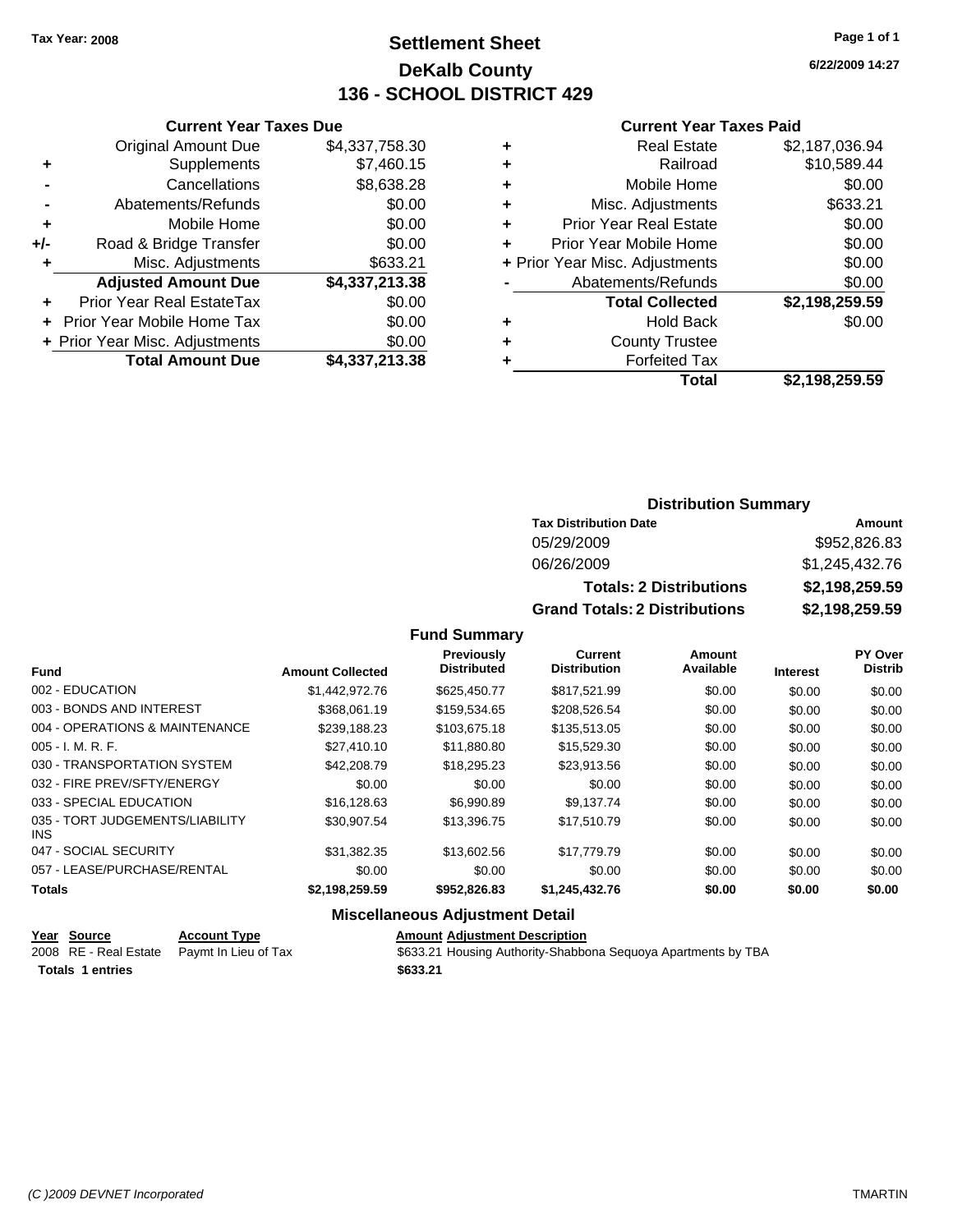### **Settlement Sheet Tax Year: 2008 Page 1 of 1 DeKalb County 137 - SCHOOL DISTRICT 430**

**6/22/2009 14:27**

#### **Current Year Taxes Paid**

|   | <b>Real Estate</b>             | \$3,762,395.54 |
|---|--------------------------------|----------------|
| ٠ | Railroad                       | \$6,885.14     |
| ٠ | Mobile Home                    | \$0.00         |
| ٠ | Misc. Adjustments              | \$0.00         |
| ÷ | <b>Prior Year Real Estate</b>  | \$2,152.99     |
|   | Prior Year Mobile Home         | \$0.00         |
|   | + Prior Year Misc. Adjustments | \$0.00         |
|   | Abatements/Refunds             | \$0.00         |
|   | <b>Total Collected</b>         | \$3,771,433.67 |
| ٠ | <b>Hold Back</b>               | \$0.00         |
| ٠ | <b>County Trustee</b>          |                |
| ٠ | <b>Forfeited Tax</b>           |                |
|   | Total                          | \$3,771,433.67 |
|   |                                |                |

### **Distribution Summary**

| <b>Tax Distribution Date</b>         | Amount         |
|--------------------------------------|----------------|
| 05/29/2009                           | \$1,592,890,56 |
| 06/26/2009                           | \$2,178,543.11 |
| <b>Totals: 2 Distributions</b>       | \$3,771,433.67 |
| <b>Grand Totals: 2 Distributions</b> | \$3,771,433.67 |

|                                         |                         | <b>Previously</b>  | Current             | Amount    |                 | <b>PY Over</b> |
|-----------------------------------------|-------------------------|--------------------|---------------------|-----------|-----------------|----------------|
| Fund                                    | <b>Amount Collected</b> | <b>Distributed</b> | <b>Distribution</b> | Available | <b>Interest</b> | <b>Distrib</b> |
| 002 - EDUCATION                         | \$3,085,983.18          | \$1.303.385.90     | \$1,782,597.28      | \$0.00    | \$0.00          | \$0.00         |
| 003 - BONDS AND INTEREST                | \$223,016.19            | \$94.192.40        | \$128,823.79        | \$0.00    | \$0.00          | \$0.00         |
| 004 - OPERATIONS & MAINTENANCE          | \$373,304.04            | \$157,667.49       | \$215,636.55        | \$0.00    | \$0.00          | \$0.00         |
| $005 - I. M. R. F.$                     | \$3,982.63              | \$1,682.09         | \$2,300.54          | \$0.00    | \$0.00          | \$0.00         |
| 030 - TRANSPORTATION SYSTEM             | \$69.684.77             | \$29.431.83        | \$40,252.94         | \$0.00    | \$0.00          | \$0.00         |
| 031 - WORKING CASH                      | \$0.00                  | \$0.00             | \$0.00              | \$0.00    | \$0.00          | \$0.00         |
| 032 - FIRE PREV/SFTY/ENERGY             | \$3.982.63              | \$1,682.09         | \$2,300.54          | \$0.00    | \$0.00          | \$0.00         |
| 033 - SPECIAL EDUCATION                 | \$17,382.53             | \$7,341.63         | \$10,040.90         | \$0.00    | \$0.00          | \$0.00         |
| 035 - TORT JUDGEMENTS/LIABILITY<br>INS. | \$0.00                  | \$0.00             | \$0.00              | \$0.00    | \$0.00          | \$0.00         |
| 047 - SOCIAL SECURITY                   | \$3.982.63              | \$1,682.09         | \$2,300.54          | \$0.00    | \$0.00          | \$0.00         |
| 057 - LEASE/PURCHASE/RENTAL             | \$0.00                  | \$0.00             | \$0.00              | \$0.00    | \$0.00          | \$0.00         |
| 109 - PRIOR YEAR ADJUSTMENT             | $$-9,884.93$            | $$-4,174.96$       | $$-5,709.97$        | \$0.00    | \$0.00          | \$0.00         |
| <b>Totals</b>                           | \$3,771,433.67          | \$1.592.890.56     | \$2.178.543.11      | \$0.00    | \$0.00          | \$0.00         |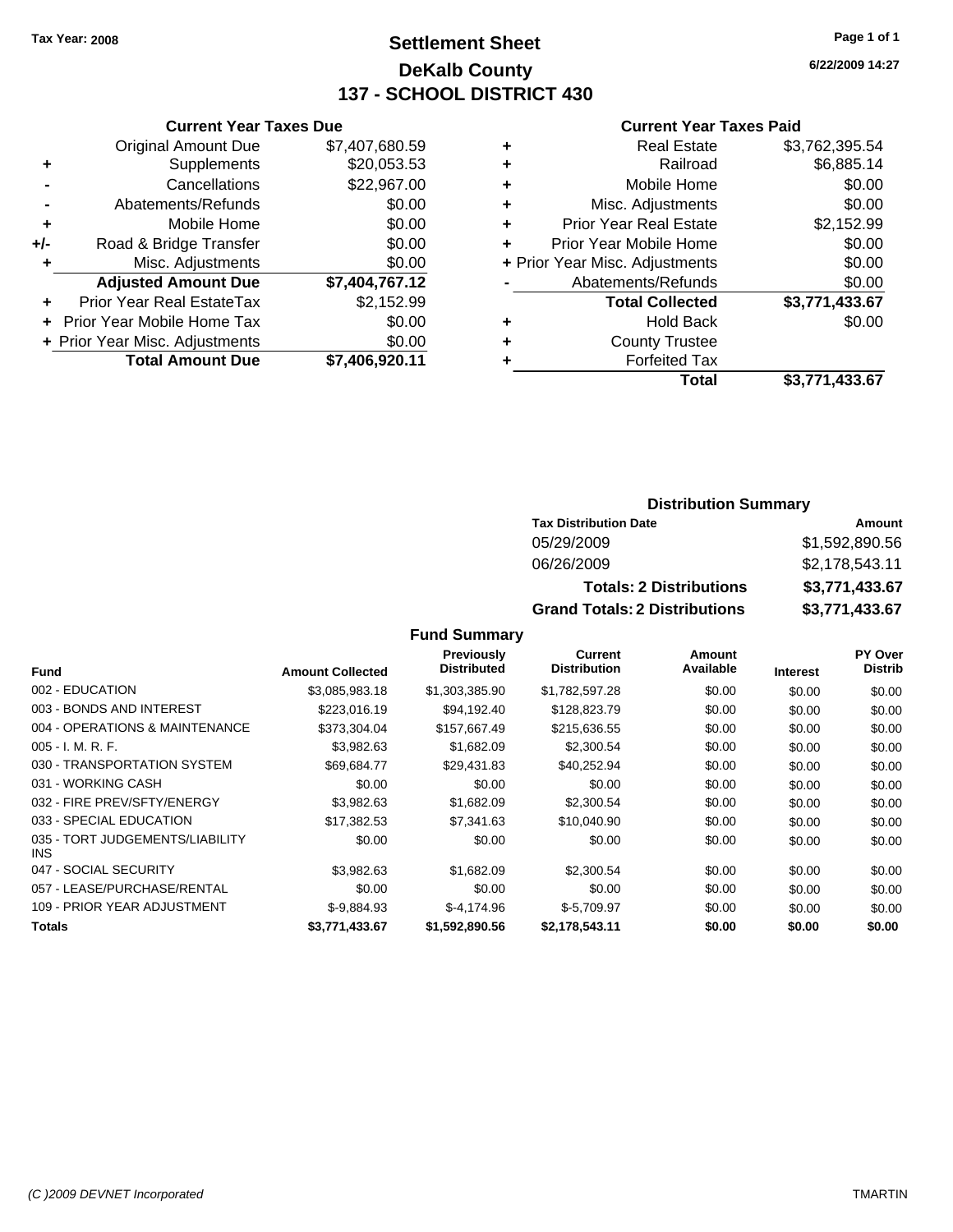### **Settlement Sheet Tax Year: 2008 Page 1 of 1 DeKalb County 139 - SCHOOL DISTRICT 432**

**6/22/2009 14:27**

#### **Current Year Taxes Paid**

|     | <b>Current Year Taxes Due</b>  |                |  |  |
|-----|--------------------------------|----------------|--|--|
|     | <b>Original Amount Due</b>     | \$2,413,136.45 |  |  |
| ٠   | Supplements                    | \$24,812.10    |  |  |
|     | Cancellations                  | \$27,410.84    |  |  |
|     | Abatements/Refunds             | \$0.00         |  |  |
| ٠   | Mobile Home                    | \$0.00         |  |  |
| +/- | Road & Bridge Transfer         | \$0.00         |  |  |
| ٠   | Misc. Adjustments              | \$0.00         |  |  |
|     | <b>Adjusted Amount Due</b>     | \$2,410,537.71 |  |  |
| ÷   | Prior Year Real EstateTax      | \$0.00         |  |  |
|     | Prior Year Mobile Home Tax     | \$0.00         |  |  |
|     | + Prior Year Misc. Adjustments | \$0.00         |  |  |
|     | <b>Total Amount Due</b>        | \$2,410,537.71 |  |  |

| ٠ | <b>Real Estate</b>             | \$1,229,953.91 |
|---|--------------------------------|----------------|
| ٠ | Railroad                       | \$7,705.14     |
| ٠ | Mobile Home                    | \$0.00         |
| ٠ | Misc. Adjustments              | \$0.00         |
| ÷ | <b>Prior Year Real Estate</b>  | \$0.00         |
| ٠ | Prior Year Mobile Home         | \$0.00         |
|   | + Prior Year Misc. Adjustments | \$0.00         |
|   | Abatements/Refunds             | \$0.00         |
|   | <b>Total Collected</b>         | \$1,237,659.05 |
| ٠ | <b>Hold Back</b>               | \$0.00         |
| ٠ | <b>County Trustee</b>          |                |
|   | <b>Forfeited Tax</b>           |                |
|   | Total                          | \$1,237,659.05 |
|   |                                |                |

### **Distribution Summary**

| <b>Tax Distribution Date</b>         | Amount         |
|--------------------------------------|----------------|
| 05/29/2009                           | \$522,802.57   |
| 06/26/2009                           | \$714,856.48   |
| <b>Totals: 2 Distributions</b>       | \$1,237,659.05 |
| <b>Grand Totals: 2 Distributions</b> | \$1,237,659.05 |

|                                         |                         | Previously         | Current             | Amount    |                 | PY Over        |
|-----------------------------------------|-------------------------|--------------------|---------------------|-----------|-----------------|----------------|
| Fund                                    | <b>Amount Collected</b> | <b>Distributed</b> | <b>Distribution</b> | Available | <b>Interest</b> | <b>Distrib</b> |
| 002 - EDUCATION                         | \$835,879.05            | \$353,085.71       | \$482.793.34        | \$0.00    | \$0.00          | \$0.00         |
| 003 - BONDS AND INTEREST                | \$130.618.82            | \$55,175.01        | \$75,443.81         | \$0.00    | \$0.00          | \$0.00         |
| 004 - OPERATIONS & MAINTENANCE          | \$102,772.73            | \$43,412.48        | \$59.360.25         | \$0.00    | \$0.00          | \$0.00         |
| $005 - I. M. R. F.$                     | \$24,649.23             | \$10.412.14        | \$14,237.09         | \$0.00    | \$0.00          | \$0.00         |
| 030 - TRANSPORTATION SYSTEM             | \$54,812.21             | \$23,153.36        | \$31,658.85         | \$0.00    | \$0.00          | \$0.00         |
| 031 - WORKING CASH                      | \$13,703.35             | \$5.788.46         | \$7,914.89          | \$0.00    | \$0.00          | \$0.00         |
| 033 - SPECIAL EDUCATION                 | \$10.961.94             | \$4,630.46         | \$6,331.48          | \$0.00    | \$0.00          | \$0.00         |
| 035 - TORT JUDGEMENTS/LIABILITY<br>INS. | \$29,930.30             | \$12,642.93        | \$17.287.37         | \$0.00    | \$0.00          | \$0.00         |
| 047 - SOCIAL SECURITY                   | \$34,331.42             | \$14,502.02        | \$19,829.40         | \$0.00    | \$0.00          | \$0.00         |
| 109 - PRIOR YEAR ADJUSTMENT             | \$0.00                  | \$0.00             | \$0.00              | \$0.00    | \$0.00          | \$0.00         |
| <b>Totals</b>                           | \$1,237,659.05          | \$522,802.57       | \$714,856,48        | \$0.00    | \$0.00          | \$0.00         |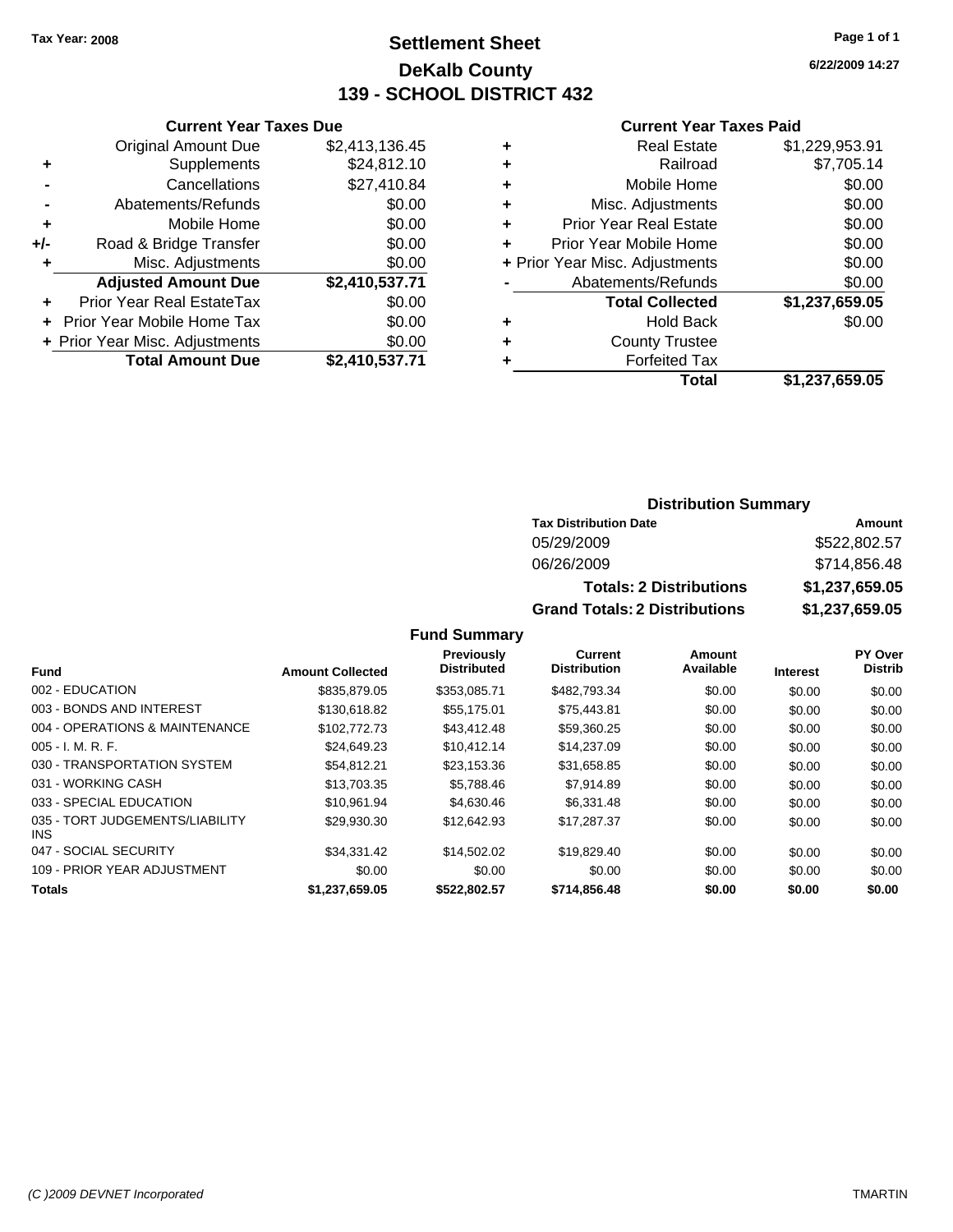## **Settlement Sheet Tax Year: 2008 Page 1 of 1 DeKalb County 141 - CC 509 ELGIN**

**6/22/2009 14:27**

#### **Current Year Taxes Due**

|       | <b>Original Amount Due</b>       | \$4,738.41 |
|-------|----------------------------------|------------|
| ٠     | Supplements                      | \$0.00     |
|       | Cancellations                    | \$0.00     |
|       | Abatements/Refunds               | \$0.00     |
| ٠     | Mobile Home                      | \$0.00     |
| $+/-$ | Road & Bridge Transfer           | \$0.00     |
| ٠     | Misc. Adjustments                | \$0.00     |
|       | <b>Adjusted Amount Due</b>       | \$4,738.41 |
|       | <b>Prior Year Real EstateTax</b> | \$0.00     |
|       | Prior Year Mobile Home Tax       | \$0.00     |
|       | + Prior Year Misc. Adjustments   | \$0.00     |
|       | <b>Total Amount Due</b>          | \$4.738.41 |
|       |                                  |            |

### **Current Year Taxes Paid +** Real Estate \$2,033.50

|   | Total                          | \$2,033.50 |
|---|--------------------------------|------------|
|   | <b>Forfeited Tax</b>           |            |
| ٠ | <b>County Trustee</b>          |            |
|   | <b>Hold Back</b>               | \$0.00     |
|   | <b>Total Collected</b>         | \$2,033.50 |
|   | Abatements/Refunds             | \$0.00     |
|   | + Prior Year Misc. Adjustments | \$0.00     |
|   | Prior Year Mobile Home         | \$0.00     |
|   | <b>Prior Year Real Estate</b>  | \$0.00     |
| ÷ | Misc. Adjustments              | \$0.00     |
| ÷ | Mobile Home                    | \$0.00     |
|   | Railroad                       | \$0.00     |
|   |                                |            |

### **Distribution Summary Tax Distribution Date Amount** 05/29/2009 \$1,417.27 06/26/2009 \$616.23 **Totals: 2 Distributions \$2,033.50 Grand Totals: 2 Distributions \$2,033.50**

|                                               |                         | -                                       |                                |                     |                 |                           |
|-----------------------------------------------|-------------------------|-----------------------------------------|--------------------------------|---------------------|-----------------|---------------------------|
| <b>Fund</b>                                   | <b>Amount Collected</b> | <b>Previously</b><br><b>Distributed</b> | Current<br><b>Distribution</b> | Amount<br>Available | <b>Interest</b> | PY Over<br><b>Distrib</b> |
| 003 - BONDS AND INTEREST                      | \$241.62                | \$168.40                                | \$73.22                        | \$0.00              | \$0.00          | \$0.00                    |
| 027 - AUDIT                                   | \$2.40                  | \$1.67                                  | \$0.73                         | \$0.00              | \$0.00          | \$0.00                    |
| 035 - TORT JUDGEMENTS/LIABILITY<br><b>INS</b> | \$60.86                 | \$42.42                                 | \$18.44                        | \$0.00              | \$0.00          | \$0.00                    |
| 047 - SOCIAL SECURITY                         | \$21.52                 | \$15.00                                 | \$6.52                         | \$0.00              | \$0.00          | \$0.00                    |
| 136 - OPERATIONS & MAINTENANCE<br>(colleges)  | \$428.05                | \$298.33                                | \$129.72                       | \$0.00              | \$0.00          | \$0.00                    |
| 159 - EDUCATIONAL PURPOSES<br>(colleges)      | \$1,279.05              | \$891.45                                | \$387.60                       | \$0.00              | \$0.00          | \$0.00                    |
| Totals                                        | \$2,033.50              | \$1,417.27                              | \$616.23                       | \$0.00              | \$0.00          | \$0.00                    |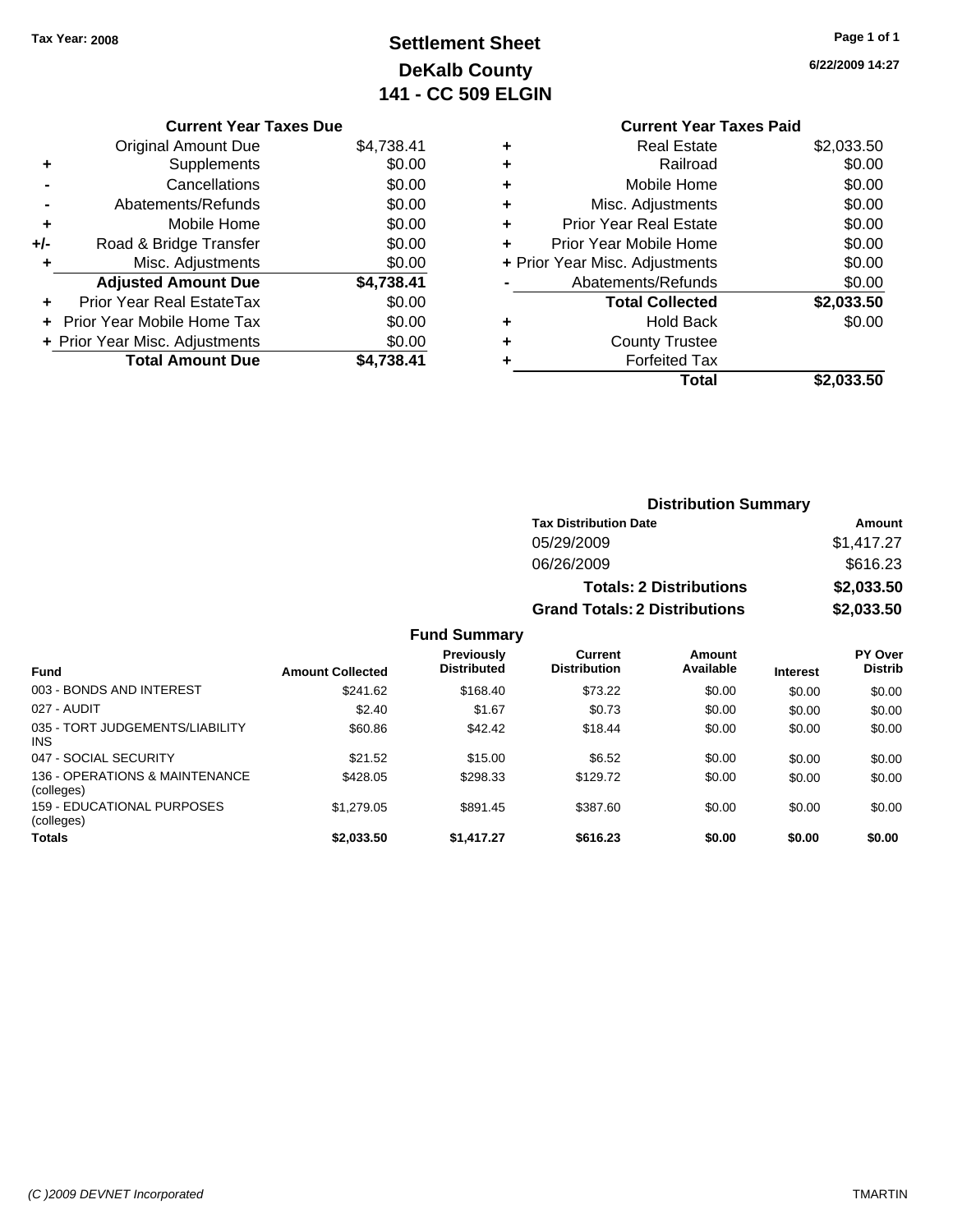### **Settlement Sheet Tax Year: 2008 Page 1 of 1 DeKalb County 142 - CC 511 ROCK VALLEY**

**6/22/2009 14:27**

|     | <b>Current Year Taxes Due</b>  |            |
|-----|--------------------------------|------------|
|     | Original Amount Due            | \$1,219.06 |
| ٠   | Supplements                    | \$0.00     |
|     | Cancellations                  | \$0.00     |
|     | Abatements/Refunds             | \$0.00     |
| ٠   | Mobile Home                    | \$0.00     |
| +/- | Road & Bridge Transfer         | \$0.00     |
| ٠   | Misc. Adjustments              | \$0.00     |
|     | <b>Adjusted Amount Due</b>     | \$1,219.06 |
|     | Prior Year Real EstateTax      | \$0.00     |
|     | Prior Year Mobile Home Tax     | \$0.00     |
|     | + Prior Year Misc. Adjustments | \$0.00     |
|     | <b>Total Amount Due</b>        | \$1,219.06 |
|     |                                |            |

|   | <b>Real Estate</b>             | \$720.90 |
|---|--------------------------------|----------|
| ٠ | Railroad                       | \$0.00   |
| ٠ | Mobile Home                    | \$0.00   |
| ٠ | Misc. Adjustments              | \$0.00   |
| ٠ | <b>Prior Year Real Estate</b>  | \$0.00   |
| ٠ | Prior Year Mobile Home         | \$0.00   |
|   | + Prior Year Misc. Adjustments | \$0.00   |
|   | Abatements/Refunds             | \$0.00   |
|   | <b>Total Collected</b>         | \$720.90 |
| ٠ | <b>Hold Back</b>               | \$0.00   |
| ٠ | <b>County Trustee</b>          |          |
|   | <b>Forfeited Tax</b>           |          |
|   | Total                          | \$720.90 |
|   |                                |          |

|                     | <b>Distribution Summary</b>          |          |
|---------------------|--------------------------------------|----------|
|                     | <b>Tax Distribution Date</b>         | Amount   |
|                     | 05/29/2009                           | \$516.20 |
|                     | 06/26/2009                           | \$204.70 |
|                     | <b>Totals: 2 Distributions</b>       | \$720.90 |
|                     | <b>Grand Totals: 2 Distributions</b> | \$720.90 |
| <b>Fund Summary</b> |                                      |          |

|                                                 |                         | .                                       |                                |                     |                 |                           |
|-------------------------------------------------|-------------------------|-----------------------------------------|--------------------------------|---------------------|-----------------|---------------------------|
| <b>Fund</b>                                     | <b>Amount Collected</b> | <b>Previously</b><br><b>Distributed</b> | Current<br><b>Distribution</b> | Amount<br>Available | <b>Interest</b> | PY Over<br><b>Distrib</b> |
| 003 - BONDS AND INTEREST                        | \$155.00                | \$110.99                                | \$44.01                        | \$0.00              | \$0.00          | \$0.00                    |
| 027 - AUDIT                                     | \$1.62                  | \$1.16                                  | \$0.46                         | \$0.00              | \$0.00          | \$0.00                    |
| 035 - TORT JUDGEMENTS/LIABILITY<br>INS.         | \$52.29                 | \$37.44                                 | \$14.85                        | \$0.00              | \$0.00          | \$0.00                    |
| 047 - SOCIAL SECURITY                           | \$8.55                  | \$6.12                                  | \$2.43                         | \$0.00              | \$0.00          | \$0.00                    |
| 136 - OPERATIONS & MAINTENANCE<br>(colleges)    | \$62.93                 | \$45.06                                 | \$17.87                        | \$0.00              | \$0.00          | \$0.00                    |
| 141 - HLTH. SFTY/HANDICAP<br>ACCESS/ENERGY      | \$78.67                 | \$56.33                                 | \$22.34                        | \$0.00              | \$0.00          | \$0.00                    |
| <b>159 - EDUCATIONAL PURPOSES</b><br>(colleges) | \$361.84                | \$259.10                                | \$102.74                       | \$0.00              | \$0.00          | \$0.00                    |
| Totals                                          | \$720.90                | \$516.20                                | \$204.70                       | \$0.00              | \$0.00          | \$0.00                    |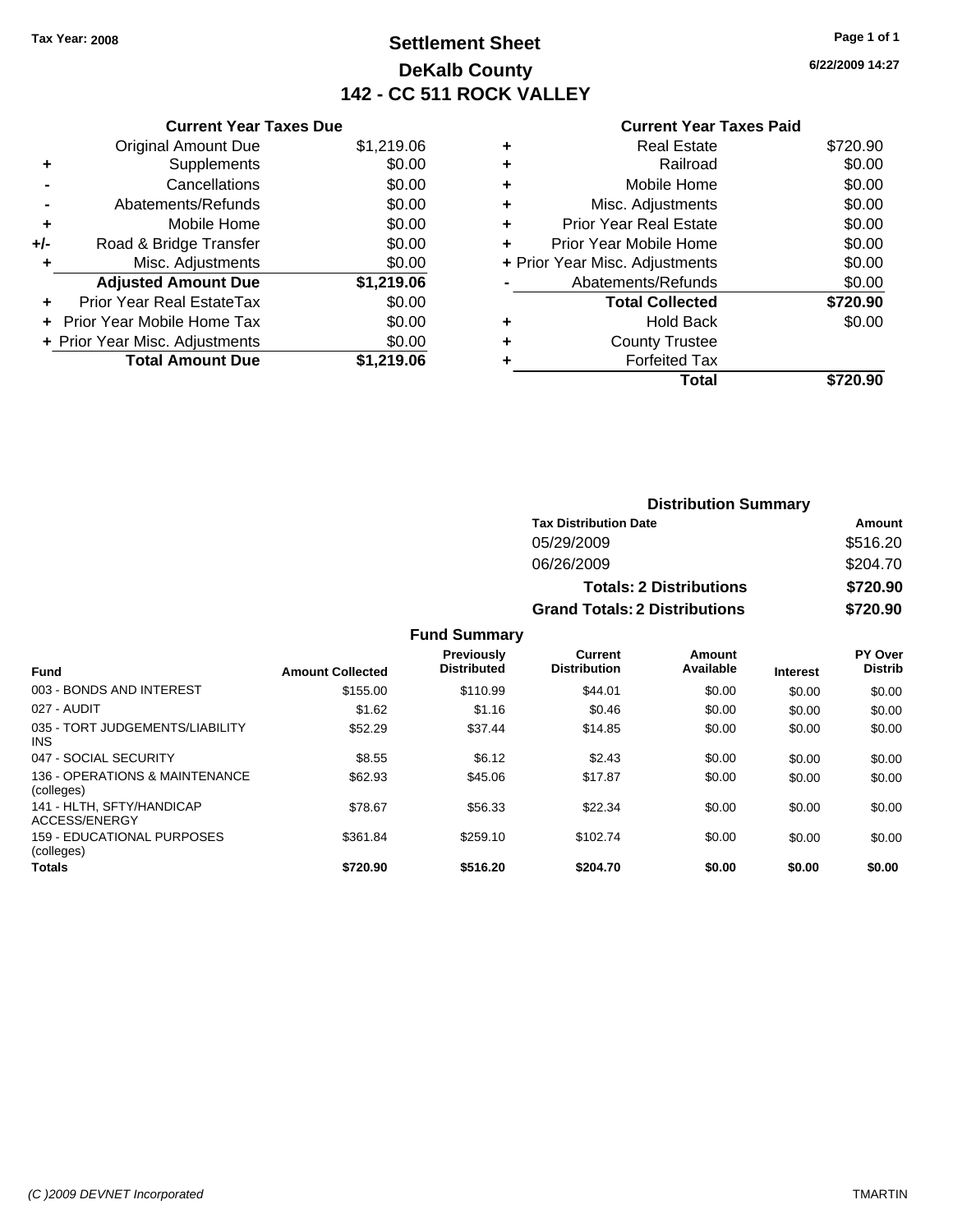### **Settlement Sheet Tax Year: 2008 Page 1 of 1 DeKalb County 143 - CC 513 ILLINOIS VALLEY**

**6/22/2009 14:27**

| ear Taxes Due |  |  |
|---------------|--|--|

|     | <b>Current Year Taxes Due</b>     |            |
|-----|-----------------------------------|------------|
|     | <b>Original Amount Due</b>        | \$4,925.61 |
| ٠   | Supplements                       | \$0.00     |
|     | Cancellations                     | \$0.00     |
|     | Abatements/Refunds                | \$0.00     |
| ÷   | Mobile Home                       | \$0.00     |
| +/- | Road & Bridge Transfer            | \$0.00     |
| ٠   | Misc. Adjustments                 | \$0.00     |
|     | <b>Adjusted Amount Due</b>        | \$4,925.61 |
|     | <b>Prior Year Real EstateTax</b>  | \$0.00     |
|     | <b>Prior Year Mobile Home Tax</b> | \$0.00     |
|     | + Prior Year Misc. Adjustments    | \$0.00     |
|     | <b>Total Amount Due</b>           | \$4.925.61 |

|   | <b>Real Estate</b>             | \$2,657.54 |
|---|--------------------------------|------------|
| ٠ | Railroad                       | \$91.39    |
| ٠ | Mobile Home                    | \$0.00     |
| ٠ | Misc. Adjustments              | \$0.00     |
| ٠ | <b>Prior Year Real Estate</b>  | \$0.00     |
|   | Prior Year Mobile Home         | \$0.00     |
|   | + Prior Year Misc. Adjustments | \$0.00     |
|   | Abatements/Refunds             | \$0.00     |
|   | <b>Total Collected</b>         | \$2,748.93 |
| ٠ | Hold Back                      | \$0.00     |
| ٠ | <b>County Trustee</b>          |            |
|   | <b>Forfeited Tax</b>           |            |
|   | Total                          | \$2.748.93 |
|   |                                |            |

| <b>Distribution Summary</b>          |            |  |  |  |
|--------------------------------------|------------|--|--|--|
| <b>Tax Distribution Date</b>         | Amount     |  |  |  |
| 05/29/2009                           | \$739.20   |  |  |  |
| 06/26/2009                           | \$2,009.73 |  |  |  |
| <b>Totals: 2 Distributions</b>       | \$2,748.93 |  |  |  |
| <b>Grand Totals: 2 Distributions</b> | \$2,748.93 |  |  |  |

|                                                  |                         | <b>Fund Summary</b>              |                                |                     |                 |                                  |
|--------------------------------------------------|-------------------------|----------------------------------|--------------------------------|---------------------|-----------------|----------------------------------|
| Fund                                             | <b>Amount Collected</b> | Previously<br><b>Distributed</b> | Current<br><b>Distribution</b> | Amount<br>Available | <b>Interest</b> | <b>PY Over</b><br><b>Distrib</b> |
| 003 - BONDS AND INTEREST                         | \$348.86                | \$93.81                          | \$255.05                       | \$0.00              | \$0.00          | \$0.00                           |
| 027 - AUDIT                                      | \$7.95                  | \$2.14                           | \$5.81                         | \$0.00              | \$0.00          | \$0.00                           |
| 035 - TORT JUDGEMENTS/LIABILITY<br><b>INS</b>    | \$0.00                  | \$0.00                           | \$0.00                         | \$0.00              | \$0.00          | \$0.00                           |
| 047 - SOCIAL SECURITY                            | \$74.83                 | \$20.12                          | \$54.71                        | \$0.00              | \$0.00          | \$0.00                           |
| 136 - OPERATIONS & MAINTENANCE<br>(colleges)     | \$308.92                | \$83.07                          | \$225.85                       | \$0.00              | \$0.00          | \$0.00                           |
| 141 - HLTH, SFTY/HANDICAP<br>ACCESS/ENERGY       | \$374.18                | \$100.62                         | \$273.56                       | \$0.00              | \$0.00          | \$0.00                           |
| 149 - STATEWIDE AVERAGE<br><b>ADDITIONAL TAX</b> | \$630.19                | \$169.46                         | \$460.73                       | \$0.00              | \$0.00          | \$0.00                           |
| 159 - EDUCATIONAL PURPOSES<br>(colleges)         | \$1,004.00              | \$269.98                         | \$734.02                       | \$0.00              | \$0.00          | \$0.00                           |
| Totals                                           | \$2.748.93              | \$739.20                         | \$2,009.73                     | \$0.00              | \$0.00          | \$0.00                           |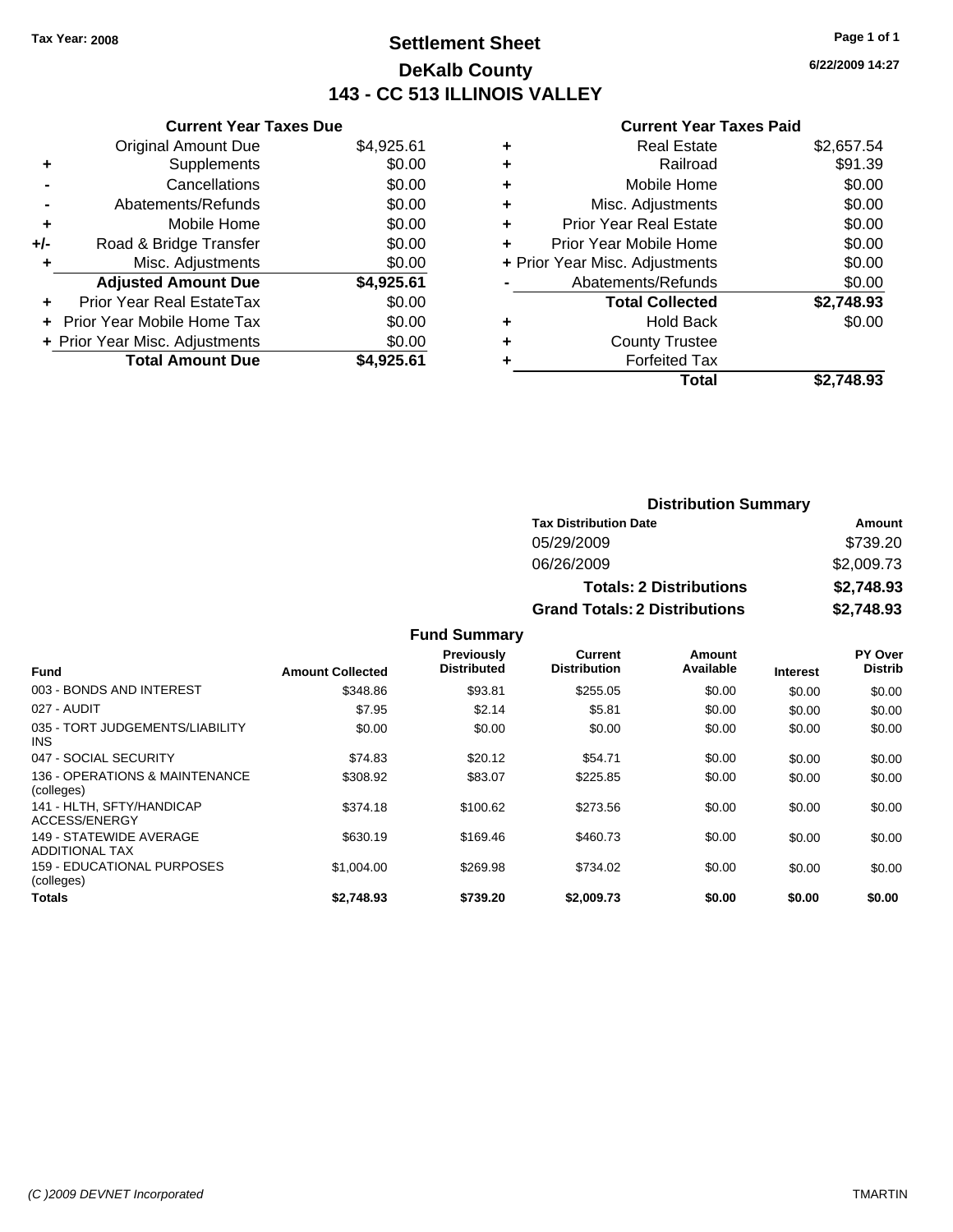### **Settlement Sheet Tax Year: 2008 Page 1 of 1 DeKalb County 144 - CC 516 WAUBONSEE**

**6/22/2009 14:27**

#### **Current Year Taxes Paid**

|     | <b>Original Amount Due</b>     | \$1,522,556.11 |     |
|-----|--------------------------------|----------------|-----|
|     | Supplements                    | \$5,780.68     |     |
|     | Cancellations                  | \$6,474.74     | ٠   |
|     | Abatements/Refunds             | \$0.00         | ٠   |
|     | Mobile Home                    | \$0.00         | ٠   |
| +/- | Road & Bridge Transfer         | \$0.00         | ٠   |
|     | Misc. Adjustments              | \$54.69        | + F |
|     | <b>Adjusted Amount Due</b>     | \$1,521,916.74 |     |
|     | Prior Year Real EstateTax      | \$222.71       |     |
|     | Prior Year Mobile Home Tax     | \$0.00         |     |
|     | + Prior Year Misc. Adjustments | \$0.00         |     |
|     | <b>Total Amount Due</b>        | \$1,522,139.45 |     |
|     |                                |                |     |

**Current Year Taxes Due**

|   | <b>Real Estate</b>             | \$772,911.52 |
|---|--------------------------------|--------------|
| ٠ | Railroad                       | \$2,955.53   |
| ٠ | Mobile Home                    | \$0.00       |
| ٠ | Misc. Adjustments              | \$54.69      |
|   | <b>Prior Year Real Estate</b>  | \$222.71     |
|   | Prior Year Mobile Home         | \$0.00       |
|   | + Prior Year Misc. Adjustments | \$0.00       |
|   | Abatements/Refunds             | \$0.00       |
|   | <b>Total Collected</b>         | \$776,144.45 |
|   | <b>Hold Back</b>               | \$0.00       |
|   | <b>County Trustee</b>          |              |
|   | <b>Forfeited Tax</b>           |              |
|   | Total                          | \$776,144.45 |
|   |                                |              |

### **Distribution Summary Tax Distribution Date Amount** 05/29/2009 \$331,391.34 06/26/2009 \$444,753.11 **Totals: 2 Distributions \$776,144.45 Grand Totals: 2 Distributions \$776,144.45**

**Fund Summary**

| <b>Fund</b>                                   | <b>Amount Collected</b> | <b>Previously</b><br><b>Distributed</b> | Current<br><b>Distribution</b> | Amount<br>Available | <b>Interest</b> | PY Over<br><b>Distrib</b> |
|-----------------------------------------------|-------------------------|-----------------------------------------|--------------------------------|---------------------|-----------------|---------------------------|
| 003 - BONDS AND INTEREST                      | \$138,981.10            | \$59,340.92                             | \$79,640.18                    | \$0.00              | \$0.00          | \$0.00                    |
| 027 - AUDIT                                   | \$1,319.45              | \$563.37                                | \$756.08                       | \$0.00              | \$0.00          | \$0.00                    |
| 035 - TORT JUDGEMENTS/LIABILITY<br><b>INS</b> | \$10.186.11             | \$4.349.17                              | \$5,836.94                     | \$0.00              | \$0.00          | \$0.00                    |
| 047 - SOCIAL SECURITY                         | \$6,810.65              | \$2,907.95                              | \$3,902.70                     | \$0.00              | \$0.00          | \$0.00                    |
| 109 - PRIOR YEAR ADJUSTMENT                   | \$892.57                | \$381.11                                | \$511.46                       | \$0.00              | \$0.00          | \$0.00                    |
| 136 - OPERATIONS & MAINTENANCE<br>(colleges)  | \$142,396.12            | \$60.799.05                             | \$81.597.07                    | \$0.00              | \$0.00          | \$0.00                    |
| 159 - EDUCATIONAL PURPOSES<br>(colleges)      | \$475,558.45            | \$203.049.77                            | \$272,508.68                   | \$0.00              | \$0.00          | \$0.00                    |
| <b>Totals</b>                                 | \$776,144.45            | \$331.391.34                            | \$444.753.11                   | \$0.00              | \$0.00          | \$0.00                    |
|                                               |                         | Miccellenceus Adjustment Detail         |                                |                     |                 |                           |

#### **Miscellaneous Adjustment Detail**

**Year Source Account Type Amount Adjustment Description**

2008 RE - Real Estate Paymt In Lieu of Tax **\$54.69 Housing Authority-Shabbona Sequoya Apartments by TBA Totals \$54.69 1 entries**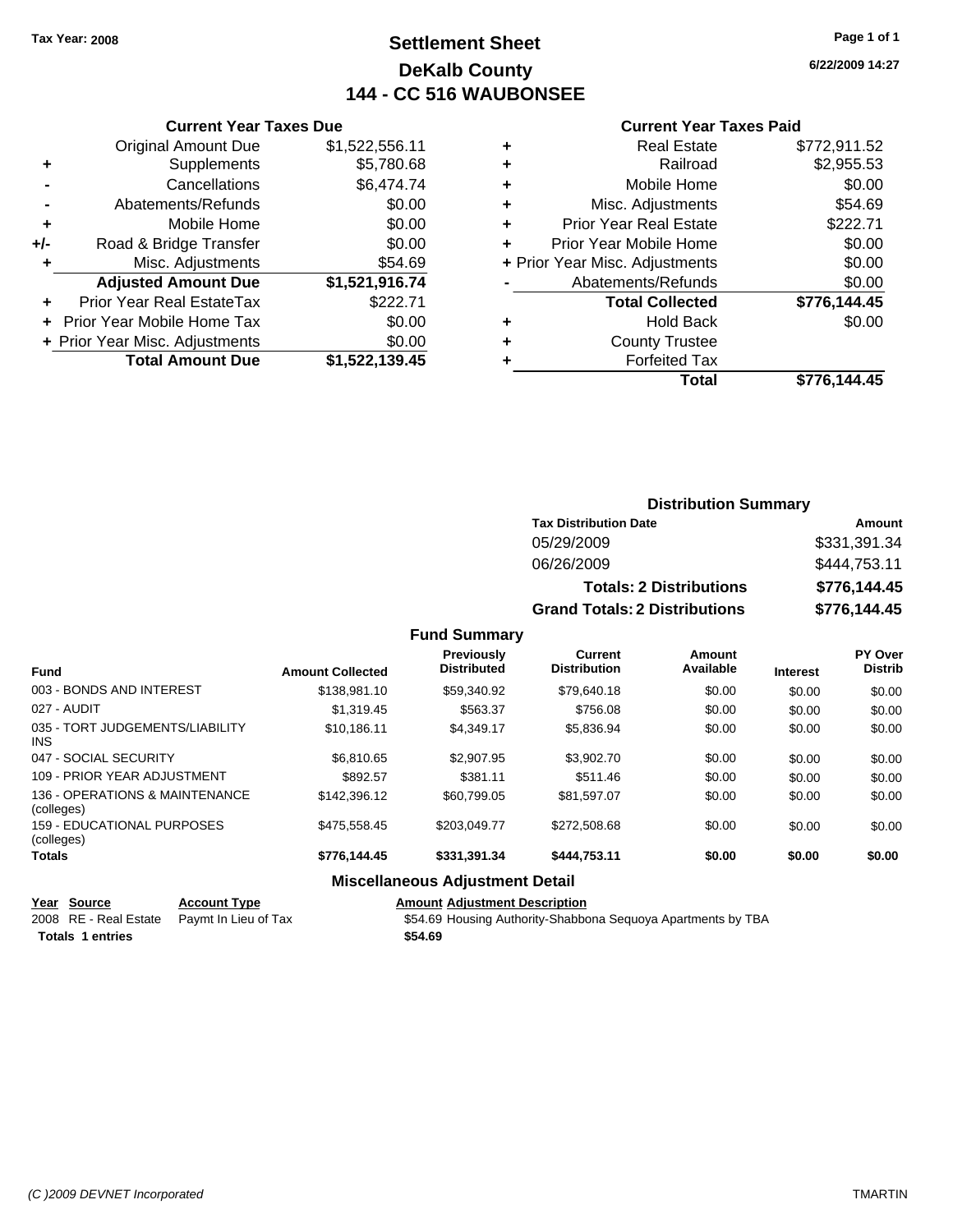### **Settlement Sheet Tax Year: 2008 Page 1 of 1 DeKalb County 145 - CC 523 KISHWAUKEE**

**6/22/2009 14:27**

#### **Current Year Taxes Paid**

|     | <b>Current Year Taxes Due</b>  |                |
|-----|--------------------------------|----------------|
|     | <b>Original Amount Due</b>     | \$9,950,400.57 |
| ٠   | Supplements                    | \$76,692.73    |
|     | Cancellations                  | \$174,066.44   |
|     | Abatements/Refunds             | \$14.43        |
| ٠   | Mobile Home                    | \$0.00         |
| +/- | Road & Bridge Transfer         | \$0.00         |
| ٠   | Misc. Adjustments              | \$76.11        |
|     | <b>Adjusted Amount Due</b>     | \$9,853,088.54 |
|     | Prior Year Real EstateTax      | \$437.55       |
|     | Prior Year Mobile Home Tax     | \$0.00         |
|     | + Prior Year Misc. Adjustments | \$0.00         |
|     | <b>Total Amount Due</b>        | \$9,853,526.09 |
|     |                                |                |

| ٠ | <b>Real Estate</b>             | \$4,914,473.23 |
|---|--------------------------------|----------------|
| ٠ | Railroad                       | \$14,807.09    |
| ٠ | Mobile Home                    | \$0.00         |
| ٠ | Misc. Adjustments              | \$76.11        |
| ٠ | <b>Prior Year Real Estate</b>  | \$437.55       |
| ٠ | Prior Year Mobile Home         | \$0.00         |
|   | + Prior Year Misc. Adjustments | \$0.00         |
|   | Abatements/Refunds             | \$14.43        |
|   | <b>Total Collected</b>         | \$4,929,779.55 |
| ٠ | <b>Hold Back</b>               | \$0.00         |
| ٠ | <b>County Trustee</b>          |                |
|   | <b>Forfeited Tax</b>           |                |
|   | Total                          | \$4,929,779.55 |
|   |                                |                |

#### **Distribution Summary Tax Distribution Date Amount** 05/29/2009 \$2,146,621.49

| 06/26/2009                           | \$2,783,158.06 |
|--------------------------------------|----------------|
| <b>Totals: 2 Distributions</b>       | \$4,929,779.55 |
| <b>Grand Totals: 2 Distributions</b> | \$4,929,779.55 |

#### **Fund Summary**

| <b>Fund</b>                                  | <b>Amount Collected</b> | Previously<br><b>Distributed</b> | Current<br><b>Distribution</b> | Amount<br>Available | <b>Interest</b> | PY Over<br><b>Distrib</b> |
|----------------------------------------------|-------------------------|----------------------------------|--------------------------------|---------------------|-----------------|---------------------------|
| 003 - BONDS AND INTEREST                     | \$1,402,887.09          | \$610,872.69                     | \$792.014.40                   | \$0.00              | \$0.00          | \$0.00                    |
| 027 - AUDIT                                  | \$17,402.12             | \$7.577.57                       | \$9.824.55                     | \$0.00              | \$0.00          | \$0.00                    |
| 035 - TORT JUDGEMENTS/LIABILITY<br>INS.      | \$275,441.58            | \$119,938.18                     | \$155,503.40                   | \$0.00              | \$0.00          | \$0.00                    |
| 047 - SOCIAL SECURITY                        | \$78,437.73             | \$34.154.89                      | \$44.282.84                    | \$0.00              | \$0.00          | \$0.00                    |
| 136 - OPERATIONS & MAINTENANCE<br>(colleges) | \$676,203.06            | \$294.445.62                     | \$381.757.44                   | \$0.00              | \$0.00          | \$0.00                    |
| 159 - EDUCATIONAL PURPOSES<br>(colleges)     | \$2,479,407.97          | \$1,079,632.54                   | \$1,399,775.43                 | \$0.00              | \$0.00          | \$0.00                    |
| Totals                                       | \$4,929,779.55          | \$2,146,621.49                   | \$2,783,158.06                 | \$0.00              | \$0.00          | \$0.00                    |

#### **Miscellaneous Adjustment Detail**

**Abatement Detail**

#### **Year Source Account Type Amount Adjustment Description**

2008 RE - Real Estate Back Tax Collected \$4.60 Eagle Homes Redemption 08-03-400-020 by TBA

- 2008 RE Real Estate Paymt In Lieu of Tax **\$71.51 Housing Authority-Hinckley Sunset View Apartments by TBA**
- **Totals \$76.11 2 entries**

### **Year Source Account Type Amount Adjustment Description**

2008 RE - Real Estate \$5.37 Interest on 2006 PTAB-Chamberlain Park Apts. by TBA RE Abatement 2008 RE - Real Estate RE Abatement ST.08 Interest on 2006 PTAB-Sycamore Meadows Apts. by TBA 2008 RE - Real Estate RE Abatement St.98 Interest on 2006 PTAB Galbriath by TBA **Totals \$14.43 3 entries**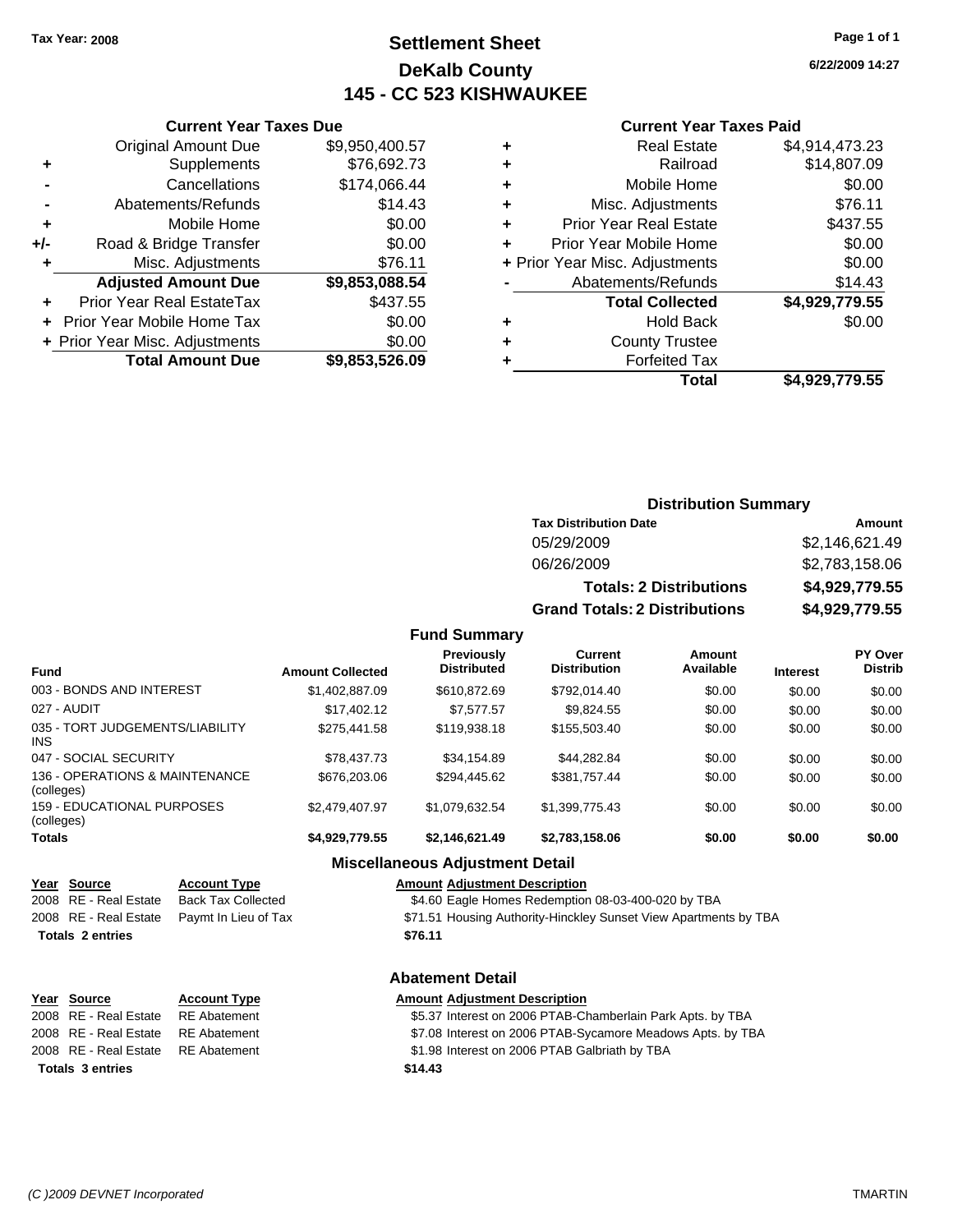### **Settlement Sheet Tax Year: 2008 Page 1 of 1 DeKalb County 150 - DE KALB SANITARY**

**6/22/2009 14:27**

|     | <b>Current Year Taxes Due</b>  |              |
|-----|--------------------------------|--------------|
|     | <b>Original Amount Due</b>     | \$592,164.14 |
| ٠   | Supplements                    | \$5,719.88   |
|     | Cancellations                  | \$20,362.40  |
|     | Abatements/Refunds             | \$0.00       |
| ٠   | Mobile Home                    | \$0.00       |
| +/- | Road & Bridge Transfer         | \$0.00       |
| ٠   | Misc. Adjustments              | \$0.78       |
|     | <b>Adjusted Amount Due</b>     | \$577,522.40 |
|     | Prior Year Real EstateTax      | \$42.93      |
|     | Prior Year Mobile Home Tax     | \$0.00       |
|     | + Prior Year Misc. Adjustments | \$0.00       |
|     | <b>Total Amount Due</b>        | \$577,565.33 |
|     |                                |              |

#### **Current Year Taxes Paid**

|   | <b>Real Estate</b>             | \$286,994.39 |
|---|--------------------------------|--------------|
| ٠ | Railroad                       | \$273.12     |
| ÷ | Mobile Home                    | \$0.00       |
| ٠ | Misc. Adjustments              | \$0.78       |
| ٠ | <b>Prior Year Real Estate</b>  | \$42.93      |
|   | Prior Year Mobile Home         | \$0.00       |
|   | + Prior Year Misc. Adjustments | \$0.00       |
|   | Abatements/Refunds             | \$0.00       |
|   | <b>Total Collected</b>         | \$287,311.22 |
| ٠ | <b>Hold Back</b>               | \$0.00       |
| ٠ | <b>County Trustee</b>          |              |
|   | <b>Forfeited Tax</b>           |              |
|   | Total                          | \$287,311.22 |
|   |                                |              |

### **Distribution Summary Tax Distribution Date Amount** 05/29/2009 \$124,667.71 06/26/2009 \$162,643.51 **Totals: 2 Distributions \$287,311.22 Grand Totals: 2 Distributions \$287,311.22**

#### **Fund Summary**

| <b>Fund</b>              | <b>Amount Collected</b> | Previously<br><b>Distributed</b> | Current<br><b>Distribution</b> | Amount<br>Available | <b>Interest</b> | PY Over<br><b>Distrib</b> |
|--------------------------|-------------------------|----------------------------------|--------------------------------|---------------------|-----------------|---------------------------|
| 001 - CORPORATE          | \$119,604.82            | \$51,897.93                      | \$67,706.89                    | \$0.00              | \$0.00          | \$0.00                    |
| 003 - BONDS AND INTEREST | \$0.00                  | \$0.00                           | \$0.00                         | \$0.00              | \$0.00          | \$0.00                    |
| $005 - I. M. R. F.$      | \$46.211.41             | \$20.051.67                      | \$26,159.74                    | \$0.00              | \$0.00          | \$0.00                    |
| 027 - AUDIT              | \$6.074.62              | \$2,635.85                       | \$3.438.77                     | \$0.00              | \$0.00          | \$0.00                    |
| 045 - PUBLIC BENEFIT     | \$81.451.29             | \$35,342.67                      | \$46,108.62                    | \$0.00              | \$0.00          | \$0.00                    |
| 047 - SOCIAL SECURITY    | \$33,969.08             | \$14,739.59                      | \$19,229.49                    | \$0.00              | \$0.00          | \$0.00                    |
| <b>Totals</b>            | \$287,311.22            | \$124,667.71                     | \$162,643.51                   | \$0.00              | \$0.00          | \$0.00                    |

#### **Miscellaneous Adjustment Detail**

# **Totals \$0.78 1 entries**

#### **Year Source Account Type Amount Adjustment Description** \$0.78 Eagle Homes Redemption 08-03-400-020 by TBA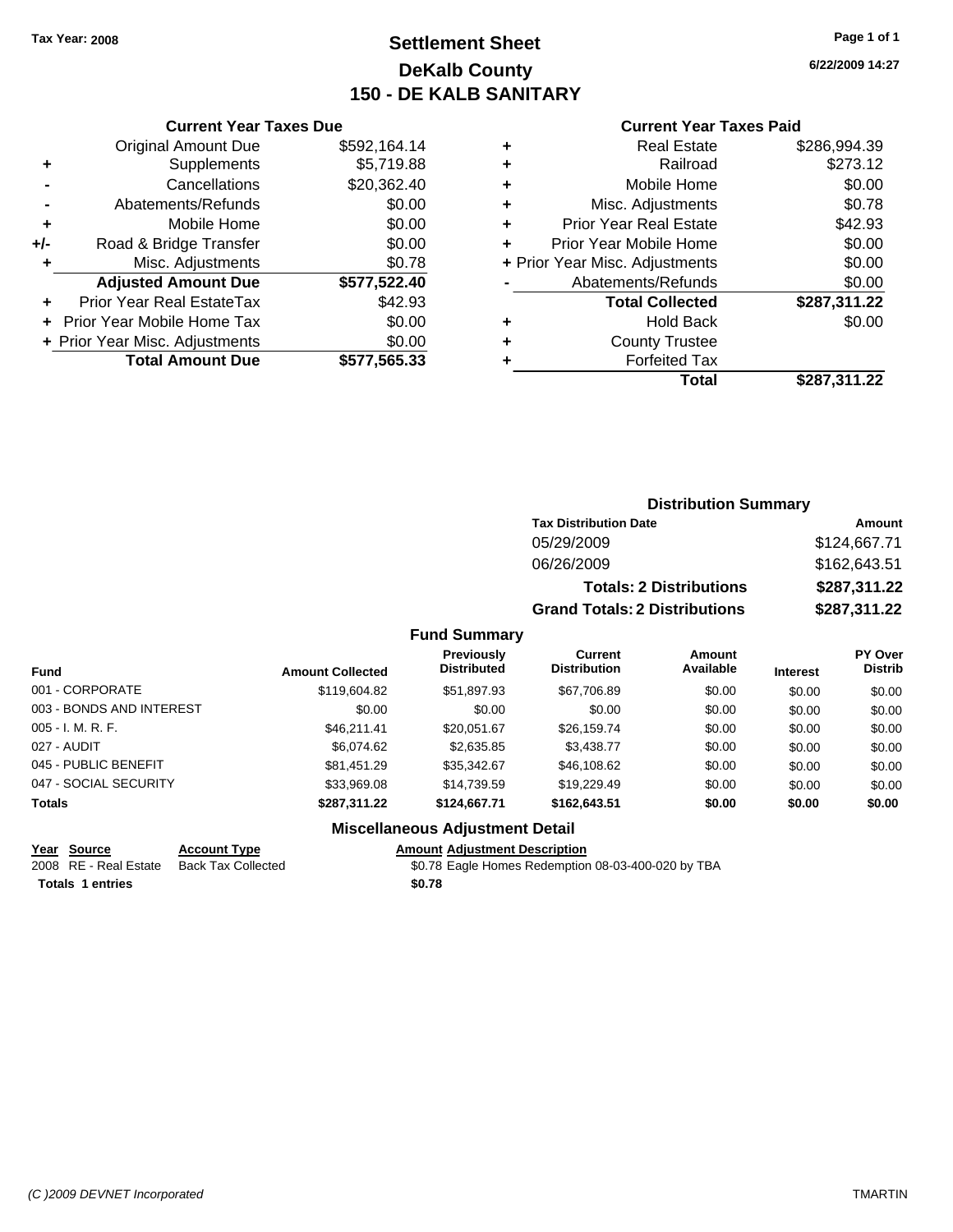### **Settlement Sheet Tax Year: 2008 Page 1 of 1 DeKalb County 151 - FAIRDALE STREET LIGHT**

**6/22/2009 14:27**

|     | <b>Current Year Taxes Due</b>  |            |  |
|-----|--------------------------------|------------|--|
|     | <b>Original Amount Due</b>     | \$2,216.91 |  |
| ٠   | Supplements                    | \$9.75     |  |
|     | Cancellations                  | \$28.04    |  |
|     | Abatements/Refunds             | \$0.00     |  |
| ٠   | Mobile Home                    | \$0.00     |  |
| +/- | Road & Bridge Transfer         | \$0.00     |  |
| ٠   | Misc. Adjustments              | \$0.00     |  |
|     | <b>Adjusted Amount Due</b>     | \$2,198.62 |  |
| ٠   | Prior Year Real EstateTax      | \$0.00     |  |
|     | Prior Year Mobile Home Tax     | \$0.00     |  |
|     | + Prior Year Misc. Adjustments | \$0.00     |  |
|     | <b>Total Amount Due</b>        | \$2.198.62 |  |

| ٠ | <b>Real Estate</b>             | \$1,040.11 |
|---|--------------------------------|------------|
| ٠ | Railroad                       | \$0.00     |
| ٠ | Mobile Home                    | \$0.00     |
| ٠ | Misc. Adjustments              | \$0.00     |
| ÷ | Prior Year Real Estate         | \$0.00     |
| ÷ | Prior Year Mobile Home         | \$0.00     |
|   | + Prior Year Misc. Adjustments | \$0.00     |
|   | Abatements/Refunds             | \$0.00     |
|   | <b>Total Collected</b>         | \$1,040.11 |
| ٠ | <b>Hold Back</b>               | \$0.00     |
| ٠ | <b>County Trustee</b>          |            |
| ٠ | <b>Forfeited Tax</b>           |            |
|   | Total                          | \$1.040.11 |
|   |                                |            |

|                 |                         |                                  | <b>Distribution Summary</b>           |                                |                 |                                  |
|-----------------|-------------------------|----------------------------------|---------------------------------------|--------------------------------|-----------------|----------------------------------|
|                 |                         |                                  | <b>Tax Distribution Date</b>          |                                |                 | Amount                           |
|                 |                         |                                  | 05/29/2009                            |                                |                 | \$554.02                         |
|                 |                         |                                  | 06/26/2009                            |                                |                 | \$486.09                         |
|                 |                         |                                  |                                       | <b>Totals: 2 Distributions</b> |                 | \$1,040.11                       |
|                 |                         |                                  | <b>Grand Totals: 2 Distributions</b>  |                                |                 | \$1,040.11                       |
|                 |                         | <b>Fund Summary</b>              |                                       |                                |                 |                                  |
| Fund            | <b>Amount Collected</b> | Previously<br><b>Distributed</b> | <b>Current</b><br><b>Distribution</b> | Amount<br>Available            | <b>Interest</b> | <b>PY Over</b><br><b>Distrib</b> |
| 001 - CORPORATE | \$1,040.11              | \$554.02                         | \$486.09                              | \$0.00                         | \$0.00          | \$0.00                           |
| Totals          | \$1,040.11              | \$554.02                         | \$486.09                              | \$0.00                         | \$0.00          | \$0.00                           |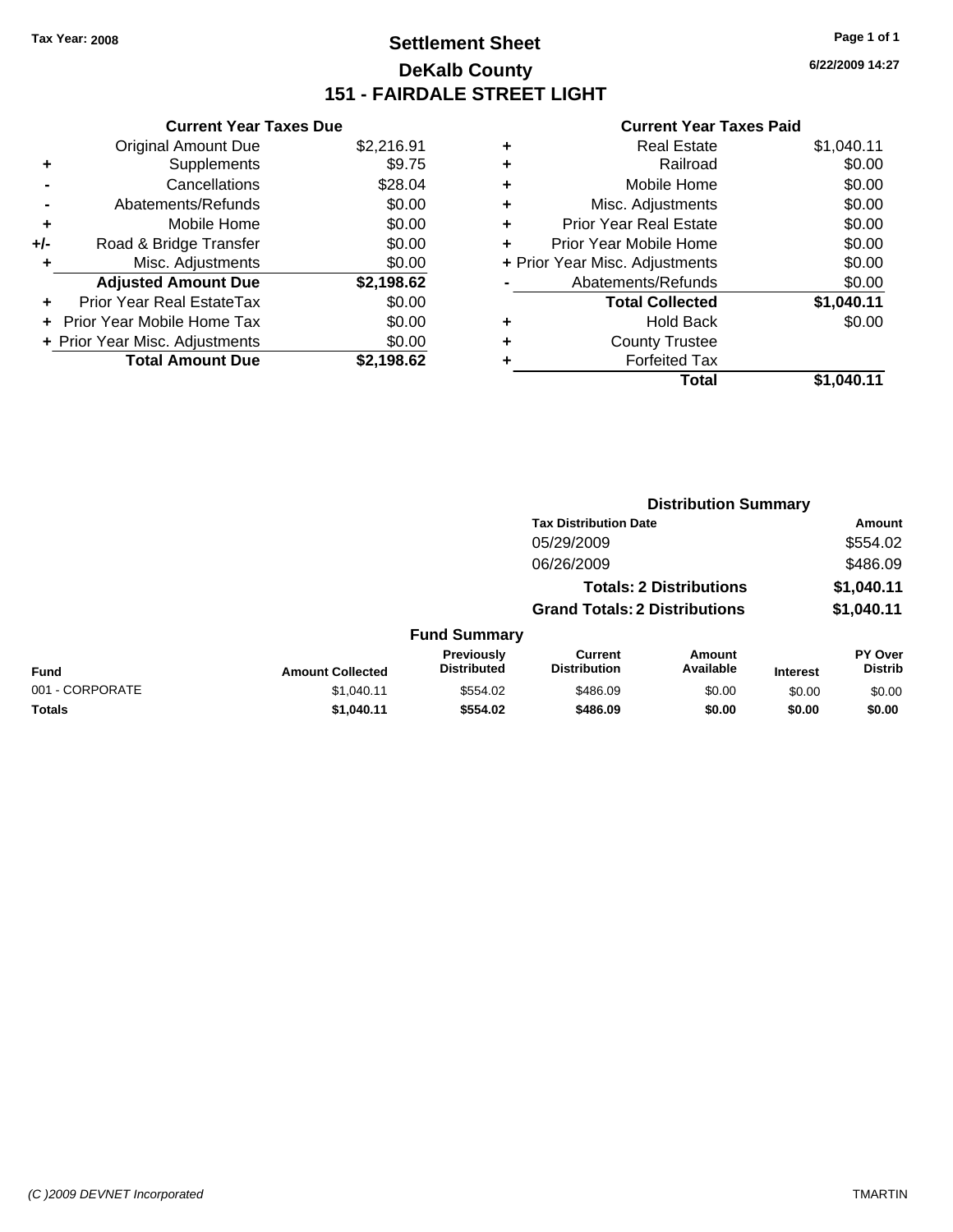### **Settlement Sheet Tax Year: 2008 Page 1 of 1 DeKalb County 152 - AFTON-PIERCE MULTI TWP**

**6/22/2009 14:27**

|     | <b>Current Year Taxes Due</b>  |             |
|-----|--------------------------------|-------------|
|     | <b>Original Amount Due</b>     | \$23,364.87 |
| ٠   | Supplements                    | \$38.39     |
|     | Cancellations                  | \$60.31     |
|     | Abatements/Refunds             | \$0.00      |
| ٠   | Mobile Home                    | \$0.00      |
| +/- | Road & Bridge Transfer         | \$0.00      |
| ٠   | Misc. Adjustments              | \$0.00      |
|     | <b>Adjusted Amount Due</b>     | \$23,342.95 |
| ٠   | Prior Year Real EstateTax      | \$22.25     |
|     | Prior Year Mobile Home Tax     | \$0.00      |
|     | + Prior Year Misc. Adjustments | \$0.00      |
|     | <b>Total Amount Due</b>        | \$23,365,20 |
|     |                                |             |

| ٠ | <b>Real Estate</b>             | \$11,905.73 |
|---|--------------------------------|-------------|
| ٠ | Railroad                       | \$69.04     |
| ٠ | Mobile Home                    | \$0.00      |
| ٠ | Misc. Adjustments              | \$0.00      |
| ÷ | <b>Prior Year Real Estate</b>  | \$22.25     |
| ٠ | Prior Year Mobile Home         | \$0.00      |
|   | + Prior Year Misc. Adjustments | \$0.00      |
|   | Abatements/Refunds             | \$0.00      |
|   | <b>Total Collected</b>         | \$11,997.02 |
| ٠ | <b>Hold Back</b>               | \$0.00      |
| ٠ | <b>County Trustee</b>          |             |
| ٠ | <b>Forfeited Tax</b>           |             |
|   | Total                          | \$11,997.02 |
|   |                                |             |

|                                         |                         |                                         | <b>Distribution Summary</b>           |                                |                 |                           |
|-----------------------------------------|-------------------------|-----------------------------------------|---------------------------------------|--------------------------------|-----------------|---------------------------|
|                                         |                         |                                         | <b>Tax Distribution Date</b>          |                                |                 | Amount                    |
|                                         |                         |                                         | 05/29/2009                            |                                |                 | \$4,025.09                |
|                                         |                         |                                         | 06/26/2009                            |                                |                 | \$7,971.93                |
|                                         |                         |                                         |                                       | <b>Totals: 2 Distributions</b> |                 | \$11,997.02               |
|                                         |                         |                                         | <b>Grand Totals: 2 Distributions</b>  |                                |                 | \$11,997.02               |
|                                         |                         | <b>Fund Summary</b>                     |                                       |                                |                 |                           |
| <b>Fund</b>                             | <b>Amount Collected</b> | <b>Previously</b><br><b>Distributed</b> | <b>Current</b><br><b>Distribution</b> | Amount<br>Available            | <b>Interest</b> | PY Over<br><b>Distrib</b> |
| 147 - ASSESSING PURPOSES<br>(multi-twp) | \$11,997.02             | \$4.025.09                              | \$7.971.93                            | \$0.00                         | \$0.00          | \$0.00                    |
| <b>Totals</b>                           | \$11,997.02             | \$4,025.09                              | \$7,971.93                            | \$0.00                         | \$0.00          | \$0.00                    |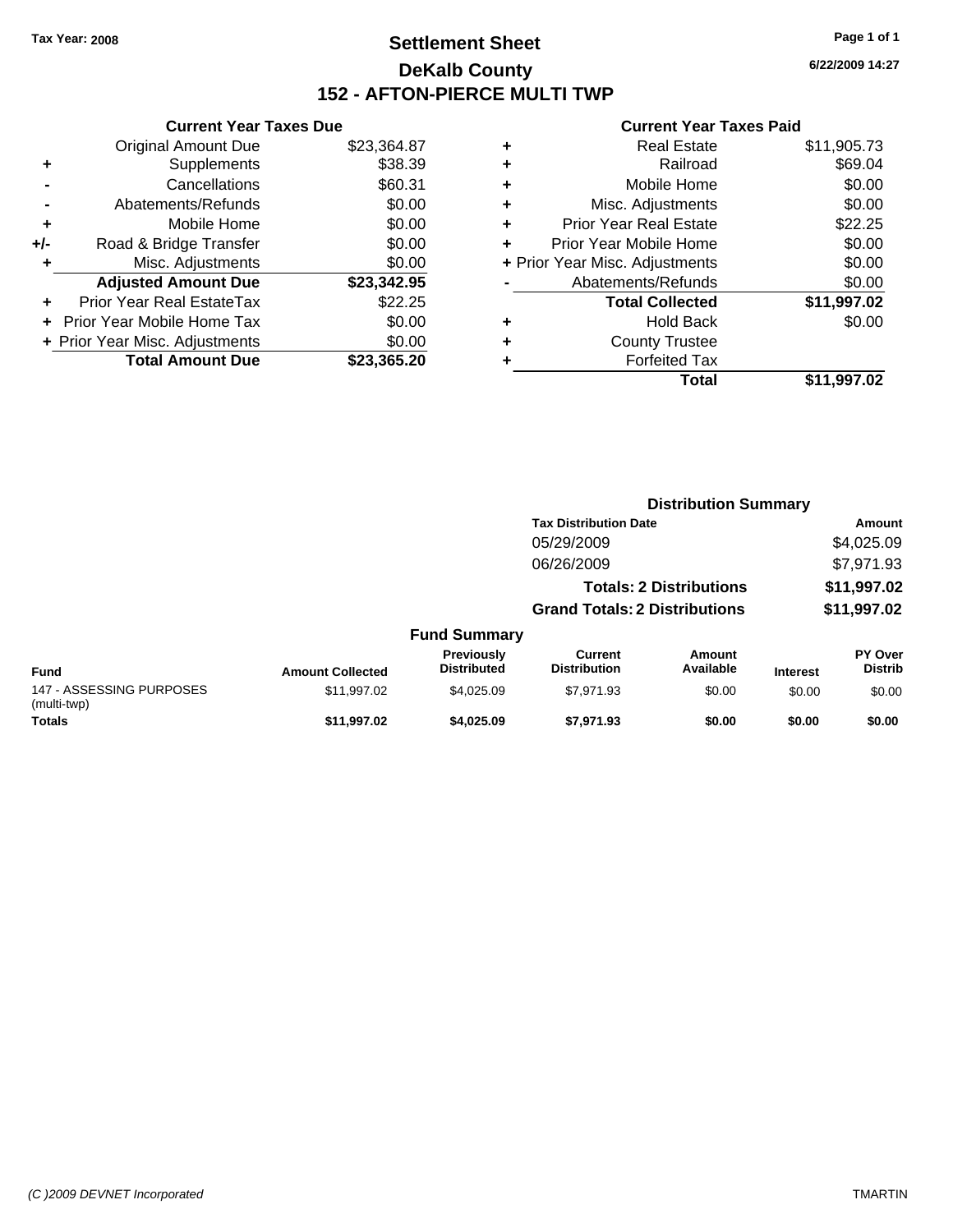### **Settlement Sheet Tax Year: 2008 Page 1 of 1 DeKalb County 153 - MILAN-MALTA MULTI-TWP**

**6/22/2009 14:27**

|     | <b>Current Year Taxes Due</b>     |            |
|-----|-----------------------------------|------------|
|     | <b>Original Amount Due</b>        | \$8,971.73 |
| ٠   | Supplements                       | \$30.68    |
|     | Cancellations                     | \$41.51    |
|     | Abatements/Refunds                | \$0.00     |
| ٠   | Mobile Home                       | \$0.00     |
| +/- | Road & Bridge Transfer            | \$0.00     |
|     | Misc. Adjustments                 | \$0.00     |
|     | <b>Adjusted Amount Due</b>        | \$8,960.90 |
| ÷   | Prior Year Real EstateTax         | \$0.00     |
|     | <b>Prior Year Mobile Home Tax</b> | \$0.00     |
|     | + Prior Year Misc. Adjustments    | \$0.00     |
|     | <b>Total Amount Due</b>           | \$8.960.90 |

| ٠ | <b>Real Estate</b>             | \$4,620.29 |
|---|--------------------------------|------------|
| ٠ | Railroad                       | \$55.03    |
| ٠ | Mobile Home                    | \$0.00     |
| ٠ | Misc. Adjustments              | \$0.00     |
| ÷ | <b>Prior Year Real Estate</b>  | \$0.00     |
|   | Prior Year Mobile Home         | \$0.00     |
|   | + Prior Year Misc. Adjustments | \$0.00     |
|   | Abatements/Refunds             | \$0.00     |
|   | <b>Total Collected</b>         | \$4,675.32 |
| ٠ | Hold Back                      | \$0.00     |
| ٠ | <b>County Trustee</b>          |            |
| ٠ | <b>Forfeited Tax</b>           |            |
|   | Total                          | \$4.675.32 |

|                                         |                         |                                         |                                       | <b>Distribution Summary</b>    |                 |                                  |
|-----------------------------------------|-------------------------|-----------------------------------------|---------------------------------------|--------------------------------|-----------------|----------------------------------|
|                                         |                         |                                         | <b>Tax Distribution Date</b>          |                                |                 | Amount                           |
|                                         |                         |                                         | 05/29/2009                            |                                |                 | \$1,552.51                       |
|                                         |                         |                                         | 06/26/2009                            |                                |                 | \$3,122.81                       |
|                                         |                         |                                         |                                       | <b>Totals: 2 Distributions</b> |                 | \$4,675.32                       |
|                                         |                         |                                         | <b>Grand Totals: 2 Distributions</b>  |                                |                 | \$4,675.32                       |
|                                         |                         | <b>Fund Summary</b>                     |                                       |                                |                 |                                  |
| Fund                                    | <b>Amount Collected</b> | <b>Previously</b><br><b>Distributed</b> | <b>Current</b><br><b>Distribution</b> | Amount<br>Available            | <b>Interest</b> | <b>PY Over</b><br><b>Distrib</b> |
| 147 - ASSESSING PURPOSES<br>(multi-twp) | \$4,675.32              | \$1,552.51                              | \$3,122.81                            | \$0.00                         | \$0.00          | \$0.00                           |
| Totals                                  | \$4,675.32              | \$1,552.51                              | \$3.122.81                            | \$0.00                         | \$0.00          | \$0.00                           |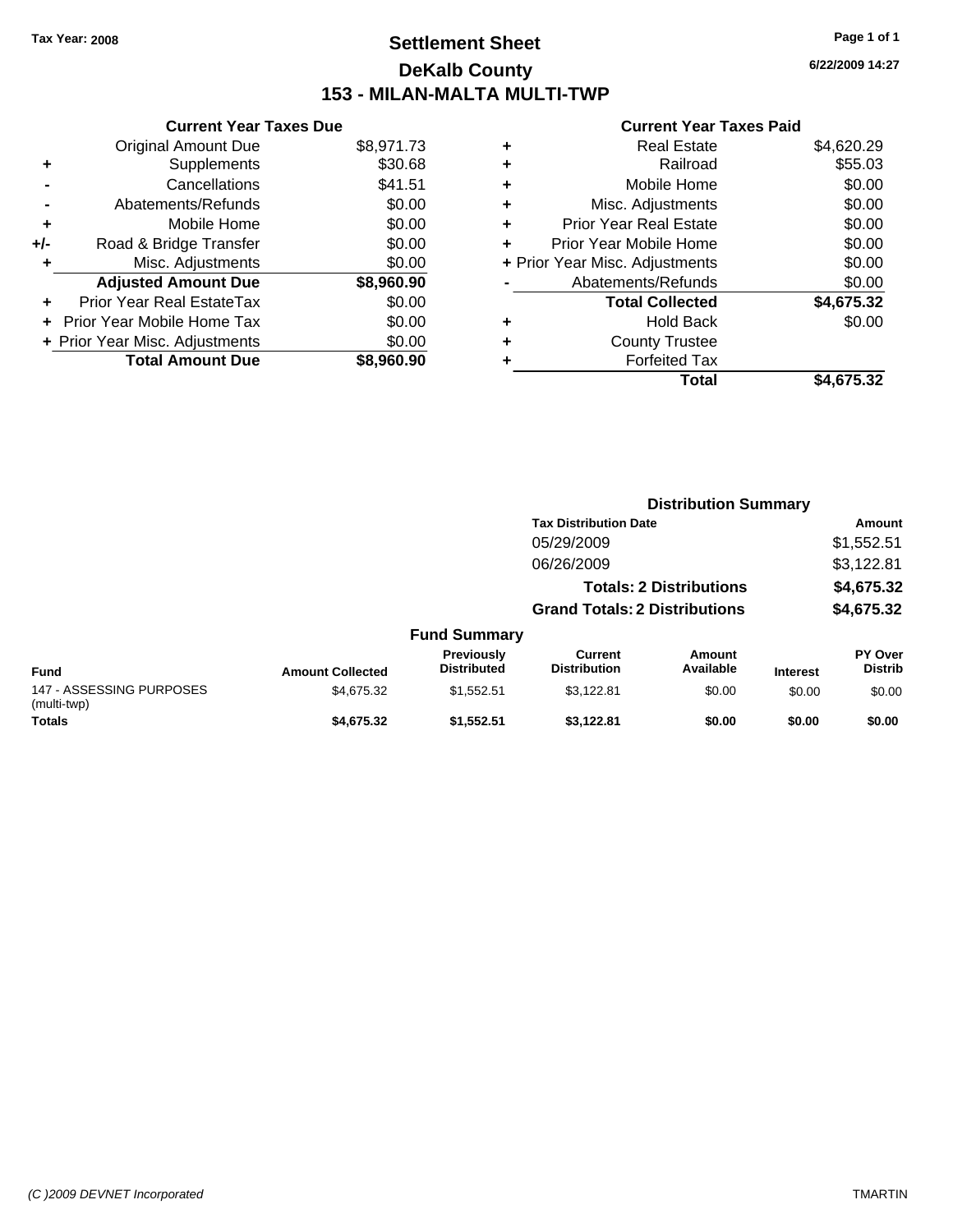### **Settlement Sheet Tax Year: 2008 Page 1 of 1 DeKalb County 154 - PAW PAW-SHABBONA MULT TWP**

**6/22/2009 14:27**

|     | <b>Current Year Taxes Due</b>  |             |  |  |  |  |  |
|-----|--------------------------------|-------------|--|--|--|--|--|
|     | <b>Original Amount Due</b>     | \$10,093.07 |  |  |  |  |  |
| ٠   | Supplements                    | \$14.32     |  |  |  |  |  |
|     | Cancellations                  | \$15.37     |  |  |  |  |  |
|     | Abatements/Refunds             | \$0.00      |  |  |  |  |  |
| ٠   | Mobile Home                    | \$0.00      |  |  |  |  |  |
| +/- | Road & Bridge Transfer         | \$0.00      |  |  |  |  |  |
| ٠   | Misc. Adjustments              | \$2.60      |  |  |  |  |  |
|     | <b>Adjusted Amount Due</b>     | \$10,094.62 |  |  |  |  |  |
|     | Prior Year Real EstateTax      | \$0.00      |  |  |  |  |  |
|     | Prior Year Mobile Home Tax     | \$0.00      |  |  |  |  |  |
|     | + Prior Year Misc. Adjustments | \$0.00      |  |  |  |  |  |
|     | <b>Total Amount Due</b>        | \$10,094.62 |  |  |  |  |  |
|     |                                |             |  |  |  |  |  |

|   | Total                          | \$5,077.59 |
|---|--------------------------------|------------|
| ٠ | <b>Forfeited Tax</b>           |            |
| ٠ | <b>County Trustee</b>          |            |
| ٠ | <b>Hold Back</b>               | \$0.00     |
|   | <b>Total Collected</b>         | \$5,077.59 |
|   | Abatements/Refunds             | \$0.00     |
|   | + Prior Year Misc. Adjustments | \$0.00     |
| ÷ | Prior Year Mobile Home         | \$0.00     |
| ٠ | <b>Prior Year Real Estate</b>  | \$0.00     |
| ٠ | Misc. Adjustments              | \$2.60     |
| ٠ | Mobile Home                    | \$0.00     |
| ٠ | Railroad                       | \$100.34   |
| ٠ | Real Estate                    | \$4,974.65 |
|   |                                |            |

|                                                                 |                                             |                         |                                                |                                                                 | <b>Distribution Summary</b>    |                 |                                  |
|-----------------------------------------------------------------|---------------------------------------------|-------------------------|------------------------------------------------|-----------------------------------------------------------------|--------------------------------|-----------------|----------------------------------|
|                                                                 |                                             |                         |                                                | <b>Tax Distribution Date</b>                                    |                                |                 | Amount                           |
|                                                                 |                                             |                         |                                                | 05/29/2009                                                      |                                |                 | \$1,678.77                       |
|                                                                 |                                             |                         |                                                | 06/26/2009                                                      |                                |                 | \$3,398.82                       |
|                                                                 |                                             |                         |                                                |                                                                 | <b>Totals: 2 Distributions</b> |                 | \$5,077.59                       |
|                                                                 |                                             |                         |                                                | <b>Grand Totals: 2 Distributions</b>                            |                                |                 | \$5,077.59                       |
|                                                                 |                                             |                         | <b>Fund Summary</b>                            |                                                                 |                                |                 |                                  |
| <b>Fund</b>                                                     |                                             | <b>Amount Collected</b> | <b>Previously</b><br><b>Distributed</b>        | Current<br><b>Distribution</b>                                  | Amount<br>Available            | <b>Interest</b> | <b>PY Over</b><br><b>Distrib</b> |
| 147 - ASSESSING PURPOSES<br>(multi-twp)                         |                                             | \$5,077.59              | \$1,678.77                                     | \$3,398.82                                                      | \$0.00                         | \$0.00          | \$0.00                           |
| <b>Totals</b>                                                   |                                             | \$5,077.59              | \$1,678.77                                     | \$3,398.82                                                      | \$0.00                         | \$0.00          | \$0.00                           |
|                                                                 |                                             |                         | <b>Miscellaneous Adjustment Detail</b>         |                                                                 |                                |                 |                                  |
| Year Source<br>2008 RE - Real Estate<br><b>Totals 1 entries</b> | <b>Account Type</b><br>Paymt In Lieu of Tax |                         | <b>Amount Adjustment Description</b><br>\$2.60 | \$2.60 Housing Authority-Hinckley Sunset View Apartments by TBA |                                |                 |                                  |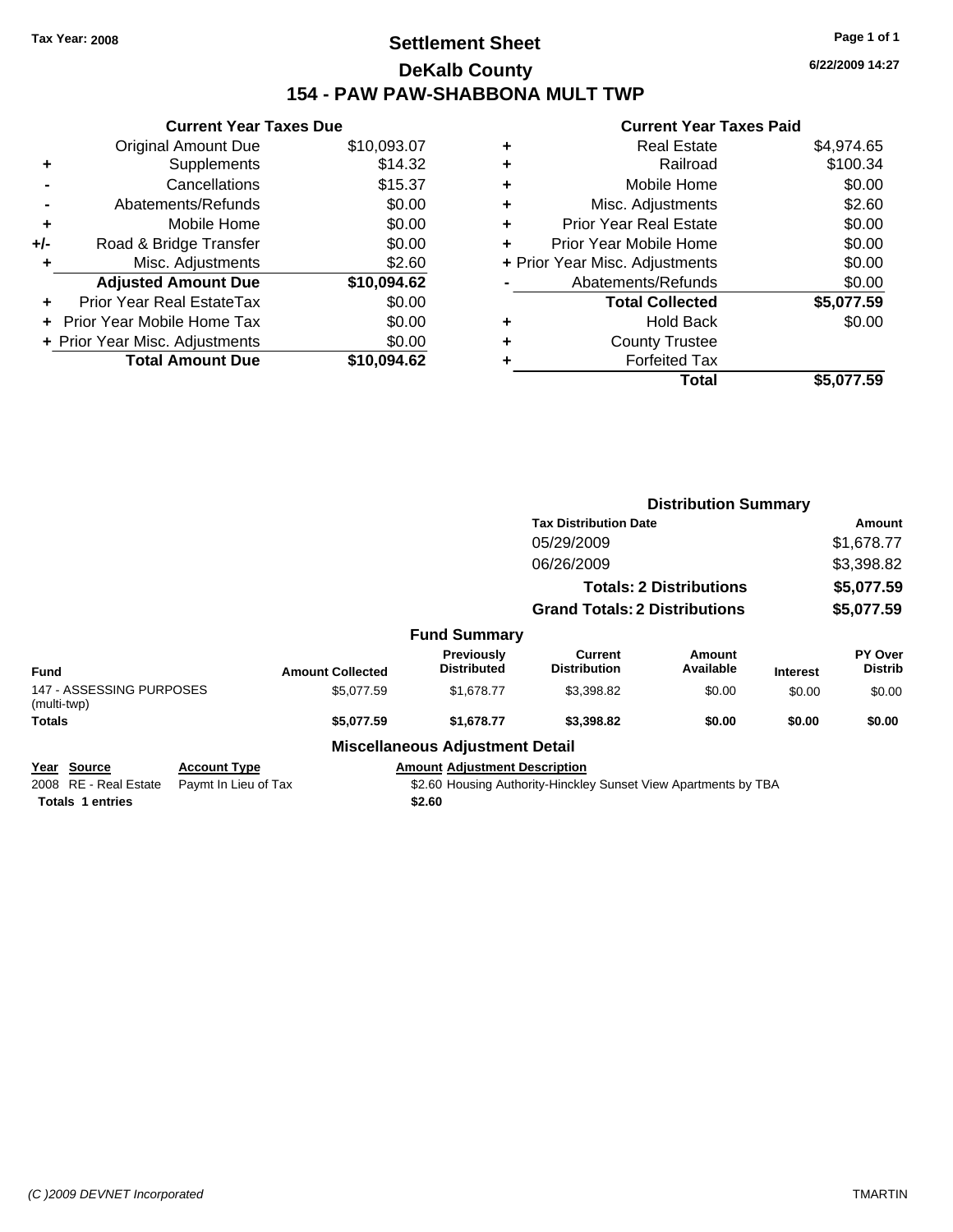### **Settlement Sheet Tax Year: 2008 Page 1 of 1 DeKalb County 155 - SOUTH GROVE-MAYFIELD MULT**

**6/22/2009 14:27**

|     | <b>Current Year Taxes Due</b>  |             |
|-----|--------------------------------|-------------|
|     | Original Amount Due            | \$10,151.95 |
| ÷   | Supplements                    | \$20.10     |
|     | Cancellations                  | \$21.63     |
|     | Abatements/Refunds             | \$0.00      |
| ٠   | Mobile Home                    | \$0.00      |
| +/- | Road & Bridge Transfer         | \$0.00      |
|     | Misc. Adjustments              | \$0.00      |
|     | <b>Adjusted Amount Due</b>     | \$10,150.42 |
|     | Prior Year Real EstateTax      | \$0.00      |
|     | Prior Year Mobile Home Tax     | \$0.00      |
|     | + Prior Year Misc. Adjustments | \$0.00      |
|     | <b>Total Amount Due</b>        | \$10,150.42 |
|     |                                |             |

|   | <b>Real Estate</b>             | \$5,064.55 |
|---|--------------------------------|------------|
| ٠ | Railroad                       | \$0.00     |
| ٠ | Mobile Home                    | \$0.00     |
| ٠ | Misc. Adjustments              | \$0.00     |
| ٠ | <b>Prior Year Real Estate</b>  | \$0.00     |
|   | Prior Year Mobile Home         | \$0.00     |
|   | + Prior Year Misc. Adjustments | \$0.00     |
|   | Abatements/Refunds             | \$0.00     |
|   | <b>Total Collected</b>         | \$5,064.55 |
| ٠ | Hold Back                      | \$0.00     |
| ٠ | <b>County Trustee</b>          |            |
| ٠ | <b>Forfeited Tax</b>           |            |
|   | Total                          | \$5,064.55 |
|   |                                |            |

|                                         |                         |                                  |                                       | <b>Distribution Summary</b>    |                 |                           |
|-----------------------------------------|-------------------------|----------------------------------|---------------------------------------|--------------------------------|-----------------|---------------------------|
|                                         |                         |                                  | <b>Tax Distribution Date</b>          |                                |                 | Amount                    |
|                                         |                         |                                  | 05/29/2009                            |                                |                 | \$1,145.15                |
|                                         |                         |                                  | 06/26/2009                            |                                |                 | \$3,919.40                |
|                                         |                         |                                  |                                       | <b>Totals: 2 Distributions</b> |                 | \$5,064.55                |
|                                         |                         |                                  | <b>Grand Totals: 2 Distributions</b>  |                                |                 | \$5,064.55                |
|                                         |                         | <b>Fund Summary</b>              |                                       |                                |                 |                           |
| <b>Fund</b>                             | <b>Amount Collected</b> | Previously<br><b>Distributed</b> | <b>Current</b><br><b>Distribution</b> | Amount<br>Available            | <b>Interest</b> | PY Over<br><b>Distrib</b> |
| 147 - ASSESSING PURPOSES<br>(multi-twp) | \$5,064.55              | \$1.145.15                       | \$3,919.40                            | \$0.00                         | \$0.00          | \$0.00                    |
| <b>Totals</b>                           | \$5.064.55              | \$1.145.15                       | \$3,919.40                            | \$0.00                         | \$0.00          | \$0.00                    |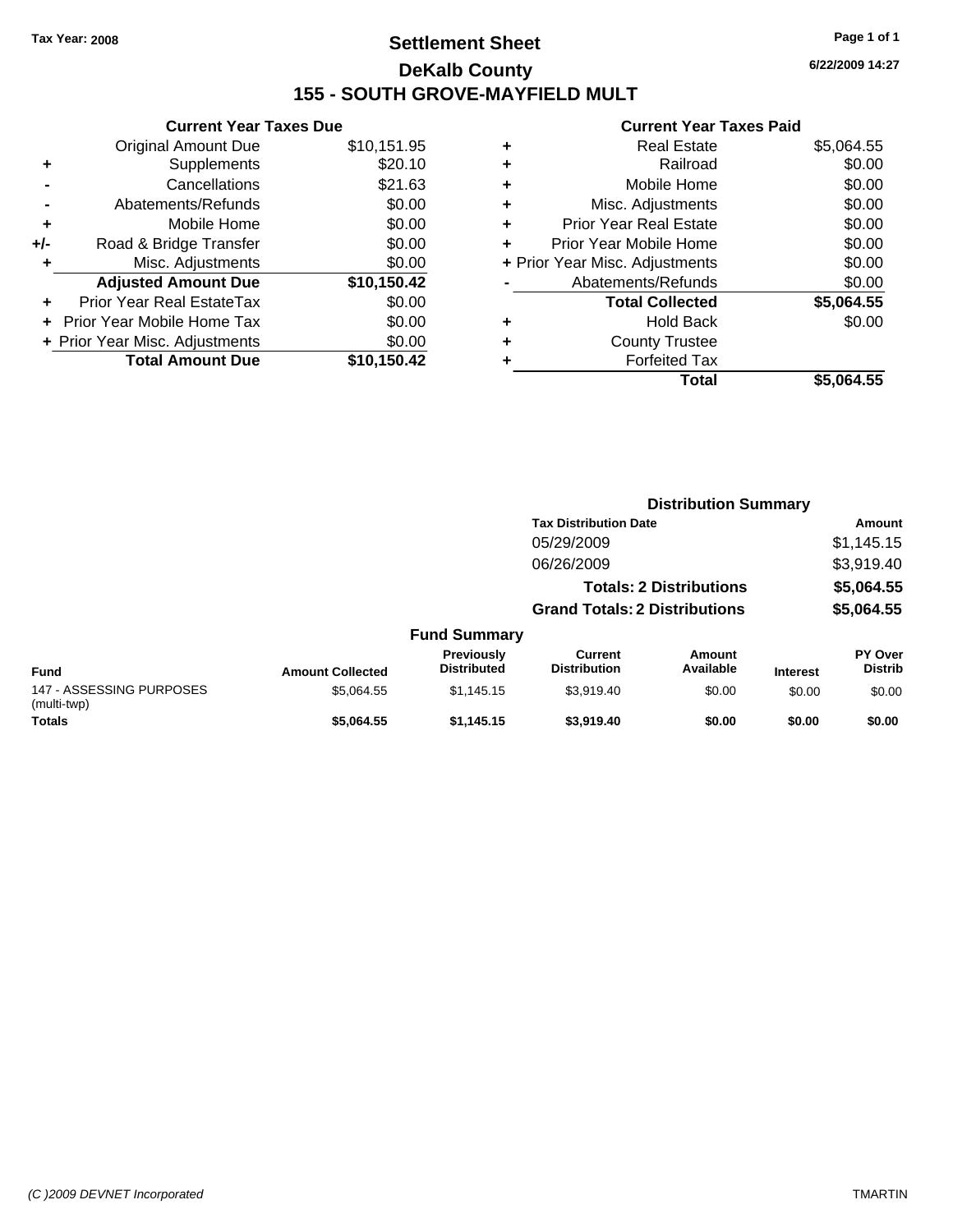### **Settlement Sheet Tax Year: 2008 Page 1 of 1 DeKalb County 156 - VICTOR-SOMONAUK MULTI TWP**

**6/22/2009 14:27**

|     | <b>Current Year Taxes Due</b>  |             |
|-----|--------------------------------|-------------|
|     | <b>Original Amount Due</b>     | \$19,509.80 |
| ٠   | Supplements                    | \$172.12    |
|     | Cancellations                  | \$188.96    |
|     | Abatements/Refunds             | \$0.00      |
| ٠   | Mobile Home                    | \$0.00      |
| +/- | Road & Bridge Transfer         | \$0.00      |
|     | Misc. Adjustments              | \$0.00      |
|     | <b>Adjusted Amount Due</b>     | \$19,492.96 |
|     | Prior Year Real EstateTax      | \$0.00      |
|     | Prior Year Mobile Home Tax     | \$0.00      |
|     | + Prior Year Misc. Adjustments | \$0.00      |
|     | <b>Total Amount Due</b>        | \$19,492.96 |
|     |                                |             |

| ٠ | Real Estate                    | \$10,067.77 |
|---|--------------------------------|-------------|
| ٠ | Railroad                       | \$58.46     |
| ٠ | Mobile Home                    | \$0.00      |
| ٠ | Misc. Adjustments              | \$0.00      |
| ٠ | <b>Prior Year Real Estate</b>  | \$0.00      |
| ٠ | Prior Year Mobile Home         | \$0.00      |
|   | + Prior Year Misc. Adjustments | \$0.00      |
|   | Abatements/Refunds             | \$0.00      |
|   | <b>Total Collected</b>         | \$10,126.23 |
| ٠ | <b>Hold Back</b>               | \$0.00      |
| ٠ | <b>County Trustee</b>          |             |
| ٠ | <b>Forfeited Tax</b>           |             |
|   | Total                          | \$10,126.23 |
|   |                                |             |

|                                         |                         |                                  |                                       | <b>Distribution Summary</b>    |                 |                                  |
|-----------------------------------------|-------------------------|----------------------------------|---------------------------------------|--------------------------------|-----------------|----------------------------------|
|                                         |                         |                                  | <b>Tax Distribution Date</b>          |                                |                 | Amount                           |
|                                         |                         |                                  | 05/29/2009                            |                                |                 | \$3,861.46                       |
|                                         |                         |                                  | 06/26/2009                            |                                |                 | \$6,264.77                       |
|                                         |                         |                                  |                                       | <b>Totals: 2 Distributions</b> |                 | \$10,126.23                      |
|                                         |                         |                                  | <b>Grand Totals: 2 Distributions</b>  |                                |                 | \$10,126.23                      |
|                                         |                         | <b>Fund Summary</b>              |                                       |                                |                 |                                  |
| <b>Fund</b>                             | <b>Amount Collected</b> | Previously<br><b>Distributed</b> | <b>Current</b><br><b>Distribution</b> | Amount<br>Available            | <b>Interest</b> | <b>PY Over</b><br><b>Distrib</b> |
| 147 - ASSESSING PURPOSES<br>(multi-twp) | \$10,126.23             | \$3,861.46                       | \$6,264.77                            | \$0.00                         | \$0.00          | \$0.00                           |
| <b>Totals</b>                           | \$10,126.23             | \$3,861.46                       | \$6.264.77                            | \$0.00                         | \$0.00          | \$0.00                           |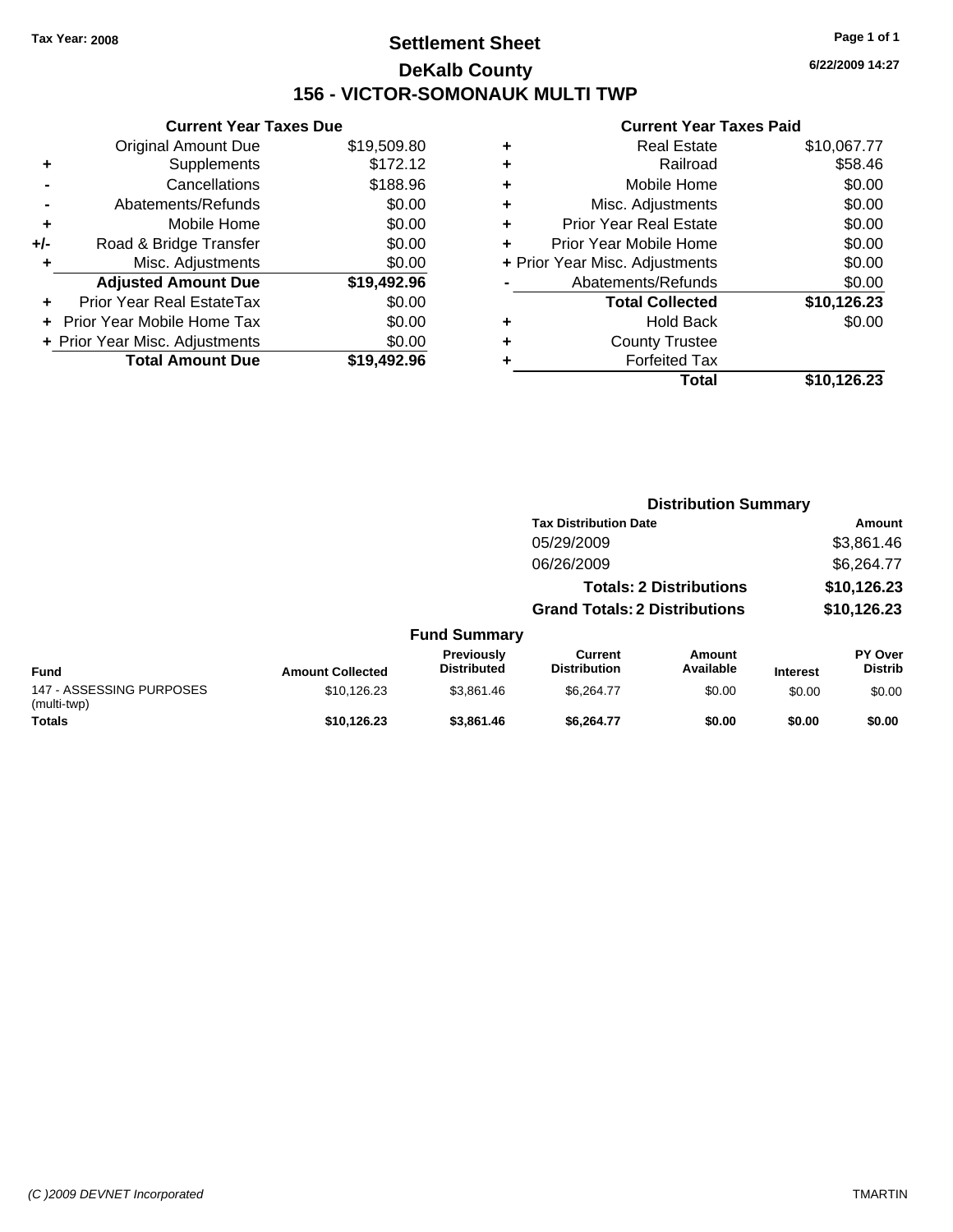### **Settlement Sheet Tax Year: 2008 Page 1 of 1 DeKalb County 157 - GENOA PUBLIC LIBRARY DIST**

**6/22/2009 14:27**

### **Current Year Taxes Paid**

|     | <b>Current Year Taxes Due</b>     |              |
|-----|-----------------------------------|--------------|
|     | <b>Original Amount Due</b>        | \$200,720.84 |
| ٠   | Supplements                       | \$1,123.82   |
|     | Cancellations                     | \$2,520.15   |
|     | Abatements/Refunds                | \$1.91       |
| ٠   | Mobile Home                       | \$0.00       |
| +/- | Road & Bridge Transfer            | \$0.00       |
| ٠   | Misc. Adjustments                 | \$0.00       |
|     | <b>Adjusted Amount Due</b>        | \$199,322.60 |
|     | Prior Year Real EstateTax         | (\$32.05)    |
|     | <b>Prior Year Mobile Home Tax</b> | \$0.00       |
|     | + Prior Year Misc. Adjustments    | \$0.00       |
|     | <b>Total Amount Due</b>           | \$199,290.55 |
|     |                                   |              |

|   | <b>Real Estate</b>             | \$95,138.58 |
|---|--------------------------------|-------------|
|   | Railroad                       | \$179.67    |
| ٠ | Mobile Home                    | \$0.00      |
| ٠ | Misc. Adjustments              | \$0.00      |
| ٠ | <b>Prior Year Real Estate</b>  | (\$32.05)   |
|   | Prior Year Mobile Home         | \$0.00      |
|   | + Prior Year Misc. Adjustments | \$0.00      |
|   | Abatements/Refunds             | \$1.91      |
|   | <b>Total Collected</b>         | \$95,284.29 |
|   | <b>Hold Back</b>               | \$0.00      |
|   | <b>County Trustee</b>          |             |
|   | <b>Forfeited Tax</b>           |             |
|   | Total                          | \$95.284.29 |

|                                         |                                      | <b>Distribution Summary</b>    |          |                                  |
|-----------------------------------------|--------------------------------------|--------------------------------|----------|----------------------------------|
|                                         | <b>Tax Distribution Date</b>         |                                |          | Amount                           |
|                                         | 05/29/2009                           |                                |          | \$54,640.92                      |
|                                         | 06/26/2009                           |                                |          | \$40,643.37                      |
|                                         |                                      | <b>Totals: 2 Distributions</b> |          | \$95,284.29                      |
|                                         | <b>Grand Totals: 2 Distributions</b> |                                |          | \$95,284.29                      |
| <b>Fund Summary</b>                     |                                      |                                |          |                                  |
| <b>Previously</b><br><b>Distributed</b> | Current<br><b>Distribution</b>       | <b>Amount</b><br>Available     | Interest | <b>PY Over</b><br><b>Distrib</b> |

| <b>Fund</b>                                   | <b>Amount Collected</b> | <b>Previously</b><br><b>Distributed</b> | Current<br><b>Distribution</b> | Amount<br>Available | <b>Interest</b> | <b>PY Over</b><br><b>Distrib</b> |
|-----------------------------------------------|-------------------------|-----------------------------------------|--------------------------------|---------------------|-----------------|----------------------------------|
| 001 - CORPORATE                               | \$72,868.11             | \$41,786.32                             | \$31,081.79                    | \$0.00              | \$0.00          | \$0.00                           |
| 004 - OPERATIONS & MAINTENANCE                | \$8,307.55              | \$4,763.98                              | \$3,543.57                     | \$0.00              | \$0.00          | \$0.00                           |
| $005 - I. M. R. F.$                           | \$4,748.58              | \$2,723.08                              | \$2,025.50                     | \$0.00              | \$0.00          | \$0.00                           |
| 027 - AUDIT                                   | \$1,189.63              | \$682.20                                | \$507.43                       | \$0.00              | \$0.00          | \$0.00                           |
| 035 - TORT JUDGEMENTS/LIABILITY<br><b>INS</b> | \$4,748.58              | \$2,723.08                              | \$2,025.50                     | \$0.00              | \$0.00          | \$0.00                           |
| 047 - SOCIAL SECURITY                         | \$3.421.84              | \$1,962.26                              | \$1,459.58                     | \$0.00              | \$0.00          | \$0.00                           |
| <b>Totals</b>                                 | \$95,284.29             | \$54,640.92                             | \$40,643.37                    | \$0.00              | \$0.00          | \$0.00                           |
|                                               |                         | Alextronomic Batalli                    |                                |                     |                 |                                  |

#### **Abatement Detail**

**Totals 1 entries** \$1.91

**Year Source Account Type Amount Adjustment Description** \$1.91 Interest on 2006 PTAB-Chamberlain Park Apts. by TBA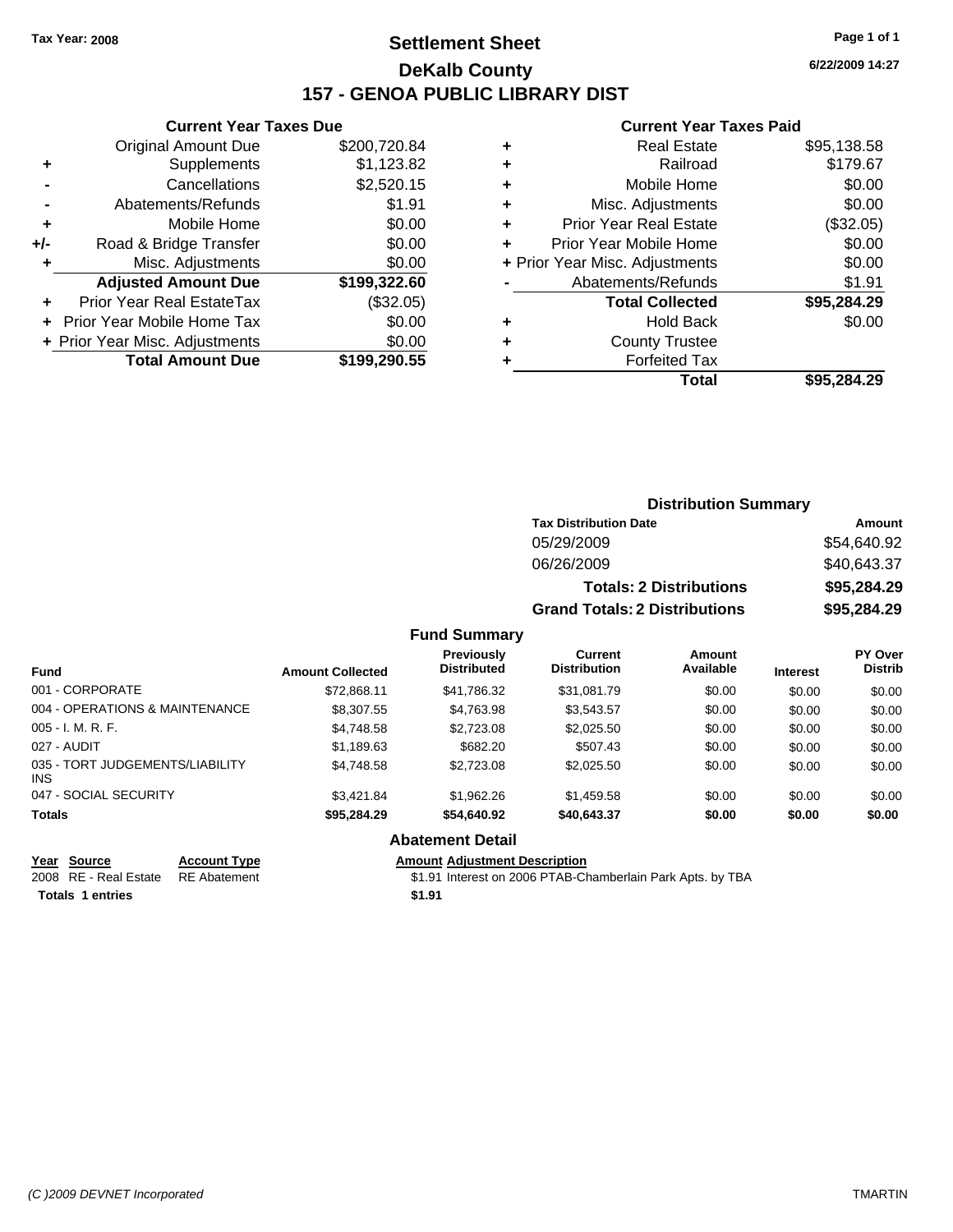### **Settlement Sheet Tax Year: 2008 Page 1 of 1 DeKalb County 158 - DEKALB TIF1**

**6/22/2009 14:27**

| <b>Current Year Taxes Due</b> |  |  |  |
|-------------------------------|--|--|--|
|-------------------------------|--|--|--|

|     | <b>Original Amount Due</b>        | \$4,516,665.92 |
|-----|-----------------------------------|----------------|
| ٠   | Supplements                       | \$16,429.26    |
|     | Cancellations                     | \$51,639.80    |
|     | Abatements/Refunds                | \$0.00         |
| ٠   | Mobile Home                       | \$0.00         |
| +/- | Road & Bridge Transfer            | \$0.00         |
| ٠   | Misc. Adjustments                 | \$0.00         |
|     | <b>Adjusted Amount Due</b>        | \$4,481,455.38 |
|     | <b>Prior Year Real EstateTax</b>  | \$0.00         |
|     | <b>Prior Year Mobile Home Tax</b> | \$0.00         |
|     | + Prior Year Misc. Adjustments    | \$0.00         |
|     | <b>Total Amount Due</b>           | \$4,481,455.38 |

|   | <b>Real Estate</b>             | \$2,230,293.52 |
|---|--------------------------------|----------------|
| ٠ | Railroad                       | \$0.00         |
| ٠ | Mobile Home                    | \$0.00         |
| ٠ | Misc. Adjustments              | \$0.00         |
| ٠ | <b>Prior Year Real Estate</b>  | \$0.00         |
|   | Prior Year Mobile Home         | \$0.00         |
|   | + Prior Year Misc. Adjustments | \$0.00         |
|   | Abatements/Refunds             | \$0.00         |
|   | <b>Total Collected</b>         | \$2,230,293.52 |
| ٠ | Hold Back                      | \$0.00         |
| ٠ | <b>County Trustee</b>          |                |
|   | <b>Forfeited Tax</b>           |                |
|   | Total                          | \$2,230,293.52 |
|   |                                |                |

|                                                  |                                         |                                |                                                                                                       |                                                                                                                                                              | Amount                                |  |
|--------------------------------------------------|-----------------------------------------|--------------------------------|-------------------------------------------------------------------------------------------------------|--------------------------------------------------------------------------------------------------------------------------------------------------------------|---------------------------------------|--|
|                                                  |                                         | 05/29/2009                     |                                                                                                       |                                                                                                                                                              | \$730,825.10                          |  |
|                                                  |                                         | 06/26/2009                     |                                                                                                       |                                                                                                                                                              | \$1,499,468.42<br>\$2,230,293.52      |  |
|                                                  |                                         |                                |                                                                                                       |                                                                                                                                                              |                                       |  |
|                                                  |                                         |                                |                                                                                                       |                                                                                                                                                              | \$2,230,293.52                        |  |
|                                                  |                                         |                                |                                                                                                       |                                                                                                                                                              |                                       |  |
| <b>Amount Collected</b>                          | <b>Previously</b><br><b>Distributed</b> | Current<br><b>Distribution</b> | Amount<br>Available                                                                                   | <b>Interest</b>                                                                                                                                              | PY Over<br><b>Distrib</b>             |  |
| \$2,230,293.52                                   | \$730,825.10                            | \$1,499,468.42                 | \$0.00                                                                                                | \$0.00                                                                                                                                                       | \$0.00                                |  |
| \$2,230,293.52                                   | \$730,825.10                            | \$1,499,468.42                 | \$0.00                                                                                                | \$0.00                                                                                                                                                       | \$0.00                                |  |
|                                                  |                                         |                                |                                                                                                       |                                                                                                                                                              |                                       |  |
| <b>Account Type</b><br><b>Back Tax Collected</b> |                                         |                                |                                                                                                       |                                                                                                                                                              |                                       |  |
|                                                  |                                         |                                | <b>Fund Summary</b><br><b>Miscellaneous Adjustment Detail</b><br><b>Amount Adjustment Description</b> | <b>Tax Distribution Date</b><br><b>Totals: 2 Distributions</b><br><b>Grand Totals: 2 Distributions</b><br>\$0.00 Eagle Homes Redemption 08-03-400-020 by TBA | <b>Distribution Summary</b><br>\$0.00 |  |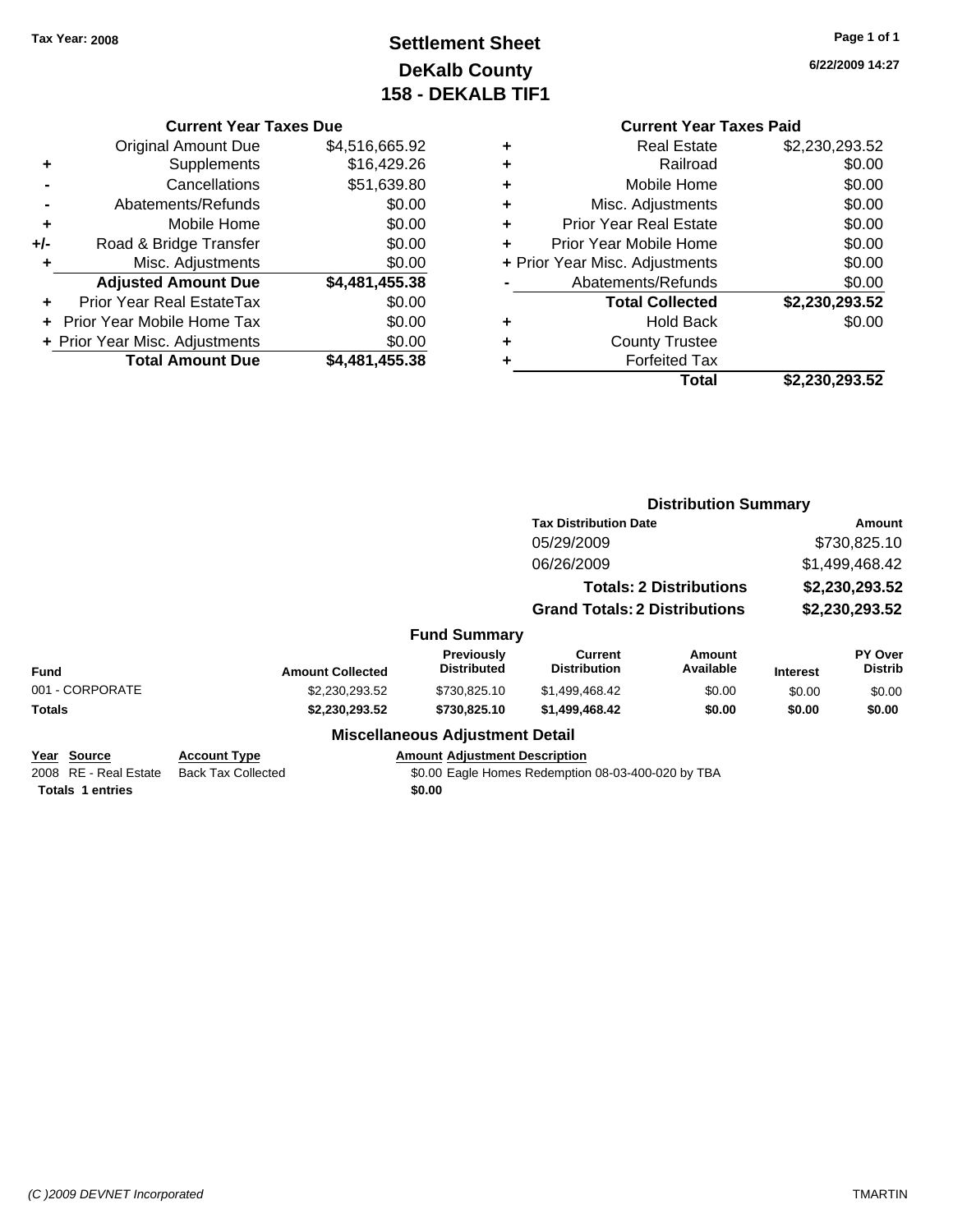### **Settlement Sheet Tax Year: 2008 Page 1 of 1 DeKalb County 159 - DEKALB TIF2**

#### **Current Year Taxes Due**

|     | <b>Total Amount Due</b>           | \$2,073,249.48 |
|-----|-----------------------------------|----------------|
|     | + Prior Year Misc. Adjustments    | \$0.00         |
|     | <b>Prior Year Mobile Home Tax</b> | \$0.00         |
|     | <b>Prior Year Real EstateTax</b>  | \$0.00         |
|     | <b>Adjusted Amount Due</b>        | \$2,073,249.48 |
| ٠   | Misc. Adjustments                 | \$0.00         |
| +/- | Road & Bridge Transfer            | \$0.00         |
| ٠   | Mobile Home                       | \$0.00         |
|     | Abatements/Refunds                | \$0.00         |
|     | Cancellations                     | \$5,513.34     |
| ٠   | Supplements                       | \$4,376.32     |
|     | <b>Original Amount Due</b>        | \$2,074,386.50 |
|     |                                   |                |

### **Current Year Taxes Paid**

|   | <b>Real Estate</b>             | \$1,029,520.52 |
|---|--------------------------------|----------------|
| ٠ | Railroad                       | \$0.00         |
| ٠ | Mobile Home                    | \$0.00         |
| ٠ | Misc. Adjustments              | \$0.00         |
| ٠ | <b>Prior Year Real Estate</b>  | \$0.00         |
| ٠ | Prior Year Mobile Home         | \$0.00         |
|   | + Prior Year Misc. Adjustments | \$0.00         |
|   | Abatements/Refunds             | \$0.00         |
|   | <b>Total Collected</b>         | \$1,029,520.52 |
| ٠ | Hold Back                      | \$0.00         |
| ٠ | <b>County Trustee</b>          |                |
| ٠ | <b>Forfeited Tax</b>           |                |
|   | Total                          | \$1,029,520.52 |
|   |                                |                |

**6/22/2009 14:27**

| <b>Distribution Summary</b> |
|-----------------------------|
|-----------------------------|

| <b>Tax Distribution Date</b>         | Amount         |
|--------------------------------------|----------------|
| 05/29/2009                           | \$389,433.16   |
| 06/26/2009                           | \$640,087.36   |
| <b>Totals: 2 Distributions</b>       | \$1,029,520.52 |
| <b>Grand Totals: 2 Distributions</b> | \$1,029,520.52 |
|                                      |                |

|                 |                         | <b>Previously</b> | Current             | Amount    |                 | PY Over |
|-----------------|-------------------------|-------------------|---------------------|-----------|-----------------|---------|
| Fund            | <b>Amount Collected</b> | Distributed       | <b>Distribution</b> | Available | <b>Interest</b> | Distrib |
| 001 - CORPORATE | \$1.029.520.52          | \$389,433.16      | \$640,087.36        | \$0.00    | \$0.00          | \$0.00  |
| Totals          | \$1.029.520.52          | \$389,433,16      | \$640,087,36        | \$0.00    | \$0.00          | \$0.00  |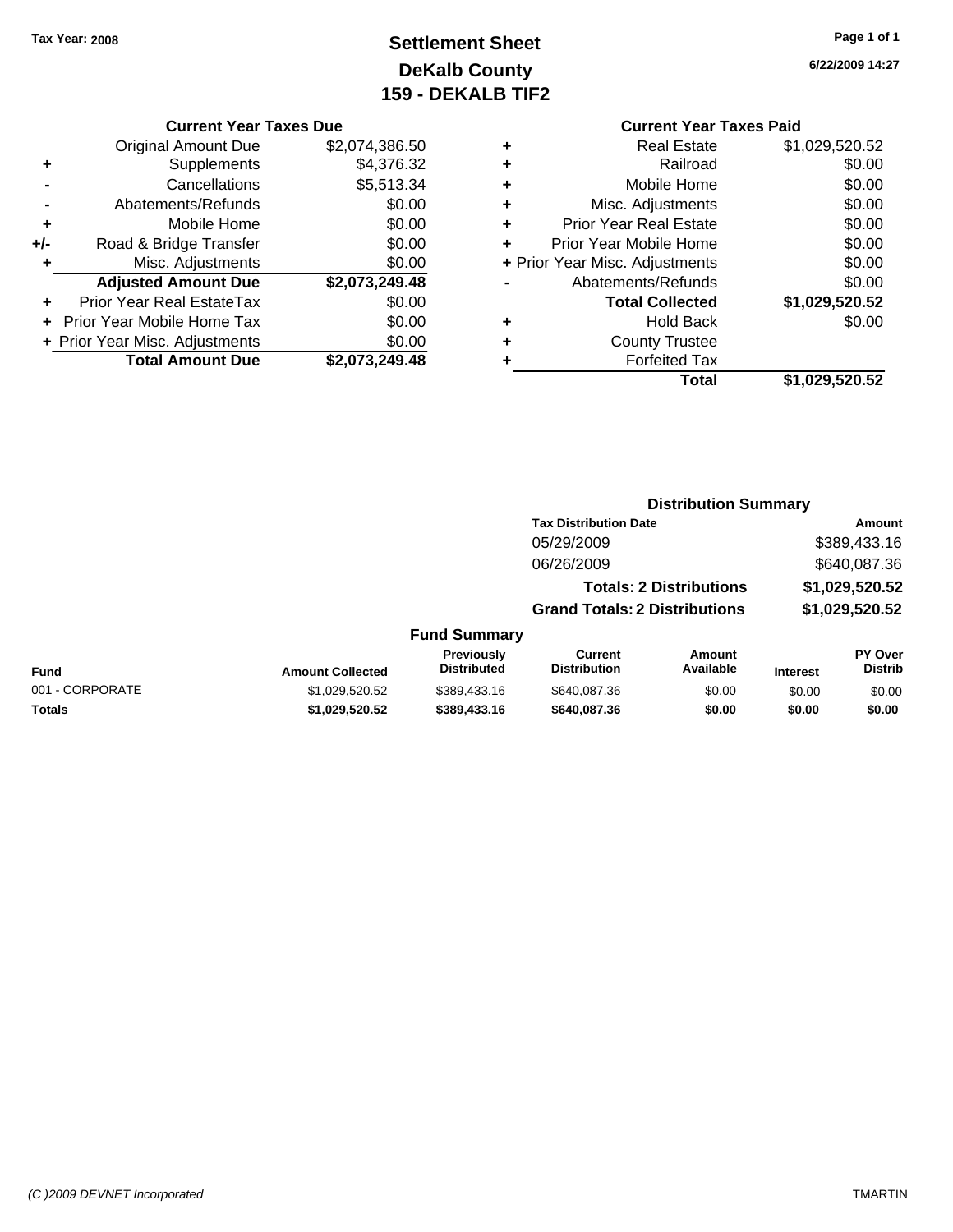### **Settlement Sheet Tax Year: 2008 Page 1 of 1 DeKalb County 160 - DEKALB TIF1 AMENDED**

**6/22/2009 14:27**

#### **Current Year Taxes Paid**

|     | <b>Current Year Taxes Due</b>  |                |  |
|-----|--------------------------------|----------------|--|
|     | <b>Original Amount Due</b>     | \$2,384,769.48 |  |
| ٠   | Supplements                    | \$11,341.60    |  |
|     | Cancellations                  | \$14,646.06    |  |
|     | Abatements/Refunds             | \$0.00         |  |
| ٠   | Mobile Home                    | \$0.00         |  |
| +/- | Road & Bridge Transfer         | \$0.00         |  |
| ٠   | Misc. Adjustments              | \$0.00         |  |
|     | <b>Adjusted Amount Due</b>     | \$2,381,465.02 |  |
| ÷   | Prior Year Real EstateTax      | \$0.00         |  |
|     | Prior Year Mobile Home Tax     | \$0.00         |  |
|     | + Prior Year Misc. Adjustments | \$0.00         |  |
|     | <b>Total Amount Due</b>        | \$2,381,465.02 |  |

| ٠ | <b>Real Estate</b>             | \$1,134,314.54 |
|---|--------------------------------|----------------|
| ٠ | Railroad                       | \$0.00         |
| ٠ | Mobile Home                    | \$0.00         |
| ٠ | Misc. Adjustments              | \$0.00         |
| ٠ | <b>Prior Year Real Estate</b>  | \$0.00         |
| ٠ | Prior Year Mobile Home         | \$0.00         |
|   | + Prior Year Misc. Adjustments | \$0.00         |
|   | Abatements/Refunds             | \$0.00         |
|   | <b>Total Collected</b>         | \$1,134,314.54 |
| ٠ | Hold Back                      | \$0.00         |
| ٠ | <b>County Trustee</b>          |                |
| ٠ | <b>Forfeited Tax</b>           |                |
|   | Total                          | \$1,134,314.54 |
|   |                                |                |

# **Distribution Summary**

| <b>Tax Distribution Date</b>         | Amount         |
|--------------------------------------|----------------|
| 05/29/2009                           | \$731,134.38   |
| 06/26/2009                           | \$403,180.16   |
| <b>Totals: 2 Distributions</b>       | \$1,134,314.54 |
| <b>Grand Totals: 2 Distributions</b> | \$1,134,314.54 |
|                                      |                |

| Fund            | <b>Amount Collected</b> | <b>Previously</b><br><b>Distributed</b> | Current<br><b>Distribution</b> | Amount<br>Available | <b>Interest</b> | <b>PY Over</b><br><b>Distrib</b> |
|-----------------|-------------------------|-----------------------------------------|--------------------------------|---------------------|-----------------|----------------------------------|
| 001 - CORPORATE | \$1.134.314.54          | \$731.134.38                            | \$403.180.16                   | \$0.00              | \$0.00          | \$0.00                           |
| Totals          | \$1.134.314.54          | \$731.134.38                            | \$403.180.16                   | \$0.00              | \$0.00          | \$0.00                           |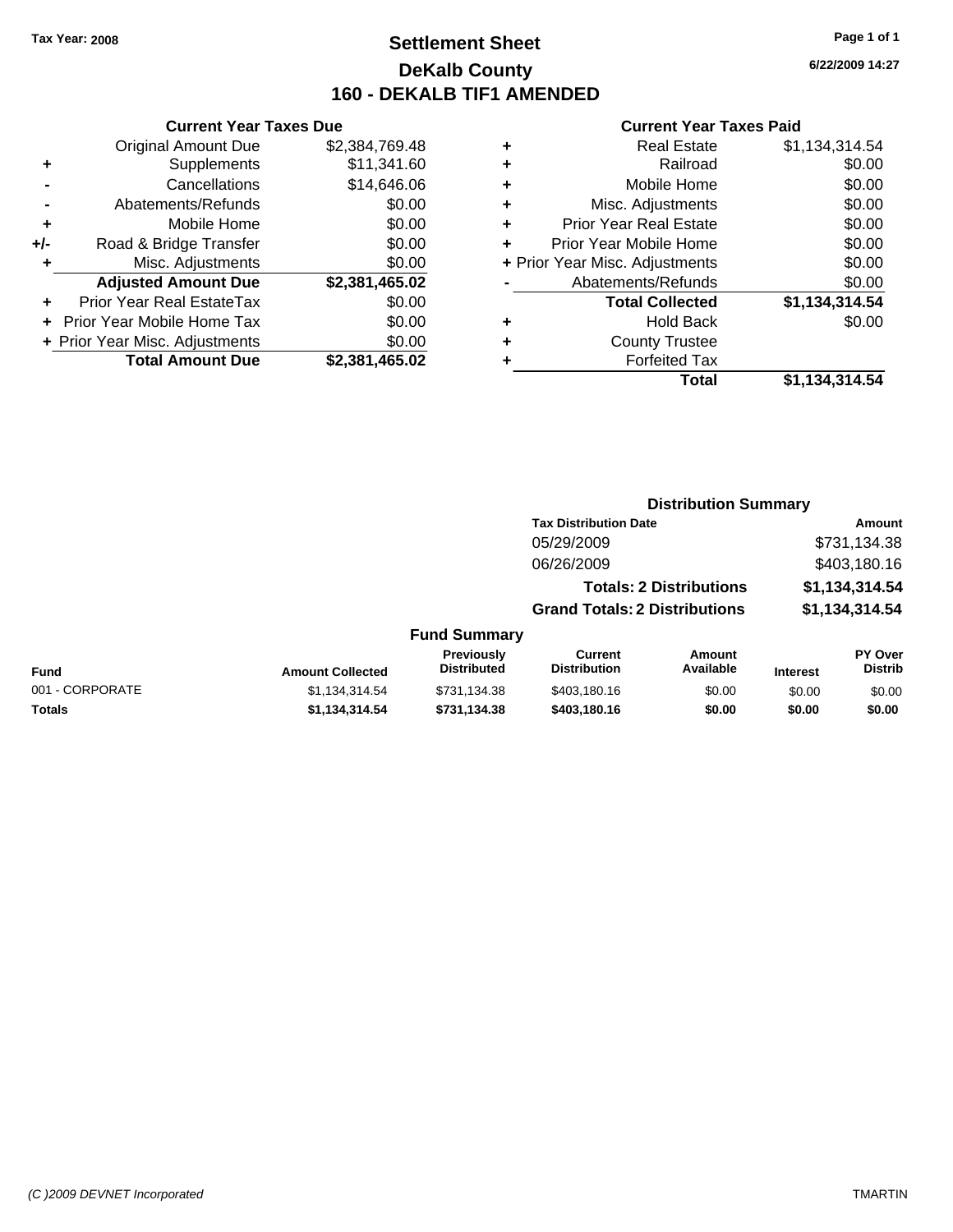## **Settlement Sheet Tax Year: 2008 Page 1 of 1 DeKalb County 162 - DEKALB TIF4**

**6/22/2009 14:27**

#### **Current Year Taxes Due**

| <b>Original Amount Due</b>       | \$311,100.78                                                 |
|----------------------------------|--------------------------------------------------------------|
| Supplements                      | \$0.00                                                       |
| Cancellations                    | \$0.00                                                       |
| Abatements/Refunds               | \$0.00                                                       |
| Mobile Home                      | \$0.00                                                       |
| Road & Bridge Transfer           | \$0.00                                                       |
| Misc. Adjustments                | \$0.00                                                       |
| <b>Adjusted Amount Due</b>       | \$311,100.78                                                 |
| <b>Prior Year Real EstateTax</b> | \$0.00                                                       |
|                                  | \$0.00                                                       |
|                                  | \$0.00                                                       |
| <b>Total Amount Due</b>          | \$311,100.78                                                 |
|                                  | Prior Year Mobile Home Tax<br>+ Prior Year Misc. Adjustments |

### **Current Year Taxes Paid**

|   | <b>Real Estate</b>             | \$155,550.39 |
|---|--------------------------------|--------------|
|   | Railroad                       | \$0.00       |
| ٠ | Mobile Home                    | \$0.00       |
| ٠ | Misc. Adjustments              | \$0.00       |
| ٠ | <b>Prior Year Real Estate</b>  | \$0.00       |
|   | Prior Year Mobile Home         | \$0.00       |
|   | + Prior Year Misc. Adjustments | \$0.00       |
|   | Abatements/Refunds             | \$0.00       |
|   | <b>Total Collected</b>         | \$155,550.39 |
| ٠ | <b>Hold Back</b>               | \$0.00       |
|   | <b>County Trustee</b>          |              |
|   | <b>Forfeited Tax</b>           |              |
|   | Total                          | \$155,550.39 |
|   |                                |              |

#### **Distribution Summary Tax Distribution Date Amount** 06/26/2009 \$155,550.39 **Totals: 1 Distributions \$155,550.39 Grand Totals: 1 Distributions \$155,550.39 Fund Summary PY Over Distrib Amount Available Current Distribution Previously Amount Collected Distributed**

|                 |                         | <b>Previously</b>  | Current             | Amount    |                 | <b>PY Over</b> |
|-----------------|-------------------------|--------------------|---------------------|-----------|-----------------|----------------|
| Fund            | <b>Amount Collected</b> | <b>Distributed</b> | <b>Distribution</b> | Available | <b>Interest</b> | <b>Distrib</b> |
| 001 - CORPORATE | \$155.550.39            | \$0.00             | \$155,550.39        | \$0.00    | \$0.00          | \$0.00         |
| Totals          | \$155.550.39            | \$0.00             | \$155,550.39        | \$0.00    | \$0.00          | \$0.00         |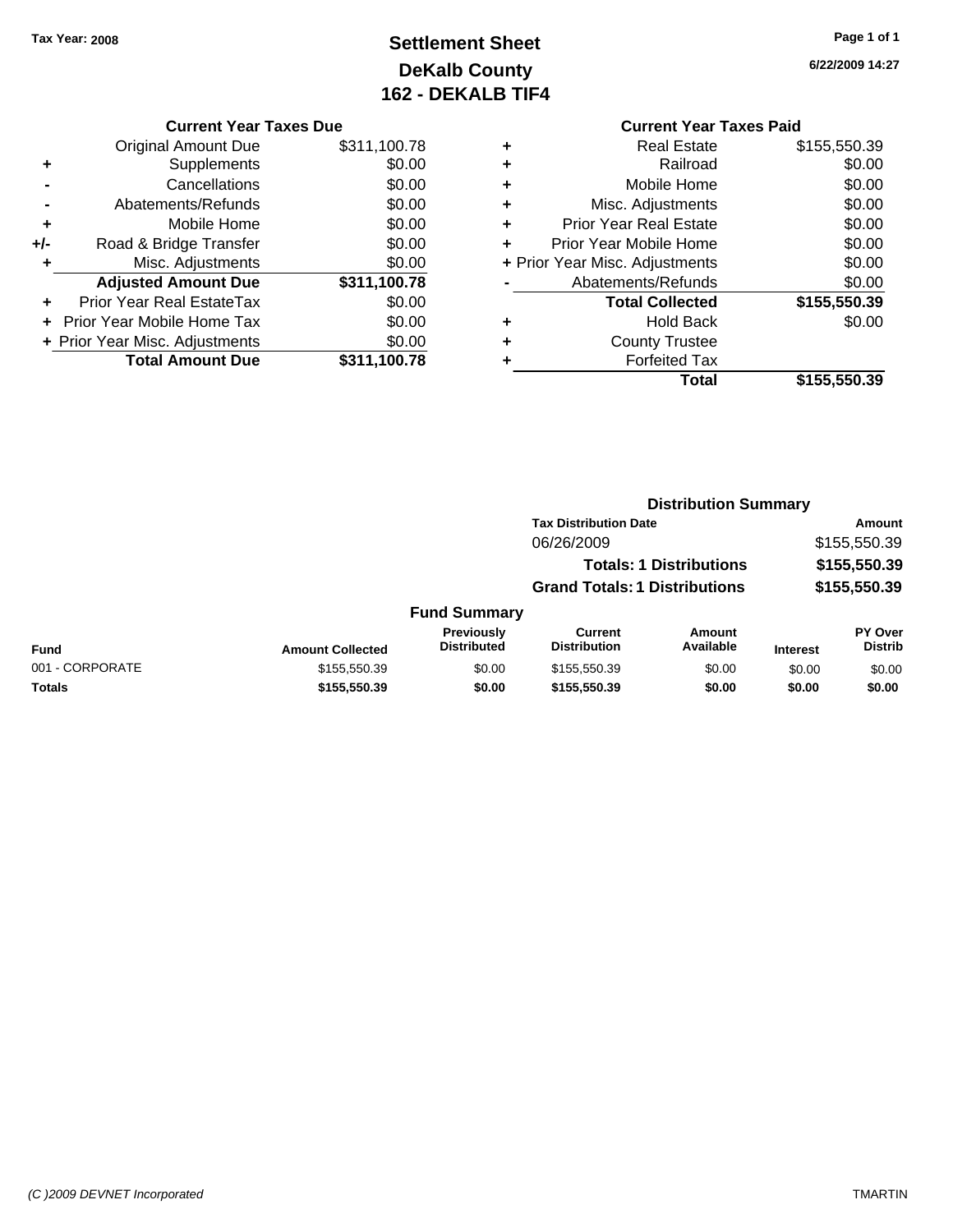## **Settlement Sheet Tax Year: 2008 Page 1 of 1 DeKalb County 163 - MALTA TIF**

**6/22/2009 14:27**

| <b>Current Year Taxes Due</b> |  |  |  |
|-------------------------------|--|--|--|
|-------------------------------|--|--|--|

|     | <b>Original Amount Due</b>       | \$405,368.78 |
|-----|----------------------------------|--------------|
| ٠   | Supplements                      | \$0.00       |
|     | Cancellations                    | \$0.00       |
|     | Abatements/Refunds               | \$0.00       |
| ÷   | Mobile Home                      | \$0.00       |
| +/- | Road & Bridge Transfer           | \$0.00       |
| ٠   | Misc. Adjustments                | \$0.00       |
|     | <b>Adjusted Amount Due</b>       | \$405,368.78 |
|     | <b>Prior Year Real EstateTax</b> | \$0.00       |
|     | Prior Year Mobile Home Tax       | \$0.00       |
|     | + Prior Year Misc. Adjustments   | \$0.00       |
|     | <b>Total Amount Due</b>          | \$405,368.78 |
|     |                                  |              |

| <b>Current Year Taxes Paid</b> |              |  |  |  |
|--------------------------------|--------------|--|--|--|
| <b>Real Estate</b>             | \$190,069.57 |  |  |  |
| Railroad                       | \$0.00       |  |  |  |
| Mobile Home                    | \$0.00       |  |  |  |
| Misc. Adjustments              | \$0.00       |  |  |  |
| <b>Prior Year Real Estate</b>  | \$0.00       |  |  |  |
| Prior Year Mobile Home         | \$0.00       |  |  |  |
| + Prior Year Misc. Adjustments | \$0.00       |  |  |  |
| Abatements/Refunds             | \$0.00       |  |  |  |
| <b>Total Collected</b>         | \$190,069.57 |  |  |  |
| Hold Back                      | \$0.00       |  |  |  |
| <b>County Trustee</b>          |              |  |  |  |
| <b>Forfeited Tax</b>           |              |  |  |  |
| Total                          | \$190,069.57 |  |  |  |
|                                |              |  |  |  |

**Distribution Summary**

|                 |                         |                                  | <b>Tax Distribution Date</b>          |                                |                 | Amount                           |
|-----------------|-------------------------|----------------------------------|---------------------------------------|--------------------------------|-----------------|----------------------------------|
|                 |                         |                                  | 05/29/2009                            |                                |                 | \$148,077.23                     |
|                 |                         |                                  | 06/26/2009                            |                                |                 | \$41,992.34                      |
|                 |                         |                                  |                                       | <b>Totals: 2 Distributions</b> |                 | \$190,069.57                     |
|                 |                         |                                  | <b>Grand Totals: 2 Distributions</b>  |                                |                 | \$190,069.57                     |
|                 |                         | <b>Fund Summary</b>              |                                       |                                |                 |                                  |
| <b>Fund</b>     | <b>Amount Collected</b> | Previously<br><b>Distributed</b> | <b>Current</b><br><b>Distribution</b> | Amount<br>Available            | <b>Interest</b> | <b>PY Over</b><br><b>Distrib</b> |
| 001 - CORPORATE | \$190,069.57            | \$148,077.23                     | \$41,992.34                           | \$0.00                         | \$0.00          | \$0.00                           |
| Totals          | \$190,069.57            | \$148,077.23                     | \$41,992.34                           | \$0.00                         | \$0.00          | \$0.00                           |
|                 |                         |                                  |                                       |                                |                 |                                  |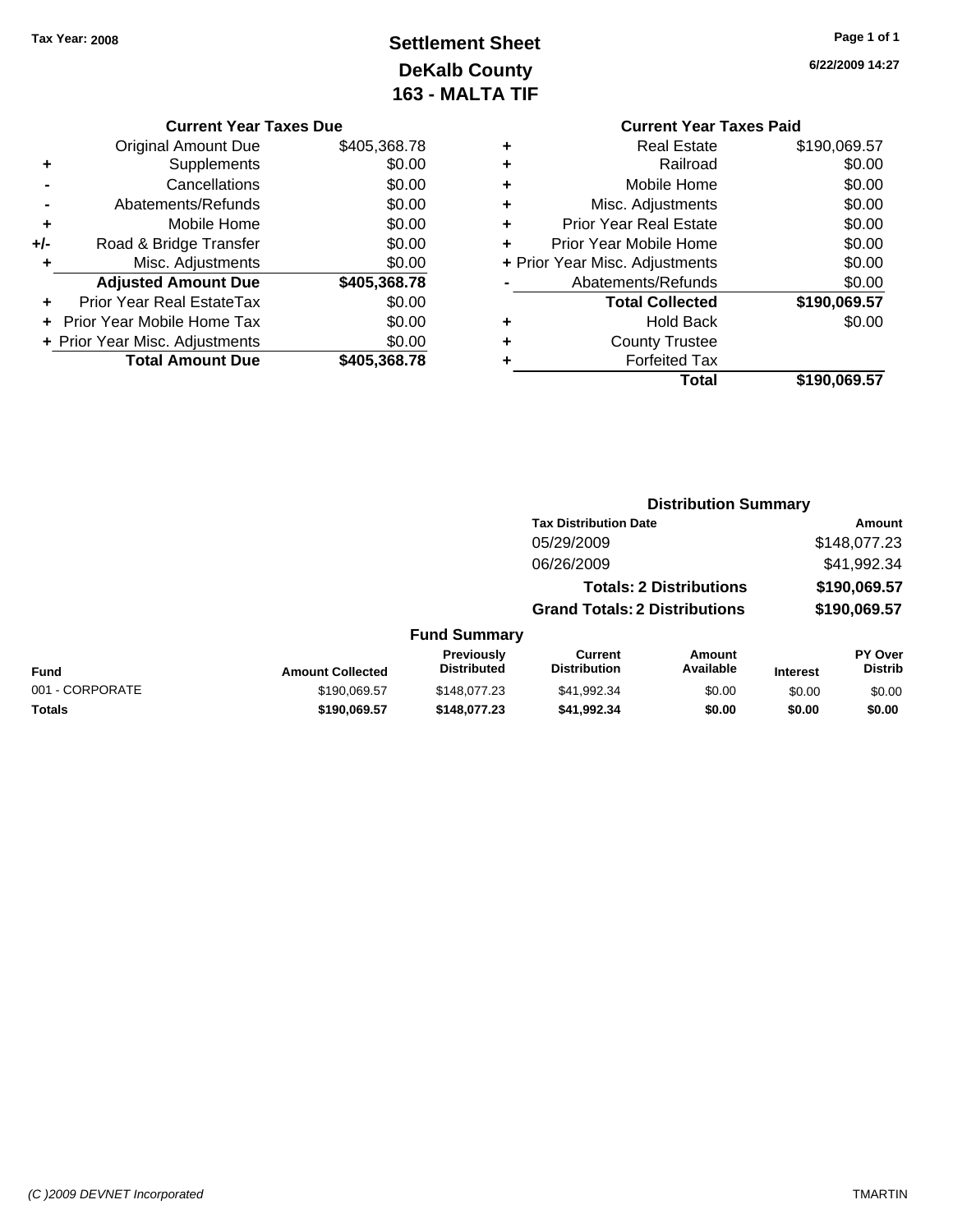## **Settlement Sheet Tax Year: 2008 Page 1 of 1 DeKalb County 164 - DEKALB TIF5**

**6/22/2009 14:27**

| <b>Current Year Taxes Due</b> |
|-------------------------------|
|-------------------------------|

| <b>Original Amount Due</b> | \$26,525.76                    |
|----------------------------|--------------------------------|
| Supplements                | \$0.00                         |
| Cancellations              | \$841.66                       |
| Abatements/Refunds         | \$0.00                         |
| Mobile Home                | \$0.00                         |
| Road & Bridge Transfer     | \$0.00                         |
| Misc. Adjustments          | \$0.00                         |
| <b>Adjusted Amount Due</b> | \$25,684.10                    |
| Prior Year Real EstateTax  | \$0.00                         |
| Prior Year Mobile Home Tax | \$0.00                         |
|                            | \$0.00                         |
| <b>Total Amount Due</b>    | \$25,684.10                    |
|                            | + Prior Year Misc. Adjustments |

### **Current Year Taxes Paid +** Real Estate \$12,771.50 **+** Railroad \$0.00 **+** Mobile Home \$0.00

|   | <b>Forfeited Tax</b>           |             |
|---|--------------------------------|-------------|
| ٠ | <b>County Trustee</b>          |             |
|   | <b>Hold Back</b>               | \$0.00      |
|   | <b>Total Collected</b>         | \$12,771.50 |
|   | Abatements/Refunds             | \$0.00      |
|   | + Prior Year Misc. Adjustments | \$0.00      |
|   | Prior Year Mobile Home         | \$0.00      |
| ÷ | <b>Prior Year Real Estate</b>  | \$0.00      |
|   | Misc. Adjustments              | \$0.00      |

|                 |                         |                                  | <b>Distribution Summary</b>           |                     |                 |                                  |  |
|-----------------|-------------------------|----------------------------------|---------------------------------------|---------------------|-----------------|----------------------------------|--|
|                 |                         |                                  | <b>Tax Distribution Date</b>          |                     | Amount          |                                  |  |
|                 |                         |                                  | 05/29/2009                            |                     |                 | \$2,896.06                       |  |
|                 |                         |                                  | 06/26/2009                            |                     |                 | \$9,875.44                       |  |
|                 |                         |                                  | <b>Totals: 2 Distributions</b>        |                     |                 | \$12,771.50                      |  |
|                 |                         |                                  | <b>Grand Totals: 2 Distributions</b>  |                     |                 | \$12,771.50                      |  |
|                 |                         | <b>Fund Summary</b>              |                                       |                     |                 |                                  |  |
| <b>Fund</b>     | <b>Amount Collected</b> | Previously<br><b>Distributed</b> | <b>Current</b><br><b>Distribution</b> | Amount<br>Available | <b>Interest</b> | <b>PY Over</b><br><b>Distrib</b> |  |
| 001 - CORPORATE | \$12,771.50             | \$2,896.06                       | \$9.875.44                            | \$0.00              | \$0.00          | \$0.00                           |  |
| Totals          | \$12,771.50             | \$2,896.06                       | \$9,875.44                            | \$0.00              | \$0.00          | \$0.00                           |  |
|                 |                         |                                  |                                       |                     |                 |                                  |  |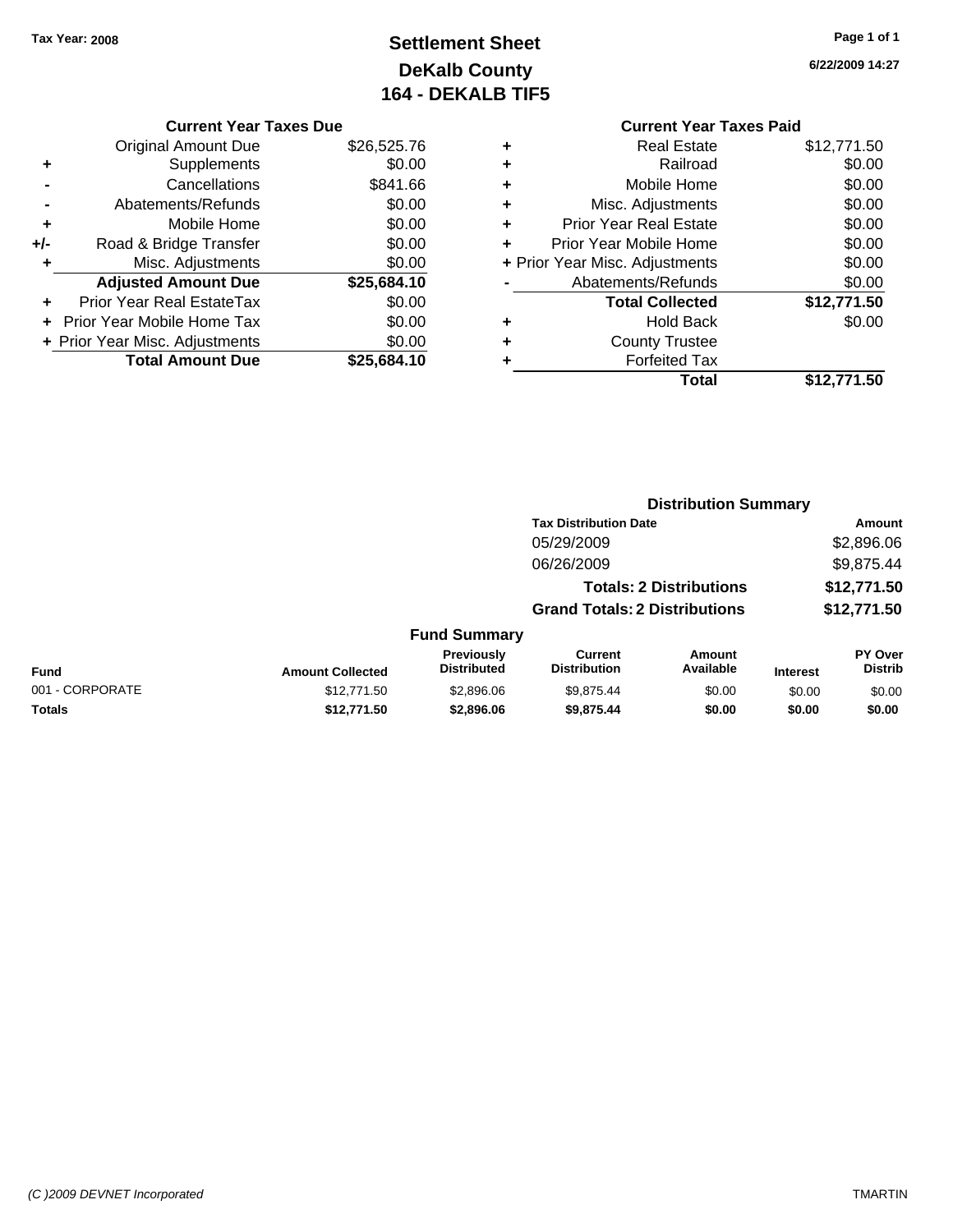### **Settlement Sheet Tax Year: 2008 Page 1 of 1 DeKalb County 170 - KIRKLAND TIF**

### **6/22/2009 14:27**

| <b>Current Year Taxes Due</b> |  |  |  |
|-------------------------------|--|--|--|
|-------------------------------|--|--|--|

|       | <b>Original Amount Due</b>        | \$324,321.62 |
|-------|-----------------------------------|--------------|
| ٠     | Supplements                       | \$1,558.46   |
|       | Cancellations                     | \$1,731.88   |
|       | Abatements/Refunds                | \$0.00       |
| ٠     | Mobile Home                       | \$0.00       |
| $+/-$ | Road & Bridge Transfer            | \$0.00       |
| ۰     | Misc. Adjustments                 | \$0.00       |
|       | <b>Adjusted Amount Due</b>        | \$324,148.20 |
|       | Prior Year Real EstateTax         | \$0.00       |
|       | <b>Prior Year Mobile Home Tax</b> | \$0.00       |
|       | + Prior Year Misc. Adjustments    | \$0.00       |
|       | <b>Total Amount Due</b>           | \$324.148.20 |

|   | <b>Real Estate</b>             | \$165,850.38 |
|---|--------------------------------|--------------|
| ÷ | Railroad                       | \$0.00       |
| ٠ | Mobile Home                    | \$0.00       |
| ٠ | Misc. Adjustments              | \$0.00       |
| ٠ | <b>Prior Year Real Estate</b>  | \$0.00       |
|   | Prior Year Mobile Home         | \$0.00       |
|   | + Prior Year Misc. Adjustments | \$0.00       |
|   | Abatements/Refunds             | \$0.00       |
|   | <b>Total Collected</b>         | \$165,850.38 |
| ٠ | <b>Hold Back</b>               | \$0.00       |
|   | <b>County Trustee</b>          |              |
|   | <b>Forfeited Tax</b>           |              |
|   | Total                          | \$165,850.38 |
|   |                                |              |

|                 |                         |                                         | <b>Distribution Summary</b>           |                                |                 |                                  |
|-----------------|-------------------------|-----------------------------------------|---------------------------------------|--------------------------------|-----------------|----------------------------------|
|                 |                         |                                         | <b>Tax Distribution Date</b>          |                                | Amount          |                                  |
|                 |                         |                                         | 05/29/2009                            |                                |                 | \$62,107.39                      |
|                 |                         |                                         | 06/26/2009                            |                                |                 | \$103,742.99                     |
|                 |                         |                                         |                                       | <b>Totals: 2 Distributions</b> |                 | \$165,850.38                     |
|                 |                         |                                         | <b>Grand Totals: 2 Distributions</b>  |                                |                 | \$165,850.38                     |
|                 |                         | <b>Fund Summary</b>                     |                                       |                                |                 |                                  |
| <b>Fund</b>     | <b>Amount Collected</b> | <b>Previously</b><br><b>Distributed</b> | <b>Current</b><br><b>Distribution</b> | Amount<br>Available            | <b>Interest</b> | <b>PY Over</b><br><b>Distrib</b> |
| 001 - CORPORATE | \$165,850.38            | \$62,107.39                             | \$103.742.99                          | \$0.00                         | \$0.00          | \$0.00                           |
| Totals          | \$165,850.38            | \$62,107.39                             | \$103,742.99                          | \$0.00                         | \$0.00          | \$0.00                           |
|                 |                         |                                         |                                       |                                |                 |                                  |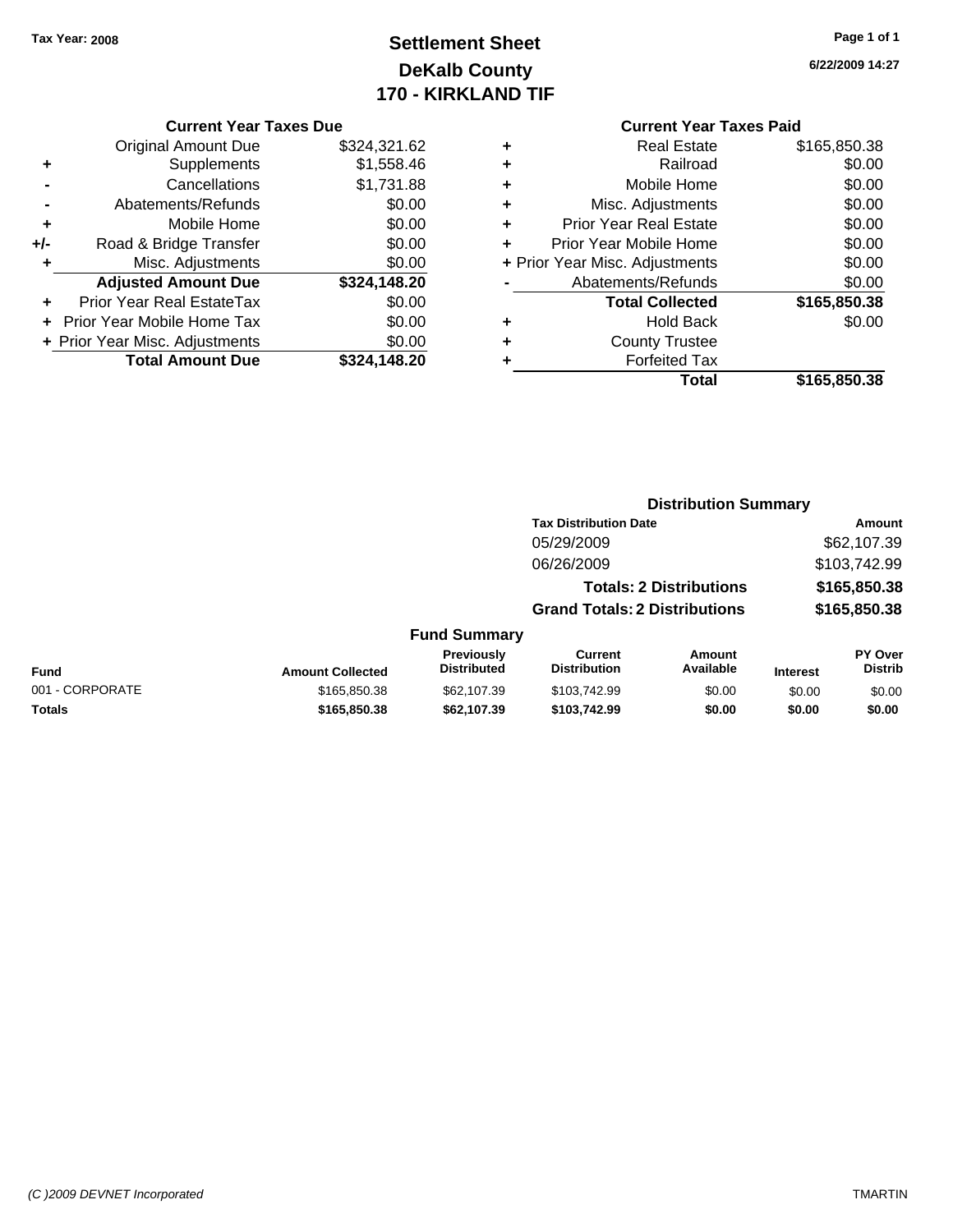### **Settlement Sheet Tax Year: 2008 Page 1 of 1 DeKalb County 171 - WATERMAN TIF**

**6/22/2009 14:27**

#### **Current Year Taxes Due**

|     | <b>Original Amount Due</b>     | \$100,357.08 |
|-----|--------------------------------|--------------|
|     | Supplements                    | \$0.00       |
|     | Cancellations                  | \$0.00       |
|     | Abatements/Refunds             | \$0.00       |
| ٠   | Mobile Home                    | \$0.00       |
| +/- | Road & Bridge Transfer         | \$0.00       |
| ÷   | Misc. Adjustments              | \$0.00       |
|     | <b>Adjusted Amount Due</b>     | \$100,357.08 |
|     | Prior Year Real EstateTax      | \$0.00       |
|     | Prior Year Mobile Home Tax     | \$0.00       |
|     | + Prior Year Misc. Adjustments | \$0.00       |
|     | <b>Total Amount Due</b>        | \$100,357.08 |

|   | Total                          | \$48,080.93 |
|---|--------------------------------|-------------|
| ٠ | <b>Forfeited Tax</b>           |             |
| ٠ | <b>County Trustee</b>          |             |
| ٠ | <b>Hold Back</b>               | \$0.00      |
|   | <b>Total Collected</b>         | \$48,080.93 |
|   | Abatements/Refunds             | \$0.00      |
|   | + Prior Year Misc. Adjustments | \$0.00      |
| ÷ | Prior Year Mobile Home         | \$0.00      |
| ٠ | <b>Prior Year Real Estate</b>  | \$0.00      |
| ٠ | Misc. Adjustments              | \$0.00      |
| ٠ | Mobile Home                    | \$0.00      |
| ٠ | Railroad                       | \$0.00      |
| ٠ | <b>Real Estate</b>             | \$48,080.93 |

|                 | <b>Distribution Summary</b> |                                         |                                       |                                |                 |                           |
|-----------------|-----------------------------|-----------------------------------------|---------------------------------------|--------------------------------|-----------------|---------------------------|
|                 |                             |                                         | <b>Tax Distribution Date</b>          |                                | <b>Amount</b>   |                           |
|                 |                             |                                         | 05/29/2009                            |                                |                 | \$1,589.09                |
|                 |                             |                                         | 06/26/2009                            |                                |                 | \$46,491.84               |
|                 |                             |                                         |                                       | <b>Totals: 2 Distributions</b> |                 | \$48,080.93               |
|                 |                             |                                         | <b>Grand Totals: 2 Distributions</b>  |                                |                 | \$48,080.93               |
|                 |                             | <b>Fund Summary</b>                     |                                       |                                |                 |                           |
| <b>Fund</b>     | <b>Amount Collected</b>     | <b>Previously</b><br><b>Distributed</b> | <b>Current</b><br><b>Distribution</b> | <b>Amount</b><br>Available     | <b>Interest</b> | PY Over<br><b>Distrib</b> |
| 001 - CORPORATE | \$48,080.93                 | \$1,589.09                              | \$46,491.84                           | \$0.00                         | \$0.00          | \$0.00                    |
| Totals          | \$48,080.93                 | \$1,589.09                              | \$46,491.84                           | \$0.00                         | \$0.00          | \$0.00                    |
|                 |                             |                                         |                                       |                                |                 |                           |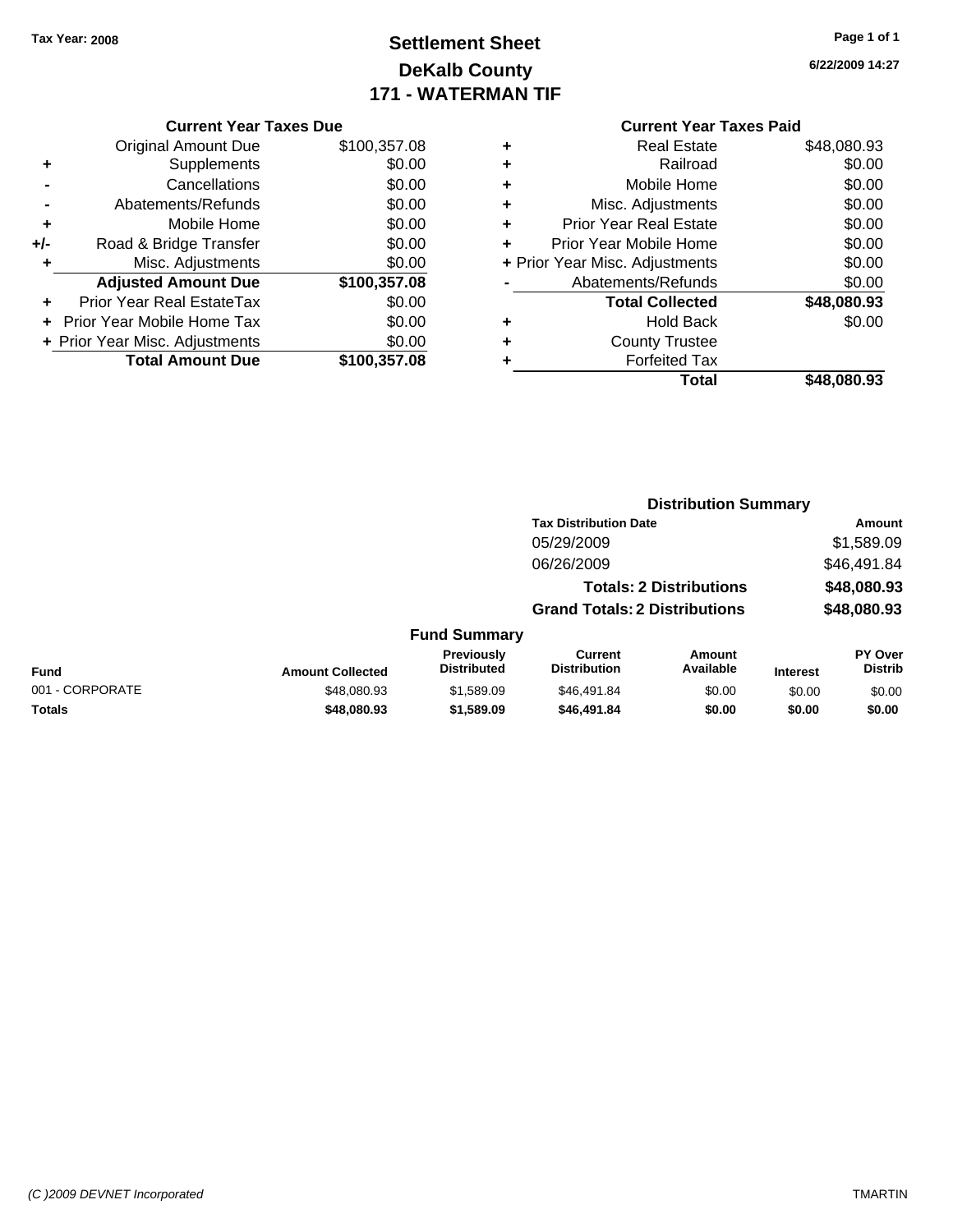### **Settlement Sheet Tax Year: 2008 Page 1 of 1 DeKalb County 180 - SYCAMORE TIF DISTRICT**

**6/22/2009 14:27**

| <b>Current Year Taxes Due</b>  |                            |  |  |  |  |  |  |
|--------------------------------|----------------------------|--|--|--|--|--|--|
| <b>Original Amount Due</b>     | \$65,710.44                |  |  |  |  |  |  |
| Supplements                    | \$0.00                     |  |  |  |  |  |  |
| Cancellations                  | \$0.00                     |  |  |  |  |  |  |
| Abatements/Refunds             | \$0.00                     |  |  |  |  |  |  |
| Mobile Home                    | \$0.00                     |  |  |  |  |  |  |
| Road & Bridge Transfer         | \$0.00                     |  |  |  |  |  |  |
| Misc. Adjustments              | \$0.00                     |  |  |  |  |  |  |
| <b>Adjusted Amount Due</b>     | \$65,710.44                |  |  |  |  |  |  |
| Prior Year Real EstateTax      | \$0.00                     |  |  |  |  |  |  |
|                                | \$0.00                     |  |  |  |  |  |  |
|                                |                            |  |  |  |  |  |  |
| + Prior Year Misc. Adjustments | \$0.00                     |  |  |  |  |  |  |
|                                | Prior Year Mobile Home Tax |  |  |  |  |  |  |

|   | <b>Real Estate</b>             | \$33,220.10 |
|---|--------------------------------|-------------|
| ٠ | Railroad                       | \$0.00      |
| ٠ | Mobile Home                    | \$0.00      |
| ٠ | Misc. Adjustments              | \$0.00      |
| ٠ | Prior Year Real Estate         | \$0.00      |
| ÷ | Prior Year Mobile Home         | \$0.00      |
|   | + Prior Year Misc. Adjustments | \$0.00      |
|   | Abatements/Refunds             | \$0.00      |
|   | <b>Total Collected</b>         | \$33,220.10 |
| ٠ | <b>Hold Back</b>               | \$0.00      |
| ٠ | <b>County Trustee</b>          |             |
| ٠ | <b>Forfeited Tax</b>           |             |
|   | Total                          | \$33,220.10 |
|   |                                |             |

|                 |                         |                                  | <b>Distribution Summary</b>           |                                |                 |                                  |  |
|-----------------|-------------------------|----------------------------------|---------------------------------------|--------------------------------|-----------------|----------------------------------|--|
|                 |                         | <b>Tax Distribution Date</b>     |                                       |                                |                 | Amount                           |  |
|                 |                         |                                  | 05/29/2009                            |                                |                 | \$846.10                         |  |
|                 |                         |                                  | 06/26/2009                            |                                |                 | \$32,374.00                      |  |
|                 |                         |                                  |                                       | <b>Totals: 2 Distributions</b> |                 | \$33,220.10                      |  |
|                 |                         |                                  | <b>Grand Totals: 2 Distributions</b>  |                                |                 | \$33,220.10                      |  |
|                 |                         | <b>Fund Summary</b>              |                                       |                                |                 |                                  |  |
| <b>Fund</b>     | <b>Amount Collected</b> | Previously<br><b>Distributed</b> | <b>Current</b><br><b>Distribution</b> | Amount<br>Available            | <b>Interest</b> | <b>PY Over</b><br><b>Distrib</b> |  |
| 001 - CORPORATE | \$33,220.10             | \$846.10                         | \$32,374.00                           | \$0.00                         | \$0.00          | \$0.00                           |  |
| Totals          | \$33,220.10             | \$846.10                         | \$32,374.00                           | \$0.00                         | \$0.00          | \$0.00                           |  |
|                 |                         |                                  |                                       |                                |                 |                                  |  |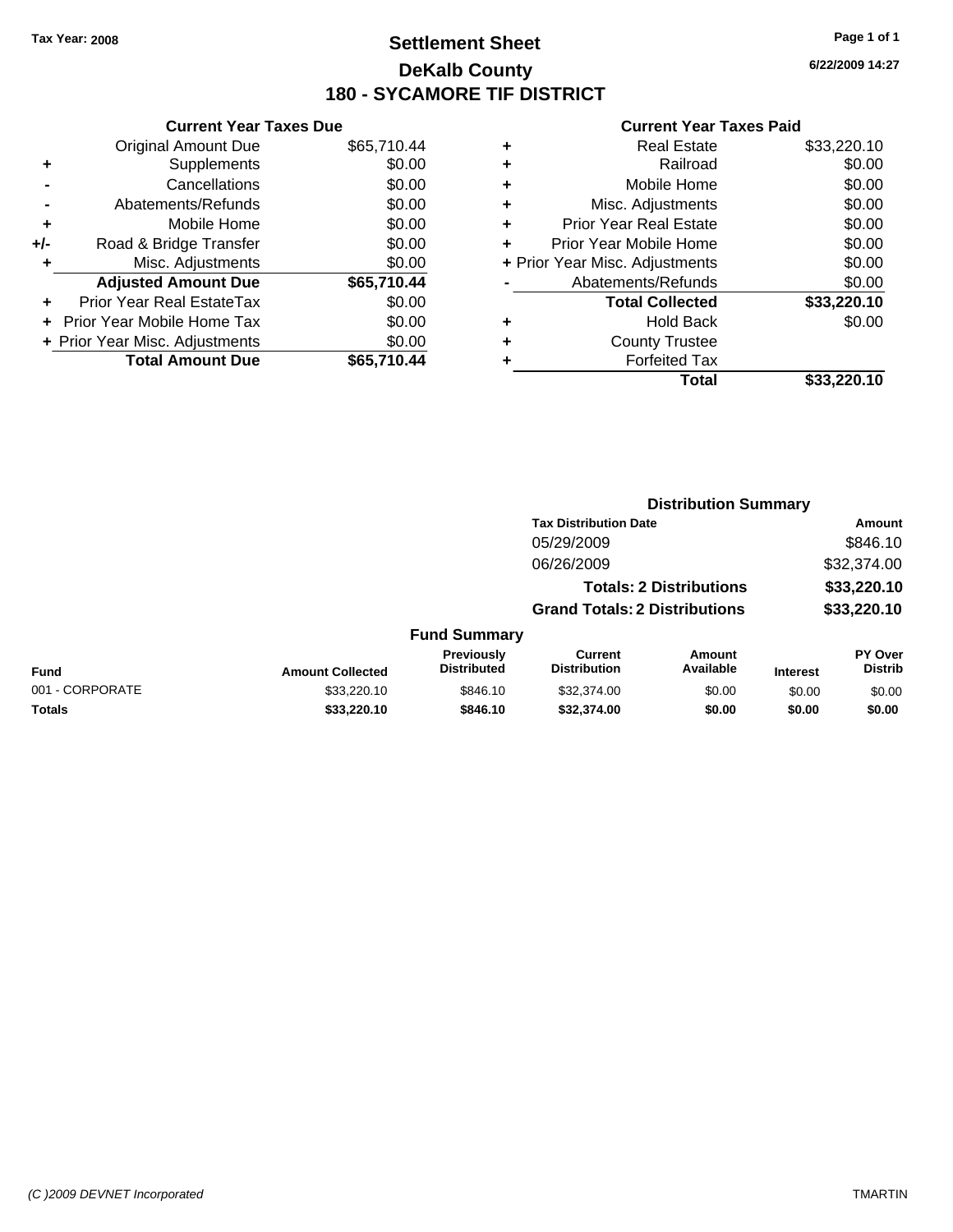### **Settlement Sheet Tax Year: 2008 Page 1 of 1 DeKalb County 201 - DEKALB SSA #6 (GREEK ROW)**

**6/22/2009 14:27**

|     | <b>Current Year Taxes Due</b>  |             |  |  |  |
|-----|--------------------------------|-------------|--|--|--|
|     | <b>Original Amount Due</b>     | \$10,325.76 |  |  |  |
| ٠   | Supplements                    | \$0.00      |  |  |  |
|     | Cancellations                  | \$0.00      |  |  |  |
|     | Abatements/Refunds             | \$0.00      |  |  |  |
| ÷   | Mobile Home                    | \$0.00      |  |  |  |
| +/- | Road & Bridge Transfer         | \$0.00      |  |  |  |
|     | Misc. Adjustments              | \$0.00      |  |  |  |
|     | <b>Adjusted Amount Due</b>     | \$10,325.76 |  |  |  |
| ÷   | Prior Year Real EstateTax      | \$0.00      |  |  |  |
|     | Prior Year Mobile Home Tax     | \$0.00      |  |  |  |
|     | + Prior Year Misc. Adjustments | \$0.00      |  |  |  |
|     | <b>Total Amount Due</b>        | \$10,325.76 |  |  |  |
|     |                                |             |  |  |  |

| ٠ | <b>Real Estate</b>             | \$4,236.54 |
|---|--------------------------------|------------|
| ٠ | Railroad                       | \$0.00     |
| ٠ | Mobile Home                    | \$0.00     |
| ٠ | Misc. Adjustments              | \$0.00     |
| ٠ | <b>Prior Year Real Estate</b>  | \$0.00     |
| ٠ | Prior Year Mobile Home         | \$0.00     |
|   | + Prior Year Misc. Adjustments | \$0.00     |
|   | Abatements/Refunds             | \$0.00     |
|   | <b>Total Collected</b>         | \$4,236.54 |
| ٠ | <b>Hold Back</b>               | \$0.00     |
| ٠ | <b>County Trustee</b>          |            |
| ٠ | <b>Forfeited Tax</b>           |            |
|   | Total                          | \$4,236.54 |
|   |                                |            |

|                            |                         |                                  |                                       |                                | <b>Distribution Summary</b> |                                  |  |  |  |
|----------------------------|-------------------------|----------------------------------|---------------------------------------|--------------------------------|-----------------------------|----------------------------------|--|--|--|
|                            |                         |                                  | <b>Tax Distribution Date</b>          |                                |                             | Amount                           |  |  |  |
|                            |                         |                                  | 05/29/2009                            |                                |                             | \$824.40                         |  |  |  |
|                            |                         |                                  | 06/26/2009                            |                                |                             | \$3,412.14                       |  |  |  |
|                            |                         |                                  |                                       | <b>Totals: 2 Distributions</b> |                             | \$4,236.54                       |  |  |  |
|                            |                         |                                  | <b>Grand Totals: 2 Distributions</b>  |                                |                             | \$4,236.54                       |  |  |  |
|                            |                         | <b>Fund Summary</b>              |                                       |                                |                             |                                  |  |  |  |
| Fund                       | <b>Amount Collected</b> | Previously<br><b>Distributed</b> | <b>Current</b><br><b>Distribution</b> | Amount<br>Available            | <b>Interest</b>             | <b>PY Over</b><br><b>Distrib</b> |  |  |  |
| 023 - SPECIAL SERVICE AREA | \$4,236.54              | \$824.40                         | \$3,412.14                            | \$0.00                         | \$0.00                      | \$0.00                           |  |  |  |
| Totals                     | \$4,236.54              | \$824.40                         | \$3,412.14                            | \$0.00                         | \$0.00                      | \$0.00                           |  |  |  |
|                            |                         |                                  |                                       |                                |                             |                                  |  |  |  |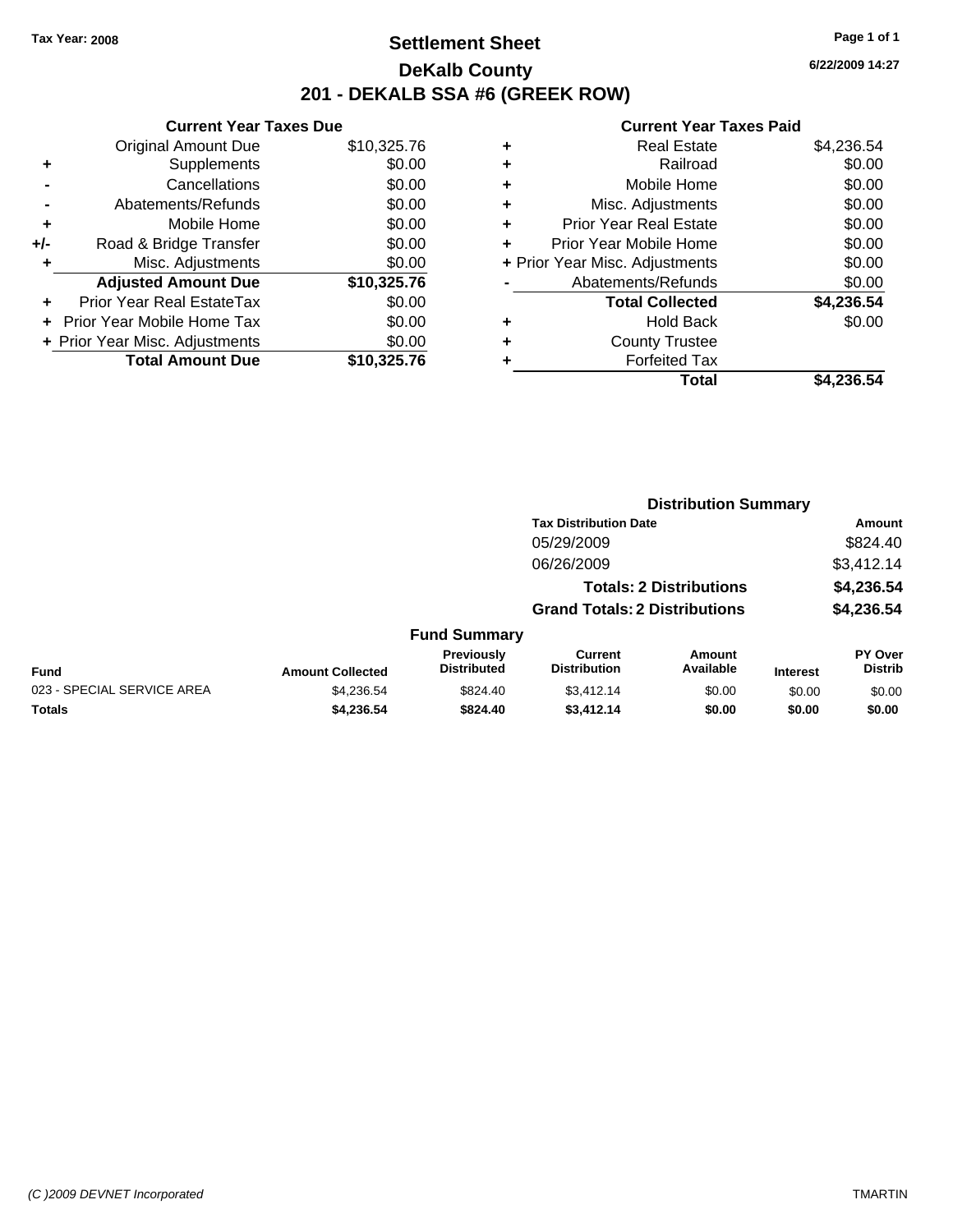### **Settlement Sheet Tax Year: 2008 Page 1 of 1 DeKalb County 204 - GENOA RIVER BEND SSA**

### **Current Year Taxes Due**

|     | <b>Original Amount Due</b>       | \$61,500.83 |
|-----|----------------------------------|-------------|
| ٠   | Supplements                      | \$228.51    |
|     | Cancellations                    | \$234.47    |
|     | Abatements/Refunds               | \$0.00      |
| ÷   | Mobile Home                      | \$0.00      |
| +/- | Road & Bridge Transfer           | \$0.00      |
| ٠   | Misc. Adjustments                | \$0.00      |
|     | <b>Adjusted Amount Due</b>       | \$61,494.87 |
|     | <b>Prior Year Real EstateTax</b> | \$0.00      |
|     | Prior Year Mobile Home Tax       | \$0.00      |
|     | + Prior Year Misc. Adjustments   | \$0.00      |
|     | <b>Total Amount Due</b>          | \$61.494.87 |

|   | <b>Real Estate</b>             | \$29,314.55 |
|---|--------------------------------|-------------|
| ٠ | Railroad                       | \$0.00      |
| ٠ | Mobile Home                    | \$0.00      |
| ÷ | Misc. Adjustments              | \$0.00      |
| ٠ | <b>Prior Year Real Estate</b>  | \$0.00      |
|   | Prior Year Mobile Home         | \$0.00      |
|   | + Prior Year Misc. Adjustments | \$0.00      |
|   | Abatements/Refunds             | \$0.00      |
|   | <b>Total Collected</b>         | \$29,314.55 |
| ٠ | <b>Hold Back</b>               | \$0.00      |
| ٠ | <b>County Trustee</b>          |             |
|   | <b>Forfeited Tax</b>           |             |
|   | Total                          | \$29,314.55 |
|   |                                |             |

|                            |                         |                                  | <b>Distribution Summary</b>           |                                |                 |                           |
|----------------------------|-------------------------|----------------------------------|---------------------------------------|--------------------------------|-----------------|---------------------------|
|                            |                         |                                  | <b>Tax Distribution Date</b>          | Amount                         |                 |                           |
|                            |                         |                                  | 05/29/2009                            |                                |                 | \$21,528.64               |
|                            |                         |                                  | 06/26/2009                            |                                |                 | \$7,785.91                |
|                            |                         |                                  |                                       | <b>Totals: 2 Distributions</b> |                 | \$29,314.55               |
|                            |                         |                                  | <b>Grand Totals: 2 Distributions</b>  |                                | \$29,314.55     |                           |
|                            |                         | <b>Fund Summary</b>              |                                       |                                |                 |                           |
| <b>Fund</b>                | <b>Amount Collected</b> | Previously<br><b>Distributed</b> | <b>Current</b><br><b>Distribution</b> | Amount<br>Available            | <b>Interest</b> | PY Over<br><b>Distrib</b> |
| 023 - SPECIAL SERVICE AREA | \$29.314.55             | \$21.528.64                      | \$7.785.91                            | \$0.00                         | \$0.00          | \$0.00                    |
| <b>Totals</b>              | \$29,314.55             | \$21,528.64                      | \$7,785.91                            | \$0.00                         | \$0.00          | \$0.00                    |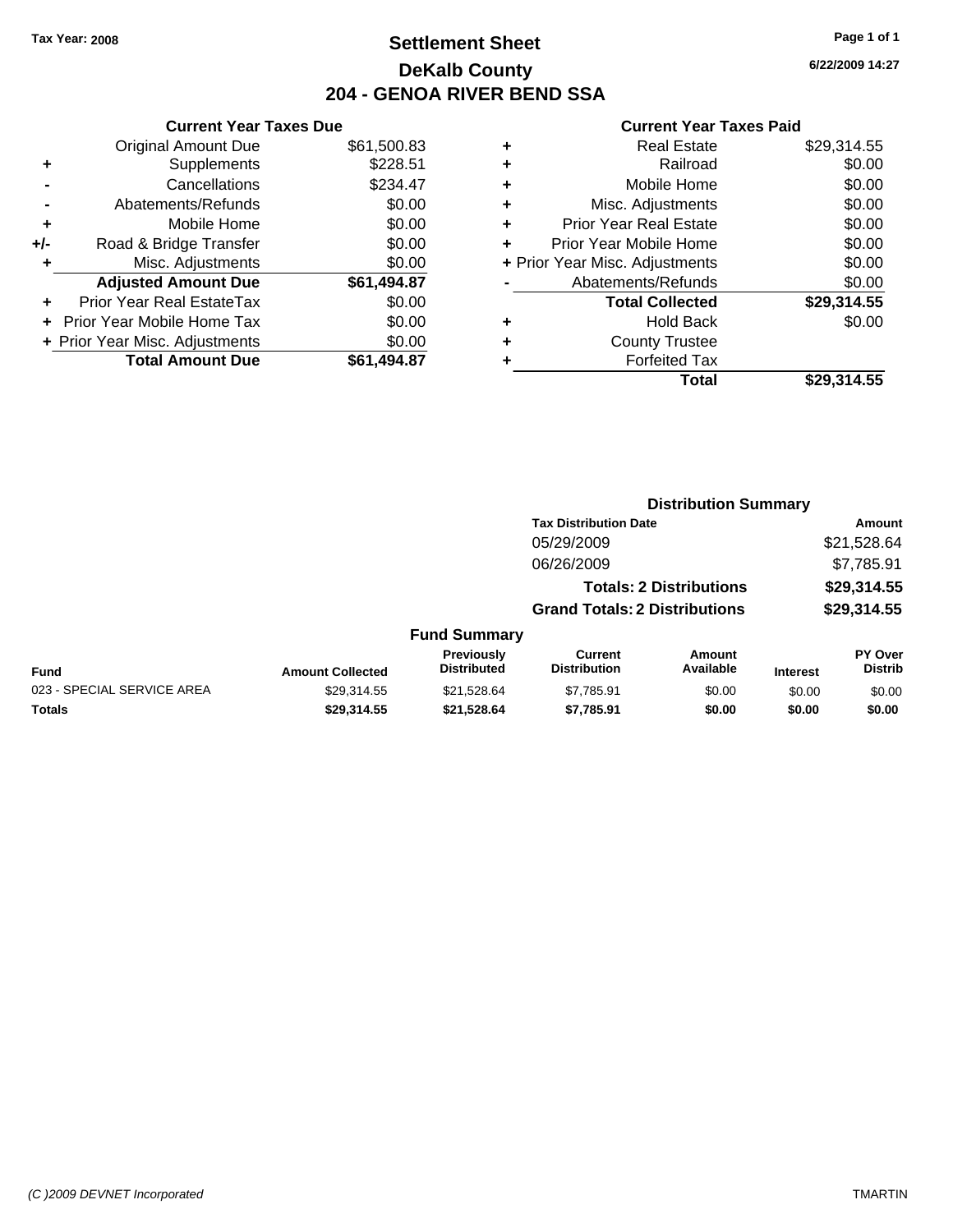### **Settlement Sheet Tax Year: 2008 Page 1 of 1 DeKalb County AF-MI #4 - AF/ MI/ DK DRAINAGE #4**

**Totals \$4,178.96 \$1,392.97 \$2,785.99 \$0.00 \$0.00 \$0.00**

|     | <b>Current Year Taxes Due</b>  |            |
|-----|--------------------------------|------------|
|     | <b>Original Amount Due</b>     | \$7,507.08 |
| ٠   | Supplements                    | \$0.00     |
|     | Cancellations                  | \$0.00     |
|     | Abatements/Refunds             | \$0.00     |
| ٠   | Mobile Home                    | \$0.00     |
| +/- | Road & Bridge Transfer         | \$0.00     |
| ٠   | Misc. Adjustments              | \$0.00     |
|     | <b>Adjusted Amount Due</b>     | \$7,507.08 |
|     | Prior Year Real EstateTax      | \$0.00     |
|     | Prior Year Mobile Home Tax     | \$0.00     |
|     | + Prior Year Misc. Adjustments | \$0.00     |
|     | <b>Total Amount Due</b>        | \$7,507.08 |

|   | <b>Real Estate</b>             | \$4,178.96 |
|---|--------------------------------|------------|
| ÷ | Railroad                       | \$0.00     |
| ٠ | Mobile Home                    | \$0.00     |
| ٠ | Misc. Adjustments              | \$0.00     |
| ٠ | <b>Prior Year Real Estate</b>  | \$0.00     |
|   | Prior Year Mobile Home         | \$0.00     |
|   | + Prior Year Misc. Adjustments | \$0.00     |
|   | Abatements/Refunds             | \$0.00     |
|   | <b>Total Collected</b>         | \$4,178.96 |
| ٠ | <b>Hold Back</b>               | \$0.00     |
| ٠ | <b>County Trustee</b>          |            |
| ٠ | <b>Forfeited Tax</b>           |            |
|   | Total                          | \$4.178.96 |
|   |                                |            |

|                 |                         |                                  |                                       | <b>Distribution Summary</b>    |                 |                                  |  |
|-----------------|-------------------------|----------------------------------|---------------------------------------|--------------------------------|-----------------|----------------------------------|--|
|                 |                         |                                  | <b>Tax Distribution Date</b>          |                                |                 | Amount                           |  |
|                 |                         |                                  | 05/29/2009                            |                                |                 | \$1,392.97                       |  |
|                 |                         |                                  | 06/26/2009                            |                                |                 | \$2,785.99                       |  |
|                 |                         |                                  |                                       | <b>Totals: 2 Distributions</b> |                 | \$4,178.96                       |  |
|                 |                         |                                  | <b>Grand Totals: 2 Distributions</b>  |                                |                 | \$4,178.96                       |  |
|                 |                         | <b>Fund Summary</b>              |                                       |                                |                 |                                  |  |
| <b>Fund</b>     | <b>Amount Collected</b> | Previously<br><b>Distributed</b> | <b>Current</b><br><b>Distribution</b> | Amount<br>Available            | <b>Interest</b> | <b>PY Over</b><br><b>Distrib</b> |  |
| 001 - CORPORATE | \$4,178.96              | \$1.392.97                       | \$2,785.99                            | \$0.00                         | \$0.00          | \$0.00                           |  |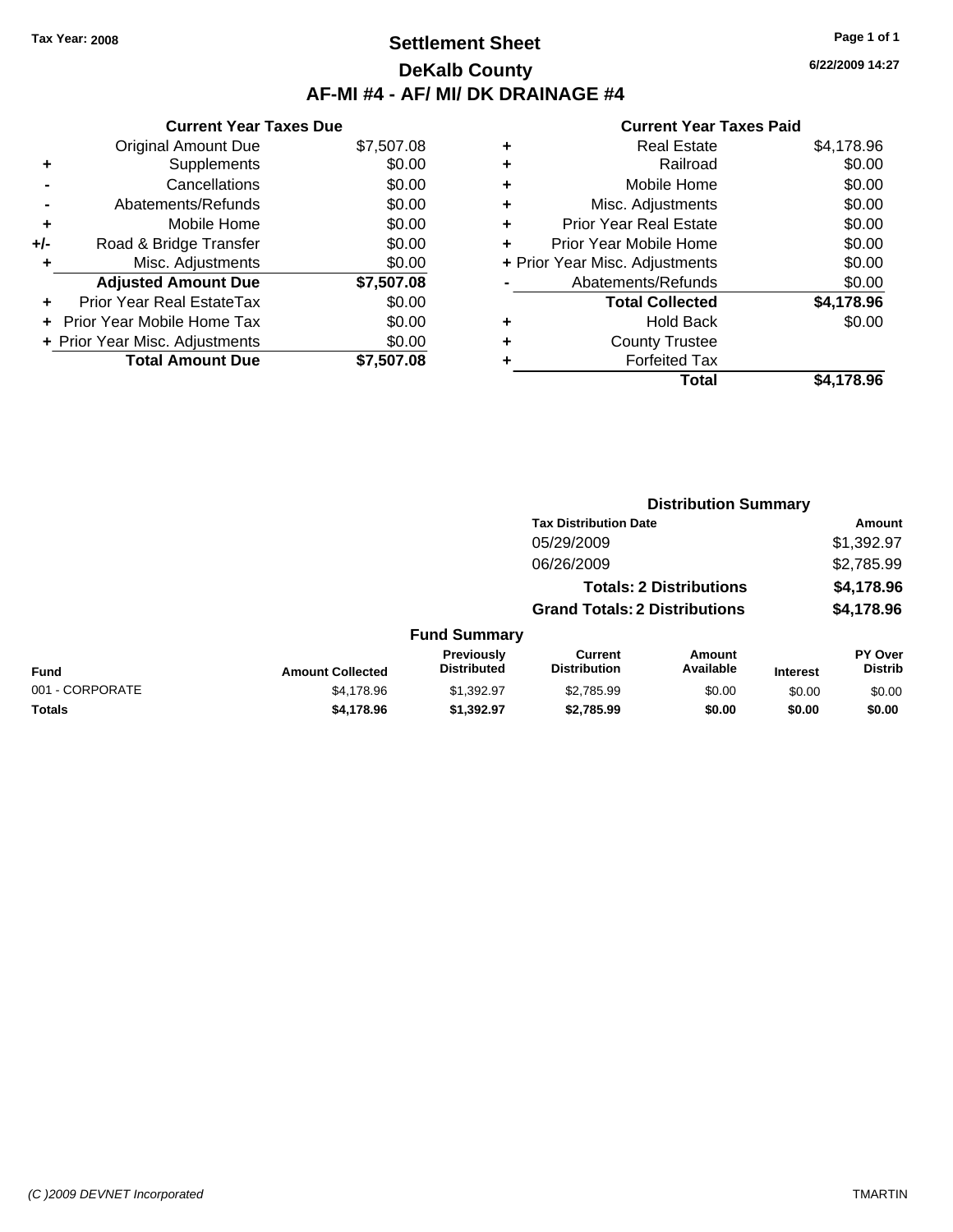### **Settlement Sheet Tax Year: 2008 Page 1 of 1 DeKalb County COON #1 - COON CREEK DRAINAGE #1**

**6/22/2009 14:27**

|     | <b>Current Year Taxes Due</b>  |             |  |  |  |
|-----|--------------------------------|-------------|--|--|--|
|     | <b>Original Amount Due</b>     | \$11,819.50 |  |  |  |
| ٠   | Supplements                    | \$0.00      |  |  |  |
|     | Cancellations                  | \$0.00      |  |  |  |
|     | Abatements/Refunds             | \$0.00      |  |  |  |
| ÷   | Mobile Home                    | \$0.00      |  |  |  |
| +/- | Road & Bridge Transfer         | \$0.00      |  |  |  |
|     | Misc. Adjustments              | \$0.00      |  |  |  |
|     | <b>Adjusted Amount Due</b>     | \$11,819.50 |  |  |  |
| ÷   | Prior Year Real EstateTax      | \$0.00      |  |  |  |
|     | Prior Year Mobile Home Tax     | \$0.00      |  |  |  |
|     | + Prior Year Misc. Adjustments | \$0.00      |  |  |  |
|     | <b>Total Amount Due</b>        | \$11,819.50 |  |  |  |
|     |                                |             |  |  |  |

| ٠ | Real Estate                    | \$7,147.09 |
|---|--------------------------------|------------|
| ٠ | Railroad                       | \$0.00     |
| ٠ | Mobile Home                    | \$0.00     |
| ٠ | Misc. Adjustments              | \$0.00     |
| ٠ | <b>Prior Year Real Estate</b>  | \$0.00     |
| ٠ | Prior Year Mobile Home         | \$0.00     |
|   | + Prior Year Misc. Adjustments | \$0.00     |
|   | Abatements/Refunds             | \$0.00     |
|   | <b>Total Collected</b>         | \$7,147.09 |
| ٠ | Hold Back                      | \$0.00     |
| ٠ | <b>County Trustee</b>          |            |
| ٠ | <b>Forfeited Tax</b>           |            |
|   | Total                          | \$7.147.09 |
|   |                                |            |

|                 |                         |                                  |                                       |                                | <b>Distribution Summary</b> |                                  |  |  |  |
|-----------------|-------------------------|----------------------------------|---------------------------------------|--------------------------------|-----------------------------|----------------------------------|--|--|--|
|                 |                         |                                  | <b>Tax Distribution Date</b>          |                                | Amount                      |                                  |  |  |  |
| 05/29/2009      |                         |                                  |                                       |                                | \$2,824.93                  |                                  |  |  |  |
|                 |                         |                                  | 06/26/2009                            |                                |                             | \$4,322.16                       |  |  |  |
|                 |                         |                                  |                                       | <b>Totals: 2 Distributions</b> |                             | \$7,147.09                       |  |  |  |
|                 |                         |                                  | <b>Grand Totals: 2 Distributions</b>  |                                |                             | \$7,147.09                       |  |  |  |
|                 |                         | <b>Fund Summary</b>              |                                       |                                |                             |                                  |  |  |  |
| <b>Fund</b>     | <b>Amount Collected</b> | Previously<br><b>Distributed</b> | <b>Current</b><br><b>Distribution</b> | Amount<br>Available            | <b>Interest</b>             | <b>PY Over</b><br><b>Distrib</b> |  |  |  |
| 001 - CORPORATE | \$7,147.09              | \$2,824.93                       | \$4,322.16                            | \$0.00                         | \$0.00                      | \$0.00                           |  |  |  |
| Totals          | \$7,147.09              | \$2,824.93                       | \$4,322.16                            | \$0.00                         | \$0.00                      | \$0.00                           |  |  |  |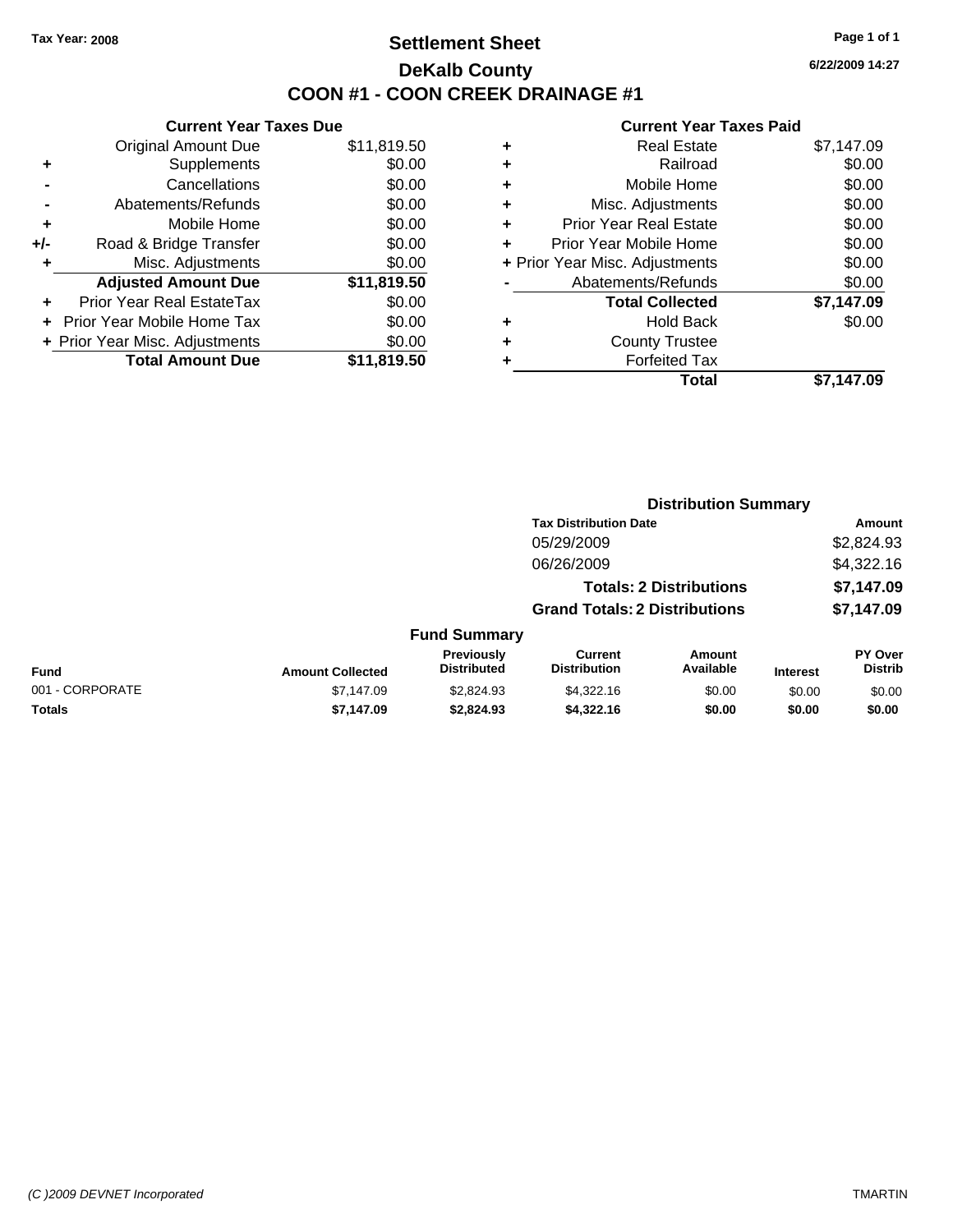### **Settlement Sheet Tax Year: 2008 Page 1 of 1 DeKalb County CO-SSA#1 - CORTLAND SBA #1**

**6/22/2009 14:27**

|   | Total                          | \$158.681.38 |  |  |  |  |
|---|--------------------------------|--------------|--|--|--|--|
|   | <b>Forfeited Tax</b>           |              |  |  |  |  |
| ٠ | <b>County Trustee</b>          |              |  |  |  |  |
| ٠ | <b>Hold Back</b>               | \$0.00       |  |  |  |  |
|   | <b>Total Collected</b>         | \$158,681.38 |  |  |  |  |
|   | Abatements/Refunds             | \$0.00       |  |  |  |  |
|   | + Prior Year Misc. Adjustments | \$0.00       |  |  |  |  |
| ÷ | Prior Year Mobile Home         | \$0.00       |  |  |  |  |
| ٠ | <b>Prior Year Real Estate</b>  | \$0.00       |  |  |  |  |
| ÷ | Misc. Adjustments              | \$0.00       |  |  |  |  |
| ٠ | Mobile Home                    | \$0.00       |  |  |  |  |
| ٠ | Railroad                       |              |  |  |  |  |
| ٠ | <b>Real Estate</b>             | \$158,681.38 |  |  |  |  |

|     | <b>Current Year Taxes Due</b>  |              |  |  |  |  |  |
|-----|--------------------------------|--------------|--|--|--|--|--|
|     | <b>Original Amount Due</b>     | \$330,001.10 |  |  |  |  |  |
| ٠   | Supplements                    | \$0.00       |  |  |  |  |  |
|     | Cancellations                  | \$0.00       |  |  |  |  |  |
|     | Abatements/Refunds             | \$0.00       |  |  |  |  |  |
| ٠   | Mobile Home                    | \$0.00       |  |  |  |  |  |
| +/- | Road & Bridge Transfer         | \$0.00       |  |  |  |  |  |
| ٠   | Misc. Adjustments              | \$0.00       |  |  |  |  |  |
|     | <b>Adjusted Amount Due</b>     | \$330,001.10 |  |  |  |  |  |
|     | Prior Year Real EstateTax      | \$0.00       |  |  |  |  |  |
|     | Prior Year Mobile Home Tax     | \$0.00       |  |  |  |  |  |
|     | + Prior Year Misc. Adjustments | \$0.00       |  |  |  |  |  |
|     | <b>Total Amount Due</b>        | \$330,001.10 |  |  |  |  |  |

|                                      | <b>Distribution Summary</b> |
|--------------------------------------|-----------------------------|
| <b>Tax Distribution Date</b>         | Amount                      |
| 05/29/2009                           | \$128,489.79                |
| 06/26/2009                           | \$30,191.59                 |
| <b>Totals: 2 Distributions</b>       | \$158,681.38                |
| <b>Grand Totals: 2 Distributions</b> | \$158,681.38                |
| <b>Fund Summary</b>                  |                             |

|                            |                         | <b>Previously</b>  | Current             | Amount    |                 | <b>PY Over</b> |
|----------------------------|-------------------------|--------------------|---------------------|-----------|-----------------|----------------|
| Fund                       | <b>Amount Collected</b> | <b>Distributed</b> | <b>Distribution</b> | Available | <b>Interest</b> | Distrib        |
| 023 - SPECIAL SERVICE AREA | \$158.681.38            | \$128,489.79       | \$30.191.59         | \$0.00    | \$0.00          | \$0.00         |
| <b>Totals</b>              | \$158.681.38            | \$128,489.79       | \$30,191.59         | \$0.00    | \$0.00          | \$0.00         |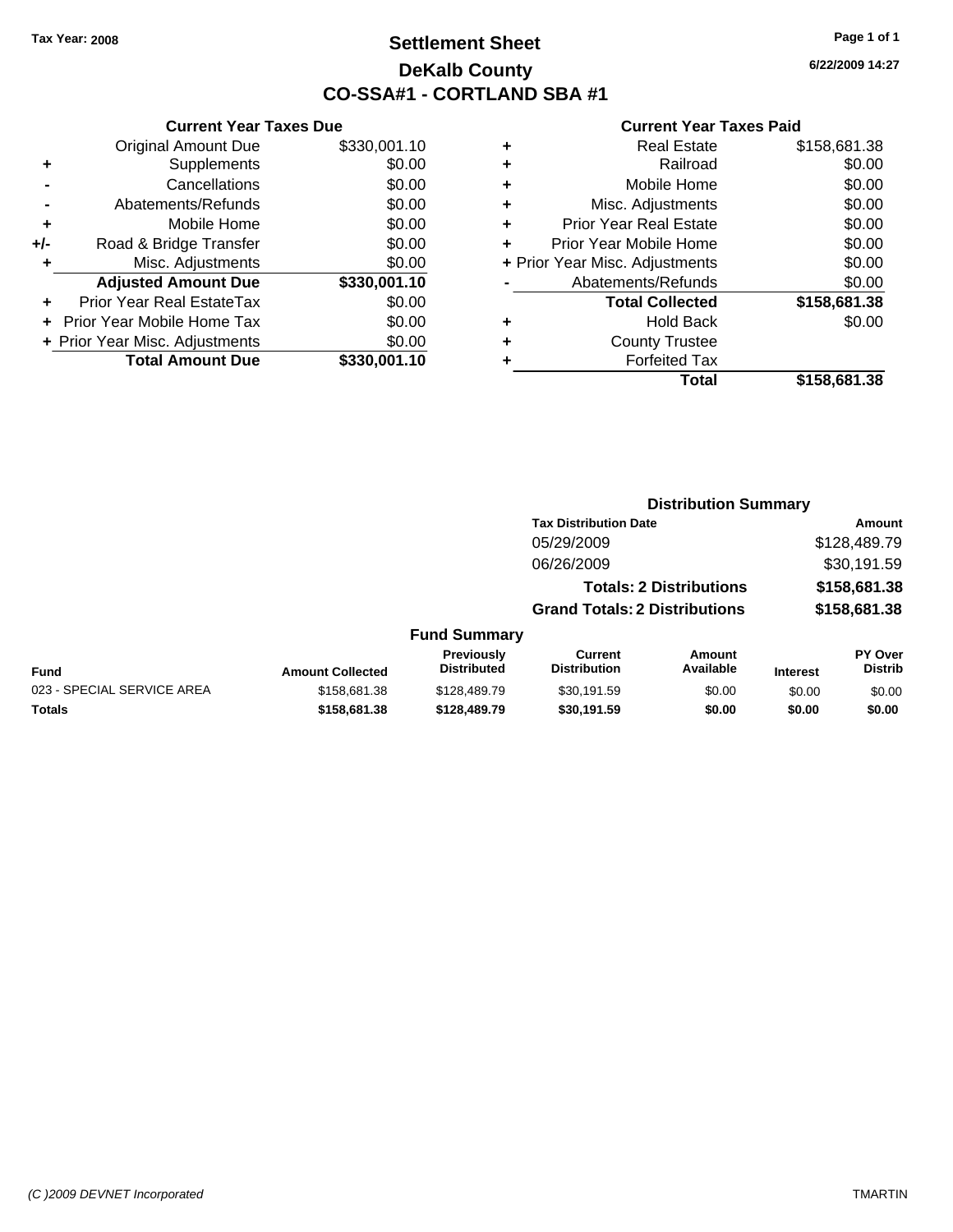# **Settlement Sheet Tax Year: 2008 Page 1 of 1 DeKalb County CO-SSA#4 - CORTLAND SBA #4**

**6/22/2009 14:27**

## **Current Year Taxes Paid**

|     | <b>Current Year Taxes Due</b>  |              |   |
|-----|--------------------------------|--------------|---|
|     | <b>Original Amount Due</b>     | \$953,741.56 |   |
|     | Supplements                    | \$0.00       |   |
|     | Cancellations                  | \$0.00       |   |
|     | Abatements/Refunds             | \$0.00       | ٠ |
|     | Mobile Home                    | \$0.00       |   |
| +/- | Road & Bridge Transfer         | \$0.00       |   |
|     | Misc. Adjustments              | \$0.00       |   |
|     | <b>Adjusted Amount Due</b>     | \$953,741.56 |   |
|     | Prior Year Real EstateTax      | \$0.00       |   |
|     | Prior Year Mobile Home Tax     | \$0.00       |   |
|     | + Prior Year Misc. Adjustments | \$0.00       |   |
|     | <b>Total Amount Due</b>        | \$953,741,56 |   |
|     |                                |              |   |

|   | <b>Real Estate</b>             | \$277,926.09 |
|---|--------------------------------|--------------|
| ٠ | Railroad                       | \$0.00       |
| ٠ | Mobile Home                    | \$0.00       |
| ٠ | Misc. Adjustments              | \$0.00       |
| ٠ | <b>Prior Year Real Estate</b>  | \$0.00       |
|   | Prior Year Mobile Home         | \$0.00       |
|   | + Prior Year Misc. Adjustments | \$0.00       |
|   | Abatements/Refunds             | \$0.00       |
|   | <b>Total Collected</b>         | \$277,926.09 |
|   | <b>Hold Back</b>               | \$0.00       |
| ٠ | <b>County Trustee</b>          |              |
| ٠ | <b>Forfeited Tax</b>           |              |
|   | Total                          | \$277,926.09 |
|   |                                |              |

**Distribution Summary**

|                            |                         |                                         |                                       | PISU INGUUTI VUIIIIIGI V       |                 |                                  |
|----------------------------|-------------------------|-----------------------------------------|---------------------------------------|--------------------------------|-----------------|----------------------------------|
|                            |                         |                                         | <b>Tax Distribution Date</b>          |                                |                 | Amount                           |
|                            |                         |                                         | 05/29/2009                            |                                |                 | \$78,236.57                      |
|                            |                         |                                         | 06/26/2009                            |                                |                 | \$199,689.52                     |
|                            |                         |                                         |                                       | <b>Totals: 2 Distributions</b> |                 | \$277,926.09                     |
|                            |                         |                                         | <b>Grand Totals: 2 Distributions</b>  |                                |                 | \$277,926.09                     |
|                            |                         | <b>Fund Summary</b>                     |                                       |                                |                 |                                  |
| <b>Fund</b>                | <b>Amount Collected</b> | <b>Previously</b><br><b>Distributed</b> | <b>Current</b><br><b>Distribution</b> | <b>Amount</b><br>Available     | <b>Interest</b> | <b>PY Over</b><br><b>Distrib</b> |
| 023 - SPECIAL SERVICE AREA | \$277,926.09            | \$78,236.57                             | \$199,689.52                          | \$0.00                         | \$0.00          | \$0.00                           |
| Totals                     | \$277.926.09            | \$78,236.57                             | \$199,689.52                          | \$0.00                         | \$0.00          | \$0.00                           |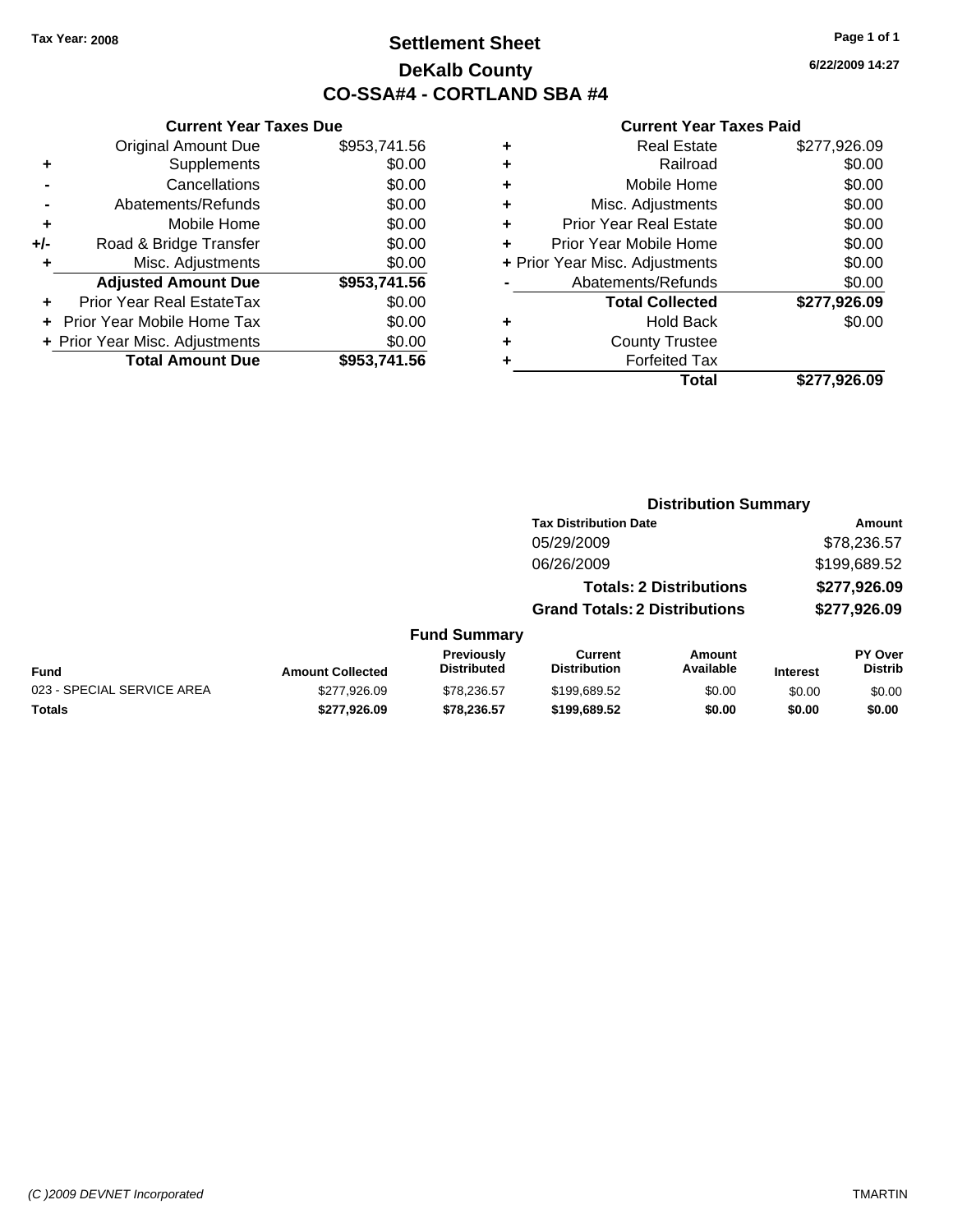# **Settlement Sheet Tax Year: 2008 Page 1 of 1 DeKalb County CO-SSA#7 - CORTLAND SBA #7**

**6/22/2009 14:27**

|     | <b>Current Year Taxes Due</b>  |              |  |  |  |
|-----|--------------------------------|--------------|--|--|--|
|     | <b>Original Amount Due</b>     | \$394,908.00 |  |  |  |
| ٠   | Supplements                    | \$0.00       |  |  |  |
|     | Cancellations                  | \$0.00       |  |  |  |
|     | Abatements/Refunds             | \$0.00       |  |  |  |
| ٠   | Mobile Home                    | \$0.00       |  |  |  |
| +/- | Road & Bridge Transfer         | \$0.00       |  |  |  |
| ٠   | Misc. Adjustments              | \$0.00       |  |  |  |
|     | <b>Adjusted Amount Due</b>     | \$394,908.00 |  |  |  |
|     | Prior Year Real EstateTax      | \$0.00       |  |  |  |
|     | Prior Year Mobile Home Tax     | \$0.00       |  |  |  |
|     | + Prior Year Misc. Adjustments | \$0.00       |  |  |  |
|     | <b>Total Amount Due</b>        | \$394,908.00 |  |  |  |
|     |                                |              |  |  |  |

| <b>Real Estate</b>             | \$46,670.95 |
|--------------------------------|-------------|
| Railroad                       | \$0.00      |
| Mobile Home                    | \$0.00      |
| Misc. Adjustments              | \$0.00      |
| <b>Prior Year Real Estate</b>  | \$0.00      |
| Prior Year Mobile Home         | \$0.00      |
| + Prior Year Misc. Adjustments | \$0.00      |
| Abatements/Refunds             | \$0.00      |
| <b>Total Collected</b>         | \$46,670.95 |
| <b>Hold Back</b>               | \$0.00      |
| <b>County Trustee</b>          |             |
| <b>Forfeited Tax</b>           |             |
| Total                          | \$46,670.95 |
|                                |             |

|                            | <b>Distribution Summary</b> |                                         |                                       |                                |                 |                                  |
|----------------------------|-----------------------------|-----------------------------------------|---------------------------------------|--------------------------------|-----------------|----------------------------------|
|                            |                             |                                         | <b>Tax Distribution Date</b>          |                                |                 | Amount                           |
|                            |                             |                                         | 05/29/2009                            |                                |                 | \$46,670.95                      |
|                            |                             |                                         |                                       | <b>Totals: 1 Distributions</b> |                 | \$46,670.95                      |
|                            |                             |                                         | <b>Grand Totals: 1 Distributions</b>  |                                |                 | \$46,670.95                      |
|                            |                             | <b>Fund Summary</b>                     |                                       |                                |                 |                                  |
| Fund                       | <b>Amount Collected</b>     | <b>Previously</b><br><b>Distributed</b> | <b>Current</b><br><b>Distribution</b> | <b>Amount</b><br>Available     | <b>Interest</b> | <b>PY Over</b><br><b>Distrib</b> |
| 023 - SPECIAL SERVICE AREA | \$46,670.95                 | \$46,670.95                             | \$0.00                                | \$0.00                         | \$0.00          | \$0.00                           |
| Totals                     | \$46,670.95                 | \$46,670.95                             | \$0.00                                | \$0.00                         | \$0.00          | \$0.00                           |
|                            |                             |                                         |                                       |                                |                 |                                  |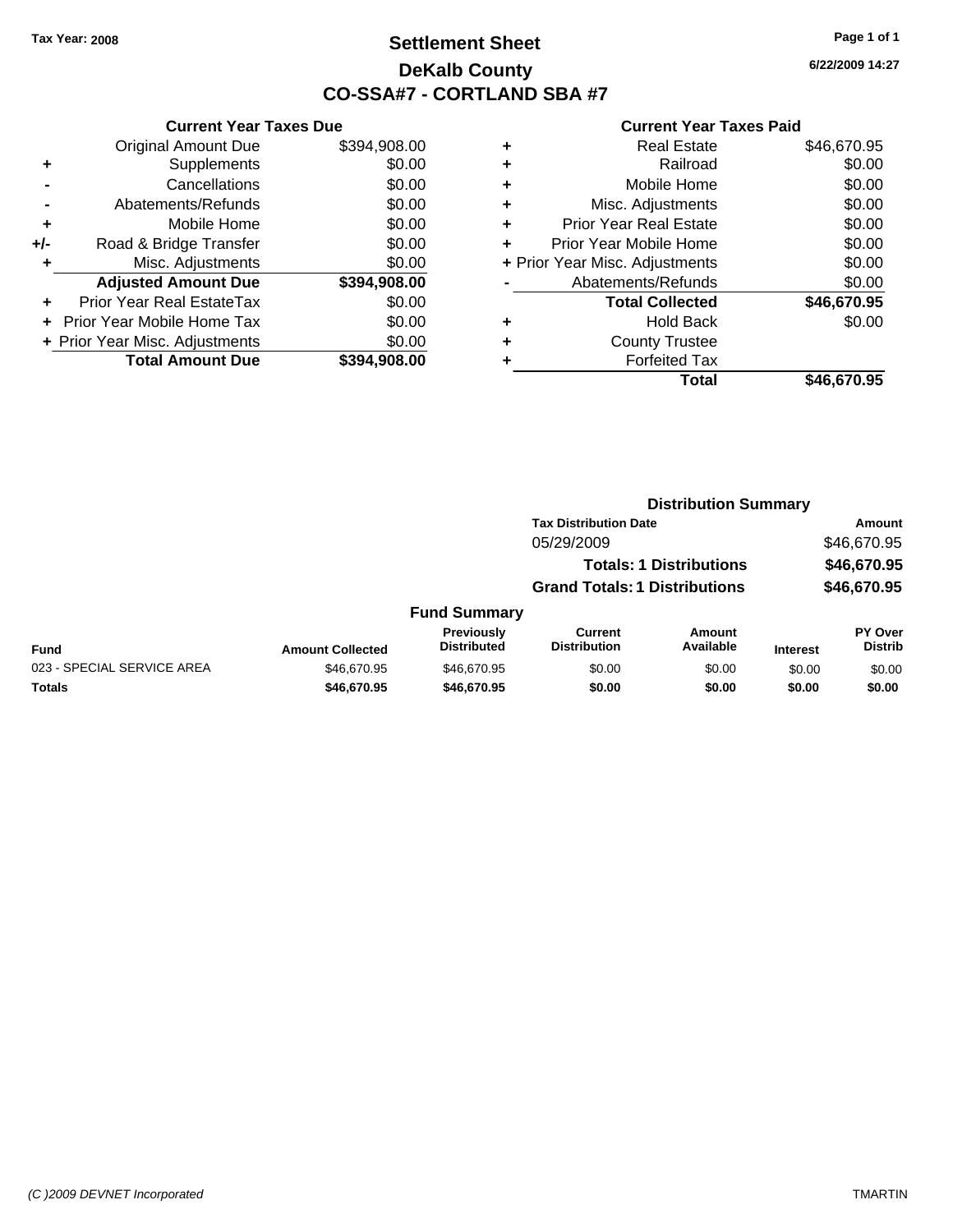# **Settlement Sheet Tax Year: 2008 Page 1 of 1 DeKalb County CO-SSA#8 - CORTLAND SBA #8**

**6/22/2009 14:27**

|     | <b>Current Year Taxes Due</b>  |              |  |  |  |
|-----|--------------------------------|--------------|--|--|--|
|     | <b>Original Amount Due</b>     | \$305,496.84 |  |  |  |
| ٠   | Supplements                    | \$0.00       |  |  |  |
|     | Cancellations                  | \$0.00       |  |  |  |
|     | Abatements/Refunds             | \$0.00       |  |  |  |
| ٠   | Mobile Home                    | \$0.00       |  |  |  |
| +/- | Road & Bridge Transfer         | \$0.00       |  |  |  |
| ٠   | Misc. Adjustments              | \$0.00       |  |  |  |
|     | <b>Adjusted Amount Due</b>     | \$305,496.84 |  |  |  |
| ÷   | Prior Year Real EstateTax      | \$0.00       |  |  |  |
|     | Prior Year Mobile Home Tax     | \$0.00       |  |  |  |
|     | + Prior Year Misc. Adjustments | \$0.00       |  |  |  |
|     | <b>Total Amount Due</b>        | \$305,496.84 |  |  |  |
|     |                                |              |  |  |  |

| \$17,137.52 |
|-------------|
| \$0.00      |
| \$0.00      |
| \$0.00      |
| \$0.00      |
| \$0.00      |
| \$0.00      |
| \$0.00      |
| \$17,137.52 |
| \$0.00      |
|             |
|             |
| \$17,137.52 |
|             |

|                            | <b>Distribution Summary</b> |                                  |                                       |                                |                 |                                  |
|----------------------------|-----------------------------|----------------------------------|---------------------------------------|--------------------------------|-----------------|----------------------------------|
|                            |                             |                                  | <b>Tax Distribution Date</b>          |                                |                 | Amount                           |
|                            |                             |                                  | 05/29/2009                            |                                |                 | \$17,137.52                      |
|                            |                             |                                  |                                       | <b>Totals: 1 Distributions</b> |                 | \$17,137.52                      |
|                            |                             |                                  | <b>Grand Totals: 1 Distributions</b>  |                                |                 | \$17,137.52                      |
|                            |                             | <b>Fund Summary</b>              |                                       |                                |                 |                                  |
| Fund                       | <b>Amount Collected</b>     | Previously<br><b>Distributed</b> | <b>Current</b><br><b>Distribution</b> | <b>Amount</b><br>Available     | <b>Interest</b> | <b>PY Over</b><br><b>Distrib</b> |
| 023 - SPECIAL SERVICE AREA | \$17,137.52                 | \$17,137.52                      | \$0.00                                | \$0.00                         | \$0.00          | \$0.00                           |
| Totals                     | \$17,137.52                 | \$17,137.52                      | \$0.00                                | \$0.00                         | \$0.00          | \$0.00                           |
|                            |                             |                                  |                                       |                                |                 |                                  |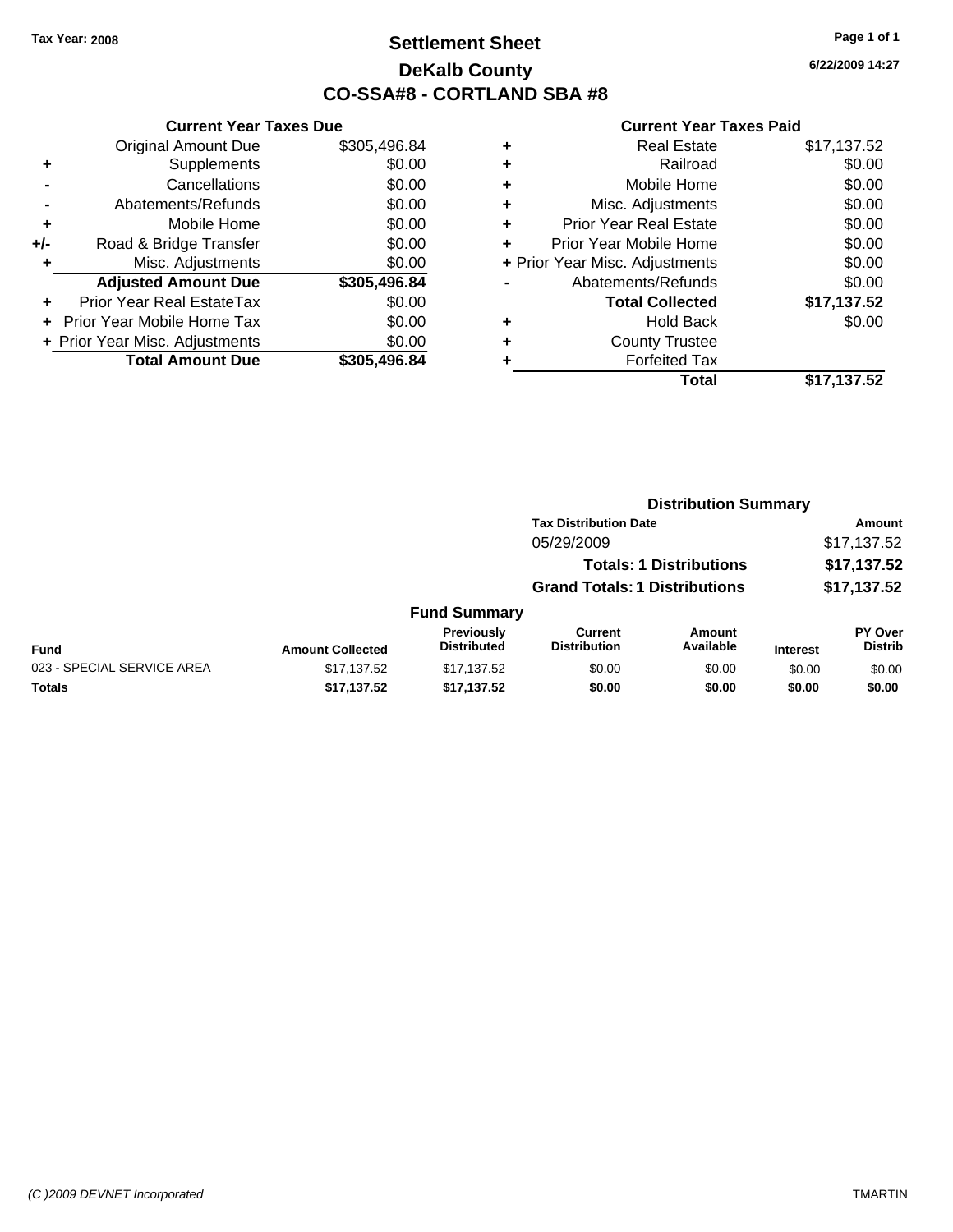# **Settlement Sheet Tax Year: 2008 Page 1 of 1 DeKalb County MA-DK #3 - MALTA DEKALB DRAINAGE #3**

**6/22/2009 14:27**

|     | <b>Current Year Taxes Due</b>     |            |  |  |  |  |
|-----|-----------------------------------|------------|--|--|--|--|
|     | <b>Original Amount Due</b>        | \$1,250.36 |  |  |  |  |
| ٠   | Supplements                       | \$0.00     |  |  |  |  |
|     | Cancellations                     | \$0.00     |  |  |  |  |
|     | Abatements/Refunds                | \$0.00     |  |  |  |  |
| ٠   | Mobile Home                       | \$0.00     |  |  |  |  |
| +/- | Road & Bridge Transfer            | \$0.00     |  |  |  |  |
|     | Misc. Adjustments                 | \$0.00     |  |  |  |  |
|     | <b>Adjusted Amount Due</b>        | \$1,250.36 |  |  |  |  |
|     | Prior Year Real EstateTax         | \$0.00     |  |  |  |  |
|     | <b>Prior Year Mobile Home Tax</b> | \$0.00     |  |  |  |  |
|     | + Prior Year Misc. Adjustments    | \$0.00     |  |  |  |  |
|     | <b>Total Amount Due</b>           | \$1,250.36 |  |  |  |  |

|   | Total                          | \$646.87 |
|---|--------------------------------|----------|
|   | <b>Forfeited Tax</b>           |          |
| ٠ | <b>County Trustee</b>          |          |
| ٠ | <b>Hold Back</b>               | \$0.00   |
|   | <b>Total Collected</b>         | \$646.87 |
|   | Abatements/Refunds             | \$0.00   |
|   | + Prior Year Misc. Adjustments | \$0.00   |
| ٠ | Prior Year Mobile Home         | \$0.00   |
| ÷ | Prior Year Real Estate         | \$0.00   |
| ٠ | Misc. Adjustments              | \$0.00   |
| ٠ | Mobile Home                    | \$0.00   |
| ٠ | Railroad                       | \$0.00   |
| ٠ | <b>Real Estate</b>             | \$646.87 |
|   |                                |          |

|                 |                         |                                  |                                       | <b>Distribution Summary</b>    |                 |                                  |
|-----------------|-------------------------|----------------------------------|---------------------------------------|--------------------------------|-----------------|----------------------------------|
|                 |                         |                                  | <b>Tax Distribution Date</b>          |                                |                 | Amount                           |
|                 |                         |                                  | 05/29/2009                            |                                |                 | \$159.88                         |
|                 |                         |                                  | 06/26/2009                            |                                |                 | \$486.99                         |
|                 |                         |                                  |                                       | <b>Totals: 2 Distributions</b> |                 | \$646.87                         |
|                 |                         |                                  | <b>Grand Totals: 2 Distributions</b>  |                                |                 | \$646.87                         |
|                 |                         | <b>Fund Summary</b>              |                                       |                                |                 |                                  |
| Fund            | <b>Amount Collected</b> | Previously<br><b>Distributed</b> | <b>Current</b><br><b>Distribution</b> | <b>Amount</b><br>Available     | <b>Interest</b> | <b>PY Over</b><br><b>Distrib</b> |
| 001 - CORPORATE | \$646.87                | \$159.88                         | \$486.99                              | \$0.00                         | \$0.00          | \$0.00                           |
| Totals          | \$646.87                | \$159.88                         | \$486.99                              | \$0.00                         | \$0.00          | \$0.00                           |
|                 |                         |                                  |                                       |                                |                 |                                  |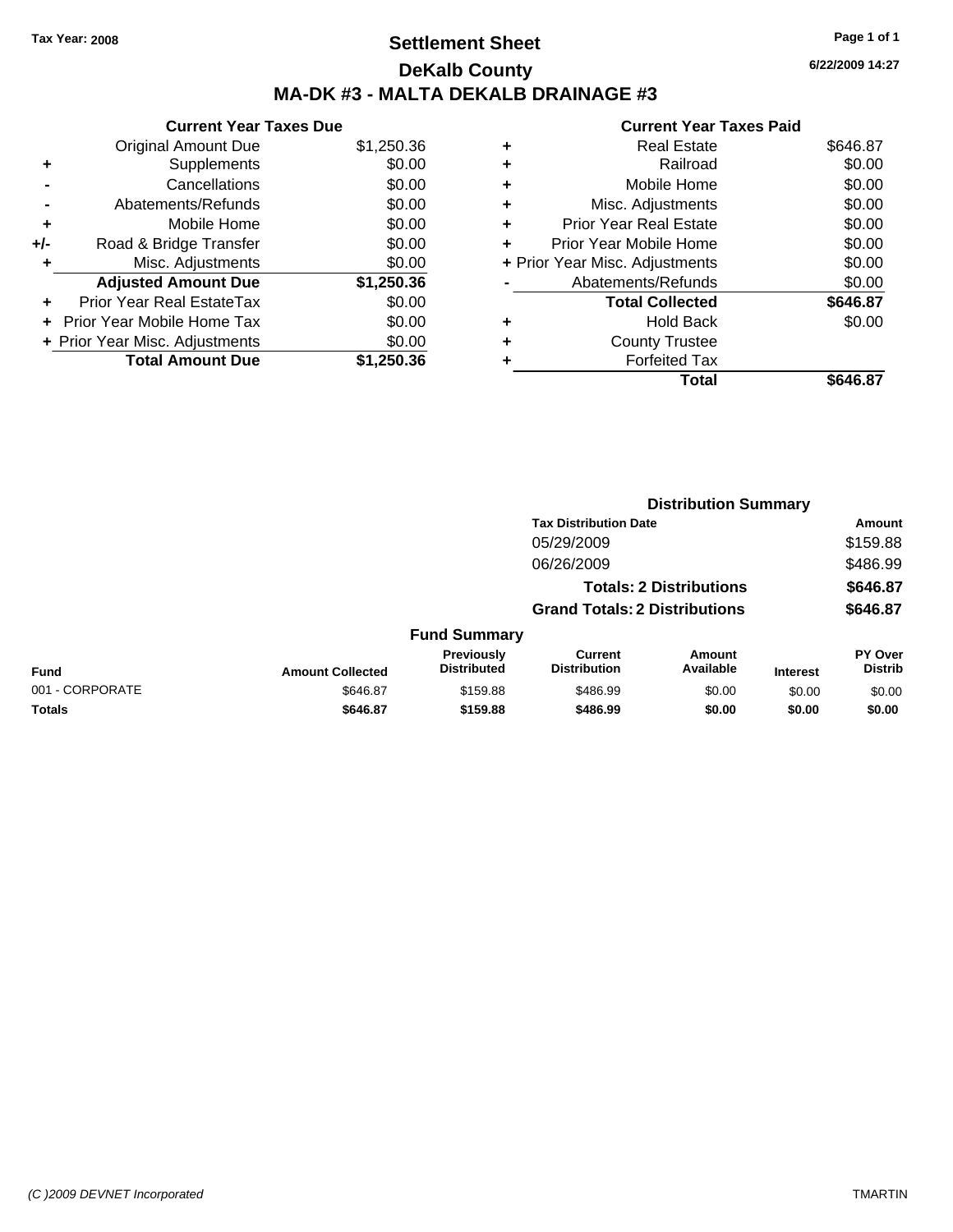## **Settlement Sheet Tax Year: 2008 Page 1 of 1 DeKalb County MAMIAFDK - MA-MI-AF-DK DRAINAGE #11**

**Current Year Taxes Due** Original Amount Due \$15,588.00 **+** Supplements \$0.00 **-** Cancellations \$0.00 **-** Abatements/Refunds \$0.00 **+** Mobile Home \$0.00 **+/-** Road & Bridge Transfer \$0.00 **+** Misc. Adjustments \$0.00 **Adjusted Amount Due \$15,588.00 +** Prior Year Real EstateTax \$0.00 **+** Prior Year Mobile Home Tax \$0.00 **+ Prior Year Misc. Adjustments**  $$0.00$ **Total Amount Due \$15,588.00**

#### **Current Year Taxes Paid**

|   | <b>Real Estate</b>             | \$8,530.00 |
|---|--------------------------------|------------|
| ٠ | Railroad                       | \$0.00     |
| ٠ | Mobile Home                    | \$0.00     |
| ٠ | Misc. Adjustments              | \$0.00     |
| ٠ | <b>Prior Year Real Estate</b>  | \$0.00     |
|   | Prior Year Mobile Home         | \$0.00     |
|   | + Prior Year Misc. Adjustments | \$0.00     |
|   | Abatements/Refunds             | \$0.00     |
|   | <b>Total Collected</b>         | \$8,530.00 |
| ٠ | <b>Hold Back</b>               | \$0.00     |
| ٠ | <b>County Trustee</b>          |            |
|   | <b>Forfeited Tax</b>           |            |
|   | <b>Total</b>                   | \$8,530.00 |
|   |                                |            |

**6/22/2009 14:27**

|                 |                         |                                  | <b>Distribution Summary</b>           |                                |                 |                                  |
|-----------------|-------------------------|----------------------------------|---------------------------------------|--------------------------------|-----------------|----------------------------------|
|                 |                         |                                  | <b>Tax Distribution Date</b>          |                                |                 | Amount                           |
|                 |                         |                                  | 05/29/2009                            |                                |                 | \$762.50                         |
|                 |                         |                                  | 06/26/2009                            |                                |                 | \$7,767.50                       |
|                 |                         |                                  |                                       | <b>Totals: 2 Distributions</b> |                 | \$8,530.00                       |
|                 |                         |                                  | <b>Grand Totals: 2 Distributions</b>  |                                |                 | \$8,530.00                       |
|                 |                         | <b>Fund Summary</b>              |                                       |                                |                 |                                  |
| Fund            | <b>Amount Collected</b> | Previously<br><b>Distributed</b> | <b>Current</b><br><b>Distribution</b> | <b>Amount</b><br>Available     | <b>Interest</b> | <b>PY Over</b><br><b>Distrib</b> |
| 001 - CORPORATE | \$8,530.00              | \$762.50                         | \$7,767.50                            | \$0.00                         | \$0.00          | \$0.00                           |
| Totals          | \$8,530.00              | \$762.50                         | \$7,767.50                            | \$0.00                         | \$0.00          | \$0.00                           |
|                 |                         |                                  |                                       |                                |                 |                                  |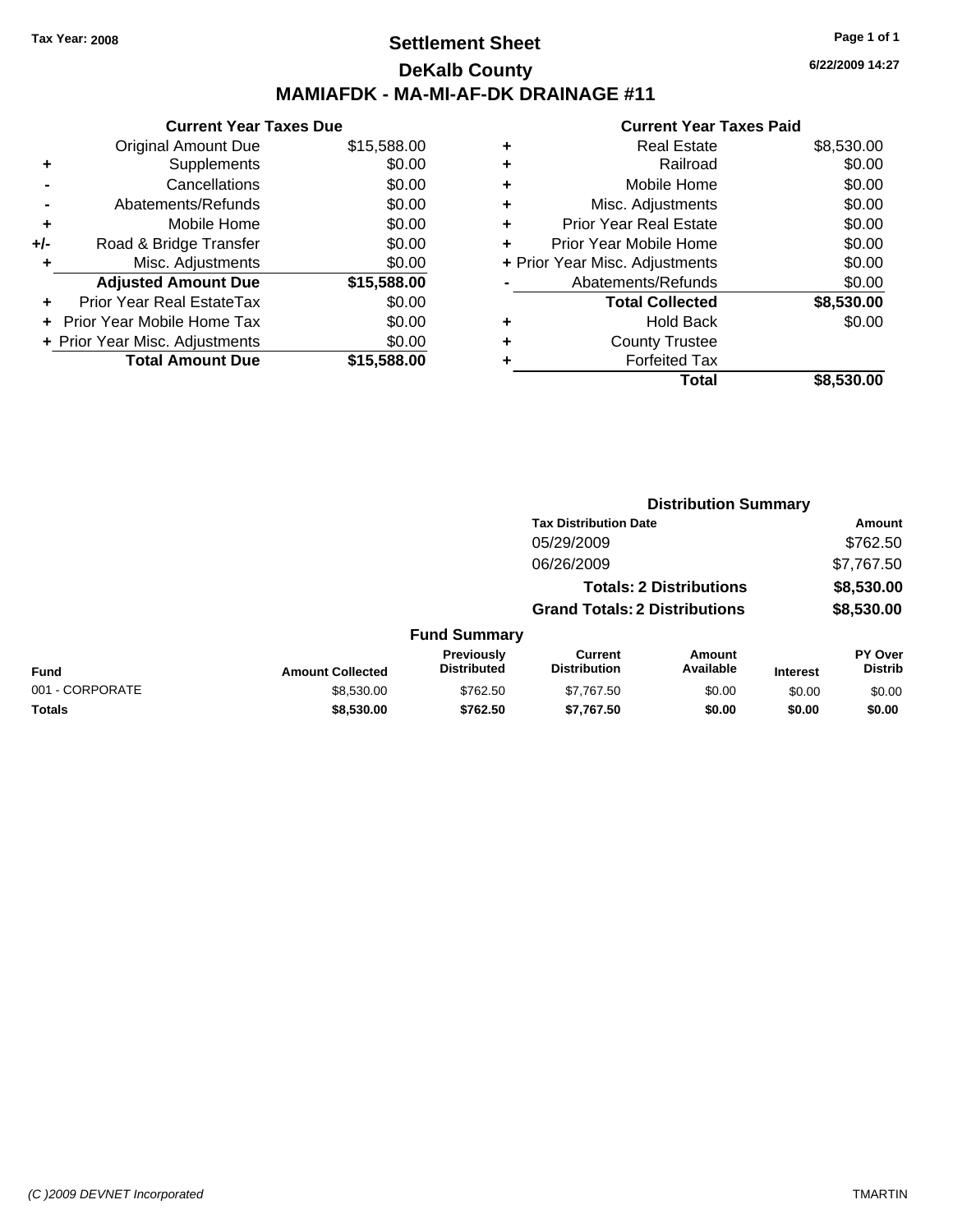# **Settlement Sheet Tax Year: 2008 Page 1 of 1 DeKalb County NO-LR-SA # - NO-LR-SA DRAINAGE #10**

**6/22/2009 14:27**

|     | <b>Current Year Taxes Due</b>     |             |  |  |  |
|-----|-----------------------------------|-------------|--|--|--|
|     | <b>Original Amount Due</b>        | \$25,229.32 |  |  |  |
| ٠   | Supplements                       | \$0.00      |  |  |  |
|     | Cancellations                     | \$0.00      |  |  |  |
|     | Abatements/Refunds                | \$0.00      |  |  |  |
| ٠   | Mobile Home                       | \$0.00      |  |  |  |
| +/- | Road & Bridge Transfer            | \$0.00      |  |  |  |
| ٠   | Misc. Adjustments                 | \$0.00      |  |  |  |
|     | <b>Adjusted Amount Due</b>        | \$25,229.32 |  |  |  |
| ٠   | Prior Year Real EstateTax         | \$9.90      |  |  |  |
|     | <b>Prior Year Mobile Home Tax</b> | \$0.00      |  |  |  |
|     | + Prior Year Misc. Adjustments    | \$0.00      |  |  |  |
|     | <b>Total Amount Due</b>           | \$25.239.22 |  |  |  |

| ٠ | <b>Real Estate</b>             | \$13,741.82 |
|---|--------------------------------|-------------|
| ٠ | Railroad                       | \$0.00      |
| ٠ | Mobile Home                    | \$0.00      |
| ٠ | Misc. Adjustments              | \$0.00      |
| ÷ | <b>Prior Year Real Estate</b>  | \$9.90      |
| ٠ | Prior Year Mobile Home         | \$0.00      |
|   | + Prior Year Misc. Adjustments | \$0.00      |
|   | Abatements/Refunds             | \$0.00      |
|   | <b>Total Collected</b>         | \$13,751.72 |
| ٠ | <b>Hold Back</b>               | \$0.00      |
| ٠ | <b>County Trustee</b>          |             |
| ٠ | <b>Forfeited Tax</b>           |             |
|   | Total                          | \$13,751.72 |
|   |                                |             |

|                 |                         |                                  | <b>Distribution Summary</b>           |                                |                 |                           |
|-----------------|-------------------------|----------------------------------|---------------------------------------|--------------------------------|-----------------|---------------------------|
|                 |                         |                                  | <b>Tax Distribution Date</b>          |                                |                 | Amount                    |
|                 |                         |                                  | 05/29/2009                            |                                |                 | \$5,372.19                |
|                 |                         |                                  | 06/26/2009                            |                                |                 | \$8,379.53                |
|                 |                         |                                  |                                       | <b>Totals: 2 Distributions</b> |                 | \$13,751.72               |
|                 |                         |                                  | <b>Grand Totals: 2 Distributions</b>  |                                |                 | \$13,751.72               |
|                 |                         | <b>Fund Summary</b>              |                                       |                                |                 |                           |
| Fund            | <b>Amount Collected</b> | Previously<br><b>Distributed</b> | <b>Current</b><br><b>Distribution</b> | <b>Amount</b><br>Available     | <b>Interest</b> | PY Over<br><b>Distrib</b> |
| 001 - CORPORATE | \$13,751.72             | \$5,372.19                       | \$8,379.53                            | \$0.00                         | \$0.00          | \$0.00                    |
| Totals          | \$13,751.72             | \$5,372.19                       | \$8,379.53                            | \$0.00                         | \$0.00          | \$0.00                    |
|                 |                         |                                  |                                       |                                |                 |                           |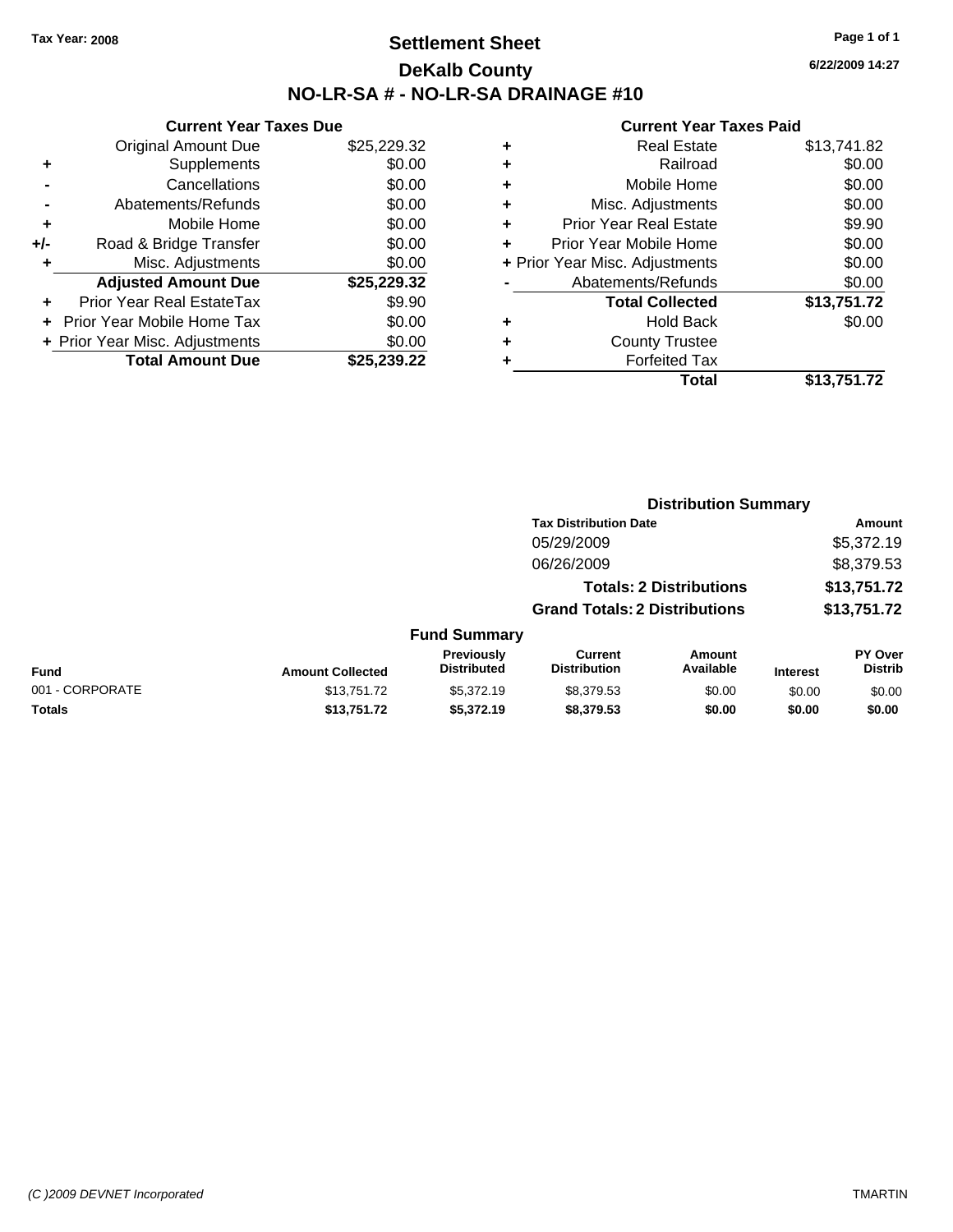# **Settlement Sheet Tax Year: 2008 Page 1 of 1 DeKalb County SH-MI #6 - SHABBONA/MILAN DRAINAGE**

**6/22/2009 14:27**

|     | <b>Current Year Taxes Due</b>     |             |  |  |  |
|-----|-----------------------------------|-------------|--|--|--|
|     | <b>Original Amount Due</b>        | \$10,335.26 |  |  |  |
| ٠   | Supplements                       | \$0.00      |  |  |  |
|     | Cancellations                     | \$0.00      |  |  |  |
|     | Abatements/Refunds                | \$0.00      |  |  |  |
| ٠   | Mobile Home                       | \$0.00      |  |  |  |
| +/- | Road & Bridge Transfer            | \$0.00      |  |  |  |
| ٠   | Misc. Adjustments                 | \$0.00      |  |  |  |
|     | <b>Adjusted Amount Due</b>        | \$10,335.26 |  |  |  |
|     | Prior Year Real EstateTax         | \$0.00      |  |  |  |
|     | <b>Prior Year Mobile Home Tax</b> | \$0.00      |  |  |  |
|     | + Prior Year Misc. Adjustments    | \$0.00      |  |  |  |
|     | <b>Total Amount Due</b>           | \$10,335,26 |  |  |  |
|     |                                   |             |  |  |  |

|   | <b>Real Estate</b>             | \$6,312.20 |
|---|--------------------------------|------------|
| ٠ | Railroad                       | \$0.00     |
| ٠ | Mobile Home                    | \$0.00     |
| ٠ | Misc. Adjustments              | \$0.00     |
| ٠ | <b>Prior Year Real Estate</b>  | \$0.00     |
| ٠ | Prior Year Mobile Home         | \$0.00     |
|   | + Prior Year Misc. Adjustments | \$0.00     |
|   | Abatements/Refunds             | \$0.00     |
|   | <b>Total Collected</b>         | \$6,312.20 |
| ٠ | <b>Hold Back</b>               | \$0.00     |
| ٠ | <b>County Trustee</b>          |            |
| ٠ | <b>Forfeited Tax</b>           |            |
|   | Total                          | \$6,312.20 |
|   |                                |            |

|                 |                         |                                  | <b>Distribution Summary</b>           |                                |                 |                                  |  |
|-----------------|-------------------------|----------------------------------|---------------------------------------|--------------------------------|-----------------|----------------------------------|--|
|                 |                         |                                  | <b>Tax Distribution Date</b>          |                                |                 | Amount                           |  |
|                 |                         |                                  | 05/29/2009                            |                                |                 | \$2,921.61                       |  |
|                 |                         |                                  | 06/26/2009                            |                                |                 | \$3,390.59                       |  |
|                 |                         |                                  |                                       | <b>Totals: 2 Distributions</b> |                 | \$6,312.20                       |  |
|                 |                         |                                  | <b>Grand Totals: 2 Distributions</b>  |                                |                 | \$6,312.20                       |  |
|                 |                         | <b>Fund Summary</b>              |                                       |                                |                 |                                  |  |
| Fund            | <b>Amount Collected</b> | Previously<br><b>Distributed</b> | <b>Current</b><br><b>Distribution</b> | Amount<br>Available            | <b>Interest</b> | <b>PY Over</b><br><b>Distrib</b> |  |
| 001 - CORPORATE | \$6,312.20              | \$2.921.61                       | \$3,390.59                            | \$0.00                         | \$0.00          | \$0.00                           |  |
| Totals          | \$6,312.20              | \$2,921.61                       | \$3,390.59                            | \$0.00                         | \$0.00          | \$0.00                           |  |
|                 |                         |                                  |                                       |                                |                 |                                  |  |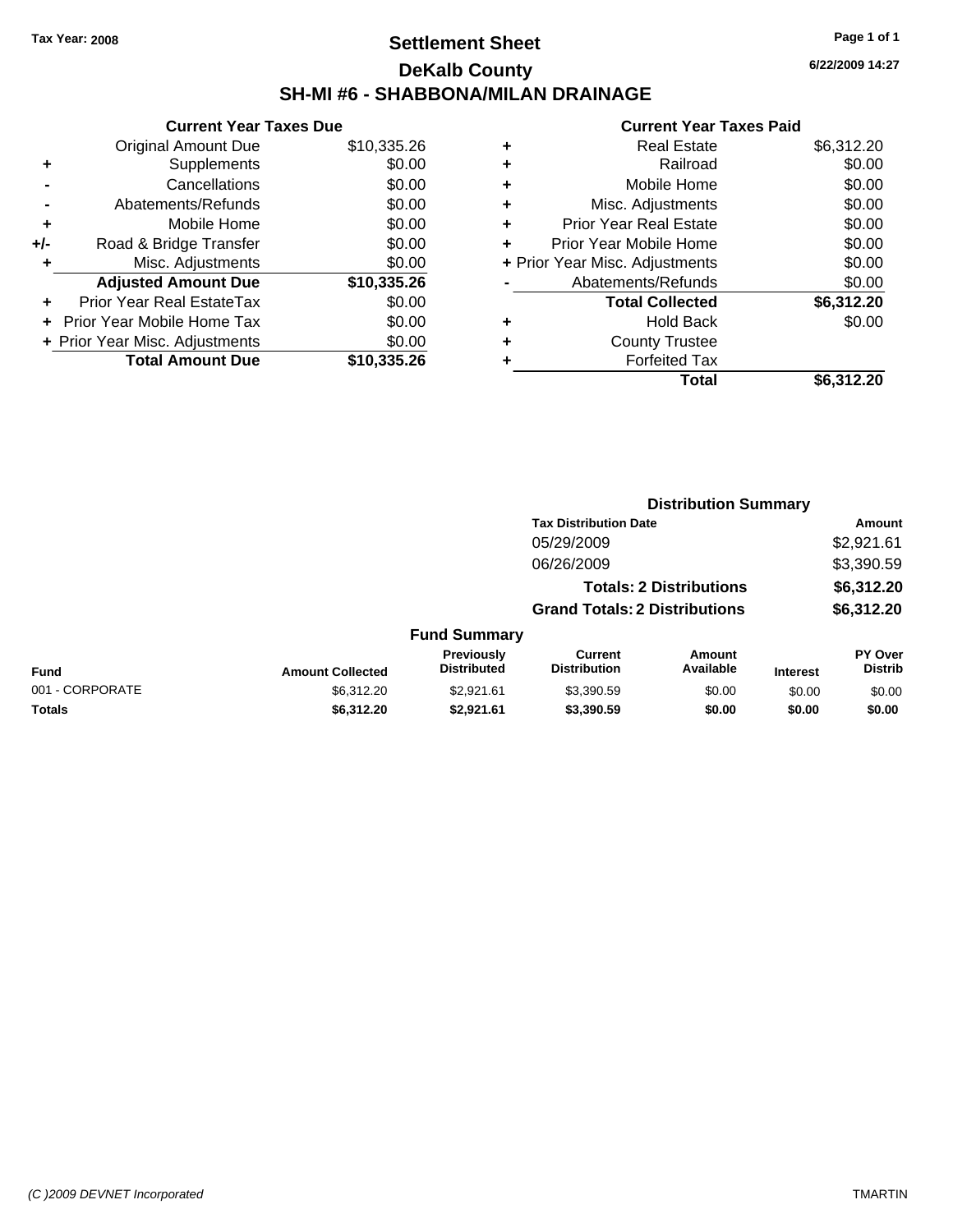# **Settlement Sheet Tax Year: 2008 Page 1 of 1 DeKalb County SQ GR #12 - SQUAW GROVE DRAINAGE**

**6/22/2009 14:27**

|     | <b>Current Year Taxes Due</b>     |            |
|-----|-----------------------------------|------------|
|     | <b>Original Amount Due</b>        | \$2,789.00 |
| ٠   | Supplements                       | \$0.00     |
|     | Cancellations                     | \$0.00     |
|     | Abatements/Refunds                | \$0.00     |
| ٠   | Mobile Home                       | \$0.00     |
| +/- | Road & Bridge Transfer            | \$0.00     |
|     | Misc. Adjustments                 | \$0.00     |
|     | <b>Adjusted Amount Due</b>        | \$2,789.00 |
|     | Prior Year Real EstateTax         | \$0.00     |
|     | <b>Prior Year Mobile Home Tax</b> | \$0.00     |
|     | + Prior Year Misc. Adjustments    | \$0.00     |
|     | <b>Total Amount Due</b>           | \$2,789,00 |

| ٠ | <b>Real Estate</b>             | \$1,374.50 |
|---|--------------------------------|------------|
| ٠ | Railroad                       | \$0.00     |
| ٠ | Mobile Home                    | \$0.00     |
| ٠ | Misc. Adjustments              | \$0.00     |
| ٠ | Prior Year Real Estate         | \$0.00     |
| ٠ | Prior Year Mobile Home         | \$0.00     |
|   | + Prior Year Misc. Adjustments | \$0.00     |
|   | Abatements/Refunds             | \$0.00     |
|   | <b>Total Collected</b>         | \$1,374.50 |
| ٠ | <b>Hold Back</b>               | \$0.00     |
| ٠ | <b>County Trustee</b>          |            |
|   | <b>Forfeited Tax</b>           |            |
|   | Total                          | \$1,374.50 |
|   |                                |            |

|                         |                                  | <b>Distribution Summary</b>           |                     |                                                                                                        |                                  |  |
|-------------------------|----------------------------------|---------------------------------------|---------------------|--------------------------------------------------------------------------------------------------------|----------------------------------|--|
|                         |                                  |                                       |                     |                                                                                                        | Amount                           |  |
|                         |                                  | 05/29/2009                            |                     |                                                                                                        | \$654.00                         |  |
|                         |                                  | 06/26/2009                            |                     |                                                                                                        | \$720.50                         |  |
|                         |                                  |                                       |                     |                                                                                                        | \$1,374.50                       |  |
|                         |                                  |                                       |                     |                                                                                                        | \$1,374.50                       |  |
|                         |                                  |                                       |                     |                                                                                                        |                                  |  |
| <b>Amount Collected</b> | Previously<br><b>Distributed</b> | <b>Current</b><br><b>Distribution</b> | Amount<br>Available | <b>Interest</b>                                                                                        | <b>PY Over</b><br><b>Distrib</b> |  |
| \$1,374.50              | \$654.00                         | \$720.50                              | \$0.00              | \$0.00                                                                                                 | \$0.00                           |  |
| \$1,374.50              | \$654.00                         | \$720.50                              | \$0.00              | \$0.00                                                                                                 | \$0.00                           |  |
|                         |                                  |                                       | <b>Fund Summary</b> | <b>Tax Distribution Date</b><br><b>Totals: 2 Distributions</b><br><b>Grand Totals: 2 Distributions</b> |                                  |  |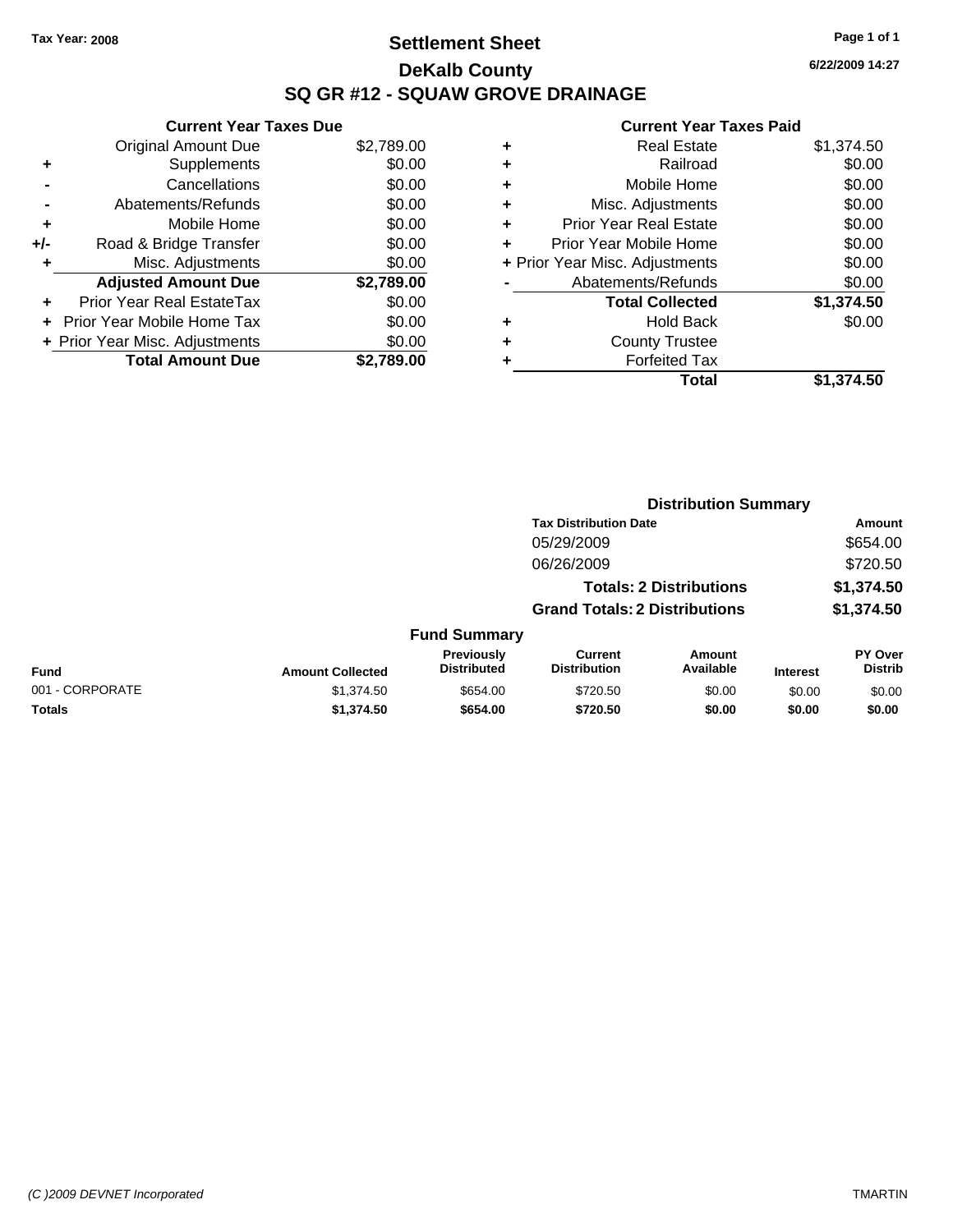## **Settlement Sheet Tax Year: 2008 Page 1 of 1 DeKalb County VG-CO #16 - VIRGIL CORTLAND DRAIN #16**

**6/22/2009 14:27**

|     | <b>Current Year Taxes Due</b>  |             |  |  |  |
|-----|--------------------------------|-------------|--|--|--|
|     | <b>Original Amount Due</b>     | \$17,184.72 |  |  |  |
| ٠   | Supplements                    | \$0.00      |  |  |  |
|     | Cancellations                  | \$0.00      |  |  |  |
|     | Abatements/Refunds             | \$0.00      |  |  |  |
| ٠   | Mobile Home                    | \$0.00      |  |  |  |
| +/- | Road & Bridge Transfer         | \$0.00      |  |  |  |
| ٠   | Misc. Adjustments              | \$0.00      |  |  |  |
|     | <b>Adjusted Amount Due</b>     | \$17,184.72 |  |  |  |
|     | Prior Year Real EstateTax      | \$0.00      |  |  |  |
|     | Prior Year Mobile Home Tax     | \$0.00      |  |  |  |
|     | + Prior Year Misc. Adjustments | \$0.00      |  |  |  |
|     | <b>Total Amount Due</b>        | \$17,184.72 |  |  |  |
|     |                                |             |  |  |  |

| ٠ | Real Estate                    | \$8,840.03 |
|---|--------------------------------|------------|
| ٠ | Railroad                       | \$0.00     |
| ٠ | Mobile Home                    | \$0.00     |
| ٠ | Misc. Adjustments              | \$0.00     |
| ÷ | <b>Prior Year Real Estate</b>  | \$0.00     |
|   | Prior Year Mobile Home         | \$0.00     |
|   | + Prior Year Misc. Adjustments | \$0.00     |
|   | Abatements/Refunds             | \$0.00     |
|   | <b>Total Collected</b>         | \$8,840.03 |
| ٠ | <b>Hold Back</b>               | \$0.00     |
| ٠ | <b>County Trustee</b>          |            |
|   | <b>Forfeited Tax</b>           |            |
|   | Total                          | \$8,840.03 |
|   |                                |            |

|                 |                         |                                  |                                       | <b>Distribution Summary</b>    |                 |                                  |
|-----------------|-------------------------|----------------------------------|---------------------------------------|--------------------------------|-----------------|----------------------------------|
|                 |                         |                                  | <b>Tax Distribution Date</b>          |                                |                 | Amount                           |
|                 |                         |                                  | 05/29/2009                            |                                |                 | \$3,341.19                       |
|                 |                         |                                  | 06/26/2009                            |                                |                 | \$5,498.84                       |
|                 |                         |                                  |                                       | <b>Totals: 2 Distributions</b> |                 | \$8,840.03                       |
|                 |                         |                                  | <b>Grand Totals: 2 Distributions</b>  |                                |                 | \$8,840.03                       |
|                 |                         | <b>Fund Summary</b>              |                                       |                                |                 |                                  |
| Fund            | <b>Amount Collected</b> | Previously<br><b>Distributed</b> | <b>Current</b><br><b>Distribution</b> | Amount<br>Available            | <b>Interest</b> | <b>PY Over</b><br><b>Distrib</b> |
| 001 - CORPORATE | \$8,840.03              | \$3,341.19                       | \$5,498.84                            | \$0.00                         | \$0.00          | \$0.00                           |
| Totals          | \$8,840.03              | \$3,341.19                       | \$5,498.84                            | \$0.00                         | \$0.00          | \$0.00                           |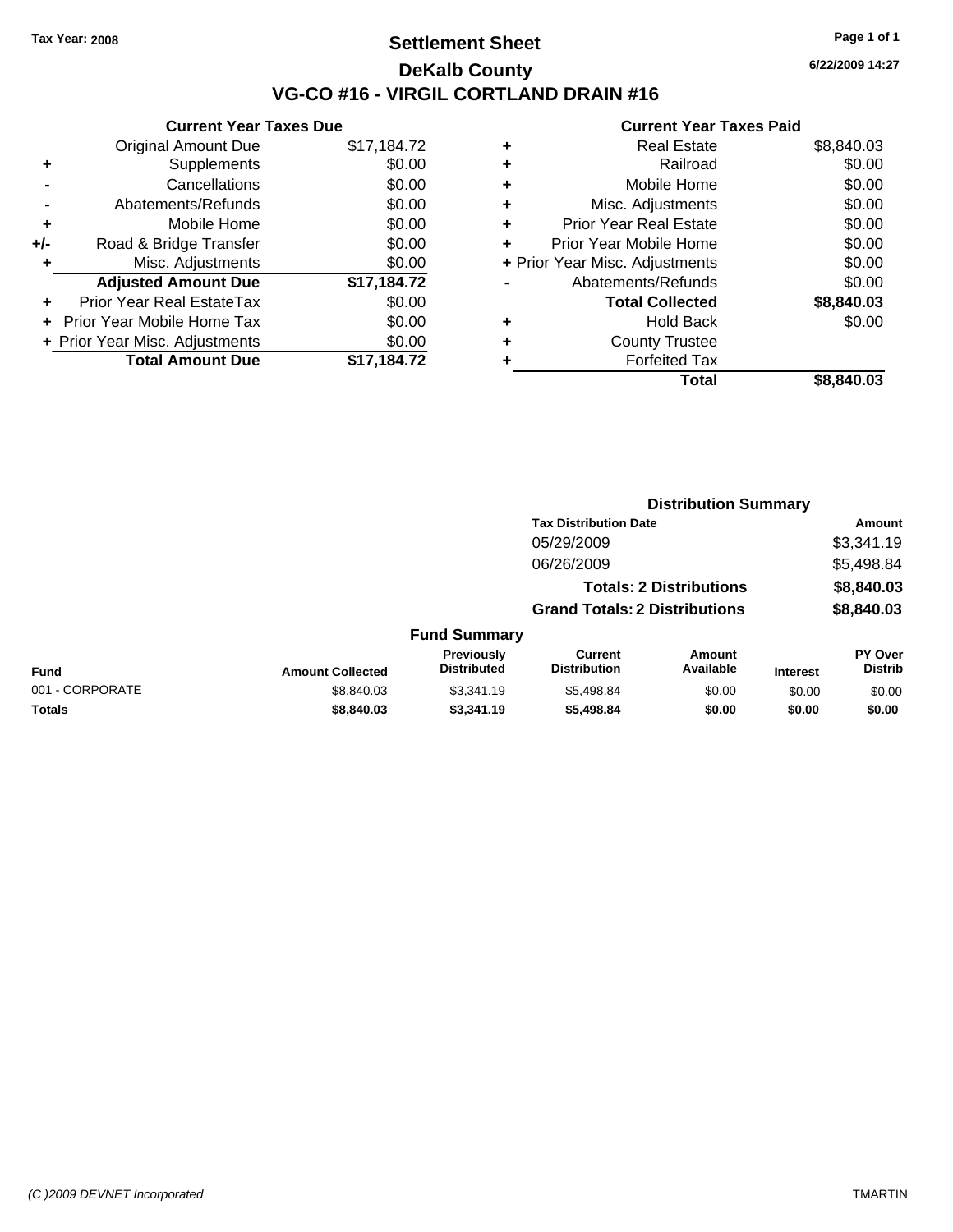# **Settlement Sheet Tax Year: 2008 Page 1 of 1 DeKalb County VI-AD #9 - VICTOR/ADAMS DRAINAGE #9**

**6/22/2009 14:27**

|     | <b>Current Year Taxes Due</b>     |            |  |  |  |  |
|-----|-----------------------------------|------------|--|--|--|--|
|     | Original Amount Due               | \$1,036.58 |  |  |  |  |
| ٠   | Supplements                       | \$0.00     |  |  |  |  |
|     | Cancellations                     | \$0.00     |  |  |  |  |
|     | Abatements/Refunds                | \$0.00     |  |  |  |  |
| ٠   | Mobile Home                       | \$0.00     |  |  |  |  |
| +/- | Road & Bridge Transfer            | \$0.00     |  |  |  |  |
|     | Misc. Adjustments                 | \$0.00     |  |  |  |  |
|     | <b>Adjusted Amount Due</b>        | \$1,036.58 |  |  |  |  |
| ٠   | Prior Year Real EstateTax         | \$0.00     |  |  |  |  |
|     | <b>Prior Year Mobile Home Tax</b> | \$0.00     |  |  |  |  |
|     | + Prior Year Misc. Adjustments    | \$0.00     |  |  |  |  |
|     | <b>Total Amount Due</b>           | \$1.036.58 |  |  |  |  |
|     |                                   |            |  |  |  |  |

|   | Total                          | \$518.29 |
|---|--------------------------------|----------|
| ٠ | <b>Forfeited Tax</b>           |          |
| ٠ | <b>County Trustee</b>          |          |
| ٠ | <b>Hold Back</b>               | \$0.00   |
|   | <b>Total Collected</b>         | \$518.29 |
|   | Abatements/Refunds             | \$0.00   |
|   | + Prior Year Misc. Adjustments | \$0.00   |
| ٠ | Prior Year Mobile Home         | \$0.00   |
| ÷ | <b>Prior Year Real Estate</b>  | \$0.00   |
| ٠ | Misc. Adjustments              | \$0.00   |
| ٠ | Mobile Home                    | \$0.00   |
| ٠ | Railroad                       | \$0.00   |
| ٠ | <b>Real Estate</b>             | \$518.29 |
|   |                                |          |

|                 |                         | <b>Distribution Summary</b>             |                                       |                                |                 |                                  |
|-----------------|-------------------------|-----------------------------------------|---------------------------------------|--------------------------------|-----------------|----------------------------------|
|                 |                         |                                         | <b>Tax Distribution Date</b>          |                                |                 | Amount                           |
|                 |                         |                                         | 05/29/2009                            |                                |                 | \$93.16                          |
|                 |                         |                                         | 06/26/2009                            |                                |                 | \$425.13                         |
|                 |                         |                                         |                                       | <b>Totals: 2 Distributions</b> |                 | \$518.29                         |
|                 |                         |                                         | <b>Grand Totals: 2 Distributions</b>  |                                |                 | \$518.29                         |
|                 |                         | <b>Fund Summary</b>                     |                                       |                                |                 |                                  |
| <b>Fund</b>     | <b>Amount Collected</b> | <b>Previously</b><br><b>Distributed</b> | <b>Current</b><br><b>Distribution</b> | Amount<br>Available            | <b>Interest</b> | <b>PY Over</b><br><b>Distrib</b> |
| 001 - CORPORATE | \$518.29                | \$93.16                                 | \$425.13                              | \$0.00                         | \$0.00          | \$0.00                           |
| Totals          | \$518.29                | \$93.16                                 | \$425.13                              | \$0.00                         | \$0.00          | \$0.00                           |
|                 |                         |                                         |                                       |                                |                 |                                  |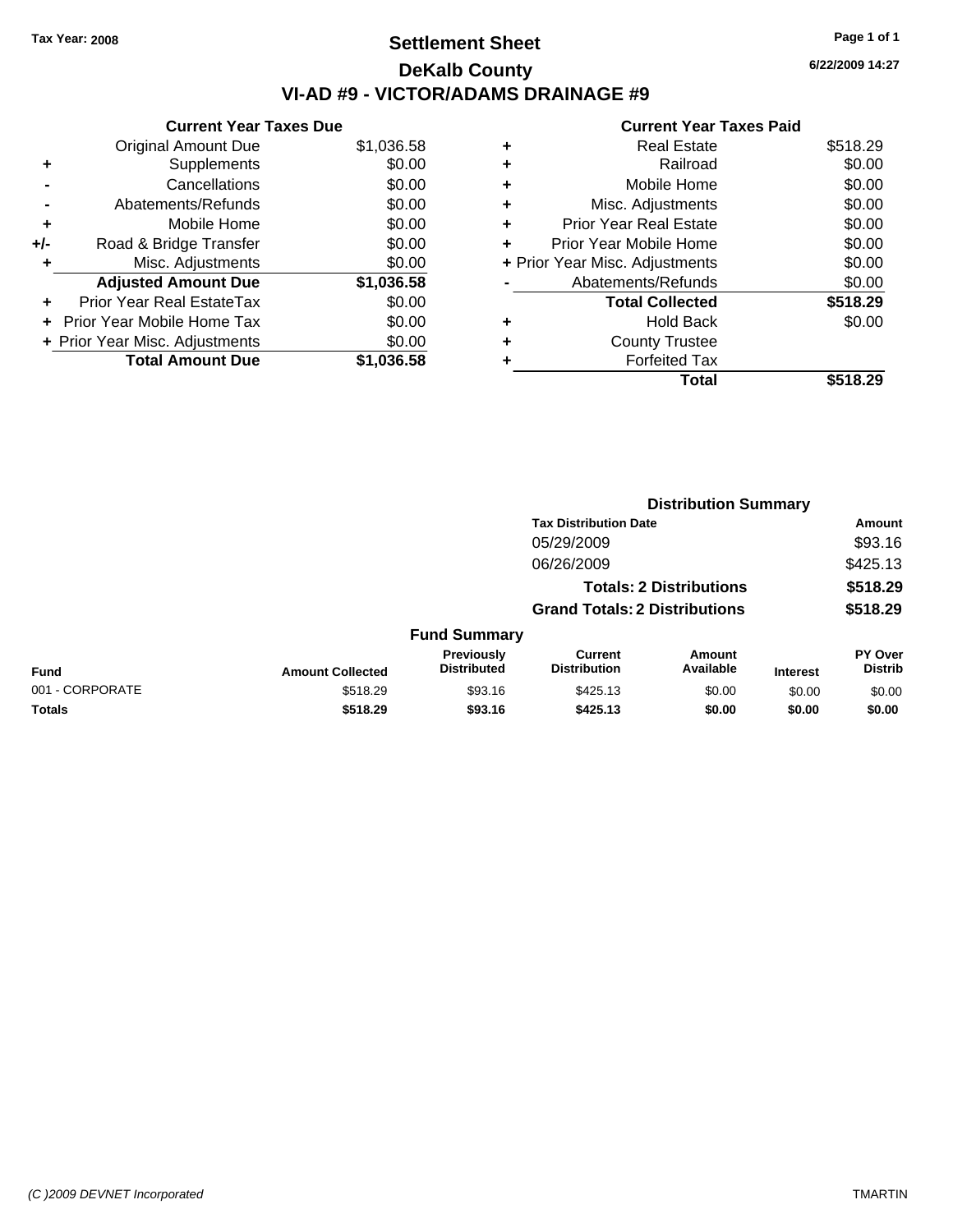# **Settlement Sheet Tax Year: 2008 Page 1 of 1 DeKalb County VI-CL #14 - VICTOR-CLINTON DRAINAGE**

**6/22/2009 14:27**

| <b>Current Year Taxes Due</b>  |            |  |  |  |  |  |
|--------------------------------|------------|--|--|--|--|--|
| <b>Original Amount Due</b>     | \$2,998.54 |  |  |  |  |  |
| Supplements                    | \$0.00     |  |  |  |  |  |
| Cancellations                  | \$0.00     |  |  |  |  |  |
| Abatements/Refunds             | \$0.00     |  |  |  |  |  |
| Mobile Home                    | \$0.00     |  |  |  |  |  |
| Road & Bridge Transfer         | \$0.00     |  |  |  |  |  |
| Misc. Adjustments              | \$0.00     |  |  |  |  |  |
| <b>Adjusted Amount Due</b>     | \$2,998.54 |  |  |  |  |  |
| Prior Year Real EstateTax      | \$0.00     |  |  |  |  |  |
| Prior Year Mobile Home Tax     | \$0.00     |  |  |  |  |  |
| + Prior Year Misc. Adjustments | \$0.00     |  |  |  |  |  |
| <b>Total Amount Due</b>        | \$2.998.54 |  |  |  |  |  |
|                                |            |  |  |  |  |  |

| ٠ | <b>Real Estate</b>             | \$1,780.81 |
|---|--------------------------------|------------|
| ٠ | Railroad                       | \$0.00     |
| ٠ | Mobile Home                    | \$0.00     |
| ٠ | Misc. Adjustments              | \$0.00     |
| ٠ | <b>Prior Year Real Estate</b>  | \$0.00     |
| ٠ | Prior Year Mobile Home         | \$0.00     |
|   | + Prior Year Misc. Adjustments | \$0.00     |
|   | Abatements/Refunds             | \$0.00     |
|   | <b>Total Collected</b>         | \$1,780.81 |
| ٠ | <b>Hold Back</b>               | \$0.00     |
| ٠ | <b>County Trustee</b>          |            |
| ٠ | <b>Forfeited Tax</b>           |            |
|   | Total                          | \$1.780.81 |
|   |                                |            |

|                 | <b>Distribution Summary</b> |                                  |                                       |                                |                 |                                  |
|-----------------|-----------------------------|----------------------------------|---------------------------------------|--------------------------------|-----------------|----------------------------------|
|                 |                             |                                  | <b>Tax Distribution Date</b>          |                                |                 | Amount                           |
|                 |                             |                                  | 05/29/2009                            |                                |                 | \$344.36                         |
|                 |                             |                                  | 06/26/2009                            |                                |                 | \$1,436.45                       |
|                 |                             |                                  |                                       | <b>Totals: 2 Distributions</b> |                 | \$1,780.81                       |
|                 |                             |                                  | <b>Grand Totals: 2 Distributions</b>  |                                |                 | \$1,780.81                       |
|                 |                             | <b>Fund Summary</b>              |                                       |                                |                 |                                  |
| Fund            | <b>Amount Collected</b>     | Previously<br><b>Distributed</b> | <b>Current</b><br><b>Distribution</b> | Amount<br>Available            | <b>Interest</b> | <b>PY Over</b><br><b>Distrib</b> |
| 001 - CORPORATE | \$1,780.81                  | \$344.36                         | \$1,436.45                            | \$0.00                         | \$0.00          | \$0.00                           |
| Totals          | \$1,780.81                  | \$344.36                         | \$1,436.45                            | \$0.00                         | \$0.00          | \$0.00                           |